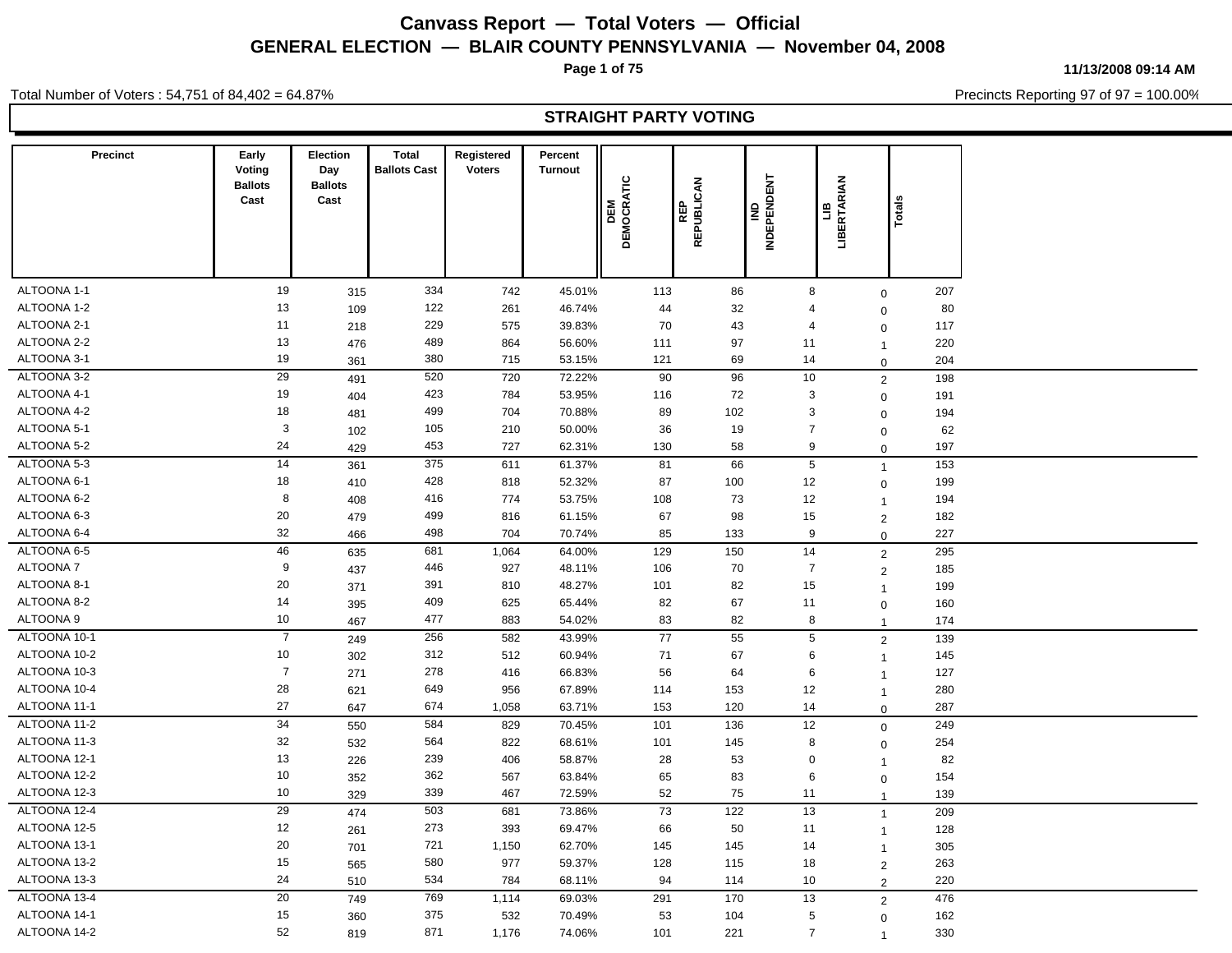**Page 2 of 75**

**11/13/2008 09:14 AM**

Precincts Reporting 97 of 97 = 100.00%

Total Number of Voters : 54,751 of 84,402 = 64.87%

### **STRAIGHT PARTY VOTING**

| <b>Precinct</b>        | Early<br>Voting<br><b>Ballots</b><br>Cast | Election<br>Day<br><b>Ballots</b><br>Cast | <b>Total</b><br><b>Ballots Cast</b> | Registered<br><b>Voters</b> | Percent<br><b>Turnout</b> | <b>DEM</b><br>DEMOCRATIC | REPUBLICAN<br>REP | <b>INDEPENDENT</b><br>을 | LIB<br>ERTARIAN<br>兽 | <b>Total</b>                   |  |
|------------------------|-------------------------------------------|-------------------------------------------|-------------------------------------|-----------------------------|---------------------------|--------------------------|-------------------|-------------------------|----------------------|--------------------------------|--|
| ALTOONA 14-3           | 24                                        | 468                                       | 492                                 | 779                         | 63.16%                    | 101                      | 118               | 10                      |                      | 230<br>$\overline{1}$          |  |
| ALTOONA 14-4           | 31                                        | 792                                       | 823                                 | 1,171                       | 70.28%                    | 117                      | 214               | 9                       |                      | 340<br>$\Omega$                |  |
| ALLEGHENY 1            | 70                                        | 1,112                                     | 1,182                               | 1,878                       | 62.94%                    | 181                      | 358               | 18                      |                      | 562<br>5                       |  |
| ALLEGHENY 2            | 80                                        | 952                                       | 1,032                               | 1,644                       | 62.77%                    | 158                      | 334               | 14                      |                      | 508<br>$\overline{c}$          |  |
| ALLEGHENY 3            | 53                                        | 163                                       | 216                                 | 370                         | 58.38%                    | 27                       | 63                | $\overline{2}$          |                      | 92<br>$\mathbf 0$              |  |
| ALLEGHENY 4            | 40                                        | 475                                       | 515                                 | 801                         | 64.29%                    | 64                       | 183               | 6                       |                      | 253<br>$\mathbf 0$             |  |
| <b>ANTIS TWP 1</b>     | 59                                        | 1,175                                     | 1,234                               | 1,827                       | 67.54%                    | 161                      | 394               | 20                      |                      | 577<br>$\overline{2}$          |  |
| ANTIS TWP 2            | 29                                        | 744                                       | 773                                 | 1,144                       | 67.57%                    | 101                      | 236               | 13                      |                      | 352<br>$\overline{2}$          |  |
| <b>ANTIS TWP 3</b>     | 45                                        | 963                                       | 1,008                               | 1,432                       | 70.39%                    | 131                      | 306               | 10                      |                      | 448<br>$\overline{\mathbf{1}}$ |  |
| BELLWOOD BORO          | 32                                        | 741                                       | 773                                 | 1,229                       | 62.90%                    | 96                       | 228               | 20                      |                      | 345<br>$\overline{1}$          |  |
| <b>BLAIR - CATFISH</b> | 39                                        | 746                                       | 785                                 | 1,178                       | 66.64%                    | 87                       | 300               | 13                      |                      | 401<br>$\overline{1}$          |  |
| <b>BLAIR - E HOLBG</b> | 88                                        | 1,431                                     | 1,519                               | 2,239                       | 67.84%                    | 165                      | 379               | 21                      |                      | 565<br>$\mathbf 0$             |  |
| <b>CATHARINE TWP</b>   | 18                                        | 337                                       | 355                                 | 495                         | 71.72%                    | 36                       | 152               | $\overline{1}$          |                      | 189<br>$\mathbf 0$             |  |
| <b>DUNCANSVILLE</b>    | 38                                        | 551                                       | 589                                 | 867                         | 67.94%                    | 89                       | 158               | 13                      |                      | 260<br>$\mathbf 0$             |  |
| <b>FRANKSTOWN 1</b>    | 17                                        | 322                                       | 339                                 | 435                         | 77.93%                    | 32                       | 110               | 3                       |                      | 145<br>$\mathbf 0$             |  |
| FRANKSTOWN 2           | 136                                       | 1,774                                     | 1,910                               | 2,765                       | 69.08%                    | 204                      | 578               | 26                      |                      | 809<br>$\overline{1}$          |  |
| <b>FRANKSTOWN 3</b>    | 215                                       | 1,755                                     | 1,970                               | 2,861                       | 68.86%                    | 243                      | 602               | 24                      |                      | 871<br>2                       |  |
| FREEDOM 1              | 18                                        | 486                                       | 504                                 | 698                         | 72.21%                    | 54                       | 165               | 12                      |                      | 231<br>$\mathbf 0$             |  |
| FREEDOM 2              | 30                                        | 817                                       | 847                                 | 1,312                       | 64.56%                    | 96                       | 309               | 15                      |                      | 420<br>$\mathbf 0$             |  |
| <b>GREENFIELD 1</b>    | 22                                        | 487                                       | 509                                 | 931                         | 54.67%                    | 59                       | 144               | 15                      |                      | 218<br>$\mathbf 0$             |  |
| <b>GREENFIELD 2</b>    | 6                                         | 88                                        | 94                                  | 134                         | 70.15%                    | 9                        | 25                | $\overline{1}$          |                      | 35<br>$\mathbf 0$              |  |
| <b>GREENFIELD 3</b>    | 23                                        | 644                                       | 667                                 | 1,130                       | 59.03%                    | 89                       | 211               | 14                      |                      | 315<br>$\overline{1}$          |  |
| <b>HOLLIDAYSBURG 1</b> | 15                                        | 262                                       | 277                                 | 477                         | 58.07%                    | 49                       | 70                | $\overline{1}$          |                      | 120<br>$\mathbf 0$             |  |
| <b>HOLLIDAYSBURG 2</b> | 24                                        | 393                                       | 417                                 | 608                         | 68.59%                    | 60                       | 100               | 6                       |                      | 167<br>$\overline{1}$          |  |
| <b>HOLLIDAYSBURG 3</b> | 10                                        | 190                                       | 200                                 | 388                         | 51.55%                    | 37                       | 59                | $\mathbf 0$             |                      | 96<br>$\mathbf 0$              |  |
| <b>HOLLIDAYSBURG 4</b> | 42                                        | 383                                       | 425                                 | 625                         | 68.00%                    | 71                       | 106               | 6                       |                      | 183<br>$\overline{0}$          |  |
| <b>HOLLIDAYSBURG 5</b> | 30                                        | 373                                       | 403                                 | 572                         | 70.45%                    | 43                       | 91                | 6                       |                      | 140<br>$\Omega$                |  |
| <b>HOLLIDAYSBURG 6</b> | $\overline{73}$                           | 500                                       | 573                                 | 830                         | 69.04%                    | 84                       | 155               | 3                       |                      | 243<br>$\overline{1}$          |  |
| <b>HOLLIDAYSBURG 7</b> | 17                                        | 379                                       | 396                                 | 560                         | 70.71%                    | 42                       | 104               | $\overline{7}$          |                      | 153<br>$\mathbf 0$             |  |
| <b>HUSTON TWP</b>      | 26                                        | 528                                       | 554                                 | 760                         | 72.89%                    | 42                       | 229               | 5                       |                      | 277<br>$\overline{1}$          |  |
| <b>JUNIATA TWP</b>     | 20                                        | 480                                       | 500                                 | 744                         | 67.20%                    | 40                       | 212               | 10                      |                      | 262<br>$\mathbf 0$             |  |
| <b>LOGAN TWP 1</b>     | 49                                        | 1,003                                     | 1,052                               | 1,462                       | 71.96%                    | 178                      | 284               | 16                      |                      | 479<br>$\overline{1}$          |  |
| <b>LOGAN TWP 2</b>     | 74                                        | 1,027                                     | 1,101                               | 1,550                       | 71.03%                    | 168                      | 289               | 18                      |                      | 478<br>$\mathbf{3}$            |  |
| LOGAN TWP 3            | 43                                        | 560                                       | 603                                 | 846                         | 71.28%                    | 76                       | 176               | 8                       |                      | 261<br>$\overline{1}$          |  |
| <b>LOGAN TWP 4</b>     | 51                                        | 717                                       | 768                                 | 1,250                       | 61.44%                    | 124                      | 187               | 12                      |                      | 326<br>3                       |  |
| LOGAN TWP 5            | 52                                        | 814                                       | 866                                 | 1,245                       | 69.56%                    | 99                       | 216               | 14                      |                      | 330<br>$\overline{1}$          |  |
| LOGAN TWP 6            | 59                                        | 1,034                                     | 1,093                               | 1,839                       | 59.43%                    | 200                      | 253               | 19                      |                      | 473<br>-1                      |  |
| <b>LOGAN TWP 7</b>     | 32                                        | 400                                       | 432                                 | 629                         | 68.68%                    | 64                       | 103               | 9                       |                      | 177<br>$\overline{1}$          |  |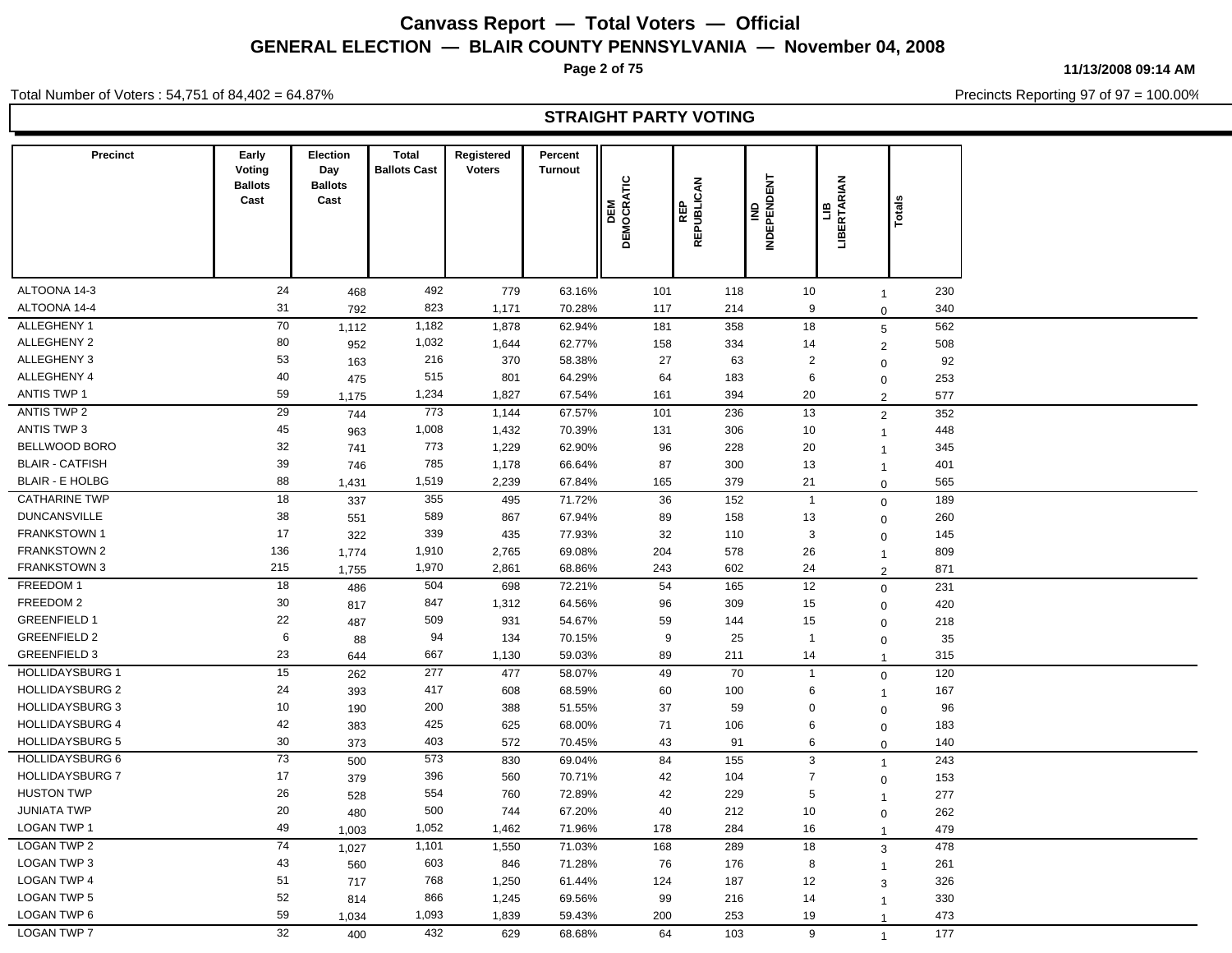**Page 3 of 75**

**11/13/2008 09:14 AM**

Precincts Reporting 97 of 97 = 100.00%

Total Number of Voters : 54,751 of 84,402 = 64.87%

### **STRAIGHT PARTY VOTING**

| Precinct             | Early<br>Voting<br><b>Ballots</b><br>Cast | <b>Election</b><br>Day<br><b>Ballots</b><br>Cast | Total<br><b>Ballots Cast</b> | Registered<br><b>Voters</b> | Percent<br><b>Turnout</b> | DEMOCRATIC<br>DEM | <b>REP<br/>REPUBLICAN</b> | IND<br>REPENDENT<br>ē | <b>RIAN</b><br>ERTAI<br>兽 | otals  |  |
|----------------------|-------------------------------------------|--------------------------------------------------|------------------------------|-----------------------------|---------------------------|-------------------|---------------------------|-----------------------|---------------------------|--------|--|
| <b>MARTINSBURG 1</b> | 38                                        | 395                                              | 433                          | 616                         | 70.29%                    | 45                | 160                       | $\overline{7}$        | $\mathbf 0$               | 212    |  |
| <b>MARTINSBURG 2</b> | 44                                        | 450                                              | 494                          | 741                         | 66.67%                    | 55                | 181                       | 9                     | $\mathbf 0$               | 245    |  |
| NEWRY BORO           | 3                                         | 105                                              | 108                          | 166                         | 65.06%                    | 21                | 29                        | $\mathbf 0$           | $\mathbf 0$               | 50     |  |
| NORTH WOODBURY       | 103                                       | 1,053                                            | 1,156                        | 1,667                       | 69.35%                    | 92                | 459                       | 15                    | $\Omega$                  | 566    |  |
| ROARING SPG 1        | 6                                         | 239                                              | 245                          | 427                         | 57.38%                    | 31                | 66                        | 5                     | $\mathbf 0$               | 102    |  |
| <b>ROARING SPG 2</b> | 27                                        | 431                                              | 458                          | 662                         | 69.18%                    | 49                | 132                       |                       | $\mathbf 0$               | 185    |  |
| <b>ROARING SPG 3</b> | 19                                        | 362                                              | 381                          | 538                         | 70.82%                    | 22                | 120                       | 6                     | $\mathbf 0$               | 148    |  |
| SNYDER 1             | 33                                        | 551                                              | 584                          | 955                         | 61.15%                    | 88                | 164                       | 8                     |                           | 261    |  |
| SNYDER 2             | 31                                        | 767                                              | 798                          | 1,216                       | 65.63%                    | 101               | 299                       | 17                    | $\mathbf 0$               | 417    |  |
| <b>TAYLOR TWP</b>    | 64                                        | 1,068                                            | 1,132                        | 1,656                       | 68.36%                    | 126               | 445                       | 17                    | $\mathbf 0$               | 588    |  |
| <b>TYRONE TWP 1</b>  | 24                                        | 358                                              | 382                          | 566                         | 67.49%                    | 36                | 142                       | 6                     |                           | 185    |  |
| <b>TYRONE TWP 2</b>  | 13                                        | 441                                              | 454                          | 637                         | 71.27%                    | 74                | 138                       | 10                    | $\mathbf 0$               | 222    |  |
| <b>TYRONE BORO 1</b> | 11                                        | 383                                              | 394                          | 577                         | 68.28%                    | 57                | 111                       | 9                     | $\overline{1}$            | 178    |  |
| <b>TYRONE BORO 2</b> | 15                                        | 278                                              | 293                          | 493                         | 59.43%                    | 54                | 74                        | 2                     | $\mathbf 0$               | 130    |  |
| TYRONE BORO 3        | 10                                        | 225                                              | 235                          | 444                         | 52.93%                    | 35                | 55                        | 3                     |                           | 94     |  |
| <b>TYRONE BORO 4</b> | 3                                         | 163                                              | 166                          | 318                         | 52.20%                    | 35                | 43                        |                       |                           | 80     |  |
| <b>TYRONE BORO 5</b> | -9                                        | 209                                              | 218                          | 352                         | 61.93%                    | 24                | 71                        | 3                     | $\mathbf 0$               | 98     |  |
| <b>TYRONE BORO 6</b> | 18                                        | 457                                              | 475                          | 644                         | 73.76%                    | 66                | 158                       | 6                     | $\Omega$                  | 230    |  |
| <b>TYRONE BORO 7</b> | $\overline{7}$                            | 340                                              | 347                          | 520                         | 66.73%                    | 59                | 105                       | 10                    | 2                         | 176    |  |
| WILLIAMSBURG         | 20                                        | 515                                              | 535                          | 843                         | 63.46%                    | 68                | 160                       | $\overline{7}$        | $\overline{2}$            | 237    |  |
| WOODBURY TWP         | 25                                        | 585                                              | 610                          | 903                         | 67.55%                    | 65                | 255                       | 9                     | $\mathbf 0$               | 329    |  |
| Totals:              | 2,977                                     | 51,774                                           | 54,751                       | 84,402                      |                           | 8,498             | 15,155                    | 926                   | 72                        | 24,651 |  |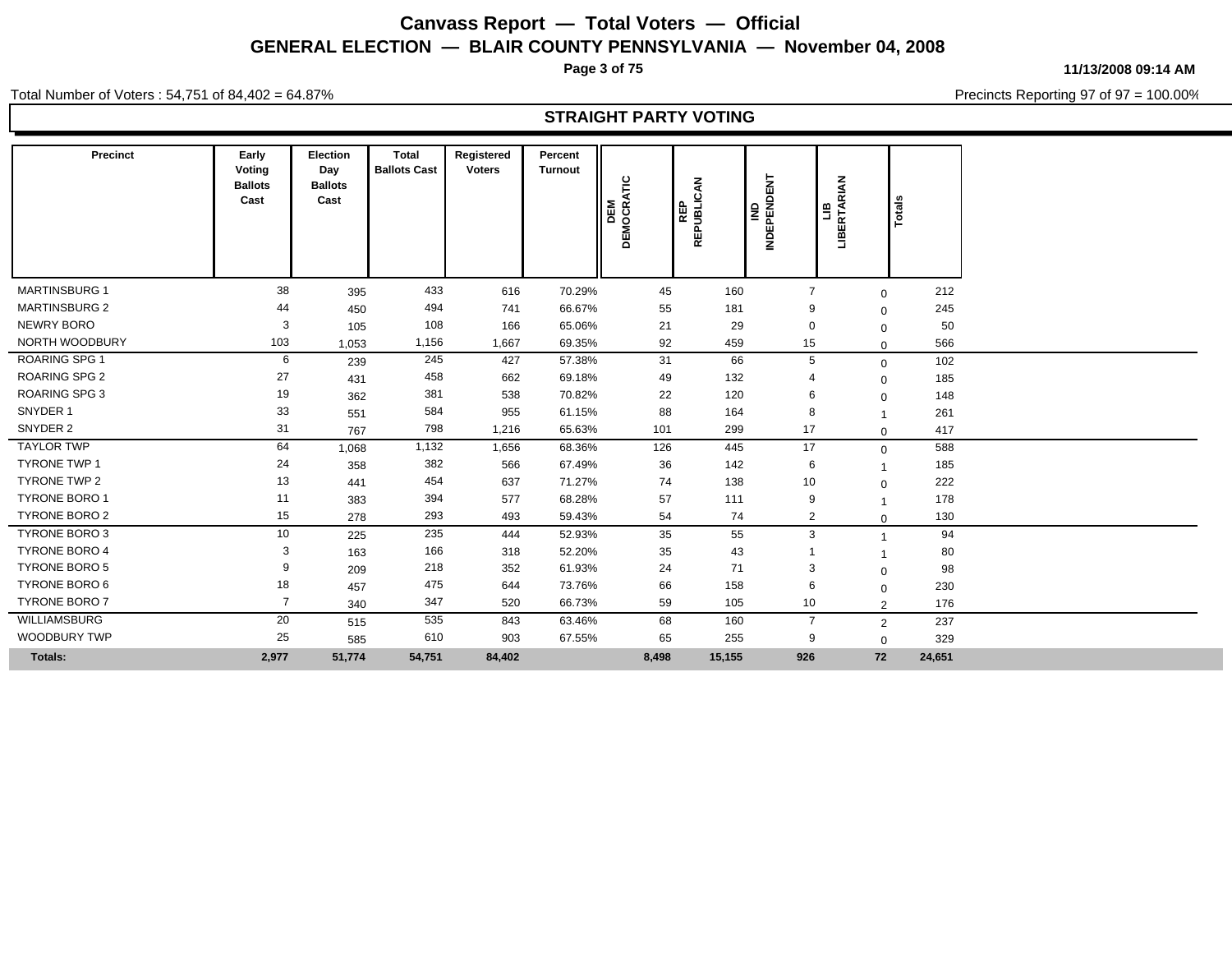**Page 4 of 75**

**11/13/2008 09:14 AM**

Precincts Reporting 97 of 97 = 100.00%

Total Number of Voters : 54,751 of 84,402 = 64.87%

| <b>Precinct</b> | Early<br>Voting<br><b>Ballots</b><br>Cast | Election<br>Day<br><b>Ballots</b><br>Cast | <b>Total</b><br><b>Ballots Cast</b> | Registered<br><b>Voters</b> | Percent<br><b>Turnout</b> | <b>OBAMA</b><br>JОE<br>ن<br>الا<br>PRESIDENT<br>DEM<br>BIDEN,<br><b>BARACK</b><br>g | PRESIDENT SARAH<br>JOHN MCCAIN<br>ENE<br>E<br>PALIN, VIC<br><b>DRES</b> | ய்<br>PRESIDENT MATT<br><b>NADER</b><br>≧<br>GONZALEZ<br><b>DIDECT</b><br>RALPH I | ш<br>PRESIDENT WAYN<br>VICE-<br>R.<br>≨<br>$\overline{0}$<br>ā<br>Ō.<br>œ<br>$\blacktriangleleft$ | PAUL<br><b>RON</b>          | CLINTON<br><b>HILLARY</b> | CIDOR<br>AARON          | GORE<br>$\overline{\mathbf{A}}$ | Continued                  |
|-----------------|-------------------------------------------|-------------------------------------------|-------------------------------------|-----------------------------|---------------------------|-------------------------------------------------------------------------------------|-------------------------------------------------------------------------|-----------------------------------------------------------------------------------|---------------------------------------------------------------------------------------------------|-----------------------------|---------------------------|-------------------------|---------------------------------|----------------------------|
| ALTOONA 1-1     | 19                                        |                                           | 334                                 |                             |                           |                                                                                     |                                                                         |                                                                                   |                                                                                                   |                             |                           |                         |                                 |                            |
| ALTOONA 1-2     | 13                                        | 315<br>109                                | 122                                 | 742<br>261                  | 45.01%<br>46.74%          | 168<br>62                                                                           | 139<br>53                                                               | $\overline{7}$<br>$\mathbf 0$                                                     | $\overline{2}$                                                                                    | $\mathbf{1}$<br>$\mathbf 0$ | $\mathbf{1}$<br>$\Omega$  | $\mathbf 0$<br>$\Omega$ |                                 | $\mathbf 0$<br>$\mathbf 0$ |
| ALTOONA 2-1     | 11                                        | 218                                       | 229                                 | 575                         | 39.83%                    | 120                                                                                 | 94                                                                      | $\overline{1}$                                                                    | $\overline{1}$                                                                                    | $\mathbf 0$                 | $\mathbf 0$               | $\mathbf 0$             |                                 | $\mathbf 0$                |
| ALTOONA 2-2     | 13                                        | 476                                       | 489                                 | 864                         | 56.60%                    | 222                                                                                 | 245                                                                     | 3                                                                                 | 4                                                                                                 | $\overline{2}$              | $\overline{2}$            | $\mathbf 0$             |                                 | $\mathbf 0$                |
| ALTOONA 3-1     | 19                                        | 361                                       | 380                                 | 715                         | 53.15%                    | 211                                                                                 | 149                                                                     | $\overline{4}$                                                                    | $\overline{4}$<br>$\Omega$                                                                        | $\mathbf 0$                 | $\Omega$                  | $\Omega$                |                                 | $\mathbf 0$                |
| ALTOONA 3-2     | 29                                        |                                           | 520                                 | 720                         | 72.22%                    | 252                                                                                 | 250                                                                     | $\overline{4}$                                                                    |                                                                                                   | $\overline{1}$              |                           | $\mathbf 0$             |                                 |                            |
| ALTOONA 4-1     | 19                                        | 491<br>404                                | 423                                 | 784                         | 53.95%                    | 218                                                                                 | 187                                                                     | 3                                                                                 | 3<br>3                                                                                            | $\mathbf 0$                 | $\mathbf 0$               | $\mathbf 0$             |                                 | $\mathbf 0$<br>$\mathbf 0$ |
| ALTOONA 4-2     | 18                                        | 481                                       | 499                                 | 704                         | 70.88%                    | 205                                                                                 | 283                                                                     | 3                                                                                 | $\overline{2}$                                                                                    | $\mathbf 0$                 | $\mathbf 0$               | $\mathbf 0$             |                                 | $\mathbf 0$                |
| ALTOONA 5-1     | 3                                         | 102                                       | 105                                 | 210                         | 50.00%                    | 65                                                                                  | 38                                                                      | $\mathbf 0$                                                                       | $\mathbf 0$                                                                                       | $\mathsf 0$                 | $\mathbf 0$               | $\mathbf 0$             |                                 | $\mathbf 0$                |
| ALTOONA 5-2     | 24                                        | 429                                       | 453                                 | 727                         | 62.31%                    | 237                                                                                 | 200                                                                     | 3                                                                                 | $\mathcal{P}$                                                                                     | $\mathbf 0$                 | $\Omega$                  | $\Omega$                |                                 | $\mathbf 0$                |
| ALTOONA 5-3     | 14                                        | 361                                       | 375                                 | 611                         | 61.37%                    | 193                                                                                 | 162                                                                     | 8                                                                                 | 3                                                                                                 | $\overline{1}$              | $\overline{1}$            | 0                       |                                 | $\mathbf 0$                |
| ALTOONA 6-1     | 18                                        | 410                                       | 428                                 | 818                         | 52.32%                    | 174                                                                                 | 225                                                                     | $\overline{4}$                                                                    | 3                                                                                                 | $\mathbf 0$                 | $\overline{2}$            | $\Omega$                |                                 | $\mathbf 0$                |
| ALTOONA 6-2     | 8                                         | 408                                       | 416                                 | 774                         | 53.75%                    | 202                                                                                 | 196                                                                     | $\overline{4}$                                                                    | $\mathbf 0$                                                                                       | $\mathbf 0$                 |                           | $\Omega$                |                                 | $\mathbf 0$                |
| ALTOONA 6-3     | 20                                        | 479                                       | 499                                 | 816                         | 61.15%                    | 225                                                                                 | 263                                                                     | $\mathbf 0$                                                                       | $\mathbf 1$                                                                                       | $\mathbf{1}$                | -1                        | $\Omega$                |                                 | $\mathbf 0$                |
| ALTOONA 6-4     | 32                                        | 466                                       | 498                                 | 704                         | 70.74%                    | 201                                                                                 | 282                                                                     | $\overline{7}$                                                                    | $\Omega$                                                                                          | $\mathbf 0$                 | $\mathbf 1$               | $\mathbf 0$             |                                 | $\mathbf 0$                |
| ALTOONA 6-5     | 46                                        | 635                                       | 681                                 | 1,064                       | 64.00%                    | 310                                                                                 | 348                                                                     | $\overline{1}$                                                                    | 3                                                                                                 | $\mathbf 0$                 | $\overline{1}$            | 0                       |                                 | $\mathbf 0$                |
| <b>ALTOONA7</b> | 9                                         | 437                                       | 446                                 | 927                         | 48.11%                    | 221                                                                                 | 200                                                                     | 5                                                                                 | $\overline{7}$                                                                                    | $\overline{1}$              | $\mathbf 0$               | $\mathbf 0$             |                                 | $\mathbf 0$                |
| ALTOONA 8-1     | 20                                        | 371                                       | 391                                 | 810                         | 48.27%                    | 183                                                                                 | 187                                                                     | $\overline{2}$                                                                    | $\overline{4}$                                                                                    | 2                           | 3                         | $\Omega$                |                                 | $\mathbf 0$                |
| ALTOONA 8-2     | 14                                        | 395                                       | 409                                 | 625                         | 65.44%                    | 194                                                                                 | 181                                                                     | 6                                                                                 | $\overline{7}$                                                                                    | $\overline{1}$              | $\mathbf 0$               | $\mathbf 0$             |                                 | $\mathbf 0$                |
| ALTOONA 9       | 10                                        | 467                                       | 477                                 | 883                         | 54.02%                    | 226                                                                                 | 237                                                                     | $\overline{2}$                                                                    | $\overline{1}$                                                                                    | $\mathbf 0$                 |                           | $\Omega$                |                                 | $\mathbf 0$                |
| ALTOONA 10-1    | $\overline{7}$                            | 249                                       | 256                                 | 582                         | 43.99%                    | 135                                                                                 | 109                                                                     | 5                                                                                 | $\overline{1}$                                                                                    | $\mathbf 0$                 | 2                         | 0                       |                                 | $\mathbf 0$                |
| ALTOONA 10-2    | 10                                        | 302                                       | 312                                 | 512                         | 60.94%                    | 129                                                                                 | 164                                                                     | $\overline{2}$                                                                    | $\overline{2}$                                                                                    | -1                          | $\overline{2}$            | $\mathbf 0$             |                                 | $\mathbf 0$                |
| ALTOONA 10-3    | $\overline{7}$                            | 271                                       | 278                                 | 416                         | 66.83%                    | 126                                                                                 | 137                                                                     | $\mathbf 0$                                                                       | $\overline{2}$                                                                                    | $\mathbf 0$                 | $\mathbf 0$               | $\mathbf 0$             |                                 | $\mathbf 0$                |
| ALTOONA 10-4    | 28                                        | 621                                       | 649                                 | 956                         | 67.89%                    | 271                                                                                 | 346                                                                     | 5                                                                                 | $\overline{7}$                                                                                    | $\mathsf 0$                 | $\overline{2}$            | $\mathbf 0$             |                                 | $\mathsf 0$                |
| ALTOONA 11-1    | 27                                        | 647                                       | 674                                 | 1,058                       | 63.71%                    | 340                                                                                 | 318                                                                     | 3                                                                                 | 1                                                                                                 | $\mathbf 0$                 | $\Omega$                  | $\Omega$                |                                 | $\mathbf 0$                |
| ALTOONA 11-2    | $\overline{34}$                           | 550                                       | 584                                 | 829                         | 70.45%                    | 248                                                                                 | 310                                                                     | 6                                                                                 | 3                                                                                                 | $\overline{1}$              | $\mathbf 0$               | $\Omega$                |                                 | $\mathbf 0$                |
| ALTOONA 11-3    | 32                                        | 532                                       | 564                                 | 822                         | 68.61%                    | 217                                                                                 | 324                                                                     | 5                                                                                 | $\overline{2}$                                                                                    | $\mathbf 0$                 | $\overline{2}$            | $\Omega$                |                                 | $\mathbf 0$                |
| ALTOONA 12-1    | 13                                        | 226                                       | 239                                 | 406                         | 58.87%                    | 103                                                                                 | 129                                                                     | $\overline{1}$                                                                    | $\Omega$                                                                                          | $\mathbf 0$                 | $\overline{2}$            | $\Omega$                |                                 | $\mathbf 0$                |
| ALTOONA 12-2    | 10                                        | 352                                       | 362                                 | 567                         | 63.84%                    | 160                                                                                 | 183                                                                     | $\overline{1}$                                                                    | $\mathbf{1}$                                                                                      | $\overline{1}$              | $\mathbf 0$               | $\mathbf 0$             |                                 | $\mathsf 0$                |
| ALTOONA 12-3    | 10                                        | 329                                       | 339                                 | 467                         | 72.59%                    | 133                                                                                 | 189                                                                     | 3                                                                                 | $\overline{1}$                                                                                    | $\mathbf 0$                 | $\mathbf 0$               | $\mathbf 0$             |                                 | $\mathbf 0$                |
| ALTOONA 12-4    | 29                                        | 474                                       | 503                                 | 681                         | 73.86%                    | 195                                                                                 | 276                                                                     | 3                                                                                 | 5                                                                                                 | $\overline{1}$              | $\mathbf 0$               | $\mathbf 0$             |                                 | $\mathbf{0}$               |
| ALTOONA 12-5    | 12                                        | 261                                       | 273                                 | 393                         | 69.47%                    | 123                                                                                 | 140                                                                     | $\overline{2}$                                                                    | 3                                                                                                 | $\mathbf 0$                 | $\mathbf 0$               | $\Omega$                |                                 | $\mathbf 0$                |
| ALTOONA 13-1    | 20                                        | 701                                       | 721                                 | 1,150                       | 62.70%                    | 306                                                                                 | 375                                                                     | 8                                                                                 | $\overline{\mathcal{A}}$                                                                          | $\overline{1}$              | $\overline{2}$            | $\Omega$                |                                 | $\mathbf 0$                |
| ALTOONA 13-2    | 15                                        | 565                                       | 580                                 | 977                         | 59.37%                    | 264                                                                                 | 292                                                                     | $\overline{4}$                                                                    | $\overline{4}$                                                                                    | $\mathbf{1}$                | $\mathbf 0$               | $\mathbf 0$             |                                 | $\mathbf 0$                |
| ALTOONA 13-3    | 24                                        | 510                                       | 534                                 | 784                         | 68.11%                    | 230                                                                                 | 284                                                                     | $\overline{4}$                                                                    | $\Omega$                                                                                          | $\mathbf 0$                 | $\overline{2}$            | $\mathbf 0$             |                                 | $\mathbf 0$                |
| ALTOONA 13-4    | 20                                        | 749                                       | 769                                 | 1,114                       | 69.03%                    | 451                                                                                 | 304                                                                     | $\overline{2}$                                                                    | $\overline{1}$                                                                                    | $\overline{1}$              | $\overline{2}$            | $\mathbf 0$             |                                 | $\mathbf 0$                |
| ALTOONA 14-1    | 15                                        | 360                                       | 375                                 | 532                         | 70.49%                    | 136                                                                                 | 223                                                                     | $\overline{2}$                                                                    | 2                                                                                                 | $\mathbf 0$                 | $\mathbf 0$               | $\mathbf 0$             |                                 | $\mathbf 0$                |
| ALTOONA 14-2    | 52                                        | 819                                       | 871                                 | 1,176                       | 74.06%                    | 342                                                                                 | 494                                                                     | $\overline{7}$                                                                    | $\overline{4}$                                                                                    | $\overline{1}$              | 5                         | $\mathbf 0$             |                                 | $\Omega$                   |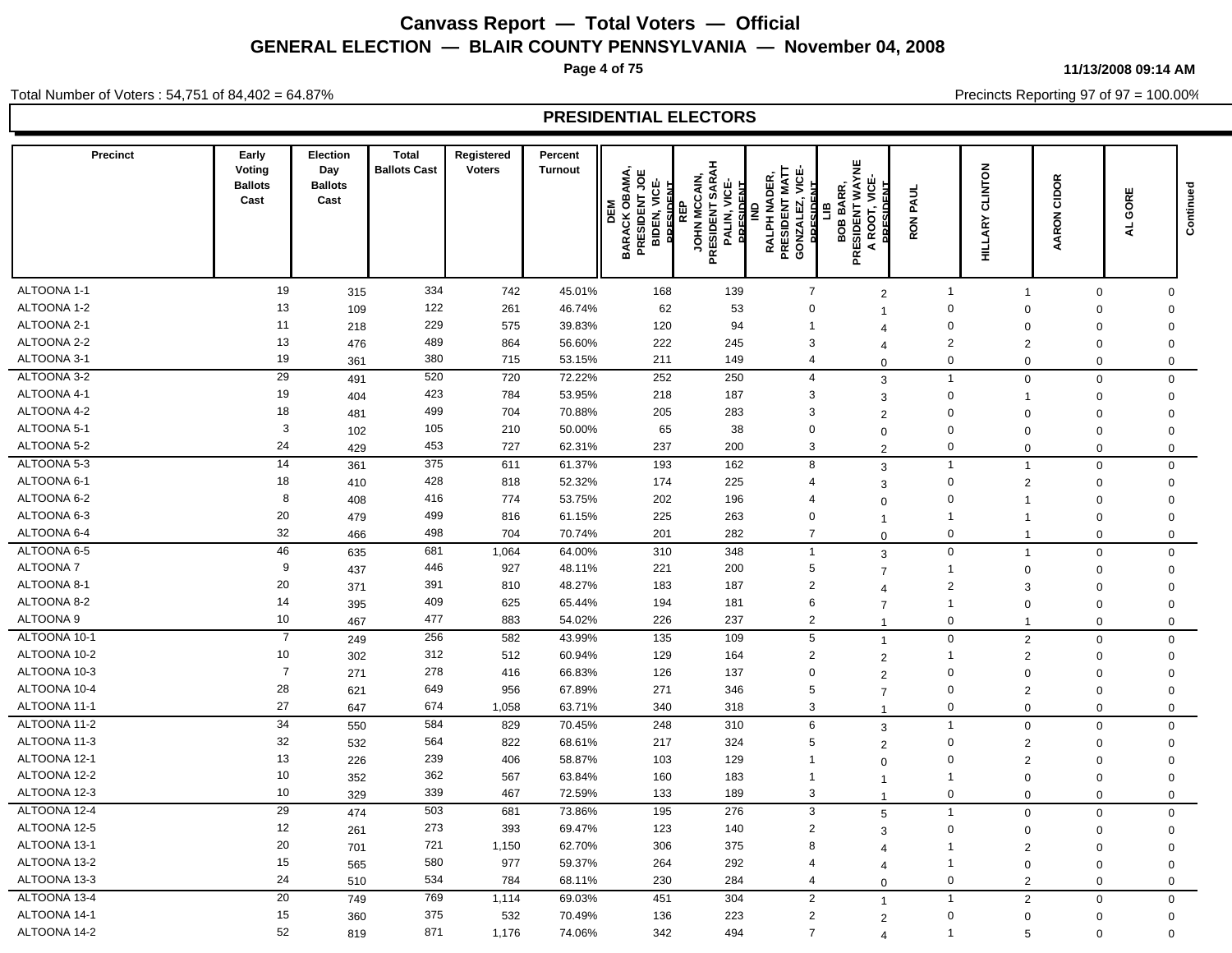**Page 5 of 75**

**11/13/2008 09:14 AM**

Precincts Reporting 97 of 97 = 100.00%

Total Number of Voters : 54,751 of 84,402 = 64.87%

| <b>Precinct</b>        | Early<br>Voting<br><b>Ballots</b><br>Cast | Election<br>Day<br><b>Ballots</b><br>Cast | <b>Total</b><br><b>Ballots Cast</b> | Registered<br><b>Voters</b> | Percent<br><b>Turnout</b> | OBAMA,<br>ENT JOE<br><b>PRESIDENT</b><br>BIDEN, VIC<br>PRESIDENT<br>DEM<br><b>BARACK</b> | PRESIDENT SARAH<br>JOHN MCCAIN<br>PALIN, VICE<br>DRESIDENT<br>œ | PRESIDENT MATT<br>VICE-<br><b>NADER</b><br>GONZALEZ,<br><b>RALPH</b> | PRESIDENT WAYNE<br>œ<br>š<br>≃<br>ã<br>A ROOT,<br>Ō<br>ဝ္စ | PAUL<br>RON <sub>I</sub>   | <b>CLINTON</b><br><b>HILLARY</b> | CIDOR<br>AARON | GORE<br>₹                  | Continued |
|------------------------|-------------------------------------------|-------------------------------------------|-------------------------------------|-----------------------------|---------------------------|------------------------------------------------------------------------------------------|-----------------------------------------------------------------|----------------------------------------------------------------------|------------------------------------------------------------|----------------------------|----------------------------------|----------------|----------------------------|-----------|
| ALTOONA 14-3           | 24                                        |                                           | 492                                 | 779                         |                           |                                                                                          |                                                                 |                                                                      |                                                            |                            |                                  |                |                            |           |
| ALTOONA 14-4           | 31                                        | 468<br>792                                | 823                                 | 1,171                       | 63.16%<br>70.28%          | 206<br>343                                                                               | 261<br>454                                                      | $\sqrt{5}$<br>3                                                      | 3                                                          | $\mathsf 0$<br>$\mathsf 0$ | $\overline{1}$<br>$\Omega$       | 0<br>0         | $\mathbf 0$<br>$\mathsf 0$ |           |
| ALLEGHENY 1            | 70                                        | 1,112                                     | 1,182                               | 1,878                       | 62.94%                    | 390                                                                                      | 739                                                             | 8                                                                    | 5                                                          | $\mathbf{1}$               | $\mathbf 0$                      | 0              | $\mathsf{O}\xspace$        |           |
| ALLEGHENY 2            | 80                                        | 952                                       | 1,032                               | 1,644                       | 62.77%                    | 335                                                                                      | 650                                                             | $\overline{4}$                                                       | 6<br>6                                                     | $\mathbf{1}$               | 3                                | $\mathbf 0$    | $\mathbf 0$                |           |
| ALLEGHENY 3            | 53                                        | 163                                       | 216                                 | 370                         | 58.38%                    | 69                                                                                       | 142                                                             | $\mathbf 0$                                                          | $\overline{1}$                                             | $\Omega$                   | $\Omega$                         | $\Omega$       | $\mathbf 0$                |           |
| ALLEGHENY 4            | 40                                        | 475                                       | 515                                 | 801                         | 64.29%                    | 138                                                                                      | 356                                                             | $\overline{1}$                                                       | $\overline{1}$                                             | $\mathbf{1}$               | $\Omega$                         | $\Omega$       | $\mathbf 0$                |           |
| <b>ANTIS TWP 1</b>     | 59                                        | 1,175                                     | 1,234                               | 1,827                       | 67.54%                    | 379                                                                                      | 816                                                             | 5                                                                    | $\overline{7}$                                             | $\Omega$                   | -1                               | $\Omega$       | $\mathsf 0$                |           |
| <b>ANTIS TWP 2</b>     | 29                                        | 744                                       | 773                                 | 1,144                       | 67.57%                    | 231                                                                                      | 508                                                             | $\overline{7}$                                                       | $\overline{1}$                                             | $\mathbf 0$                | $\overline{1}$                   | $\mathbf 0$    | $\mathbf 0$                |           |
| <b>ANTIS TWP 3</b>     | 45                                        | 963                                       | 1,008                               | 1,432                       | 70.39%                    | 297                                                                                      | 664                                                             | 3                                                                    | $\overline{7}$                                             | $\mathbf{1}$               | 1                                | $\Omega$       | $\mathbf 0$                |           |
| BELLWOOD BORO          | 32                                        | 741                                       | 773                                 | 1,229                       | 62.90%                    | 246                                                                                      | 497                                                             | $\overline{7}$                                                       | $\overline{\mathbf{1}}$                                    | $\Omega$                   | $\Omega$                         | $\Omega$       | $\mathbf 0$                |           |
| <b>BLAIR - CATFISH</b> | 39                                        | 746                                       | 785                                 | 1,178                       | 66.64%                    | 204                                                                                      | 553                                                             | 5                                                                    | 5                                                          | $\mathbf{1}$               | $\mathbf 0$                      | $\Omega$       | $\mathbf 0$                |           |
| <b>BLAIR - E HOLBG</b> | 88                                        | 1,431                                     | 1,519                               | 2,239                       | 67.84%                    | 507                                                                                      | 967                                                             | 8                                                                    | 5                                                          | $\mathbf{1}$               | 3                                | $\mathbf 0$    | $\mathbf 0$                |           |
| <b>CATHARINE TWP</b>   | 18                                        | 337                                       | 355                                 | 495                         | 71.72%                    | 81                                                                                       | 260                                                             | $\overline{1}$                                                       | $\overline{2}$                                             | $\mathbf 0$                | $\Omega$                         | $\mathbf 0$    | $\mathbf 0$                |           |
| <b>DUNCANSVILLE</b>    | 38                                        | 551                                       | 589                                 | 867                         | 67.94%                    | 210                                                                                      | 352                                                             | 5                                                                    | $\overline{1}$                                             | $\mathbf 0$                | $\Omega$                         | $\Omega$       | $\mathbf 0$                |           |
| <b>FRANKSTOWN1</b>     | 17                                        | 322                                       | 339                                 | 435                         | 77.93%                    | 84                                                                                       | 237                                                             | $\overline{2}$                                                       | $\overline{2}$                                             | $\mathbf 0$                | $\overline{1}$                   | $\Omega$       | $\mathbf 0$                |           |
| <b>FRANKSTOWN 2</b>    | 136                                       | 1,774                                     | 1,910                               | 2,765                       | 69.08%                    | 543                                                                                      | 1,286                                                           | 11                                                                   | 9                                                          | $\overline{2}$             | 3                                | $\mathbf 0$    | $\mathbf 0$                |           |
| FRANKSTOWN 3           | 215                                       | 1,755                                     | 1,970                               | 2,861                       | 68.86%                    | 616                                                                                      | 1,287                                                           | 6                                                                    | $\overline{4}$                                             | 6                          | $\mathbf{1}$                     | $\mathbf 0$    | $\mathbf 0$                |           |
| FREEDOM 1              | 18                                        | 486                                       | 504                                 | 698                         | 72.21%                    | 146                                                                                      | 337                                                             | 3                                                                    | $\overline{\mathbf{1}}$                                    | $\mathbf 0$                | 2                                | $\mathbf 0$    | $\mathbf 0$                |           |
| FREEDOM 2              | 30                                        | 817                                       | 847                                 | 1,312                       | 64.56%                    | 230                                                                                      | 583                                                             | $\overline{2}$                                                       | $\overline{1}$                                             | $\mathbf{1}$               | -1                               | $\mathbf 0$    | $\mathbf 0$                |           |
| <b>GREENFIELD 1</b>    | 22                                        | 487                                       | 509                                 | 931                         | 54.67%                    | 159                                                                                      | 330                                                             | $\overline{2}$                                                       | $\overline{1}$                                             | $\mathbf 0$                | 0                                | $\Omega$       | $\mathbf 0$                |           |
| <b>GREENFIELD 2</b>    | 6                                         | 88                                        | 94                                  | 134                         | 70.15%                    | 27                                                                                       | 65                                                              | $\overline{1}$                                                       | $\Omega$                                                   | $\mathbf 0$                | $\mathbf 0$                      | $\mathbf 0$    | $\mathbf 0$                |           |
| <b>GREENFIELD 3</b>    | 23                                        | 644                                       | 667                                 | 1,130                       | 59.03%                    | 195                                                                                      | 437                                                             | 5                                                                    | 3                                                          | $\mathbf 0$                | 3                                | $\mathbf 0$    | $\mathbf 0$                |           |
| <b>HOLLIDAYSBURG 1</b> | 15                                        | 262                                       | 277                                 | 477                         | 58.07%                    | 112                                                                                      | 153                                                             | $\overline{1}$                                                       | 3                                                          | $\mathbf 0$                | $\overline{1}$                   | $\mathbf 0$    | $\mathbf 0$                |           |
| <b>HOLLIDAYSBURG 2</b> | 24                                        | 393                                       | 417                                 | 608                         | 68.59%                    | 188                                                                                      | 212                                                             | $\overline{2}$                                                       | $\overline{2}$                                             | $\mathbf{1}$               | -1                               | 0              | $\mathbf 0$                |           |
| <b>HOLLIDAYSBURG 3</b> | 10                                        | 190                                       | 200                                 | 388                         | 51.55%                    | 85                                                                                       | 106                                                             | $\mathbf 0$                                                          | $\Omega$                                                   | $\mathbf 0$                | -1                               | $\mathbf 0$    | $\mathbf 0$                |           |
| <b>HOLLIDAYSBURG 4</b> | 42                                        | 383                                       | 425                                 | 625                         | 68.00%                    | 178                                                                                      | 230                                                             | $\overline{2}$                                                       | 3                                                          | $\mathbf{1}$               | $\mathbf 0$                      | $\mathbf 0$    | $\mathbf 0$                |           |
| <b>HOLLIDAYSBURG 5</b> | 30                                        | 373                                       | 403                                 | 572                         | 70.45%                    | 149                                                                                      | 241                                                             | $\overline{2}$                                                       | $\overline{2}$                                             | $\mathbf 0$                | $\Omega$                         | $\mathbf 0$    | $\mathbf 0$                |           |
| <b>HOLLIDAYSBURG 6</b> | 73                                        | 500                                       | 573                                 | 830                         | 69.04%                    | 213                                                                                      | 327                                                             | $\,$ 5 $\,$                                                          | 5                                                          | $\mathbf 0$                | $\overline{1}$                   | 0              | $\mathbf 0$                |           |
| <b>HOLLIDAYSBURG 7</b> | 17                                        | 379                                       | 396                                 | 560                         | 70.71%                    | 149                                                                                      | 231                                                             | $\overline{2}$                                                       | $\overline{1}$                                             | $\mathbf 0$                | $\mathbf 0$                      | $\mathbf 0$    | $\mathbf 0$                |           |
| <b>HUSTON TWP</b>      | 26                                        | 528                                       | 554                                 | 760                         | 72.89%                    | 106                                                                                      | 433                                                             | $\overline{1}$                                                       | $\overline{2}$                                             | 0                          | -1                               | $\mathbf 0$    | $\mathbf 0$                |           |
| <b>JUNIATA TWP</b>     | $20\,$                                    | 480                                       | 500                                 | 744                         | 67.20%                    | 114                                                                                      | 375                                                             | 3                                                                    | $\overline{1}$                                             | $\mathbf{1}$               | $\mathbf 0$                      | $\mathbf 0$    | $\mathbf 0$                |           |
| <b>LOGAN TWP 1</b>     | 49                                        | 1,003                                     | 1,052                               | 1,462                       | 71.96%                    | 394                                                                                      | 610                                                             | 3                                                                    | $\overline{7}$                                             | 3                          | $\mathbf 0$                      | $\mathbf 0$    | $\mathbf 0$                |           |
| <b>LOGAN TWP 2</b>     | $\overline{74}$                           | 1,027                                     | 1,101                               | 1,550                       | 71.03%                    | 380                                                                                      | 674                                                             | 10                                                                   | 6                                                          | $\mathbf{1}$               | 2                                | 0              | $\mathsf 0$                |           |
| <b>LOGAN TWP 3</b>     | 43                                        | 560                                       | 603                                 | 846                         | 71.28%                    | 195                                                                                      | 388                                                             | $\overline{2}$                                                       | 3                                                          | 1                          | $\mathbf 0$                      | $\mathbf 0$    | $\mathbf 0$                |           |
| <b>LOGAN TWP 4</b>     | 51                                        | 717                                       | 768                                 | 1,250                       | 61.44%                    | 271                                                                                      | 465                                                             | $\overline{2}$                                                       | -1                                                         | 0                          | 3                                | $\mathbf 0$    | $\mathbf 0$                |           |
| <b>LOGAN TWP 5</b>     | 52                                        | 814                                       | 866                                 | 1,245                       | 69.56%                    | 296                                                                                      | 540                                                             | 5                                                                    | 5                                                          | $\Omega$                   | $\Omega$                         | $\Omega$       | $\mathbf 0$                |           |
| LOGAN TWP 6            | 59                                        | 1,034                                     | 1,093                               | 1,839                       | 59.43%                    | 457                                                                                      | 605                                                             | 6                                                                    | 2                                                          | -1                         | $\overline{2}$                   | 1              | $\mathsf 0$                |           |
| <b>LOGAN TWP 7</b>     | 32                                        | 400                                       | 432                                 | 629                         | 68.68%                    | 151                                                                                      | 252                                                             | $\overline{4}$                                                       | 5                                                          | $\overline{4}$             | $\mathbf 0$                      | $\mathbf{0}$   | $\mathbf{0}$               |           |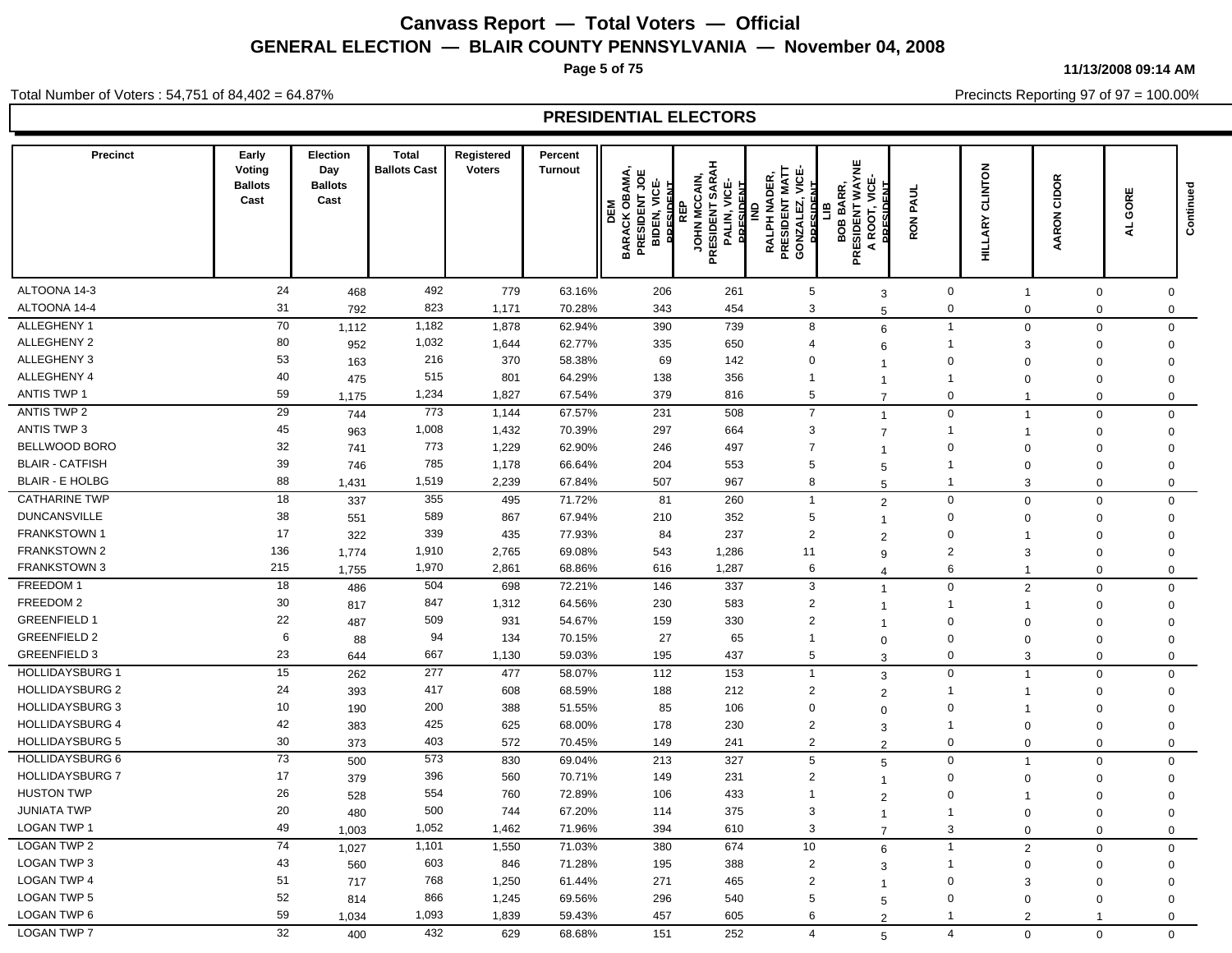**Page 6 of 75**

**11/13/2008 09:14 AM**

Precincts Reporting 97 of 97 = 100.00%

Total Number of Voters : 54,751 of 84,402 = 64.87%

| Precinct             | Early<br>Voting<br><b>Ballots</b><br>Cast | Election<br>Day<br><b>Ballots</b><br>Cast | <b>Total</b><br><b>Ballots Cast</b> | Registered<br><b>Voters</b> | Percent<br><b>Turnout</b> | BAMA,<br>TJOE<br>VICE-<br><b>PRESIDENT</b><br>PRESIDENT<br>ō<br>DEM<br>BIDEN,<br><b>BARACK</b> | <b>SARAH</b><br><b>JOHN MCCAIN</b><br><b>PRESIDENT</b><br><b>PALIN, VICE-</b><br>PALIN, VICE-<br>밑<br>$\overline{\mathbf{a}}$ | <b>PRESIDENT MATT<br/>GONZALEZ, VICE-</b><br>RALPH NADER<br><b>DRESIDENT</b><br>≩<br><b>GONZ</b> | WAYNE<br>уiс<br><br>BARR,<br>PRESIDENT<br>≞<br>ROOT,<br>808<br>$\blacktriangleleft$ | PAUL<br><b>RON</b> | <b>NOLNIT</b><br>ပ<br>হূ<br>륖 | CIDOR<br><b>ARON</b><br>∢ | ш<br><b>RI</b><br>Ō<br>₹ | Contin |
|----------------------|-------------------------------------------|-------------------------------------------|-------------------------------------|-----------------------------|---------------------------|------------------------------------------------------------------------------------------------|-------------------------------------------------------------------------------------------------------------------------------|--------------------------------------------------------------------------------------------------|-------------------------------------------------------------------------------------|--------------------|-------------------------------|---------------------------|--------------------------|--------|
| <b>MARTINSBURG 1</b> | 38                                        | 395                                       | 433                                 | 616                         | 70.29%                    | 121                                                                                            | 289                                                                                                                           | $\overline{2}$                                                                                   | 3                                                                                   | $\Omega$           |                               | $\Omega$                  | $\Omega$                 |        |
| <b>MARTINSBURG 2</b> | 44                                        | 450                                       | 494                                 | 741                         | 66.67%                    | 138                                                                                            | 335                                                                                                                           | 3                                                                                                |                                                                                     |                    |                               |                           | $\Omega$                 |        |
| NEWRY BORO           | 3                                         | 105                                       | 108                                 | 166                         | 65.06%                    | 33                                                                                             | 64                                                                                                                            |                                                                                                  |                                                                                     |                    |                               | 0                         | $\Omega$                 |        |
| NORTH WOODBURY       | 103                                       | 1,053                                     | 1,156                               | 1,667                       | 69.35%                    | 243                                                                                            | 878                                                                                                                           | 5                                                                                                | $\overline{2}$                                                                      |                    |                               | 0                         | $\mathbf 0$              |        |
| <b>ROARING SPG 1</b> | 6                                         | 239                                       | 245                                 | 427                         | 57.38%                    | 81                                                                                             | 153                                                                                                                           | $\mathbf 0$                                                                                      | $\overline{2}$                                                                      |                    |                               | $\mathbf 0$               | $\mathbf 0$              |        |
| <b>ROARING SPG 2</b> | 27                                        | 431                                       | 458                                 | 662                         | 69.18%                    | 136                                                                                            | 288                                                                                                                           | 5                                                                                                | $\Omega$                                                                            |                    |                               | $\mathbf 0$               |                          |        |
| <b>ROARING SPG 3</b> | 19                                        | 362                                       | 381                                 | 538                         | 70.82%                    | 117                                                                                            | 254                                                                                                                           | $\overline{2}$                                                                                   | $\Omega$                                                                            |                    |                               | $\Omega$                  |                          |        |
| SNYDER 1             | 33                                        | 551                                       | 584                                 | 955                         | 61.15%                    | 200                                                                                            | 368                                                                                                                           | $\overline{2}$                                                                                   | $\overline{2}$                                                                      |                    |                               | 0                         | $\mathbf 0$              |        |
| SNYDER 2             | 31                                        | 767                                       | 798                                 | 1,216                       | 65.63%                    | 214                                                                                            | 546                                                                                                                           | 6                                                                                                |                                                                                     |                    |                               | $\mathbf 0$               | 0                        |        |
| <b>TAYLOR TWP</b>    | 64                                        | 1,068                                     | 1,132                               | 1,656                       | 68.36%                    | 274                                                                                            | 814                                                                                                                           | 10                                                                                               | 5                                                                                   |                    |                               | $\mathbf 0$               | $\mathbf 0$              |        |
| <b>TYRONE TWP 1</b>  | 24                                        | 358                                       | 382                                 | 566                         | 67.49%                    | 92                                                                                             | 275                                                                                                                           | 3                                                                                                | $\overline{2}$                                                                      |                    |                               | 0                         | $\Omega$                 |        |
| <b>TYRONE TWP 2</b>  | 13                                        | 441                                       | 454                                 | 637                         | 71.27%                    | 160                                                                                            | 272                                                                                                                           | 4                                                                                                |                                                                                     |                    |                               | 0                         |                          |        |
| TYRONE BORO 1        | 11                                        | 383                                       | 394                                 | 577                         | 68.28%                    | 146                                                                                            | 236                                                                                                                           | $\overline{2}$                                                                                   | $\Omega$                                                                            |                    |                               | $\Omega$                  | 0                        |        |
| TYRONE BORO 2        | 15                                        | 278                                       | 293                                 | 493                         | 59.43%                    | 120                                                                                            | 165                                                                                                                           | $\overline{2}$                                                                                   | $\Omega$                                                                            | 0                  |                               | 0                         | 0                        |        |
| TYRONE BORO 3        | 10                                        | 225                                       | 235                                 | 444                         | 52.93%                    | 92                                                                                             | 136                                                                                                                           | $\overline{2}$                                                                                   | $\Omega$                                                                            | $\overline{2}$     |                               | $\mathbf 0$<br>$\Omega$   | $\Omega$                 |        |
| <b>TYRONE BORO 4</b> | 3                                         | 163                                       | 166                                 | 318                         | 52.20%                    | 63                                                                                             | 93                                                                                                                            |                                                                                                  | $\Omega$                                                                            |                    | $\Omega$                      | 0                         | $\Omega$                 |        |
| <b>TYRONE BORO 5</b> |                                           | 209                                       | 218                                 | 352                         | 61.93%                    | 66                                                                                             | 146                                                                                                                           |                                                                                                  |                                                                                     |                    |                               | 0                         | $\Omega$                 |        |
| TYRONE BORO 6        | 18                                        | 457                                       | 475                                 | 644                         | 73.76%                    | 180                                                                                            | 290                                                                                                                           | $\overline{2}$                                                                                   | $\Omega$                                                                            |                    |                               | 0                         | $\Omega$                 |        |
| TYRONE BORO 7        | $\overline{7}$                            | 340                                       | 347                                 | 520                         | 66.73%                    | 123                                                                                            | 210                                                                                                                           |                                                                                                  | $\Omega$                                                                            | 0                  |                               | $\Omega$                  | $\Omega$                 |        |
| <b>WILLIAMSBURG</b>  | 20                                        | 515                                       | 535                                 | 843                         | 63.46%                    | 188                                                                                            | 329                                                                                                                           | 3                                                                                                | $\overline{2}$                                                                      | $\mathbf 0$        |                               | $\mathbf 0$               | $\mathbf 0$              |        |
| <b>WOODBURY TWP</b>  | 25                                        | 585                                       | 610                                 | 903                         | 67.55%                    | 154                                                                                            | 428                                                                                                                           | $\overline{4}$                                                                                   |                                                                                     | $\mathbf 0$        |                               | 0                         | 0                        |        |
| <b>Totals:</b>       | 2,977                                     | 51,774                                    | 54,751                              | 84,402                      |                           | 19,813                                                                                         | 32,708                                                                                                                        | 335                                                                                              | 246                                                                                 | 56                 | 80                            |                           | $\blacktriangleleft$     |        |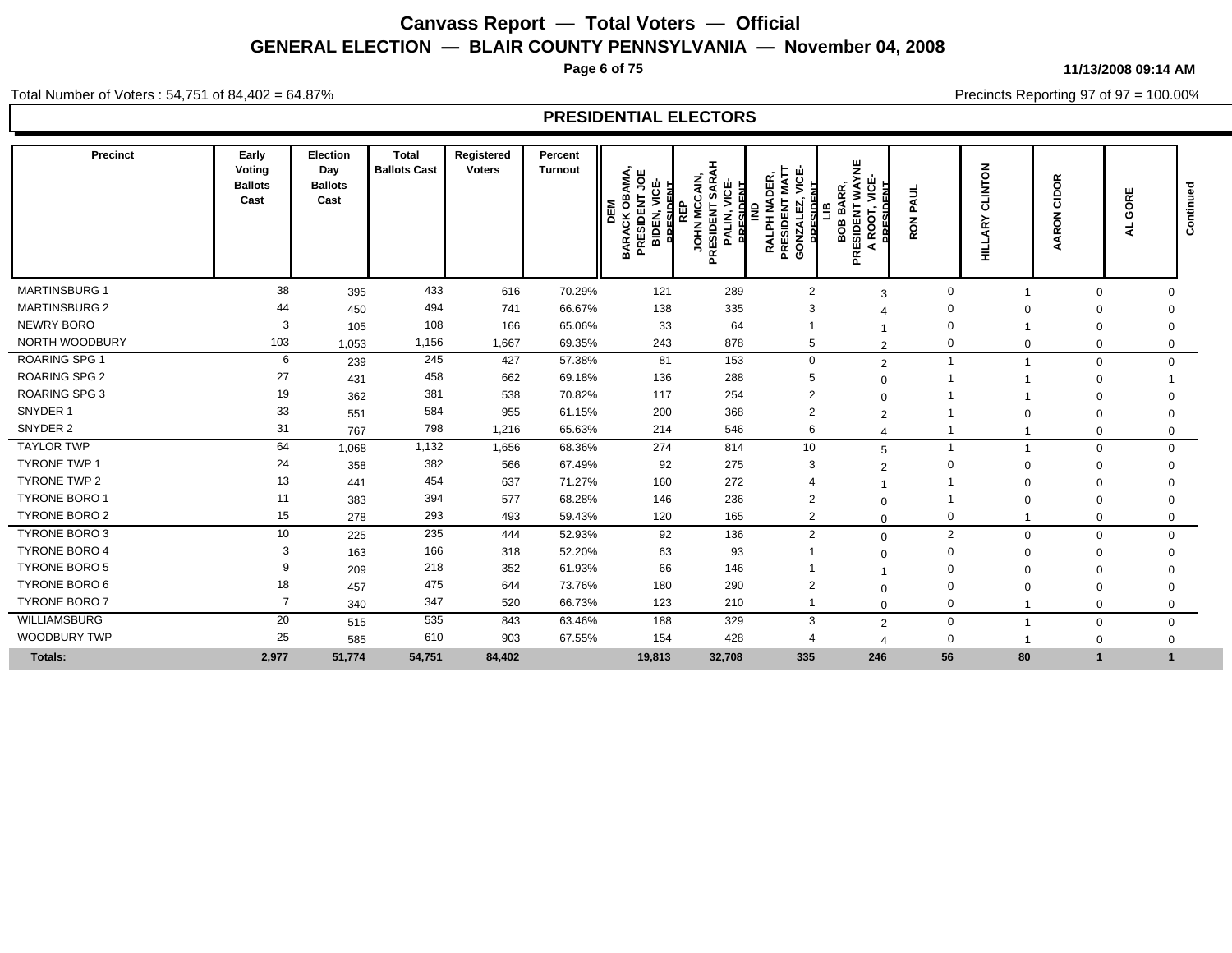**Page 7 of 75**

#### **11/13/2008 09:14 AM**

Precincts Reporting 97 of 97 = 100.00%

Total Number of Voters : 54,751 of 84,402 = 64.87%

|                 |                                           |                                           |                              |                             | Continued                 |                      |                            |                   |                         |                                  |                                             |                    |                                              |             |
|-----------------|-------------------------------------------|-------------------------------------------|------------------------------|-----------------------------|---------------------------|----------------------|----------------------------|-------------------|-------------------------|----------------------------------|---------------------------------------------|--------------------|----------------------------------------------|-------------|
| <b>Precinct</b> | Early<br>Voting<br><b>Ballots</b><br>Cast | Election<br>Day<br><b>Ballots</b><br>Cast | Total<br><b>Ballots Cast</b> | Registered<br><b>Voters</b> | Percent<br><b>Turnout</b> | KEYES<br><b>ALAN</b> | <b>COSBY</b><br><b>HIE</b> | STEWART<br>BRETT: | <b>BALDWIN</b><br>CHUCK | <b>ELMEIER</b><br>ᇎ<br>긊<br>DANI | $\tilde{\vec{r}}$<br><b>CORBN</b><br>DONALD | THOMPSON<br>읎<br>뚠 | <b>ILLIPS</b><br>론<br>T.<br>₩<br><b>GEOR</b> | Continued   |
| ALTOONA 1-1     | 19                                        | 315                                       | 334                          | 742                         | 45.01%                    | $\mathbf 0$          |                            | $\mathbf 0$       | $\mathbf 0$             | $\mathbf 0$                      | $\mathbf 0$                                 | $\mathbf 0$        | $\mathbf 0$                                  | $\Omega$    |
| ALTOONA 1-2     | 13                                        | 109                                       | 122                          | 261                         | 46.74%                    | $\mathbf 0$          |                            | $\mathbf 0$       | $\Omega$                | $\Omega$                         | $\Omega$                                    | $\mathbf 0$        | $\mathbf 0$                                  | $\mathbf 0$ |
| ALTOONA 2-1     | 11                                        | 218                                       | 229                          | 575                         | 39.83%                    | $\Omega$             |                            | $\mathbf 0$       | $\Omega$                | $\Omega$                         | $\Omega$                                    | $\Omega$           | $\mathbf 0$                                  | $\Omega$    |
| ALTOONA 2-2     | 13                                        | 476                                       | 489                          | 864                         | 56.60%                    | $\mathbf 0$          |                            | $\mathbf 0$       | $\Omega$                | $\overline{0}$                   | $\Omega$                                    | $\mathbf 0$        | $\mathbf 0$                                  | $\mathbf 0$ |
| ALTOONA 3-1     | 19                                        | 361                                       | 380                          | 715                         | 53.15%                    | $\mathbf 0$          |                            | $\mathbf 0$       | $\mathbf 0$             | $\mathbf 0$                      | $\mathbf 0$                                 | $\mathbf 0$        | $\mathbf 0$                                  | $\mathbf 0$ |
| ALTOONA 3-2     | 29                                        | 491                                       | 520                          | 720                         | 72.22%                    | $\mathbf 0$          |                            | $\mathbf 0$       | $\mathbf 0$             | $\mathbf 0$                      | $\mathbf 0$                                 | $\mathbf 0$        | $\mathbf 0$                                  | $\mathbf 0$ |
| ALTOONA 4-1     | 19                                        | 404                                       | 423                          | 784                         | 53.95%                    | $\Omega$             |                            | $\mathbf 0$       | $\mathbf 0$             | $\mathbf 0$                      | $\mathbf 0$                                 | $\mathbf 0$        | $\mathbf 0$                                  | $\mathbf 0$ |
| ALTOONA 4-2     | 18                                        | 481                                       | 499                          | 704                         | 70.88%                    | $\mathbf 0$          |                            | $\mathbf 0$       | $\Omega$                | $\overline{0}$                   | $\mathbf 0$                                 | $\Omega$           | $\mathbf 0$                                  | $\mathbf 0$ |
| ALTOONA 5-1     | 3                                         | 102                                       | 105                          | 210                         | 50.00%                    | $\mathbf 0$          |                            | $\mathbf 0$       | $\Omega$                | $\Omega$                         | 0                                           | $\mathbf 0$        | $\mathbf 0$                                  | $\Omega$    |
| ALTOONA 5-2     | 24                                        | 429                                       | 453                          | 727                         | 62.31%                    | $\Omega$             |                            | $\mathbf 0$       | $\overline{1}$          | $\mathbf 0$                      | $\mathbf 0$                                 | $\mathbf 0$        | $\mathbf 0$                                  | $\mathbf 0$ |
| ALTOONA 5-3     | 14                                        | 361                                       | 375                          | 611                         | 61.37%                    | $\mathbf 0$          |                            | $\mathbf 0$       | $\mathbf 0$             | $\overline{1}$                   | $\mathbf 0$                                 | $\mathbf 0$        | $\mathbf 0$                                  | $\mathbf 0$ |
| ALTOONA 6-1     | 18                                        | 410                                       | 428                          | 818                         | 52.32%                    | $\Omega$             |                            | $\mathbf 0$       | $\Omega$                | $\Omega$                         | $\Omega$                                    | $\mathbf 0$        | $\mathbf 0$                                  | $\Omega$    |
| ALTOONA 6-2     | 8                                         | 408                                       | 416                          | 774                         | 53.75%                    | $\Omega$             |                            | $\mathbf 0$       | $\Omega$                | $\Omega$                         | $\Omega$                                    | $\mathbf 0$        | $\mathbf 0$                                  | $\mathbf 0$ |
| ALTOONA 6-3     | 20                                        | 479                                       | 499                          | 816                         | 61.15%                    | $\mathbf 0$          |                            | $\mathbf 0$       | $\Omega$                | $\Omega$                         | $\mathbf 0$                                 | $\mathbf 0$        | $\mathbf 0$                                  | $\mathbf 0$ |
| ALTOONA 6-4     | 32                                        | 466                                       | 498                          | 704                         | 70.74%                    | $\overline{1}$       |                            | $\mathbf 0$       | $\mathbf 0$             | $\overline{2}$                   | $\mathbf 0$                                 | $\mathbf 0$        | $\mathbf 0$                                  | $\mathbf 0$ |
| ALTOONA 6-5     | 46                                        | 635                                       | 681                          | 1,064                       | 64.00%                    | $\mathbf 0$          |                            | $\mathbf 0$       | $\mathbf 0$             | $\mathbf 0$                      | $\mathbf 0$                                 | $\mathbf 0$        | $\mathbf 0$                                  | $\mathbf 0$ |
| ALTOONA 7       | 9                                         | 437                                       | 446                          | 927                         | 48.11%                    | $\mathbf 0$          |                            | $\mathbf 0$       | $\mathbf 0$             | $\mathbf 0$                      | $\mathbf 0$                                 | $\mathbf 0$        | $\mathbf 0$                                  | $\mathbf 0$ |
| ALTOONA 8-1     | 20                                        | 371                                       | 391                          | 810                         | 48.27%                    | $\mathbf 0$          |                            | $\Omega$          | $\Omega$                | $\Omega$                         | $\Omega$                                    | $\Omega$           | $\mathbf 0$                                  | $\Omega$    |
| ALTOONA 8-2     | 14                                        | 395                                       | 409                          | 625                         | 65.44%                    | $\Omega$             |                            | $\mathbf 0$       | $\Omega$                | $\overline{1}$                   | $\Omega$                                    | $\mathbf 0$        | $\mathbf 0$                                  | 0           |
| ALTOONA 9       | 10                                        | 467                                       | 477                          | 883                         | 54.02%                    | $\mathbf 0$          |                            | $\mathbf 0$       | $\mathbf 0$             | $\mathbf 0$                      | $\mathbf 0$                                 | $\mathbf 0$        | $\mathbf 0$                                  | $\mathbf 0$ |
| ALTOONA 10-1    | $\overline{7}$                            | 249                                       | 256                          | 582                         | 43.99%                    | $\mathbf 0$          |                            | $\mathbf 0$       | $\mathbf 0$             | $\overline{1}$                   | $\mathbf 0$                                 | $\mathbf 0$        | $\mathsf 0$                                  | $\mathbf 0$ |
| ALTOONA 10-2    | 10                                        | 302                                       | 312                          | 512                         | 60.94%                    | $\mathbf 0$          |                            | $\mathbf 0$       | $\Omega$                | $\mathbf 0$                      | $\Omega$                                    | $\mathbf 0$        | $\mathbf 0$                                  | $\mathbf 0$ |
| ALTOONA 10-3    | $\overline{7}$                            | 271                                       | 278                          | 416                         | 66.83%                    | $\Omega$             |                            | $\mathbf 0$       | $\Omega$                | $\Omega$                         | $\mathbf 0$                                 | $\mathbf 0$        | $\mathbf 0$                                  | $\Omega$    |
| ALTOONA 10-4    | 28                                        | 621                                       | 649                          | 956                         | 67.89%                    | $\mathbf 0$          |                            | $\mathbf 0$       | $\mathbf 0$             | $\mathbf 0$                      | 0                                           | $\mathbf 0$        | $\mathbf 0$                                  | $\Omega$    |
| ALTOONA 11-1    | 27                                        | 647                                       | 674                          | 1,058                       | 63.71%                    | $\boldsymbol{0}$     |                            | $\mathbf 0$       | $\mathbf 0$             | $\mathbf 0$                      | $\mathbf 0$                                 | $\mathbf 0$        | $\mathbf 0$                                  | 0           |
| ALTOONA 11-2    | 34                                        | 550                                       | 584                          | 829                         | 70.45%                    | $\mathbf 0$          |                            | $\mathbf 0$       | $\mathbf 0$             | $\overline{1}$                   | $\mathbf 0$                                 | $\mathbf 0$        | $\mathbf 0$                                  | $\mathbf 0$ |
| ALTOONA 11-3    | 32                                        | 532                                       | 564                          | 822                         | 68.61%                    | $\Omega$             |                            | $\mathbf 0$       | $\Omega$                | $\Omega$                         | $\Omega$                                    | $\mathbf 0$        | $\mathbf 0$                                  | $\Omega$    |
| ALTOONA 12-1    | 13                                        | 226                                       | 239                          | 406                         | 58.87%                    | $\Omega$             |                            | $\mathbf 0$       | $\Omega$                | $\overline{0}$                   | $\Omega$                                    | $\mathbf 0$        | $\mathbf 0$                                  | 0           |
| ALTOONA 12-2    | 10                                        | 352                                       | 362                          | 567                         | 63.84%                    | $\mathbf 0$          |                            | $\Omega$          | $\Omega$                | $\Omega$                         | $\mathbf 0$                                 | $\mathbf 0$        | $\mathbf 0$                                  | $\mathbf 0$ |
| ALTOONA 12-3    | 10                                        | 329                                       | 339                          | 467                         | 72.59%                    | $\mathbf 0$          |                            | $\mathbf 0$       | $\mathbf 0$             | $\mathbf 0$                      | 0                                           | $\mathbf 0$        | $\mathbf 0$                                  | $\Omega$    |
| ALTOONA 12-4    | 29                                        | 474                                       | 503                          | 681                         | 73.86%                    | $\pmb{0}$            |                            | $\mathbf 0$       | $\mathbf 0$             | $\mathbf 0$                      | $\mathbf 0$                                 | $\mathbf 0$        | $\mathbf 0$                                  | $\mathbf 0$ |
| ALTOONA 12-5    | 12                                        | 261                                       | 273                          | 393                         | 69.47%                    | $\Omega$             |                            | $\mathbf 0$       | $\Omega$                | $\overline{0}$                   | $\Omega$                                    | $\mathbf 0$        | $\mathbf 0$                                  | $\mathbf 0$ |
| ALTOONA 13-1    | 20                                        | 701                                       | 721                          | 1,150                       | 62.70%                    | $\Omega$             |                            | $\Omega$          | $\Omega$                | $\Omega$                         | $\Omega$                                    | $\Omega$           | 0                                            | $\Omega$    |
| ALTOONA 13-2    | 15                                        | 565                                       | 580                          | 977                         | 59.37%                    | 0                    |                            | $\mathbf 0$       | $\Omega$                | $\Omega$                         | $\Omega$                                    | $\Omega$           | 0                                            | $\Omega$    |
| ALTOONA 13-3    | 24                                        | 510                                       | 534                          | 784                         | 68.11%                    | $\Omega$             |                            | $\Omega$          | $\Omega$                | $\Omega$                         | $\mathbf 0$                                 | $\Omega$           | $\mathbf 0$                                  | $\Omega$    |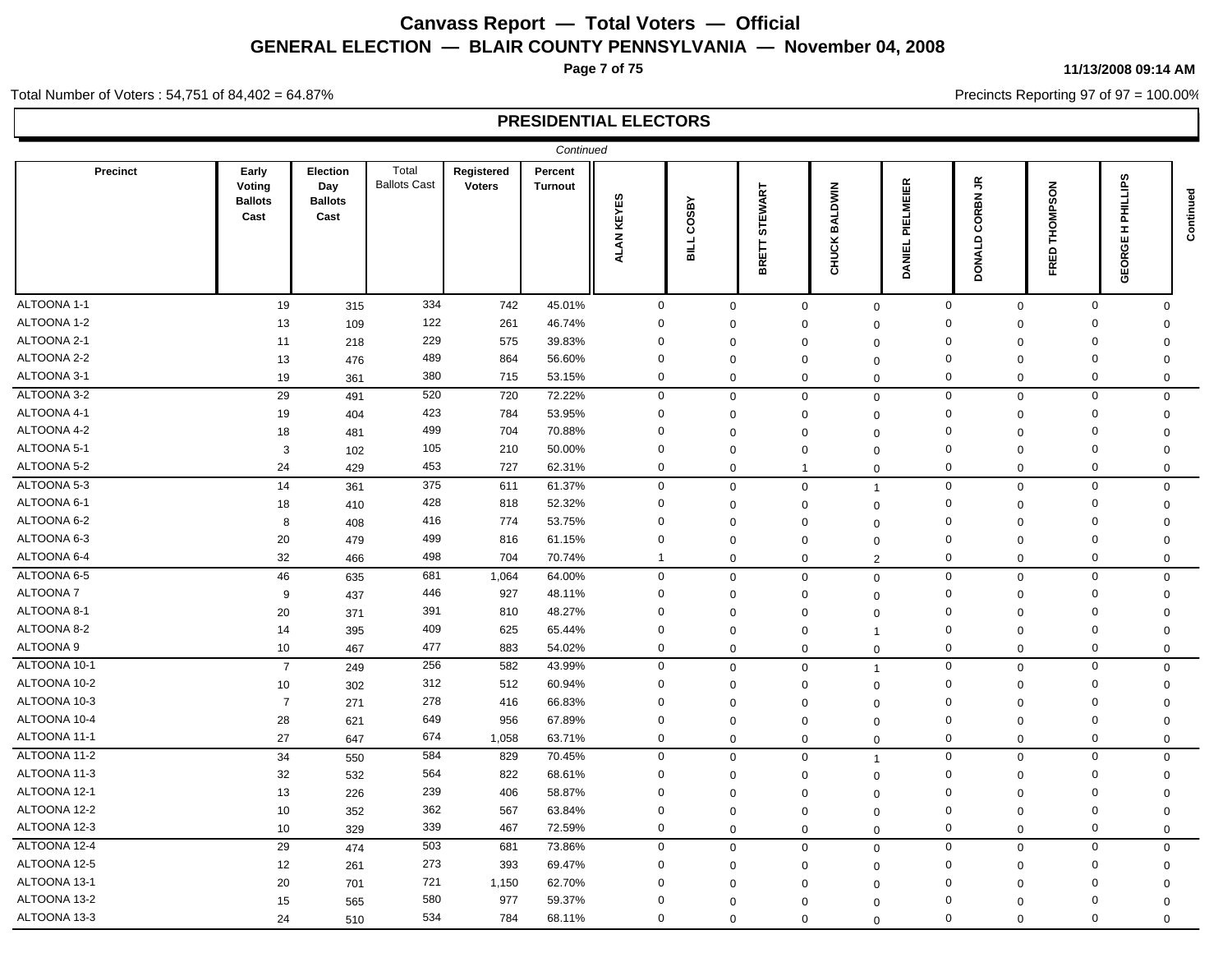**Page 8 of 75**

#### **11/13/2008 09:14 AM**

Precincts Reporting 97 of 97 = 100.00%

Total Number of Voters : 54,751 of 84,402 = 64.87%

|                        |                                           |                                           |                              |                             | Continued          |                      |              |                    |                               |                                        |                               |                           |                                           |           |
|------------------------|-------------------------------------------|-------------------------------------------|------------------------------|-----------------------------|--------------------|----------------------|--------------|--------------------|-------------------------------|----------------------------------------|-------------------------------|---------------------------|-------------------------------------------|-----------|
| Precinct               | Early<br>Voting<br><b>Ballots</b><br>Cast | Election<br>Day<br><b>Ballots</b><br>Cast | Total<br><b>Ballots Cast</b> | Registered<br><b>Voters</b> | Percent<br>Turnout | KEYES<br><b>ALAN</b> | COSBY<br>lls | STEWART<br>BRETT : | <b>NIMU</b><br>BAL<br>CHUCK   | 臣<br>ΜEΙ<br>ᇚ<br>ᄘ<br>ᇚ<br><b>DANI</b> | CORBN JR<br>DONALD            | <b>THOMPSON</b><br>品<br>뚠 | <b>PHILLIPS</b><br>Ŧ.<br>෪<br><b>GEOR</b> | Continued |
| ALTOONA 13-4           | 20                                        | 749                                       | 769                          | 1,114                       | 69.03%             | $\mathbf 0$          | 0            |                    | $\mathbf 0$                   | $\mathbf 0$                            | $\mathbf 0$<br>$\mathbf 0$    | $\mathbf 0$               | $\Omega$                                  |           |
| ALTOONA 14-1           | 15                                        | 360                                       | 375                          | 532                         | 70.49%             | $\mathbf 0$          | $\Omega$     | $\mathbf 0$        | $\Omega$                      |                                        | $\Omega$<br>$\Omega$          | $\Omega$                  | $\Omega$                                  |           |
| ALTOONA 14-2           | 52                                        | 819                                       | 871                          | 1,176                       | 74.06%             | 0                    | 1            | $\mathbf 0$        | $\Omega$                      |                                        | $\Omega$<br>0                 | 0                         | 0                                         |           |
| ALTOONA 14-3           | 24                                        | 468                                       | 492                          | 779                         | 63.16%             | $\mathbf 0$          | $\mathbf 0$  | $\mathbf 0$        | $\mathbf 0$                   |                                        | $\Omega$<br>$\mathbf 0$       | $\Omega$                  | 0                                         |           |
| ALTOONA 14-4           | 31                                        | 792                                       | 823                          | 1,171                       | 70.28%             | $\mathbf 0$          | $\Omega$     |                    | $\mathbf 0$<br>$\mathbf 0$    |                                        | $\mathbf 0$<br>0              | $\mathbf 0$               | 0                                         |           |
| ALLEGHENY 1            | 70                                        | 1,112                                     | 1,182                        | 1,878                       | 62.94%             | $\mathbf 0$          | $\mathbf{0}$ |                    | $\mathbf 0$<br>$\overline{1}$ |                                        | $\mathbf 0$<br>$\mathbf 0$    | $\mathbf 0$               | $\mathbf 0$                               |           |
| <b>ALLEGHENY 2</b>     | 80                                        | 952                                       | 1,032                        | 1,644                       | 62.77%             | $\mathbf 0$          | $\Omega$     | $\Omega$           | $\Omega$                      |                                        | $\Omega$<br>$\Omega$          | $\mathbf 0$               | $\Omega$                                  |           |
| ALLEGHENY 3            | 53                                        | 163                                       | 216                          | 370                         | 58.38%             | $\mathbf 0$          | $\Omega$     | $\mathbf 0$        | $\mathbf 0$                   |                                        | $\Omega$<br>$\Omega$          | $\Omega$                  | $\Omega$                                  |           |
| ALLEGHENY 4            | 40                                        | 475                                       | 515                          | 801                         | 64.29%             | $\mathbf 0$          | $\Omega$     | $\Omega$           | $\mathbf 0$                   |                                        | $\Omega$<br>$\Omega$          | $\Omega$                  | $\Omega$                                  |           |
| <b>ANTIS TWP 1</b>     | 59                                        | 1,175                                     | 1,234                        | 1,827                       | 67.54%             | $\mathbf 0$          | $\mathbf{0}$ | $\Omega$           | $\mathbf 0$                   |                                        | $\mathbf 0$<br>$\mathbf 0$    | $\mathbf 0$               | $\Omega$                                  |           |
| <b>ANTIS TWP 2</b>     | 29                                        | 744                                       | 773                          | 1,144                       | 67.57%             | $\mathbf 0$          | $\Omega$     |                    | $\mathbf 0$<br>$\Omega$       |                                        | $\mathbf 0$<br>$\mathbf 0$    | $\mathbf 0$               | $\mathbf 0$                               |           |
| <b>ANTIS TWP 3</b>     | 45                                        | 963                                       | 1,008                        | 1,432                       | 70.39%             | $\mathbf 0$          | $\Omega$     | $\mathbf 0$        | $\Omega$                      |                                        | $\overline{1}$<br>$\mathbf 0$ | $\mathbf 0$               | $\Omega$                                  |           |
| BELLWOOD BORO          | 32                                        | 741                                       | 773                          | 1,229                       | 62.90%             | $\mathbf 0$          | $\Omega$     | $\mathbf 0$        | $\overline{2}$                |                                        | $\Omega$<br>$\mathbf 0$       | $\Omega$                  | $\Omega$                                  |           |
| <b>BLAIR - CATFISH</b> | 39                                        | 746                                       | 785                          | 1,178                       | 66.64%             | $\mathbf 0$          | $\Omega$     | $\Omega$           | $\Omega$                      |                                        | $\mathbf 0$<br>$\Omega$       | $\mathbf 0$               | 1                                         |           |
| <b>BLAIR - E HOLBG</b> | 88                                        | 1,431                                     | 1,519                        | 2,239                       | 67.84%             | $\mathbf 0$          | $\mathbf 0$  |                    | $\mathbf 0$<br>$\overline{1}$ |                                        | 0<br>$\mathbf 0$              | $\mathbf 0$               | $\mathbf 0$                               |           |
| <b>CATHARINE TWP</b>   | 18                                        | 337                                       | 355                          | 495                         | 71.72%             | $\mathbf 0$          | $\mathbf 0$  |                    | $\mathbf 0$<br>$\mathbf{0}$   |                                        | $\mathbf 0$<br>$\mathbf 0$    | $\mathbf 0$               | $\mathbf 0$                               |           |
| <b>DUNCANSVILLE</b>    | 38                                        | 551                                       | 589                          | 867                         | 67.94%             | $\mathbf 0$          | $\Omega$     | $\Omega$           | $\Omega$                      |                                        | $\Omega$<br>$\mathbf 0$       | $\Omega$                  | $\mathbf 0$                               |           |
| <b>FRANKSTOWN1</b>     | 17                                        | 322                                       | 339                          | 435                         | 77.93%             | $\mathbf 0$          | $\Omega$     | $\mathbf 0$        | $\Omega$                      |                                        | $\mathbf 0$<br>$\Omega$       | $\mathbf 0$               | $\Omega$                                  |           |
| <b>FRANKSTOWN 2</b>    | 136                                       | 1,774                                     | 1,910                        | 2,765                       | 69.08%             | 0                    | $\mathbf 0$  | $\mathbf 0$        | $\mathbf 1$                   |                                        | $\mathbf 0$<br>$\mathbf 0$    | $\mathbf 0$               | $\mathbf 0$                               |           |
| FRANKSTOWN 3           | 215                                       | 1,755                                     | 1,970                        | 2,861                       | 68.86%             | -1                   | $\Omega$     |                    | $\mathbf 0$<br>$\overline{1}$ |                                        | $\mathbf 0$<br>$\mathbf 0$    | $\mathbf 0$               | $\mathbf 0$                               |           |
| FREEDOM 1              | 18                                        | 486                                       | 504                          | 698                         | 72.21%             | $\mathbf 0$          | $\mathbf 0$  |                    | $\mathbf 0$<br>$\mathbf{0}$   |                                        | $\mathbf{0}$<br>$\mathbf 0$   | $\mathbf 0$               | $\mathbf 0$                               |           |
| FREEDOM 2              | 30                                        | 817                                       | 847                          | 1,312                       | 64.56%             |                      | $\Omega$     | $\mathbf 0$        | $\Omega$                      |                                        | $\mathbf 0$<br>0              | $\mathbf 0$               | 0                                         |           |
| <b>GREENFIELD 1</b>    | 22                                        | 487                                       | 509                          | 931                         | 54.67%             | $\mathbf 0$          | $\Omega$     | $\mathbf 0$        | $\Omega$                      |                                        | $\mathbf 0$<br>$\Omega$       | $\mathbf 0$               | $\mathbf 0$                               |           |
| <b>GREENFIELD 2</b>    | 6                                         | 88                                        | 94                           | 134                         | 70.15%             | 0                    | $\mathbf 0$  | $\mathbf 0$        | $\mathbf 0$                   |                                        | $\mathbf 0$<br>$\mathbf 0$    | $\mathbf 0$               | $\mathbf 0$                               |           |
| <b>GREENFIELD 3</b>    | 23                                        | 644                                       | 667                          | 1,130                       | 59.03%             | $\mathbf 0$          | $\mathbf{0}$ |                    | 0<br>$\mathbf 0$              |                                        | $\mathbf 0$<br>$\mathbf 0$    | $\mathbf 0$               | $\mathbf 0$                               |           |
| <b>HOLLIDAYSBURG 1</b> | 15                                        | 262                                       | 277                          | 477                         | 58.07%             | $\mathbf 0$          | $\mathbf 0$  |                    | $\mathbf 0$<br>$\mathbf 0$    |                                        | $\mathbf 0$<br>$\mathbf 0$    | $\mathsf 0$               | $\mathbf 0$                               |           |
| <b>HOLLIDAYSBURG 2</b> | 24                                        | 393                                       | 417                          | 608                         | 68.59%             | $\mathbf 0$          | $\Omega$     | $\mathbf 0$        | $\Omega$                      |                                        | $\Omega$<br>$\mathbf 0$       | $\mathbf 0$               | $\mathbf 0$                               |           |
| <b>HOLLIDAYSBURG 3</b> | 10                                        | 190                                       | 200                          | 388                         | 51.55%             | 0                    | $\Omega$     | $\mathbf 0$        | $\mathbf 0$                   |                                        | $\Omega$<br>$\mathbf 0$       | 0                         | 0                                         |           |
| <b>HOLLIDAYSBURG 4</b> | 42                                        | 383                                       | 425                          | 625                         | 68.00%             | $\mathbf 0$          | $\Omega$     | 0                  | $\mathbf 0$                   |                                        | $\Omega$<br>0                 | $\Omega$                  | $\Omega$                                  |           |
| <b>HOLLIDAYSBURG 5</b> | 30                                        | 373                                       | 403                          | 572                         | 70.45%             | $\mathbf 0$          | 0            |                    | $\mathbf 0$<br>$\mathbf 0$    |                                        | $\mathbf 0$<br>$\mathbf 0$    | $\mathbf 0$               | $\Omega$                                  |           |
| <b>HOLLIDAYSBURG 6</b> | 73                                        | 500                                       | 573                          | 830                         | 69.04%             | $\mathbf 0$          | $\mathbf{0}$ |                    | $\mathbf 0$<br>$\Omega$       |                                        | $\mathbf 0$<br>$\mathbf 0$    | $\mathbf 0$               | $\mathbf 0$                               |           |
| <b>HOLLIDAYSBURG 7</b> | 17                                        | 379                                       | 396                          | 560                         | 70.71%             | $\mathbf 0$          | $\Omega$     | 0                  | $\mathbf 0$                   |                                        | $\Omega$<br>$\mathbf 0$       | $\mathbf 0$               | 0                                         |           |
| <b>HUSTON TWP</b>      | 26                                        | 528                                       | 554                          | 760                         | 72.89%             | $\Omega$             | $\Omega$     | $\Omega$           | $\Omega$                      |                                        | $\Omega$<br>$\Omega$          | $\Omega$                  | $\Omega$                                  |           |
| <b>JUNIATA TWP</b>     | 20                                        | 480                                       | 500                          | 744                         | 67.20%             | $\mathbf 0$          | $\Omega$     | $\Omega$           | $\Omega$                      |                                        | $\Omega$<br>$\Omega$          | $\Omega$                  | $\Omega$                                  |           |
| <b>LOGAN TWP 1</b>     | 49                                        | 1,003                                     | 1,052                        | 1,462                       | 71.96%             | $\mathbf 0$          | $\Omega$     |                    | $\mathbf 0$<br>$\Omega$       |                                        | $\mathbf{0}$<br>$\mathbf 0$   | $\overline{1}$            | $\mathbf 0$                               |           |
| <b>LOGAN TWP 2</b>     | 74                                        | 1,027                                     | 1,101                        | 1,550                       | 71.03%             | $\mathbf 0$          | $\mathbf 0$  |                    | $\mathbf 0$<br>$\Omega$       |                                        | $\mathbf{0}$<br>$\mathbf 0$   | $\mathbf 0$               | $\mathbf 0$                               |           |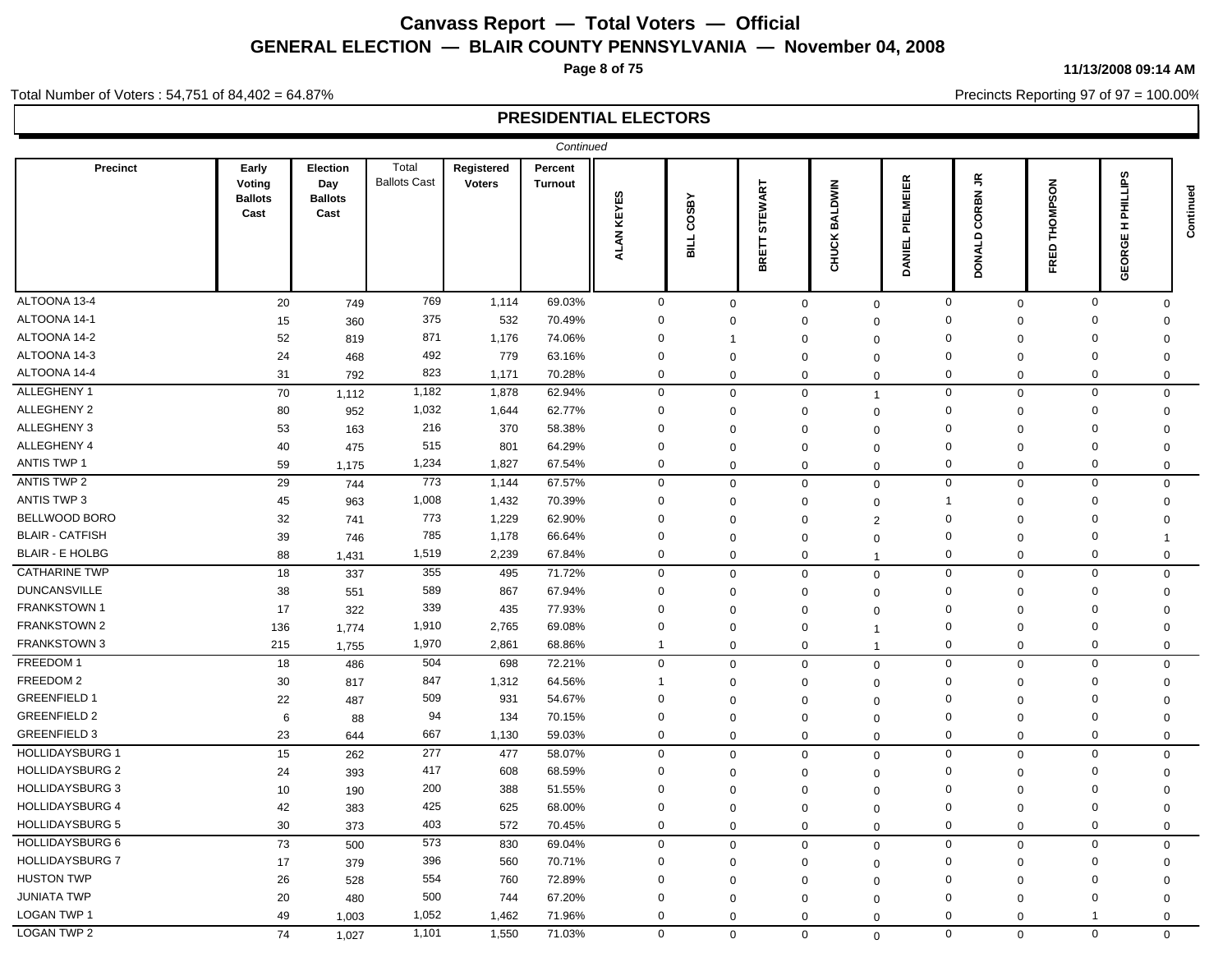**Page 9 of 75**

**11/13/2008 09:14 AM**

Precincts Reporting 97 of 97 = 100.00%

Total Number of Voters : 54,751 of 84,402 = 64.87%

|                      |                                           |                                                  |                              |                             | Continued                 |               |                    |                         |                                              |                                      |                             |                                                          |              |                                                                         |           |
|----------------------|-------------------------------------------|--------------------------------------------------|------------------------------|-----------------------------|---------------------------|---------------|--------------------|-------------------------|----------------------------------------------|--------------------------------------|-----------------------------|----------------------------------------------------------|--------------|-------------------------------------------------------------------------|-----------|
| Precinct             | Early<br>Voting<br><b>Ballots</b><br>Cast | <b>Election</b><br>Day<br><b>Ballots</b><br>Cast | Total<br><b>Ballots Cast</b> | Registered<br><b>Voters</b> | Percent<br><b>Turnout</b> | KEYES<br>ALAN | COSBY<br>TTE<br>19 | EWART<br>5<br>⊢<br>BRET | <b>NIMU</b><br>₹<br>≃<br>$\mathfrak{S}$<br>롡 | 띥<br>画<br>Σ<br>面<br>ᇍ<br>ш<br>ξ<br>o | ҕ<br>$\Xi$<br>COR<br>DONALD | SON<br>$\ddot{\bm{\epsilon}}$<br>훋<br>$\Omega$<br>面<br>Æ |              | ΓS<br>ᇍ<br><b>I</b><br>ш<br>O<br>œ<br>$\overline{\mathbf{o}}$<br>ш<br>Ō | Continued |
| LOGAN TWP 3          | 43                                        | 560                                              | 603                          | 846                         | 71.28%                    | $\mathbf 0$   | $\mathbf 0$        |                         | $\mathbf 0$                                  | $\mathbf 0$                          | $\mathbf 0$                 | $\mathbf 0$                                              | $\mathbf 0$  | $\Omega$                                                                |           |
| <b>LOGAN TWP 4</b>   | 51                                        | 717                                              | 768                          | 1,250                       | 61.44%                    | $\Omega$      | $\Omega$           |                         | $\Omega$                                     | $\Omega$                             | $\Omega$                    | $\Omega$                                                 | $\Omega$     | $\Omega$                                                                |           |
| <b>LOGAN TWP 5</b>   | 52                                        | 814                                              | 866                          | 1,245                       | 69.56%                    | $\Omega$      | $\Omega$           |                         | $\Omega$                                     | $\Omega$                             | $\Omega$                    | $\Omega$                                                 | $\Omega$     | $\Omega$                                                                |           |
| LOGAN TWP 6          | 59                                        | 1,034                                            | 1,093                        | 1,839                       | 59.43%                    | $\mathbf 0$   | $\mathbf{0}$       |                         | $\mathbf 0$                                  | $\mathbf 0$                          | 0                           | $\mathbf 0$                                              | $\mathbf 0$  | $\mathbf 0$                                                             |           |
| <b>LOGAN TWP 7</b>   | 32                                        | 400                                              | 432                          | 629                         | 68.68%                    | $\mathbf 0$   | $\mathbf 0$        |                         | $\Omega$                                     | $\mathbf 0$                          | $\mathbf 0$                 | $\mathbf 0$                                              | $\mathbf 0$  | $\mathbf 0$                                                             |           |
| <b>MARTINSBURG 1</b> | 38                                        | 395                                              | 433                          | 616                         | 70.29%                    | $\Omega$      | $\Omega$           |                         | $\Omega$                                     | $\Omega$                             | $\Omega$                    | $\Omega$                                                 | $\Omega$     | $\Omega$                                                                |           |
| <b>MARTINSBURG 2</b> | 44                                        | 450                                              | 494                          | 741                         | 66.67%                    | $\Omega$      | $\Omega$           |                         | $\Omega$                                     | $\Omega$                             | $\Omega$                    |                                                          | $\Omega$     |                                                                         |           |
| <b>NEWRY BORO</b>    | 3                                         | 105                                              | 108                          | 166                         | 65.06%                    | $\Omega$      | $\Omega$           |                         | $\Omega$                                     | $\Omega$                             | $\Omega$                    | $\Omega$                                                 | $\Omega$     | $\Omega$                                                                |           |
| NORTH WOODBURY       | 103                                       | 1,053                                            | 1,156                        | 1,667                       | 69.35%                    | $\mathbf{0}$  | $\mathbf{0}$       |                         | $\Omega$                                     | $\overline{2}$                       | $\mathbf 0$                 | $\mathbf 0$                                              | $\mathbf 0$  | $\mathbf 0$                                                             |           |
| <b>ROARING SPG 1</b> | 6                                         | 239                                              | 245                          | 427                         | 57.38%                    | $\mathbf 0$   | $\mathbf 0$        |                         | $\mathbf 0$                                  | $\mathbf 0$                          | $\mathbf 0$                 | $\mathbf 0$                                              | $\mathbf 0$  | $\mathbf 0$                                                             |           |
| <b>ROARING SPG 2</b> | 27                                        | 431                                              | 458                          | 662                         | 69.18%                    | $\Omega$      | $\Omega$           |                         | $\Omega$                                     | $\Omega$                             | $\Omega$                    | $\Omega$                                                 | $\Omega$     | $\Omega$                                                                |           |
| <b>ROARING SPG 3</b> | 19                                        | 362                                              | 381                          | 538                         | 70.82%                    | $\Omega$      | $\Omega$           |                         | $\Omega$                                     | $\Omega$                             | $\Omega$                    | $\Omega$                                                 | $\Omega$     | $\Omega$                                                                |           |
| SNYDER 1             | 33                                        | 551                                              | 584                          | 955                         | 61.15%                    | $\Omega$      | $\Omega$           |                         | $\Omega$                                     | $\Omega$                             | $\Omega$                    | $\Omega$                                                 | $\Omega$     | $\Omega$                                                                |           |
| SNYDER 2             | 31                                        | 767                                              | 798                          | 1,216                       | 65.63%                    | $\mathbf 0$   | $\mathbf 0$        |                         | $\Omega$                                     | -1                                   | $\mathbf 0$                 | $\mathbf 0$                                              | $\mathbf 0$  | $\mathbf 0$                                                             |           |
| <b>TAYLOR TWP</b>    | 64                                        | 1,068                                            | 1,132                        | 1,656                       | 68.36%                    | $\mathbf 0$   | $\mathbf 0$        |                         | $\Omega$                                     | $\mathbf 0$                          | $\mathbf 0$                 | $\mathbf 0$                                              | $\mathbf 0$  | $\Omega$                                                                |           |
| <b>TYRONE TWP 1</b>  | 24                                        | 358                                              | 382                          | 566                         | 67.49%                    | $\Omega$      | $\Omega$           |                         | $\Omega$                                     | $\Omega$                             | $\Omega$                    | $\Omega$                                                 | $\Omega$     | $\Omega$                                                                |           |
| <b>TYRONE TWP 2</b>  | 13                                        | 441                                              | 454                          | 637                         | 71.27%                    | $\Omega$      | $\Omega$           |                         | $\Omega$                                     | $\Omega$                             | $\Omega$                    | $\Omega$                                                 | $\Omega$     | $\Omega$                                                                |           |
| <b>TYRONE BORO 1</b> | 11                                        | 383                                              | 394                          | 577                         | 68.28%                    | $\Omega$      | $\Omega$           |                         | $\Omega$                                     | $\Omega$                             | $\Omega$                    | $\Omega$                                                 | $\Omega$     | $\Omega$                                                                |           |
| <b>TYRONE BORO 2</b> | 15                                        | 278                                              | 293                          | 493                         | 59.43%                    | $\mathbf 0$   | $\mathbf 0$        |                         | $\mathbf 0$                                  | $\mathbf 0$                          | $\mathbf 0$                 | $\mathbf 0$                                              | $\mathbf 0$  | $\Omega$                                                                |           |
| TYRONE BORO 3        | 10                                        | 225                                              | 235                          | 444                         | 52.93%                    | $\mathbf 0$   | $\mathbf{0}$       |                         | $\Omega$                                     | $\mathbf 0$                          | $\mathbf 0$                 | $\mathbf 0$                                              | $\mathbf 0$  | $\mathbf 0$                                                             |           |
| <b>TYRONE BORO 4</b> | 3                                         | 163                                              | 166                          | 318                         | 52.20%                    | $\Omega$      | $\Omega$           |                         | $\Omega$                                     | $\Omega$                             | $\Omega$                    | $\Omega$                                                 | $\Omega$     | $\Omega$                                                                |           |
| <b>TYRONE BORO 5</b> | 9                                         | 209                                              | 218                          | 352                         | 61.93%                    | $\Omega$      | $\Omega$           |                         | $\Omega$                                     | $\Omega$                             | $\Omega$                    | $\Omega$                                                 | $\Omega$     |                                                                         |           |
| TYRONE BORO 6        | 18                                        | 457                                              | 475                          | 644                         | 73.76%                    | $\Omega$      | $\Omega$           |                         | $\Omega$                                     | $\Omega$                             | $\Omega$                    | $\Omega$                                                 | $\Omega$     | $\Omega$                                                                |           |
| <b>TYRONE BORO 7</b> | $\overline{7}$                            | 340                                              | 347                          | 520                         | 66.73%                    | $\mathbf{0}$  | $\mathbf{0}$       |                         | $\mathbf 0$                                  | $\mathbf 0$                          | $\mathbf 0$                 | $\mathbf 0$                                              | $\mathbf 0$  | $\Omega$                                                                |           |
| <b>WILLIAMSBURG</b>  | 20                                        | 515                                              | 535                          | 843                         | 63.46%                    | $\mathbf 0$   | $\mathbf 0$        |                         | $\mathbf 0$                                  | $\mathbf 0$                          | $\mathbf 0$                 | $\mathbf 0$                                              | $\mathbf 0$  | $\mathbf 0$                                                             |           |
| <b>WOODBURY TWP</b>  | 25                                        | 585                                              | 610                          | 903                         | 67.55%                    | 0             | $\Omega$           |                         | $\Omega$                                     | $\mathbf 0$                          | $\mathbf 0$                 | $\mathbf 0$                                              | $\Omega$     | $\mathbf 0$                                                             |           |
| Totals:              | 2,977                                     | 51,774                                           | 54,751                       | 84,402                      |                           | $\mathbf{3}$  | $\mathbf{1}$       |                         | $\mathbf{1}$                                 | 15                                   | $\mathbf{1}$                | $\overline{1}$                                           | $\mathbf{1}$ |                                                                         |           |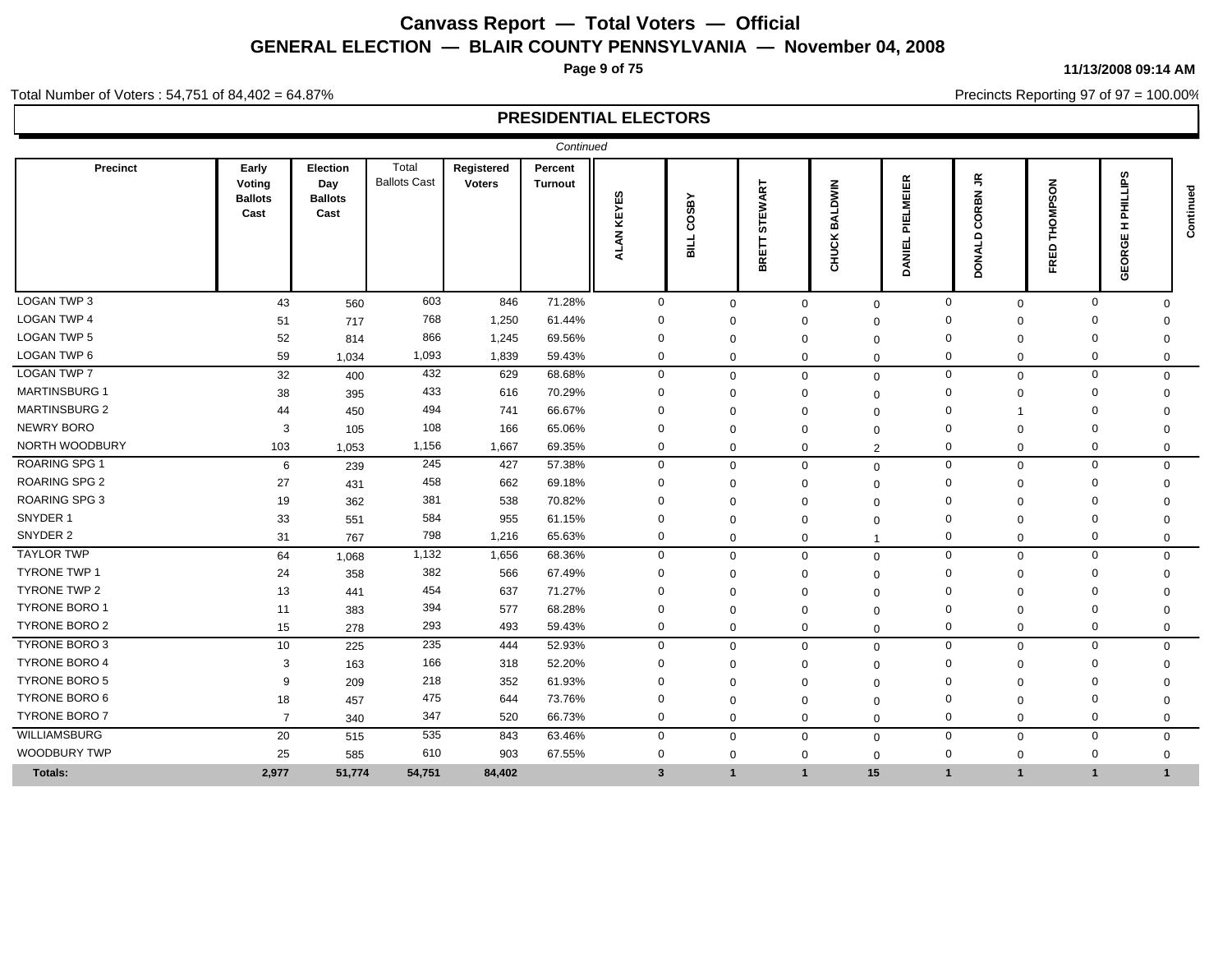**Page 10 of 75**

#### **11/13/2008 09:14 AM**

Precincts Reporting 97 of 97 = 100.00%

Total Number of Voters : 54,751 of 84,402 = 64.87%

|                 |                                           |                                           |                                     |                             | Continued                 |                            |                                                 |                 |              |                               |                                    |                   |                                     |           |
|-----------------|-------------------------------------------|-------------------------------------------|-------------------------------------|-----------------------------|---------------------------|----------------------------|-------------------------------------------------|-----------------|--------------|-------------------------------|------------------------------------|-------------------|-------------------------------------|-----------|
| <b>Precinct</b> | Early<br>Voting<br><b>Ballots</b><br>Cast | Election<br>Day<br><b>Ballots</b><br>Cast | <b>Total</b><br><b>Ballots Cast</b> | Registered<br><b>Voters</b> | Percent<br><b>Turnout</b> | <b>HSUB</b><br>₹<br>GEORGE | ENTURE<br>><br>ш<br><u>ທ</u><br><b>ÜD</b><br>Ψj | BIDEN<br>ш<br>S | PATERNO<br>ă | <b>JOHN BRIAN</b><br>BRADSHAW | EDWARDS<br>$rac{1}{2}$             | LOVE<br>SHUA<br>ğ | <b>BLONTZ</b><br>٦,<br><b>KEVIN</b> | Continued |
| ALTOONA 1-1     | 19                                        | 315                                       | 334                                 | 742                         | 45.01%                    | $\mathbf 0$                | $\mathbf 0$                                     |                 | $\mathbf 0$  | $\mathbf 0$                   | $\mathsf 0$<br>$\mathbf 0$         | $\mathbf 0$       | $\Omega$                            |           |
| ALTOONA 1-2     | 13                                        | 109                                       | 122                                 | 261                         | 46.74%                    | $\mathbf 0$                | $\Omega$                                        |                 | $\mathbf 0$  | $\Omega$                      | $\mathbf 0$<br>$\mathbf 0$         | $\mathbf 0$       | $\mathbf 0$                         |           |
| ALTOONA 2-1     | 11                                        | 218                                       | 229                                 | 575                         | 39.83%                    | $\mathbf 0$                | $\Omega$                                        |                 | $\Omega$     | $\Omega$                      | $\Omega$<br>$\mathbf 0$            | $\mathbf 0$       | $\Omega$                            |           |
| ALTOONA 2-2     | 13                                        | 476                                       | 489                                 | 864                         | 56.60%                    | $\mathbf 0$                | $\mathbf 0$                                     |                 | $\mathbf 0$  | $\Omega$                      | $\mathbf 0$<br>$\mathbf 0$         | $\Omega$          | $\Omega$                            |           |
| ALTOONA 3-1     | 19                                        | 361                                       | 380                                 | 715                         | 53.15%                    | $\mathbf 0$                | $\Omega$                                        |                 | 0            | $\mathbf 0$                   | $\mathbf 0$<br>$\mathbf 0$         | $\Omega$          | $\mathbf 0$                         |           |
| ALTOONA 3-2     | 29                                        | 491                                       | 520                                 | 720                         | 72.22%                    | $\mathbf 0$                | $\mathbf 0$                                     |                 | $\mathbf 0$  | $\mathbf 0$                   | $\mathbf 0$<br>$\mathbf 0$         | $\mathbf 0$       | $\mathbf 0$                         |           |
| ALTOONA 4-1     | 19                                        | 404                                       | 423                                 | 784                         | 53.95%                    | $\mathbf 0$                | 0                                               |                 | $\mathbf 0$  | $\Omega$                      | $\mathbf 0$<br>$\mathbf 0$         | $\Omega$          | $\mathbf 0$                         |           |
| ALTOONA 4-2     | 18                                        | 481                                       | 499                                 | 704                         | 70.88%                    | $\mathbf 0$                | $\Omega$                                        |                 | $\Omega$     | $\Omega$                      | $\mathbf 0$<br>$\mathbf 0$         | $\mathbf 0$       | $\mathbf 0$                         |           |
| ALTOONA 5-1     | 3                                         | 102                                       | 105                                 | 210                         | 50.00%                    | $\mathbf 0$                | $\mathbf 0$                                     |                 | 0            | $\mathbf 0$                   | $\mathbf 0$<br>$\mathbf 0$         | $\mathbf 0$       | $\mathbf 0$                         |           |
| ALTOONA 5-2     | 24                                        | 429                                       | 453                                 | 727                         | 62.31%                    | $\mathbf 0$                | $\mathbf{0}$                                    |                 | 0            | $\mathbf 0$                   | $\mathbf 0$<br>$\mathbf 0$         | 0                 | $\mathbf 0$                         |           |
| ALTOONA 5-3     | 14                                        | 361                                       | 375                                 | 611                         | 61.37%                    | $\mathbf 0$                | $\mathbf 0$                                     |                 | $\mathbf 0$  | $\mathbf 0$                   | $\mathbf 0$<br>$\mathbf 0$         | $\mathbf 0$       | $\mathbf 0$                         |           |
| ALTOONA 6-1     | 18                                        | 410                                       | 428                                 | 818                         | 52.32%                    | $\mathbf 0$                | $\mathbf 0$                                     |                 | $\mathbf 0$  | $\Omega$                      | $\mathbf 0$<br>$\mathbf 0$         | $\mathbf 0$       | $\Omega$                            |           |
| ALTOONA 6-2     | 8                                         | 408                                       | 416                                 | 774                         | 53.75%                    | $\mathbf 0$                | $\Omega$                                        |                 | $\Omega$     | $\Omega$                      | $\mathbf 0$<br>$\mathbf 0$         | $\mathbf 0$       | $\Omega$                            |           |
| ALTOONA 6-3     | 20                                        | 479                                       | 499                                 | 816                         | 61.15%                    | $\mathbf 0$                | $\Omega$                                        |                 | $\Omega$     | $\mathbf 0$                   | $\mathbf 0$<br>$\mathbf{0}$        | $\Omega$          | $\Omega$                            |           |
| ALTOONA 6-4     | 32                                        | 466                                       | 498                                 | 704                         | 70.74%                    | $\mathbf 0$                | $\mathbf{0}$                                    |                 | 0            | $\mathbf 0$                   | $\mathbf 0$<br>$\mathbf 0$         | $\Omega$          | $\mathbf 0$                         |           |
| ALTOONA 6-5     | 46                                        | 635                                       | 681                                 | 1,064                       | 64.00%                    | $\mathbf 0$                | $\mathbf 0$                                     |                 | $\mathbf 0$  | $\mathbf 0$                   | $\mathsf{O}\xspace$<br>$\mathbf 0$ | $\mathbf 0$       | $\mathbf 0$                         |           |
| ALTOONA 7       | 9                                         | 437                                       | 446                                 | 927                         | 48.11%                    | $\mathbf 0$                | $\mathbf 0$                                     |                 | $\Omega$     | $\Omega$                      | $\mathbf 0$<br>$\mathbf 0$         | $\mathbf 0$       | $\mathbf 0$                         |           |
| ALTOONA 8-1     | 20                                        | 371                                       | 391                                 | 810                         | 48.27%                    | $\mathbf 0$                | $\mathbf 0$                                     |                 | $\mathbf 0$  | $\Omega$                      | $\mathbf 0$<br>$\mathbf{0}$        | $\Omega$          | $\mathbf 0$                         |           |
| ALTOONA 8-2     | 14                                        | 395                                       | 409                                 | 625                         | 65.44%                    | $\mathbf 0$                | $\Omega$                                        |                 | $\Omega$     | $\mathbf 0$                   | $\Omega$<br>$\mathbf{0}$           | $\Omega$          | $\Omega$                            |           |
| ALTOONA 9       | 10                                        | 467                                       | 477                                 | 883                         | 54.02%                    | $\mathbf{0}$               | $\mathbf{0}$                                    |                 | $\mathbf 0$  | $\mathbf 0$                   | $\mathbf 0$<br>$\mathbf 0$         | $\mathbf 0$       | $\mathbf 0$                         |           |
| ALTOONA 10-1    | $\overline{7}$                            | 249                                       | 256                                 | 582                         | 43.99%                    | $\mathbf 0$                | $\mathbf 0$                                     |                 | $\mathbf 0$  | $\mathbf 0$                   | $\mathbf 0$<br>$\mathbf 0$         | $\mathbf 0$       | $\mathbf 0$                         |           |
| ALTOONA 10-2    | 10                                        | 302                                       | 312                                 | 512                         | 60.94%                    | $\mathbf 0$                | $\Omega$                                        |                 | $\Omega$     | $\Omega$                      | $\mathbf 0$<br>$\mathbf 0$         | $\mathbf 0$       | $\Omega$                            |           |
| ALTOONA 10-3    | $\overline{7}$                            | 271                                       | 278                                 | 416                         | 66.83%                    | $\mathbf 0$                | $\Omega$                                        |                 | $\Omega$     | $\Omega$                      | $\mathbf 0$<br>$\mathbf{0}$        | $\Omega$          | $\mathbf 0$                         |           |
| ALTOONA 10-4    | 28                                        | 621                                       | 649                                 | 956                         | 67.89%                    | 0                          | $\Omega$                                        |                 | 0            | 0                             | 0<br>$\mathbf 0$                   | $\Omega$          | $\Omega$                            |           |
| ALTOONA 11-1    | 27                                        | 647                                       | 674                                 | 1,058                       | 63.71%                    | $\mathbf 0$                | $\mathbf{0}$                                    |                 | $\mathbf 0$  | $\mathbf 0$                   | $\mathbf 0$<br>$\mathbf 0$         | $\Omega$          | $\mathbf 0$                         |           |
| ALTOONA 11-2    | 34                                        | 550                                       | 584                                 | 829                         | 70.45%                    | $\mathbf 0$                | $\mathbf 0$                                     |                 | $\mathbf 0$  | $\mathbf 0$                   | $\mathbf 0$<br>$\mathbf 0$         | $\Omega$          | $\mathbf 0$                         |           |
| ALTOONA 11-3    | 32                                        | 532                                       | 564                                 | 822                         | 68.61%                    | $\mathbf 0$                | $\mathbf 0$                                     |                 | 0            | $\Omega$                      | $\mathbf 0$<br>$\mathbf 0$         | $\mathbf 0$       | $\Omega$                            |           |
| ALTOONA 12-1    | 13                                        | 226                                       | 239                                 | 406                         | 58.87%                    | $\mathbf 0$                | $\Omega$                                        |                 | $\Omega$     | $\Omega$                      | $\Omega$<br>$\mathbf 0$            | $\Omega$          | $\Omega$                            |           |
| ALTOONA 12-2    | 10                                        | 352                                       | 362                                 | 567                         | 63.84%                    | $\mathbf 0$                | $\Omega$                                        |                 | $\Omega$     | $\mathbf 0$                   | $\mathbf 0$<br>$\mathbf 0$         | $\Omega$          | $\Omega$                            |           |
| ALTOONA 12-3    | 10                                        | 329                                       | 339                                 | 467                         | 72.59%                    | $\mathbf 0$                | $\mathbf{0}$                                    |                 | 0            | $\Omega$                      | $\mathbf 0$<br>$\mathbf 0$         | $\mathbf 0$       | $\mathbf 0$                         |           |
| ALTOONA 12-4    | 29                                        | 474                                       | 503                                 | 681                         | 73.86%                    | $\mathbf 0$                | $\mathbf 0$                                     |                 | $\mathbf 0$  | $\mathbf 0$                   | $\mathbf 0$<br>$\mathbf 0$         | 0                 | $\mathbf 0$                         |           |
| ALTOONA 12-5    | 12                                        | 261                                       | 273                                 | 393                         | 69.47%                    | $\mathbf 0$                | $\mathbf 0$                                     |                 | $\mathbf 0$  | $\Omega$                      | $\mathbf 0$<br>$\mathbf 0$         | 0                 | $\mathbf 0$                         |           |
| ALTOONA 13-1    | 20                                        | 701                                       | 721                                 | 1,150                       | 62.70%                    | 0                          | $\Omega$                                        |                 | $\Omega$     | $\Omega$                      | $\mathbf 0$<br>$\mathbf 0$         | $\mathbf 0$       | $\Omega$                            |           |
| ALTOONA 13-2    | 15                                        | 565                                       | 580                                 | 977                         | 59.37%                    | $\mathbf{0}$               | $\mathbf 1$                                     |                 | $\Omega$     | -1<br>$\Omega$                | $\Omega$                           | $\Omega$          | $\Omega$                            |           |
| ALTOONA 13-3    | 24                                        | 510                                       | 534                                 | 784                         | 68.11%                    | $\mathbf 0$                | 0                                               |                 | 0            | $\mathbf 0$                   | $\Omega$<br>$\mathbf 0$            | $\mathbf 0$       | $\mathbf 0$                         |           |
| ALTOONA 13-4    | 20                                        | 749                                       | 769                                 | 1,114                       | 69.03%                    | $\mathbf 0$                | $\mathbf 0$                                     |                 | $\mathbf 0$  | $\Omega$                      | $\mathbf 0$<br>$\Omega$            | $\Omega$          | $\Omega$                            |           |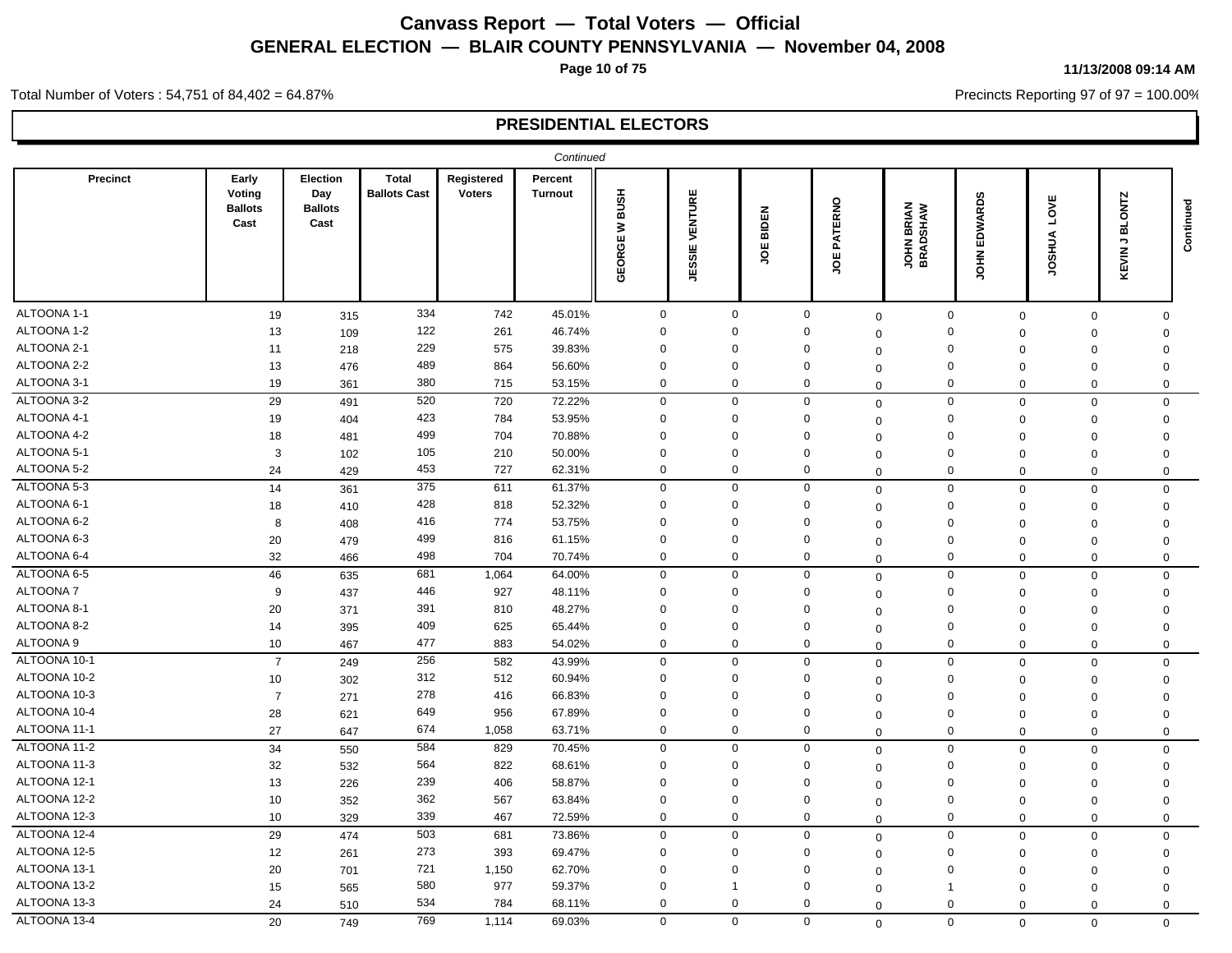**Page 11 of 75**

#### **11/13/2008 09:14 AM**

Precincts Reporting 97 of 97 = 100.00%

Total Number of Voters : 54,751 of 84,402 = 64.87%

|                        |                                           |                                           |                                     |                             | Continued                        |                                 |                        |                            |                        |                                |                               |                         |                                                    |           |
|------------------------|-------------------------------------------|-------------------------------------------|-------------------------------------|-----------------------------|----------------------------------|---------------------------------|------------------------|----------------------------|------------------------|--------------------------------|-------------------------------|-------------------------|----------------------------------------------------|-----------|
| <b>Precinct</b>        | Early<br>Voting<br><b>Ballots</b><br>Cast | Election<br>Day<br><b>Ballots</b><br>Cast | <b>Total</b><br><b>Ballots Cast</b> | Registered<br><b>Voters</b> | <b>Percent</b><br><b>Turnout</b> | <b>BUSH</b><br>$\geq$<br>GEORGE | VENTURE<br>ш<br>အ<br>ÿ | <b>IDEN</b><br>ᅆ<br>ш<br>ς | ATERNO<br>o.<br>ш<br>g | <b>JOHN BRIAN<br/>BRADSHAW</b> | EDWARDS<br>ĔЯ                 | 삊<br>ġ<br><b>AURSOL</b> | <b>BLONTZ</b><br>$\overline{\phantom{a}}$<br>KEVIN | Continued |
| ALTOONA 14-1           | 15                                        | 360                                       | 375                                 | 532                         | 70.49%                           | $\mathbf 0$                     | $\mathbf 0$            |                            | $\mathbf 0$            | $\mathbf 0$                    | $\mathbf 0$<br>$\mathbf 0$    | $\mathbf 0$             | $\mathbf 0$                                        |           |
| ALTOONA 14-2           | 52                                        | 819                                       | 871                                 | 1,176                       | 74.06%                           | $\Omega$                        | $\Omega$               |                            | $\Omega$               | 0                              | $\Omega$<br>$\Omega$          | $\Omega$                | $\Omega$                                           |           |
| ALTOONA 14-3           | 24                                        | 468                                       | 492                                 | 779                         | 63.16%                           | $\mathbf 0$                     | $\Omega$               |                            | $\Omega$               |                                | $\mathbf 0$<br>$\Omega$       | $\Omega$                | $\Omega$                                           |           |
| ALTOONA 14-4           | 31                                        | 792                                       | 823                                 | 1,171                       | 70.28%                           | $\mathbf 0$                     | $\mathbf 0$            |                            | 0                      | $\Omega$                       | $\mathbf 0$<br>$\Omega$       | $\Omega$                | $\mathbf 0$                                        |           |
| ALLEGHENY 1            | 70                                        | 1,112                                     | 1,182                               | 1,878                       | 62.94%                           | $\mathbf 0$                     | $\mathbf 0$            |                            | $\mathbf 0$            | $\mathbf 0$                    | $\mathbf 0$<br>$\mathbf 0$    | $\mathbf 0$             | $\mathbf 0$                                        |           |
| ALLEGHENY 2            | 80                                        | 952                                       | 1,032                               | 1,644                       | 62.77%                           | $\Omega$                        | $\mathbf 0$            |                            | $\Omega$               | $\Omega$                       | $\mathbf 0$<br>$\mathbf 0$    | $\mathbf 0$             | $\Omega$                                           |           |
| ALLEGHENY 3            | 53                                        | 163                                       | 216                                 | 370                         | 58.38%                           | $\Omega$                        | $\mathbf 0$            |                            | $\Omega$               | $\Omega$                       | $\mathbf 0$<br>$\Omega$       | $\Omega$                | $\Omega$                                           |           |
| ALLEGHENY 4            | 40                                        | 475                                       | 515                                 | 801                         | 64.29%                           | $\Omega$                        | $\mathbf 0$            |                            | $\Omega$               | $\Omega$                       | $\mathbf 0$<br>$\Omega$       | $\mathbf 0$             | $\Omega$                                           |           |
| <b>ANTIS TWP 1</b>     | 59                                        | 1,175                                     | 1,234                               | 1,827                       | 67.54%                           | $\mathbf 0$                     | $\mathbf 0$            |                            | $\mathbf 0$            | $\Omega$                       | $\mathbf 0$<br>$\Omega$       | $\Omega$                | $\mathbf 0$                                        |           |
| <b>ANTIS TWP 2</b>     | 29                                        | 744                                       | 773                                 | 1,144                       | 67.57%                           | $\mathbf 0$                     | $\Omega$               |                            | $\Omega$               | $\Omega$                       | $\mathbf 0$<br>$\mathbf 0$    | $\Omega$                | $\Omega$                                           |           |
| <b>ANTIS TWP 3</b>     | 45                                        | 963                                       | 1,008                               | 1,432                       | 70.39%                           | $\mathbf 0$                     | $\mathbf 0$            |                            | $\Omega$               | $\Omega$                       | $\mathbf 0$<br>$\Omega$       | $\Omega$                | $\Omega$                                           |           |
| BELLWOOD BORO          | 32                                        | 741                                       | 773                                 | 1,229                       | 62.90%                           | $\mathbf 0$                     | $\mathbf 0$            |                            | $\Omega$               | $\Omega$                       | 0<br>$\Omega$                 | $\mathbf 0$             | $\Omega$                                           |           |
| <b>BLAIR - CATFISH</b> | 39                                        | 746                                       | 785                                 | 1,178                       | 66.64%                           | $\Omega$                        | $\Omega$               |                            | $\Omega$               | 0                              | $\mathbf 0$<br>$\Omega$       | $\Omega$                | $\Omega$                                           |           |
| <b>BLAIR - E HOLBG</b> | 88                                        | 1,431                                     | 1,519                               | 2,239                       | 67.84%                           | $\mathbf 0$                     | $\mathbf 0$            |                            | $\mathbf 0$            | $\Omega$                       | $\mathbf 0$<br>$\mathbf 0$    | $\Omega$                | $\mathbf 0$                                        |           |
| <b>CATHARINE TWP</b>   | 18                                        | 337                                       | 355                                 | 495                         | 71.72%                           | $\mathbf 0$                     | $\mathbf 0$            |                            | $\mathbf 0$            | $\mathbf 0$                    | $\mathbf 0$<br>$\mathbf 0$    | $\Omega$                | $\mathbf 0$                                        |           |
| <b>DUNCANSVILLE</b>    | 38                                        | 551                                       | 589                                 | 867                         | 67.94%                           | $\mathbf 0$                     | $\mathbf 0$            |                            | $\Omega$               | $\Omega$                       | $\mathbf 0$<br>$\Omega$       | $\mathbf 0$             | $\mathbf 0$                                        |           |
| <b>FRANKSTOWN1</b>     | 17                                        | 322                                       | 339                                 | 435                         | 77.93%                           | $\Omega$                        | $\Omega$               |                            | $\Omega$               | $\Omega$                       | $\mathbf 0$<br>$\Omega$       | 0                       | $\Omega$                                           |           |
| <b>FRANKSTOWN 2</b>    | 136                                       | 1,774                                     | 1,910                               | 2,765                       | 69.08%                           | $\Omega$                        | $\Omega$               |                            | $\Omega$               | $\Omega$                       | $\mathbf 0$<br>$\Omega$       | $\Omega$                | $\Omega$                                           |           |
| FRANKSTOWN 3           | 215                                       | 1,755                                     | 1,970                               | 2,861                       | 68.86%                           | $\mathbf 0$                     | $\mathbf 0$            |                            | $\mathbf 0$            | $\Omega$                       | $\mathbf 0$<br>$\mathbf 0$    | $\mathbf 0$             | $\mathbf 0$                                        |           |
| FREEDOM 1              | 18                                        | 486                                       | 504                                 | 698                         | 72.21%                           | 0                               | 0                      |                            | 0                      | $\Omega$                       | $\mathbf 0$<br>$\mathbf 0$    | $\mathbf 0$             | $\mathbf 0$                                        |           |
| FREEDOM 2              | 30                                        | 817                                       | 847                                 | 1,312                       | 64.56%                           | $\Omega$                        | $\Omega$               |                            | $\Omega$               | $\Omega$                       | $\mathbf 0$<br>$\Omega$       | -1                      | $\Omega$                                           |           |
| <b>GREENFIELD 1</b>    | 22                                        | 487                                       | 509                                 | 931                         | 54.67%                           | $\Omega$                        | $\Omega$               |                            | $\Omega$               | $\Omega$                       | $\mathbf 0$<br>$\Omega$       | $\Omega$                | $\Omega$                                           |           |
| <b>GREENFIELD 2</b>    | 6                                         | 88                                        | 94                                  | 134                         | 70.15%                           | $\mathbf 0$                     | $\mathbf 0$            |                            | 0                      | $\Omega$                       | $\mathbf 0$<br>$\Omega$       | $\Omega$                | $\Omega$                                           |           |
| <b>GREENFIELD 3</b>    | 23                                        | 644                                       | 667                                 | 1,130                       | 59.03%                           | $\mathbf 0$                     | $\mathbf 0$            |                            | $\mathbf 0$            | $\mathbf 0$                    | $\mathbf 0$<br>$\overline{1}$ | $\Omega$                | $\mathbf 0$                                        |           |
| <b>HOLLIDAYSBURG 1</b> | 15                                        | 262                                       | 277                                 | 477                         | 58.07%                           | $\mathbf 0$                     | $\mathbf 0$            |                            | $\mathbf 0$            | $\mathbf 0$                    | $\mathbf 0$<br>$\mathbf 0$    | $\Omega$                | $\Omega$                                           |           |
| <b>HOLLIDAYSBURG 2</b> | 24                                        | 393                                       | 417                                 | 608                         | 68.59%                           | $\Omega$                        | $\Omega$               |                            | $\Omega$               | $\Omega$                       | $\mathbf 0$<br>$\mathbf 0$    | $\Omega$                | $\Omega$                                           |           |
| <b>HOLLIDAYSBURG 3</b> | 10                                        | 190                                       | 200                                 | 388                         | 51.55%                           | $\Omega$                        | $\mathbf 0$            |                            | $\Omega$               | $\Omega$                       | $\mathbf 0$<br>$\Omega$       | $\Omega$                | $\Omega$                                           |           |
| <b>HOLLIDAYSBURG 4</b> | 42                                        | 383                                       | 425                                 | 625                         | 68.00%                           | $\Omega$                        | $\Omega$               |                            | $\Omega$               | $\mathbf 0$                    | $\mathbf 0$<br>$\mathbf 0$    | $\Omega$                | $\Omega$                                           |           |
| <b>HOLLIDAYSBURG 5</b> | 30                                        | 373                                       | 403                                 | 572                         | 70.45%                           | $\mathbf 0$                     | $\mathbf 0$            |                            | $\mathbf 0$            | $\Omega$                       | $\mathbf 0$<br>$\Omega$       | $\Omega$                | $\mathbf 0$                                        |           |
| <b>HOLLIDAYSBURG 6</b> | 73                                        | 500                                       | 573                                 | 830                         | 69.04%                           | $\mathbf 0$                     | $\mathbf 0$            |                            | $\mathbf 0$            | $\Omega$                       | $\mathbf 0$<br>$\mathbf 0$    | $\mathbf{0}$            | $\mathbf 0$                                        |           |
| <b>HOLLIDAYSBURG 7</b> | 17                                        | 379                                       | 396                                 | 560                         | 70.71%                           | $\Omega$                        | $\Omega$               |                            | $\Omega$               | $\Omega$                       | 0<br>$\Omega$                 | $\Omega$                | $\Omega$                                           |           |
| <b>HUSTON TWP</b>      | 26                                        | 528                                       | 554                                 | 760                         | 72.89%                           | $\Omega$                        | $\Omega$               |                            | $\Omega$               | 0                              | $\mathbf 0$<br>$\Omega$       | $\Omega$                | $\Omega$                                           |           |
| <b>JUNIATA TWP</b>     | 20                                        | 480                                       | 500                                 | 744                         | 67.20%                           | $\mathbf 0$                     | $\overline{0}$         |                            | 0                      | $\Omega$                       | $\mathbf 0$<br>$\Omega$       | $\Omega$                | $\Omega$                                           |           |
| <b>LOGAN TWP 1</b>     | 49                                        | 1,003                                     | 1,052                               | 1,462                       | 71.96%                           | $\mathbf 0$                     | $\Omega$               |                            | $\Omega$               | $\Omega$                       | $\mathbf 0$<br>$\mathbf 0$    | $\Omega$                |                                                    |           |
| <b>LOGAN TWP 2</b>     | 74                                        | 1,027                                     | 1,101                               | 1,550                       | 71.03%                           | $\mathbf 0$                     | $\mathbf{0}$           |                            | $\mathbf 0$            | $\mathbf 0$                    | $\mathbf 0$<br>$\mathbf 0$    | $\Omega$                | $\mathbf 0$                                        |           |
| <b>LOGAN TWP 3</b>     | 43                                        | 560                                       | 603                                 | 846                         | 71.28%                           | $\Omega$                        | $\overline{0}$         |                            | $\mathbf 0$            | 0                              | $\mathbf 0$<br>$\Omega$       | $\Omega$                | $\Omega$                                           |           |
| LOGAN TWP 4            | 51                                        | 717                                       | 768                                 | 1,250                       | 61.44%                           | $\mathbf 0$                     | $\mathbf 0$            |                            | $\mathbf 0$            | $\Omega$                       | $\mathbf 0$<br>$\mathbf 0$    | $\Omega$                | $\Omega$                                           |           |
|                        |                                           |                                           |                                     |                             |                                  |                                 |                        |                            |                        |                                |                               |                         |                                                    |           |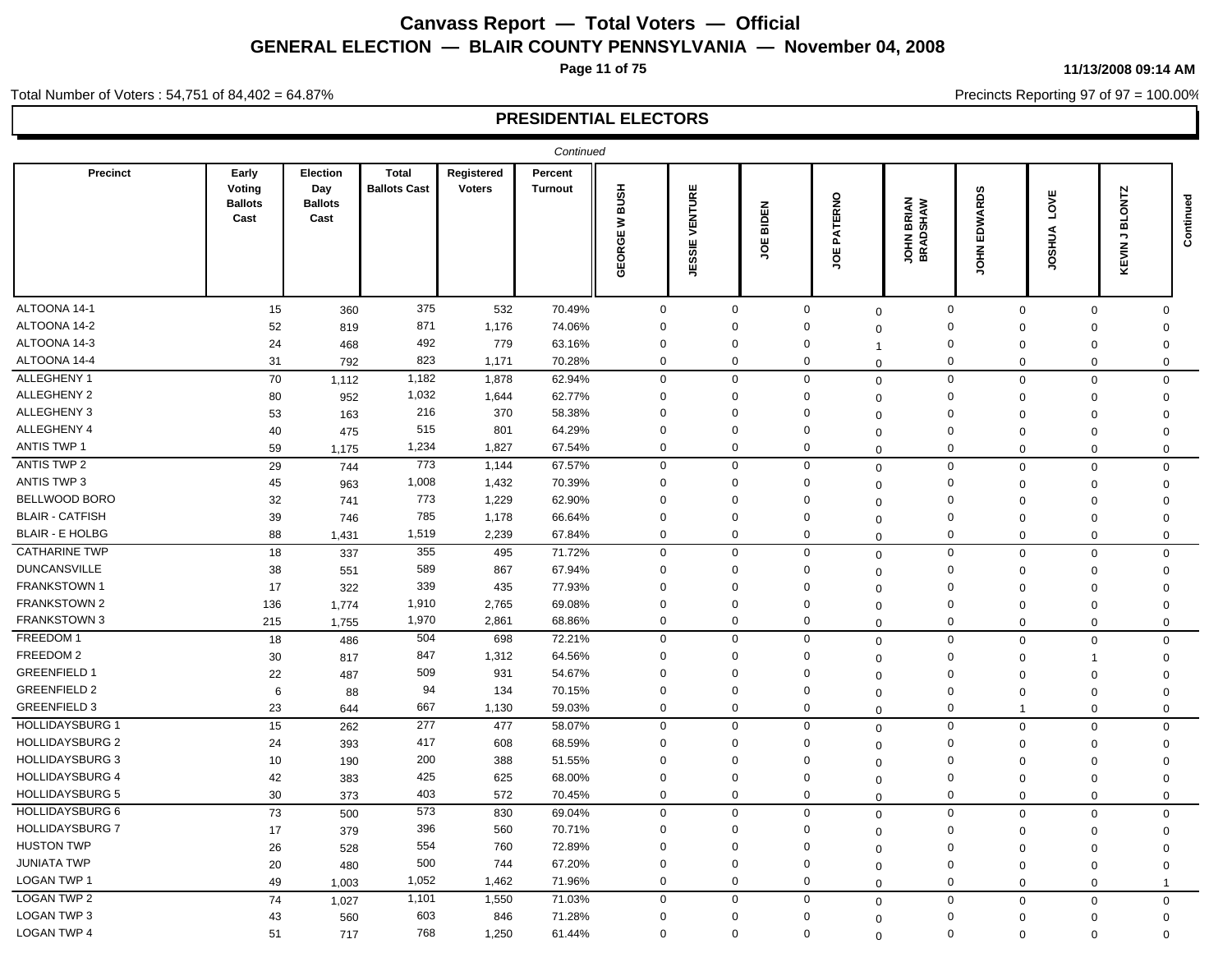**Page 12 of 75**

#### **11/13/2008 09:14 AM**

Precincts Reporting 97 of 97 = 100.00%

Total Number of Voters : 54,751 of 84,402 = 64.87%

|                      |                                           |                                           |                                     |                             | Continued          |                            |                                           |                 |                   |                               |                               |                           |                                          |              |
|----------------------|-------------------------------------------|-------------------------------------------|-------------------------------------|-----------------------------|--------------------|----------------------------|-------------------------------------------|-----------------|-------------------|-------------------------------|-------------------------------|---------------------------|------------------------------------------|--------------|
| Precinct             | Early<br>Voting<br><b>Ballots</b><br>Cast | Election<br>Day<br><b>Ballots</b><br>Cast | <b>Total</b><br><b>Ballots Cast</b> | Registered<br><b>Voters</b> | Percent<br>Turnout | <b>HSNB</b><br>3<br>GEORGE | VENTURE<br>ш<br>ಕಾ<br><b>ÜD</b><br>ш<br>⋾ | BIDEN<br>ш<br>ğ | PATERNO<br>ш<br>ş | <b>JOHN BRIAN</b><br>BRADSHAW | <b>ARDS</b><br><b>NG</b><br>₹ | 삊<br>'n<br>SHUA<br>O<br>∍ | <b>ONTZ</b><br>∞<br>っ<br><b>MIX</b><br>⊻ | 공<br>Continu |
| <b>LOGAN TWP 5</b>   | 52                                        | 814                                       | 866                                 | 1,245                       | 69.56%             | $\mathbf 0$                | $\mathbf{0}$                              | $\mathbf 0$     | $\Omega$          | $\mathbf 0$                   | $\mathbf 0$                   | $\Omega$                  | $\mathbf 0$                              |              |
| LOGAN TWP 6          | 59                                        | 1,034                                     | 1,093                               | 1,839                       | 59.43%             | $\mathbf 0$                | $\mathbf 0$                               |                 | $\Omega$          | $\mathbf 0$                   | $\mathbf 0$                   | $\Omega$                  | $\Omega$                                 |              |
| <b>LOGAN TWP 7</b>   | 32                                        | 400                                       | 432                                 | 629                         | 68.68%             | $\mathbf 0$                | $\mathbf{0}$                              | $\mathbf 0$     | $\mathbf 0$       | $\mathbf 0$                   | $\mathbf 0$                   | $\mathbf 0$               | $\Omega$                                 |              |
| <b>MARTINSBURG 1</b> | 38                                        | 395                                       | 433                                 | 616                         | 70.29%             | $\mathbf 0$                | $\Omega$                                  |                 | $\Omega$          | $\Omega$                      | $\Omega$                      | $\Omega$                  |                                          |              |
| <b>MARTINSBURG 2</b> | 44                                        | 450                                       | 494                                 | 741                         | 66.67%             | $\Omega$                   | $\Omega$                                  | $\Omega$        | $\Omega$          | $\Omega$                      | $\Omega$                      | $\Omega$                  |                                          |              |
| <b>NEWRY BORO</b>    | 3                                         | 105                                       | 108                                 | 166                         | 65.06%             | $\Omega$                   | $\Omega$                                  | $\Omega$        | $\Omega$          | $\Omega$                      | $\Omega$                      | $\Omega$                  |                                          |              |
| NORTH WOODBURY       | 103                                       | 1,053                                     | 1,156                               | 1,667                       | 69.35%             |                            | $\mathbf{0}$                              | $\Omega$        | $\Omega$          | $\Omega$                      | $\Omega$                      | $\Omega$                  | $\Omega$                                 |              |
| ROARING SPG 1        | 6                                         | 239                                       | 245                                 | 427                         | 57.38%             | $\mathbf 0$                | 0                                         | $\mathbf 0$     | $\mathbf 0$       | $\mathbf 0$                   | $\mathbf 0$                   | $\Omega$                  | $\Omega$                                 |              |
| <b>ROARING SPG 2</b> | 27                                        | 431                                       | 458                                 | 662                         | 69.18%             | $\Omega$                   | $\Omega$                                  |                 | $\Omega$          | $\Omega$                      | $\mathbf 0$                   | $\Omega$                  |                                          |              |
| ROARING SPG 3        | 19                                        | 362                                       | 381                                 | 538                         | 70.82%             | $\Omega$                   | $\Omega$                                  |                 | $\Omega$          | $\Omega$                      | $\Omega$                      | $\Omega$                  |                                          |              |
| SNYDER 1             | 33                                        | 551                                       | 584                                 | 955                         | 61.15%             | $\mathbf 0$                | $\Omega$                                  |                 | $\Omega$          | $\Omega$                      | $\Omega$                      | $\Omega$                  |                                          |              |
| SNYDER 2             | 31                                        | 767                                       | 798                                 | 1,216                       | 65.63%             | $\mathbf 0$                | $\mathbf{0}$                              | $\mathbf 0$     | $\Omega$          | $\Omega$                      | $\mathbf 0$                   | $\Omega$                  | 0                                        |              |
| <b>TAYLOR TWP</b>    | 64                                        | 1,068                                     | 1,132                               | 1,656                       | 68.36%             | $\mathbf 0$                | $\mathbf{0}$                              | $\Omega$        | $\Omega$          | $\mathbf 0$                   | $\mathbf 0$                   | $\mathbf 0$               | $\Omega$                                 |              |
| <b>TYRONE TWP 1</b>  | 24                                        | 358                                       | 382                                 | 566                         | 67.49%             | $\mathbf 0$                | $\Omega$                                  | $\Omega$        | $\Omega$          | $\Omega$                      | $\mathbf 0$                   | $\Omega$                  | $\Omega$                                 |              |
| <b>TYRONE TWP 2</b>  | 13                                        | 441                                       | 454                                 | 637                         | 71.27%             | $\Omega$                   | $\Omega$                                  | $\Omega$        | $\Omega$          | $\Omega$                      | $\Omega$                      | $\Omega$                  |                                          |              |
| TYRONE BORO 1        | 11                                        | 383                                       | 394                                 | 577                         | 68.28%             | $\Omega$                   | $\Omega$                                  | $\Omega$        | $\Omega$          | $\Omega$                      | $\Omega$                      | $\mathbf 0$               |                                          |              |
| <b>TYRONE BORO 2</b> | 15                                        | 278                                       | 293                                 | 493                         | 59.43%             | $\mathbf 0$                | $\mathbf{0}$                              | $\Omega$        | $\Omega$          | $\Omega$                      | $\mathbf 0$                   | $\Omega$                  | $\mathbf 0$                              |              |
| TYRONE BORO 3        | 10                                        | 225                                       | 235                                 | 444                         | 52.93%             | $\mathbf 0$                | 0                                         | $\mathbf 0$     | $\mathbf 0$       | $\mathbf 0$                   | $\mathbf 0$                   | $\mathbf 0$               | $\Omega$                                 |              |
| <b>TYRONE BORO 4</b> | 3                                         | 163                                       | 166                                 | 318                         | 52.20%             | $\Omega$                   | $\Omega$                                  |                 | $\Omega$          | $\Omega$                      | $\Omega$                      | $\Omega$                  |                                          |              |
| <b>TYRONE BORO 5</b> | 9                                         | 209                                       | 218                                 | 352                         | 61.93%             | $\Omega$                   | $\Omega$                                  |                 | $\Omega$          | $\Omega$                      | $\Omega$                      | $\Omega$                  |                                          |              |
| <b>TYRONE BORO 6</b> | 18                                        | 457                                       | 475                                 | 644                         | 73.76%             | $\Omega$                   | $\Omega$                                  | $\Omega$        | $\Omega$          | $\Omega$                      | $\Omega$                      | $\Omega$                  | $\Omega$                                 |              |
| <b>TYRONE BORO 7</b> | $\overline{7}$                            | 340                                       | 347                                 | 520                         | 66.73%             | $\mathbf 0$                | $\mathbf{0}$                              | $\mathbf 0$     | $\Omega$          | $\Omega$                      | $\mathbf 0$                   | $\mathbf 0$               | 0                                        |              |
| WILLIAMSBURG         | 20                                        | 515                                       | 535                                 | 843                         | 63.46%             | $\mathbf 0$                | $\mathbf{0}$                              | $\Omega$        | $\Omega$          | $\mathbf 0$                   | $\mathbf 0$                   | $\mathbf 0$               | $\Omega$                                 |              |
| WOODBURY TWP         | 25                                        | 585                                       | 610                                 | 903                         | 67.55%             | $\Omega$                   | $\Omega$                                  | $\Omega$        | $\Omega$          | $\mathbf 0$                   | $\Omega$                      | $\mathbf 0$               | $\Omega$                                 |              |
| Totals:              | 2,977                                     | 51,774                                    | 54,751                              | 84,402                      |                    | $\mathbf{1}$               | $\mathbf{1}$                              | $\mathbf{1}$    | $\overline{1}$    | $\mathbf{1}$                  | $\overline{1}$                | $\overline{1}$            |                                          |              |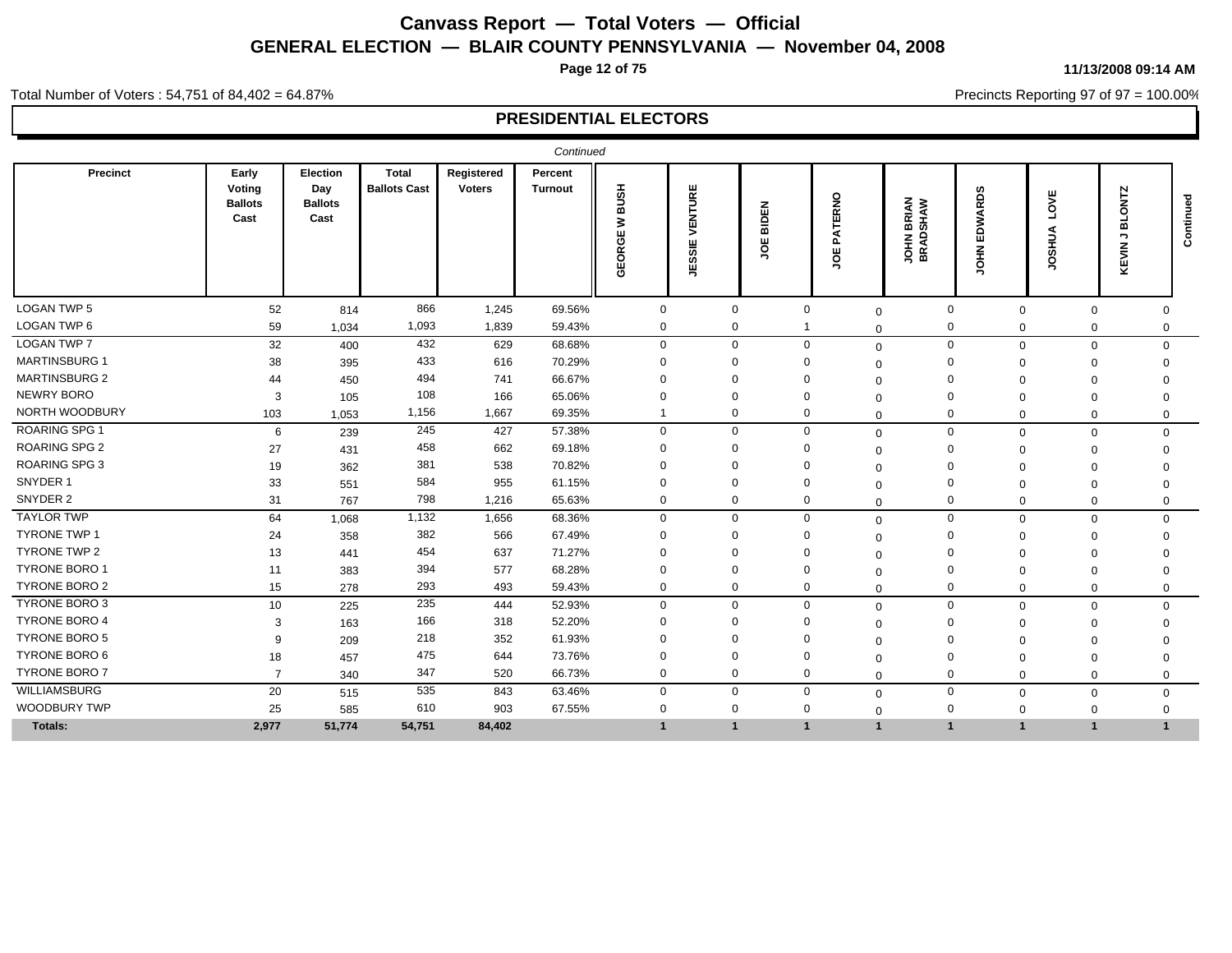**Page 13 of 75**

#### **11/13/2008 09:14 AM**

Precincts Reporting 97 of 97 = 100.00%

#### Total Number of Voters : 54,751 of 84,402 = 64.87%

|              |                                           |                                           |                                     |                             |                           | Continued    |                        |                        |                  |                                      |                      |                               |                             |                     |  |
|--------------|-------------------------------------------|-------------------------------------------|-------------------------------------|-----------------------------|---------------------------|--------------|------------------------|------------------------|------------------|--------------------------------------|----------------------|-------------------------------|-----------------------------|---------------------|--|
| Precinct     | Early<br>Voting<br><b>Ballots</b><br>Cast | Election<br>Day<br><b>Ballots</b><br>Cast | <b>Total</b><br><b>Ballots Cast</b> | Registered<br><b>Voters</b> | Percent<br><b>Turnout</b> | LAINE ROLAND | SHUBERT<br>┙<br>LAUREN | <b>MATTHEW VILLANI</b> |                  | DAVID<br><b>MICHAEL DA<br/>TARRY</b> | <b>MIKE HUCKABEE</b> | ROMNEY<br>$\frac{1}{2}$       | PARIS HILTON                | Buchanan<br>Patrick |  |
| ALTOONA 1-1  | 19                                        | 315                                       | 334                                 | 742                         | 45.01%                    |              | $\mathbf 0$            | $\mathbf 0$            | $\mathsf 0$      | $\mathbf 0$                          |                      | $\mathbf 0$                   | $\mathbf 0$<br>$\mathbf 0$  | $\mathbf 0$         |  |
| ALTOONA 1-2  | 13                                        | 109                                       | 122                                 | 261                         | 46.74%                    |              | $\mathbf 0$            | $\mathbf 0$            | $\boldsymbol{0}$ | $\mathbf 0$                          |                      | $\overline{0}$<br>0           | $\mathbf 0$                 | $\Omega$            |  |
| ALTOONA 2-1  | 11                                        | 218                                       | 229                                 | 575                         | 39.83%                    |              | $\mathbf 0$            | $\mathbf 0$            | $\mathbf 0$      | $\mathbf 0$                          |                      | $\mathbf 0$                   | $\mathsf 0$<br>$\mathbf 0$  | $\mathbf 0$         |  |
| ALTOONA 2-2  | 13                                        | 476                                       | 489                                 | 864                         | 56.60%                    |              | $\mathbf 0$            | $\mathbf 0$            | $\mathbf 0$      | $\Omega$                             |                      | $\mathbf 0$<br>$\Omega$       | $\mathbf 0$                 | $\Omega$            |  |
| ALTOONA 3-1  | 19                                        | 361                                       | 380                                 | 715                         | 53.15%                    |              | $\mathbf 0$            | $\mathbf 0$            | $\mathbf 0$      | $\mathbf 0$                          |                      | 0                             | $\mathbf 0$<br>$\mathbf 0$  | 0                   |  |
| ALTOONA 3-2  | 29                                        | 491                                       | 520                                 | 720                         | 72.22%                    |              | $\pmb{0}$              | $\mathsf 0$            | $\mathsf 0$      | $\mathbf 0$                          |                      | 0                             | $\mathbf 0$<br>$\mathbf 0$  | $\mathbf 0$         |  |
| ALTOONA 4-1  | 19                                        | 404                                       | 423                                 | 784                         | 53.95%                    |              | $\mathbf 0$            | $\mathbf 0$            | $\mathbf{1}$     | $\mathbf 0$                          |                      | $\mathbf 0$                   | $\mathbf 0$<br>$\mathbf 0$  | $\mathbf 0$         |  |
| ALTOONA 4-2  | 18                                        | 481                                       | 499                                 | 704                         | 70.88%                    |              | $\mathbf 0$            | $\mathbf 0$            | $\mathbf 0$      | $\mathbf 0$                          |                      | $\mathbf 0$<br>$\overline{0}$ | $\mathbf 0$                 | $\mathbf 0$         |  |
| ALTOONA 5-1  | 3                                         | 102                                       | 105                                 | 210                         | 50.00%                    |              | $\mathbf 0$            | $\mathbf 0$            | $\mathbf 0$      | $\mathbf 0$                          |                      | $\mathbf 0$<br>$\overline{0}$ | $\mathbf 0$                 | $\Omega$            |  |
| ALTOONA 5-2  | 24                                        | 429                                       | 453                                 | 727                         | 62.31%                    |              | $\mathbf 0$            | $\mathbf 0$            | $\mathbf 0$      | $\mathbf 0$                          |                      | 0                             | $\mathbf 0$<br>$\mathbf 0$  | 0                   |  |
| ALTOONA 5-3  | 14                                        | 361                                       | 375                                 | 611                         | 61.37%                    |              | $\pmb{0}$              | $\mathbf 0$            | $\mathbf 0$      | $\mathbf 0$                          |                      | 0                             | $\mathbf 0$<br>$\mathbf 0$  | $\mathbf 0$         |  |
| ALTOONA 6-1  | 18                                        | 410                                       | 428                                 | 818                         | 52.32%                    |              | $\mathbf 0$            | $\mathbf 0$            | $\mathbf 0$      | $\mathbf 0$                          |                      | $\mathbf 0$<br>$\mathbf 0$    | $\mathbf 0$                 | $\mathbf 0$         |  |
| ALTOONA 6-2  | 8                                         | 408                                       | 416                                 | 774                         | 53.75%                    |              | $\mathbf 0$            | $\mathbf 0$            | $\mathbf 0$      | $\mathbf 0$                          |                      | $\mathbf 0$<br>$\overline{0}$ | $\mathbf 0$                 | $\mathbf 0$         |  |
| ALTOONA 6-3  | 20                                        | 479                                       | 499                                 | 816                         | 61.15%                    |              | $\mathbf 0$            | $\mathbf 0$            | $\mathbf 0$      | $\Omega$                             |                      | $\mathbf 0$<br>$\Omega$       | $\mathbf 0$                 | $\Omega$            |  |
| ALTOONA 6-4  | 32                                        | 466                                       | 498                                 | 704                         | 70.74%                    |              | $\pmb{0}$              | $\pmb{0}$              | $\mathbf 0$      | $\mathbf 0$                          |                      | 0                             | $\pmb{0}$<br>$\mathbf 0$    | $\mathbf 0$         |  |
| ALTOONA 6-5  | 46                                        | 635                                       | 681                                 | 1,064                       | 64.00%                    |              | $\mathbf 0$            | $\mathbf 0$            | $\mathbf 0$      | $\mathbf 0$                          |                      | $\mathbf 0$                   | $\mathbf 0$<br>$\mathbf 0$  | $\mathbf 0$         |  |
| ALTOONA 7    | 9                                         | 437                                       | 446                                 | 927                         | 48.11%                    |              | $\mathbf 0$            | $\mathbf 0$            | $\mathbf 0$      | $\mathbf 0$                          |                      | $\Omega$                      | $\mathbf 0$<br>$\mathbf 0$  | 0                   |  |
| ALTOONA 8-1  | 20                                        | 371                                       | 391                                 | 810                         | 48.27%                    |              | $\mathbf 0$            | $\mathbf 0$            | $\mathbf 0$      | $\mathbf 0$                          |                      | $\mathbf 0$<br>$\mathbf 0$    | $\mathbf 0$                 | $\mathbf 0$         |  |
| ALTOONA 8-2  | 14                                        | 395                                       | 409                                 | 625                         | 65.44%                    |              | $\mathbf 0$            | $\mathbf 0$            | $\mathbf 0$      | $\mathbf 0$                          |                      | $\overline{0}$<br>$\mathbf 0$ | $\mathbf 0$                 | $\mathbf 0$         |  |
| ALTOONA 9    | 10                                        | 467                                       | 477                                 | 883                         | 54.02%                    |              | $\mathbf 0$            | $\mathbf 0$            | $\mathbf 0$      | $\mathbf 0$                          |                      | $\mathbf 0$                   | $\mathbf 0$<br>$\mathbf 0$  | $\mathbf 0$         |  |
| ALTOONA 10-1 | $\overline{7}$                            | 249                                       | 256                                 | 582                         | 43.99%                    |              | $\mathbf 0$            | $\mathbf 0$            | $\mathsf 0$      | $\mathbf 0$                          |                      | $\mathbf 0$                   | $\mathbf 0$<br>$\mathbf 0$  | $\mathbf 0$         |  |
| ALTOONA 10-2 | 10                                        | 302                                       | 312                                 | 512                         | 60.94%                    |              | $\mathbf 0$            | $\mathbf 0$            | $\mathsf 0$      | $\mathbf 0$                          |                      | $\mathbf 0$<br>$\Omega$       | $\mathbf 0$                 | $\Omega$            |  |
| ALTOONA 10-3 | $\overline{7}$                            | 271                                       | 278                                 | 416                         | 66.83%                    |              | $\mathbf 0$            | $\mathbf 0$            | $\mathbf 0$      | $\mathbf 0$                          |                      | $\mathbf 0$<br>$\mathbf 0$    | $\mathbf 0$                 | $\mathbf 0$         |  |
| ALTOONA 10-4 | 28                                        | 621                                       | 649                                 | 956                         | 67.89%                    |              | $\mathbf 0$            | $\mathbf 0$            | $\mathbf 0$      | $\overline{1}$                       |                      | $\mathbf 0$<br>$\mathbf 0$    | $\mathbf 0$                 | $\mathbf 0$         |  |
| ALTOONA 11-1 | 27                                        | 647                                       | 674                                 | 1,058                       | 63.71%                    |              | $\mathbf 0$            | $\mathbf 0$            | $\mathbf 0$      | $\mathbf 0$                          |                      | 0<br>$\overline{1}$           | $\mathbf 0$                 | $\mathbf 0$         |  |
| ALTOONA 11-2 | 34                                        | 550                                       | 584                                 | 829                         | 70.45%                    |              | $\mathbf 0$            | $\mathbf 0$            | $\mathsf 0$      | $\mathbf 0$                          |                      | $\mathbf 0$                   | $\mathbf 0$<br>$\mathbf 0$  | $\mathbf 0$         |  |
| ALTOONA 11-3 | 32                                        | 532                                       | 564                                 | 822                         | 68.61%                    |              | $\mathbf 0$            | $\mathbf 0$            | $\boldsymbol{0}$ | $\Omega$                             |                      | $\overline{0}$<br>$\Omega$    | $\mathbf 0$                 | -1                  |  |
| ALTOONA 12-1 | 13                                        | 226                                       | 239                                 | 406                         | 58.87%                    |              | $\mathbf 0$            | $\mathbf 0$            | $\mathbf 0$      | $\Omega$                             |                      | $\mathbf 0$<br>$\Omega$       | $\mathbf 0$                 | $\mathbf 0$         |  |
| ALTOONA 12-2 | 10                                        | 352                                       | 362                                 | 567                         | 63.84%                    |              | $\mathbf 0$            | $\mathbf 0$            | $\mathbf 0$      | $\mathbf 0$                          |                      | 0                             | $\mathbf 0$<br>$\mathbf 0$  | $\mathbf 0$         |  |
| ALTOONA 12-3 | 10                                        | 329                                       | 339                                 | 467                         | 72.59%                    |              | $\pmb{0}$              | $\mathsf 0$            | $\boldsymbol{0}$ | $\mathbf 0$                          |                      | 0                             | $\mathbf 0$<br>$\mathbf 0$  | 0                   |  |
| ALTOONA 12-4 | 29                                        | 474                                       | 503                                 | 681                         | 73.86%                    |              | $\mathbf 0$            | $\mathbf 0$            | $\mathbf 0$      | $\mathbf 0$                          |                      | 0                             | $\mathbf 0$<br>$\mathbf{1}$ | $\mathbf 0$         |  |
| ALTOONA 12-5 | 12                                        | 261                                       | 273                                 | 393                         | 69.47%                    |              | $\mathbf 0$            | $\mathbf 0$            | $\mathbf 0$      | $\mathbf 0$                          |                      | $\mathbf 0$<br>$\mathbf 0$    | $\pmb{0}$                   | $\mathbf 0$         |  |
| ALTOONA 13-1 | 20                                        | 701                                       | 721                                 | 1,150                       | 62.70%                    |              | $\mathbf 0$            | $\mathbf 0$            | $\mathbf 0$      | $\mathbf 0$                          |                      | $\mathbf 0$                   | $\mathbf 0$<br>$\mathbf 0$  | $\mathbf 0$         |  |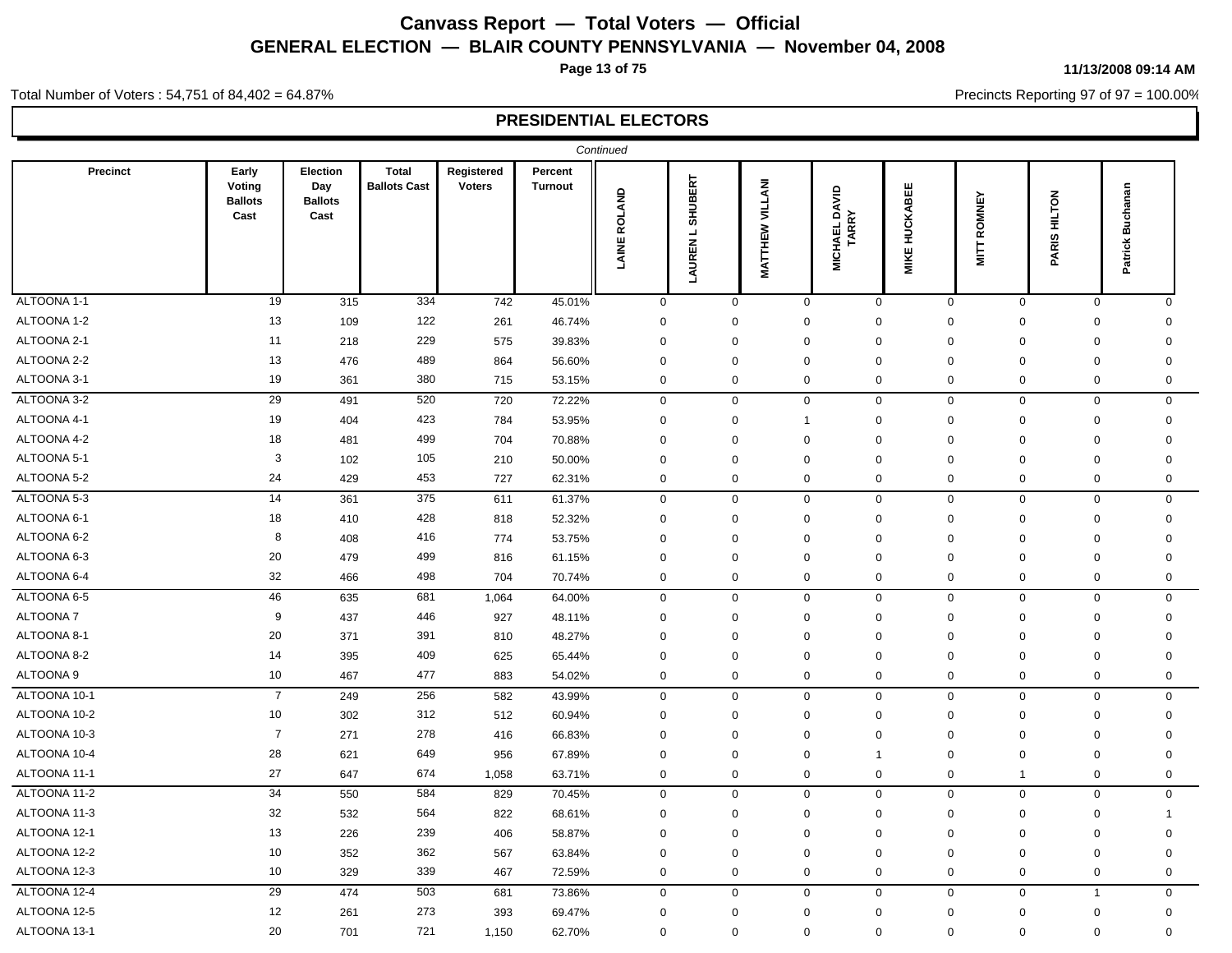**Page 14 of 75**

#### **11/13/2008 09:14 AM**

Precincts Reporting 97 of 97 = 100.00%

#### Total Number of Voters : 54,751 of 84,402 = 64.87%

|                        |                                           |                                           |                                     |                             |                           | Continued           |                                                           |                    |              |                                      |                      |                             |                               |                     |
|------------------------|-------------------------------------------|-------------------------------------------|-------------------------------------|-----------------------------|---------------------------|---------------------|-----------------------------------------------------------|--------------------|--------------|--------------------------------------|----------------------|-----------------------------|-------------------------------|---------------------|
| Precinct               | Early<br>Voting<br><b>Ballots</b><br>Cast | Election<br>Day<br><b>Ballots</b><br>Cast | <b>Total</b><br><b>Ballots Cast</b> | Registered<br><b>Voters</b> | Percent<br><b>Turnout</b> | <b>LAINE ROLAND</b> | ERT<br><b>SHUBI</b><br>$\overline{\phantom{0}}$<br>LAUREN | VILLANI<br>MATTHEW |              | <b>MICHAEL DAVID</b><br><b>TARRY</b> | <b>MIKE HUCKABEE</b> | ROMNEY<br>$\frac{1}{2}$     | <b>HILTON</b><br><b>PARIS</b> | Buchanan<br>Patrick |
| ALTOONA 13-2           | 15                                        | 565                                       | 580                                 | 977                         | 59.37%                    |                     | $\mathbf{1}$                                              | $\mathbf 0$        | $\mathbf 0$  | $\mathbf 0$                          |                      | $\mathbf 0$<br>$\mathbf 0$  | $\mathbf 0$                   | $\mathbf 0$         |
| ALTOONA 13-3           | 24                                        | 510                                       | 534                                 | 784                         | 68.11%                    |                     | $\mathbf 0$                                               | $\mathbf 0$        | $\mathbf 0$  | 0                                    |                      | $\mathbf 0$<br>0            | $\mathbf 0$                   | 0                   |
| ALTOONA 13-4           | $\overline{20}$                           | 749                                       | 769                                 | 1,114                       | 69.03%                    |                     | $\mathbf 0$                                               | $\mathbf 0$        | $\mathbf 0$  | $\mathbf 0$                          |                      | $\mathbf{0}$<br>$\mathbf 0$ | $\mathbf 0$                   | $\mathbf 0$         |
| ALTOONA 14-1           | 15                                        | 360                                       | 375                                 | 532                         | 70.49%                    |                     | $\mathbf 0$                                               | $\mathbf 0$        | $\mathbf 0$  | 0                                    |                      | $\mathbf 0$<br>0            | $\mathbf 0$                   | $\mathbf 0$         |
| ALTOONA 14-2           | 52                                        | 819                                       | 871                                 | 1,176                       | 74.06%                    |                     | $\mathbf 0$                                               | $\mathbf 0$        | $\mathbf 0$  | $\mathbf 0$                          |                      | $\mathbf 0$<br>0            | $\mathbf 0$                   | $\mathbf 0$         |
| ALTOONA 14-3           | 24                                        | 468                                       | 492                                 | 779                         | 63.16%                    |                     | $\overline{0}$                                            | $\Omega$           | $\mathbf 0$  | $\Omega$                             | $\Omega$             | $\mathbf 0$                 | $\mathbf 0$                   | $\Omega$            |
| ALTOONA 14-4           | 31                                        | 792                                       | 823                                 | 1,171                       | 70.28%                    |                     | $\mathbf 0$                                               | $\mathbf 0$        | $\mathbf 0$  | $\mathbf 0$                          |                      | 0<br>$\mathbf 0$            | $\mathbf 0$                   | 0                   |
| ALLEGHENY 1            | 70                                        | 1,112                                     | 1,182                               | 1,878                       | 62.94%                    |                     | $\mathbf 0$                                               | $\mathbf 0$        | $\mathbf 0$  | $\mathbf 0$                          |                      | $\Omega$<br>$\Omega$        | $\mathbf 0$                   | $\mathbf 0$         |
| ALLEGHENY 2            | 80                                        | 952                                       | 1,032                               | 1,644                       | 62.77%                    |                     | $\mathbf 0$                                               | $\mathbf 0$        | $\mathbf 0$  | 0                                    |                      | $\Omega$<br>0               | $\mathbf 0$                   | $\mathbf 0$         |
| ALLEGHENY 3            | 53                                        | 163                                       | 216                                 | 370                         | 58.38%                    |                     | $\mathbf 0$                                               | $\mathbf 0$        | $\mathbf 0$  | $\Omega$                             |                      | $\mathbf 0$<br>$\Omega$     | $\mathbf 0$                   | $\Omega$            |
| ALLEGHENY 4            | 40                                        | 475                                       | 515                                 | 801                         | 64.29%                    |                     | $\mathbf 0$                                               | $\mathbf 0$        | $\mathbf 0$  | $\Omega$                             | $\Omega$             | $\Omega$                    | $\mathbf 0$                   | $\Omega$            |
| <b>ANTIS TWP 1</b>     | 59                                        | 1,175                                     | 1,234                               | 1,827                       | 67.54%                    |                     | $\mathbf 0$                                               | $\mathbf 0$        | $\mathbf 0$  | 0                                    |                      | $\mathbf 0$<br>0            | $\mathbf 0$                   | 0                   |
| <b>ANTIS TWP 2</b>     | 29                                        | 744                                       | 773                                 | 1,144                       | 67.57%                    |                     | $\mathbf 0$                                               | $\mathbf 0$        | 0            | $\mathbf{0}$                         |                      | $\mathbf 0$<br>0            | $\mathbf 0$                   | $\mathbf{0}$        |
| <b>ANTIS TWP 3</b>     | 45                                        | 963                                       | 1,008                               | 1,432                       | 70.39%                    |                     | $\mathbf 0$                                               | $\mathbf 0$        | $\mathbf 0$  | $\Omega$                             |                      | $\Omega$<br>$\mathbf 0$     | $\mathbf 0$                   | $\mathbf 0$         |
| BELLWOOD BORO          | 32                                        | 741                                       | 773                                 | 1,229                       | 62.90%                    |                     | $\Omega$                                                  | $\Omega$           | $\mathbf 0$  | $\Omega$                             | $\Omega$             | $\mathbf 0$                 | $\mathbf 0$                   | $\Omega$            |
| <b>BLAIR - CATFISH</b> | 39                                        | 746                                       | 785                                 | 1,178                       | 66.64%                    |                     | $\mathbf 0$                                               | $\mathbf 0$        | $\mathbf 0$  | $\Omega$                             |                      | $\Omega$<br>$\Omega$        | $\mathbf 0$                   | $\Omega$            |
| <b>BLAIR - E HOLBG</b> | 88                                        | 1,431                                     | 1,519                               | 2,239                       | 67.84%                    |                     | $\mathbf 0$                                               | $\mathbf 0$        | $\mathbf{0}$ | 0                                    |                      | 0<br>$\mathbf 0$            | $\mathbf 0$                   | 0                   |
| <b>CATHARINE TWP</b>   | 18                                        | 337                                       | 355                                 | 495                         | 71.72%                    |                     | $\mathbf 0$                                               | $\mathbf 0$        | $\mathbf 0$  | 0                                    |                      | 0<br>$\mathbf 0$            | $\mathbf 0$                   | 0                   |
| <b>DUNCANSVILLE</b>    | 38                                        | 551                                       | 589                                 | 867                         | 67.94%                    |                     | $\mathbf 0$                                               | $\mathbf 0$        | $\mathbf 0$  | $\Omega$                             |                      | $\Omega$<br>$\mathbf 0$     | $\mathbf 0$                   | $\Omega$            |
| FRANKSTOWN 1           | 17                                        | 322                                       | 339                                 | 435                         | 77.93%                    |                     | 0                                                         | 0                  | $\mathbf 0$  | 0                                    | 0                    | $\mathbf 0$                 | $\mathbf 0$                   | $\mathbf 0$         |
| FRANKSTOWN 2           | 136                                       | 1,774                                     | 1,910                               | 2,765                       | 69.08%                    |                     | 0                                                         | $\Omega$           | $\mathbf 0$  | $\Omega$                             | $\Omega$             | $\Omega$                    | $\mathbf 0$                   | $\Omega$            |
| FRANKSTOWN 3           | 215                                       | 1,755                                     | 1,970                               | 2,861                       | 68.86%                    |                     | $\mathbf 0$                                               | $\mathbf 0$        | $\mathbf 0$  | 0                                    |                      | $\mathbf 0$<br>0            | $\mathbf 0$                   | 0                   |
| FREEDOM 1              | 18                                        | 486                                       | 504                                 | 698                         | 72.21%                    |                     | $\mathbf 0$                                               | $\mathbf 0$        | $\mathbf 0$  | $\mathbf 0$                          |                      | $\mathbf 0$<br>$\mathbf 0$  | $\mathbf 0$                   | 0                   |
| FREEDOM 2              | 30                                        | 817                                       | 847                                 | 1,312                       | 64.56%                    |                     | $\mathbf 0$                                               | $\mathbf 0$        | $\mathbf 0$  | 0                                    |                      | $\mathbf 0$<br>0            | $\mathbf 0$                   | $\mathbf 0$         |
| <b>GREENFIELD 1</b>    | 22                                        | 487                                       | 509                                 | 931                         | 54.67%                    |                     | $\mathbf 0$                                               | $\mathbf 0$        | $\mathbf 0$  | 0                                    | $\mathbf 0$          | $\Omega$                    | $\mathbf 0$                   | $\Omega$            |
| <b>GREENFIELD 2</b>    | 6                                         | 88                                        | 94                                  | 134                         | 70.15%                    |                     | $\mathbf 0$                                               | $\mathbf 0$        | $\mathbf 0$  | $\mathbf 0$                          |                      | 0<br>$\mathbf 0$            | $\mathbf 0$                   | $\mathbf 0$         |
| <b>GREENFIELD 3</b>    | 23                                        | 644                                       | 667                                 | 1,130                       | 59.03%                    |                     | $\mathbf 0$                                               | $\mathbf 0$        | $\mathbf 0$  | 0                                    |                      | $\mathbf 0$<br>0            | $\mathbf 0$                   | 0                   |
| HOLLIDAYSBURG 1        | 15                                        | 262                                       | 277                                 | 477                         | 58.07%                    |                     | $\mathbf 0$                                               | $\mathbf 0$        | $\mathbf 0$  | $\mathbf 0$                          |                      | $\mathbf 0$<br>$\mathbf 0$  | $\mathbf 0$                   | $\mathbf 0$         |
| <b>HOLLIDAYSBURG 2</b> | 24                                        | 393                                       | 417                                 | 608                         | 68.59%                    |                     | $\mathbf 0$                                               | $\mathbf 0$        | $\mathbf 0$  | $\mathbf 0$                          | $\Omega$             | $\mathbf 0$                 | $\mathbf 0$                   | $\mathbf 0$         |
| <b>HOLLIDAYSBURG 3</b> | 10                                        | 190                                       | 200                                 | 388                         | 51.55%                    |                     | $\mathbf 0$                                               | $\overline{1}$     | $\mathbf 0$  | $\Omega$                             | $\mathbf 0$          | $\mathbf 0$                 | $\mathbf 0$                   | $\mathbf 0$         |
| <b>HOLLIDAYSBURG 4</b> | 42                                        | 383                                       | 425                                 | 625                         | 68.00%                    |                     | $\mathbf 0$                                               | $\mathbf 0$        | $\mathbf 0$  | $\mathbf 0$                          |                      | $\mathbf 0$<br>$\Omega$     | $\mathbf 0$                   | $\mathbf 0$         |
| <b>HOLLIDAYSBURG 5</b> | 30                                        | 373                                       | 403                                 | 572                         | 70.45%                    |                     | $\mathbf 0$                                               | $\mathbf 0$        | $\mathbf 0$  | 0                                    |                      | $\mathbf 0$<br>0            | $\mathbf 0$                   | 0                   |
| <b>HOLLIDAYSBURG 6</b> | $\overline{73}$                           | 500                                       | 573                                 | 830                         | 69.04%                    |                     | $\mathbf 0$                                               | $\mathbf 0$        | $\mathbf 0$  | $\mathbf 0$                          |                      | $\mathbf 0$<br>0            | $\mathbf 0$                   | $\Omega$            |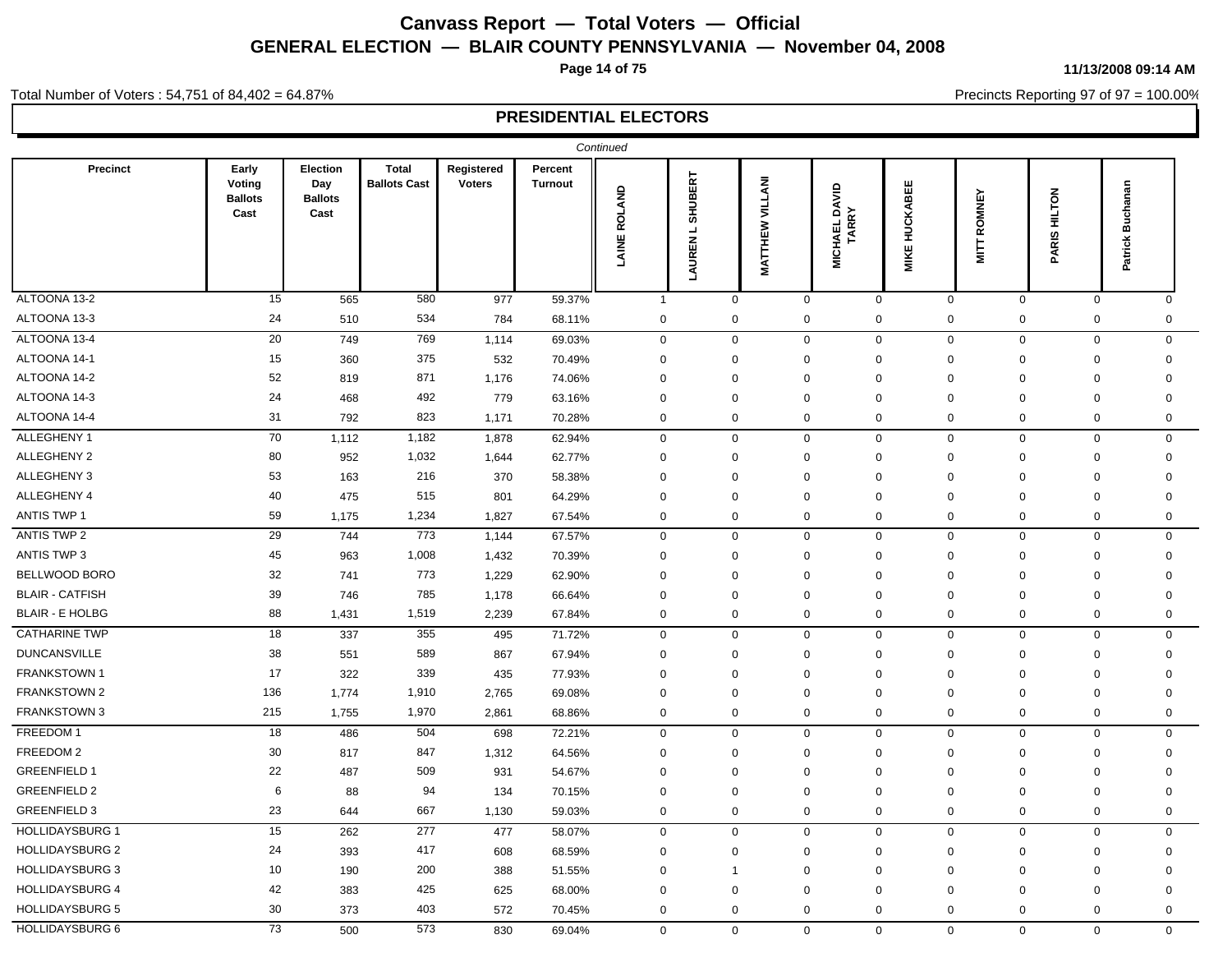**Page 15 of 75**

#### **11/13/2008 09:14 AM**

Precincts Reporting 97 of 97 = 100.00%

#### Total Number of Voters : 54,751 of 84,402 = 64.87%

|                        |                                           |                                           |                                     |                             |                           | Continued           |                        |                    |                                             |                      |                             |                                |                              |
|------------------------|-------------------------------------------|-------------------------------------------|-------------------------------------|-----------------------------|---------------------------|---------------------|------------------------|--------------------|---------------------------------------------|----------------------|-----------------------------|--------------------------------|------------------------------|
| Precinct               | Early<br>Voting<br><b>Ballots</b><br>Cast | Election<br>Day<br><b>Ballots</b><br>Cast | <b>Total</b><br><b>Ballots Cast</b> | Registered<br><b>Voters</b> | Percent<br><b>Turnout</b> | <b>LAINE ROLAND</b> | SHUBERT<br>ᆜ<br>LAUREN | VILLANI<br>MATTHEW | <b>OAVID</b><br><b>MICHAEL DA<br/>TARRY</b> | <b>MIKE HUCKABEE</b> | <b>ROMNEY</b><br><b>NIL</b> | <b>HILTON</b><br><b>PARISI</b> | <b>Buchanan</b><br>Patrick I |
| <b>HOLLIDAYSBURG 7</b> | 17                                        | 379                                       | 396                                 | 560                         | 70.71%                    | $\mathbf 0$         | $\mathbf 0$            |                    | 0<br>$\mathbf 0$                            | $\mathbf 0$          | $\mathbf 0$                 | $\mathbf 0$                    | $\mathbf 0$                  |
| <b>HUSTON TWP</b>      | 26                                        | 528                                       | 554                                 | 760                         | 72.89%                    | $\Omega$            | $\mathbf 0$            | $\mathbf 0$        | 0                                           | $\mathbf 0$          | $\mathbf 0$                 | $\mathbf 0$                    | 0                            |
| <b>JUNIATA TWP</b>     | 20                                        | 480                                       | 500                                 | 744                         | 67.20%                    | $\Omega$            | $\mathbf 0$            | 0                  | $\Omega$                                    | $\Omega$             | $\mathbf 0$                 | 0                              | $\Omega$                     |
| <b>LOGAN TWP 1</b>     | 49                                        | 1,003                                     | 1,052                               | 1,462                       | 71.96%                    | $\Omega$            | $\mathbf 0$            | $\mathbf 0$        | $\Omega$                                    | $\mathbf 0$          | $\mathbf 0$                 | $\mathbf 0$                    | $\Omega$                     |
| <b>LOGAN TWP 2</b>     | 74                                        | 1,027                                     | 1,101                               | 1,550                       | 71.03%                    | $\mathbf 0$         | $\mathbf 0$            |                    | $\mathbf 0$<br>$\mathbf 0$                  | $\mathbf 0$          | $\mathbf 0$                 | $\mathbf 0$                    | 0                            |
| LOGAN TWP 3            | 43                                        | 560                                       | 603                                 | 846                         | 71.28%                    | $\mathbf 0$         | 0                      | 0                  | $\Omega$                                    | $\mathbf 0$          | $\mathbf 0$                 | 0                              | $\mathbf 0$                  |
| <b>LOGAN TWP 4</b>     | 51                                        | 717                                       | 768                                 | 1,250                       | 61.44%                    | $\Omega$            | $\mathbf 0$            | $\mathbf 0$        | $\mathbf 0$                                 | $\mathbf 0$          | $\mathbf 0$                 | $\mathbf 0$                    | $\Omega$                     |
| <b>LOGAN TWP 5</b>     | 52                                        | 814                                       | 866                                 | 1,245                       | 69.56%                    | $\Omega$            | $\mathbf 0$            | $\mathbf 0$        | $\Omega$                                    | $\mathbf 0$          | $\mathbf 0$                 | $\mathbf 0$                    | $\mathbf 0$                  |
| LOGAN TWP 6            | 59                                        | 1,034                                     | 1,093                               | 1,839                       | 59.43%                    | $\mathbf 0$         | $\mathbf 0$            | 0                  | 0                                           | $\mathbf 0$          | $\mathbf 0$                 | 0                              | 0                            |
| <b>LOGAN TWP 7</b>     | 32                                        | 400                                       | 432                                 | 629                         | 68.68%                    | $\mathbf 0$         | $\mathsf 0$            |                    | $\mathbf 0$<br>$\mathbf 0$                  | $\mathbf{1}$         | $\mathbf 0$                 | $\mathbf 0$                    | $\mathbf 0$                  |
| <b>MARTINSBURG 1</b>   | 38                                        | 395                                       | 433                                 | 616                         | 70.29%                    | $\mathbf 0$         | $\mathbf 0$            | 0                  | $\mathbf 0$                                 | $\mathbf 0$          | $\mathbf 0$                 | 0                              | $\mathbf 0$                  |
| <b>MARTINSBURG 2</b>   | 44                                        | 450                                       | 494                                 | 741                         | 66.67%                    | $\Omega$            | $\mathbf 0$            | $\mathbf 0$        | $\mathbf 0$                                 | $\mathbf 0$          | $\mathbf 0$                 | $\mathbf 0$                    | $\mathbf 0$                  |
| NEWRY BORO             | $\mathsf 3$                               | 105                                       | 108                                 | 166                         | 65.06%                    | $\Omega$            | $\mathbf 0$            | 0                  | $\Omega$                                    | $\mathbf 0$          | $\mathbf 0$                 | 0                              | 0                            |
| NORTH WOODBURY         | 103                                       | 1,053                                     | 1,156                               | 1,667                       | 69.35%                    | $\mathbf 0$         | $\mathbf 0$            | $\mathbf 0$        | $\mathbf 0$                                 | $\mathbf 0$          | $\mathbf 0$                 | $\mathbf 0$                    | $\mathbf 0$                  |
| <b>ROARING SPG 1</b>   | 6                                         | 239                                       | 245                                 | 427                         | 57.38%                    | $\mathbf 0$         | $\mathbf 0$            |                    | $\mathbf 0$<br>$\mathbf 0$                  | $\mathbf 0$          | $\mathbf 0$                 | $\mathbf 0$                    | 0                            |
| <b>ROARING SPG 2</b>   | 27                                        | 431                                       | 458                                 | 662                         | 69.18%                    | $\mathbf 0$         | $\mathbf 0$            | 0                  | $\Omega$                                    | $\mathbf 0$          | $\mathbf 0$                 | 0                              | $\Omega$                     |
| <b>ROARING SPG 3</b>   | 19                                        | 362                                       | 381                                 | 538                         | 70.82%                    | $\Omega$            | $\mathbf 0$            | $\mathbf 0$        | $\mathbf 0$                                 | $\mathbf 0$          | $\mathbf 0$                 | $\mathbf 0$                    | $\Omega$                     |
| SNYDER 1               | 33                                        | 551                                       | 584                                 | 955                         | 61.15%                    | $\mathbf 0$         | $\mathbf 0$            | $\mathbf 0$        | $\mathbf 0$                                 | 1                    | $\mathbf 0$                 | $\mathbf 0$                    | $\mathbf 0$                  |
| SNYDER 2               | 31                                        | 767                                       | 798                                 | 1,216                       | 65.63%                    | $\mathbf 0$         | $\mathbf 0$            | $\mathbf 0$        | 0                                           | $\mathbf 0$          | $\mathbf 0$                 | $\mathbf 0$                    | 0                            |
| <b>TAYLOR TWP</b>      | 64                                        | 1,068                                     | 1,132                               | 1,656                       | 68.36%                    | $\mathbf 0$         | $\mathbf{0}$           | $\mathbf 0$        | $\mathbf{0}$                                | $\mathbf 0$          | $\mathbf 0$                 | $\mathbf 0$                    | $\mathbf 0$                  |
| <b>TYRONE TWP 1</b>    | 24                                        | 358                                       | 382                                 | 566                         | 67.49%                    | $\mathbf 0$         | $\mathbf 0$            | 0                  | $\mathbf 0$                                 | $\mathbf 0$          | $\mathbf 0$                 | 0                              | 0                            |
| TYRONE TWP 2           | 13                                        | 441                                       | 454                                 | 637                         | 71.27%                    | $\Omega$            | $\mathbf 0$            | $\mathbf 0$        | $\Omega$                                    | $\Omega$             | $\mathbf 0$                 | $\mathbf 0$                    | $\Omega$                     |
| <b>TYRONE BORO 1</b>   | 11                                        | 383                                       | 394                                 | 577                         | 68.28%                    | $\Omega$            | $\mathbf 0$            | 0                  | $\Omega$                                    | $\Omega$             | $\mathbf 0$                 | 0                              | $\Omega$                     |
| <b>TYRONE BORO 2</b>   | 15                                        | 278                                       | 293                                 | 493                         | 59.43%                    | $\mathbf 0$         | $\mathbf 0$            | $\mathbf 0$        | $\Omega$                                    | $\mathbf 0$          | $\mathbf 0$                 | $\mathbf 0$                    | $\Omega$                     |
| <b>TYRONE BORO 3</b>   | 10                                        | 225                                       | 235                                 | 444                         | 52.93%                    | $\mathbf 0$         | $\mathbf 0$            | $\mathbf 0$        | $\mathbf 0$                                 | $\mathbf{0}$         | $\mathbf 0$                 | $\mathbf 0$                    | $\mathbf 0$                  |
| <b>TYRONE BORO 4</b>   | 3                                         | 163                                       | 166                                 | 318                         | 52.20%                    | $\mathbf 0$         | $\mathbf 0$            | 0                  | 0                                           | $\mathbf 0$          | $\mathbf 0$                 | 0                              | 0                            |
| <b>TYRONE BORO 5</b>   | 9                                         | 209                                       | 218                                 | 352                         | 61.93%                    | $\Omega$            | $\mathbf 0$            | $\mathbf 0$        | $\mathbf 0$                                 | $\mathbf 0$          | $\mathbf 0$                 | $\mathbf 0$                    | $\Omega$                     |
| <b>TYRONE BORO 6</b>   | 18                                        | 457                                       | 475                                 | 644                         | 73.76%                    | $\mathbf 0$         | $\mathbf 0$            | $\mathbf 0$        | $\mathbf 0$                                 | $\mathbf 0$          | $\mathbf 0$                 | $\mathbf 0$                    | $\mathbf 0$                  |
| <b>TYRONE BORO 7</b>   | $\overline{7}$                            | 340                                       | 347                                 | 520                         | 66.73%                    | $\mathbf 0$         | $\mathsf 0$            | $\mathbf 0$        | $\mathbf 0$                                 | $\mathbf 0$          | $\mathbf 0$                 | $\mathbf 0$                    | $\mathbf 0$                  |
| WILLIAMSBURG           | 20                                        | 515                                       | 535                                 | 843                         | 63.46%                    | $\mathbf 0$         | $\mathbf 0$            |                    | $\mathbf 0$<br>$\mathbf{0}$                 | $\mathbf 0$          | $\mathbf 0$                 | $\mathbf 0$                    | $\mathbf 0$                  |
| <b>WOODBURY TWP</b>    | 25                                        | 585                                       | 610                                 | 903                         | 67.55%                    | $\mathbf 0$         | $\mathbf 0$            | $\mathbf 0$        | $\mathbf 0$                                 | $\mathbf 0$          | $\mathbf 0$                 | 0                              | $\mathbf 0$                  |
| Totals:                | 2,977                                     | 51,774                                    | 54,751                              | 84,402                      |                           | $\mathbf{1}$        | $\mathbf{1}$           | $\mathbf{1}$       | $\mathbf{1}$                                | 2 <sup>1</sup>       | $\mathbf{1}$                | $\mathbf{1}$                   | $\mathbf{1}$                 |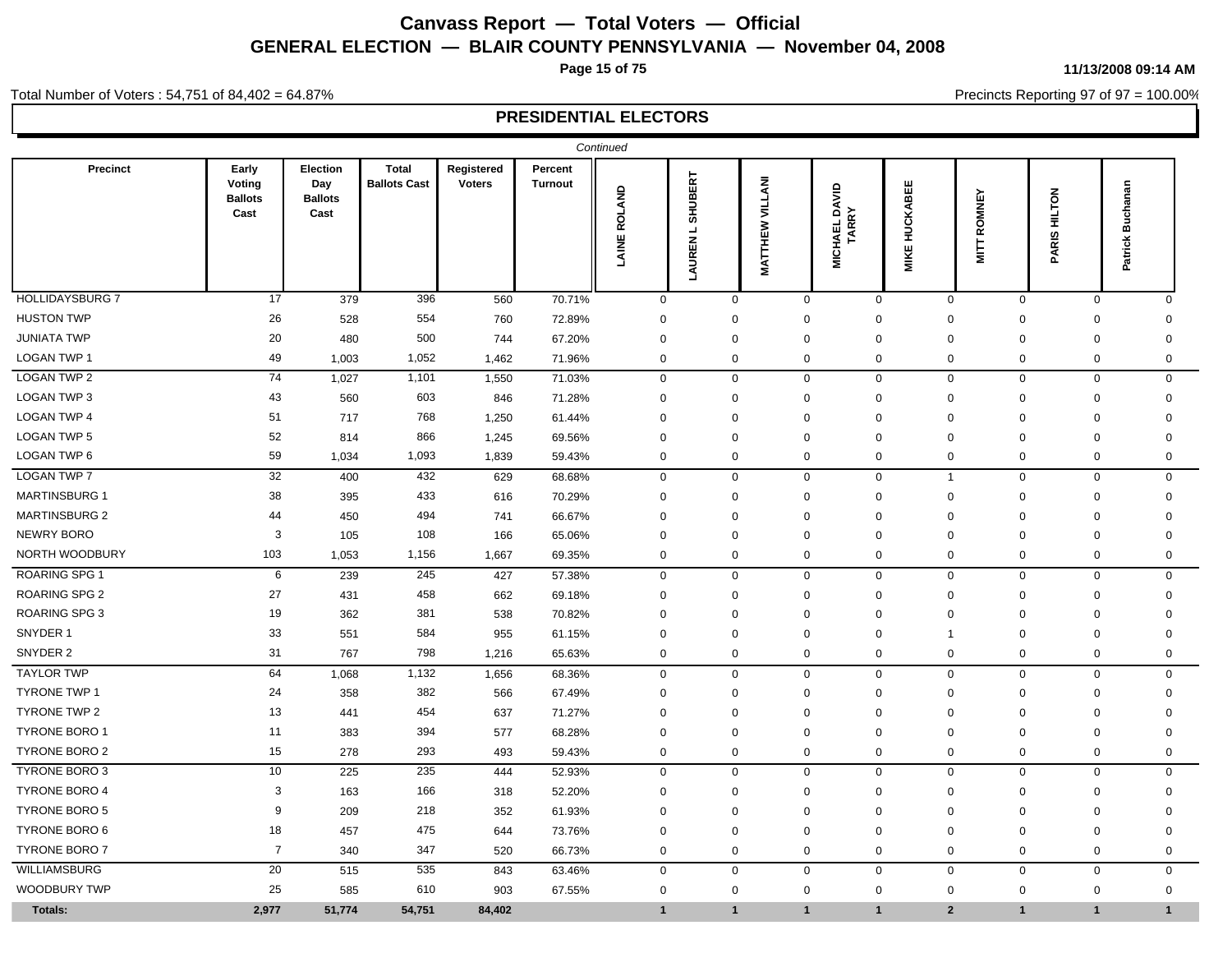**Page 16 of 75**

**11/13/2008 09:14 AM**

Total Number of Voters : 54,751 of 84,402 = 64.87%

Precincts Reporting 97 of 97 = 100.00%

| <b>Precinct</b> | Early<br>Voting<br><b>Ballots</b><br>Cast | <b>Election</b><br>Day<br><b>Ballots</b><br>Cast | Total<br><b>Ballots Cast</b> | Registered<br><b>Voters</b> | Percent<br><b>Turnout</b> | ⊐<br>JOHN M.<br>MORGANEL<br>DEM | CORBETT<br>퓙<br>ГOМ | ⊸<br><b>MARAKAY.</b><br>ROGERS<br>$\mathbf{e}$ | CARNES<br>ADEN | CHARLES<br>EVERSOLE | <b>CLARK KENT</b> | <b>SMITHMYER</b><br>poug | AMADI<br>EMMANUEI   | Continued |
|-----------------|-------------------------------------------|--------------------------------------------------|------------------------------|-----------------------------|---------------------------|---------------------------------|---------------------|------------------------------------------------|----------------|---------------------|-------------------|--------------------------|---------------------|-----------|
|                 |                                           |                                                  |                              |                             |                           |                                 |                     |                                                |                |                     |                   |                          |                     |           |
| ALTOONA 1-1     | 19                                        | 315                                              | 334                          | 742                         | 45.01%                    | 145                             | 169                 | $\overline{4}$                                 | $\mathbf 0$    | $\mathbf 0$         | $\mathbf 0$       | $\mathbf 0$              | $\Omega$            |           |
| ALTOONA 1-2     | 13                                        | 109                                              | 122                          | 261                         | 46.74%                    | 56                              | 51                  | 3                                              | $\mathbf 0$    | $\Omega$            | $\Omega$          | $\Omega$                 | $\mathbf{0}$        |           |
| ALTOONA 2-1     | 11                                        | 218                                              | 229                          | 575                         | 39.83%                    | 92                              | 117                 | 5                                              | $\mathbf{0}$   | 0                   | $\Omega$          | $\mathbf 0$              | $\mathbf 0$         |           |
| ALTOONA 2-2     | 13                                        | 476                                              | 489                          | 864                         | 56.60%                    | 166                             | 298                 | 6                                              | $\mathbf 0$    | $\Omega$            | $\Omega$          | $\mathbf 0$              | $\mathbf 0$         |           |
| ALTOONA 3-1     | 19                                        | 361                                              | 380                          | 715                         | 53.15%                    | 175                             | 186                 | 6                                              | $\mathbf{0}$   | $\mathbf 0$         | $\mathbf 0$       | $\mathbf 0$              | $\mathbf 0$         |           |
| ALTOONA 3-2     | 29                                        | 491                                              | 520                          | 720                         | 72.22%                    | 169                             | 319                 | 13                                             | $\mathbf 0$    | $\mathbf 0$         | $\mathbf 0$       | $\mathbf 0$              | $\mathbf 0$         |           |
| ALTOONA 4-1     | 19                                        | 404                                              | 423                          | 784                         | 53.95%                    | 172                             | 228                 | 6                                              | $\mathbf 0$    | $\mathbf 0$         | -1                | $\Omega$                 | $\mathsf{O}\xspace$ |           |
| ALTOONA 4-2     | 18                                        | 481                                              | 499                          | 704                         | 70.88%                    | 155                             | 315                 | 6                                              | $\mathbf 0$    | $\Omega$            | $\Omega$          | $\mathbf 0$              | $\mathbf 0$         |           |
| ALTOONA 5-1     | 3                                         | 102                                              | 105                          | 210                         | 50.00%                    | 55                              | 40                  | 6                                              | $\mathbf 0$    | $\mathbf 0$         | $\Omega$          | $\mathbf 0$              | $\mathbf 0$         |           |
| ALTOONA 5-2     | 24                                        | 429                                              | 453                          | 727                         | 62.31%                    | 179                             | 249                 | 5                                              | $\Omega$       | $\mathbf 0$         | $\Omega$          | $\mathbf 0$              | $\mathbf 0$         |           |
| ALTOONA 5-3     | 14                                        | 361                                              | 375                          | 611                         | 61.37%                    | 133                             | 216                 | 12                                             | $\mathbf 0$    | $\mathbf 0$         | $\mathbf 0$       | $\mathbf 0$              | $\mathbf 0$         |           |
| ALTOONA 6-1     | 18                                        | 410                                              | 428                          | 818                         | 52.32%                    | 151                             | 240                 | 11                                             | $\mathbf 0$    | $\mathbf 0$         | $\Omega$          | 1                        | $\mathbf 0$         |           |
| ALTOONA 6-2     | 8                                         | 408                                              | 416                          | 774                         | 53.75%                    | 161                             | 226                 | 9                                              | $\mathbf 0$    | $\Omega$            | $\Omega$          | $\mathbf 0$              | $\mathbf 0$         |           |
| ALTOONA 6-3     | 20                                        | 479                                              | 499                          | 816                         | 61.15%                    | 143                             | 328                 | 8                                              | $\mathbf 0$    | $\mathbf 0$         | $\Omega$          | $\Omega$                 | $\mathbf 0$         |           |
| ALTOONA 6-4     | 32                                        | 466                                              | 498                          | 704                         | 70.74%                    | 147                             | 326                 | 10                                             | $\mathbf 0$    | $\Omega$            | $\Omega$          | $\Omega$                 | $\mathbf{0}$        |           |
| ALTOONA 6-5     | 46                                        | 635                                              | 681                          | 1,064                       | 64.00%                    | 219                             | 431                 | 9                                              | $\mathbf 0$    | $\mathbf 0$         | $\Omega$          | $\mathbf{0}$             | $\mathbf 0$         |           |
| <b>ALTOONA7</b> | 9                                         | 437                                              | 446                          | 927                         | 48.11%                    | 171                             | 247                 | 15                                             | $\mathbf 0$    | 0                   | $\Omega$          | 0                        | $\mathbf 0$         |           |
| ALTOONA 8-1     | 20                                        | 371                                              | 391                          | 810                         | 48.27%                    | 147                             | 223                 | 11                                             | $\mathbf 0$    | $\mathbf 0$         | $\Omega$          | $\mathbf 0$              | $\mathbf 0$         |           |
| ALTOONA 8-2     | 14                                        | 395                                              | 409                          | 625                         | 65.44%                    | 147                             | 240                 | 8                                              | $\mathbf 0$    | $\mathbf 0$         | $\Omega$          | $\mathbf 0$              | $\mathbf 0$         |           |
| ALTOONA 9       | 10                                        | 467                                              | 477                          | 883                         | 54.02%                    | 147                             | 301                 | 10                                             | $\mathbf 0$    | 0                   | $\Omega$          | $\mathbf 0$              | $\mathbf 0$         |           |
| ALTOONA 10-1    | $\overline{7}$                            | 249                                              | 256                          | 582                         | 43.99%                    | 109                             | 135                 | 8                                              | $\mathbf 0$    | $\mathbf 0$         | $\Omega$          | $\mathbf 0$              | $\mathbf 0$         |           |
| ALTOONA 10-2    | 10                                        | 302                                              | 312                          | 512                         | 60.94%                    | 107                             | 193                 | 6                                              | $\mathbf 0$    | 0                   | $\Omega$          | $\Omega$                 | 0                   |           |
| ALTOONA 10-3    | $\overline{7}$                            | 271                                              | 278                          | 416                         | 66.83%                    | 90                              | 170                 | $\overline{7}$                                 | $\mathbf 0$    | $\Omega$            | $\Omega$          | $\Omega$                 | $\mathbf 0$         |           |
| ALTOONA 10-4    | 28                                        | 621                                              | 649                          | 956                         | 67.89%                    | 176                             | 441                 | 9                                              | $\mathbf 0$    | $\mathbf 0$         | $\Omega$          | $\mathbf 0$              | $\mathbf 0$         |           |
| ALTOONA 11-1    | 27                                        | 647                                              | 674                          | 1,058                       | 63.71%                    | 211                             | 424                 | 13                                             | $\Omega$       | $\mathbf 0$         | $\Omega$          | $\mathbf 0$              | $\mathbf 0$         |           |
| ALTOONA 11-2    | 34                                        | 550                                              | 584                          | 829                         | 70.45%                    | 182                             | 371                 | $\overline{4}$                                 | $\mathbf 0$    | $\mathbf 0$         | $\Omega$          | $\mathbf 0$              | $\mathbf 0$         |           |
| ALTOONA 11-3    | 32                                        | 532                                              | 564                          | 822                         | 68.61%                    | 169                             | 360                 | 9                                              | $\mathbf 0$    | $\mathbf 0$         | $\Omega$          | 0                        | $\mathbf{0}$        |           |
| ALTOONA 12-1    | 13                                        | 226                                              | 239                          | 406                         | 58.87%                    | 70                              | 158                 | 5                                              | $\mathbf 0$    | 0                   | $\Omega$          | $\mathbf 0$              | $\mathbf 0$         |           |
| ALTOONA 12-2    | 10                                        | 352                                              | 362                          | 567                         | 63.84%                    | 100                             | 235                 | $\overline{2}$                                 | $\mathbf 0$    | 0                   | $\Omega$          | $\mathbf 0$              | $\mathbf 0$         |           |
| ALTOONA 12-3    | 10                                        | 329                                              | 339                          | 467                         | 72.59%                    | 96                              | 218                 | 9                                              | $\mathbf 0$    | $\Omega$            | $\Omega$          | $\Omega$                 | $\mathbf 0$         |           |
| ALTOONA 12-4    | 29                                        | 474                                              | 503                          | 681                         | 73.86%                    | 126                             | 334                 | 11                                             | $\mathbf 0$    | $\mathbf 0$         | $\Omega$          | $\mathbf 0$              | $\mathbf 0$         |           |
| ALTOONA 12-5    | 12                                        | 261                                              | 273                          | 393                         | 69.47%                    | 96                              | 161                 | 8                                              | $\mathbf 0$    | 0                   | $\Omega$          | $\Omega$                 | $\mathbf{0}$        |           |
| ALTOONA 13-1    | 20                                        | 701                                              | 721                          | 1,150                       | 62.70%                    | 230                             | 443                 | 20                                             | $\mathbf 0$    | 0                   | $\Omega$          | $\mathbf 0$              | $\mathbf 0$         |           |
| ALTOONA 13-2    | 15                                        | 565                                              | 580                          | 977                         | 59.37%                    | 182                             | 362                 | 20                                             | $\mathbf 0$    | $\mathbf 0$         | $\Omega$          | $\mathbf 0$              | $\mathbf 0$         |           |
| ALTOONA 13-3    | 24                                        | 510                                              | 534                          | 784                         | 68.11%                    | 144                             | 354                 | 13                                             | $\mathbf 0$    | 0                   | $\Omega$          | $\mathbf 0$              | $\mathbf 0$         |           |
| ALTOONA 13-4    | 20                                        | 749                                              | 769                          | 1,114                       | 69.03%                    | 372                             | 350                 | 16                                             | $\mathbf 0$    | $\overline{1}$      | $\mathbf 0$       | $\mathbf 0$              | $\mathbf{1}$        |           |
| ALTOONA 14-1    | 15                                        | 360                                              | 375                          | 532                         | 70.49%                    | 79                              | 273                 | 6                                              | $\mathbf 0$    | $\mathbf 0$         | $\Omega$          | $\mathbf 0$              | $\mathbf 0$         |           |
| ALTOONA 14-2    | 52                                        | 819                                              | 871                          | 1,176                       | 74.06%                    | 220                             | 595                 | 16                                             | $\Omega$       | $\mathbf 0$         | $\Omega$          | $\Omega$                 | $\Omega$            |           |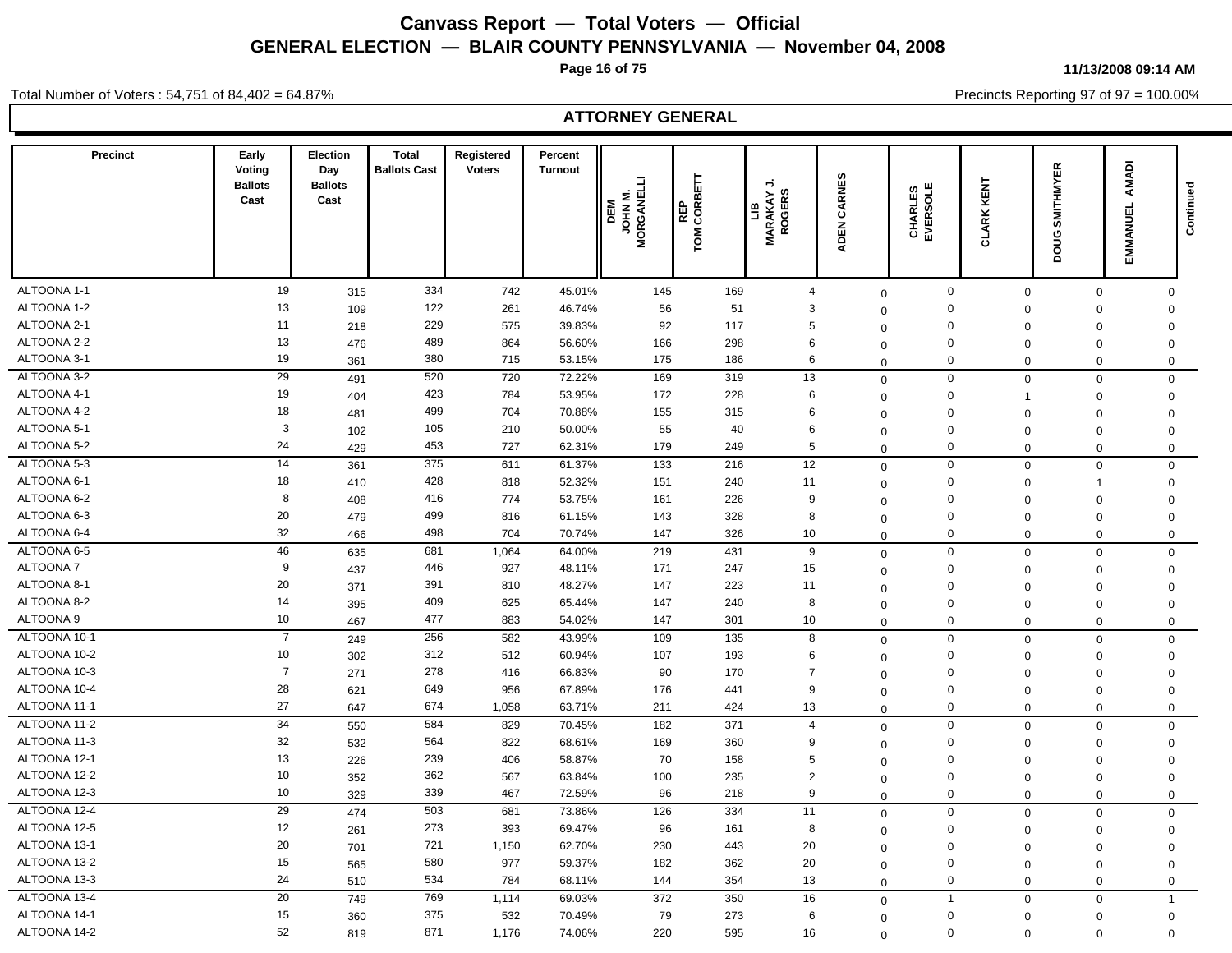**Page 17 of 75**

**11/13/2008 09:14 AM**

Precincts Reporting 97 of 97 = 100.00%

Total Number of Voters : 54,751 of 84,402 = 64.87%

| <b>Precinct</b>        | Early<br>Voting<br><b>Ballots</b><br>Cast | Election<br>Day<br><b>Ballots</b><br>Cast | <b>Total</b><br><b>Ballots Cast</b> | Registered<br><b>Voters</b> | Percent<br><b>Turnout</b> | E<br><b>MORGANEL</b><br><b>N NHOL</b><br>DEM | REP<br>CORBETT<br>TOM <sub>1</sub> | ⇒<br>S.<br><b>LIB</b><br>MARAKAY.<br>MARAKAY. | <b>&amp;</b><br>CARN<br><b>ADEN</b> | CHARLES<br>EVERSOLE | <b>CLARK KENT</b> | <b>SMITHMYER</b><br>poug | AMADI<br>EMMANUEL   | Continued |
|------------------------|-------------------------------------------|-------------------------------------------|-------------------------------------|-----------------------------|---------------------------|----------------------------------------------|------------------------------------|-----------------------------------------------|-------------------------------------|---------------------|-------------------|--------------------------|---------------------|-----------|
| ALTOONA 14-3           | 24                                        | 468                                       | 492                                 | 779                         | 63.16%                    | 145                                          | 308                                | 11                                            | $\mathbf 0$                         | $\mathbf 0$         | $\mathbf 0$       | 0                        | 0                   |           |
| ALTOONA 14-4           | 31                                        | 792                                       | 823                                 | 1,171                       | 70.28%                    | 228                                          | 554                                | 11                                            | $\mathbf 0$                         | $\pmb{0}$           | $\mathbf 0$       | 0                        | $\mathbf 0$         |           |
| ALLEGHENY 1            | 70                                        | 1,112                                     | 1,182                               | 1,878                       | 62.94%                    | 283                                          | 826                                | 21                                            | $\mathbf 0$                         | $\mathbf 0$         | $\mathbf 0$       | 0                        | $\mathbf 0$         |           |
| <b>ALLEGHENY 2</b>     | 80                                        | 952                                       | 1,032                               | 1,644                       | 62.77%                    | 239                                          | 728                                | 14                                            | $\mathbf 0$                         | $\mathsf 0$         | $\mathbf 0$       | $\mathbf 0$              | $\mathbf 0$         |           |
| ALLEGHENY 3            | 53                                        | 163                                       | 216                                 | 370                         | 58.38%                    | 59                                           | 144                                | $\overline{2}$                                | $\mathbf 0$                         | $\Omega$            | $\Omega$          | $\Omega$                 | $\mathbf 0$         |           |
| ALLEGHENY 4            | 40                                        | 475                                       | 515                                 | 801                         | 64.29%                    | 110                                          | 379                                | 5                                             | $\mathbf 0$                         | $\Omega$            | $\mathbf 0$       | $\Omega$                 | $\Omega$            |           |
| <b>ANTIS TWP 1</b>     | 59                                        | 1,175                                     | 1,234                               | 1,827                       | 67.54%                    | 251                                          | 918                                | 21                                            | $\Omega$                            | $\mathbf 0$         | $\mathbf 0$       | $\mathbf 0$              | $\mathbf 0$         |           |
| <b>ANTIS TWP 2</b>     | $\overline{29}$                           | 744                                       | 773                                 | 1,144                       | 67.57%                    | 160                                          | 574                                | $\overline{7}$                                | $\mathbf 0$                         | $\mathbf 0$         | $\Omega$          | $\mathbf 0$              | $\mathsf{O}\xspace$ |           |
| <b>ANTIS TWP 3</b>     | 45                                        | 963                                       | 1,008                               | 1,432                       | 70.39%                    | 228                                          | 734                                | 11                                            | $\mathbf 0$                         | $\mathbf 0$         | $\Omega$          | $\Omega$                 | $\mathbf 0$         |           |
| BELLWOOD BORO          | 32                                        | 741                                       | 773                                 | 1,229                       | 62.90%                    | 149                                          | 584                                | 12                                            | $\Omega$                            | $\mathbf 0$         | $\Omega$          | $\Omega$                 | $\mathbf 0$         |           |
| <b>BLAIR - CATFISH</b> | 39                                        | 746                                       | 785                                 | 1,178                       | 66.64%                    | 148                                          | 589                                | 11                                            | $\mathbf 0$                         | $\mathbf 0$         | $\mathbf 0$       | $\mathbf 0$              | $\mathbf 0$         |           |
| <b>BLAIR - E HOLBG</b> | 88                                        | 1,431                                     | 1,519                               | 2,239                       | 67.84%                    | 343                                          | 1,095                              | 26                                            | $\mathbf 0$                         | $\mathbf 0$         | $\Omega$          | $\mathbf 0$              | $\mathsf 0$         |           |
| <b>CATHARINE TWP</b>   | 18                                        | 337                                       | 355                                 | 495                         | 71.72%                    | 55                                           | 280                                | $\overline{2}$                                | $\mathbf 0$                         | $\mathbf 0$         | $\mathbf 0$       | $\mathbf 0$              | $\mathsf 0$         |           |
| <b>DUNCANSVILLE</b>    | 38                                        | 551                                       | 589                                 | 867                         | 67.94%                    | 151                                          | 410                                | 5                                             | $\mathbf 0$                         | $\mathbf 0$         | $\Omega$          | $\mathbf 0$              | $\mathbf 0$         |           |
| <b>FRANKSTOWN1</b>     | 17                                        | 322                                       | 339                                 | 435                         | 77.93%                    | 62                                           | 237                                | 8                                             | $\Omega$                            | $\Omega$            | $\mathbf 0$       | $\mathbf 0$              | $\mathbf 0$         |           |
| <b>FRANKSTOWN 2</b>    | 136                                       | 1,774                                     | 1,910                               | 2,765                       | 69.08%                    | 391                                          | 1,416                              | 24                                            | $\mathbf 0$                         | $\Omega$            | $\mathbf 0$       | $\Omega$                 | $\mathsf 0$         |           |
| <b>FRANKSTOWN 3</b>    | 215                                       | 1,755                                     | 1,970                               | 2,861                       | 68.86%                    | 402                                          | 1,455                              | 39                                            | $\Omega$                            | $\Omega$            | $\Omega$          | $\mathbf 0$              | $\mathsf 0$         |           |
| FREEDOM 1              | 18                                        | 486                                       | 504                                 | 698                         | 72.21%                    | 103                                          | 380                                | 6                                             | $\mathbf 0$                         | $\mathbf 0$         | $\Omega$          | $\Omega$                 | $\mathbf{0}$        |           |
| FREEDOM 2              | 30                                        | 817                                       | 847                                 | 1,312                       | 64.56%                    | 161                                          | 636                                | 11                                            | $\Omega$                            | $\mathbf 0$         | $\Omega$          | $\Omega$                 | $\mathsf 0$         |           |
| <b>GREENFIELD 1</b>    | 22                                        | 487                                       | 509                                 | 931                         | 54.67%                    | 92                                           | 395                                | $\overline{4}$                                | $\Omega$                            | $\mathbf 0$         | $\Omega$          | $\Omega$                 | $\mathbf 0$         |           |
| <b>GREENFIELD 2</b>    | 6                                         | 88                                        | 94                                  | 134                         | 70.15%                    | 16                                           | 73                                 | $\overline{1}$                                | $\mathbf 0$                         | $\mathbf 0$         | $\mathbf 0$       | $\mathbf 0$              | $\mathbf 0$         |           |
| <b>GREENFIELD 3</b>    | 23                                        | 644                                       | 667                                 | 1,130                       | 59.03%                    | 162                                          | 456                                | 13                                            | 1                                   | $\mathbf 0$         | $\Omega$          | $\mathbf 0$              | $\mathbf 0$         |           |
| <b>HOLLIDAYSBURG 1</b> | 15                                        | 262                                       | 277                                 | 477                         | 58.07%                    | 90                                           | 165                                | 9                                             | $\mathbf 0$                         | $\mathbf 0$         | $\Omega$          | $\mathbf 0$              | $\mathbf 0$         |           |
| <b>HOLLIDAYSBURG 2</b> | 24                                        | 393                                       | 417                                 | 608                         | 68.59%                    | 126                                          | 262                                | 10                                            | $\mathbf 0$                         | $\mathbf 0$         | $\mathbf 0$       | 0                        | $\mathbf 0$         |           |
| <b>HOLLIDAYSBURG 3</b> | 10                                        | 190                                       | 200                                 | 388                         | 51.55%                    | 63                                           | 122                                | 6                                             | $\Omega$                            | $\mathbf 0$         | $\mathbf 0$       | $\mathbf 0$              | $\mathbf 0$         |           |
| <b>HOLLIDAYSBURG 4</b> | 42                                        | 383                                       | 425                                 | 625                         | 68.00%                    | 124                                          | 278                                | 10                                            | $\mathbf 0$                         | $\Omega$            | $\mathbf 0$       | 0                        | $\mathbf 0$         |           |
| <b>HOLLIDAYSBURG 5</b> | 30                                        | 373                                       | 403                                 | 572                         | 70.45%                    | 80                                           | 293                                | $\overline{7}$                                | $\mathbf 0$                         | $\mathbf 0$         | $\Omega$          | $\mathbf 0$              | $\mathbf 0$         |           |
| <b>HOLLIDAYSBURG 6</b> | 73                                        | 500                                       | 573                                 | 830                         | 69.04%                    | 141                                          | 382                                | 16                                            | $\mathbf 0$                         | $\mathsf 0$         | $\mathbf 0$       | $\mathbf 0$              | $\mathbf 0$         |           |
| <b>HOLLIDAYSBURG 7</b> | 17                                        | 379                                       | 396                                 | 560                         | 70.71%                    | 82                                           | 288                                | 9                                             | $\mathbf 0$                         | $\mathbf 0$         | $\Omega$          | $\Omega$                 | $\mathsf 0$         |           |
| <b>HUSTON TWP</b>      | 26                                        | 528                                       | 554                                 | 760                         | 72.89%                    | 81                                           | 456                                | $\overline{7}$                                | $\Omega$                            | $\mathbf 0$         | $\Omega$          | $\Omega$                 | $\mathbf 0$         |           |
| <b>JUNIATA TWP</b>     | 20                                        | 480                                       | 500                                 | 744                         | 67.20%                    | 82                                           | 398                                | $\overline{7}$                                | $\Omega$                            | $\mathbf 0$         | $\Omega$          | $\Omega$                 | $\mathbf 0$         |           |
| <b>LOGAN TWP 1</b>     | 49                                        | 1,003                                     | 1,052                               | 1,462                       | 71.96%                    | 283                                          | 699                                | 13                                            | $\Omega$                            | $\mathbf 0$         | $\Omega$          | $\mathbf 0$              | $\mathbf 0$         |           |
| <b>LOGAN TWP 2</b>     | $\overline{74}$                           | 1,027                                     | 1,101                               | 1,550                       | 71.03%                    | 263                                          | 765                                | 17                                            | $\mathbf 0$                         | $\mathbf 0$         | $\mathbf 0$       | $\mathbf 0$              | $\mathbf 0$         |           |
| LOGAN TWP 3            | 43                                        | 560                                       | 603                                 | 846                         | 71.28%                    | 133                                          | 442                                | 10                                            | $\mathbf 0$                         | $\mathbf 0$         | $\mathbf 0$       | 0                        | $\mathbf 0$         |           |
| <b>LOGAN TWP 4</b>     | 51                                        | 717                                       | 768                                 | 1,250                       | 61.44%                    | 196                                          | 526                                | 12                                            | $\Omega$                            | $\mathbf 0$         | $\mathbf 0$       | $\mathbf 0$              | $\mathbf 0$         |           |
| <b>LOGAN TWP 5</b>     | 52                                        | 814                                       | 866                                 | 1,245                       | 69.56%                    | 203                                          | 608                                | 24                                            | $\mathbf 0$                         | $\mathbf 0$         | $\Omega$          | $\Omega$                 | $\mathbf 0$         |           |
| <b>LOGAN TWP 6</b>     | 59                                        | 1,034                                     | 1,093                               | 1,839                       | 59.43%                    | 310                                          | 725                                | 14                                            | $\mathbf 0$                         | $\Omega$            | $\mathbf 0$       | $\mathbf 0$              | $\mathbf 0$         |           |
| <b>LOGAN TWP 7</b>     | $\overline{32}$                           | 400                                       | 432                                 | 629                         | 68.68%                    | 126                                          | 274                                | 12                                            | $\Omega$                            | $\Omega$            | $\Omega$          | $\Omega$                 | $\Omega$            |           |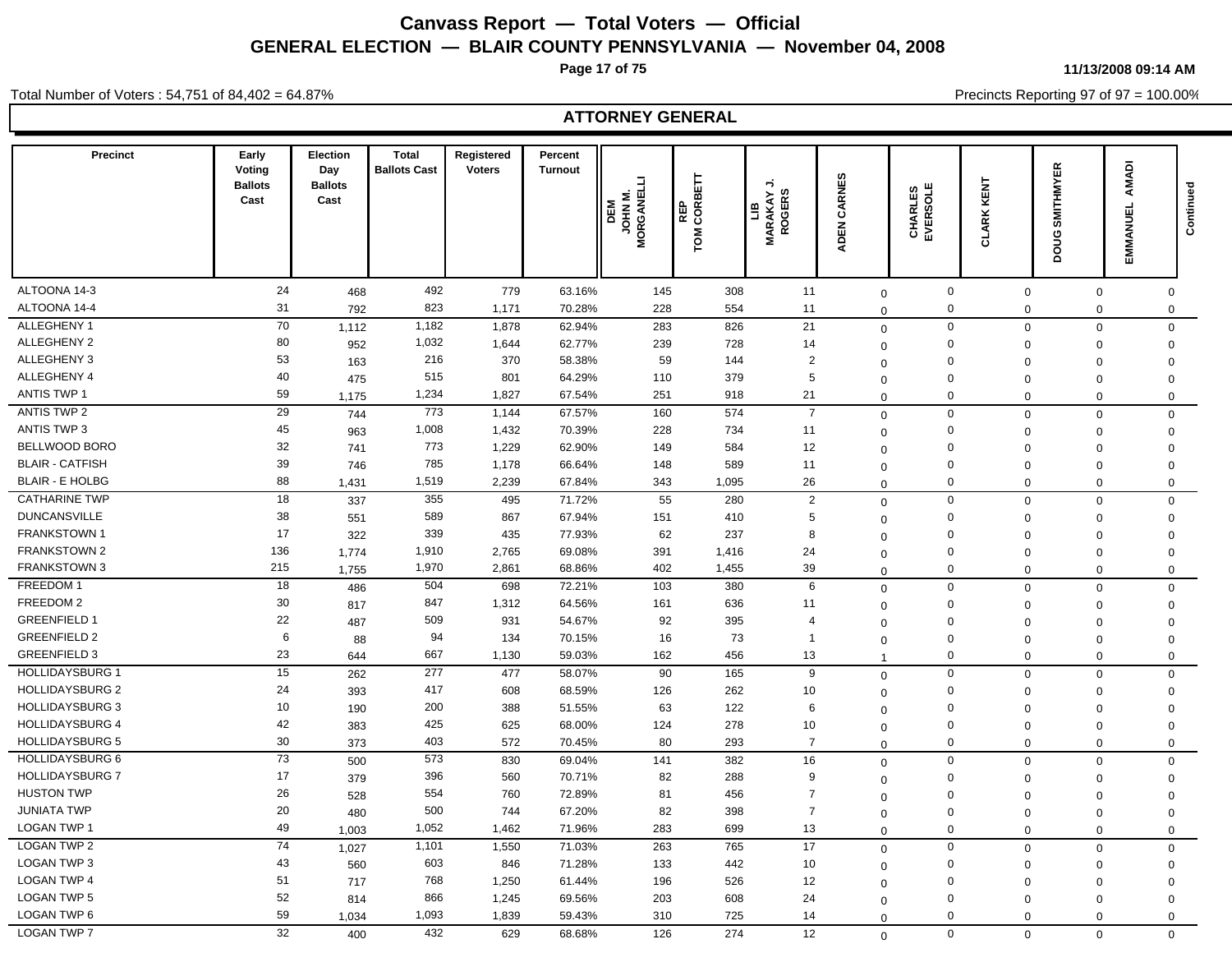**Page 18 of 75**

**11/13/2008 09:14 AM**

Total Number of Voters : 54,751 of 84,402 = 64.87%

Precincts Reporting 97 of 97 = 100.00%

| <b>Precinct</b>      | Early<br>Voting<br><b>Ballots</b><br>Cast | Election<br>Day<br><b>Ballots</b><br>Cast | Total<br><b>Ballots Cast</b> | Registered<br><b>Voters</b> | Percent<br><b>Turnout</b> | <b>M NHOL</b><br>DEM<br>$\overline{3}$<br>$\tilde{g}$ | ÌН<br>CORBI<br>퓙<br>Šδ | ∍<br><b>ROGERS</b><br>≻<br>ARAKA<br>В<br>Σ | 69<br>ARNI<br>ပ<br><b>DEN</b> | CHARLES<br>EVERSOLE | <b>KENT</b><br>ARK<br>ੌ | <b>SMITHMYER</b><br>Sno<br>Δ | <b>MADI</b><br>∢<br>ш<br>EMMANU | ទី<br>Continu |
|----------------------|-------------------------------------------|-------------------------------------------|------------------------------|-----------------------------|---------------------------|-------------------------------------------------------|------------------------|--------------------------------------------|-------------------------------|---------------------|-------------------------|------------------------------|---------------------------------|---------------|
| <b>MARTINSBURG 1</b> | 38                                        | 395                                       | 433                          | 616                         | 70.29%                    | 77                                                    | 334                    | 3                                          | $\mathbf 0$                   | $\Omega$            | $\Omega$                | $\Omega$                     | $\Omega$                        |               |
| <b>MARTINSBURG 2</b> | 44                                        | 450                                       | 494                          | 741                         | 66.67%                    | 93                                                    | 379                    |                                            | $\Omega$                      |                     | $\Omega$                | $\Omega$                     | $\Omega$                        |               |
| NEWRY BORO           | 3                                         | 105                                       | 108                          | 166                         | 65.06%                    | 32                                                    | 69                     |                                            | $\Omega$                      |                     | $\Omega$                | $\mathbf 0$                  | $\Omega$                        |               |
| NORTH WOODBURY       | 103                                       | 1,053                                     | 1,156                        | 1,667                       | 69.35%                    | 164                                                   | 937                    | 11                                         | $\Omega$                      |                     | $\Omega$                | 0                            | $\Omega$                        |               |
| <b>ROARING SPG 1</b> | 6                                         | 239                                       | 245                          | 427                         | 57.38%                    | 42                                                    | 188                    | 8                                          | $\mathbf 0$                   | $\mathbf 0$         | $\Omega$                | $\mathbf 0$                  | $\mathbf 0$                     |               |
| <b>ROARING SPG 2</b> | 27                                        | 431                                       | 458                          | 662                         | 69.18%                    | 87                                                    | 335                    | 8                                          | $\Omega$                      |                     | $\Omega$                | $\mathbf 0$                  | 0                               |               |
| ROARING SPG 3        | 19                                        | 362                                       | 381                          | 538                         | 70.82%                    | 74                                                    | 282                    |                                            | $\Omega$                      |                     |                         | 0                            |                                 |               |
| SNYDER 1             | 33                                        | 551                                       | 584                          | 955                         | 61.15%                    | 141                                                   | 413                    | 9                                          | $\Omega$                      |                     |                         | $\Omega$                     | $\Omega$                        |               |
| SNYDER 2             | 31                                        | 767                                       | 798                          | 1,216                       | 65.63%                    | 173                                                   | 577                    | 10                                         | $\Omega$                      | $\mathbf 0$         | $\Omega$                | $\mathbf 0$                  | 0                               |               |
| <b>TAYLOR TWP</b>    | 64                                        | 1,068                                     | 1,132                        | 1,656                       | 68.36%                    | 197                                                   | 889                    | 13                                         | $\mathbf 0$                   | $\mathbf 0$         | $\Omega$                | 0                            | $\mathbf 0$                     |               |
| <b>TYRONE TWP 1</b>  | 24                                        | 358                                       | 382                          | 566                         | 67.49%                    | 69                                                    | 300                    | 3                                          | $\Omega$                      |                     |                         | 0                            | $\Omega$                        |               |
| TYRONE TWP 2         | 13                                        | 441                                       | 454                          | 637                         | 71.27%                    | 115                                                   | 313                    | 6                                          | $\Omega$                      |                     |                         | 0                            |                                 |               |
| <b>TYRONE BORO 1</b> | 11                                        | 383                                       | 394                          | 577                         | 68.28%                    | 95                                                    | 283                    |                                            | $\Omega$                      |                     | $\Omega$                | $\mathbf 0$                  | 0                               |               |
| <b>TYRONE BORO 2</b> | 15                                        | 278                                       | 293                          | 493                         | 59.43%                    | 86                                                    | 187                    | 9                                          | $\Omega$                      | $\Omega$            | $\Omega$                | $\Omega$                     | $\mathbf 0$                     |               |
| <b>TYRONE BORO 3</b> | 10                                        | 225                                       | 235                          | 444                         | 52.93%                    | 72                                                    | 148                    | 6                                          | $\mathbf 0$                   | $\Omega$            | $\Omega$                | $\mathbf 0$                  | $\mathbf 0$                     |               |
| <b>TYRONE BORO 4</b> | 3                                         | 163                                       | 166                          | 318                         | 52.20%                    | 54                                                    | 103                    |                                            | $\Omega$                      |                     |                         | 0                            | $\Omega$                        |               |
| <b>TYRONE BORO 5</b> |                                           | 209                                       | 218                          | 352                         | 61.93%                    | 44                                                    | 170                    |                                            | $\Omega$                      |                     | $\Omega$                | $\Omega$                     | $\Omega$                        |               |
| TYRONE BORO 6        | 18                                        | 457                                       | 475                          | 644                         | 73.76%                    | 109                                                   | 348                    | 5                                          | $\Omega$                      |                     | $\Omega$                | $\Omega$                     | $\Omega$                        |               |
| <b>TYRONE BORO 7</b> | $\overline{7}$                            | 340                                       | 347                          | 520                         | 66.73%                    | 89                                                    | 228                    | $\overline{4}$                             | $\Omega$                      | 0                   | $\Omega$                | $\mathbf 0$                  | $\mathbf 0$                     |               |
| <b>WILLIAMSBURG</b>  | 20                                        | 515                                       | 535                          | 843                         | 63.46%                    | 112                                                   | 388                    | 13                                         | $\mathbf 0$                   | $\mathbf 0$         | $\mathbf 0$             | $\mathbf 0$                  | $\mathbf 0$                     |               |
| <b>WOODBURY TWP</b>  | 25                                        | 585                                       | 610                          | 903                         | 67.55%                    | 96                                                    | 470                    | 10                                         | $\mathbf 0$                   | 0                   | $\Omega$                | $\mathbf 0$                  | $\Omega$                        |               |
| <b>Totals:</b>       | 2,977                                     | 51,774                                    | 54,751                       | 84,402                      |                           | 14,031                                                | 37,522                 | 929                                        |                               |                     |                         |                              |                                 |               |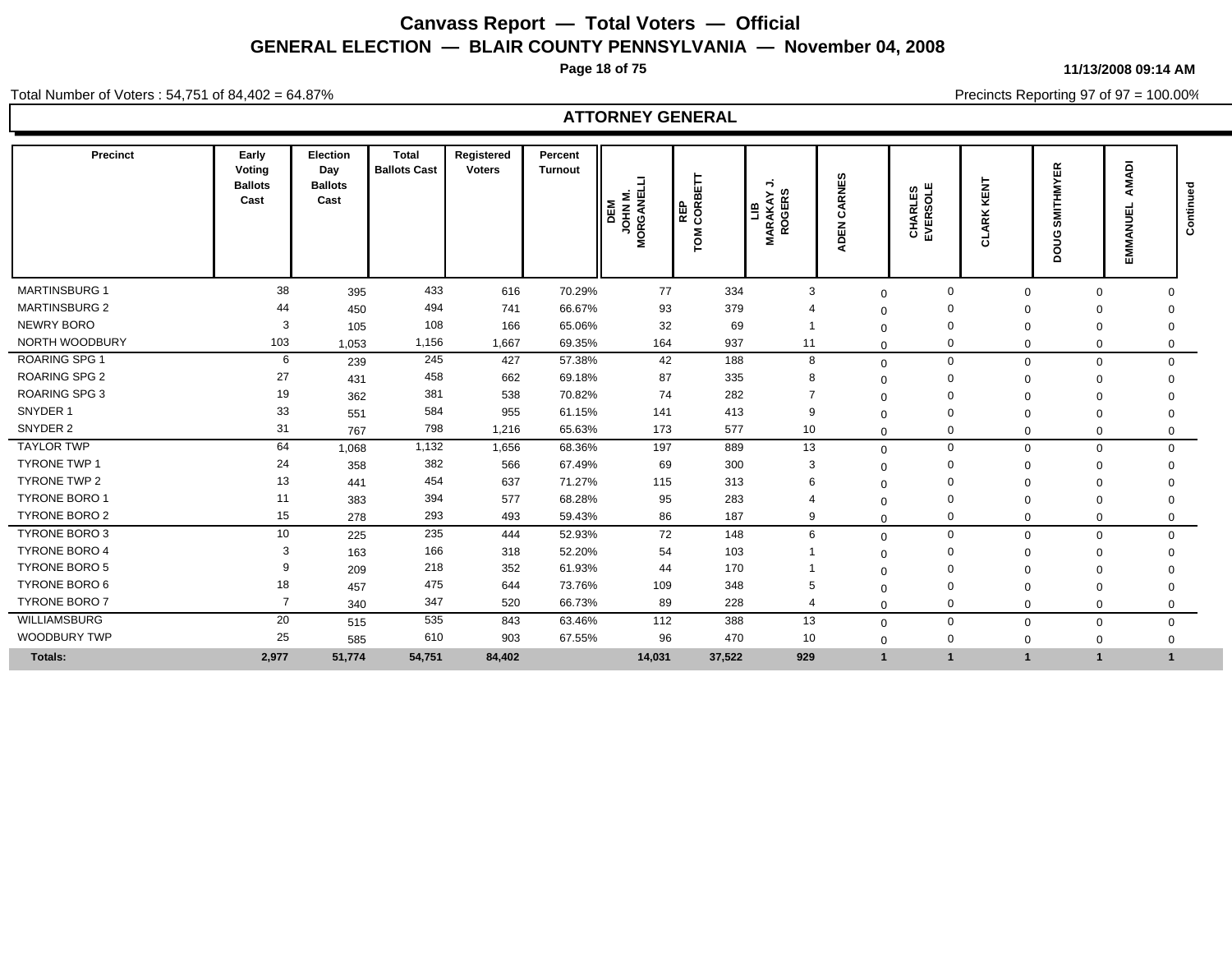**Page 19 of 75**

**11/13/2008 09:14 AM**

Precincts Reporting 97 of 97 = 100.00%

#### Total Number of Voters : 54,751 of 84,402 = 64.87%

|                 |                                           |                                           |                              |                             | Continued                 |                    |                 |                               |                            |                    |              |                         |  |
|-----------------|-------------------------------------------|-------------------------------------------|------------------------------|-----------------------------|---------------------------|--------------------|-----------------|-------------------------------|----------------------------|--------------------|--------------|-------------------------|--|
| Precinct        | Early<br>Voting<br><b>Ballots</b><br>Cast | Election<br>Day<br><b>Ballots</b><br>Cast | Total<br><b>Ballots Cast</b> | Registered<br><b>Voters</b> | Percent<br><b>Turnout</b> | <b>JAMES BACON</b> | CIDOR<br>JOLENE | ROBERT MOSER                  | RON PAUL                   | Mack Jr.<br>Ronald | TAYLOR SWIFT | Totals                  |  |
| ALTOONA 1-1     | 19                                        | 315                                       | 334                          | 742                         | 45.01%                    | $\mathbf 0$        |                 | $\mathbf 0$                   | $\mathbf 0$<br>$\mathbf 0$ | $\mathbf 0$        |              | 318<br>$\mathbf 0$      |  |
| ALTOONA 1-2     | 13                                        | 109                                       | 122                          | 261                         | 46.74%                    | 0                  |                 | $\mathbf 0$                   | 0<br>$\mathbf 0$           | $\mathbf 0$        |              | 110<br>$\mathbf 0$      |  |
| ALTOONA 2-1     | 11                                        | 218                                       | 229                          | 575                         | 39.83%                    | $\mathbf 0$        |                 | $\mathbf 0$                   | 0<br>$\mathbf 0$           | $\mathbf 0$        | $\mathbf 0$  | 214                     |  |
| ALTOONA 2-2     | 13                                        | 476                                       | 489                          | 864                         | 56.60%                    | $\mathbf 0$        |                 | $\mathbf 0$                   | 0<br>$\mathbf 0$           | $\mathbf 0$        | $\mathbf 0$  | 470                     |  |
| ALTOONA 3-1     | 19                                        | 361                                       | 380                          | 715                         | 53.15%                    | $\mathbf 0$        |                 | $\mathbf 0$                   | 0<br>0                     | $\mathbf 0$        |              | $\mathbf 0$<br>367      |  |
| ALTOONA 3-2     | 29                                        | 491                                       | 520                          | 720                         | 72.22%                    | $\mathbf 0$        |                 | $\mathbf 0$<br>$\mathbf 0$    | $\mathbf 0$                | $\mathbf 0$        |              | $\mathbf 0$<br>501      |  |
| ALTOONA 4-1     | 19                                        | 404                                       | 423                          | 784                         | 53.95%                    | 0                  |                 | $\mathbf 0$                   | $\mathbf 0$<br>$\mathbf 0$ | $\mathbf 0$        |              | 407<br>$\mathbf 0$      |  |
| ALTOONA 4-2     | 18                                        | 481                                       | 499                          | 704                         | 70.88%                    | $\mathbf 0$        |                 | $\mathbf 0$                   | 0<br>$\overline{1}$        | $\mathbf 0$        | $\mathbf 0$  | 477                     |  |
| ALTOONA 5-1     | 3                                         | 102                                       | 105                          | 210                         | 50.00%                    | $\mathbf 0$        |                 | $\mathbf 0$                   | 0<br>$\mathsf 0$           | $\mathbf 0$        |              | $\mathbf 0$<br>101      |  |
| ALTOONA 5-2     | 24                                        | 429                                       | 453                          | 727                         | 62.31%                    | 0                  |                 | $\mathbf 0$                   | 0<br>$\mathbf 0$           | $\mathbf 0$        | $\mathbf 0$  | 433                     |  |
| ALTOONA 5-3     | 14                                        | 361                                       | 375                          | 611                         | 61.37%                    | $\mathbf 0$        |                 | $\mathbf 0$                   | $\mathbf 0$<br>$\mathbf 0$ | $\mathbf 0$        |              | 361<br>$\mathbf 0$      |  |
| ALTOONA 6-1     | 18                                        | 410                                       | 428                          | 818                         | 52.32%                    | $\mathbf 0$        |                 | $\mathbf 0$                   | 0<br>$\mathbf 0$           | $\mathbf 0$        | $\mathbf 0$  | 403                     |  |
| ALTOONA 6-2     | 8                                         | 408                                       | 416                          | 774                         | 53.75%                    | $\mathbf 0$        |                 | $\mathbf 0$                   | 0<br>$\mathsf 0$           | $\mathbf 0$        | $\mathbf 0$  | 396                     |  |
| ALTOONA 6-3     | 20                                        | 479                                       | 499                          | 816                         | 61.15%                    | $\mathbf 0$        |                 | $\mathbf 0$                   | 0<br>$\Omega$              | $\mathbf 0$        | $\mathbf 0$  | 479                     |  |
| ALTOONA 6-4     | 32                                        | 466                                       | 498                          | 704                         | 70.74%                    | $\mathbf 0$        |                 | $\mathbf 0$                   | 0<br>$\mathbf 0$           | $\mathbf 0$        |              | 483<br>$\boldsymbol{0}$ |  |
| ALTOONA 6-5     | 46                                        | 635                                       | 681                          | 1,064                       | 64.00%                    | $\mathbf 0$        |                 | $\mathbf 0$                   | $\mathbf 0$<br>$\Omega$    | $\mathbf 0$        |              | $\mathsf 0$<br>659      |  |
| <b>ALTOONA7</b> | 9                                         | 437                                       | 446                          | 927                         | 48.11%                    | 0                  |                 | $\mathbf 0$                   | 0<br>$\mathbf 0$           | $\mathbf 0$        | $\mathbf 0$  | 433                     |  |
| ALTOONA 8-1     | 20                                        | 371                                       | 391                          | 810                         | 48.27%                    | $\mathbf 0$        |                 | $\mathbf 0$                   | 0<br>$\mathbf 0$           | $\mathbf 0$        | $\mathbf 0$  | 381                     |  |
| ALTOONA 8-2     | 14                                        | 395                                       | 409                          | 625                         | 65.44%                    | $\mathbf 0$        |                 | $\mathbf 0$                   | $\mathbf 0$<br>$\Omega$    | $\mathbf 0$        | $\mathbf 0$  | 395                     |  |
| ALTOONA 9       | 10                                        | 467                                       | 477                          | 883                         | 54.02%                    | $\mathbf 0$        |                 | $\mathbf 0$                   | 0<br>0                     | $\mathbf 0$        |              | 458<br>$\boldsymbol{0}$ |  |
| ALTOONA 10-1    | $\overline{7}$                            | 249                                       | 256                          | 582                         | 43.99%                    | $\mathbf 0$        |                 | $\mathbf 0$                   | 0<br>$\mathbf 0$           | $\mathbf 0$        |              | 252<br>$\mathbf 0$      |  |
| ALTOONA 10-2    | 10                                        | 302                                       | 312                          | 512                         | 60.94%                    | $\mathbf 0$        |                 | $\mathbf 0$                   | 0<br>$\mathbf 0$           | $\mathbf 0$        | $\mathbf 0$  | 306                     |  |
| ALTOONA 10-3    | $\overline{7}$                            | 271                                       | 278                          | 416                         | 66.83%                    | $\mathbf 0$        |                 | $\mathbf 0$                   | $\mathbf 0$<br>$\mathsf 0$ | $\mathbf 0$        | $\pmb{0}$    | 267                     |  |
| ALTOONA 10-4    | 28                                        | 621                                       | 649                          | 956                         | 67.89%                    | 0                  |                 | $\mathbf 0$                   | 0<br>$\mathbf 0$           | $\boldsymbol{0}$   | $\mathbf 0$  | 626                     |  |
| ALTOONA 11-1    | 27                                        | 647                                       | 674                          | 1,058                       | 63.71%                    | $\mathbf 0$        |                 | $\mathbf 0$                   | 0<br>$\Omega$              | $\mathbf 0$        |              | 648<br>$\mathbf 0$      |  |
| ALTOONA 11-2    | 34                                        | 550                                       | 584                          | 829                         | 70.45%                    | $\mathbf 0$        |                 | $\mathbf 0$<br>$\mathbf 0$    | $\mathbf 0$                | $\mathbf 0$        |              | 557<br>$\mathbf 0$      |  |
| ALTOONA 11-3    | 32                                        | 532                                       | 564                          | 822                         | 68.61%                    | $\mathbf 0$        |                 | $\mathbf 0$                   | 0<br>$\mathbf 0$           | $\mathbf 0$        |              | 538<br>$\boldsymbol{0}$ |  |
| ALTOONA 12-1    | 13                                        | 226                                       | 239                          | 406                         | 58.87%                    | $\mathbf 0$        |                 | $\mathbf 0$<br>$\overline{1}$ | $\mathbf 0$                | $\mathbf 0$        | $\mathbf 0$  | 234                     |  |
| ALTOONA 12-2    | 10                                        | 352                                       | 362                          | 567                         | 63.84%                    | $\mathbf 0$        |                 | $\mathbf 0$                   | 0<br>$\mathbf 0$           | $\mathbf 0$        | $\mathbf 0$  | 337                     |  |
| ALTOONA 12-3    | 10                                        | 329                                       | 339                          | 467                         | 72.59%                    | $\mathbf 0$        |                 | $\mathbf 0$                   | 0<br>$\mathbf 0$           | $\mathbf 0$        |              | 323<br>$\mathbf 0$      |  |
| ALTOONA 12-4    | 29                                        | 474                                       | 503                          | 681                         | 73.86%                    | $\mathbf 0$        |                 | $\mathbf 0$                   | $\mathbf 0$<br>0           | $\mathbf 0$        |              | 471<br>$\pmb{0}$        |  |
| ALTOONA 12-5    | 12                                        | 261                                       | 273                          | 393                         | 69.47%                    | 0                  |                 | $\mathbf 0$                   | 0<br>$\Omega$              | $\mathbf 0$        |              | 265<br>$\boldsymbol{0}$ |  |
| ALTOONA 13-1    | 20                                        | 701                                       | 721                          | 1,150                       | 62.70%                    | 0                  |                 | $\mathbf 0$<br>$\Omega$       | $\Omega$                   | $\mathbf 0$        | $\mathbf 0$  | 693                     |  |
| ALTOONA 13-2    | 15                                        | 565                                       | 580                          | 977                         | 59.37%                    | $\Omega$           |                 | $\mathbf 0$                   | 0<br>$\mathbf 0$           | $\Omega$           | $\mathbf 0$  | 564                     |  |
| ALTOONA 13-3    | 24                                        | 510                                       | 534                          | 784                         | 68.11%                    | $\mathbf 0$        |                 | $\Omega$                      | $\Omega$<br>$\Omega$       | $\Omega$           | $\Omega$     | 511                     |  |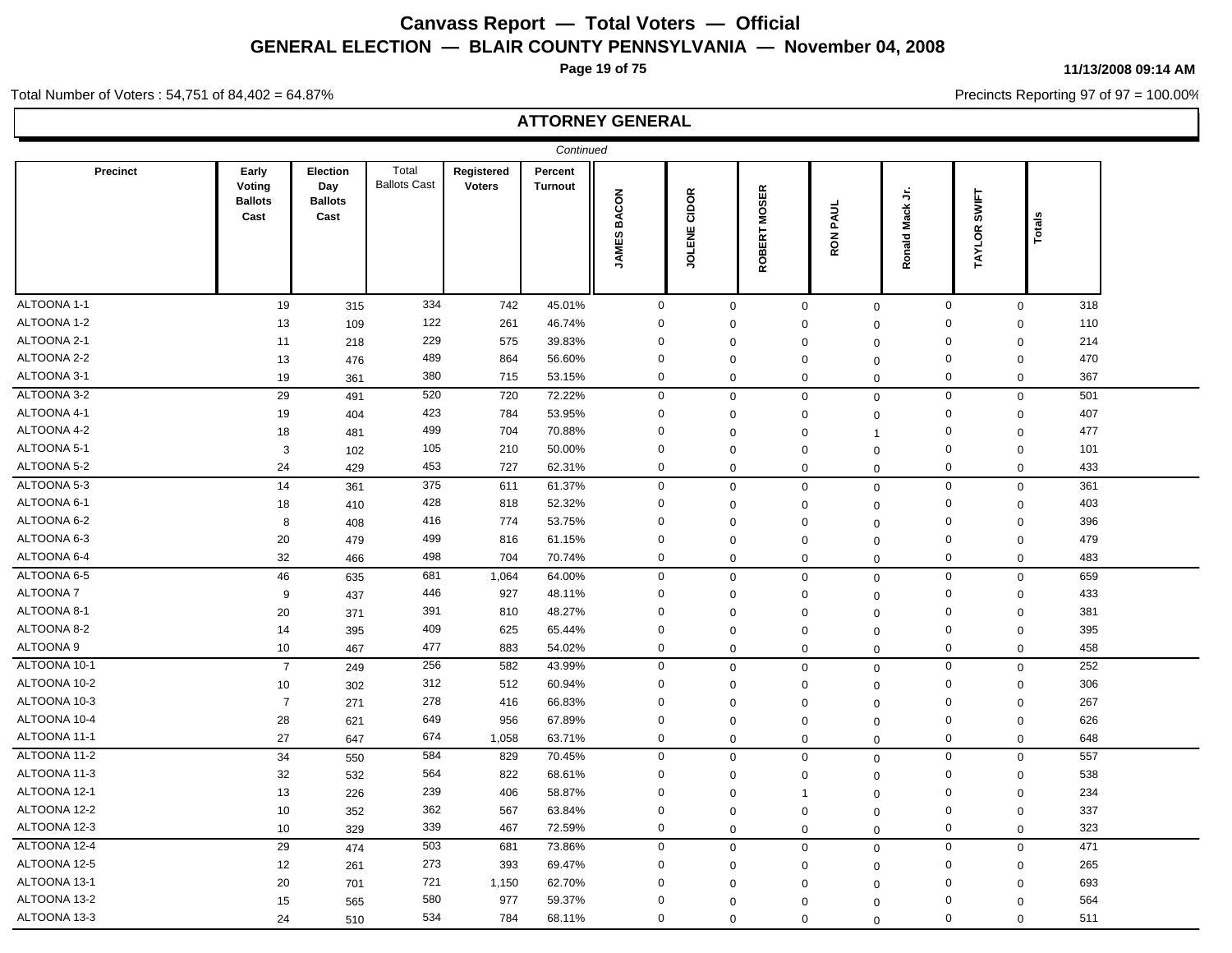**Page 20 of 75**

**11/13/2008 09:14 AM**

Precincts Reporting 97 of 97 = 100.00%

### Total Number of Voters : 54,751 of 84,402 = 64.87%

|                        |                                           |                                                  |                              |                             | Continued                 |                              |                |                        |                |                 |                |        |  |
|------------------------|-------------------------------------------|--------------------------------------------------|------------------------------|-----------------------------|---------------------------|------------------------------|----------------|------------------------|----------------|-----------------|----------------|--------|--|
| Precinct               | Early<br>Voting<br><b>Ballots</b><br>Cast | <b>Election</b><br>Day<br><b>Ballots</b><br>Cast | Total<br><b>Ballots Cast</b> | Registered<br><b>Voters</b> | Percent<br><b>Turnout</b> | <b>BACON</b><br><b>JAMES</b> | JOLENE CIDOR   | <b>MOSER</b><br>ROBERT | RON PAUL       | Ronald Mack Jr. | TAYLOR SWIFT   | Totals |  |
| ALTOONA 13-4           | 20                                        | 749                                              | 769                          | 1,114                       | 69.03%                    | $\mathbf 0$                  | $\mathbf 0$    | $\mathbf 0$            | $\mathbf 0$    | $\mathbf 0$     | $\mathbf 0$    | 740    |  |
| ALTOONA 14-1           | 15                                        | 360                                              | 375                          | 532                         | 70.49%                    | $\Omega$                     | $\overline{1}$ | $\mathbf 0$            | $\mathbf 0$    | $\Omega$        | $\mathbf 0$    | 359    |  |
| ALTOONA 14-2           | 52                                        | 819                                              | 871                          | 1,176                       | 74.06%                    | 0                            | 0              | $\mathbf 0$            | $\overline{0}$ | $\mathbf 0$     | $\mathbf 0$    | 831    |  |
| ALTOONA 14-3           | 24                                        | 468                                              | 492                          | 779                         | 63.16%                    | 0                            | $\mathbf 0$    | $\Omega$               | $\Omega$       | $\mathbf 0$     | $\mathbf 0$    | 464    |  |
| ALTOONA 14-4           | 31                                        | 792                                              | 823                          | 1,171                       | 70.28%                    | 0                            | 0              | $\mathbf 0$            | $\Omega$       | $\mathbf 0$     | $\mathbf 0$    | 793    |  |
| ALLEGHENY 1            | $70\,$                                    | 1,112                                            | 1,182                        | 1,878                       | 62.94%                    | $\mathsf 0$                  | $\mathbf 0$    | $\mathbf 0$            | $\mathbf 0$    | $\mathsf 0$     | $\pmb{0}$      | 1,130  |  |
| <b>ALLEGHENY 2</b>     | 80                                        | 952                                              | 1,032                        | 1,644                       | 62.77%                    | 0                            | $\Omega$       | $\mathbf 0$            | $\overline{0}$ | $\mathbf 0$     | $\pmb{0}$      | 981    |  |
| ALLEGHENY 3            | 53                                        | 163                                              | 216                          | 370                         | 58.38%                    | 0                            | $\Omega$       | $\Omega$               | $\Omega$       | $\mathbf 0$     | $\mathbf 0$    | 205    |  |
| ALLEGHENY 4            | 40                                        | 475                                              | 515                          | 801                         | 64.29%                    | 0                            | $\mathbf 0$    | $\mathbf 0$            | $\Omega$       | $\mathbf{1}$    | $\mathbf 0$    | 495    |  |
| <b>ANTIS TWP 1</b>     | 59                                        | 1,175                                            | 1,234                        | 1,827                       | 67.54%                    | 0                            | $\mathbf 0$    | $\mathbf 0$            | $\Omega$       | $\mathbf 0$     | $\mathbf 0$    | 1,190  |  |
| <b>ANTIS TWP 2</b>     | 29                                        | 744                                              | 773                          | 1,144                       | 67.57%                    | $\mathbf 0$                  | $\mathbf 0$    | $\mathbf 0$            | $\mathbf 0$    | $\mathsf 0$     | $\pmb{0}$      | 741    |  |
| ANTIS TWP 3            | 45                                        | 963                                              | 1,008                        | 1,432                       | 70.39%                    | 0                            | $\mathbf 0$    | $\Omega$               | $\Omega$       | $\mathbf 0$     | $\pmb{0}$      | 973    |  |
| BELLWOOD BORO          | 32                                        | 741                                              | 773                          | 1,229                       | 62.90%                    | 0                            | $\mathbf 0$    | $\mathbf 0$            | $\Omega$       | $\mathbf 0$     | $\mathbf 0$    | 745    |  |
| <b>BLAIR - CATFISH</b> | 39                                        | 746                                              | 785                          | 1,178                       | 66.64%                    | 0                            | $\mathbf 0$    | $\mathbf 0$            | $\overline{0}$ | $\mathbf 0$     | $\pmb{0}$      | 748    |  |
| <b>BLAIR - E HOLBG</b> | 88                                        | 1,431                                            | 1,519                        | 2,239                       | 67.84%                    | 0                            | $\mathbf 0$    | $\mathbf 0$            | $\mathbf 0$    | $\mathbf 0$     | $\mathbf 0$    | 1,464  |  |
| <b>CATHARINE TWP</b>   | $18$                                      | 337                                              | 355                          | 495                         | 71.72%                    | $\mathbf 0$                  | 0              | $\mathbf 0$            | $\mathbf 0$    | $\mathsf 0$     | $\pmb{0}$      | 337    |  |
| <b>DUNCANSVILLE</b>    | 38                                        | 551                                              | 589                          | 867                         | 67.94%                    | $\mathbf 0$                  | 0              | $\mathbf 0$            | $\overline{0}$ | $\mathbf 0$     | $\pmb{0}$      | 566    |  |
| <b>FRANKSTOWN1</b>     | 17                                        | 322                                              | 339                          | 435                         | 77.93%                    | 0                            | $\Omega$       | $\Omega$               | $\overline{0}$ | $\mathbf 0$     | $\pmb{0}$      | 307    |  |
| <b>FRANKSTOWN 2</b>    | 136                                       | 1,774                                            | 1,910                        | 2,765                       | 69.08%                    | $\mathbf{1}$                 | $\mathbf 0$    | $\mathbf 0$            | $\Omega$       | $\mathbf 0$     | $\mathsf 0$    | 1,832  |  |
| <b>FRANKSTOWN 3</b>    | 215                                       | 1,755                                            | 1,970                        | 2,861                       | 68.86%                    | $\mathbf{1}$                 | 0              | $\mathbf 0$            | $\Omega$       | $\mathbf 0$     | $\mathbf 0$    | 1,897  |  |
| FREEDOM 1              | $18$                                      | 486                                              | 504                          | 698                         | 72.21%                    | $\mathbf 0$                  | $\mathbf 0$    | $\mathbf 0$            | $\mathsf 0$    | $\mathsf 0$     | $\pmb{0}$      | 489    |  |
| FREEDOM 2              | 30                                        | 817                                              | 847                          | 1,312                       | 64.56%                    | 0                            | $\Omega$       | $\mathbf 0$            | $\overline{0}$ | $\mathbf 0$     | $\mathbf 0$    | 808    |  |
| <b>GREENFIELD 1</b>    | 22                                        | 487                                              | 509                          | 931                         | 54.67%                    | 0                            | $\Omega$       | $\Omega$               | $\mathbf 0$    | $\mathbf 0$     | $\pmb{0}$      | 491    |  |
| <b>GREENFIELD 2</b>    | 6                                         | 88                                               | 94                           | 134                         | 70.15%                    | 0                            | 0              | $\mathbf 0$            | $\Omega$       | $\mathbf 0$     | $\mathbf 0$    | 90     |  |
| <b>GREENFIELD 3</b>    | 23                                        | 644                                              | 667                          | 1,130                       | 59.03%                    | 0                            | 0              | $\mathbf 0$            | $\mathbf 0$    | $\mathbf 0$     | $\mathbf 0$    | 632    |  |
| <b>HOLLIDAYSBURG 1</b> | 15                                        | 262                                              | 277                          | 477                         | 58.07%                    | $\mathbf 0$                  | $\mathbf 0$    | $\mathbf 0$            | $\mathbf 0$    | $\mathbf 0$     | $\pmb{0}$      | 264    |  |
| <b>HOLLIDAYSBURG 2</b> | 24                                        | 393                                              | 417                          | 608                         | 68.59%                    | 0                            | $\Omega$       | $\Omega$               | $\Omega$       | $\mathbf 0$     | $\pmb{0}$      | 398    |  |
| <b>HOLLIDAYSBURG 3</b> | 10                                        | 190                                              | 200                          | 388                         | 51.55%                    | 0                            | $\mathbf 0$    | $\mathbf 0$            | $\Omega$       | $\mathbf 0$     | $\mathbf 0$    | 191    |  |
| <b>HOLLIDAYSBURG 4</b> | 42                                        | 383                                              | 425                          | 625                         | 68.00%                    | 0                            | $\Omega$       | $\mathbf 0$            | $\Omega$       | $\mathbf 0$     | $\mathbf 0$    | 412    |  |
| <b>HOLLIDAYSBURG 5</b> | 30                                        | 373                                              | 403                          | 572                         | 70.45%                    | 0                            | $\mathbf 0$    | $\mathbf 0$            | $\mathbf 0$    | $\mathbf 0$     | $\mathbf 0$    | 380    |  |
| <b>HOLLIDAYSBURG 6</b> | 73                                        | 500                                              | 573                          | 830                         | 69.04%                    | $\mathbf 0$                  | $\mathbf 0$    | $\mathbf 0$            | $\mathbf 0$    | $\mathbf 0$     | $\mathbf 0$    | 539    |  |
| <b>HOLLIDAYSBURG 7</b> | 17                                        | 379                                              | 396                          | 560                         | 70.71%                    | 0                            | 0              | $\mathbf 0$            | $\Omega$       | $\mathbf 0$     | $\mathbf 0$    | 379    |  |
| <b>HUSTON TWP</b>      | 26                                        | 528                                              | 554                          | 760                         | 72.89%                    | 0                            | $\Omega$       | $\Omega$               | $\Omega$       | $\mathbf 0$     | $\mathbf 0$    | 544    |  |
| <b>JUNIATA TWP</b>     | 20                                        | 480                                              | 500                          | 744                         | 67.20%                    | 0                            | $\Omega$       | $\mathbf 0$            | $\mathbf 0$    | $\mathbf 0$     | $\mathbf 0$    | 487    |  |
| <b>LOGAN TWP 1</b>     | 49                                        | 1,003                                            | 1,052                        | 1,462                       | 71.96%                    | 0                            | 0              | $\mathbf 0$            | $\Omega$       | $\mathbf 0$     | $\overline{1}$ | 996    |  |
| <b>LOGAN TWP 2</b>     | 74                                        | 1,027                                            | 1,101                        | 1,550                       | 71.03%                    | $\mathbf 0$                  | $\mathbf 0$    | $\mathbf 0$            | $\Omega$       | $\mathbf 0$     | $\mathbf 0$    | 1,045  |  |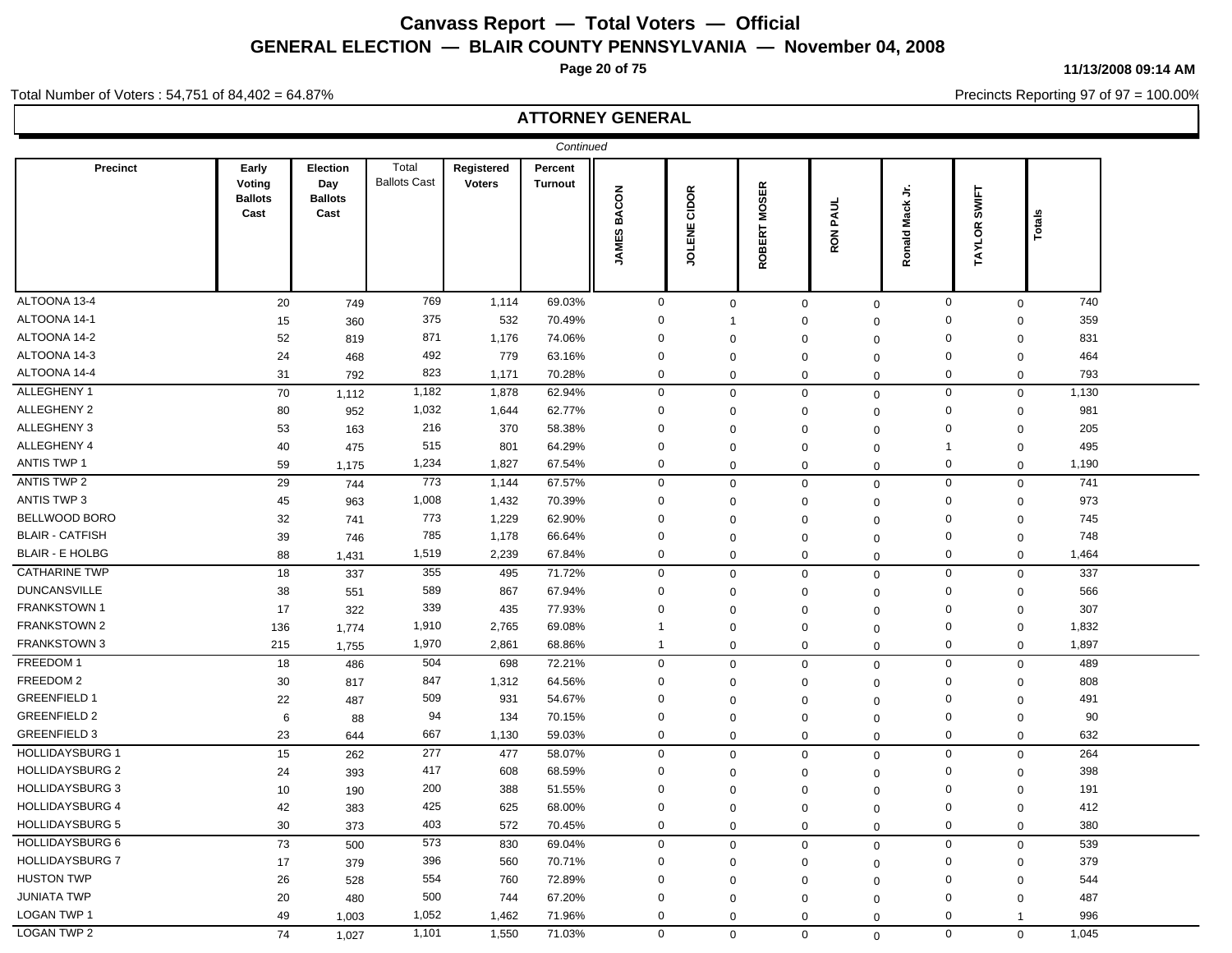**Page 21 of 75**

**11/13/2008 09:14 AM**

Precincts Reporting 97 of 97 = 100.00%

### Total Number of Voters : 54,751 of 84,402 = 64.87%

| <b>Precinct</b>      | Early<br>Voting<br><b>Ballots</b><br>Cast | Election<br>Day<br><b>Ballots</b><br>Cast | Total<br><b>Ballots Cast</b> | Registered<br><b>Voters</b> | Percent<br><b>Turnout</b> | <b>JAMES BACON</b> | CIDOR<br>JOLENE | ROBERT MOSER | PAUL<br>RON <sub>I</sub> | $\frac{1}{2}$<br>Ronald Mack | TAYLOR SWIFT   | Totals         |        |
|----------------------|-------------------------------------------|-------------------------------------------|------------------------------|-----------------------------|---------------------------|--------------------|-----------------|--------------|--------------------------|------------------------------|----------------|----------------|--------|
| LOGAN TWP 3          | 43                                        | 560                                       | 603                          | 846                         | 71.28%                    | $\mathbf 0$        | $\mathbf{0}$    | $\mathbf 0$  |                          | $\mathbf 0$                  | $\mathbf 0$    | $\mathbf 0$    | 585    |
| <b>LOGAN TWP 4</b>   | 51                                        | 717                                       | 768                          | 1,250                       | 61.44%                    | $\Omega$           | $\Omega$        | $\mathbf 0$  |                          | $\Omega$                     | $\mathbf 0$    | $\mathbf 0$    | 734    |
| <b>LOGAN TWP 5</b>   | 52                                        | 814                                       | 866                          | 1,245                       | 69.56%                    | $\mathbf 0$        | $\mathbf 0$     | $\mathbf 0$  |                          | 0                            | $\mathbf 0$    | $\mathbf 0$    | 835    |
| LOGAN TWP 6          | 59                                        | 1,034                                     | 1,093                        | 1,839                       | 59.43%                    | 0                  | 0               | 0            |                          | $\mathbf 0$                  | 0              | $\mathbf 0$    | 1,049  |
| <b>LOGAN TWP 7</b>   | 32                                        | 400                                       | 432                          | 629                         | 68.68%                    | $\mathbf 0$        | $\mathbf 0$     | $\mathbf 0$  |                          | $\mathbf 0$                  | $\mathbf 0$    | $\mathbf 0$    | 412    |
| <b>MARTINSBURG 1</b> | 38                                        | 395                                       | 433                          | 616                         | 70.29%                    | 0                  | $\Omega$        | $\mathbf 0$  |                          | $\mathbf 0$                  | 0              | 0              | 414    |
| <b>MARTINSBURG 2</b> | 44                                        | 450                                       | 494                          | 741                         | 66.67%                    | $\mathbf 0$        | $\mathbf 0$     | $\mathbf 0$  |                          | $\Omega$                     | $\mathbf 0$    | $\mathbf 0$    | 476    |
| <b>NEWRY BORO</b>    | 3                                         | 105                                       | 108                          | 166                         | 65.06%                    | $\mathbf 0$        | 0               | $\mathbf 0$  |                          | $\Omega$                     | $\mathbf 0$    | $\mathbf 0$    | 102    |
| NORTH WOODBURY       | 103                                       | 1,053                                     | 1,156                        | 1,667                       | 69.35%                    | 0                  | $\mathbf 0$     | $\mathbf 0$  |                          | $\mathbf 0$                  | $\mathbf 0$    | $\mathbf 0$    | 1,112  |
| <b>ROARING SPG 1</b> | 6                                         | 239                                       | 245                          | 427                         | 57.38%                    | $\mathbf 0$        | $\mathbf 0$     | $\mathbf 0$  |                          | $\mathbf 0$                  | $\mathbf{0}$   | $\mathbf 0$    | 238    |
| ROARING SPG 2        | 27                                        | 431                                       | 458                          | 662                         | 69.18%                    | $\mathbf 0$        | $\Omega$        | $\mathbf 0$  |                          | 0                            | 0              | $\mathbf 0$    | 430    |
| <b>ROARING SPG 3</b> | 19                                        | 362                                       | 381                          | 538                         | 70.82%                    | 0                  | $\Omega$        | $\mathbf 0$  |                          | $\Omega$                     | 0              | 0              | 363    |
| SNYDER 1             | 33                                        | 551                                       | 584                          | 955                         | 61.15%                    | 0                  | $\Omega$        | $\Omega$     |                          | $\Omega$                     | $\mathbf 0$    | 0              | 563    |
| SNYDER 2             | 31                                        | 767                                       | 798                          | 1,216                       | 65.63%                    | 0                  | $\mathbf 0$     | $\mathbf 0$  |                          | $\mathbf 0$                  | 0              | $\mathbf 0$    | 760    |
| <b>TAYLOR TWP</b>    | 64                                        | 1,068                                     | 1,132                        | 1,656                       | 68.36%                    | $\mathbf 0$        | $\mathbf 0$     | $\Omega$     |                          | $\mathbf 0$                  | $\mathbf 0$    | $\mathbf 0$    | 1,099  |
| <b>TYRONE TWP 1</b>  | 24                                        | 358                                       | 382                          | 566                         | 67.49%                    | $\mathbf 0$        | $\Omega$        | $\mathbf 0$  |                          | $\Omega$                     | $\mathbf 0$    | $\mathbf 0$    | 372    |
| TYRONE TWP 2         | 13                                        | 441                                       | 454                          | 637                         | 71.27%                    | $\Omega$           | $\Omega$        | $\mathbf 0$  |                          | $\Omega$                     | $\Omega$       | $\mathbf 0$    | 434    |
| <b>TYRONE BORO 1</b> | 11                                        | 383                                       | 394                          | 577                         | 68.28%                    | $\Omega$           | $\Omega$        | $\mathbf 0$  |                          | $\Omega$                     | $\Omega$       | $\mathbf 0$    | 382    |
| <b>TYRONE BORO 2</b> | 15                                        | 278                                       | 293                          | 493                         | 59.43%                    | $\mathbf 0$        | $\mathbf 0$     | $\mathbf 0$  |                          | $\mathbf 0$                  | 0              | $\mathbf 0$    | 282    |
| <b>TYRONE BORO 3</b> | 10                                        | 225                                       | 235                          | 444                         | 52.93%                    | $\mathbf 0$        | $\mathbf 0$     | $\mathbf 0$  |                          | $\mathbf 0$                  | $\mathbf 0$    | $\mathbf 0$    | 226    |
| <b>TYRONE BORO 4</b> | 3                                         | 163                                       | 166                          | 318                         | 52.20%                    | 0                  | $\Omega$        | $\mathbf 0$  |                          | $\Omega$                     | 0              | 0              | 158    |
| <b>TYRONE BORO 5</b> | 9                                         | 209                                       | 218                          | 352                         | 61.93%                    | $\mathbf 0$        | $\Omega$        | $\mathbf 0$  |                          | $\Omega$                     | 0              | $\mathbf 0$    | 215    |
| <b>TYRONE BORO 6</b> | 18                                        | 457                                       | 475                          | 644                         | 73.76%                    | $\mathbf 0$        | $\Omega$        | $\mathbf 0$  |                          | $\mathbf 0$                  | $\mathbf 0$    | $\mathbf 0$    | 462    |
| TYRONE BORO 7        | $\overline{7}$                            | 340                                       | 347                          | 520                         | 66.73%                    | 0                  | $\mathbf 0$     | $\mathbf 0$  |                          | $\mathbf 0$                  | 0              | $\mathbf 0$    | 321    |
| <b>WILLIAMSBURG</b>  | 20                                        | 515                                       | 535                          | 843                         | 63.46%                    | $\mathbf 0$        | $\mathbf 0$     |              | $\mathbf 0$              | $\mathbf 0$                  | $\mathbf 0$    | $\mathbf 0$    | 513    |
| <b>WOODBURY TWP</b>  | 25                                        | 585                                       | 610                          | 903                         | 67.55%                    | 0                  | $\mathbf 0$     | $\mathbf 0$  |                          | $\mathbf 0$                  | 0              | $\mathbf 0$    | 576    |
| Totals:              | 2,977                                     | 51,774                                    | 54,751                       | 84,402                      |                           | $\overline{2}$     | $\overline{1}$  | $\mathbf{1}$ | $\overline{1}$           |                              | $\overline{1}$ | $\overline{1}$ | 52,494 |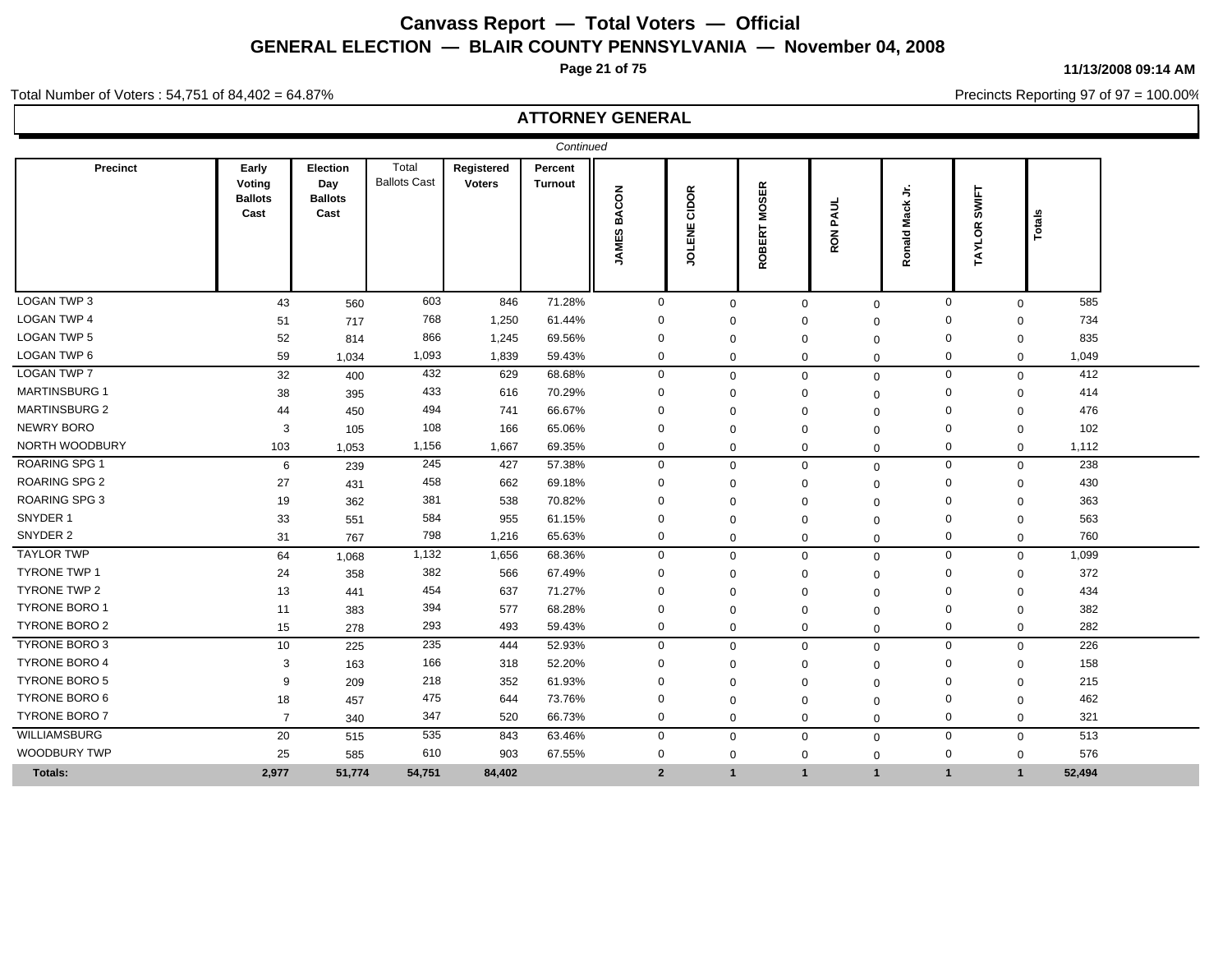**Page 22 of 75**

**11/13/2008 09:14 AM**

Precincts Reporting 97 of 97 = 100.00%

Total Number of Voters : 54,751 of 84,402 = 64.87%

| <b>Precinct</b>                | Early<br>Voting<br><b>Ballots</b><br>Cast | Election<br>Day<br><b>Ballots</b><br>Cast | <b>Total</b><br><b>Ballots Cast</b> | Registered<br><b>Voters</b> | Percent<br><b>Turnout</b> | <b>JACK WAGNER</b><br>DEM | REILER<br>BEILER<br>l or<br>CHET | LIB<br>SUMMERS<br><b>BETSY</b> | CLINTON<br>ARY<br>늘        | $\tilde{\mathbf{A}}$<br>ᇛ<br>$\epsilon$<br>œ | <b>FIELDS</b><br>ASHLEY | <b>AUTUMN TEMPLE</b>       | STEWART<br>BRETT           | Continued |
|--------------------------------|-------------------------------------------|-------------------------------------------|-------------------------------------|-----------------------------|---------------------------|---------------------------|----------------------------------|--------------------------------|----------------------------|----------------------------------------------|-------------------------|----------------------------|----------------------------|-----------|
|                                |                                           |                                           |                                     |                             |                           |                           |                                  |                                |                            |                                              |                         |                            |                            |           |
| ALTOONA 1-1                    | 19                                        | 315                                       | 334                                 | 742                         | 45.01%                    | 193                       | 110                              | 14                             | $\mathbf 0$                | 0                                            | $\mathbf 0$             | $\mathbf{0}$               | $\mathbf 0$                |           |
| ALTOONA 1-2                    | 13                                        | 109                                       | 122                                 | 261                         | 46.74%                    | 63                        | 41                               | 5                              | $\mathbf 0$                | $\Omega$                                     | $\Omega$                | $\Omega$                   | $\Omega$                   |           |
| ALTOONA 2-1                    | 11                                        | 218                                       | 229                                 | 575                         | 39.83%                    | 132                       | 64                               | 15                             | $\mathbf 0$                | $\Omega$                                     | $\Omega$                | $\Omega$                   | $\mathbf 0$                |           |
| ALTOONA 2-2                    | 13                                        | 476                                       | 489                                 | 864                         | 56.60%                    | 248                       | 193                              | 21                             | $\mathbf 0$                | $\mathbf 0$                                  | $\Omega$                | $\mathbf 0$                | $\mathbf 0$                |           |
| ALTOONA 3-1                    | 19                                        | 361                                       | 380                                 | 715                         | 53.15%                    | 223                       | 115                              | 21                             | $\overline{0}$             | $\Omega$                                     | $\Omega$                | $\Omega$                   | $\mathbf 0$                |           |
| ALTOONA 3-2                    | 29                                        | 491                                       | 520                                 | 720                         | 72.22%                    | 265                       | 207                              | 26                             | $\mathbf 0$                | $\Omega$                                     | $\mathbf 0$             | $\mathbf{0}$               | $\mathbf 0$                |           |
| ALTOONA 4-1                    | 19                                        | 404                                       | 423                                 | 784                         | 53.95%                    | 247                       | 137                              | 18                             | $\mathbf 0$                | $\mathbf 0$                                  | $\Omega$                | $\mathbf 0$                | $\mathbf 0$                |           |
| ALTOONA 4-2                    | 18<br>3                                   | 481                                       | 499                                 | 704                         | 70.88%                    | 257                       | 200                              | 14                             | $\overline{0}$             | $\Omega$                                     | $\Omega$                | $\mathbf 0$                | $\mathbf 0$                |           |
| ALTOONA 5-1                    |                                           | 102                                       | 105                                 | 210                         | 50.00%                    | 65                        | 26                               | 9                              | $\overline{0}$             | $\Omega$                                     | $\Omega$                | $\mathbf 0$                | $\mathbf 0$                |           |
| ALTOONA 5-2                    | 24<br>$\overline{14}$                     | 429                                       | 453<br>375                          | 727                         | 62.31%                    | 270                       | 138                              | 19                             | $\Omega$                   | $\Omega$                                     | $\mathbf 0$             | $\mathbf 0$                | $\mathbf{1}$               |           |
| ALTOONA 5-3                    |                                           | 361                                       |                                     | 611                         | 61.37%                    | 204                       | 118                              | 27                             | $\mathbf{0}$               | 0                                            | $\overline{1}$          | $\mathbf{0}$               | $\mathbf 0$                |           |
| ALTOONA 6-1                    | 18                                        | 410                                       | 428                                 | 818                         | 52.32%                    | 225                       | 168                              | 15                             | $\mathbf 0$                | $\mathbf 0$                                  | $\mathbf 0$             | $\mathbf 0$                | $\mathbf 0$                |           |
| ALTOONA 6-2<br>ALTOONA 6-3     | 8<br>20                                   | 408                                       | 416<br>499                          | 774                         | 53.75%                    | 226                       | 151                              | 13                             | $\mathbf 0$                | $\mathbf 0$                                  | $\Omega$                | $\mathbf 0$                | $\mathbf 0$                |           |
| ALTOONA 6-4                    | 32                                        | 479                                       | 498                                 | 816                         | 61.15%                    | 246                       | 202                              | 21                             | $\pmb{0}$                  | $\mathbf 0$                                  | $\Omega$                | $\mathbf 0$                | $\mathbf 0$                |           |
|                                | 46                                        | 466                                       |                                     | 704                         | 70.74%                    | 223                       | 233                              | 17                             | $\mathbf 0$                | $\Omega$                                     | $\mathbf 0$             | $\mathbf 0$                | $\mathbf 0$                |           |
| ALTOONA 6-5<br><b>ALTOONA7</b> | 9                                         | 635                                       | 681                                 | 1,064                       | 64.00%                    | 343                       | 284                              | 19                             | $\mathbf 0$                | $\mathbf 0$                                  | $\Omega$                | $\mathbf 0$                | $\mathbf 0$                |           |
| ALTOONA 8-1                    | 20                                        | 437                                       | 446<br>391                          | 927                         | 48.11%                    | 260                       | 147                              | 23                             | $\mathbf 0$                | $\Omega$                                     | $\Omega$                | $\Omega$                   | $\mathbf 0$                |           |
| ALTOONA 8-2                    | 14                                        | 371                                       | 409                                 | 810<br>625                  | 48.27%                    | 213                       | 144                              | 20<br>21                       | $\mathbf 0$                | $\Omega$<br>$\Omega$                         | $\Omega$                | $\Omega$                   | $\mathbf 0$                |           |
| <b>ALTOONA 9</b>               | 10                                        | 395                                       | 477                                 |                             | 65.44%                    | 226                       | 144                              |                                | $\overline{0}$             | $\Omega$                                     | $\Omega$                | $\mathbf 0$                | $\mathbf 0$                |           |
| ALTOONA 10-1                   | $\overline{7}$                            | 467                                       | 256                                 | 883                         | 54.02%                    | 234                       | 181                              | 36                             | $\Omega$                   |                                              | $\mathbf 0$             | $\Omega$                   | $\mathbf 0$                |           |
| ALTOONA 10-2                   |                                           | 249                                       |                                     | 582                         | 43.99%                    | 149                       | 85                               | 15                             | $\mathbf 0$                | $\mathbf 0$                                  | $\mathbf 0$             | $\overline{1}$             | $\mathbf 0$                |           |
| ALTOONA 10-3                   | 10<br>$\overline{7}$                      | 302                                       | 312                                 | 512                         | 60.94%                    | 162                       | 121                              | 20                             | $\mathbf 0$                | $\Omega$                                     | $\mathbf 0$             | $\mathbf 0$                | $\mathbf 0$                |           |
| ALTOONA 10-4                   | 28                                        | 271                                       | 278<br>649                          | 416                         | 66.83%                    | 137                       | 118                              | 9<br>32                        | $\mathbf 0$                | $\Omega$<br>$\Omega$                         | $\Omega$                | $\mathbf 0$                | $\mathbf 0$                |           |
| ALTOONA 11-1                   | 27                                        | 621                                       | 674                                 | 956<br>1,058                | 67.89%<br>63.71%          | 311<br>385                | 281<br>235                       | 27                             | $\overline{0}$             | $\mathbf 0$                                  | $\mathbf 0$             | $\mathbf 0$                | $\mathbf 0$                |           |
| ALTOONA 11-2                   | 34                                        | 647                                       | 584                                 | 829                         | 70.45%                    | 264                       | 260                              | 21                             | $\Omega$                   | $\mathbf 0$                                  | $\mathbf 0$             | $\mathbf 0$                | $\mathbf 0$<br>$\mathbf 0$ |           |
| ALTOONA 11-3                   | 32                                        | 550                                       | 564                                 | 822                         | 68.61%                    | 255                       | 261                              | 15                             | $\mathbf 0$                | $\mathbf 0$                                  | $\mathbf 0$<br>$\Omega$ | $\mathbf 0$                |                            |           |
| ALTOONA 12-1                   | 13                                        | 532<br>226                                | 239                                 | 406                         | 58.87%                    | 117                       | 103                              | 12                             | $\overline{0}$             | $\mathbf 0$                                  | $\Omega$                | $\mathbf 0$<br>$\mathbf 0$ | $\mathbf 0$<br>$\mathbf 0$ |           |
| ALTOONA 12-2                   | 10                                        | 352                                       | 362                                 | 567                         | 63.84%                    | 164                       | 156                              | 16                             | $\mathbf 0$                | $\mathbf 0$                                  | $\mathbf 0$             | $\mathbf 0$                | $\mathbf 0$                |           |
| ALTOONA 12-3                   | 10                                        | 329                                       | 339                                 | 467                         | 72.59%                    | 155                       | 143                              | 23                             | $\Omega$<br>$\Omega$       | $\mathbf 0$                                  | $\mathbf 0$             | $\mathbf 0$                | $\mathbf 0$                |           |
| ALTOONA 12-4                   | 29                                        |                                           | 503                                 | 681                         | 73.86%                    | 216                       | 221                              | 23                             |                            | $\mathbf 0$                                  | $\Omega$                | $\mathbf 0$                | $\mathbf 0$                |           |
| ALTOONA 12-5                   | 12                                        | 474<br>261                                | 273                                 | 393                         | 69.47%                    | 135                       | 110                              | 15                             | $\mathbf 0$                | $\Omega$                                     | $\Omega$                | $\mathbf 0$                | $\mathbf 0$                |           |
| ALTOONA 13-1                   | 20                                        |                                           | 721                                 | 1,150                       | 62.70%                    | 348                       | 301                              | 40                             | $\mathbf 0$                | $\mathbf 0$                                  | $\Omega$                | $\mathbf 0$                |                            |           |
| ALTOONA 13-2                   | 15                                        | 701<br>565                                | 580                                 | 977                         | 59.37%                    | 292                       | 229                              | 40                             | $\mathbf 0$                | $\Omega$                                     | $\Omega$                | $\mathbf 0$                | $\mathbf 0$<br>$\mathbf 0$ |           |
| ALTOONA 13-3                   | 24                                        | 510                                       | 534                                 | 784                         | 68.11%                    | 245                       | 240                              | 23                             | $\overline{0}$<br>$\Omega$ | $\Omega$                                     | $\Omega$                | $\mathbf 0$                | $\mathbf 0$                |           |
| ALTOONA 13-4                   | 20                                        | 749                                       | 769                                 | 1,114                       | 69.03%                    | 445                       | 262                              | 24                             |                            | $\Omega$                                     | $\mathbf 0$             | $\mathbf 0$                | $\mathbf 0$                |           |
| ALTOONA 14-1                   | 15                                        | 360                                       | 375                                 | 532                         | 70.49%                    | 151                       | 188                              | 12                             | $\mathbf 0$                | $\Omega$                                     | $\mathbf 0$             | $\mathbf 0$                | $\mathbf 0$                |           |
| ALTOONA 14-2                   | 52                                        | 819                                       | 871                                 | 1,176                       | 74.06%                    | 369                       | 408                              | 40                             | $\mathbf 0$                | $\Omega$                                     | $\mathbf 0$             | $\mathbf 0$                | $\mathbf 0$                |           |
|                                |                                           |                                           |                                     |                             |                           |                           |                                  |                                | $\Omega$                   |                                              |                         |                            |                            |           |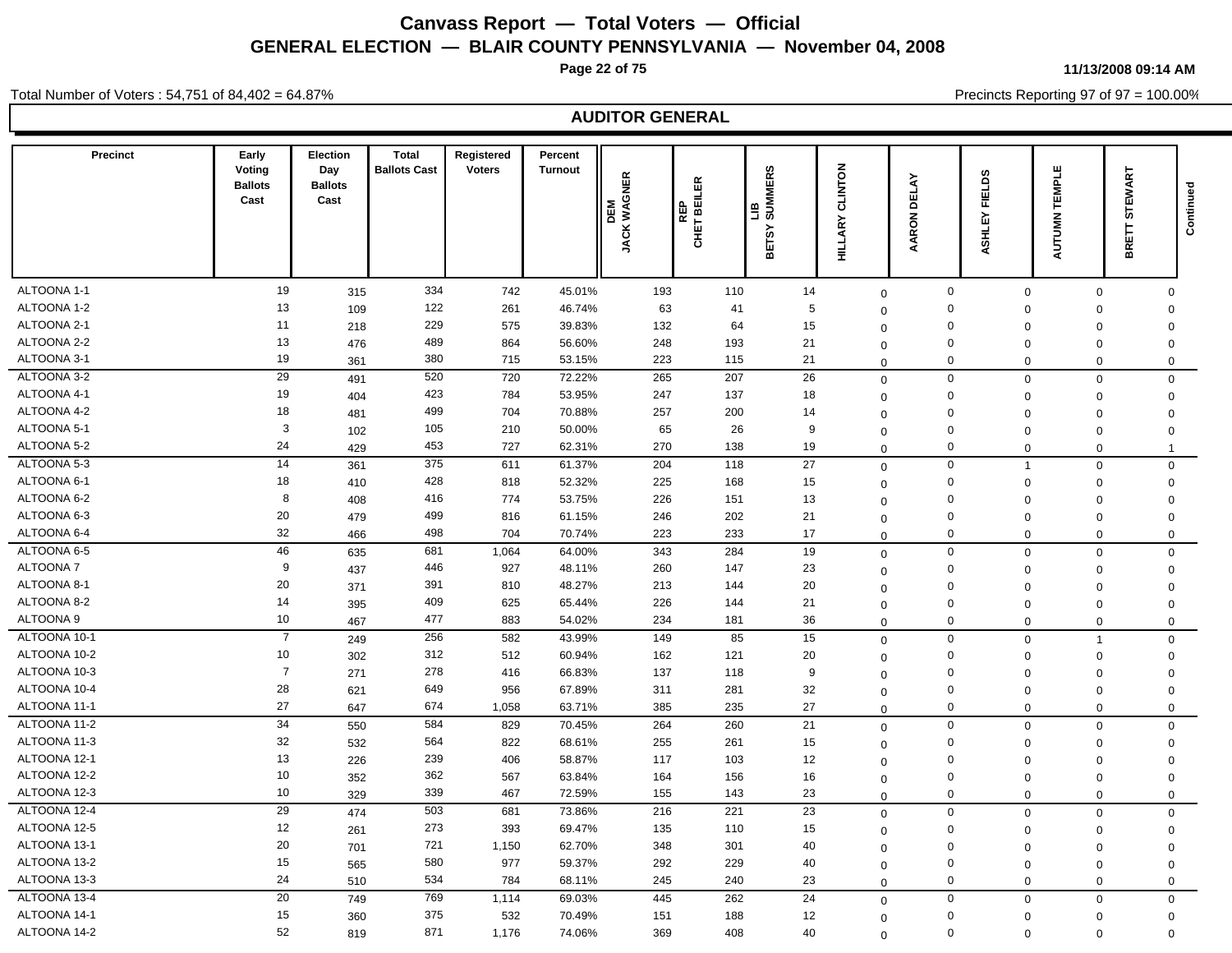**Page 23 of 75**

**11/13/2008 09:14 AM**

Total Number of Voters : 54,751 of 84,402 = 64.87%

Precincts Reporting 97 of 97 = 100.00%

| <b>Precinct</b>        | Early<br>Voting<br><b>Ballots</b><br>Cast | Election<br>Day<br><b>Ballots</b><br>Cast | <b>Total</b><br><b>Ballots Cast</b> | Registered<br><b>Voters</b> | Percent<br><b>Turnout</b> | <b>JACK WAGNER</b><br>DEM | REILER<br>BEILER<br><b>GHET</b> | <b>MERS</b><br>SUMI<br>≞<br>$\lambda$ S.<br>Ы<br>≃ | <b>CLINTON</b><br><b>HILLARY</b> | <b>DELAY</b><br>RON<br>ৱ | <b>FIELDS</b><br>ASHLEY | <b>AUTUMN TEMPLE</b> | STEWART<br>BRETT                           | Continued    |
|------------------------|-------------------------------------------|-------------------------------------------|-------------------------------------|-----------------------------|---------------------------|---------------------------|---------------------------------|----------------------------------------------------|----------------------------------|--------------------------|-------------------------|----------------------|--------------------------------------------|--------------|
| ALTOONA 14-3           | 24                                        | 468                                       | 492                                 | 779                         | 63.16%                    | 235                       | 206                             | 22                                                 | $\mathbf 0$                      | $\mathbf 0$              | $\mathbf 0$             |                      | 0                                          | 0            |
| ALTOONA 14-4           | 31                                        | 792                                       | 823                                 | 1,171                       | 70.28%                    | 375                       | 376                             | 31                                                 | $\mathbf 0$                      | $\pmb{0}$                | $\mathbf 0$             |                      | 0<br>$\mathbf 0$                           |              |
| ALLEGHENY 1            | 70                                        | 1,112                                     | 1,182                               | 1,878                       | 62.94%                    | 453                       | 617                             | 47                                                 | $\mathbf 0$                      | $\mathbf 0$              | $\overline{1}$          |                      | 0<br>$\mathbf 0$                           |              |
| ALLEGHENY 2            | 80                                        | 952                                       | 1,032                               | 1,644                       | 62.77%                    | 371                       | 565                             | 43                                                 | $\mathbf 0$                      | $\mathsf 0$              | $\mathbf 0$             | $\mathbf 0$          | $\mathbf 0$                                |              |
| ALLEGHENY 3            | 53                                        | 163                                       | 216                                 | 370                         | 58.38%                    | 88                        | 107                             | 6                                                  | $\mathbf 0$                      | $\Omega$                 | $\Omega$                | $\Omega$             | $\mathbf 0$                                |              |
| ALLEGHENY 4            | 40                                        | 475                                       | 515                                 | 801                         | 64.29%                    | 191                       | 287                             | 16                                                 | $\mathbf 0$                      | $\Omega$                 | $\mathbf 0$             | $\Omega$             | $\Omega$                                   |              |
| <b>ANTIS TWP 1</b>     | 59                                        | 1,175                                     | 1,234                               | 1,827                       | 67.54%                    | 445                       | 672                             | 60                                                 | $\Omega$                         | $\mathbf 0$              | $\mathbf 0$             |                      | $\mathbf 0$<br>$\mathbf 0$                 |              |
| ANTIS TWP 2            | 29                                        | 744                                       | 773                                 | 1,144                       | 67.57%                    | 281                       | 424                             | 27                                                 | $\mathbf 0$                      | $\mathbf 0$              | $\Omega$                |                      | $\mathsf{O}\xspace$<br>$\mathbf 0$         |              |
| <b>ANTIS TWP 3</b>     | 45                                        | 963                                       | 1,008                               | 1,432                       | 70.39%                    | 376                       | 541                             | 36                                                 | -1                               | $\mathbf 0$              | $\Omega$                | $\Omega$             | $\mathbf 0$                                |              |
| BELLWOOD BORO          | 32                                        | 741                                       | 773                                 | 1,229                       | 62.90%                    | 291                       | 414                             | 33                                                 | $\mathbf 0$                      | $\mathbf 0$              | $\Omega$                | $\Omega$             | $\mathbf 0$                                |              |
| <b>BLAIR - CATFISH</b> | 39                                        | 746                                       | 785                                 | 1,178                       | 66.64%                    | 244                       | 481                             | 27                                                 | $\mathbf 0$                      | $\mathbf 0$              | $\mathbf 0$             |                      | 0<br>$\mathbf 0$                           |              |
| <b>BLAIR - E HOLBG</b> | 88                                        | 1,431                                     | 1,519                               | 2,239                       | 67.84%                    | 588                       | 809                             | 43                                                 | $\mathbf 0$                      | $\mathbf 0$              | $\Omega$                |                      | $\mathbf 0$<br>$\mathsf 0$                 |              |
| <b>CATHARINE TWP</b>   | 18                                        | 337                                       | 355                                 | 495                         | 71.72%                    | 107                       | 222                             | $\overline{7}$                                     | $\mathbf 0$                      | $\mathbf 0$              | $\mathbf 0$             |                      | $\mathsf 0$<br>$\mathbf 0$                 |              |
| <b>DUNCANSVILLE</b>    | 38                                        | 551                                       | 589                                 | 867                         | 67.94%                    | 256                       | 286                             | 17                                                 | $\mathbf 0$                      | $\mathbf 0$              | $\Omega$                | $\mathbf 0$          | $\mathbf 0$                                |              |
| <b>FRANKSTOWN1</b>     | 17                                        | 322                                       | 339                                 | 435                         | 77.93%                    | 98                        | 199                             | 10                                                 | $\Omega$                         | $\Omega$                 | $\mathbf 0$             | $\mathbf 0$          | $\mathbf 0$                                |              |
| <b>FRANKSTOWN 2</b>    | 136                                       | 1,774                                     | 1,910                               | 2,765                       | 69.08%                    | 683                       | 1,069                           | 69                                                 | $\mathbf 0$                      | $\Omega$                 | $\mathbf 0$             | $\Omega$             | $\mathbf 0$                                |              |
| <b>FRANKSTOWN 3</b>    | 215                                       | 1,755                                     | 1,970                               | 2,861                       | 68.86%                    | 638                       | 1,162                           | 75                                                 | $\Omega$                         | $\Omega$                 | $\Omega$                |                      | $\mathbf 0$<br>$\mathsf 0$                 |              |
| FREEDOM 1              | 18                                        | 486                                       | 504                                 | 698                         | 72.21%                    | 185                       | 273                             | 23                                                 | $\mathbf 0$                      | $\mathbf 0$              | $\Omega$                |                      | $\Omega$<br>$\mathbf{0}$                   |              |
| FREEDOM 2              | 30                                        | 817                                       | 847                                 | 1,312                       | 64.56%                    | 266                       | 499                             | 39                                                 | $\Omega$                         | $\mathbf 0$              | $\Omega$                | $\Omega$             | $\mathsf 0$                                |              |
| <b>GREENFIELD 1</b>    | 22                                        | 487                                       | 509                                 | 931                         | 54.67%                    | 189                       | 275                             | 24                                                 | $\Omega$                         | $\mathbf 0$              | $\Omega$                | $\Omega$             | $\mathbf 0$                                |              |
| <b>GREENFIELD 2</b>    | 6                                         | 88                                        | 94                                  | 134                         | 70.15%                    | 32                        | 50                              | $\overline{4}$                                     | $\mathbf 0$                      | $\mathbf 0$              | $\mathbf 0$             | $\mathbf 0$          | $\mathbf 0$                                |              |
| <b>GREENFIELD 3</b>    | 23                                        | 644                                       | 667                                 | 1,130                       | 59.03%                    | 255                       | 342                             | 29                                                 | $\Omega$                         | $\mathbf 0$              | $\mathbf 0$             |                      | $\mathbf 0$<br>$\mathbf 0$                 |              |
| <b>HOLLIDAYSBURG 1</b> | 15                                        | 262                                       | 277                                 | 477                         | 58.07%                    | 126                       | 124                             | 15                                                 | $\Omega$                         | $\mathbf 0$              | $\Omega$                |                      | $\mathbf 0$<br>$\mathbf 0$                 |              |
| <b>HOLLIDAYSBURG 2</b> | 24                                        | 393                                       | 417                                 | 608                         | 68.59%                    | 194                       | 169                             | 23                                                 | $\mathbf 0$                      | $\mathbf 0$              | $\mathbf 0$             |                      | $\mathbf 0$<br>0                           |              |
| <b>HOLLIDAYSBURG 3</b> | 10                                        | 190                                       | 200                                 | 388                         | 51.55%                    | 91                        | 93                              | 10                                                 | $\mathbf 0$                      | $\mathbf 0$              | $\mathbf 0$             | $\mathbf 0$          | $\mathbf 0$                                |              |
| <b>HOLLIDAYSBURG 4</b> | 42                                        | 383                                       | 425                                 | 625                         | 68.00%                    | 181                       | 194                             | 29                                                 | $\mathbf 0$                      | $\Omega$                 | $\mathbf 0$             |                      | 0<br>$\mathbf 0$                           |              |
| <b>HOLLIDAYSBURG 5</b> | 30                                        | 373                                       | 403                                 | 572                         | 70.45%                    | 153                       | 190                             | 25                                                 | $\mathbf 0$                      | $\mathbf 0$              | $\Omega$                |                      | $\mathbf 0$                                | $\mathbf{0}$ |
| <b>HOLLIDAYSBURG 6</b> | 73                                        | 500                                       | 573                                 | 830                         | 69.04%                    | 232                       | 268                             | 25                                                 | $\mathbf 0$                      | $\mathsf 0$              | $\mathbf 0$             |                      | $\mathbf 0$<br>$\mathbf 0$                 |              |
| <b>HOLLIDAYSBURG 7</b> | 17                                        | 379                                       | 396                                 | 560                         | 70.71%                    | 149                       | 208                             | 13                                                 | $\mathbf 0$                      | $\mathbf 0$              | $\Omega$                | $\Omega$             | $\mathsf 0$                                |              |
| <b>HUSTON TWP</b>      | 26                                        | 528                                       | 554                                 | 760                         | 72.89%                    | 117                       | 395                             | 23                                                 | $\Omega$                         | $\mathbf 0$              | $\Omega$                | $\Omega$             | $\mathbf 0$                                |              |
| <b>JUNIATA TWP</b>     | 20                                        | 480                                       | 500                                 | 744                         | 67.20%                    | 148                       | 323                             | 11                                                 | $\mathbf 0$                      | $\mathbf 0$              | $\Omega$                | $\Omega$             | $\mathbf 0$                                |              |
| <b>LOGAN TWP 1</b>     | 49                                        | 1,003                                     | 1,052                               | 1,462                       | 71.96%                    | 440                       | 509                             | 35                                                 | $\mathbf 0$                      | $\mathbf 0$              | $\Omega$                |                      | $\mathbf 0$<br>$\mathbf 0$                 |              |
| <b>LOGAN TWP 2</b>     | $\overline{74}$                           | 1,027                                     | 1,101                               | 1,550                       | 71.03%                    | 452                       | 540                             | 46                                                 | $\mathbf 0$                      | $\mathbf 0$              | $\mathbf 0$             |                      | $\mathbf 0$<br>$\mathbf 0$                 |              |
| LOGAN TWP 3            | 43                                        | 560                                       | 603                                 | 846                         | 71.28%                    | 231                       | 325                             | 18                                                 | $\mathbf 0$                      | $\mathbf 0$              | $\mathbf 0$             |                      | $\mathbf 0$<br>0                           |              |
| <b>LOGAN TWP 4</b>     | 51                                        | 717                                       | 768                                 | 1,250                       | 61.44%                    | 341                       | 359                             | 29                                                 | $\Omega$                         | $\mathbf 0$              | $\mathbf 0$             | $\mathbf 0$          | $\mathbf 0$                                |              |
| <b>LOGAN TWP 5</b>     |                                           |                                           |                                     |                             |                           |                           |                                 |                                                    |                                  |                          |                         |                      |                                            |              |
|                        | 52                                        |                                           | 866                                 |                             |                           | 348                       | 436                             |                                                    |                                  | $\mathbf 0$              | $\Omega$                | $\Omega$             |                                            |              |
| <b>LOGAN TWP 6</b>     | 59                                        | 814<br>1,034                              | 1,093                               | 1,245<br>1,839              | 69.56%<br>59.43%          | 491                       | 506                             | 38<br>35                                           | $\mathbf 0$<br>$\mathbf 0$       | $\Omega$                 | $\mathbf 0$             |                      | $\mathbf 0$<br>$\mathbf{0}$<br>$\mathbf 0$ |              |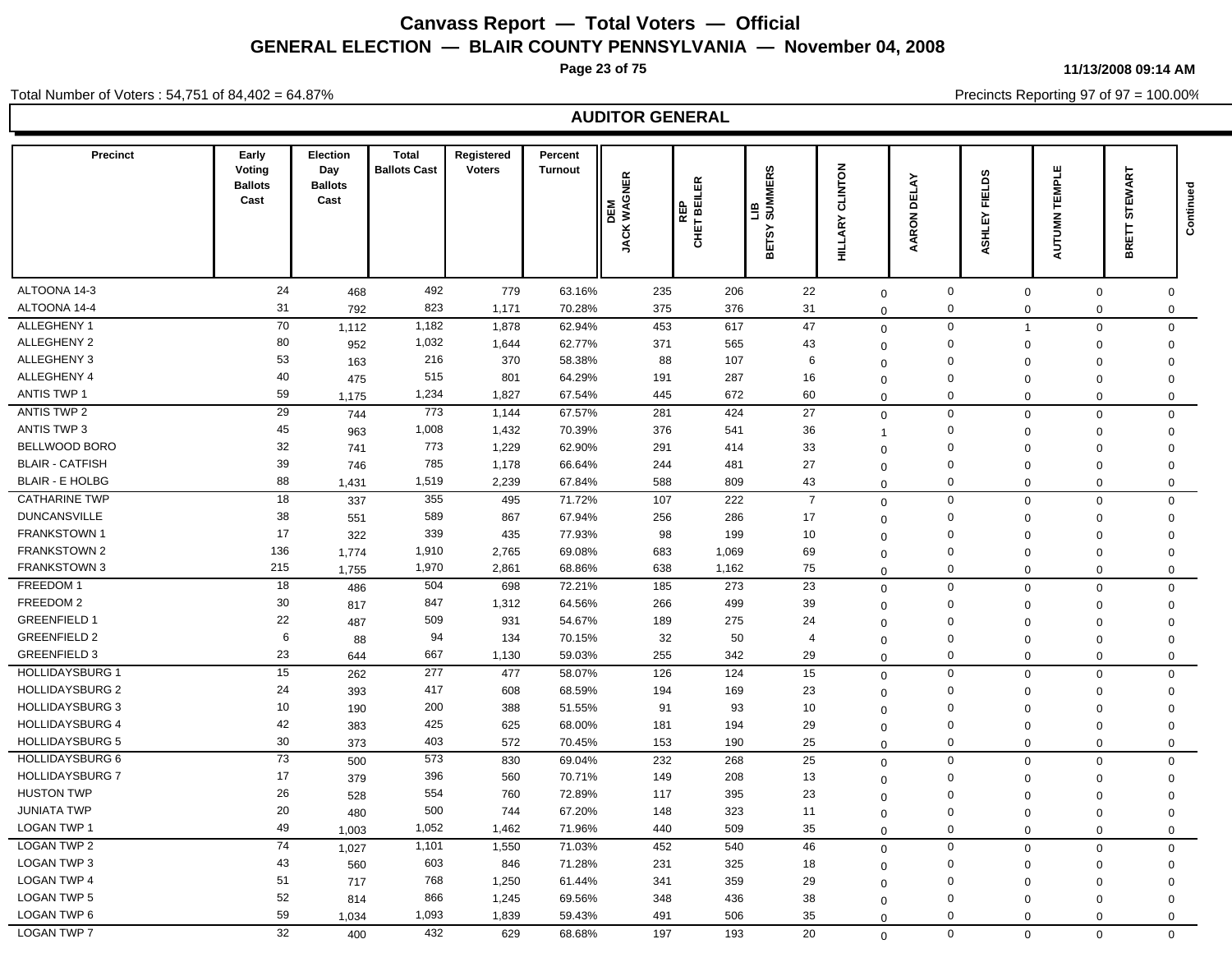**Page 24 of 75**

**11/13/2008 09:14 AM**

Total Number of Voters : 54,751 of 84,402 = 64.87%

Precincts Reporting 97 of 97 = 100.00%

| Precinct             | Early<br>Voting<br><b>Ballots</b><br>Cast | <b>Election</b><br>Day<br><b>Ballots</b><br>Cast | Total<br><b>Ballots Cast</b> | Registered<br><b>Voters</b> | Percent<br><b>Turnout</b> | <b>WAGNER</b><br>DEM<br><b>ACK</b><br>∽ | REP<br>T BEILER<br>ц<br>동 | ဖာ<br>$\alpha$<br>画<br><b>IMMUS</b><br>≞<br>≻<br><b>SC</b><br>區<br>⋒ | z<br>ō<br>c١<br>릝 | ш<br>≏<br>중<br>$\alpha$ | ξq<br>ш<br>ᇎ<br>íп<br>동<br>ä | EMPLE<br>⊢<br><b>AUTUMN</b> | EWART<br>U.<br>BRET | gau<br>Contin |
|----------------------|-------------------------------------------|--------------------------------------------------|------------------------------|-----------------------------|---------------------------|-----------------------------------------|---------------------------|----------------------------------------------------------------------|-------------------|-------------------------|------------------------------|-----------------------------|---------------------|---------------|
| MARTINSBURG 1        | 38                                        | 395                                              | 433                          | 616                         | 70.29%                    | 140                                     | 270                       | 3                                                                    | $\mathbf 0$       | $\Omega$                | $\Omega$                     | $\mathbf 0$                 |                     |               |
| <b>MARTINSBURG 2</b> | 44                                        | 450                                              | 494                          | 741                         | 66.67%                    | 143                                     | 311                       | 15                                                                   | $\Omega$          |                         |                              | 0                           | $\Omega$            |               |
| NEWRY BORO           | 3                                         | 105                                              | 108                          | 166                         | 65.06%                    | 50                                      | 50                        | $\overline{2}$                                                       | $\Omega$          |                         | $\Omega$                     | 0                           | $\Omega$            |               |
| NORTH WOODBURY       | 103                                       | 1,053                                            | 1,156                        | 1,667                       | 69.35%                    | 284                                     | 784                       | 41                                                                   | $\mathbf 0$       |                         | $\Omega$                     | 0                           | $\Omega$            |               |
| <b>ROARING SPG 1</b> | 6                                         | 239                                              | 245                          | 427                         | 57.38%                    | 88                                      | 135                       | 15                                                                   | $\mathbf 0$       | $\Omega$                | $\Omega$                     | $\mathbf 0$                 |                     | $\Omega$      |
| <b>ROARING SPG 2</b> | 27                                        | 431                                              | 458                          | 662                         | 69.18%                    | 165                                     | 247                       | 17                                                                   | $\Omega$          |                         |                              | $\mathbf 0$                 | $\Omega$            |               |
| <b>ROARING SPG 3</b> | 19                                        | 362                                              | 381                          | 538                         | 70.82%                    | 130                                     | 221                       | 13                                                                   | $\Omega$          |                         |                              | 0                           |                     |               |
| SNYDER 1             | 33                                        | 551                                              | 584                          | 955                         | 61.15%                    | 239                                     | 295                       | 20                                                                   | $\Omega$          |                         |                              | 0                           | $\Omega$            |               |
| SNYDER 2             | 31                                        | 767                                              | 798                          | 1,216                       | 65.63%                    | 275                                     | 441                       | 33                                                                   | $\Omega$          | 0                       | $\Omega$                     | 0                           |                     | 0             |
| <b>TAYLOR TWP</b>    | 64                                        | 1,068                                            | 1,132                        | 1,656                       | 68.36%                    | 339                                     | 723                       | 27                                                                   | $\Omega$          | $\mathbf 0$             | $\Omega$                     | $\mathbf 0$                 |                     | $\mathbf 0$   |
| <b>TYRONE TWP 1</b>  | 24                                        | 358                                              | 382                          | 566                         | 67.49%                    | 110                                     | 243                       | 15                                                                   | $\Omega$          |                         |                              | 0                           | $\Omega$            |               |
| <b>TYRONE TWP 2</b>  | 13                                        | 441                                              | 454                          | 637                         | 71.27%                    | 176                                     | 236                       | 17                                                                   | $\Omega$          |                         |                              | 0                           |                     |               |
| <b>TYRONE BORO 1</b> | 11                                        | 383                                              | 394                          | 577                         | 68.28%                    | 176                                     | 191                       | 15                                                                   | $\Omega$          |                         |                              | $\Omega$                    | $\Omega$            |               |
| TYRONE BORO 2        | 15                                        | 278                                              | 293                          | 493                         | 59.43%                    | 127                                     | 133                       | 16                                                                   | $\Omega$          |                         | $\Omega$                     | $\mathbf 0$                 | $\mathbf 0$         |               |
| <b>TYRONE BORO 3</b> | 10                                        | 225                                              | 235                          | 444                         | 52.93%                    | 118                                     | 95                        | $\overline{7}$                                                       | $\mathbf 0$       | $\Omega$                | $\Omega$                     | $\mathbf 0$                 | $\Omega$            |               |
| <b>TYRONE BORO 4</b> | 3                                         | 163                                              | 166                          | 318                         | 52.20%                    | 82                                      | 72                        | 5                                                                    | $\Omega$          |                         |                              | 0                           | $\Omega$            |               |
| <b>TYRONE BORO 5</b> | 9                                         | 209                                              | 218                          | 352                         | 61.93%                    | 84                                      | 120                       | 6                                                                    | $\Omega$          |                         | $\Omega$                     | $\mathbf 0$                 | $\Omega$            |               |
| TYRONE BORO 6        | 18                                        | 457                                              | 475                          | 644                         | 73.76%                    | 194                                     | 246                       | 17                                                                   | $\Omega$          |                         | $\Omega$                     | $\mathbf 0$                 | $\Omega$            |               |
| <b>TYRONE BORO 7</b> | $\overline{7}$                            | 340                                              | 347                          | 520                         | 66.73%                    | 148                                     | 160                       | 10                                                                   | $\Omega$          |                         | $\Omega$                     | $\mathbf 0$                 | 0                   |               |
| WILLIAMSBURG         | 20                                        | 515                                              | 535                          | 843                         | 63.46%                    | 189                                     | 289                       | 33                                                                   | $\Omega$          | $\Omega$                | $\mathbf 0$                  | $\mathbf 0$                 | $\mathbf 0$         |               |
| WOODBURY TWP         | 25                                        | 585                                              | 610                          | 903                         | 67.55%                    | 160                                     | 390                       | 24                                                                   | $\Omega$          | 0                       | $\Omega$                     | $\mathbf 0$                 | $\Omega$            |               |
| <b>Totals:</b>       | 2,977                                     | 51,774                                           | 54,751                       | 84,402                      |                           | 22,618                                  | 27,085                    | 2,215                                                                | $\overline{1}$    |                         | $\overline{2}$               | 1                           | $\mathbf{1}$        |               |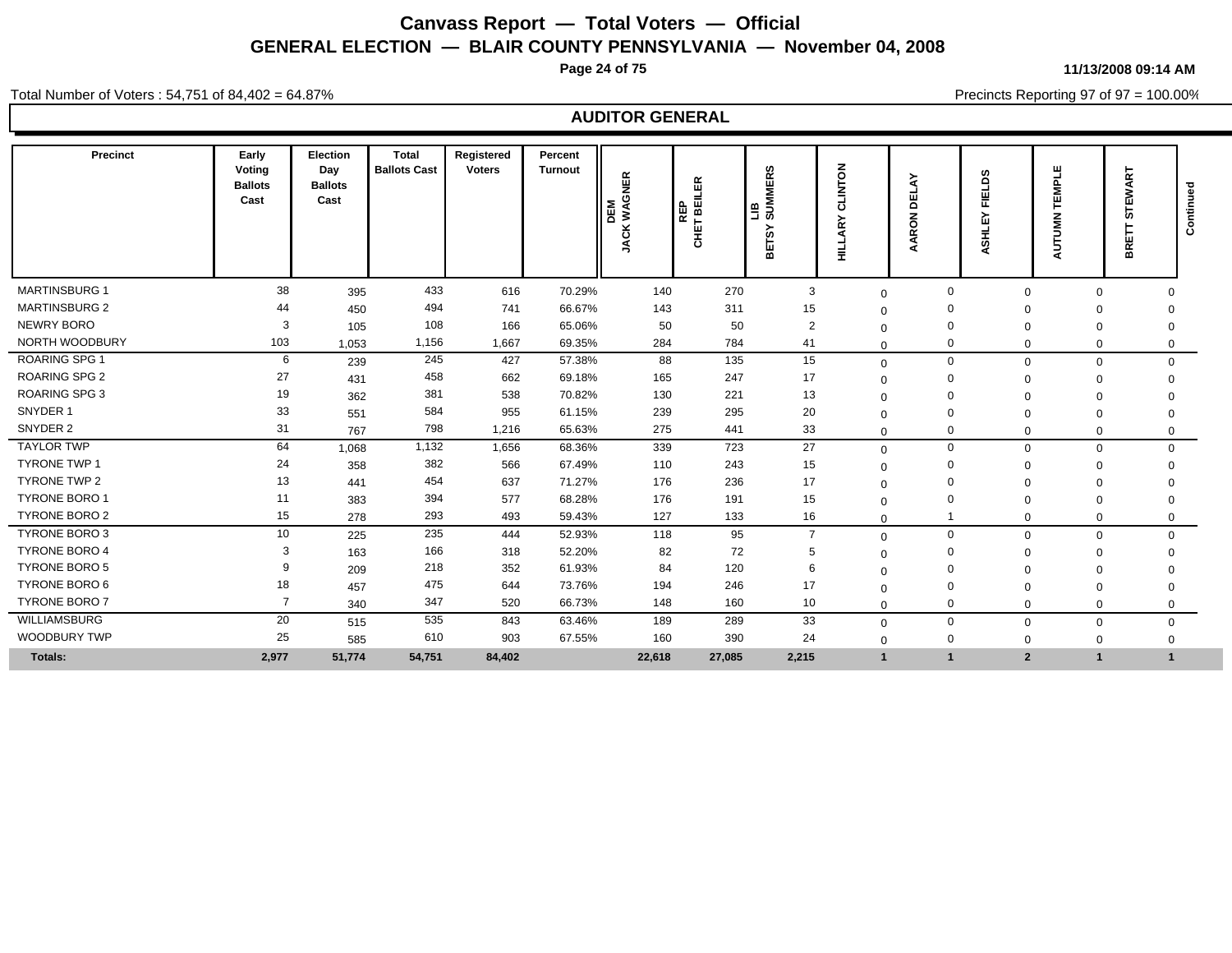**Page 25 of 75**

**11/13/2008 09:14 AM**

Precincts Reporting 97 of 97 = 100.00%

#### Total Number of Voters : 54,751 of 84,402 = 64.87%

|                 |                                           |                                           |                              |                             | Continued                 |                               |                             |                              |                            |                         |                             |              |                       |           |
|-----------------|-------------------------------------------|-------------------------------------------|------------------------------|-----------------------------|---------------------------|-------------------------------|-----------------------------|------------------------------|----------------------------|-------------------------|-----------------------------|--------------|-----------------------|-----------|
| <b>Precinct</b> | Early<br>Voting<br><b>Ballots</b><br>Cast | Election<br>Day<br><b>Ballots</b><br>Cast | Total<br><b>Ballots Cast</b> | Registered<br><b>Voters</b> | Percent<br><b>Turnout</b> | <b>WILSON</b><br><b>BRETT</b> | <b>BUSH</b><br><b>BRYAN</b> | <b>CHRISTOPHER</b><br>STOVER | DENNIS<br>KACHINNICH       | CARACHILO<br><b>MOO</b> | ۰,<br>CORBIN<br>DONALD      | NORTON<br>읎  | ERT<br>m<br>₹<br>ERIC | Continued |
| ALTOONA 1-1     | 19                                        | 315                                       | 334                          | 742                         | 45.01%                    | $\mathbf 0$                   |                             | $\mathbf 0$                  | $\mathbf 0$<br>$\mathbf 0$ |                         | $\mathbf 0$<br>$\mathbf 0$  | $\mathbf 0$  | $\mathbf 0$           |           |
| ALTOONA 1-2     | 13                                        | 109                                       | 122                          | 261                         | 46.74%                    | $\mathbf 0$                   |                             | $\mathbf 0$                  | $\mathbf 0$                | $\mathbf 0$             | $\mathbf 0$<br>$\Omega$     | $\mathbf 0$  | $\Omega$              |           |
| ALTOONA 2-1     | 11                                        | 218                                       | 229                          | 575                         | 39.83%                    | $\Omega$                      |                             | $\mathbf 0$                  | $\mathbf 0$<br>$\Omega$    |                         | 0<br>0                      | $\mathbf 0$  | $\Omega$              |           |
| ALTOONA 2-2     | 13                                        | 476                                       | 489                          | 864                         | 56.60%                    | $\Omega$                      |                             | $\mathbf 0$                  | $\mathbf 0$<br>$\Omega$    |                         | 0<br>$\Omega$               | $\mathbf 0$  | $\mathbf 0$           |           |
| ALTOONA 3-1     | 19                                        | 361                                       | 380                          | 715                         | 53.15%                    | 0                             |                             | $\mathbf 0$                  | $\mathbf 0$                | $\mathbf{0}$            | $\mathbf 0$<br>$\mathbf 0$  | $\mathbf 0$  | $\mathbf 0$           |           |
| ALTOONA 3-2     | 29                                        | 491                                       | 520                          | 720                         | 72.22%                    | 0                             |                             | $\mathbf 0$                  | $\mathbf 0$                | $\mathbf{0}$            | $\mathsf 0$<br>$\mathbf 0$  | $\mathbf 0$  | $\mathbf 0$           |           |
| ALTOONA 4-1     | 19                                        | 404                                       | 423                          | 784                         | 53.95%                    | 0                             |                             | $\mathbf 0$                  | $\mathbf 0$<br>$\Omega$    |                         | 0<br>$\mathbf 0$            | $\mathbf 0$  | $\mathbf 0$           |           |
| ALTOONA 4-2     | 18                                        | 481                                       | 499                          | 704                         | 70.88%                    | $\mathbf 0$                   |                             | $\mathbf 0$                  | $\mathbf{0}$<br>$\Omega$   |                         | $\mathbf 0$<br>$\Omega$     | $\mathbf 0$  | $\Omega$              |           |
| ALTOONA 5-1     | 3                                         | 102                                       | 105                          | 210                         | 50.00%                    | $\Omega$                      |                             | $\mathbf 0$                  | $\mathbf 0$                | $\mathbf 0$             | 0<br>$\mathbf 0$            | $\mathbf 0$  | $\mathbf 0$           |           |
| ALTOONA 5-2     | 24                                        | 429                                       | 453                          | 727                         | 62.31%                    | 0                             |                             | $\mathbf 0$                  | $\mathbf 0$                | $\mathbf{0}$            | 0<br>$\Omega$               | $\mathbf 0$  | $\Omega$              |           |
| ALTOONA 5-3     | 14                                        | 361                                       | 375                          | 611                         | 61.37%                    | $\overline{1}$                |                             | $\mathbf 0$                  | $\mathbf 0$                | $\mathbf 0$             | $\mathbf{0}$<br>$\mathbf 0$ | $\mathbf 0$  | $\mathbf 0$           |           |
| ALTOONA 6-1     | 18                                        | 410                                       | 428                          | 818                         | 52.32%                    | $\mathbf 0$                   |                             | $\mathbf 0$                  | $\mathbf 0$<br>$\Omega$    |                         | $\mathbf 0$<br>$\mathbf 0$  | $\mathbf 0$  | $\mathbf 0$           |           |
| ALTOONA 6-2     | 8                                         | 408                                       | 416                          | 774                         | 53.75%                    | $\Omega$                      |                             | $\mathbf 0$                  | $\mathbf 0$<br>$\Omega$    |                         | $\Omega$<br>0               | $\mathbf 0$  | $\Omega$              |           |
| ALTOONA 6-3     | 20                                        | 479                                       | 499                          | 816                         | 61.15%                    | $\mathbf 0$                   |                             | $\mathbf 0$                  | $\overline{1}$<br>$\Omega$ |                         | $\mathbf 0$<br>$\mathbf 0$  | $\mathbf{0}$ | $\mathbf 0$           |           |
| ALTOONA 6-4     | 32                                        | 466                                       | 498                          | 704                         | 70.74%                    | 0                             |                             | $\mathbf 0$                  | $\mathbf 0$                | $\mathbf{0}$            | $\mathbf 0$<br>$\mathbf 0$  | $\mathbf 0$  | $\mathbf 0$           |           |
| ALTOONA 6-5     | 46                                        | 635                                       | 681                          | 1,064                       | 64.00%                    | $\mathbf{0}$                  |                             | $\mathbf 0$                  | $\mathbf 0$                | $\mathbf 0$             | $\mathbf{0}$<br>$\mathbf 0$ | $\mathbf{0}$ | $\mathbf 0$           |           |
| <b>ALTOONA7</b> | 9                                         | 437                                       | 446                          | 927                         | 48.11%                    | 0                             |                             | $\mathbf 0$                  | $\mathbf 0$<br>$\Omega$    |                         | 0<br>$\mathbf 0$            | $\mathbf 0$  | $\mathbf 0$           |           |
| ALTOONA 8-1     | 20                                        | 371                                       | 391                          | 810                         | 48.27%                    | $\Omega$                      |                             | $\mathbf 0$                  | $\mathbf 0$<br>$\Omega$    |                         | $\Omega$<br>$\Omega$        | $\mathbf 0$  | $\Omega$              |           |
| ALTOONA 8-2     | 14                                        | 395                                       | 409                          | 625                         | 65.44%                    | $\Omega$                      |                             | $\mathbf 0$                  | $\mathbf 0$<br>$\Omega$    |                         | $\Omega$<br>0               | $\mathbf 0$  | $\mathbf 0$           |           |
| ALTOONA 9       | 10                                        | 467                                       | 477                          | 883                         | 54.02%                    | 0                             |                             | $\mathbf 0$                  | $\mathbf 0$                | $\mathbf 0$             | $\mathbf 0$<br>$\mathbf 0$  | $\mathbf 0$  | $\mathbf 0$           |           |
| ALTOONA 10-1    | $\overline{7}$                            | 249                                       | 256                          | 582                         | 43.99%                    | $\mathbf{0}$                  |                             | $\mathbf 0$                  | $\mathbf 0$<br>$\mathbf 0$ |                         | $\mathbf 0$<br>$\pmb{0}$    | $\mathbf 0$  | 0                     |           |
| ALTOONA 10-2    | 10                                        | 302                                       | 312                          | 512                         | 60.94%                    | $\mathbf 0$                   |                             | $\mathbf 0$                  | $\mathbf 0$<br>$\Omega$    |                         | $\mathbf 0$<br>$\mathbf 0$  | $\mathbf 0$  | $\mathbf 0$           |           |
| ALTOONA 10-3    | $\overline{7}$                            | 271                                       | 278                          | 416                         | 66.83%                    | $\mathbf 0$                   |                             | $\mathbf 0$                  | $\mathbf 0$<br>$\Omega$    |                         | $\mathbf 0$<br>$\Omega$     | $\mathbf 0$  | $\Omega$              |           |
| ALTOONA 10-4    | 28                                        | 621                                       | 649                          | 956                         | 67.89%                    | 0                             |                             | $\mathbf 0$                  | $\mathbf 0$<br>$\Omega$    |                         | 0<br>$\mathbf 0$            | $\mathbf 0$  | $\mathbf 0$           |           |
| ALTOONA 11-1    | 27                                        | 647                                       | 674                          | 1,058                       | 63.71%                    | $\mathbf 0$                   |                             | $\mathbf 0$                  | $\mathbf 0$<br>$\Omega$    |                         | 0<br>$\mathbf 0$            | $\mathbf 0$  | $\mathbf 0$           |           |
| ALTOONA 11-2    | 34                                        | 550                                       | 584                          | 829                         | 70.45%                    | 0                             |                             | $\mathbf 0$                  | $\mathbf 0$                | $\mathbf 0$             | $\mathbf{0}$<br>$\mathbf 0$ | 0            | $\mathbf 0$           |           |
| ALTOONA 11-3    | 32                                        | 532                                       | 564                          | 822                         | 68.61%                    | $\mathbf 0$                   |                             | $\mathbf 0$                  | $\mathbf 0$                | $\mathbf 0$             | 0<br>$\mathbf 0$            | $\mathbf 0$  | $\mathbf 0$           |           |
| ALTOONA 12-1    | 13                                        | 226                                       | 239                          | 406                         | 58.87%                    | $\Omega$                      |                             | $\mathbf 0$                  | 0<br>$\Omega$              |                         | $\Omega$<br>$\mathbf 0$     | $\mathbf 0$  | $\Omega$              |           |
| ALTOONA 12-2    | 10                                        | 352                                       | 362                          | 567                         | 63.84%                    | $\mathbf 0$                   |                             | $\mathbf 0$                  | $\mathbf 0$<br>$\mathbf 0$ |                         | $\mathbf 0$<br>0            | $\mathbf 0$  | 0                     |           |
| ALTOONA 12-3    | 10                                        | 329                                       | 339                          | 467                         | 72.59%                    | 0                             |                             | $\mathbf 0$                  | $\mathbf 0$<br>$\Omega$    |                         | $\mathbf 0$<br>$\mathbf 0$  | $\mathbf 0$  | $\Omega$              |           |
| ALTOONA 12-4    | 29                                        | 474                                       | 503                          | 681                         | 73.86%                    | 0                             |                             | $\mathbf 0$                  | $\mathbf 0$                | $\mathbf 0$             | $\mathbf 0$<br>$\Omega$     | $\mathbf 0$  | $\mathbf 0$           |           |
| ALTOONA 12-5    | 12                                        | 261                                       | 273                          | 393                         | 69.47%                    | $\mathbf 0$                   |                             | $\mathbf 0$                  | $\mathbf 0$<br>$\Omega$    |                         | 0<br>$\mathbf 0$            | $\mathbf 0$  | $\mathbf 0$           |           |
| ALTOONA 13-1    | 20                                        | 701                                       | 721                          | 1,150                       | 62.70%                    | $\mathbf 0$                   |                             | $\mathbf 0$                  | $\mathbf 0$<br>$\Omega$    |                         | $\Omega$<br>$\Omega$        | $\mathbf 0$  | $\Omega$              |           |
| ALTOONA 13-2    | 15                                        | 565                                       | 580                          | 977                         | 59.37%                    | $\Omega$                      |                             | $\mathbf 0$                  | $\mathbf 0$<br>$\Omega$    |                         | $\Omega$<br>$\Omega$        | $\mathbf 0$  | $\Omega$              |           |
| ALTOONA 13-3    | 24                                        | 510                                       | 534                          | 784                         | 68.11%                    | $\mathbf{0}$                  |                             | $\mathbf 0$                  | $\mathbf 0$                | $\mathbf 0$             | $\Omega$<br>$\overline{1}$  | $\mathbf 0$  | $\Omega$              |           |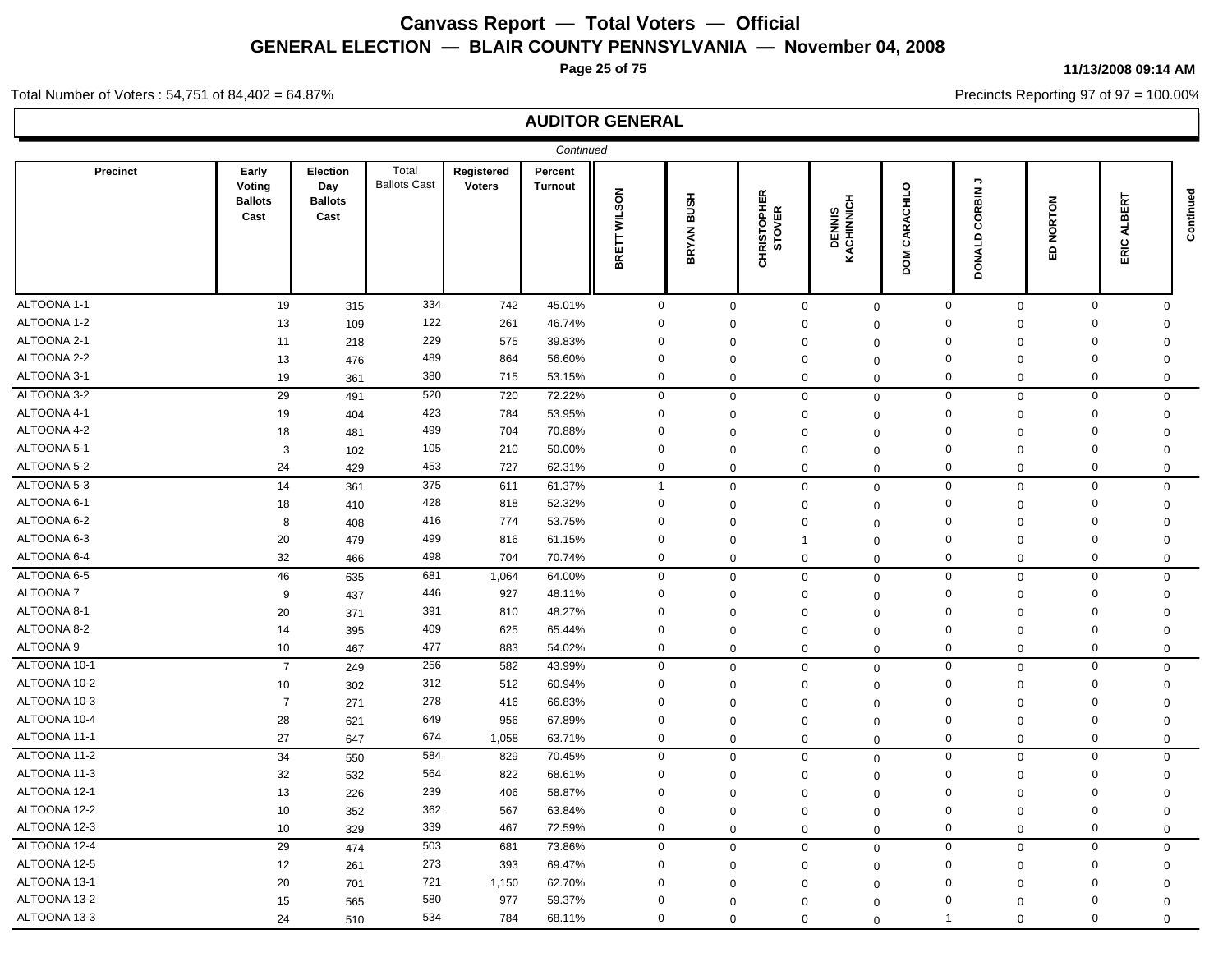**Page 26 of 75**

#### **11/13/2008 09:14 AM**

Precincts Reporting 97 of 97 = 100.00%

### Total Number of Voters : 54,751 of 84,402 = 64.87%

|                        |                                           |                                           |                              |                             | Continued                 |              |                   |                              |                      |                                   |                                      |                         |                         |             |
|------------------------|-------------------------------------------|-------------------------------------------|------------------------------|-----------------------------|---------------------------|--------------|-------------------|------------------------------|----------------------|-----------------------------------|--------------------------------------|-------------------------|-------------------------|-------------|
| Precinct               | Early<br>Voting<br><b>Ballots</b><br>Cast | Election<br>Day<br><b>Ballots</b><br>Cast | Total<br><b>Ballots Cast</b> | Registered<br><b>Voters</b> | Percent<br><b>Turnout</b> | BRETT WILSON | <b>BRYAN BUSH</b> | <b>CHRISTOPHER</b><br>STOVER | DENNIS<br>KACHINNICH | <b>RACHILO</b><br>ర<br><b>MOO</b> | <b>っ</b><br>CORBIN.<br><b>DONALD</b> | <b>IORTON</b><br>z<br>읎 | ERT<br>m<br>₹<br>ပ<br>띲 | Continued   |
| ALTOONA 13-4           | 20                                        | 749                                       | 769                          | 1,114                       | 69.03%                    | $\mathbf 0$  | $\mathbf 0$       | $\mathbf 0$                  | $\mathbf{0}$         |                                   | $\mathbf 0$<br>$\mathbf 0$           | $\overline{1}$          |                         | $\Omega$    |
| ALTOONA 14-1           | 15                                        | 360                                       | 375                          | 532                         | 70.49%                    | $\mathbf 0$  | $\mathbf 0$       | $\Omega$                     | $\Omega$             | $\Omega$                          | $\mathbf 0$                          | $\mathbf 0$             | $\Omega$                |             |
| ALTOONA 14-2           | 52                                        | 819                                       | 871                          | 1,176                       | 74.06%                    | $\mathbf 0$  | $\Omega$          | $\Omega$                     | $\Omega$             | $\mathbf 0$                       | $\Omega$                             | $\mathbf 0$             | $\Omega$                |             |
| ALTOONA 14-3           | 24                                        | 468                                       | 492                          | 779                         | 63.16%                    | $\Omega$     | $\mathbf 0$       | $\Omega$                     | $\Omega$             |                                   | $\Omega$<br>$\mathbf 0$              | $\mathbf 0$             | $\Omega$                |             |
| ALTOONA 14-4           | 31                                        | 792                                       | 823                          | 1,171                       | 70.28%                    | 0            | $\mathbf 0$       | $\mathbf 0$                  | $\mathbf 0$          |                                   | 0<br>$\mathbf 0$                     | 0                       |                         | 0           |
| ALLEGHENY 1            | 70                                        | 1,112                                     | 1,182                        | 1,878                       | 62.94%                    | $\mathbf 0$  | $\mathbf 0$       | $\mathbf 0$                  | $\mathbf 0$          |                                   | $\mathbf 0$<br>$\mathbf 0$           | $\mathbf 0$             |                         | $\mathbf 0$ |
| ALLEGHENY 2            | 80                                        | 952                                       | 1,032                        | 1,644                       | 62.77%                    | $\Omega$     | $\mathbf 0$       | $\Omega$                     | $\overline{0}$       |                                   | $\Omega$<br>0                        | $\mathbf 0$             | 0                       |             |
| ALLEGHENY 3            | 53                                        | 163                                       | 216                          | 370                         | 58.38%                    | $\Omega$     | $\mathbf 0$       | $\Omega$                     | $\Omega$             | $\Omega$                          | $\mathbf 0$                          | $\mathbf 0$             | $\mathbf 0$             |             |
| ALLEGHENY 4            | 40                                        | 475                                       | 515                          | 801                         | 64.29%                    | 0            | $\Omega$          | $\Omega$                     | $\mathbf 0$          | $\Omega$                          | $\Omega$                             | $\mathbf 0$             | $\Omega$                |             |
| <b>ANTIS TWP 1</b>     | 59                                        | 1,175                                     | 1,234                        | 1,827                       | 67.54%                    | $\mathbf 0$  | 0                 | 0                            | $\mathbf 0$          |                                   | $\Omega$<br>0                        | $\mathbf 0$             | $\Omega$                |             |
| ANTIS TWP 2            | 29                                        | 744                                       | 773                          | 1,144                       | 67.57%                    | $\mathbf 0$  | $\mathbf 0$       | $\Omega$                     | $\mathbf 0$          |                                   | $\mathbf 0$<br>$\mathbf 0$           | $\mathbf 0$             |                         | $\Omega$    |
| ANTIS TWP 3            | 45                                        | 963                                       | 1,008                        | 1,432                       | 70.39%                    | $\Omega$     | $\mathbf 0$       | $\Omega$                     | $\overline{1}$       |                                   | $\Omega$<br>$\mathbf 0$              | $\mathbf 0$             | $\Omega$                |             |
| <b>BELLWOOD BORO</b>   | 32                                        | 741                                       | 773                          | 1,229                       | 62.90%                    | $\Omega$     | 0                 | $\Omega$                     | $\Omega$             | $\Omega$                          | $\Omega$                             | $\mathbf 0$             | $\Omega$                |             |
| <b>BLAIR - CATFISH</b> | 39                                        | 746                                       | 785                          | 1,178                       | 66.64%                    | $\mathbf 0$  | $\Omega$          | $\Omega$                     | $\mathbf 0$          | $\Omega$                          | $\Omega$                             | $\mathbf 0$             | $\Omega$                |             |
| <b>BLAIR - E HOLBG</b> | 88                                        | 1,431                                     | 1,519                        | 2,239                       | 67.84%                    | $\mathbf 0$  | $\mathbf 0$       | $\mathbf 0$                  | $\mathbf 0$          |                                   | $\mathbf 0$<br>$\mathbf 0$           | $\mathbf 0$             |                         | $\Omega$    |
| <b>CATHARINE TWP</b>   | 18                                        | 337                                       | 355                          | 495                         | 71.72%                    | $\mathbf 0$  | $\mathbf 0$       | $\mathbf 0$                  | $\mathbf 0$          |                                   | $\mathbf 0$<br>$\mathbf 0$           | $\mathbf 0$             |                         | $\Omega$    |
| <b>DUNCANSVILLE</b>    | 38                                        | 551                                       | 589                          | 867                         | 67.94%                    | $\Omega$     | $\mathbf 0$       | $\Omega$                     | $\Omega$             | $\Omega$                          | $\mathbf 0$                          | $\mathbf 0$             | $\mathbf 0$             |             |
| <b>FRANKSTOWN1</b>     | 17                                        | 322                                       | 339                          | 435                         | 77.93%                    | $\mathbf 0$  | $\mathbf 0$       | $\Omega$                     | $\Omega$             | $\Omega$                          | $\Omega$                             | $\mathbf 0$             | $\Omega$                |             |
| <b>FRANKSTOWN 2</b>    | 136                                       | 1,774                                     | 1,910                        | 2,765                       | 69.08%                    | $\mathbf 0$  | $\Omega$          | $\Omega$                     | $\Omega$             |                                   | $\mathbf 0$<br>$\mathbf 0$           | $\mathbf 0$             | $\Omega$                |             |
| FRANKSTOWN 3           | 215                                       | 1,755                                     | 1,970                        | 2,861                       | 68.86%                    | $\Omega$     | $\mathbf 0$       | $\mathbf 0$                  | $\Omega$             |                                   | $\Omega$<br>$\mathbf 0$              | $\mathbf 0$             | $\mathbf 0$             |             |
| FREEDOM 1              | 18                                        | 486                                       | 504                          | 698                         | 72.21%                    | $\mathbf 0$  | $\mathbf 0$       | $\mathbf 0$                  | $\mathbf 0$          |                                   | $\mathbf 0$<br>$\mathbf 0$           | $\mathbf 0$             |                         | $\mathbf 0$ |
| FREEDOM 2              | 30                                        | 817                                       | 847                          | 1,312                       | 64.56%                    | $\mathbf 0$  | $\mathbf 0$       | $\Omega$                     | $\Omega$             | $\mathbf 0$                       | $\mathbf{0}$                         | $\mathbf 0$             | $\mathbf 0$             |             |
| <b>GREENFIELD 1</b>    | 22                                        | 487                                       | 509                          | 931                         | 54.67%                    | $\mathbf 0$  | $\Omega$          | $\Omega$                     | $\Omega$             | $\Omega$                          | $\Omega$                             | $\mathbf 0$             | $\Omega$                |             |
| <b>GREENFIELD 2</b>    | 6                                         | 88                                        | 94                           | 134                         | 70.15%                    | $\mathbf 0$  | $\mathbf 0$       | $\Omega$                     | $\Omega$             |                                   | $\Omega$<br>$\mathbf 0$              | $\mathbf 0$             | $\mathbf 0$             |             |
| <b>GREENFIELD 3</b>    | 23                                        | 644                                       | 667                          | 1,130                       | 59.03%                    | $\mathbf 0$  | $\mathbf 0$       | $\mathbf 0$                  | $\mathbf 0$          |                                   | $\mathbf 0$<br>$\mathbf 0$           | $\mathbf 0$             |                         | 0           |
| <b>HOLLIDAYSBURG 1</b> | 15                                        | 262                                       | 277                          | 477                         | 58.07%                    | $\mathbf 0$  | $\mathbf 0$       | $\mathbf 0$                  | $\mathbf 0$          |                                   | $\mathbf 0$<br>$\mathbf 0$           | $\mathbf 0$             |                         | $\mathbf 0$ |
| <b>HOLLIDAYSBURG 2</b> | 24                                        | 393                                       | 417                          | 608                         | 68.59%                    | $\mathbf 0$  | $\Omega$          | $\Omega$                     | $\mathbf 0$          |                                   | $\mathbf 0$<br>$\Omega$              | $\mathbf 0$             | 0                       |             |
| <b>HOLLIDAYSBURG 3</b> | 10                                        | 190                                       | 200                          | 388                         | 51.55%                    | $\Omega$     | $\mathbf 0$       | $\Omega$                     | $\Omega$             | $\Omega$                          | $\mathbf 0$                          | $\mathbf 0$             | $\mathbf 0$             |             |
| <b>HOLLIDAYSBURG 4</b> | 42                                        | 383                                       | 425                          | 625                         | 68.00%                    | $\Omega$     | $\mathbf 0$       | $\Omega$                     | $\mathbf 0$          | $\Omega$                          | 0                                    | $\mathbf 0$             | 0                       |             |
| <b>HOLLIDAYSBURG 5</b> | 30                                        | 373                                       | 403                          | 572                         | 70.45%                    | $\mathbf 0$  | $\mathbf 0$       | $\mathbf 0$                  | $\mathbf 0$          |                                   | $\mathbf 0$<br>$\mathbf 0$           | $\mathbf 0$             | $\mathbf 0$             |             |
| <b>HOLLIDAYSBURG 6</b> | 73                                        | 500                                       | 573                          | 830                         | 69.04%                    | $\mathbf 0$  | $\mathbf 0$       | $\mathbf 0$                  | $\Omega$             |                                   | $\mathbf 0$<br>$\mathbf 0$           | $\mathsf 0$             |                         | $\mathbf 0$ |
| <b>HOLLIDAYSBURG 7</b> | 17                                        | 379                                       | 396                          | 560                         | 70.71%                    | $\Omega$     | $\mathbf 0$       | $\Omega$                     | $\mathbf 0$          |                                   | $\Omega$<br>$\mathbf 0$              | $\mathbf 0$             | $\Omega$                |             |
| <b>HUSTON TWP</b>      | 26                                        | 528                                       | 554                          | 760                         | 72.89%                    | $\Omega$     | $\Omega$          | $\Omega$                     | $\Omega$             | $\Omega$                          | $\Omega$                             | $\mathbf 0$             | $\Omega$                |             |
| <b>JUNIATA TWP</b>     | 20                                        | 480                                       | 500                          | 744                         | 67.20%                    | $\Omega$     | $\Omega$          | $\Omega$                     | $\mathbf 0$          |                                   | $\Omega$<br>$\Omega$                 | $\mathbf 0$             | $\Omega$                |             |
| LOGAN TWP 1            | 49                                        | 1,003                                     | 1,052                        | 1,462                       | 71.96%                    | $\mathbf 0$  | $\mathbf 0$       | $\mathbf 0$                  | 0                    |                                   | $\Omega$<br>$\mathbf 0$              | $\mathbf 0$             | 1                       |             |
| <b>LOGAN TWP 2</b>     | 74                                        | 1,027                                     | 1,101                        | 1,550                       | 71.03%                    | $\mathbf 0$  | $\mathbf{0}$      | $\mathbf 0$                  | $\mathbf 0$          |                                   | $\Omega$<br>$\mathbf{0}$             | $\mathbf 0$             |                         | $\mathbf 0$ |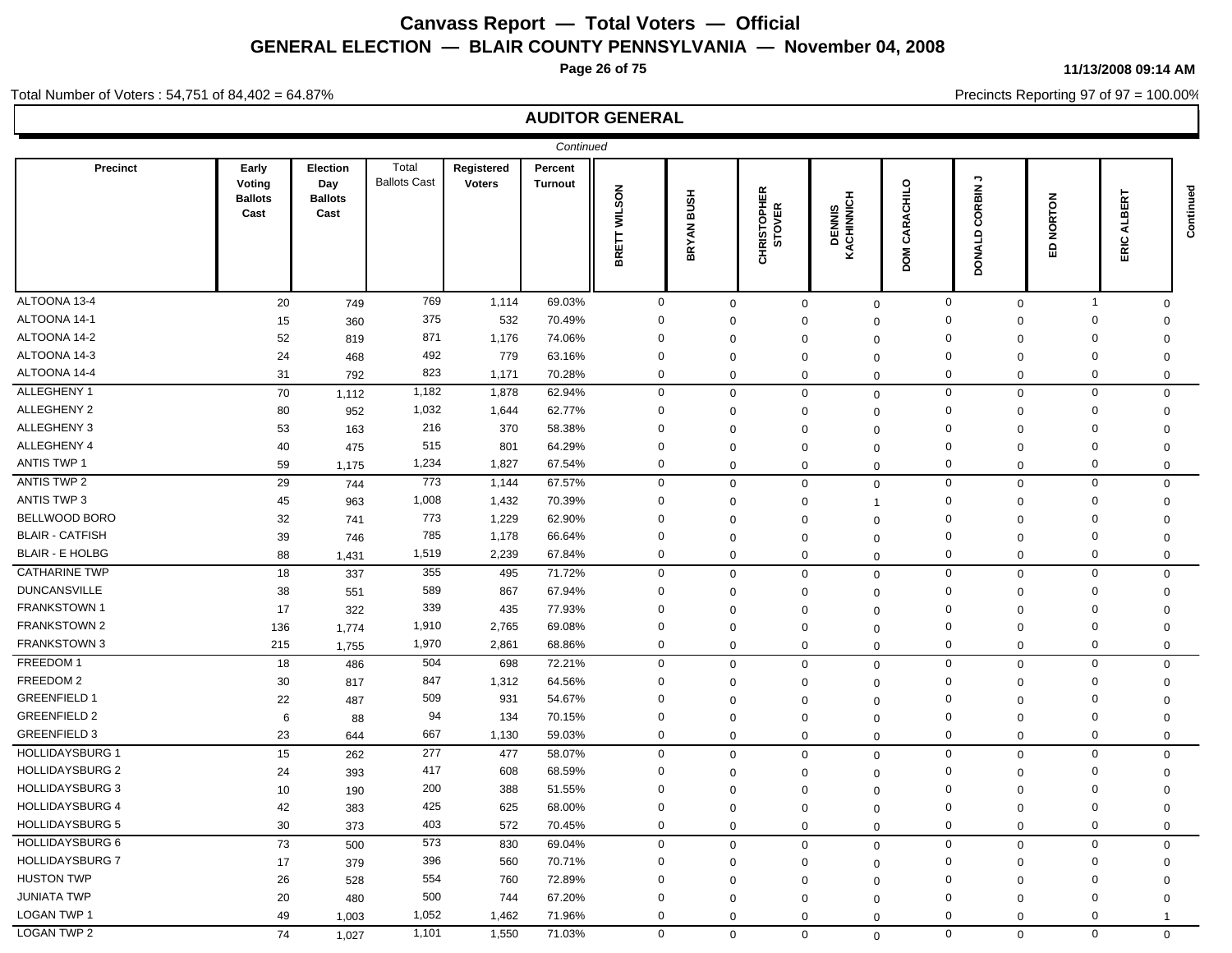**Page 27 of 75**

**11/13/2008 09:14 AM**

Precincts Reporting 97 of 97 = 100.00%

### Total Number of Voters : 54,751 of 84,402 = 64.87%

|                      |                                           |                                                  |                              |                             | Continued                 |                        |                             |                       |                      |                                                    |                                                                   |                               |                                  |             |
|----------------------|-------------------------------------------|--------------------------------------------------|------------------------------|-----------------------------|---------------------------|------------------------|-----------------------------|-----------------------|----------------------|----------------------------------------------------|-------------------------------------------------------------------|-------------------------------|----------------------------------|-------------|
| Precinct             | Early<br>Voting<br><b>Ballots</b><br>Cast | <b>Election</b><br>Day<br><b>Ballots</b><br>Cast | Total<br><b>Ballots Cast</b> | Registered<br><b>Voters</b> | Percent<br><b>Turnout</b> | <b>WILSON</b><br>BRETT | <b>HSNB</b><br><b>BRYAN</b> | CHRISTOPHER<br>STOVER | DENNIS<br>KACHINNICH | $\circ$<br>$\frac{1}{5}$<br>⋖<br>α<br>రే<br>š<br>ă | $\mathbin{\rightarrow}$<br>ORBIN.<br>ō<br>$\circ$<br><b>DONAL</b> | <b>NORTON</b><br>$\circ$<br>ш | ٣<br>ш<br>m<br>⋖<br>$\circ$<br>띲 | Continued   |
| <b>LOGAN TWP 3</b>   | 43                                        | 560                                              | 603                          | 846                         | 71.28%                    | $\mathbf 0$            | $\Omega$                    | $\mathbf 0$           | $\mathbf 0$          |                                                    | $\mathbf 0$<br>$\mathbf 0$                                        |                               | $\mathbf 0$<br>$\Omega$          |             |
| <b>LOGAN TWP 4</b>   | 51                                        | 717                                              | 768                          | 1,250                       | 61.44%                    | $\Omega$               | $\Omega$                    |                       | $\Omega$             |                                                    | $\Omega$<br>$\Omega$                                              | $\Omega$                      | O                                |             |
| <b>LOGAN TWP 5</b>   | 52                                        | 814                                              | 866                          | 1,245                       | 69.56%                    | $\mathbf 0$            | $\Omega$                    | $\Omega$              | $\Omega$             |                                                    | $\Omega$<br>$\Omega$                                              | $\mathbf 0$                   | $\Omega$                         |             |
| LOGAN TWP 6          | 59                                        | 1,034                                            | 1,093                        | 1,839                       | 59.43%                    | $\mathbf 0$            | $\mathbf{0}$                | $\Omega$              | $\Omega$             |                                                    | $\mathbf 0$<br>$\Omega$                                           | $\mathbf 0$                   | $\Omega$                         |             |
| <b>LOGAN TWP 7</b>   | 32                                        | 400                                              | 432                          | 629                         | 68.68%                    | $\mathbf{0}$           | $\mathbf 0$                 | $\Omega$              | $\mathbf 0$          |                                                    | $\mathbf 0$<br>$\mathbf 0$                                        |                               | $\mathbf 0$                      | $\mathbf 0$ |
| <b>MARTINSBURG 1</b> | 38                                        | 395                                              | 433                          | 616                         | 70.29%                    | $\Omega$               | $\Omega$                    | $\Omega$              | $\Omega$             |                                                    | $\mathbf 0$<br>$\Omega$                                           | $\Omega$                      | $\Omega$                         |             |
| <b>MARTINSBURG 2</b> | 44                                        | 450                                              | 494                          | 741                         | 66.67%                    | $\Omega$               |                             | $\Omega$              | $\Omega$             |                                                    | $\Omega$                                                          | $\Omega$                      |                                  |             |
| <b>NEWRY BORO</b>    | 3                                         | 105                                              | 108                          | 166                         | 65.06%                    | $\Omega$               | $\Omega$                    | $\Omega$              | $\Omega$             | $\Omega$                                           | $\Omega$                                                          | $\Omega$                      | $\Omega$                         |             |
| NORTH WOODBURY       | 103                                       | 1,053                                            | 1,156                        | 1,667                       | 69.35%                    | $\mathbf{0}$           | $\mathbf 0$                 | $\Omega$              | $\mathbf 0$          |                                                    | $\mathbf 0$<br>$\mathbf 0$                                        |                               | $\mathbf 0$<br>$\mathbf 0$       |             |
| <b>ROARING SPG 1</b> | 6                                         | 239                                              | 245                          | 427                         | 57.38%                    | $\mathbf 0$            | $\mathbf 0$                 | $\mathbf 0$           | $\mathbf 0$          |                                                    | $\mathbf 0$<br>$\mathbf 0$                                        |                               | $\mathbf 0$                      | $\Omega$    |
| <b>ROARING SPG 2</b> | 27                                        | 431                                              | 458                          | 662                         | 69.18%                    | $\mathbf 0$            | $\Omega$                    |                       | $\Omega$             |                                                    | $\Omega$<br>$\Omega$                                              | $\mathbf 0$                   | $\Omega$                         |             |
| <b>ROARING SPG 3</b> | 19                                        | 362                                              | 381                          | 538                         | 70.82%                    | $\Omega$               | $\Omega$                    | $\Omega$              | $\Omega$             |                                                    | $\Omega$<br>$\Omega$                                              | $\Omega$                      | O                                |             |
| SNYDER 1             | 33                                        | 551                                              | 584                          | 955                         | 61.15%                    | $\Omega$               | $\Omega$                    | $\Omega$              | $\Omega$             |                                                    | $\Omega$<br>$\Omega$                                              | $\Omega$                      | $\Omega$                         |             |
| SNYDER 2             | 31                                        | 767                                              | 798                          | 1,216                       | 65.63%                    | $\mathbf 0$            | $\mathbf{0}$                | $\Omega$              | $\mathbf 0$          |                                                    | $\mathbf 0$<br>$\mathbf 0$                                        | $\Omega$                      | $\mathbf 0$                      |             |
| <b>TAYLOR TWP</b>    | 64                                        | 1,068                                            | 1,132                        | 1,656                       | 68.36%                    | $\mathbf 0$            | $\mathbf 0$                 | $\Omega$              | $\Omega$             |                                                    | $\mathbf 0$<br>$\mathbf 0$                                        |                               | $\mathbf 0$                      | $\mathbf 0$ |
| TYRONE TWP 1         | 24                                        | 358                                              | 382                          | 566                         | 67.49%                    | $\Omega$               | $\Omega$                    | $\Omega$              | $\Omega$             |                                                    | 0<br>$\Omega$                                                     | $\Omega$                      | $\Omega$                         |             |
| TYRONE TWP 2         | 13                                        | 441                                              | 454                          | 637                         | 71.27%                    | $\Omega$               | $\Omega$                    | $\Omega$              | $\Omega$             |                                                    | $\Omega$<br>$\Omega$                                              | $\Omega$                      |                                  |             |
| <b>TYRONE BORO 1</b> | 11                                        | 383                                              | 394                          | 577                         | 68.28%                    | $\Omega$               | $\Omega$                    |                       | $\Omega$             |                                                    | $\Omega$<br>$\Omega$                                              | $\Omega$                      | $\Omega$                         |             |
| TYRONE BORO 2        | 15                                        | 278                                              | 293                          | 493                         | 59.43%                    | $\mathbf 0$            | $\mathbf{0}$                | $\mathbf 0$           | $\Omega$             |                                                    | 0<br>$\mathbf 0$                                                  |                               | 0<br>$\Omega$                    |             |
| TYRONE BORO 3        | 10                                        | 225                                              | 235                          | 444                         | 52.93%                    | $\mathbf 0$            | $\Omega$                    | $\Omega$              | $\mathbf 0$          |                                                    | $\mathbf 0$<br>$\mathbf 0$                                        |                               | $\mathbf 0$                      | $\Omega$    |
| <b>TYRONE BORO 4</b> | 3                                         | 163                                              | 166                          | 318                         | 52.20%                    | $\Omega$               | $\Omega$                    | $\Omega$              | $\Omega$             |                                                    | $\Omega$<br>$\Omega$                                              | $\Omega$                      | $\Omega$                         |             |
| <b>TYRONE BORO 5</b> | 9                                         | 209                                              | 218                          | 352                         | 61.93%                    | $\Omega$               | $\Omega$                    | $\Omega$              | $\Omega$             |                                                    | $\Omega$<br>$\Omega$                                              | $\Omega$                      | ŋ                                |             |
| TYRONE BORO 6        | 18                                        | 457                                              | 475                          | 644                         | 73.76%                    | $\Omega$               | $\Omega$                    | $\Omega$              | $\Omega$             | $\Omega$                                           | $\mathbf 0$                                                       | $\Omega$                      | $\Omega$                         |             |
| <b>TYRONE BORO 7</b> | $\overline{7}$                            | 340                                              | 347                          | 520                         | 66.73%                    | $\mathbf 0$            | $\mathbf{0}$                | $\mathbf 0$           | $\mathbf 0$          |                                                    | $\mathbf 0$<br>$\mathbf 0$                                        |                               | $\mathbf 0$<br>$\mathbf 0$       |             |
| <b>WILLIAMSBURG</b>  | 20                                        | 515                                              | 535                          | 843                         | 63.46%                    | $\mathbf 0$            | $\mathbf 0$                 | $\mathbf 0$           | $\mathbf 0$          |                                                    | $\mathbf 0$<br>$\mathbf 0$                                        |                               | $\mathbf 0$<br>$\mathbf 0$       |             |
| <b>WOODBURY TWP</b>  | 25                                        | 585                                              | 610                          | 903                         | 67.55%                    | 0                      | $\mathbf 0$                 | $\Omega$              | $\mathbf 0$          |                                                    | $\mathbf 0$<br>$\mathbf 0$                                        | $\Omega$                      | 0                                |             |
| <b>Totals:</b>       | 2,977                                     | 51,774                                           | 54,751                       | 84,402                      |                           |                        |                             |                       | 1                    | $\mathbf 1$                                        | $\mathbf 1$                                                       | $\mathbf{1}$                  |                                  |             |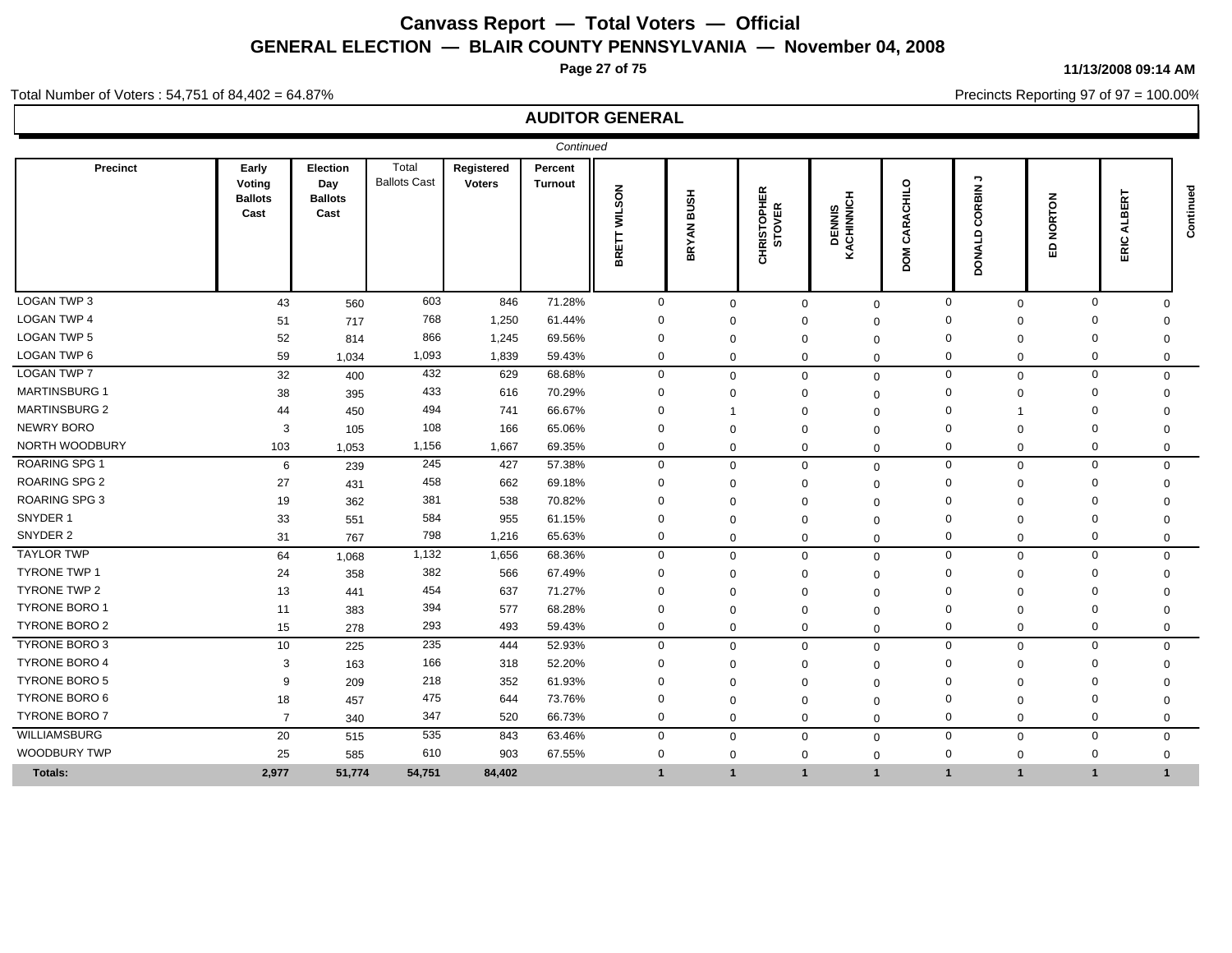**Page 28 of 75**

#### **11/13/2008 09:14 AM**

Precincts Reporting 97 of 97 = 100.00%

Total Number of Voters : 54,751 of 84,402 = 64.87%

|                 |                                           |                                           |                                     |                             | Continued                 |                |                  |                       |                |                            |                            |                        |                      |           |
|-----------------|-------------------------------------------|-------------------------------------------|-------------------------------------|-----------------------------|---------------------------|----------------|------------------|-----------------------|----------------|----------------------------|----------------------------|------------------------|----------------------|-----------|
| Precinct        | Early<br>Voting<br><b>Ballots</b><br>Cast | Election<br>Day<br><b>Ballots</b><br>Cast | <b>Total</b><br><b>Ballots Cast</b> | Registered<br><b>Voters</b> | Percent<br><b>Turnout</b> | FORD<br>GERALD | STANDARD<br>GOLD | KNOTT<br><b>JERRY</b> | PATERO<br>ğ    | WAGNER<br>Σ<br><b>NHOL</b> | <b>MCCAIN</b><br>Š         | DRASS<br><b>NILSIU</b> | <b>MORITZ</b><br>KEN | Continued |
| ALTOONA 1-1     | 19                                        | 315                                       | 334                                 | 742                         | 45.01%                    | $\mathbf 0$    | $\mathbf 0$      | $\mathbf 0$           | $\mathbf 0$    |                            | $\mathsf 0$<br>$\mathbf 0$ | $\mathbf 0$            | $\mathbf 0$          |           |
| ALTOONA 1-2     | 13                                        | 109                                       | 122                                 | 261                         | 46.74%                    | $\mathbf 0$    | $\Omega$         | $\mathbf 0$           | $\Omega$       |                            | $\mathbf 0$<br>$\mathbf 0$ | $\Omega$               | $\mathbf 0$          |           |
| ALTOONA 2-1     | 11                                        | 218                                       | 229                                 | 575                         | 39.83%                    | $\mathbf 0$    | $\Omega$         | 0                     | $\mathbf 0$    |                            | $\mathbf 0$<br>$\mathbf 0$ | $\Omega$               | $\Omega$             |           |
| ALTOONA 2-2     | 13                                        | 476                                       | 489                                 | 864                         | 56.60%                    | $\mathbf 0$    | $\Omega$         | $\Omega$              | $\mathbf 0$    |                            | $\mathbf 0$<br>$\mathbf 0$ | $\mathbf 0$            | $\mathbf 0$          |           |
| ALTOONA 3-1     | 19                                        | 361                                       | 380                                 | 715                         | 53.15%                    | $\mathbf 0$    | $\mathbf 0$      | $\mathbf 0$           | $\Omega$       |                            | $\mathbf 0$<br>$\mathbf 0$ | $\mathbf 0$            | $\mathbf 0$          |           |
| ALTOONA 3-2     | 29                                        | 491                                       | 520                                 | 720                         | 72.22%                    | $\mathbf 0$    | $\mathbf 0$      | $\mathbf 0$           | $\mathbf 0$    |                            | $\mathbf 0$<br>$\mathbf 0$ | 0                      | $\mathbf 0$          |           |
| ALTOONA 4-1     | 19                                        | 404                                       | 423                                 | 784                         | 53.95%                    | $\mathbf 0$    | $\Omega$         | 0                     | $\mathbf 0$    |                            | $\mathbf 0$<br>$\mathbf 0$ | $\Omega$               | $\Omega$             |           |
| ALTOONA 4-2     | 18                                        | 481                                       | 499                                 | 704                         | 70.88%                    | $\mathbf{0}$   | $\Omega$         | $\Omega$              | $\Omega$       |                            | $\mathbf 0$<br>$\mathbf 0$ | $\Omega$               | $\Omega$             |           |
| ALTOONA 5-1     | 3                                         | 102                                       | 105                                 | 210                         | 50.00%                    | $\mathbf 0$    | $\mathbf 0$      | 0                     | $\mathbf 0$    |                            | $\mathbf 0$<br>$\mathbf 0$ | $\mathbf 0$            | $\mathbf 0$          |           |
| ALTOONA 5-2     | 24                                        | 429                                       | 453                                 | 727                         | 62.31%                    | $\mathbf 0$    | 0                | $\mathbf 0$           | $\Omega$       |                            | $\mathbf 0$<br>$\mathbf 0$ | $\mathbf 0$            | $\mathbf 0$          |           |
| ALTOONA 5-3     | 14                                        | 361                                       | 375                                 | 611                         | 61.37%                    | 0              | $\mathbf{0}$     | 0                     | $\mathbf 0$    |                            | $\mathbf 0$<br>$\mathbf 0$ | $\mathbf 0$            | $\mathbf 0$          |           |
| ALTOONA 6-1     | 18                                        | 410                                       | 428                                 | 818                         | 52.32%                    | $\mathbf 0$    | $\Omega$         | 0                     | $\mathbf 0$    |                            | $\mathbf 0$<br>$\mathbf 0$ | $\mathbf 0$            | $\mathbf 0$          |           |
| ALTOONA 6-2     | 8                                         | 408                                       | 416                                 | 774                         | 53.75%                    | $\mathbf 0$    | $\Omega$         | $\Omega$              | $\mathbf 0$    |                            | $\mathbf 0$<br>$\mathbf 0$ | $\mathbf 0$            | $\Omega$             |           |
| ALTOONA 6-3     | 20                                        | 479                                       | 499                                 | 816                         | 61.15%                    | $\mathbf 0$    | $\mathbf 0$      | $\Omega$              | $\Omega$       |                            | $\mathbf 0$<br>$\mathbf 0$ | $\mathbf 0$            | $\mathbf 0$          |           |
| ALTOONA 6-4     | 32                                        | 466                                       | 498                                 | 704                         | 70.74%                    | $\mathbf 0$    | $\mathbf 0$      | $\mathbf 0$           | $\Omega$       |                            | $\mathbf 0$<br>$\mathbf 0$ | $\Omega$               | $\mathbf 0$          |           |
| ALTOONA 6-5     | 46                                        | 635                                       | 681                                 | 1,064                       | 64.00%                    | $\mathbf 0$    | $\mathbf 0$      | $\mathbf 0$           | $\mathbf 0$    |                            | $\mathbf 0$<br>$\mathbf 0$ | $\mathbf 0$            | $\Omega$             |           |
| <b>ALTOONA7</b> | 9                                         | 437                                       | 446                                 | 927                         | 48.11%                    | $\mathbf 0$    | $\Omega$         | $\Omega$              | 0              |                            | $\mathbf 0$<br>$\mathbf 0$ | $\mathbf 0$            | $\mathbf 0$          |           |
| ALTOONA 8-1     | 20                                        | 371                                       | 391                                 | 810                         | 48.27%                    | $\mathbf 0$    | $\mathbf 0$      | 0                     | $\Omega$       |                            | $\mathbf 0$<br>$\mathbf 0$ | $\mathbf 0$            | $\mathbf 0$          |           |
| ALTOONA 8-2     | 14                                        | 395                                       | 409                                 | 625                         | 65.44%                    | $\mathbf 0$    | $\mathbf 0$      | $\Omega$              | $\mathbf 0$    |                            | $\mathbf 0$<br>$\mathbf 0$ | $\mathbf 0$            | $\Omega$             |           |
| ALTOONA 9       | 10                                        | 467                                       | 477                                 | 883                         | 54.02%                    | $\mathbf{1}$   | $\mathbf 0$      | $\mathbf 0$           | $\Omega$       |                            | $\mathbf 0$<br>$\mathbf 0$ | $\Omega$               | 0                    |           |
| ALTOONA 10-1    | $\overline{7}$                            | 249                                       | 256                                 | 582                         | 43.99%                    | $\mathbf 0$    | $\mathbf 0$      | $\mathbf 0$           | $\mathbf 0$    |                            | $\mathsf 0$<br>$\mathbf 0$ | $\mathbf 0$            | $\mathbf 0$          |           |
| ALTOONA 10-2    | 10                                        | 302                                       | 312                                 | 512                         | 60.94%                    | $\mathbf 0$    | $\mathbf 0$      | $\Omega$              | 0              |                            | $\mathbf 0$<br>$\mathbf 0$ | $\mathbf 0$            | $\mathbf 0$          |           |
| ALTOONA 10-3    | $\overline{7}$                            | 271                                       | 278                                 | 416                         | 66.83%                    | $\mathbf 0$    | $\mathbf 0$      | $\Omega$              | $\Omega$       |                            | $\mathbf 0$<br>$\mathbf 0$ | $\mathbf 0$            | $\mathbf 0$          |           |
| ALTOONA 10-4    | 28                                        | 621                                       | 649                                 | 956                         | 67.89%                    | $\mathbf 0$    | $\Omega$         | 0                     | $\Omega$       |                            | $\mathbf 0$<br>$\mathbf 0$ | $\mathbf 0$            | $\Omega$             |           |
| ALTOONA 11-1    | 27                                        | 647                                       | 674                                 | 1,058                       | 63.71%                    | $\mathbf 0$    | $\mathbf 0$      | $\mathbf 0$           | 0              |                            | $\mathbf 0$<br>$\mathbf 0$ | $\Omega$               | $\mathbf 0$          |           |
| ALTOONA 11-2    | 34                                        | 550                                       | 584                                 | 829                         | 70.45%                    | $\mathbf 0$    | $\mathbf 0$      | $\mathbf 0$           | $\mathbf 0$    |                            | $\mathbf 0$<br>$\mathbf 0$ | $\mathbf 0$            | $\mathbf 0$          |           |
| ALTOONA 11-3    | 32                                        | 532                                       | 564                                 | 822                         | 68.61%                    | $\mathbf 0$    | $\mathbf 0$      | 0                     | $\Omega$       |                            | $\mathbf 0$<br>$\mathbf 0$ | $\mathbf 0$            | $\Omega$             |           |
| ALTOONA 12-1    | 13                                        | 226                                       | 239                                 | 406                         | 58.87%                    | $\mathbf 0$    | $\mathbf 0$      | $\Omega$              | $\Omega$       |                            | $\Omega$<br>$\mathbf 0$    | $\mathbf 0$            | $\Omega$             |           |
| ALTOONA 12-2    | 10                                        | 352                                       | 362                                 | 567                         | 63.84%                    | $\mathbf 0$    | $\mathbf 0$      | 0                     | $\mathbf 0$    |                            | $\mathbf 0$<br>$\mathbf 0$ | $\Omega$               | $\mathbf 0$          |           |
| ALTOONA 12-3    | 10                                        | 329                                       | 339                                 | 467                         | 72.59%                    | $\mathbf 0$    | $\mathbf{0}$     | 0                     | $\Omega$       |                            | $\mathbf 0$<br>$\mathbf 0$ | $\Omega$               | $\mathbf 0$          |           |
| ALTOONA 12-4    | 29                                        | 474                                       | 503                                 | 681                         | 73.86%                    | $\mathbf 0$    | $\mathbf 0$      | $\mathbf 0$           | $\mathbf 0$    |                            | $\mathbf 0$<br>$\mathbf 0$ | 0                      | $\mathbf 0$          |           |
| ALTOONA 12-5    | 12                                        | 261                                       | 273                                 | 393                         | 69.47%                    | $\mathbf 0$    | 0                | $\mathbf 0$           | 0              |                            | $\mathbf 0$<br>$\mathbf 0$ | 0                      | $\mathbf 0$          |           |
| ALTOONA 13-1    | 20                                        | 701                                       | 721                                 | 1,150                       | 62.70%                    | $\mathbf 0$    | $\Omega$         | $\Omega$              | $\Omega$       |                            | $\mathbf 0$<br>$\mathbf 0$ | $\mathbf 0$            | $\Omega$             |           |
| ALTOONA 13-2    | 15                                        | 565                                       | 580                                 | 977                         | 59.37%                    | $\mathbf 0$    | $\Omega$         | $\Omega$              | $\Omega$       |                            | $\mathbf 0$<br>$\mathbf 0$ | $\Omega$               | $\Omega$             |           |
| ALTOONA 13-3    | 24                                        | 510                                       | 534                                 | 784                         | 68.11%                    | $\mathbf 0$    | $\mathbf{0}$     | 0                     | $\mathbf 0$    |                            | $\Omega$<br>$\mathbf 0$    | 0                      | $\mathbf 0$          |           |
| ALTOONA 13-4    | 20                                        | 749                                       | 769                                 | 1,114                       | 69.03%                    | $\mathbf 0$    | $\mathbf 0$      | $\mathbf 0$           | $\overline{1}$ |                            | $\mathbf 0$<br>$\Omega$    | $\Omega$               | $\Omega$             |           |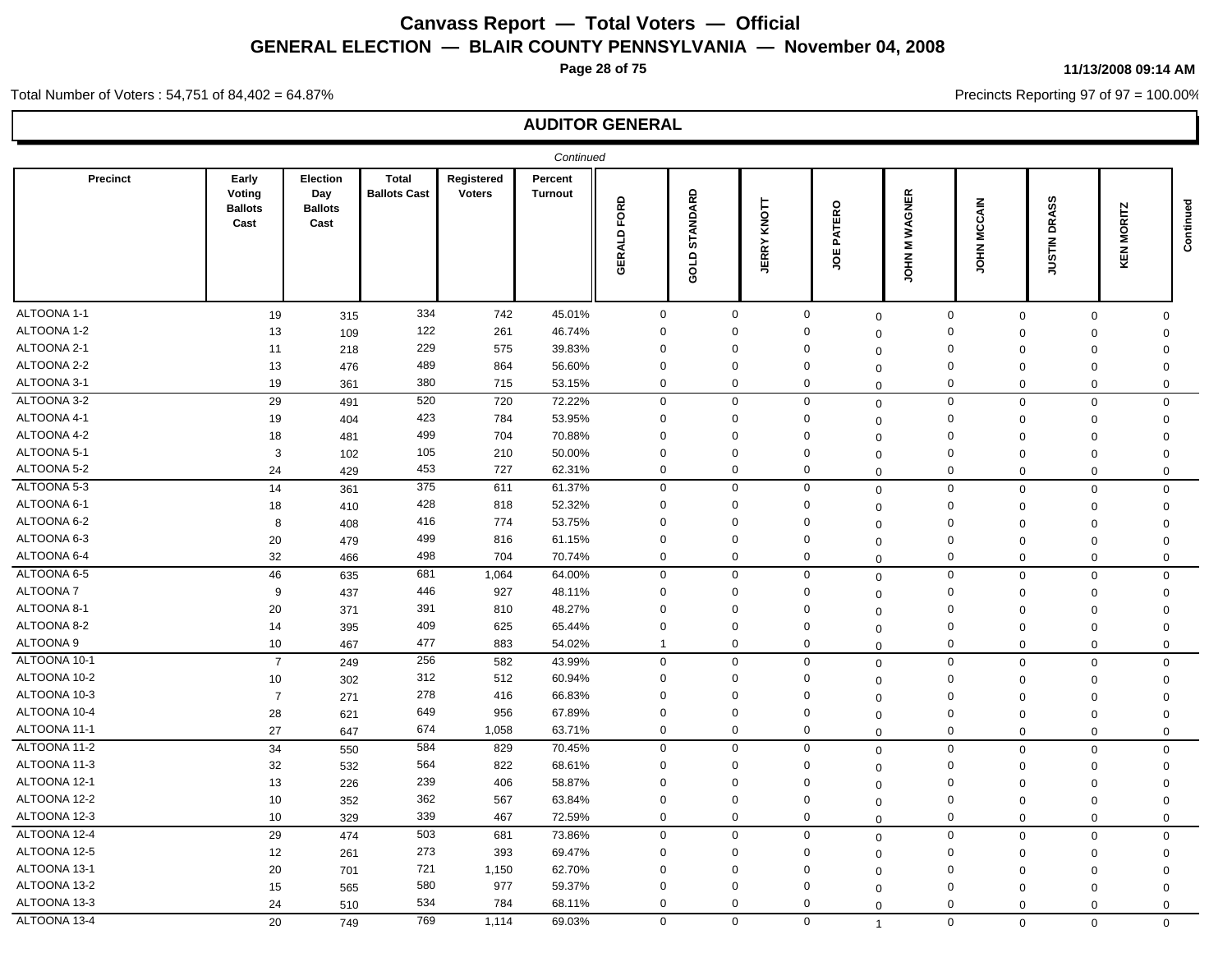**Page 29 of 75**

#### **11/13/2008 09:14 AM**

Precincts Reporting 97 of 97 = 100.00%

### **AUDITOR GENERAL**

|                        |                                           |                                                  |                                     |                             | Continued                 |                |                  |                   |                             |                    |                       |                               |                      |           |
|------------------------|-------------------------------------------|--------------------------------------------------|-------------------------------------|-----------------------------|---------------------------|----------------|------------------|-------------------|-----------------------------|--------------------|-----------------------|-------------------------------|----------------------|-----------|
| Precinct               | Early<br>Voting<br><b>Ballots</b><br>Cast | <b>Election</b><br>Day<br><b>Ballots</b><br>Cast | <b>Total</b><br><b>Ballots Cast</b> | Registered<br><b>Voters</b> | Percent<br><b>Turnout</b> | FORD<br>GERALD | STANDARD<br>GOLD | KNOTT<br>RRY<br>ш | <b>ATERO</b><br>മ<br>щ<br>g | WAGNER<br>Ξ<br>HOL | <b>MCCAIN</b><br>HPOL | <b>DRASS</b><br><b>NILSIN</b> | <b>MORITZ</b><br>KEN | Continued |
| ALTOONA 14-1           | 15                                        | 360                                              | 375                                 | 532                         | 70.49%                    | $\mathbf 0$    | $\mathbf 0$      |                   | $\mathbf{1}$                | $\mathbf 0$        | 0                     | $\mathbf 0$<br>$\mathbf 0$    |                      |           |
| ALTOONA 14-2           | 52                                        | 819                                              | 871                                 | 1,176                       | 74.06%                    | $\mathbf 0$    | $\Omega$         |                   | $\Omega$                    | $\Omega$           | $\mathbf 0$           | $\Omega$<br>$\Omega$          | $\Omega$             |           |
| ALTOONA 14-3           | 24                                        | 468                                              | 492                                 | 779                         | 63.16%                    | $\mathbf 0$    | $\mathbf 0$      |                   | $\Omega$                    | $\Omega$           | $\Omega$              | $\Omega$<br>$\Omega$          | $\Omega$             |           |
| ALTOONA 14-4           | 31                                        | 792                                              | 823                                 | 1,171                       | 70.28%                    | 0              | 0                |                   | 0                           | $\mathbf 0$        | $\mathbf 0$           | $\mathbf 0$<br>$\mathbf 0$    | $\mathbf 0$          |           |
| ALLEGHENY 1            | 70                                        | 1,112                                            | 1,182                               | 1,878                       | 62.94%                    | $\mathbf 0$    | $\Omega$         |                   | $\mathbf 0$                 | $\mathbf 0$        | $\mathbf 0$           | $\mathbf 0$<br>$\mathbf 0$    | $\mathbf 0$          |           |
| ALLEGHENY 2            | 80                                        | 952                                              | 1,032                               | 1,644                       | 62.77%                    | $\mathbf 0$    | $\Omega$         |                   | $\Omega$                    | $\Omega$           | $\mathbf 0$           | $\Omega$<br>$\Omega$          | $\Omega$             |           |
| ALLEGHENY 3            | 53                                        | 163                                              | 216                                 | 370                         | 58.38%                    | $\mathbf 0$    | $\mathbf 0$      |                   | $\Omega$                    | $\Omega$           | $\Omega$              | $\Omega$<br>$\Omega$          | $\Omega$             |           |
| ALLEGHENY 4            | 40                                        | 475                                              | 515                                 | 801                         | 64.29%                    | $\mathbf 0$    | $\Omega$         |                   | $\Omega$                    | $\Omega$           | 0                     | $\Omega$<br>$\Omega$          | $\Omega$             |           |
| <b>ANTIS TWP 1</b>     | 59                                        | 1,175                                            | 1,234                               | 1,827                       | 67.54%                    | $\mathbf 0$    | $\mathbf 0$      |                   | $\mathbf 0$                 | $\mathbf 0$        | $\mathbf 0$           | $\Omega$<br>$\Omega$          | 0                    |           |
| ANTIS TWP 2            | 29                                        | 744                                              | 773                                 | 1,144                       | 67.57%                    | $\mathbf 0$    | $\mathbf 0$      |                   | $\mathbf 0$                 | $\mathbf 0$        | $\mathbf 0$           | $\mathbf 0$<br>$\Omega$       | $\mathbf 0$          |           |
| ANTIS TWP 3            | 45                                        | 963                                              | 1,008                               | 1,432                       | 70.39%                    | $\mathbf 0$    | $\mathbf 0$      |                   | $\Omega$                    | $\Omega$           | $\Omega$              | $\Omega$<br>$\mathbf 0$       | $\Omega$             |           |
| BELLWOOD BORO          | 32                                        | 741                                              | 773                                 | 1,229                       | 62.90%                    | $\mathbf 0$    | $\Omega$         |                   | $\Omega$                    | $\Omega$           | $\mathbf{0}$          | $\Omega$<br>$\mathbf 0$       | $\Omega$             |           |
| <b>BLAIR - CATFISH</b> | 39                                        | 746                                              | 785                                 | 1,178                       | 66.64%                    | $\mathbf 0$    | $\mathbf 0$      |                   | $\Omega$                    | $\Omega$           | $\mathbf{0}$          | $\Omega$<br>$\Omega$          | $\Omega$             |           |
| <b>BLAIR - E HOLBG</b> | 88                                        | 1,431                                            | 1,519                               | 2,239                       | 67.84%                    | $\mathbf 0$    | $\mathbf 0$      |                   | $\mathbf 0$                 | $\Omega$           | $\mathbf 0$           | $\Omega$<br>$\Omega$          | $\mathbf 0$          |           |
| <b>CATHARINE TWP</b>   | 18                                        | 337                                              | 355                                 | 495                         | 71.72%                    | $\mathbf 0$    | $\mathbf 0$      |                   | $\mathbf 0$                 | $\mathbf 0$        | $\mathbf 0$           | $\mathbf 0$<br>$\mathbf 0$    | $\mathbf 0$          |           |
| <b>DUNCANSVILLE</b>    | 38                                        | 551                                              | 589                                 | 867                         | 67.94%                    | $\mathbf 0$    | $\Omega$         |                   | $\Omega$                    | $\Omega$           | 0                     | $\Omega$<br>$\mathbf 0$       | $\Omega$             |           |
| <b>FRANKSTOWN1</b>     | 17                                        | 322                                              | 339                                 | 435                         | 77.93%                    | $\mathbf 0$    | $\Omega$         |                   | $\Omega$                    | $\mathbf 0$        | $\mathbf 0$           | $\Omega$<br>$\Omega$          | $\Omega$             |           |
| <b>FRANKSTOWN 2</b>    | 136                                       | 1,774                                            | 1,910                               | 2,765                       | 69.08%                    | $\mathbf 0$    | $\mathbf 0$      |                   | $\Omega$                    | $\Omega$           | $\mathbf 0$           | $\Omega$<br>$\mathbf 0$       | $\Omega$             |           |
| <b>FRANKSTOWN 3</b>    | 215                                       | 1,755                                            | 1,970                               | 2,861                       | 68.86%                    | $\mathbf 0$    | $\mathbf 0$      |                   | $\Omega$                    | $\Omega$           | $\mathbf 0$           | $\Omega$<br>$\Omega$          | 0                    |           |
| FREEDOM 1              | 18                                        | 486                                              | 504                                 | 698                         | 72.21%                    | $\mathbf 0$    | $\mathbf 0$      |                   | $\mathbf 0$                 | $\mathbf 0$        | $\mathbf 0$           | $\mathbf 0$<br>$\Omega$       | $\Omega$             |           |
| FREEDOM 2              | 30                                        | 817                                              | 847                                 | 1,312                       | 64.56%                    | $\mathbf 0$    | $\mathbf 0$      |                   | $\Omega$                    | $\Omega$           | 0                     | $\Omega$<br>$\mathbf 0$       | $\Omega$             |           |
| <b>GREENFIELD 1</b>    | 22                                        | 487                                              | 509                                 | 931                         | 54.67%                    | $\mathbf 0$    | $\mathbf 0$      |                   | $\Omega$                    | $\Omega$           | $\mathbf 0$           | $\Omega$<br>$\Omega$          | $\Omega$             |           |
| <b>GREENFIELD 2</b>    | 6                                         | 88                                               | 94                                  | 134                         | 70.15%                    | $\mathbf 0$    | $\Omega$         |                   | $\Omega$                    | $\mathbf 0$        | $\mathbf 0$           | $\mathbf 0$<br>$\mathbf 0$    | $\Omega$             |           |
| <b>GREENFIELD 3</b>    | 23                                        | 644                                              | 667                                 | 1,130                       | 59.03%                    | $\mathbf 0$    | $\mathbf 0$      |                   | $\Omega$                    | $\Omega$           | $\mathbf 0$           | $\mathbf 0$<br>$\Omega$       | $\mathbf 0$          |           |
| <b>HOLLIDAYSBURG 1</b> | 15                                        | 262                                              | 277                                 | 477                         | 58.07%                    | $\mathbf 0$    | $\mathbf 0$      |                   | $\Omega$                    | $\mathbf 0$        | $\mathbf 0$           | $\mathbf 0$<br>$\Omega$       | $\mathbf 0$          |           |
| <b>HOLLIDAYSBURG 2</b> | 24                                        | 393                                              | 417                                 | 608                         | 68.59%                    | $\mathbf 0$    | $\mathbf 0$      |                   | $\Omega$                    | $\Omega$           | $\mathbf 0$           | $\Omega$<br>$\mathbf 0$       | $\Omega$             |           |
| <b>HOLLIDAYSBURG 3</b> | 10                                        | 190                                              | 200                                 | 388                         | 51.55%                    | $\mathbf 0$    | 1                |                   | $\Omega$                    | $\mathbf 0$        | $\mathbf{0}$          | $\Omega$<br>$\mathbf 0$       | $\Omega$             |           |
| <b>HOLLIDAYSBURG 4</b> | 42                                        | 383                                              | 425                                 | 625                         | 68.00%                    | $\mathbf 0$    | $\mathbf 0$      |                   | $\mathbf 0$                 | $\Omega$           | $\mathbf 0$           | $\mathbf 0$<br>$\Omega$       | $\Omega$             |           |
| <b>HOLLIDAYSBURG 5</b> | 30                                        | 373                                              | 403                                 | 572                         | 70.45%                    | $\mathbf 0$    | $\mathbf 0$      |                   | $\Omega$                    | $\mathbf 0$        | $\mathbf 0$           | $\Omega$<br>$\Omega$          | $\mathbf 0$          |           |
| <b>HOLLIDAYSBURG 6</b> | 73                                        | 500                                              | 573                                 | 830                         | 69.04%                    | $\mathbf 0$    | $\mathbf 0$      |                   | $\mathbf 0$                 | $\mathbf 0$        | $\mathbf 0$           | $\mathbf 0$<br>$\Omega$       | $\mathbf 0$          |           |
| <b>HOLLIDAYSBURG 7</b> | 17                                        | 379                                              | 396                                 | 560                         | 70.71%                    | $\Omega$       | $\Omega$         |                   | $\Omega$                    | $\mathbf 0$        | $\Omega$              | $\Omega$<br>$\Omega$          | $\Omega$             |           |
| <b>HUSTON TWP</b>      | 26                                        | 528                                              | 554                                 | 760                         | 72.89%                    | $\mathbf 0$    | $\Omega$         |                   | $\Omega$                    | $\Omega$           | $\mathbf 0$           | $\Omega$<br>$\Omega$          | $\Omega$             |           |
| <b>JUNIATA TWP</b>     | 20                                        | 480                                              | 500                                 | 744                         | 67.20%                    | $\mathbf 0$    | $\mathbf 0$      |                   | $\Omega$                    | $\mathbf 0$        | $\mathbf 0$           | $\Omega$<br>$\mathbf 0$       | $\Omega$             |           |
| <b>LOGAN TWP 1</b>     | 49                                        | 1,003                                            | 1,052                               | 1,462                       | 71.96%                    | $\mathbf 0$    | $\Omega$         |                   | $\mathbf 0$                 | $\Omega$           | $\mathbf{0}$          | $\Omega$<br>$\overline{1}$    | 0                    |           |
| <b>LOGAN TWP 2</b>     | 74                                        | 1,027                                            | 1,101                               | 1,550                       | 71.03%                    | $\Omega$       | $\Omega$         |                   | $\Omega$                    |                    | $\mathbf 0$           | $\mathbf 0$<br>$\Omega$       | $\mathbf 0$          |           |
| LOGAN TWP 3            | 43                                        | 560                                              | 603                                 | 846                         | 71.28%                    | $\mathbf 0$    | $\Omega$         |                   | $\Omega$                    | $\mathbf 0$        | $\mathbf 0$           | $\Omega$<br>$\Omega$          | $\Omega$             |           |
| <b>LOGAN TWP 4</b>     | 51                                        | 717                                              | 768                                 | 1,250                       | 61.44%                    | $\Omega$       | $\Omega$         |                   | $\Omega$                    | $\Omega$           | $\mathbf 0$           | $\Omega$<br>$\Omega$          | $\Omega$             |           |
|                        |                                           |                                                  |                                     |                             |                           |                |                  |                   |                             | $\Omega$           |                       |                               |                      |           |

Total Number of Voters : 54,751 of 84,402 = 64.87%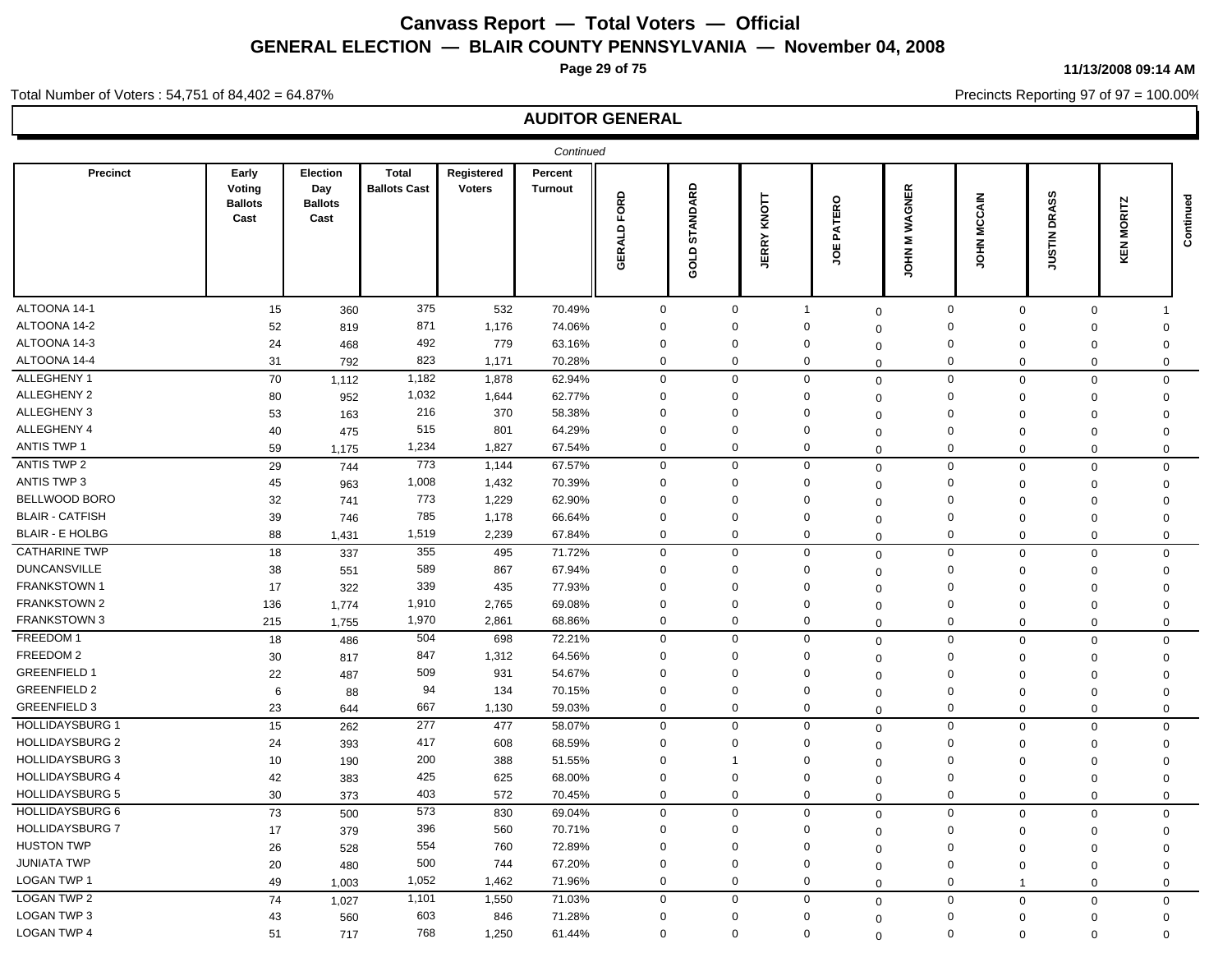**Page 30 of 75**

**11/13/2008 09:14 AM**

Precincts Reporting 97 of 97 = 100.00%

#### Total Number of Voters : 54,751 of 84,402 = 64.87%

| <b>Precinct</b><br>Early<br>Election<br><b>Total</b><br>Registered<br>Percent<br>DARD<br><b>Ballots Cast</b><br>Voting<br>Day<br><b>Voters</b><br><b>Turnout</b><br>GNER<br>FORD<br>ဖ<br><b>MCCAIN</b><br>KNOTT<br>Continued<br>ATERO<br><b>ORITZ</b><br>Ō<br><b>Ballots</b><br><b>Ballots</b><br>Cast<br>Cast<br>₹<br>≏<br>₹<br>$\Omega$<br>Ž.<br>즡<br>₹<br>RRY<br>o.<br>Σ<br>ဖာ<br>H <sub>O</sub><br>KEN<br>ш<br>GER<br>≘<br>HOL<br>.<br>ഗ<br>g<br>画<br>₹<br>$\overline{\circ}$<br>∍<br>Ō<br><b>LOGAN TWP 5</b><br>866<br>52<br>1,245<br>69.56%<br>814<br>$\Omega$<br>$\Omega$<br>$\mathbf{0}$<br>$\mathbf 0$<br>$\mathbf{0}$<br>$\Omega$<br>0<br>$\Omega$<br>LOGAN TWP 6<br>1,093<br>59<br>1,839<br>59.43%<br>$\mathbf 0$<br>$\mathbf 0$<br>$\Omega$<br>0<br>1,034<br>$\Omega$<br>$\Omega$<br>0<br>$\Omega$<br><b>LOGAN TWP 7</b><br>432<br>629<br>$\mathbf 0$<br>32<br>68.68%<br>$\Omega$<br>$\Omega$<br>$\mathbf 0$<br>400<br>$\mathbf{0}$<br>$\mathbf{0}$<br>$\Omega$<br>$\mathbf 0$<br><b>MARTINSBURG 1</b><br>433<br>616<br>70.29%<br>38<br>395<br>$\Omega$<br>$\Omega$<br>$\Omega$<br>0<br>$\Omega$<br>- 0<br>U<br><b>MARTINSBURG 2</b><br>494<br>66.67%<br>741<br>44<br>$\Omega$<br>$\Omega$<br>$\Omega$<br>450<br>$\Omega$<br>$\Omega$<br>$\Omega$<br>$\Omega$<br><b>NEWRY BORO</b><br>108<br>166<br>65.06%<br>3<br>$\Omega$<br>105<br>$\Omega$<br>$\Omega$<br>$\Omega$<br>$\Omega$<br>$\Omega$<br>NORTH WOODBURY<br>1,156<br>1,667<br>69.35%<br>$\Omega$<br>103<br>$\Omega$<br>0<br>$\mathbf 0$<br>1,053<br>$\Omega$<br>$\Omega$<br>$\mathbf 0$<br>$\Omega$<br><b>ROARING SPG 1</b><br>245<br>427<br>57.38%<br>$\Omega$<br>0<br>$\mathbf 0$<br>6<br>239<br>$\mathbf 0$<br>$\Omega$<br>$\mathbf{0}$<br>$\mathbf 0$<br>$\Omega$<br><b>ROARING SPG 2</b><br>458<br>662<br>69.18%<br>27<br>431<br>0<br>$\Omega$<br>$\Omega$<br>$\Omega$<br>$\Omega$<br>U<br><b>ROARING SPG 3</b><br>381<br>70.82%<br>19<br>538<br>$\Omega$<br>$\Omega$<br>$\Omega$<br>362<br>$\Omega$<br>$\Omega$<br>$\Omega$<br>$\Omega$<br>SNYDER 1<br>584<br>955<br>61.15%<br>33<br>551<br>$\Omega$<br>$\Omega$<br>$\Omega$<br>$\Omega$<br>$\Omega$<br>$\Omega$<br>$\Omega$<br>$\Omega$<br>SNYDER 2<br>798<br>31<br>1,216<br>65.63%<br>$\mathbf 0$<br>$\mathbf 0$<br>$\mathbf 0$<br>$\mathbf 0$<br>767<br>$\Omega$<br>0<br>$\Omega$<br><b>TAYLOR TWP</b><br>1,132<br>64<br>$\Omega$<br>1,656<br>68.36%<br>$\Omega$<br>$\mathbf 0$<br>$\mathbf 0$<br>1,068<br>$\mathbf 0$<br>$\mathbf 0$<br>$\mathbf 0$<br>$\Omega$<br><b>TYRONE TWP 1</b><br>382<br>566<br>67.49%<br>24<br>358<br>n<br>0<br>$\Omega$<br>$\Omega$<br>$\Omega$<br>$\Omega$<br>$\Omega$<br>∩<br><b>TYRONE TWP 2</b><br>454<br>637<br>71.27%<br>13<br>$\Omega$<br>$\Omega$<br>$\Omega$<br>441<br>$\Omega$<br>$\Omega$<br>$\Omega$<br>O<br><b>TYRONE BORO 1</b><br>394<br>577<br>68.28%<br>383<br>$\Omega$<br>$\Omega$<br>$\Omega$<br>$\Omega$<br>11<br>$\Omega$<br>$\Omega$<br><b>TYRONE BORO 2</b><br>293<br>15<br>493<br>59.43%<br>$\Omega$<br>$\Omega$<br>$\Omega$<br>$\mathbf 0$<br>278<br>$\mathbf 0$<br>$\Omega$<br>$\Omega$<br>$\Omega$<br>TYRONE BORO 3<br>235<br>444<br>52.93%<br>$\Omega$<br>$\Omega$<br>$\mathbf 0$<br>10<br>225<br>$\overline{1}$<br>$\mathbf 0$<br>$\mathbf 0$<br>$\Omega$<br>$\Omega$<br><b>TYRONE BORO 4</b><br>166<br>318<br>52.20%<br>3<br>163<br>$\mathbf{0}$<br>$\Omega$<br>0<br>$\Omega$<br>$\Omega$<br>$\Omega$<br>$\Omega$<br><b>TYRONE BORO 5</b><br>218<br>352<br>61.93%<br>٩<br>$\Omega$<br>$\Omega$<br>209<br>$\Omega$<br>$\Omega$<br>$\Omega$<br>$\Omega$<br>$\Omega$<br><b>TYRONE BORO 6</b><br>475<br>18<br>644<br>73.76%<br>457<br>$\Omega$<br>$\Omega$<br>$\Omega$<br>$\Omega$<br>$\Omega$<br>$\Omega$<br>$\Omega$<br><b>TYRONE BORO 7</b><br>347<br>520<br>66.73%<br>$\overline{7}$<br>$\Omega$<br>$\Omega$<br>$\Omega$<br>340<br>$\Omega$<br>$\Omega$<br>$\Omega$<br>0<br>$\Omega$<br>WILLIAMSBURG<br>535<br>20<br>843<br>63.46%<br>$\mathbf 0$<br>$\mathbf 0$<br>$\mathbf 0$<br>$\mathbf 0$<br>515<br>$\Omega$<br>$\Omega$<br>$\Omega$<br>$\Omega$<br><b>WOODBURY TWP</b><br>610<br>903<br>67.55%<br>25<br>585<br>0<br>0<br>$\Omega$<br>$\mathbf{0}$<br>0<br>$\Omega$<br>0<br>$\Omega$<br>Totals:<br>2,977<br>51,774<br>54,751<br>84,402<br>$\mathbf{1}$<br>$\overline{\mathbf{1}}$<br>$\mathbf{1}$<br>$\overline{1}$<br>$\overline{1}$<br>$\overline{1}$<br>$\mathbf{1}$ |  |  | Continued |  |  |  |  |  |
|--------------------------------------------------------------------------------------------------------------------------------------------------------------------------------------------------------------------------------------------------------------------------------------------------------------------------------------------------------------------------------------------------------------------------------------------------------------------------------------------------------------------------------------------------------------------------------------------------------------------------------------------------------------------------------------------------------------------------------------------------------------------------------------------------------------------------------------------------------------------------------------------------------------------------------------------------------------------------------------------------------------------------------------------------------------------------------------------------------------------------------------------------------------------------------------------------------------------------------------------------------------------------------------------------------------------------------------------------------------------------------------------------------------------------------------------------------------------------------------------------------------------------------------------------------------------------------------------------------------------------------------------------------------------------------------------------------------------------------------------------------------------------------------------------------------------------------------------------------------------------------------------------------------------------------------------------------------------------------------------------------------------------------------------------------------------------------------------------------------------------------------------------------------------------------------------------------------------------------------------------------------------------------------------------------------------------------------------------------------------------------------------------------------------------------------------------------------------------------------------------------------------------------------------------------------------------------------------------------------------------------------------------------------------------------------------------------------------------------------------------------------------------------------------------------------------------------------------------------------------------------------------------------------------------------------------------------------------------------------------------------------------------------------------------------------------------------------------------------------------------------------------------------------------------------------------------------------------------------------------------------------------------------------------------------------------------------------------------------------------------------------------------------------------------------------------------------------------------------------------------------------------------------------------------------------------------------------------------------------------------------------------------------------------------------------------------------------------------------------------------------------------------------------------------------------------------------------------------------------------------------------------------------------------------------------------------------------------------------------------------------------------------------------------------------------------------------------------------------------------------------------------------------------------------------------------------------------------------------------------------------------------------------------------------------------------------------------------------------------------|--|--|-----------|--|--|--|--|--|
|                                                                                                                                                                                                                                                                                                                                                                                                                                                                                                                                                                                                                                                                                                                                                                                                                                                                                                                                                                                                                                                                                                                                                                                                                                                                                                                                                                                                                                                                                                                                                                                                                                                                                                                                                                                                                                                                                                                                                                                                                                                                                                                                                                                                                                                                                                                                                                                                                                                                                                                                                                                                                                                                                                                                                                                                                                                                                                                                                                                                                                                                                                                                                                                                                                                                                                                                                                                                                                                                                                                                                                                                                                                                                                                                                                                                                                                                                                                                                                                                                                                                                                                                                                                                                                                                                                                                                                    |  |  |           |  |  |  |  |  |
|                                                                                                                                                                                                                                                                                                                                                                                                                                                                                                                                                                                                                                                                                                                                                                                                                                                                                                                                                                                                                                                                                                                                                                                                                                                                                                                                                                                                                                                                                                                                                                                                                                                                                                                                                                                                                                                                                                                                                                                                                                                                                                                                                                                                                                                                                                                                                                                                                                                                                                                                                                                                                                                                                                                                                                                                                                                                                                                                                                                                                                                                                                                                                                                                                                                                                                                                                                                                                                                                                                                                                                                                                                                                                                                                                                                                                                                                                                                                                                                                                                                                                                                                                                                                                                                                                                                                                                    |  |  |           |  |  |  |  |  |
|                                                                                                                                                                                                                                                                                                                                                                                                                                                                                                                                                                                                                                                                                                                                                                                                                                                                                                                                                                                                                                                                                                                                                                                                                                                                                                                                                                                                                                                                                                                                                                                                                                                                                                                                                                                                                                                                                                                                                                                                                                                                                                                                                                                                                                                                                                                                                                                                                                                                                                                                                                                                                                                                                                                                                                                                                                                                                                                                                                                                                                                                                                                                                                                                                                                                                                                                                                                                                                                                                                                                                                                                                                                                                                                                                                                                                                                                                                                                                                                                                                                                                                                                                                                                                                                                                                                                                                    |  |  |           |  |  |  |  |  |
|                                                                                                                                                                                                                                                                                                                                                                                                                                                                                                                                                                                                                                                                                                                                                                                                                                                                                                                                                                                                                                                                                                                                                                                                                                                                                                                                                                                                                                                                                                                                                                                                                                                                                                                                                                                                                                                                                                                                                                                                                                                                                                                                                                                                                                                                                                                                                                                                                                                                                                                                                                                                                                                                                                                                                                                                                                                                                                                                                                                                                                                                                                                                                                                                                                                                                                                                                                                                                                                                                                                                                                                                                                                                                                                                                                                                                                                                                                                                                                                                                                                                                                                                                                                                                                                                                                                                                                    |  |  |           |  |  |  |  |  |
|                                                                                                                                                                                                                                                                                                                                                                                                                                                                                                                                                                                                                                                                                                                                                                                                                                                                                                                                                                                                                                                                                                                                                                                                                                                                                                                                                                                                                                                                                                                                                                                                                                                                                                                                                                                                                                                                                                                                                                                                                                                                                                                                                                                                                                                                                                                                                                                                                                                                                                                                                                                                                                                                                                                                                                                                                                                                                                                                                                                                                                                                                                                                                                                                                                                                                                                                                                                                                                                                                                                                                                                                                                                                                                                                                                                                                                                                                                                                                                                                                                                                                                                                                                                                                                                                                                                                                                    |  |  |           |  |  |  |  |  |
|                                                                                                                                                                                                                                                                                                                                                                                                                                                                                                                                                                                                                                                                                                                                                                                                                                                                                                                                                                                                                                                                                                                                                                                                                                                                                                                                                                                                                                                                                                                                                                                                                                                                                                                                                                                                                                                                                                                                                                                                                                                                                                                                                                                                                                                                                                                                                                                                                                                                                                                                                                                                                                                                                                                                                                                                                                                                                                                                                                                                                                                                                                                                                                                                                                                                                                                                                                                                                                                                                                                                                                                                                                                                                                                                                                                                                                                                                                                                                                                                                                                                                                                                                                                                                                                                                                                                                                    |  |  |           |  |  |  |  |  |
|                                                                                                                                                                                                                                                                                                                                                                                                                                                                                                                                                                                                                                                                                                                                                                                                                                                                                                                                                                                                                                                                                                                                                                                                                                                                                                                                                                                                                                                                                                                                                                                                                                                                                                                                                                                                                                                                                                                                                                                                                                                                                                                                                                                                                                                                                                                                                                                                                                                                                                                                                                                                                                                                                                                                                                                                                                                                                                                                                                                                                                                                                                                                                                                                                                                                                                                                                                                                                                                                                                                                                                                                                                                                                                                                                                                                                                                                                                                                                                                                                                                                                                                                                                                                                                                                                                                                                                    |  |  |           |  |  |  |  |  |
|                                                                                                                                                                                                                                                                                                                                                                                                                                                                                                                                                                                                                                                                                                                                                                                                                                                                                                                                                                                                                                                                                                                                                                                                                                                                                                                                                                                                                                                                                                                                                                                                                                                                                                                                                                                                                                                                                                                                                                                                                                                                                                                                                                                                                                                                                                                                                                                                                                                                                                                                                                                                                                                                                                                                                                                                                                                                                                                                                                                                                                                                                                                                                                                                                                                                                                                                                                                                                                                                                                                                                                                                                                                                                                                                                                                                                                                                                                                                                                                                                                                                                                                                                                                                                                                                                                                                                                    |  |  |           |  |  |  |  |  |
|                                                                                                                                                                                                                                                                                                                                                                                                                                                                                                                                                                                                                                                                                                                                                                                                                                                                                                                                                                                                                                                                                                                                                                                                                                                                                                                                                                                                                                                                                                                                                                                                                                                                                                                                                                                                                                                                                                                                                                                                                                                                                                                                                                                                                                                                                                                                                                                                                                                                                                                                                                                                                                                                                                                                                                                                                                                                                                                                                                                                                                                                                                                                                                                                                                                                                                                                                                                                                                                                                                                                                                                                                                                                                                                                                                                                                                                                                                                                                                                                                                                                                                                                                                                                                                                                                                                                                                    |  |  |           |  |  |  |  |  |
|                                                                                                                                                                                                                                                                                                                                                                                                                                                                                                                                                                                                                                                                                                                                                                                                                                                                                                                                                                                                                                                                                                                                                                                                                                                                                                                                                                                                                                                                                                                                                                                                                                                                                                                                                                                                                                                                                                                                                                                                                                                                                                                                                                                                                                                                                                                                                                                                                                                                                                                                                                                                                                                                                                                                                                                                                                                                                                                                                                                                                                                                                                                                                                                                                                                                                                                                                                                                                                                                                                                                                                                                                                                                                                                                                                                                                                                                                                                                                                                                                                                                                                                                                                                                                                                                                                                                                                    |  |  |           |  |  |  |  |  |
|                                                                                                                                                                                                                                                                                                                                                                                                                                                                                                                                                                                                                                                                                                                                                                                                                                                                                                                                                                                                                                                                                                                                                                                                                                                                                                                                                                                                                                                                                                                                                                                                                                                                                                                                                                                                                                                                                                                                                                                                                                                                                                                                                                                                                                                                                                                                                                                                                                                                                                                                                                                                                                                                                                                                                                                                                                                                                                                                                                                                                                                                                                                                                                                                                                                                                                                                                                                                                                                                                                                                                                                                                                                                                                                                                                                                                                                                                                                                                                                                                                                                                                                                                                                                                                                                                                                                                                    |  |  |           |  |  |  |  |  |
|                                                                                                                                                                                                                                                                                                                                                                                                                                                                                                                                                                                                                                                                                                                                                                                                                                                                                                                                                                                                                                                                                                                                                                                                                                                                                                                                                                                                                                                                                                                                                                                                                                                                                                                                                                                                                                                                                                                                                                                                                                                                                                                                                                                                                                                                                                                                                                                                                                                                                                                                                                                                                                                                                                                                                                                                                                                                                                                                                                                                                                                                                                                                                                                                                                                                                                                                                                                                                                                                                                                                                                                                                                                                                                                                                                                                                                                                                                                                                                                                                                                                                                                                                                                                                                                                                                                                                                    |  |  |           |  |  |  |  |  |
|                                                                                                                                                                                                                                                                                                                                                                                                                                                                                                                                                                                                                                                                                                                                                                                                                                                                                                                                                                                                                                                                                                                                                                                                                                                                                                                                                                                                                                                                                                                                                                                                                                                                                                                                                                                                                                                                                                                                                                                                                                                                                                                                                                                                                                                                                                                                                                                                                                                                                                                                                                                                                                                                                                                                                                                                                                                                                                                                                                                                                                                                                                                                                                                                                                                                                                                                                                                                                                                                                                                                                                                                                                                                                                                                                                                                                                                                                                                                                                                                                                                                                                                                                                                                                                                                                                                                                                    |  |  |           |  |  |  |  |  |
|                                                                                                                                                                                                                                                                                                                                                                                                                                                                                                                                                                                                                                                                                                                                                                                                                                                                                                                                                                                                                                                                                                                                                                                                                                                                                                                                                                                                                                                                                                                                                                                                                                                                                                                                                                                                                                                                                                                                                                                                                                                                                                                                                                                                                                                                                                                                                                                                                                                                                                                                                                                                                                                                                                                                                                                                                                                                                                                                                                                                                                                                                                                                                                                                                                                                                                                                                                                                                                                                                                                                                                                                                                                                                                                                                                                                                                                                                                                                                                                                                                                                                                                                                                                                                                                                                                                                                                    |  |  |           |  |  |  |  |  |
|                                                                                                                                                                                                                                                                                                                                                                                                                                                                                                                                                                                                                                                                                                                                                                                                                                                                                                                                                                                                                                                                                                                                                                                                                                                                                                                                                                                                                                                                                                                                                                                                                                                                                                                                                                                                                                                                                                                                                                                                                                                                                                                                                                                                                                                                                                                                                                                                                                                                                                                                                                                                                                                                                                                                                                                                                                                                                                                                                                                                                                                                                                                                                                                                                                                                                                                                                                                                                                                                                                                                                                                                                                                                                                                                                                                                                                                                                                                                                                                                                                                                                                                                                                                                                                                                                                                                                                    |  |  |           |  |  |  |  |  |
|                                                                                                                                                                                                                                                                                                                                                                                                                                                                                                                                                                                                                                                                                                                                                                                                                                                                                                                                                                                                                                                                                                                                                                                                                                                                                                                                                                                                                                                                                                                                                                                                                                                                                                                                                                                                                                                                                                                                                                                                                                                                                                                                                                                                                                                                                                                                                                                                                                                                                                                                                                                                                                                                                                                                                                                                                                                                                                                                                                                                                                                                                                                                                                                                                                                                                                                                                                                                                                                                                                                                                                                                                                                                                                                                                                                                                                                                                                                                                                                                                                                                                                                                                                                                                                                                                                                                                                    |  |  |           |  |  |  |  |  |
|                                                                                                                                                                                                                                                                                                                                                                                                                                                                                                                                                                                                                                                                                                                                                                                                                                                                                                                                                                                                                                                                                                                                                                                                                                                                                                                                                                                                                                                                                                                                                                                                                                                                                                                                                                                                                                                                                                                                                                                                                                                                                                                                                                                                                                                                                                                                                                                                                                                                                                                                                                                                                                                                                                                                                                                                                                                                                                                                                                                                                                                                                                                                                                                                                                                                                                                                                                                                                                                                                                                                                                                                                                                                                                                                                                                                                                                                                                                                                                                                                                                                                                                                                                                                                                                                                                                                                                    |  |  |           |  |  |  |  |  |
|                                                                                                                                                                                                                                                                                                                                                                                                                                                                                                                                                                                                                                                                                                                                                                                                                                                                                                                                                                                                                                                                                                                                                                                                                                                                                                                                                                                                                                                                                                                                                                                                                                                                                                                                                                                                                                                                                                                                                                                                                                                                                                                                                                                                                                                                                                                                                                                                                                                                                                                                                                                                                                                                                                                                                                                                                                                                                                                                                                                                                                                                                                                                                                                                                                                                                                                                                                                                                                                                                                                                                                                                                                                                                                                                                                                                                                                                                                                                                                                                                                                                                                                                                                                                                                                                                                                                                                    |  |  |           |  |  |  |  |  |
|                                                                                                                                                                                                                                                                                                                                                                                                                                                                                                                                                                                                                                                                                                                                                                                                                                                                                                                                                                                                                                                                                                                                                                                                                                                                                                                                                                                                                                                                                                                                                                                                                                                                                                                                                                                                                                                                                                                                                                                                                                                                                                                                                                                                                                                                                                                                                                                                                                                                                                                                                                                                                                                                                                                                                                                                                                                                                                                                                                                                                                                                                                                                                                                                                                                                                                                                                                                                                                                                                                                                                                                                                                                                                                                                                                                                                                                                                                                                                                                                                                                                                                                                                                                                                                                                                                                                                                    |  |  |           |  |  |  |  |  |
|                                                                                                                                                                                                                                                                                                                                                                                                                                                                                                                                                                                                                                                                                                                                                                                                                                                                                                                                                                                                                                                                                                                                                                                                                                                                                                                                                                                                                                                                                                                                                                                                                                                                                                                                                                                                                                                                                                                                                                                                                                                                                                                                                                                                                                                                                                                                                                                                                                                                                                                                                                                                                                                                                                                                                                                                                                                                                                                                                                                                                                                                                                                                                                                                                                                                                                                                                                                                                                                                                                                                                                                                                                                                                                                                                                                                                                                                                                                                                                                                                                                                                                                                                                                                                                                                                                                                                                    |  |  |           |  |  |  |  |  |
|                                                                                                                                                                                                                                                                                                                                                                                                                                                                                                                                                                                                                                                                                                                                                                                                                                                                                                                                                                                                                                                                                                                                                                                                                                                                                                                                                                                                                                                                                                                                                                                                                                                                                                                                                                                                                                                                                                                                                                                                                                                                                                                                                                                                                                                                                                                                                                                                                                                                                                                                                                                                                                                                                                                                                                                                                                                                                                                                                                                                                                                                                                                                                                                                                                                                                                                                                                                                                                                                                                                                                                                                                                                                                                                                                                                                                                                                                                                                                                                                                                                                                                                                                                                                                                                                                                                                                                    |  |  |           |  |  |  |  |  |
|                                                                                                                                                                                                                                                                                                                                                                                                                                                                                                                                                                                                                                                                                                                                                                                                                                                                                                                                                                                                                                                                                                                                                                                                                                                                                                                                                                                                                                                                                                                                                                                                                                                                                                                                                                                                                                                                                                                                                                                                                                                                                                                                                                                                                                                                                                                                                                                                                                                                                                                                                                                                                                                                                                                                                                                                                                                                                                                                                                                                                                                                                                                                                                                                                                                                                                                                                                                                                                                                                                                                                                                                                                                                                                                                                                                                                                                                                                                                                                                                                                                                                                                                                                                                                                                                                                                                                                    |  |  |           |  |  |  |  |  |
|                                                                                                                                                                                                                                                                                                                                                                                                                                                                                                                                                                                                                                                                                                                                                                                                                                                                                                                                                                                                                                                                                                                                                                                                                                                                                                                                                                                                                                                                                                                                                                                                                                                                                                                                                                                                                                                                                                                                                                                                                                                                                                                                                                                                                                                                                                                                                                                                                                                                                                                                                                                                                                                                                                                                                                                                                                                                                                                                                                                                                                                                                                                                                                                                                                                                                                                                                                                                                                                                                                                                                                                                                                                                                                                                                                                                                                                                                                                                                                                                                                                                                                                                                                                                                                                                                                                                                                    |  |  |           |  |  |  |  |  |
|                                                                                                                                                                                                                                                                                                                                                                                                                                                                                                                                                                                                                                                                                                                                                                                                                                                                                                                                                                                                                                                                                                                                                                                                                                                                                                                                                                                                                                                                                                                                                                                                                                                                                                                                                                                                                                                                                                                                                                                                                                                                                                                                                                                                                                                                                                                                                                                                                                                                                                                                                                                                                                                                                                                                                                                                                                                                                                                                                                                                                                                                                                                                                                                                                                                                                                                                                                                                                                                                                                                                                                                                                                                                                                                                                                                                                                                                                                                                                                                                                                                                                                                                                                                                                                                                                                                                                                    |  |  |           |  |  |  |  |  |
|                                                                                                                                                                                                                                                                                                                                                                                                                                                                                                                                                                                                                                                                                                                                                                                                                                                                                                                                                                                                                                                                                                                                                                                                                                                                                                                                                                                                                                                                                                                                                                                                                                                                                                                                                                                                                                                                                                                                                                                                                                                                                                                                                                                                                                                                                                                                                                                                                                                                                                                                                                                                                                                                                                                                                                                                                                                                                                                                                                                                                                                                                                                                                                                                                                                                                                                                                                                                                                                                                                                                                                                                                                                                                                                                                                                                                                                                                                                                                                                                                                                                                                                                                                                                                                                                                                                                                                    |  |  |           |  |  |  |  |  |
|                                                                                                                                                                                                                                                                                                                                                                                                                                                                                                                                                                                                                                                                                                                                                                                                                                                                                                                                                                                                                                                                                                                                                                                                                                                                                                                                                                                                                                                                                                                                                                                                                                                                                                                                                                                                                                                                                                                                                                                                                                                                                                                                                                                                                                                                                                                                                                                                                                                                                                                                                                                                                                                                                                                                                                                                                                                                                                                                                                                                                                                                                                                                                                                                                                                                                                                                                                                                                                                                                                                                                                                                                                                                                                                                                                                                                                                                                                                                                                                                                                                                                                                                                                                                                                                                                                                                                                    |  |  |           |  |  |  |  |  |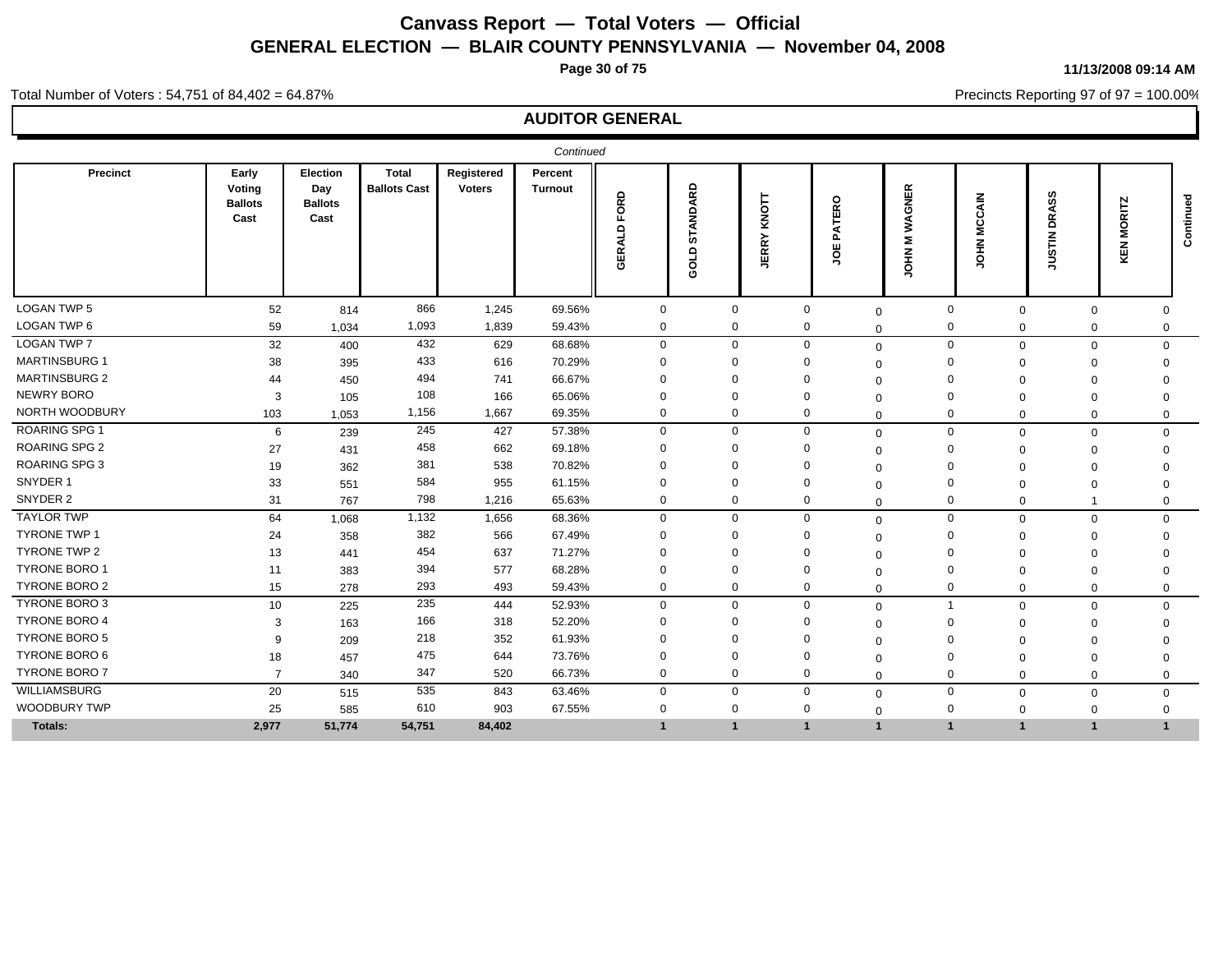**Page 31 of 75**

**11/13/2008 09:14 AM**

Precincts Reporting 97 of 97 = 100.00%

#### Total Number of Voters : 54,751 of 84,402 = 64.87%

|              |                                           |                                           |                                     |                             |                           | Continued       |                        |                                 |             |                  |        |     |
|--------------|-------------------------------------------|-------------------------------------------|-------------------------------------|-----------------------------|---------------------------|-----------------|------------------------|---------------------------------|-------------|------------------|--------|-----|
| Precinct     | Early<br>Voting<br><b>Ballots</b><br>Cast | Election<br>Day<br><b>Ballots</b><br>Cast | <b>Total</b><br><b>Ballots Cast</b> | Registered<br><b>Voters</b> | Percent<br><b>Turnout</b> | Ronald Mack Jr. | <b>STOVER</b><br>SCOTT | <b>P CLAPPER</b><br><b>SEAN</b> |             | STEPHEN COLBERT  | Totals |     |
| ALTOONA 1-1  | 19                                        | 315                                       | 334                                 | 742                         | 45.01%                    | $\mathbf 0$     |                        | $\mathbf 0$                     | $\mathbf 0$ | $\mathbf 0$      |        | 317 |
| ALTOONA 1-2  | 13                                        | 109                                       | 122                                 | 261                         | 46.74%                    | $\mathbf 0$     |                        | $\mathsf 0$                     | $\mathsf 0$ | $\boldsymbol{0}$ |        | 109 |
| ALTOONA 2-1  | 11                                        | 218                                       | 229                                 | 575                         | 39.83%                    | $\mathbf 0$     |                        | $\mathbf 0$                     | $\mathsf 0$ | $\mathbf 0$      |        | 211 |
| ALTOONA 2-2  | 13                                        | 476                                       | 489                                 | 864                         | 56.60%                    | $\mathbf 0$     |                        | $\mathsf 0$                     | $\mathbf 0$ | $\mathbf 0$      |        | 462 |
| ALTOONA 3-1  | 19                                        | 361                                       | 380                                 | 715                         | 53.15%                    | $\mathbf 0$     |                        | $\mathbf 0$                     | $\mathbf 0$ | 0                |        | 359 |
| ALTOONA 3-2  | 29                                        | 491                                       | 520                                 | 720                         | 72.22%                    | $\mathbf 0$     |                        | $\mathbf 0$                     | $\mathbf 0$ | $\mathbf 0$      |        | 498 |
| ALTOONA 4-1  | 19                                        | 404                                       | 423                                 | 784                         | 53.95%                    | $\mathbf 0$     |                        | $\mathbf 0$                     | $\mathbf 0$ | 0                |        | 402 |
| ALTOONA 4-2  | 18                                        | 481                                       | 499                                 | 704                         | 70.88%                    | $\mathbf 0$     |                        | $\mathbf 0$                     | $\mathbf 0$ | $\boldsymbol{0}$ |        | 471 |
| ALTOONA 5-1  | $\mathbf{3}$                              | 102                                       | 105                                 | 210                         | 50.00%                    | $\mathbf 0$     |                        | $\mathbf 0$                     | $\mathbf 0$ | $\mathbf 0$      |        | 100 |
| ALTOONA 5-2  | 24                                        | 429                                       | 453                                 | 727                         | 62.31%                    | $\mathbf 0$     |                        | $\mathbf 0$                     | $\mathbf 0$ | 0                |        | 428 |
| ALTOONA 5-3  | 14                                        | 361                                       | 375                                 | 611                         | 61.37%                    | $\mathbf 0$     |                        | $\mathbf 0$                     | $\mathbf 0$ | $\mathbf 0$      |        | 351 |
| ALTOONA 6-1  | 18                                        | 410                                       | 428                                 | 818                         | 52.32%                    | $\mathbf 0$     |                        | $\mathbf 0$                     | $\mathbf 0$ | 0                |        | 408 |
| ALTOONA 6-2  | 8                                         | 408                                       | 416                                 | 774                         | 53.75%                    | $\mathbf 0$     |                        | $\mathbf 0$                     | $\mathsf 0$ | $\mathbf 0$      |        | 390 |
| ALTOONA 6-3  | 20                                        | 479                                       | 499                                 | 816                         | 61.15%                    | $\pmb{0}$       |                        | $\overline{1}$                  | $\mathbf 0$ | $\mathbf 0$      |        | 471 |
| ALTOONA 6-4  | 32                                        | 466                                       | 498                                 | 704                         | 70.74%                    | $\mathbf 0$     |                        | $\mathbf 0$                     | $\mathbf 0$ | 0                |        | 473 |
| ALTOONA 6-5  | 46                                        | 635                                       | 681                                 | 1,064                       | 64.00%                    | $\mathbf 0$     |                        | $\mathbf 0$                     | $\mathbf 0$ | $\mathbf 0$      |        | 646 |
| ALTOONA 7    | 9                                         | 437                                       | 446                                 | 927                         | 48.11%                    | $\mathbf 0$     |                        | $\mathbf 0$                     | $\mathbf 0$ | $\mathbf 0$      |        | 430 |
| ALTOONA 8-1  | 20                                        | 371                                       | 391                                 | 810                         | 48.27%                    | $\mathbf 0$     |                        | $\mathbf 0$                     | $\mathbf 0$ | $\mathbf 0$      |        | 377 |
| ALTOONA 8-2  | 14                                        | 395                                       | 409                                 | 625                         | 65.44%                    | $\pmb{0}$       |                        | $\mathbf 0$                     | $\mathbf 0$ | $\pmb{0}$        |        | 391 |
| ALTOONA 9    | 10                                        | 467                                       | 477                                 | 883                         | 54.02%                    | $\mathbf 0$     |                        | $\mathbf 0$                     | $\mathbf 0$ | 0                |        | 452 |
| ALTOONA 10-1 | $\overline{7}$                            | 249                                       | 256                                 | 582                         | 43.99%                    | $\mathbf 0$     |                        | $\mathbf 0$                     | $\mathbf 0$ | $\mathbf 0$      |        | 250 |
| ALTOONA 10-2 | 10                                        | 302                                       | 312                                 | 512                         | 60.94%                    | $\mathbf 0$     |                        | $\mathbf 0$                     | $\mathbf 0$ | 0                |        | 303 |
| ALTOONA 10-3 | $\overline{7}$                            | 271                                       | 278                                 | 416                         | 66.83%                    | $\mathbf 0$     |                        | $\mathbf 0$                     | $\mathsf 0$ | $\mathbf 0$      |        | 264 |
| ALTOONA 10-4 | 28                                        | 621                                       | 649                                 | 956                         | 67.89%                    | $\pmb{0}$       |                        | $\mathbf 0$                     | $\mathbf 0$ | $\pmb{0}$        |        | 624 |
| ALTOONA 11-1 | 27                                        | 647                                       | 674                                 | 1,058                       | 63.71%                    | $\mathbf 0$     |                        | $\mathbf 0$                     | $\mathbf 0$ | 0                |        | 647 |
| ALTOONA 11-2 | 34                                        | 550                                       | 584                                 | 829                         | 70.45%                    | $\mathbf 0$     |                        | $\mathbf 0$                     | $\mathbf 0$ | $\mathbf 0$      |        | 545 |
| ALTOONA 11-3 | 32                                        | 532                                       | 564                                 | 822                         | 68.61%                    | $\mathbf 0$     |                        | $\mathbf 0$                     | $\mathbf 0$ | $\mathbf 0$      |        | 531 |
| ALTOONA 12-1 | 13                                        | 226                                       | 239                                 | 406                         | 58.87%                    | $\mathbf 0$     |                        | $\mathbf 0$                     | $\mathbf 0$ | $\mathbf 0$      |        | 232 |
| ALTOONA 12-2 | 10                                        | 352                                       | 362                                 | 567                         | 63.84%                    | $\pmb{0}$       |                        | $\mathbf 0$                     | $\mathbf 0$ | $\mathbf 0$      |        | 336 |
| ALTOONA 12-3 | 10                                        | 329                                       | 339                                 | 467                         | 72.59%                    | $\mathbf 0$     |                        | $\mathbf 0$                     | $\mathbf 0$ | 0                |        | 321 |
| ALTOONA 12-4 | 29                                        | 474                                       | 503                                 | 681                         | 73.86%                    | $\mathbf 0$     |                        | $\mathbf 0$                     | $\mathbf 0$ | $\mathbf 0$      |        | 460 |
| ALTOONA 12-5 | 12                                        | 261                                       | 273                                 | 393                         | 69.47%                    | $\mathbf 0$     |                        | $\mathbf 0$                     | $\mathbf 0$ | $\mathbf 0$      |        | 260 |
| ALTOONA 13-1 | $20\,$                                    | 701                                       | 721                                 | 1,150                       | 62.70%                    | $\mathbf 0$     |                        | $\mathbf 0$                     | $\mathbf 0$ | $\mathbf 0$      |        | 689 |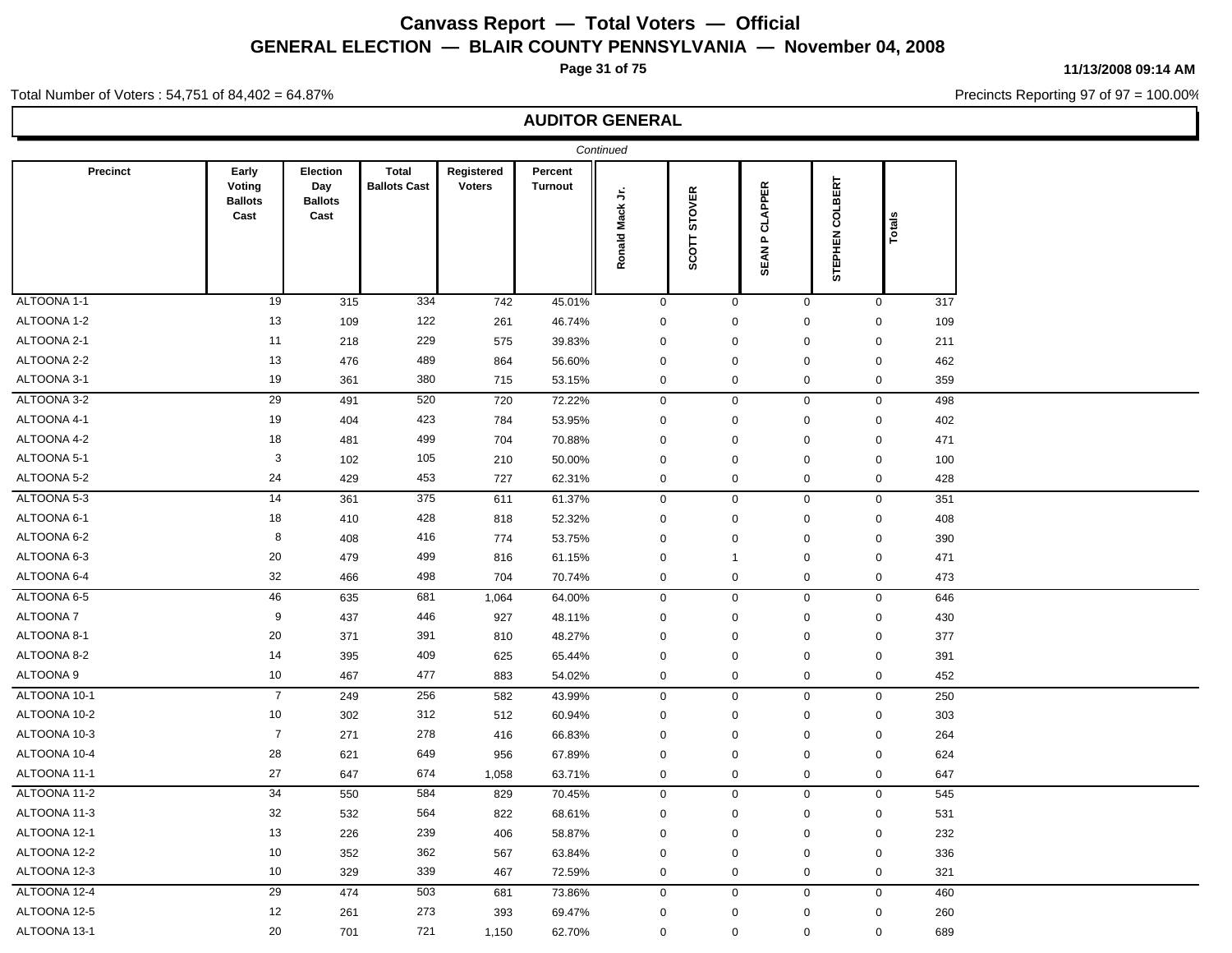**Page 32 of 75**

**11/13/2008 09:14 AM**

Precincts Reporting 97 of 97 = 100.00%

#### Total Number of Voters : 54,751 of 84,402 = 64.87%

|                        |                                           |                                           |                                     |                             |                           | Continued           |                                     |                                   |                    |                              |  |
|------------------------|-------------------------------------------|-------------------------------------------|-------------------------------------|-----------------------------|---------------------------|---------------------|-------------------------------------|-----------------------------------|--------------------|------------------------------|--|
| Precinct               | Early<br>Voting<br><b>Ballots</b><br>Cast | Election<br>Day<br><b>Ballots</b><br>Cast | <b>Total</b><br><b>Ballots Cast</b> | Registered<br><b>Voters</b> | Percent<br><b>Turnout</b> | ち<br>Ronald Mack    | <b>STOVER</b><br>SCOTT <sub>3</sub> | <b>APPER</b><br>ಕ<br><b>SEANP</b> | COLBERT<br>STEPHEN | <b>Totals</b>                |  |
| ALTOONA 13-2           | 15                                        | 565                                       | 580                                 | 977                         | 59.37%                    | $\mathsf{O}\xspace$ | $\mathsf{O}\xspace$                 |                                   | $\mathsf 0$        | $\mathsf 0$<br>561           |  |
| ALTOONA 13-3           | 24                                        | 510                                       | 534                                 | 784                         | 68.11%                    | $\pmb{0}$           | $\mathbf 0$                         | $\mathbf 0$                       |                    | $\mathbf 0$<br>509           |  |
| ALTOONA 13-4           | 20                                        | 749                                       | 769                                 | 1,114                       | 69.03%                    | $\mathbf 0$         |                                     | $\mathbf 0$                       | $\mathbf 0$        | $\mathbf 0$<br>733           |  |
| ALTOONA 14-1           | 15                                        | 360                                       | 375                                 | 532                         | 70.49%                    | $\mathbf 0$         | $\mathbf 0$                         | $\mathbf 0$                       |                    | $\mathbf 0$<br>353           |  |
| ALTOONA 14-2           | 52                                        | 819                                       | 871                                 | 1,176                       | 74.06%                    | $\mathbf 0$         | $\mathbf 0$                         | $\mathbf 0$                       |                    | 817<br>$\mathbf 0$           |  |
| ALTOONA 14-3           | 24                                        | 468                                       | 492                                 | 779                         | 63.16%                    | $\mathbf 0$         | $\mathbf 0$                         | $\mathbf 0$                       |                    | $\mathbf 0$<br>463           |  |
| ALTOONA 14-4           | 31                                        | 792                                       | 823                                 | 1,171                       | 70.28%                    | $\mathbf 0$         | $\mathbf 0$                         | $\mathbf 0$                       |                    | $\mathbf 0$<br>782           |  |
| ALLEGHENY 1            | 70                                        | 1,112                                     | 1,182                               | 1,878                       | 62.94%                    | $\mathbf 0$         | $\mathbf 0$                         | $\mathbf 0$                       |                    | $\mathbf 0$<br>1,118         |  |
| ALLEGHENY 2            | 80                                        | 952                                       | 1,032                               | 1,644                       | 62.77%                    | $\mathbf 0$         | $\mathbf 0$                         | 0                                 |                    | $\mathbf 0$<br>979           |  |
| ALLEGHENY 3            | 53                                        | 163                                       | 216                                 | 370                         | 58.38%                    | $\mathbf 0$         | $\mathbf 0$                         | $\mathbf 0$                       |                    | $\mathbf 0$<br>201           |  |
| ALLEGHENY 4            | 40                                        | 475                                       | 515                                 | 801                         | 64.29%                    | $\mathbf 1$         | $\mathbf 0$                         | $\mathbf 0$                       |                    | $\mathsf{O}\xspace$<br>495   |  |
| <b>ANTIS TWP 1</b>     | 59                                        | 1,175                                     | 1,234                               | 1,827                       | 67.54%                    | $\mathbf 0$         | $\mathbf 0$                         | $\mathbf 0$                       |                    | $\mathbf 0$<br>1,177         |  |
| ANTIS TWP 2            | 29                                        | 744                                       | 773                                 | 1,144                       | 67.57%                    | $\mathbf 0$         |                                     | $\mathbf 0$<br>$\mathbf 0$        |                    | $\mathbf 0$<br>732           |  |
| ANTIS TWP 3            | 45                                        | 963                                       | 1,008                               | 1,432                       | 70.39%                    | $\mathbf 0$         | $\mathbf 0$                         | $\mathbf 0$                       |                    | 955<br>$\mathbf 0$           |  |
| BELLWOOD BORO          | 32                                        | 741                                       | 773                                 | 1,229                       | 62.90%                    | $\mathbf 0$         | $\mathbf 0$                         | $\overline{1}$                    |                    | $\mathbf 0$<br>739           |  |
| <b>BLAIR - CATFISH</b> | 39                                        | 746                                       | 785                                 | 1,178                       | 66.64%                    | $\mathbf 0$         | $\mathbf 0$                         | $\pmb{0}$                         |                    | $\mathbf 0$<br>752           |  |
| <b>BLAIR - E HOLBG</b> | 88                                        | 1,431                                     | 1,519                               | 2,239                       | 67.84%                    | $\mathsf 0$         | $\mathbf 0$                         | $\mathbf 0$                       |                    | $\mathbf 0$<br>1,440         |  |
| <b>CATHARINE TWP</b>   | 18                                        | 337                                       | 355                                 | 495                         | 71.72%                    | $\mathbf 0$         | $\mathbf 0$                         | $\mathbf 0$                       |                    | $\mathbf 0$<br>336           |  |
| <b>DUNCANSVILLE</b>    | $38\,$                                    | 551                                       | 589                                 | 867                         | 67.94%                    | $\mathbf 0$         | $\mathbf 0$                         | $\mathbf 0$                       |                    | 559<br>$\mathbf 0$           |  |
| <b>FRANKSTOWN1</b>     | 17                                        | 322                                       | 339                                 | 435                         | 77.93%                    | $\pmb{0}$           | $\pmb{0}$                           | $\pmb{0}$                         |                    | 307<br>$\mathbf 0$           |  |
| <b>FRANKSTOWN 2</b>    | 136                                       | 1,774                                     | 1,910                               | 2,765                       | 69.08%                    | $\pmb{0}$           | $\pmb{0}$                           | $\mathbf 0$                       |                    | $\mathsf{O}\xspace$<br>1,821 |  |
| <b>FRANKSTOWN 3</b>    | 215                                       | 1,755                                     | 1,970                               | 2,861                       | 68.86%                    | $\mathbf 0$         | $\mathbf 0$                         | $\mathbf 0$                       |                    | $\mathbf 0$<br>1,875         |  |
| FREEDOM 1              | 18                                        | 486                                       | 504                                 | 698                         | 72.21%                    | $\mathbf 0$         | $\mathbf 0$                         | $\mathbf 0$                       |                    | $\mathbf 0$<br>481           |  |
| FREEDOM 2              | 30                                        | 817                                       | 847                                 | 1,312                       | 64.56%                    | $\mathbf 0$         | $\mathbf 0$                         | $\mathbf 0$                       |                    | $\mathbf 0$<br>804           |  |
| <b>GREENFIELD 1</b>    | 22                                        | 487                                       | 509                                 | 931                         | 54.67%                    | $\mathbf 0$         | $\mathbf 0$                         | $\mathbf 0$                       |                    | $\mathbf 0$<br>488           |  |
| <b>GREENFIELD 2</b>    | 6                                         | 88                                        | 94                                  | 134                         | 70.15%                    | $\mathbf 0$         | $\mathbf 0$                         | $\mathbf 0$                       |                    | $\mathbf 0$<br>86            |  |
| <b>GREENFIELD 3</b>    | 23                                        | 644                                       | 667                                 | 1,130                       | 59.03%                    | $\mathsf 0$         | $\mathbf 0$                         | $\mathbf 0$                       |                    | $\mathbf 0$<br>626           |  |
| <b>HOLLIDAYSBURG 1</b> | 15                                        | 262                                       | 277                                 | 477                         | 58.07%                    | $\mathbf 0$         | $\mathsf 0$                         | $\mathbf 0$                       |                    | $\mathbf 0$<br>265           |  |
| <b>HOLLIDAYSBURG 2</b> | 24                                        | 393                                       | 417                                 | 608                         | 68.59%                    | $\mathbf 0$         | $\mathbf 0$                         | 0                                 |                    | $\mathbf 0$<br>386           |  |
| <b>HOLLIDAYSBURG 3</b> | 10                                        | 190                                       | 200                                 | 388                         | 51.55%                    | $\mathbf 0$         | $\mathbf 0$                         | $\mathbf 0$                       |                    | $\mathbf 0$<br>195           |  |
| <b>HOLLIDAYSBURG 4</b> | 42                                        | 383                                       | 425                                 | 625                         | 68.00%                    | 0                   | $\mathbf 0$                         | 0                                 |                    | $\mathbf 0$<br>404           |  |
| <b>HOLLIDAYSBURG 5</b> | 30                                        | 373                                       | 403                                 | 572                         | 70.45%                    | $\mathbf 0$         | $\mathbf 0$                         | $\mathbf 0$                       |                    | $\mathbf 0$<br>368           |  |
| <b>HOLLIDAYSBURG 6</b> | 73                                        | 500                                       | 573                                 | 830                         | 69.04%                    | $\mathbf 0$         | $\mathbf{0}$                        | $\mathbf 0$                       |                    | 526<br>$\mathbf{1}$          |  |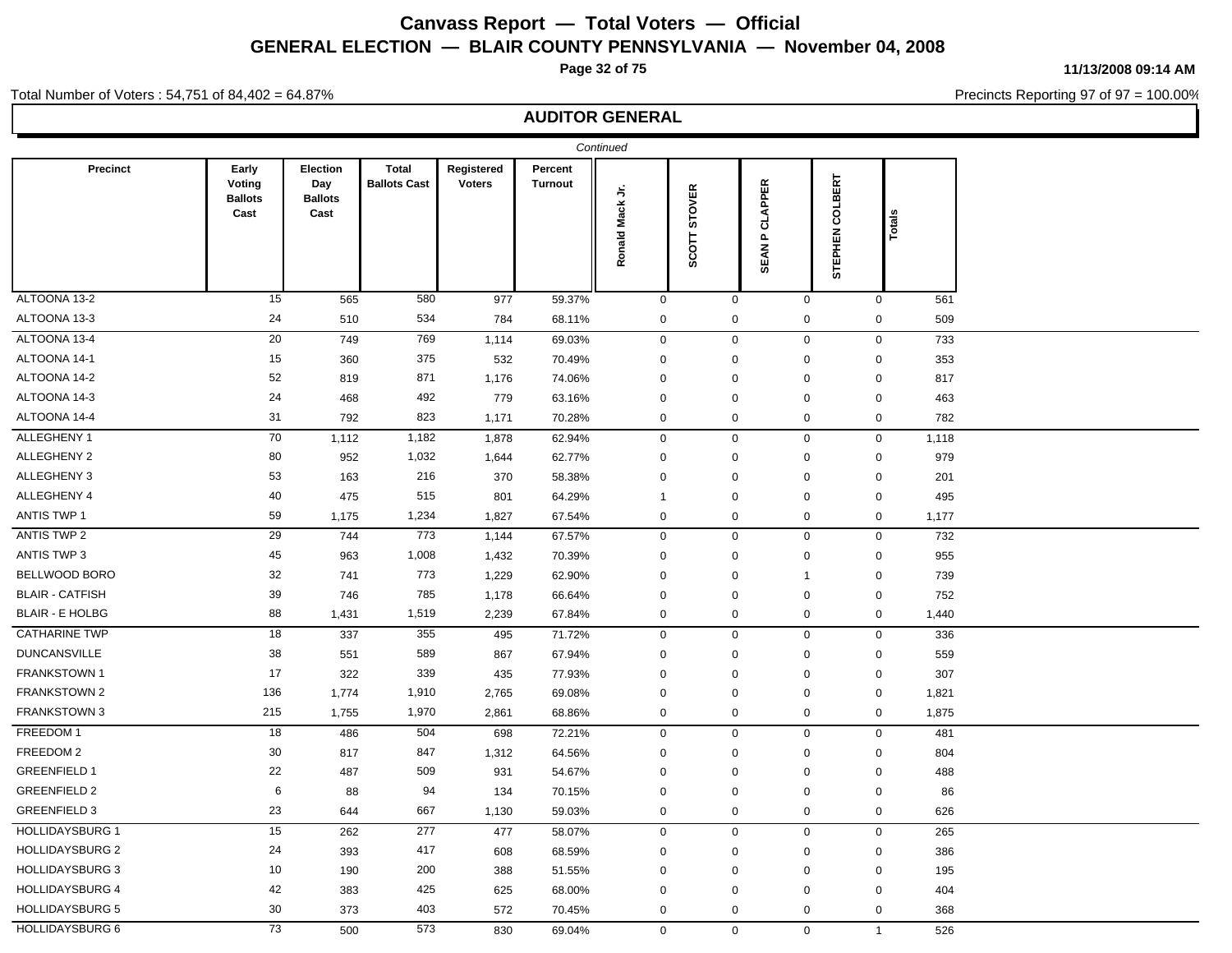**Page 33 of 75**

**11/13/2008 09:14 AM**

Precincts Reporting 97 of 97 = 100.00%

### Total Number of Voters : 54,751 of 84,402 = 64.87%

| Precinct               | Early<br>Voting<br><b>Ballots</b><br>Cast | Election<br>Day<br><b>Ballots</b><br>Cast | <b>Total</b><br><b>Ballots Cast</b> | Registered<br><b>Voters</b> | Percent<br>Turnout | ら            | <b>STOVER</b>      | <b>CLAPPER</b>              | COLBERT      |                  |         |
|------------------------|-------------------------------------------|-------------------------------------------|-------------------------------------|-----------------------------|--------------------|--------------|--------------------|-----------------------------|--------------|------------------|---------|
|                        |                                           |                                           |                                     |                             |                    | Ronald Mack  | SCOTT <sub>3</sub> | $\mathbf{a}$<br><b>SEAN</b> | STEPHEN      |                  | ឌឹ<br>ō |
| <b>HOLLIDAYSBURG 7</b> | 17                                        | 379                                       | 396                                 | 560                         | 70.71%             | $\mathbf 0$  |                    | $\mathbf 0$                 | $\mathbf 0$  | $\mathbf 0$      | 370     |
| <b>HUSTON TWP</b>      | 26                                        | 528                                       | 554                                 | 760                         | 72.89%             | $\mathbf 0$  |                    | $\mathbf 0$                 | $\Omega$     | 0                | 535     |
| <b>JUNIATA TWP</b>     | 20                                        | 480                                       | 500                                 | 744                         | 67.20%             | $\mathbf 0$  |                    | $\mathsf 0$                 | $\mathbf 0$  | $\mathbf 0$      | 482     |
| LOGAN TWP 1            | 49                                        | 1,003                                     | 1,052                               | 1,462                       | 71.96%             | $\mathbf 0$  |                    | $\mathsf 0$                 | $\pmb{0}$    | $\mathbf 0$      | 986     |
| <b>LOGAN TWP 2</b>     | 74                                        | 1,027                                     | 1,101                               | 1,550                       | 71.03%             | $\mathbf 0$  |                    | $\mathbf 0$                 | $\mathbf 0$  | $\mathbf 0$      | 1,038   |
| LOGAN TWP 3            | 43                                        | 560                                       | 603                                 | 846                         | 71.28%             | $\mathbf 0$  |                    | $\mathsf 0$                 | $\mathbf 0$  | $\mathbf 0$      | 574     |
| <b>LOGAN TWP 4</b>     | 51                                        | 717                                       | 768                                 | 1,250                       | 61.44%             | $\mathbf 0$  |                    | $\mathbf 0$                 | $\mathbf 0$  | $\mathbf 0$      | 729     |
| <b>LOGAN TWP 5</b>     | 52                                        | 814                                       | 866                                 | 1,245                       | 69.56%             | $\mathbf 0$  |                    | $\mathbf 0$                 | $\mathbf 0$  | $\mathbf 0$      | 822     |
| LOGAN TWP 6            | 59                                        | 1,034                                     | 1,093                               | 1,839                       | 59.43%             | $\mathbf 0$  |                    | $\mathbf 0$                 | $\mathbf 0$  | $\boldsymbol{0}$ | 1,032   |
| <b>LOGAN TWP 7</b>     | 32                                        | 400                                       | 432                                 | 629                         | 68.68%             | $\mathbf 0$  |                    | $\mathbf 0$                 | $\mathbf 0$  | $\mathbf 0$      | 410     |
| <b>MARTINSBURG 1</b>   | 38                                        | 395                                       | 433                                 | 616                         | 70.29%             | $\mathbf 0$  |                    | $\mathbf 0$                 | $\Omega$     | $\mathbf 0$      | 413     |
| <b>MARTINSBURG 2</b>   | 44                                        | 450                                       | 494                                 | 741                         | 66.67%             | $\mathbf 0$  |                    | $\mathbf 0$                 | $\mathbf 0$  | 0                | 471     |
| <b>NEWRY BORO</b>      | 3                                         | 105                                       | 108                                 | 166                         | 65.06%             | $\mathbf 0$  |                    | $\mathbf 0$                 | $\mathbf 0$  | 0                | 102     |
| NORTH WOODBURY         | 103                                       | 1,053                                     | 1,156                               | 1,667                       | 69.35%             | $\mathbf 0$  |                    | $\mathbf 0$                 | $\mathbf 0$  | $\mathbf 0$      | 1,109   |
| <b>ROARING SPG 1</b>   | 6                                         | 239                                       | 245                                 | 427                         | 57.38%             | $\mathbf 0$  |                    | $\mathbf 0$                 | $\mathbf 0$  | $\mathbf 0$      | 238     |
| <b>ROARING SPG 2</b>   | 27                                        | 431                                       | 458                                 | 662                         | 69.18%             | $\mathbf 0$  |                    | $\mathbf 0$                 | $\mathbf 0$  | $\mathbf 0$      | 429     |
| <b>ROARING SPG 3</b>   | 19                                        | 362                                       | 381                                 | 538                         | 70.82%             | $\mathbf 0$  |                    | $\Omega$                    | $\Omega$     | $\mathbf 0$      | 364     |
| SNYDER 1               | 33                                        | 551                                       | 584                                 | 955                         | 61.15%             | $\mathbf 0$  |                    | $\mathbf 0$                 | $\mathbf 0$  | $\mathbf 0$      | 554     |
| SNYDER 2               | 31                                        | 767                                       | 798                                 | 1,216                       | 65.63%             | $\mathbf 0$  |                    | $\mathbf 0$                 | 0            | $\mathbf 0$      | 750     |
| <b>TAYLOR TWP</b>      | 64                                        | 1,068                                     | 1,132                               | 1,656                       | 68.36%             | $\mathbf 0$  |                    | $\mathbf 0$                 | $\mathbf 0$  | $\mathbf 0$      | 1,089   |
| <b>TYRONE TWP 1</b>    | 24                                        | 358                                       | 382                                 | 566                         | 67.49%             | $\mathbf 0$  |                    | $\mathbf 0$                 | $\mathbf 0$  | $\mathbf 0$      | 368     |
| <b>TYRONE TWP 2</b>    | 13                                        | 441                                       | 454                                 | 637                         | 71.27%             | $\mathbf 0$  |                    | $\mathbf 0$                 | $\Omega$     | 0                | 429     |
| <b>TYRONE BORO 1</b>   | 11                                        | 383                                       | 394                                 | 577                         | 68.28%             | $\mathbf 0$  |                    | $\mathbf 0$                 | $\mathbf 0$  | $\boldsymbol{0}$ | 382     |
| <b>TYRONE BORO 2</b>   | 15                                        | 278                                       | 293                                 | 493                         | 59.43%             | $\mathbf 0$  |                    | $\mathsf 0$                 | $\pmb{0}$    | $\mathbf 0$      | 277     |
| <b>TYRONE BORO 3</b>   | 10                                        | 225                                       | 235                                 | 444                         | 52.93%             | $\mathbf 0$  |                    | $\mathbf 0$                 | $\mathbf 0$  | $\mathbf 0$      | 221     |
| <b>TYRONE BORO 4</b>   | $\mathbf{3}$                              | 163                                       | 166                                 | 318                         | 52.20%             | $\mathbf 0$  |                    | $\mathsf 0$                 | $\mathbf 0$  | $\mathbf 0$      | 159     |
| <b>TYRONE BORO 5</b>   | 9                                         | 209                                       | 218                                 | 352                         | 61.93%             | $\mathbf 0$  |                    | $\mathbf 0$                 | $\mathbf 0$  | 0                | 210     |
| TYRONE BORO 6          | 18                                        | 457                                       | 475                                 | 644                         | 73.76%             | $\mathbf 0$  |                    | $\mathbf 0$                 | $\mathbf 0$  | 0                | 457     |
| <b>TYRONE BORO 7</b>   | $\overline{7}$                            | 340                                       | 347                                 | 520                         | 66.73%             | $\mathbf 0$  |                    | $\mathbf 0$                 | $\pmb{0}$    | $\mathbf 0$      | 318     |
| WILLIAMSBURG           | $20\,$                                    | 515                                       | 535                                 | 843                         | 63.46%             | $\mathbf 0$  |                    | $\mathbf 0$                 | $\mathbf 0$  | $\mathbf 0$      | 511     |
| <b>WOODBURY TWP</b>    | 25                                        | 585                                       | 610                                 | 903                         | 67.55%             | $\mathbf 0$  |                    | $\mathbf 0$                 | $\mathbf 0$  | $\mathbf 0$      | 574     |
| Totals:                | 2,977                                     | 51,774                                    | 54,751                              | 84,402                      |                    | $\mathbf{1}$ |                    | $\mathbf{1}$                | $\mathbf{1}$ | $\mathbf{1}$     | 51,944  |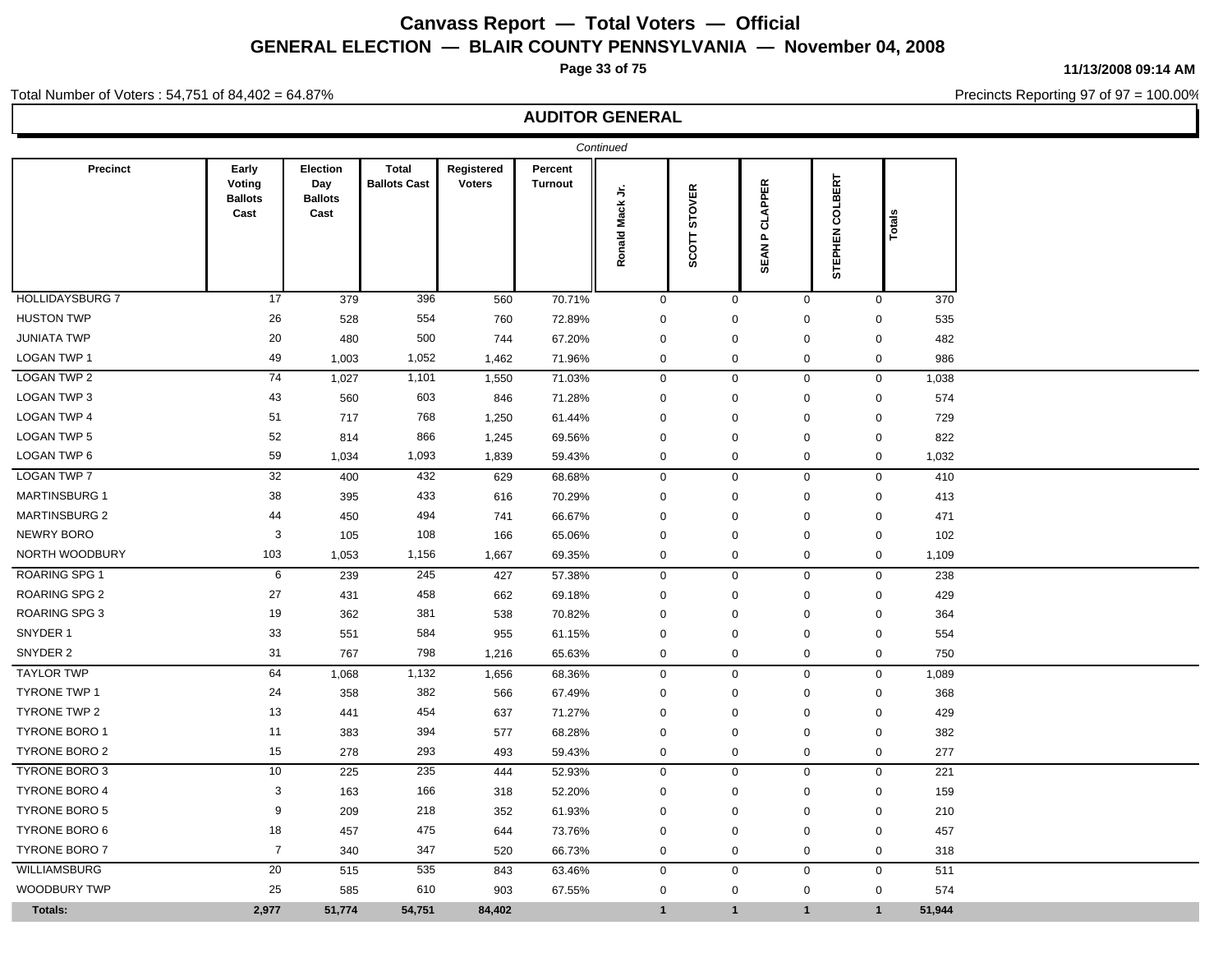**Page 34 of 75**

**11/13/2008 09:14 AM**

Total Number of Voters : 54,751 of 84,402 = 64.87%

Precincts Reporting 97 of 97 = 100.00%

### **STATE TREASURER**

| <b>Precinct</b>  | Early<br>Voting<br><b>Ballots</b><br>Cast | Election<br>Day<br><b>Ballots</b><br>Cast | <b>Total</b><br><b>Ballots Cast</b> | Registered<br><b>Voters</b> | Percent<br><b>Turnout</b> | ROBERT MCCORD<br>固<br>ᄒ | ELLIS<br>ELLIS<br>$\frac{R}{100}$ | ETZEL<br>믑<br>BERLIE | ξ<br>చే<br>පී<br>⋒ | CIDOR<br><b>AARON</b> | SRAL<br>$rac{1}{2}$ | <b>BUILDER</b><br>8<br>m | CHRIS MULLIGAN | Continued |
|------------------|-------------------------------------------|-------------------------------------------|-------------------------------------|-----------------------------|---------------------------|-------------------------|-----------------------------------|----------------------|--------------------|-----------------------|---------------------|--------------------------|----------------|-----------|
| ALTOONA 1-1      | 19                                        | 315                                       | 334                                 | 742                         | 45.01%                    | 180                     | 129                               | $\sqrt{5}$           | $\mathbf 0$        | $\mathbf 0$           | $\mathbf 0$         | $\mathbf 0$              | $\mathbf{0}$   |           |
| ALTOONA 1-2      | 13                                        | 109                                       | 122                                 | 261                         | 46.74%                    | 62                      | 47                                | $\overline{2}$       | $\Omega$           | $\mathbf 0$           | $\mathbf 0$         | $\Omega$                 | $\mathbf 0$    |           |
| ALTOONA 2-1      | 11                                        | 218                                       | 229                                 | 575                         | 39.83%                    | 127                     | 76                                | 5                    | $\Omega$           | $\mathbf 0$           | $\mathbf 0$         | $\mathbf 0$              | $\mathbf 0$    |           |
| ALTOONA 2-2      | 13                                        | 476                                       | 489                                 | 864                         | 56.60%                    | 238                     | 218                               | 10                   | $\Omega$           | 0                     | $\mathbf 0$         | $\mathbf 0$              | $\mathbf 0$    |           |
| ALTOONA 3-1      | 19                                        | 361                                       | 380                                 | 715                         | 53.15%                    | 221                     | 130                               | 9                    | $\Omega$           | $\mathbf 0$           | $\mathbf 0$         | 0                        | $\mathbf 0$    |           |
| ALTOONA 3-2      | 29                                        | 491                                       | 520                                 | 720                         | 72.22%                    | 244                     | 242                               | 9                    | $\mathbf 0$        | $\mathbf 0$           | $\mathbf 0$         | $\mathbf 0$              | $\mathbf 0$    |           |
| ALTOONA 4-1      | 19                                        | 404                                       | 423                                 | 784                         | 53.95%                    | 222                     | 169                               | 8                    | $\Omega$           | $\mathsf 0$           | $\Omega$            | $\overline{1}$           | $\mathbf 0$    |           |
| ALTOONA 4-2      | 18                                        | 481                                       | 499                                 | 704                         | 70.88%                    | 220                     | 251                               | 5                    | $\mathbf 0$        | $\mathbf 0$           | $\mathbf 0$         | $\mathbf 0$              | $\mathsf 0$    |           |
| ALTOONA 5-1      | 3                                         | 102                                       | 105                                 | 210                         | 50.00%                    | 61                      | 35                                | 5                    | 0                  | $\mathbf 0$           | $\mathbf 0$         | $\mathbf 0$              | $\mathsf 0$    |           |
| ALTOONA 5-2      | 24                                        | 429                                       | 453                                 | 727                         | 62.31%                    | 241                     | 178                               | 9                    | $\Omega$           | $\mathbf 0$           |                     | $\mathbf 0$              | $\mathbf 0$    |           |
| ALTOONA 5-3      | 14                                        | 361                                       | 375                                 | 611                         | 61.37%                    | 199                     | 155                               | 6                    | 0                  | $\mathbf 0$           | $\mathbf 0$         | $\mathbf{0}$             | $\mathbf{0}$   |           |
| ALTOONA 6-1      | 18                                        | 410                                       | 428                                 | 818                         | 52.32%                    | 202                     | 196                               | $\overline{7}$       | $\Omega$           | $\mathbf 0$           | $\Omega$            | $\mathbf 0$              | $\mathbf 0$    |           |
| ALTOONA 6-2      | 8                                         | 408                                       | 416                                 | 774                         | 53.75%                    | 216                     | 164                               | $\overline{7}$       | $\Omega$           | $\mathbf 0$           | $\mathbf 0$         | $\mathbf 0$              | $\mathbf 0$    |           |
| ALTOONA 6-3      | 20                                        | 479                                       | 499                                 | 816                         | 61.15%                    | 217                     | 250                               | $\overline{7}$       | $\Omega$           | $\mathbf 0$           | $\mathbf 0$         | $\mathbf 0$              | $\mathbf 0$    |           |
| ALTOONA 6-4      | 32                                        | 466                                       | 498                                 | 704                         | 70.74%                    | 190                     | 272                               | 9                    | $\mathbf 0$        | $\mathbf 0$           | $\Omega$            | $\Omega$                 | $\mathbf 0$    |           |
| ALTOONA 6-5      | $\overline{46}$                           | 635                                       | 681                                 | 1,064                       | 64.00%                    | 304                     | 334                               | 12                   | $\mathbf 0$        | $\mathbf 0$           | $\mathbf 0$         | $\mathbf 0$              | $\mathbf 0$    |           |
| <b>ALTOONA7</b>  | 9                                         | 437                                       | 446                                 | 927                         | 48.11%                    | 225                     | 192                               | 12                   | $\Omega$           | $\mathbf 0$           | $\mathbf 0$         | $\mathbf 0$              | $\mathbf 0$    |           |
| ALTOONA 8-1      | 20                                        | 371                                       | 391                                 | 810                         | 48.27%                    | 214                     | 155                               | 8                    | $\Omega$           | $\mathbf 0$           | $\mathbf 0$         | $\mathbf 0$              | $\mathbf 0$    |           |
| ALTOONA 8-2      | 14                                        | 395                                       | 409                                 | 625                         | 65.44%                    | 208                     | 173                               | 8                    | $\mathbf 0$        | $\mathbf 0$           | $\mathbf 0$         | $\mathbf 0$              | $\mathbf 0$    |           |
| <b>ALTOONA 9</b> | 10                                        | 467                                       | 477                                 | 883                         | 54.02%                    | 214                     | 225                               | 11                   | $\Omega$           | $\mathbf 0$           | $\mathbf 0$         | 0                        | $\mathbf 0$    |           |
| ALTOONA 10-1     | $\overline{7}$                            | 249                                       | 256                                 | 582                         | 43.99%                    | 145                     | 101                               | 5                    | $\mathbf 0$        | $\mathbf 0$           | $\mathbf 0$         | 0                        | $\mathbf 0$    |           |
| ALTOONA 10-2     | 10                                        | 302                                       | 312                                 | 512                         | 60.94%                    | 141                     | 144                               | 13                   | 0                  | $\mathsf 0$           | $\Omega$            | $\Omega$                 | $\mathbf 0$    |           |
| ALTOONA 10-3     | $\overline{7}$                            | 271                                       | 278                                 | 416                         | 66.83%                    | 118                     | 138                               | 8                    | $\mathbf 0$        | $\mathbf 0$           | $\Omega$            | $\Omega$                 | $\mathbf 0$    |           |
| ALTOONA 10-4     | 28                                        | 621                                       | 649                                 | 956                         | 67.89%                    | 269                     | 341                               | 13                   | 0                  | $\mathbf 0$           | $\mathbf 0$         | $\Omega$                 | $\mathsf 0$    |           |
| ALTOONA 11-1     | 27                                        | 647                                       | 674                                 | 1,058                       | 63.71%                    | 337                     | 293                               | 15                   | $\Omega$           | $\mathbf 0$           | $\mathbf 0$         | $\mathbf 0$              | $\mathbf 0$    |           |
| ALTOONA 11-2     | 34                                        | 550                                       | 584                                 | 829                         | 70.45%                    | 254                     | 290                               | 10                   | $\mathbf 0$        | $\mathbf 0$           | $\mathbf 0$         | 0                        | $\mathbf 0$    |           |
| ALTOONA 11-3     | 32                                        | 532                                       | 564                                 | 822                         | 68.61%                    | 218                     | 305                               | 15                   | $\Omega$           | $\mathbf 0$           | $\Omega$            | $\Omega$                 | $\mathbf 0$    |           |
| ALTOONA 12-1     | 13                                        | 226                                       | 239                                 | 406                         | 58.87%                    | 114                     | 116                               | $\overline{4}$       | $\Omega$           | $\mathbf 0$           | $\Omega$            | $\Omega$                 | $\mathbf 0$    |           |
| ALTOONA 12-2     | 10                                        | 352                                       | 362                                 | 567                         | 63.84%                    | 144                     | 183                               | 6                    | $\Omega$           | $\mathbf 0$           | $\mathbf 0$         | $\mathbf 0$              | $\mathbf 0$    |           |
| ALTOONA 12-3     | 10                                        | 329                                       | 339                                 | 467                         | 72.59%                    | 132                     | 174                               | $\overline{7}$       | $\Omega$           | $\mathbf 0$           | $\Omega$            | $\mathbf 0$              | $\mathbf 0$    |           |
| ALTOONA 12-4     | 29                                        | 474                                       | 503                                 | 681                         | 73.86%                    | 198                     | 252                               | 11                   | $\mathbf 0$        | $\mathbf 0$           | $\mathbf 0$         | $\mathbf 0$              | $\mathbf 0$    |           |
| ALTOONA 12-5     | 12                                        | 261                                       | 273                                 | 393                         | 69.47%                    | 117                     | 136                               | $\overline{4}$       | $\mathbf 0$        | $\mathbf 0$           | $\mathbf 0$         | $\Omega$                 | $\mathbf 0$    |           |
| ALTOONA 13-1     | 20                                        | 701                                       | 721                                 | 1,150                       | 62.70%                    | 326                     | 341                               | 23                   | $\mathbf 0$        | $\mathbf 0$           | $\mathbf 0$         | $\mathbf 0$              | $\mathbf 0$    |           |
| ALTOONA 13-2     | 15                                        | 565                                       | 580                                 | 977                         | 59.37%                    | 266                     | 278                               | 16                   | $\mathbf 0$        | $\mathbf 0$           | $\mathbf 0$         | $\mathbf 0$              | $\mathsf 0$    |           |
| ALTOONA 13-3     | 24                                        | 510                                       | 534                                 | 784                         | 68.11%                    | 217                     | 280                               | 10                   | $\Omega$           | $\mathbf 0$           | $\mathbf 0$         | 0                        | $\mathbf 0$    |           |
| ALTOONA 13-4     | 20                                        | 749                                       | 769                                 | 1,114                       | 69.03%                    | 414                     | 303                               | 17                   | $\mathbf 0$        | $\mathsf{O}\xspace$   | $\mathbf 0$         | $\mathbf 0$              | $\mathbf{1}$   |           |
| ALTOONA 14-1     | 15                                        | 360                                       | 375                                 | 532                         | 70.49%                    | 126                     | 218                               | 13                   | 0                  | $\mathbf 0$           | $\Omega$            | $\Omega$                 | $\mathbf 0$    |           |
| ALTOONA 14-2     | 52                                        | 819                                       | 871                                 | 1,176                       | 74.06%                    | 321                     | 490                               | 10                   | $\Omega$           | $\mathbf 0$           | $\mathbf 0$         | $\mathbf 0$              | $\mathbf{0}$   |           |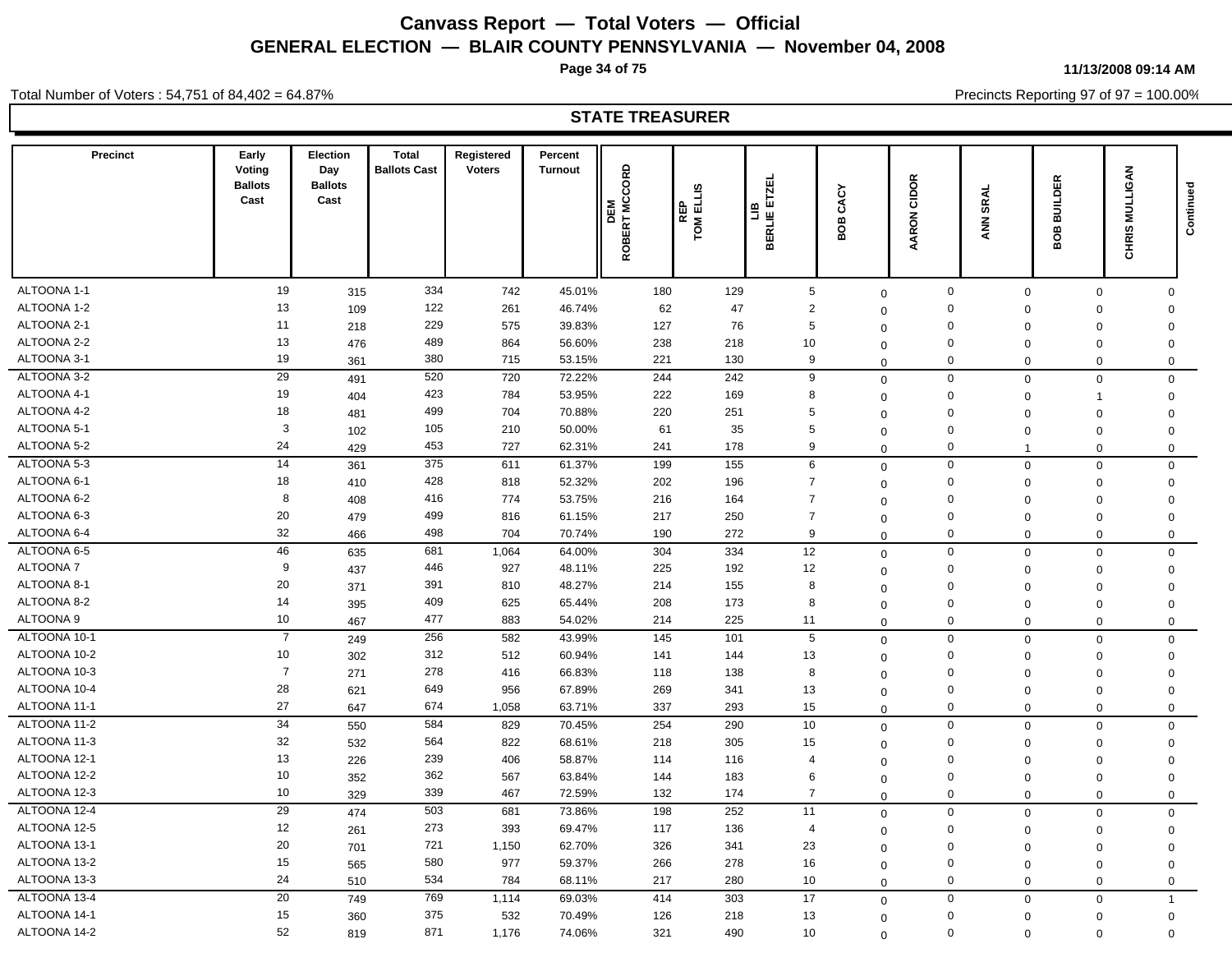**Page 35 of 75**

**11/13/2008 09:14 AM**

Total Number of Voters : 54,751 of 84,402 = 64.87%

Precincts Reporting 97 of 97 = 100.00%

### **STATE TREASURER**

| <b>Precinct</b>              | Early<br>Voting<br><b>Ballots</b><br>Cast | <b>Election</b><br>Day<br><b>Ballots</b><br>Cast | <b>Total</b><br><b>Ballots Cast</b> | Registered<br><b>Voters</b> | Percent<br><b>Turnout</b> | ROBERT MCCORD<br>DEM | EL US<br>EL US<br>$\overline{\mathbb{F}}$ $\overline{\mathbb{F}}$ | <b>ETZEL</b><br>۹.<br><b>BERLIE</b> | ج<br>చే<br>m<br>ō<br>ŏ  | CIDOR<br><b>AARON</b>      | ANN SRAL                | <b>BUILDER</b><br>80B       | <b>MULLIGAN</b><br><b>CHRIS</b> | Continued |
|------------------------------|-------------------------------------------|--------------------------------------------------|-------------------------------------|-----------------------------|---------------------------|----------------------|-------------------------------------------------------------------|-------------------------------------|-------------------------|----------------------------|-------------------------|-----------------------------|---------------------------------|-----------|
|                              |                                           |                                                  |                                     |                             |                           |                      |                                                                   |                                     |                         |                            |                         |                             |                                 |           |
| ALTOONA 14-3<br>ALTOONA 14-4 | 24<br>31                                  | 468                                              | 492<br>823                          | 779<br>1,171                | 63.16%<br>70.28%          | 195<br>336           | 256<br>436                                                        | 8<br>15                             | $\mathbf 0$             | 0<br>$\mathbf 0$           | $\mathbf 0$             | 0                           | $\mathbf 0$                     |           |
| ALLEGHENY 1                  | 70                                        | 792                                              | 1,182                               | 1,878                       | 62.94%                    | 412                  | 686                                                               | 23                                  | $\mathbf 0$             | $\mathbf 0$                | $\mathbf 0$             | $\mathbf 0$<br>$\mathbf{0}$ | $\mathbf 0$                     |           |
| ALLEGHENY 2                  | 80                                        | 1,112                                            | 1,032                               |                             |                           |                      |                                                                   |                                     | $\mathbf 0$             |                            | $\mathbf 0$             |                             | $\mathbf 0$                     |           |
| ALLEGHENY 3                  | 53                                        | 952                                              | 216                                 | 1,644<br>370                | 62.77%<br>58.38%          | 326<br>74            | 625<br>124                                                        | 28<br>$\mathbf{3}$                  | $\mathbf 0$             | $\mathbf 0$<br>$\mathbf 0$ | $\mathbf 0$             | $\mathbf 0$                 | $\mathbf 0$                     |           |
| ALLEGHENY 4                  | 40                                        | 163                                              | 515                                 | 801                         | 64.29%                    | 169                  | 314                                                               | 6                                   | $\Omega$                | $\mathbf 0$                | $\mathbf 0$             | $\mathbf 0$                 | $\mathbf 0$                     |           |
| <b>ANTIS TWP 1</b>           | 59                                        | 475                                              | 1,234                               | 1,827                       | 67.54%                    | 421                  | 727                                                               | 25                                  | $\mathbf 0$             | $\Omega$                   | $\mathbf 0$<br>$\Omega$ | $\mathbf 0$<br>$\Omega$     | $\mathbf 0$                     |           |
| <b>ANTIS TWP 2</b>           | 29                                        | 1,175                                            | 773                                 | 1,144                       |                           | 252                  | 470                                                               | 12                                  | $\overline{\mathbf{1}}$ | $\mathbf 0$                |                         |                             | $\mathsf 0$                     |           |
| <b>ANTIS TWP 3</b>           | 45                                        | 744                                              | 1,008                               | 1,432                       | 67.57%<br>70.39%          | 337                  | 596                                                               |                                     | $\mathbf 0$             |                            | $\mathbf 0$             | 0                           | $\mathbf 0$                     |           |
| BELLWOOD BORO                | 32                                        | 963                                              | 773                                 |                             |                           |                      |                                                                   | 15                                  | $\Omega$                | $\mathsf 0$                | $\Omega$                | $\Omega$                    | $\mathsf 0$                     |           |
| <b>BLAIR - CATFISH</b>       | 39                                        | 741                                              | 785                                 | 1,229<br>1,178              | 62.90%                    | 255<br>217           | 468                                                               | 15                                  | $\mathbf 0$             | $\mathbf 0$<br>$\Omega$    | $\Omega$                | $\Omega$                    | $\mathsf 0$                     |           |
| <b>BLAIR - E HOLBG</b>       | 88                                        | 746                                              |                                     |                             | 66.64%                    |                      | 518                                                               | 16                                  | $\mathbf 0$             |                            | $\Omega$                | $\Omega$                    | $\mathbf 0$                     |           |
|                              |                                           | 1,431                                            | 1,519                               | 2,239                       | 67.84%                    | 509                  | 916                                                               | 22                                  | $\mathbf 0$             | $\mathbf 0$                | $\mathbf 0$             | $\mathbf 0$                 | $\mathsf 0$                     |           |
| <b>CATHARINE TWP</b>         | 18                                        | 337                                              | 355                                 | 495                         | 71.72%                    | 88                   | 243                                                               | 5                                   | $\mathbf 0$             | $\mathbf 0$                | $\mathbf 0$             | $\mathbf 0$                 | $\mathsf 0$                     |           |
| <b>DUNCANSVILLE</b>          | 38                                        | 551                                              | 589                                 | 867                         | 67.94%                    | 225                  | 325                                                               | 9                                   | $\Omega$                | $\mathbf 0$                | $\mathbf 0$             | 0                           | $\mathsf 0$                     |           |
| FRANKSTOWN 1                 | 17                                        | 322                                              | 339                                 | 435                         | 77.93%                    | 79                   | 220                                                               | 6                                   | $\mathbf 0$             | $\mathbf 0$                | $\Omega$                | $\Omega$                    | $\mathbf 0$                     |           |
| FRANKSTOWN 2                 | 136                                       | 1,774                                            | 1,910                               | 2,765                       | 69.08%                    | 579                  | 1,200                                                             | 35                                  | $\mathbf 0$             | $\Omega$                   | $\Omega$                | $\Omega$                    | $\mathbf 0$                     |           |
| FRANKSTOWN 3                 | 215                                       | 1,755                                            | 1,970                               | 2,861                       | 68.86%                    | 549                  | 1,279                                                             | 42                                  | $\Omega$                | $\mathbf 0$                | $\mathbf 0$             | $\mathbf 0$                 | $\mathbf 0$                     |           |
| FREEDOM 1                    | 18                                        | 486                                              | 504                                 | 698                         | 72.21%                    | 152                  | 320                                                               | 10                                  | $\Omega$                | $\mathbf 0$                | $\mathbf 0$             | 0                           | $\mathbf 0$                     |           |
| FREEDOM 2                    | $30\,$                                    | 817                                              | 847                                 | 1,312                       | 64.56%                    | 236                  | 553                                                               | 11                                  | $\mathbf 0$             | $\mathbf 0$                | $\Omega$                | $\Omega$                    | $\mathbf 0$                     |           |
| <b>GREENFIELD 1</b>          | 22                                        | 487                                              | 509                                 | 931                         | 54.67%                    | 158                  | 324                                                               | 9                                   | $\mathbf 0$             | $\Omega$                   | $\Omega$                | $\Omega$                    | $\mathbf 0$                     |           |
| <b>GREENFIELD 2</b>          | 6                                         | 88                                               | 94                                  | 134                         | 70.15%                    | 30                   | 52                                                                | 3                                   | $\mathbf 0$             | $\mathbf 0$                | $\mathbf 0$             | $\mathbf 0$                 | $\mathbf 0$                     |           |
| <b>GREENFIELD 3</b>          | 23                                        | 644                                              | 667                                 | 1,130                       | 59.03%                    | 232                  | 380                                                               | 16                                  | $\mathbf 0$             | $\mathbf 0$                | $\mathbf 0$             | $\mathbf 0$                 | $\mathbf 0$                     |           |
| <b>HOLLIDAYSBURG 1</b>       | 15                                        | 262                                              | 277                                 | 477                         | 58.07%                    | 111                  | 141                                                               | 12                                  | $\Omega$                | $\mathbf 0$                | $\mathbf 0$             | $\mathbf 0$                 | $\mathbf 0$                     |           |
| <b>HOLLIDAYSBURG 2</b>       | 24                                        | 393                                              | 417                                 | 608                         | 68.59%                    | 172                  | 202                                                               | 15                                  | $\mathbf 0$             | $\mathbf 0$                | $\mathbf 0$             | $\Omega$                    | $\mathbf 0$                     |           |
| <b>HOLLIDAYSBURG 3</b>       | 10                                        | 190                                              | 200                                 | 388                         | 51.55%                    | 90                   | 100                                                               | $\overline{2}$                      | $\Omega$                | $\Omega$                   | $\mathbf 0$             | $\mathbf 0$                 | $\mathbf 0$                     |           |
| <b>HOLLIDAYSBURG 4</b>       | 42                                        | 383                                              | 425                                 | 625                         | 68.00%                    | 157                  | 233                                                               | 14                                  | $\mathbf 0$             | $\mathbf 0$                | $\mathbf 0$             | 0                           | $\mathbf 0$                     |           |
| <b>HOLLIDAYSBURG 5</b>       | 30                                        | 373                                              | 403                                 | 572                         | 70.45%                    | 145                  | 217                                                               | 8                                   | $\mathbf 0$             | $\mathbf 0$                | $\Omega$                | $\mathbf 0$                 | $\mathbf 0$                     |           |
| <b>HOLLIDAYSBURG 6</b>       | $\overline{73}$                           | 500                                              | 573                                 | 830                         | 69.04%                    | 216                  | 301                                                               | 17                                  | $\mathbf 0$             | $\mathbf 0$                | $\mathbf 0$             | $\mathbf 0$                 | $\mathbf 0$                     |           |
| <b>HOLLIDAYSBURG 7</b>       | 17                                        | 379                                              | 396                                 | 560                         | 70.71%                    | 128                  | 237                                                               | 9                                   | $\mathbf 0$             | $\mathbf 0$                | $\mathbf 0$             | $\mathbf 0$                 | $\mathbf 0$                     |           |
| <b>HUSTON TWP</b>            | 26                                        | 528                                              | 554                                 | 760                         | 72.89%                    | 116                  | 412                                                               | $\overline{4}$                      | $\Omega$                | $\Omega$                   | $\Omega$                | $\Omega$                    | $\mathbf 0$                     |           |
| <b>JUNIATA TWP</b>           | 20                                        | 480                                              | 500                                 | 744                         | 67.20%                    | 118                  | 357                                                               | 8                                   | $\mathbf 0$             | $\mathbf 0$                | $\mathbf 0$             | $\Omega$                    | $\mathsf 0$                     |           |
| <b>LOGAN TWP 1</b>           | 49                                        | 1,003                                            | 1,052                               | 1,462                       | 71.96%                    | 374                  | 583                                                               | 21                                  | $\Omega$                | $\Omega$                   | $\Omega$                | $\mathbf 0$                 | $\mathsf 0$                     |           |
| <b>LOGAN TWP 2</b>           | 74                                        | 1,027                                            | 1,101                               | 1,550                       | 71.03%                    | 391                  | 627                                                               | 21                                  | $\mathbf 0$             | $\mathbf 0$                | $\Omega$                | $\Omega$                    | $\mathbf 0$                     |           |
| <b>LOGAN TWP 3</b>           | 43                                        | 560                                              | 603                                 | 846                         | 71.28%                    | 202                  | 368                                                               | $\overline{7}$                      | $\Omega$                | $\mathbf 0$                | $\Omega$                | $\mathbf 0$                 | $\mathbf 0$                     |           |
| <b>LOGAN TWP 4</b>           | 51                                        | 717                                              | 768                                 | 1,250                       | 61.44%                    | 277                  | 435                                                               | 17                                  | $\Omega$                | $\mathbf 0$                | $\Omega$                | $\Omega$                    | $\mathbf 0$                     |           |
| <b>LOGAN TWP 5</b>           | 52                                        | 814                                              | 866                                 | 1,245                       | 69.56%                    | 292                  | 516                                                               | 22                                  | $\mathbf 0$             | $\mathbf 0$                | $\mathbf 0$             | $\Omega$                    | $\mathbf 0$                     |           |
| LOGAN TWP 6                  | 59                                        | 1,034                                            | 1,093                               | 1,839                       | 59.43%                    | 437                  | 580                                                               | 19                                  | $\Omega$                | $\mathbf{1}$               | $\Omega$                | $\mathbf 0$                 | $\mathbf 0$                     |           |
| <b>LOGAN TWP 7</b>           | 32                                        | 400                                              | 432                                 | 629                         | 68.68%                    | 177                  | 228                                                               | $\overline{7}$                      | $\Omega$                | $\Omega$                   | $\Omega$                | $\Omega$                    | $\mathbf 0$                     |           |
|                              |                                           |                                                  |                                     |                             |                           |                      |                                                                   |                                     |                         |                            |                         |                             |                                 |           |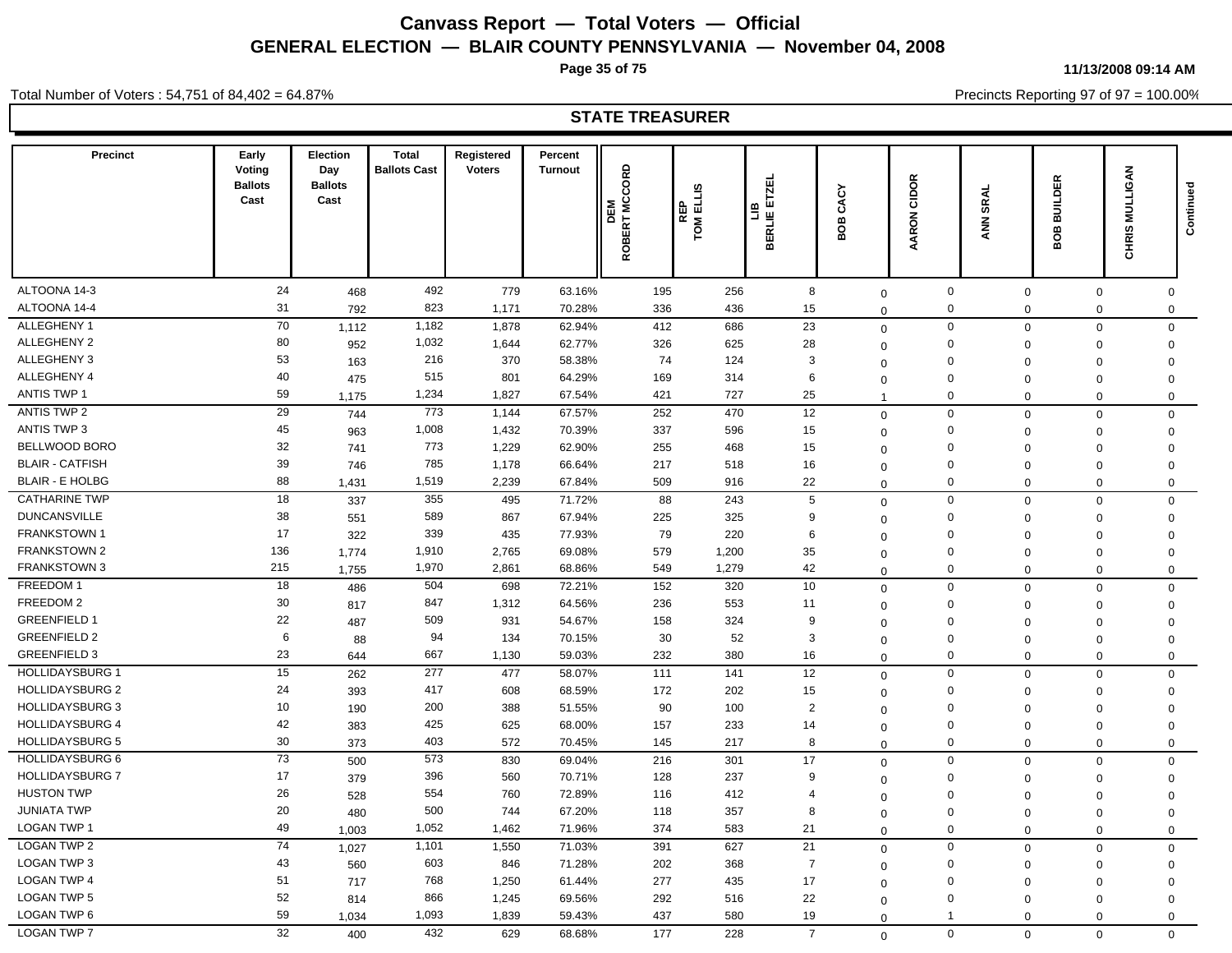**Page 36 of 75**

**11/13/2008 09:14 AM**

Total Number of Voters : 54,751 of 84,402 = 64.87%

Precincts Reporting 97 of 97 = 100.00%

### **STATE TREASURER**

| <b>Precinct</b>      | Early<br>Voting<br><b>Ballots</b><br>Cast | Election<br>Day<br><b>Ballots</b><br>Cast | Total<br><b>Ballots Cast</b> | Registered<br><b>Voters</b> | Percent<br><b>Turnout</b> | <b>MCCORD</b><br>DEM<br><b>BERT</b><br><b>Q</b> | ဖာ<br>⊞<br>面<br>$\propto$<br>ŠΜ | 周<br>ÌЦ<br>≃<br>뿤<br>홊<br>⋒ | Č١<br>ť<br>≃<br>ō<br>m | $\alpha$<br>$\circ$<br>◠<br>ပ<br>る<br>ğ | န္တ<br><b>Z</b> | <b>BUILDER</b><br>g<br>⋒ | ट्<br>ЭП<br>W<br><b>CHRIS</b> | gau<br>Contin |
|----------------------|-------------------------------------------|-------------------------------------------|------------------------------|-----------------------------|---------------------------|-------------------------------------------------|---------------------------------|-----------------------------|------------------------|-----------------------------------------|-----------------|--------------------------|-------------------------------|---------------|
| <b>MARTINSBURG 1</b> | 38                                        | 395                                       | 433                          | 616                         | 70.29%                    | 118                                             | 285                             | 5                           | $\mathbf{0}$           | $\Omega$                                | $\Omega$        | $\mathbf 0$              | $\Omega$                      |               |
| <b>MARTINSBURG 2</b> | 44                                        | 450                                       | 494                          | 741                         | 66.67%                    | 138                                             | 328                             | 3                           | $\Omega$               |                                         |                 | $\Omega$                 | $\Omega$                      |               |
| <b>NEWRY BORO</b>    | 3                                         | 105                                       | 108                          | 166                         | 65.06%                    | 40                                              | 59                              |                             | $\Omega$               |                                         | $\Omega$        | $\Omega$                 | 0                             |               |
| NORTH WOODBURY       | 103                                       | 1,053                                     | 1,156                        | 1,667                       | 69.35%                    | 255                                             | 841                             | 16                          | $\mathbf 0$            | 0                                       | $\Omega$        | 0                        | 0                             |               |
| <b>ROARING SPG 1</b> | 6                                         | 239                                       | 245                          | 427                         | 57.38%                    | 82                                              | 151                             | 3                           | $\Omega$               | $\Omega$                                | $\Omega$        | $\mathbf 0$              | $\mathbf 0$                   |               |
| <b>ROARING SPG 2</b> | 27                                        | 431                                       | 458                          | 662                         | 69.18%                    | 147                                             | 277                             | 9                           | $\Omega$               |                                         | $\Omega$        | $\mathbf 0$              | $\Omega$                      |               |
| <b>ROARING SPG 3</b> | 19                                        | 362                                       | 381                          | 538                         | 70.82%                    | 111                                             | 244                             | 9                           | $\Omega$               |                                         |                 | $\Omega$                 |                               |               |
| SNYDER 1             | 33                                        | 551                                       | 584                          | 955                         | 61.15%                    | 202                                             | 346                             | 9                           | $\Omega$               |                                         |                 | 0                        | $\Omega$                      |               |
| SNYDER 2             | 31                                        | 767                                       | 798                          | 1,216                       | 65.63%                    | 245                                             | 491                             | 14                          | $\Omega$               | 0                                       | $\Omega$        | $\Omega$                 | 0                             |               |
| <b>TAYLOR TWP</b>    | 64                                        | 1,068                                     | 1,132                        | 1,656                       | 68.36%                    | 277                                             | 794                             | 13                          | $\mathbf{0}$           | $\mathbf 0$                             | $\Omega$        | $\mathbf 0$              | $\mathbf 0$                   |               |
| <b>TYRONE TWP 1</b>  | 24                                        | 358                                       | 382                          | 566                         | 67.49%                    | 98                                              | 264                             | 5                           | ∩                      |                                         |                 | 0                        | $\Omega$                      |               |
| TYRONE TWP 2         | 13                                        | 441                                       | 454                          | 637                         | 71.27%                    | 156                                             | 261                             | 9                           | $\Omega$               |                                         |                 | 0                        |                               |               |
| TYRONE BORO 1        | 11                                        | 383                                       | 394                          | 577                         | 68.28%                    | 150                                             | 228                             |                             | $\Omega$               |                                         |                 | $\Omega$                 | 0                             |               |
| <b>TYRONE BORO 2</b> | 15                                        | 278                                       | 293                          | 493                         | 59.43%                    | 126                                             | 150                             | 6                           | $\Omega$               | 0                                       | $\Omega$        | $\mathbf 0$              | $\mathbf 0$                   |               |
| <b>TYRONE BORO 3</b> | 10                                        | 225                                       | 235                          | 444                         | 52.93%                    | 87                                              | 133                             | $\overline{4}$              | $\Omega$               | $\Omega$                                | $\Omega$        | $\mathbf 0$              | $\mathbf 0$                   |               |
| <b>TYRONE BORO 4</b> | 3                                         | 163                                       | 166                          | 318                         | 52.20%                    | 72                                              | 85                              |                             | $\Omega$               |                                         |                 | 0                        | $\Omega$                      |               |
| <b>TYRONE BORO 5</b> |                                           | 209                                       | 218                          | 352                         | 61.93%                    | 72                                              | 137                             | $\overline{2}$              | $\Omega$               |                                         |                 | $\mathbf 0$              | $\Omega$                      |               |
| TYRONE BORO 6        | 18                                        | 457                                       | 475                          | 644                         | 73.76%                    | 159                                             | 299                             | 3                           | $\Omega$               |                                         | $\Omega$        | 0                        | $\Omega$                      |               |
| <b>TYRONE BORO 7</b> | $\overline{7}$                            | 340                                       | 347                          | 520                         | 66.73%                    | 133                                             | 186                             | $\overline{2}$              | $\Omega$               | 0                                       | $\Omega$        | $\mathbf 0$              | $\Omega$                      |               |
| WILLIAMSBURG         | 20                                        | 515                                       | 535                          | 843                         | 63.46%                    | 172                                             | 329                             | 10                          | $\mathbf{0}$           | $\mathbf 0$                             | $\Omega$        | $\mathbf 0$              | $\mathbf 0$                   |               |
| <b>WOODBURY TWP</b>  | 25                                        | 585                                       | 610                          | 903                         | 67.55%                    | 141                                             | 430                             | 9                           | $\mathbf{0}$           | $\mathbf 0$                             | $\Omega$        | $\mathbf 0$              | 0                             |               |
| <b>Totals:</b>       | 2,977                                     | 51,774                                    | 54,751                       | 84,402                      |                           | 20,077                                          | 30,861                          | 1,031                       |                        |                                         |                 |                          |                               |               |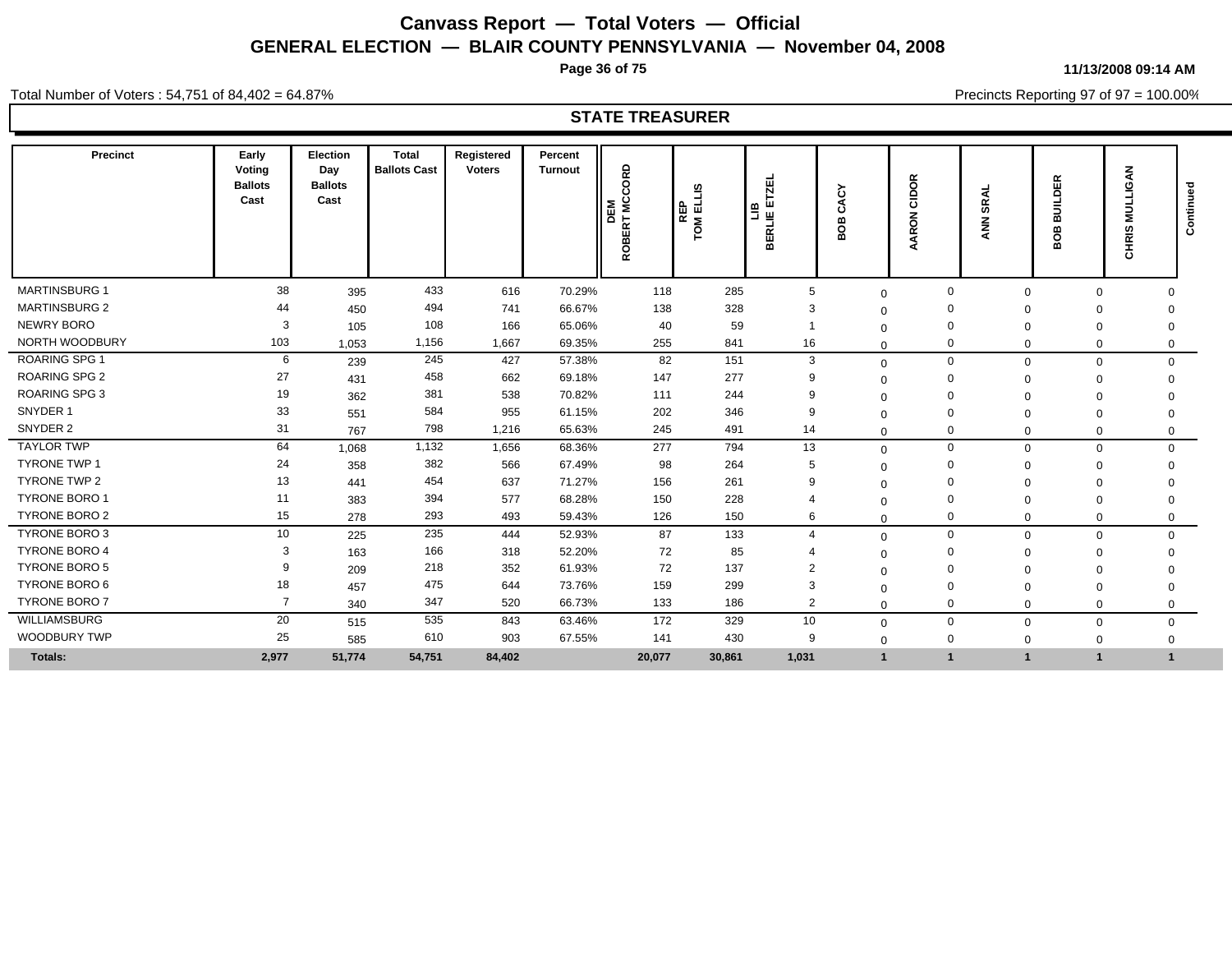**Page 37 of 75**

**11/13/2008 09:14 AM**

Precincts Reporting 97 of 97 = 100.00%

Total Number of Voters : 54,751 of 84,402 = 64.87%

|                 |                                           |                                           |                              |                             | Continued                 |                                       |                                 |                          |                                |                           |                     |                |                      |                         |           |
|-----------------|-------------------------------------------|-------------------------------------------|------------------------------|-----------------------------|---------------------------|---------------------------------------|---------------------------------|--------------------------|--------------------------------|---------------------------|---------------------|----------------|----------------------|-------------------------|-----------|
| <b>Precinct</b> | Early<br>Voting<br><b>Ballots</b><br>Cast | Election<br>Day<br><b>Ballots</b><br>Cast | Total<br><b>Ballots Cast</b> | Registered<br><b>Voters</b> | Percent<br><b>Turnout</b> | $\tilde{\vec{r}}$<br>CORBIN<br>DONALD | raze<br>Douglas Fraz<br>Baldwin | TURTLE<br><b>HERBERT</b> | <b>POWELL</b><br><b>JOSHUA</b> | 띥<br>SPANGL<br>ш<br>LANCI | <b>MIKE WALLACE</b> | $\propto$      | <b>STROHM</b><br>OMA | GARHART<br>ഗ<br>PHYLLIS | Continued |
| ALTOONA 1-1     | 19                                        | 315                                       | 334                          | 742                         | 45.01%                    | $\mathbf 0$                           | $\mathbf 0$                     |                          | $\mathbf 0$                    | $\mathbf 0$               | $\mathbf 0$         | $\mathbf 0$    | $\mathbf 0$          | $\mathbf 0$             |           |
| ALTOONA 1-2     | 13                                        | 109                                       | 122                          | 261                         | 46.74%                    | $\mathbf 0$                           | $\mathbf 0$                     |                          | $\mathbf 0$                    | $\Omega$                  | $\Omega$            | $\mathbf 0$    | $\mathbf 0$          | $\Omega$                |           |
| ALTOONA 2-1     | 11                                        | 218                                       | 229                          | 575                         | 39.83%                    | $\mathbf 0$                           | $\mathbf 0$                     |                          | $\Omega$                       | $\Omega$                  | $\Omega$            | $\Omega$       | $\mathbf 0$          | $\Omega$                |           |
| ALTOONA 2-2     | 13                                        | 476                                       | 489                          | 864                         | 56.60%                    | $\mathbf 0$                           | $\Omega$                        |                          | $\Omega$                       | $\mathbf 0$               | $\Omega$            | $\mathbf 0$    | $\mathbf 0$          | $\mathbf 0$             |           |
| ALTOONA 3-1     | 19                                        | 361                                       | 380                          | 715                         | 53.15%                    | $\mathbf 0$                           | $\mathbf 0$                     |                          | $\mathbf 0$                    | $\mathbf 0$               | $\mathbf 0$         | $\mathbf 0$    | $\mathbf 0$          | -1                      |           |
| ALTOONA 3-2     | 29                                        | 491                                       | 520                          | 720                         | 72.22%                    | $\mathbf 0$                           | $\mathbf 0$                     |                          | $\mathbf 0$                    | $\mathbf 0$               | $\mathbf 0$         | $\mathbf 0$    | $\mathbf 0$          | $\mathbf 0$             |           |
| ALTOONA 4-1     | 19                                        | 404                                       | 423                          | 784                         | 53.95%                    | $\mathbf 0$                           | $\mathbf 0$                     |                          | $\mathbf 0$                    | $\Omega$                  | $\mathbf 0$         | $\mathbf 0$    | $\mathbf 0$          | $\mathbf 0$             |           |
| ALTOONA 4-2     | 18                                        | 481                                       | 499                          | 704                         | 70.88%                    | $\mathbf 0$                           | $\mathbf 0$                     |                          | $\Omega$                       | $\Omega$                  | $\Omega$            | $\Omega$       | 0                    | $\Omega$                |           |
| ALTOONA 5-1     | 3                                         | 102                                       | 105                          | 210                         | 50.00%                    | $\Omega$                              | $\mathbf 0$                     |                          | $\mathbf 0$                    | $\mathbf 0$               | 0                   | $\mathbf 0$    | $\mathbf 0$          | $\mathbf 0$             |           |
| ALTOONA 5-2     | 24                                        | 429                                       | 453                          | 727                         | 62.31%                    | $\mathbf 0$                           | $\mathbf 0$                     |                          | $\mathbf 0$                    | $\mathbf{0}$              | $\mathbf 0$         | $\mathbf 0$    | $\mathbf 0$          | $\mathbf 0$             |           |
| ALTOONA 5-3     | 14                                        | 361                                       | 375                          | 611                         | 61.37%                    | $\mathbf 0$                           | $\mathbf 0$                     |                          | $\Omega$                       | $\mathbf{0}$              | $\mathbf 0$         | $\mathbf 0$    | $\mathbf 0$          | $\mathbf 0$             |           |
| ALTOONA 6-1     | 18                                        | 410                                       | 428                          | 818                         | 52.32%                    | $\mathbf 0$                           | $\mathbf 0$                     |                          | $\Omega$                       | $\mathbf 0$               | $\mathbf 0$         | $\mathbf 0$    | $\overline{1}$       | $\mathbf 0$             |           |
| ALTOONA 6-2     | 8                                         | 408                                       | 416                          | 774                         | 53.75%                    | $\mathbf 0$                           | $\mathbf 0$                     |                          | $\Omega$                       | $\Omega$                  | $\Omega$            | $\Omega$       | $\mathbf 0$          | $\Omega$                |           |
| ALTOONA 6-3     | 20                                        | 479                                       | 499                          | 816                         | 61.15%                    | $\Omega$                              | $\mathbf 0$                     |                          | $\mathbf 0$                    | $\mathbf 0$               | $\Omega$            | $\mathbf 0$    | $\mathbf 0$          | $\mathbf 0$             |           |
| ALTOONA 6-4     | 32                                        | 466                                       | 498                          | 704                         | 70.74%                    | $\mathbf 0$                           | $\mathbf 0$                     |                          | $\mathbf 0$                    | $\Omega$                  | $\mathbf 0$         | $\mathbf 0$    | $\mathbf 0$          | $\mathbf 0$             |           |
| ALTOONA 6-5     | 46                                        | 635                                       | 681                          | 1,064                       | 64.00%                    | $\mathbf 0$                           | $\mathbf 0$                     |                          | $\mathbf 0$                    | $\Omega$                  | $\mathbf 0$         | $\mathbf 0$    | $\mathbf{0}$         | $\mathbf 0$             |           |
| ALTOONA 7       | 9                                         | 437                                       | 446                          | 927                         | 48.11%                    | $\mathbf 0$                           | $\mathbf 0$                     |                          | $\mathbf 0$                    | $\Omega$                  | $\mathbf 0$         | $\mathbf 0$    | $\mathbf 0$          | $\mathbf 0$             |           |
| ALTOONA 8-1     | 20                                        | 371                                       | 391                          | 810                         | 48.27%                    | $\Omega$                              | $\mathbf 0$                     |                          | $\Omega$                       | $\Omega$                  | $\Omega$            | $\Omega$       | $\mathbf 0$          | $\Omega$                |           |
| ALTOONA 8-2     | 14                                        | 395                                       | 409                          | 625                         | 65.44%                    | $\mathbf 0$                           | $\mathbf 0$                     |                          | $\mathbf 0$                    | $\mathbf 0$               | $\mathbf 0$         | $\mathbf 0$    | $\mathbf 0$          | $\mathbf 0$             |           |
| ALTOONA 9       | 10                                        | 467                                       | 477                          | 883                         | 54.02%                    | $\mathbf 0$                           | $\mathbf 0$                     |                          | $\mathbf 0$                    | $\mathbf 0$               | $\mathbf 0$         | $\overline{1}$ | $\mathbf 0$          | $\mathbf 0$             |           |
| ALTOONA 10-1    | $\overline{7}$                            | 249                                       | 256                          | 582                         | 43.99%                    | $\mathbf 0$                           | $\mathbf 0$                     |                          | $\mathbf 0$                    | $\mathbf 0$               | $\mathbf 0$         | $\pmb{0}$      | $\mathbf 0$          | $\Omega$                |           |
| ALTOONA 10-2    | 10                                        | 302                                       | 312                          | 512                         | 60.94%                    | $\mathbf 0$                           | $\mathbf 0$                     |                          | $\Omega$                       | $\mathbf 0$               | $\mathbf 0$         | $\mathbf 0$    | $\mathbf 0$          | $\mathbf 0$             |           |
| ALTOONA 10-3    | $\overline{7}$                            | 271                                       | 278                          | 416                         | 66.83%                    | $\Omega$                              | $\mathbf 0$                     |                          | $\Omega$                       | $\Omega$                  | $\mathbf 0$         | $\Omega$       | $\mathbf 0$          | $\Omega$                |           |
| ALTOONA 10-4    | 28                                        | 621                                       | 649                          | 956                         | 67.89%                    | $\mathbf 0$                           | $\mathbf 0$                     |                          | $\mathbf 0$                    | $\Omega$                  | $\Omega$            | $\mathbf 0$    | $\mathbf 0$          | $\mathbf 0$             |           |
| ALTOONA 11-1    | 27                                        | 647                                       | 674                          | 1,058                       | 63.71%                    | $\mathbf 0$                           | $\mathbf 0$                     |                          | $\mathbf 0$                    | $\Omega$                  | $\mathbf 0$         | $\mathbf 0$    | $\mathbf 0$          | $\mathbf 0$             |           |
| ALTOONA 11-2    | 34                                        | 550                                       | 584                          | 829                         | 70.45%                    | 0                                     | $\mathbf 0$                     |                          | $\mathbf 0$                    | $\mathbf 0$               | $\Omega$            | $\mathbf 0$    | $\mathbf 0$          | $\Omega$                |           |
| ALTOONA 11-3    | 32                                        | 532                                       | 564                          | 822                         | 68.61%                    | $\mathbf 0$                           | $\mathbf 0$                     |                          | $\mathbf 0$                    | $\Omega$                  | $\mathbf 0$         | $\mathbf 0$    | $\mathbf 0$          | $\mathbf 0$             |           |
| ALTOONA 12-1    | 13                                        | 226                                       | 239                          | 406                         | 58.87%                    | $\mathbf 0$                           | $\mathbf 0$                     |                          | $\mathbf 0$                    | $\Omega$                  | $\Omega$            | $\mathbf 0$    | $\mathbf 0$          | $\Omega$                |           |
| ALTOONA 12-2    | 10                                        | 352                                       | 362                          | 567                         | 63.84%                    | $\mathbf 0$                           | $\mathbf 0$                     |                          | $\Omega$                       | $\mathbf 0$               | $\Omega$            | $\mathbf 0$    | $\mathbf 0$          | $\mathbf 0$             |           |
| ALTOONA 12-3    | 10                                        | 329                                       | 339                          | 467                         | 72.59%                    | $\mathbf 0$                           | $\mathbf 0$                     |                          | $\mathbf 0$                    | $\mathbf 0$               | $\mathbf 0$         | $\mathbf 0$    | $\mathbf 0$          | $\mathbf 0$             |           |
| ALTOONA 12-4    | 29                                        | 474                                       | 503                          | 681                         | 73.86%                    | $\mathbf 0$                           | $\Omega$                        |                          | $\mathbf 0$                    | $\mathbf 0$               | $\mathbf 0$         | $\mathbf 0$    | $\mathbf 0$          | $\Omega$                |           |
| ALTOONA 12-5    | 12                                        | 261                                       | 273                          | 393                         | 69.47%                    | $\mathbf 0$                           | $\mathbf 0$                     |                          | $\mathbf 0$                    | $\mathbf 0$               | $\mathbf 0$         | $\mathbf 0$    | $\mathbf 0$          | $\mathbf 0$             |           |
| ALTOONA 13-1    | 20                                        | 701                                       | 721                          | 1,150                       | 62.70%                    | $\Omega$                              | $\mathbf 0$                     |                          | $\Omega$                       | $\Omega$                  | $\Omega$            | $\Omega$       | $\mathbf 0$          | $\Omega$                |           |
| ALTOONA 13-2    | 15                                        | 565                                       | 580                          | 977                         | 59.37%                    | $\Omega$                              | $\mathbf 0$                     |                          | $\Omega$                       | $\Omega$                  | -1                  | $\mathbf 0$    | $\mathbf 0$          | $\Omega$                |           |
| ALTOONA 13-3    | 24                                        | 510                                       | 534                          | 784                         | 68.11%                    | $\mathbf 0$                           | $\Omega$                        |                          | $\Omega$                       | $\Omega$                  | $\mathbf 0$         | $\Omega$       | $\mathbf 0$          | $\Omega$                |           |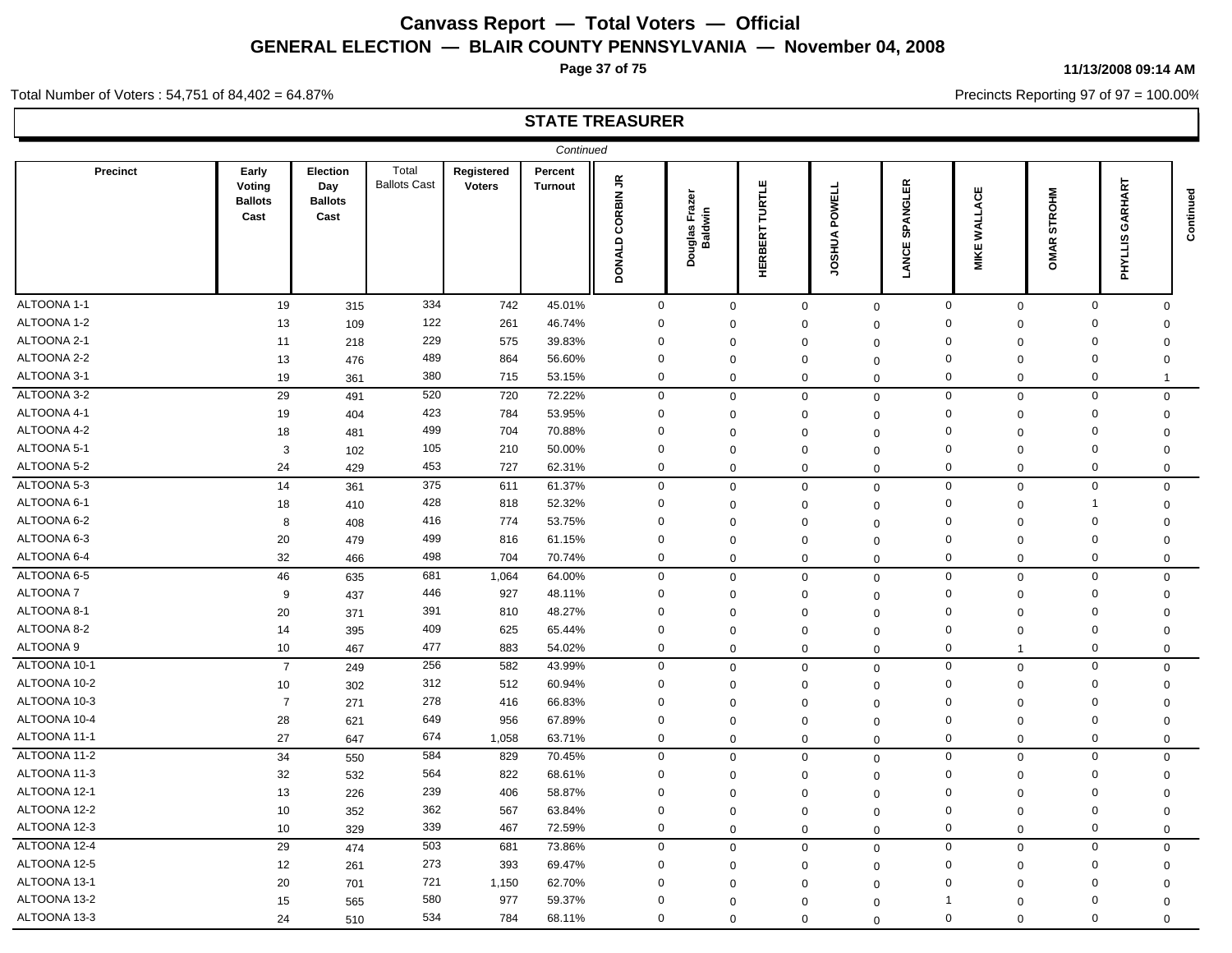**Page 38 of 75**

#### **11/13/2008 09:14 AM**

Precincts Reporting 97 of 97 = 100.00%

### **STATE TREASURER**

Total Number of Voters : 54,751 of 84,402 = 64.87%

|                        |                                           |                                                  |                              |                             | Continued                 |                                       |                                    |                                 |                            |                                 |                               |                                  |                                                     |           |
|------------------------|-------------------------------------------|--------------------------------------------------|------------------------------|-----------------------------|---------------------------|---------------------------------------|------------------------------------|---------------------------------|----------------------------|---------------------------------|-------------------------------|----------------------------------|-----------------------------------------------------|-----------|
| Precinct               | Early<br>Voting<br><b>Ballots</b><br>Cast | <b>Election</b><br>Day<br><b>Ballots</b><br>Cast | Total<br><b>Ballots Cast</b> | Registered<br><b>Voters</b> | Percent<br><b>Turnout</b> | $\tilde{\vec{r}}$<br>CORBIN<br>DONALD | Fraz<br>uglas Fra:<br>Baldwin<br>ă | <b>TURTLE</b><br><b>HERBERT</b> | POWELL<br><b>JOSHUA</b>    | 띥<br>ಕ<br>Ž<br>င္တ<br>ш<br>LANC | <b>WALLACE</b><br><b>MIKE</b> | <b>STROHM</b><br>$\propto$<br>ŠМ | GARHART<br>$\overline{\mathbf{v}}$<br><b>LIAHLI</b> | Continued |
| ALTOONA 13-4           | 20                                        | 749                                              | 769                          | 1,114                       | 69.03%                    | $\mathbf 0$                           | $\mathbf 0$                        | $\mathbf 0$                     |                            | $\mathbf 0$                     | $\mathbf 0$<br>$\mathbf 0$    | $\pmb{0}$                        | $\mathbf{0}$                                        |           |
| ALTOONA 14-1           | 15                                        | 360                                              | 375                          | 532                         | 70.49%                    | $\mathbf 0$                           | $\Omega$                           | $\Omega$                        | $\Omega$                   |                                 | $\Omega$<br>$\Omega$          | $\Omega$                         | $\Omega$                                            |           |
| ALTOONA 14-2           | 52                                        | 819                                              | 871                          | 1,176                       | 74.06%                    | $\Omega$                              | $\Omega$                           | $\mathbf 0$                     | $\Omega$                   |                                 | $\Omega$<br>$\mathbf 0$       | $\Omega$                         | $\mathbf 0$                                         |           |
| ALTOONA 14-3           | 24                                        | 468                                              | 492                          | 779                         | 63.16%                    | $\mathbf 0$                           | $\Omega$                           | $\mathbf 0$                     | $\overline{1}$             |                                 | $\Omega$<br>$\mathbf 0$       | -1                               | 0                                                   |           |
| ALTOONA 14-4           | 31                                        | 792                                              | 823                          | 1,171                       | 70.28%                    | $\mathbf 0$                           | 0                                  | $\mathbf 0$                     | $\Omega$                   |                                 | $\mathbf 0$<br>$\mathbf 0$    | $\mathsf 0$                      | 0                                                   |           |
| ALLEGHENY 1            | 70                                        | 1,112                                            | 1,182                        | 1,878                       | 62.94%                    | $\mathbf 0$                           | $\mathbf{1}$                       |                                 | $\mathbf 0$<br>$\Omega$    |                                 | $\mathbf 0$<br>$\mathbf 0$    | $\mathbf 0$                      | $\mathbf 0$                                         |           |
| <b>ALLEGHENY 2</b>     | 80                                        | 952                                              | 1,032                        | 1,644                       | 62.77%                    | $\mathbf 0$                           | $\Omega$                           | 0                               | $\mathbf 0$                |                                 | $\Omega$<br>0                 | $\Omega$                         | 0                                                   |           |
| ALLEGHENY 3            | 53                                        | 163                                              | 216                          | 370                         | 58.38%                    | $\mathbf 0$                           | $\Omega$                           | $\Omega$                        |                            | $\Omega$<br>$\Omega$            | $\Omega$                      | $\Omega$                         | $\Omega$                                            |           |
| ALLEGHENY 4            | 40                                        | 475                                              | 515                          | 801                         | 64.29%                    | $\mathbf 0$                           | $\Omega$                           | $\mathbf 0$                     | $\Omega$                   |                                 | $\Omega$<br>$\Omega$          | $\mathbf 0$                      | $\Omega$                                            |           |
| <b>ANTIS TWP 1</b>     | 59                                        | 1,175                                            | 1,234                        | 1,827                       | 67.54%                    | $\mathbf 0$                           | $\mathbf 0$                        | $\mathbf 0$                     |                            | $\mathbf 0$                     | $\mathbf 0$<br>$\mathbf 0$    | $\mathbf 0$                      | $\mathbf 0$                                         |           |
| <b>ANTIS TWP 2</b>     | 29                                        | 744                                              | 773                          | 1,144                       | 67.57%                    | $\mathbf 0$                           | $\Omega$                           |                                 | $\mathbf 0$<br>$\mathbf 0$ |                                 | $\mathbf 0$<br>$\mathbf 0$    | $\mathbf 0$                      | $\Omega$                                            |           |
| <b>ANTIS TWP 3</b>     | 45                                        | 963                                              | 1,008                        | 1,432                       | 70.39%                    | $\mathbf 0$                           | $\Omega$                           | $\mathbf 0$                     | $\Omega$                   |                                 | $\mathbf 0$<br>$\mathbf 0$    | $\mathbf 0$                      | $\mathbf 0$                                         |           |
| BELLWOOD BORO          | 32                                        | 741                                              | 773                          | 1,229                       | 62.90%                    | $\mathbf 0$                           | $\Omega$                           | $\mathbf 0$                     |                            | $\Omega$                        | $\mathbf 0$<br>$\Omega$       | $\mathbf 0$                      | $\Omega$                                            |           |
| <b>BLAIR - CATFISH</b> | 39                                        | 746                                              | 785                          | 1,178                       | 66.64%                    | 0                                     | $\Omega$                           | $\Omega$                        | $\Omega$                   |                                 | $\Omega$<br>$\mathbf 0$       | $\mathbf 0$                      | $\mathbf 0$                                         |           |
| <b>BLAIR - E HOLBG</b> | 88                                        | 1,431                                            | 1,519                        | 2,239                       | 67.84%                    | $\mathbf 0$                           | $\Omega$                           | $\mathbf 0$                     | $\mathbf 0$                |                                 | 0<br>$\mathbf 0$              | $\mathbf 0$                      | $\mathbf 0$                                         |           |
| <b>CATHARINE TWP</b>   | 18                                        | 337                                              | 355                          | 495                         | 71.72%                    | $\mathbf 0$                           | $\mathbf 0$                        |                                 | $\mathbf 0$                | $\mathbf 0$                     | $\mathbf 0$<br>$\mathbf 0$    | $\mathbf 0$                      | $\Omega$                                            |           |
| <b>DUNCANSVILLE</b>    | 38                                        | 551                                              | 589                          | 867                         | 67.94%                    | $\mathbf 0$                           | $\Omega$                           | $\mathbf 0$                     | $\Omega$                   |                                 | $\mathbf 0$<br>0              | $\mathbf 0$                      | $\mathbf 0$                                         |           |
| <b>FRANKSTOWN 1</b>    | 17                                        | 322                                              | 339                          | 435                         | 77.93%                    | 0                                     | $\mathbf 0$                        | $\mathbf 0$                     | $\Omega$                   |                                 | $\Omega$<br>$\mathbf 0$       | $\Omega$                         | $\mathbf 0$                                         |           |
| FRANKSTOWN 2           | 136                                       | 1,774                                            | 1,910                        | 2,765                       | 69.08%                    | 0                                     | $\Omega$                           | $\mathbf 0$                     | $\mathbf 0$                |                                 | $\Omega$<br>$\mathbf 0$       | $\Omega$                         | 0                                                   |           |
| <b>FRANKSTOWN 3</b>    | 215                                       | 1,755                                            | 1,970                        | 2,861                       | 68.86%                    | $\mathbf 0$                           | 0                                  | $\mathbf{1}$                    | $\mathbf 0$                |                                 | $\mathbf 0$<br>$\mathbf 0$    | $\mathbf 0$                      | $\Omega$                                            |           |
| FREEDOM 1              | 18                                        | 486                                              | 504                          | 698                         | 72.21%                    | $\mathbf 0$                           | $\mathbf 0$                        |                                 | $\mathbf 0$<br>$\Omega$    |                                 | $\mathbf 0$<br>$\mathbf 0$    | $\mathsf 0$                      | $\mathbf 0$                                         |           |
| FREEDOM 2              | 30                                        | 817                                              | 847                          | 1,312                       | 64.56%                    | $\mathbf 0$                           | $\Omega$                           | $\Omega$                        | $\Omega$                   |                                 | $\Omega$<br>0                 | $\mathbf 0$                      | $\Omega$                                            |           |
| <b>GREENFIELD 1</b>    | 22                                        | 487                                              | 509                          | 931                         | 54.67%                    | $\Omega$                              | $\Omega$                           | 0                               | $\mathbf 0$                |                                 | $\Omega$<br>$\Omega$          | $\Omega$                         | 0                                                   |           |
| <b>GREENFIELD 2</b>    | 6                                         | 88                                               | 94                           | 134                         | 70.15%                    | $\mathbf 0$                           | $\Omega$                           | $\mathbf{0}$                    |                            | $\Omega$                        | $\Omega$<br>$\Omega$          | $\Omega$                         | $\Omega$                                            |           |
| <b>GREENFIELD 3</b>    | 23                                        | 644                                              | 667                          | 1,130                       | 59.03%                    | $\mathbf 0$                           | $\mathbf 0$                        | $\mathbf 0$                     | $\Omega$                   |                                 | $\mathbf 0$<br>$\mathbf 0$    | $\mathbf 0$                      | $\Omega$                                            |           |
| <b>HOLLIDAYSBURG 1</b> | 15                                        | 262                                              | 277                          | 477                         | 58.07%                    | $\mathbf 0$                           | $\mathbf 0$                        | $\mathbf 0$                     | $\Omega$                   |                                 | $\mathbf 0$<br>$\mathbf 0$    | $\mathbf 0$                      | $\mathbf 0$                                         |           |
| <b>HOLLIDAYSBURG 2</b> | 24                                        | 393                                              | 417                          | 608                         | 68.59%                    | $\mathbf 0$                           | $\Omega$                           | $\Omega$                        | $\Omega$                   |                                 | $\Omega$<br>$\mathbf 0$       | $\Omega$                         | $\mathbf 0$                                         |           |
| <b>HOLLIDAYSBURG 3</b> | 10                                        | 190                                              | 200                          | 388                         | 51.55%                    | $\mathbf 0$                           | $\Omega$                           | $\Omega$                        | $\Omega$                   |                                 | $\Omega$<br>$\Omega$          | $\Omega$                         | $\Omega$                                            |           |
| <b>HOLLIDAYSBURG 4</b> | 42                                        | 383                                              | 425                          | 625                         | 68.00%                    | 0                                     | $\mathbf 0$                        | $\mathbf 0$                     | $\Omega$                   |                                 | $\mathbf 0$<br>$\mathbf 0$    | $\mathbf 0$                      | $\mathbf 0$                                         |           |
| <b>HOLLIDAYSBURG 5</b> | 30                                        | 373                                              | 403                          | 572                         | 70.45%                    | $\mathbf 0$                           | $\mathbf 0$                        | $\mathbf 0$                     |                            | $\mathbf{0}$                    | $\mathbf 0$<br>$\mathbf 0$    | $\mathbf 0$                      | 0                                                   |           |
| <b>HOLLIDAYSBURG 6</b> | 73                                        | 500                                              | 573                          | 830                         | 69.04%                    | $\mathbf 0$                           | $\Omega$                           | $\Omega$                        | $\Omega$                   |                                 | $\mathbf{0}$<br>$\mathbf 0$   | $\mathbf 0$                      | $\mathbf 0$                                         |           |
| <b>HOLLIDAYSBURG 7</b> | 17                                        | 379                                              | 396                          | 560                         | 70.71%                    | $\mathbf 0$                           | $\Omega$                           | $\Omega$                        | $\Omega$                   |                                 | $\mathbf 0$<br>0              | $\mathbf 0$                      | 0                                                   |           |
| <b>HUSTON TWP</b>      | 26                                        | 528                                              | 554                          | 760                         | 72.89%                    | $\Omega$                              | $\Omega$                           | $\mathbf 0$                     |                            | $\Omega$                        | $\Omega$<br>$\Omega$          | $\mathbf 0$                      | 0                                                   |           |
| <b>JUNIATA TWP</b>     | 20                                        | 480                                              | 500                          | 744                         | 67.20%                    | 0                                     | $\Omega$                           | $\mathbf 0$                     | $\Omega$                   | $\Omega$                        | $\Omega$                      | $\Omega$                         | $\mathbf 0$                                         |           |
| <b>LOGAN TWP 1</b>     | 49                                        | 1,003                                            | 1,052                        | 1,462                       | 71.96%                    | $\Omega$                              | $\Omega$                           |                                 | 0                          | $\mathbf 0$                     | 0<br>0                        | $\mathbf 0$                      | $\mathbf 0$                                         |           |
| <b>LOGAN TWP 2</b>     | 74                                        | 1,027                                            | 1,101                        | 1,550                       | 71.03%                    | $\Omega$                              | $\mathbf 0$                        | $\mathbf 0$                     |                            | $\Omega$                        | $\Omega$<br>$\mathbf 0$       | $\Omega$                         | $\mathbf 0$                                         |           |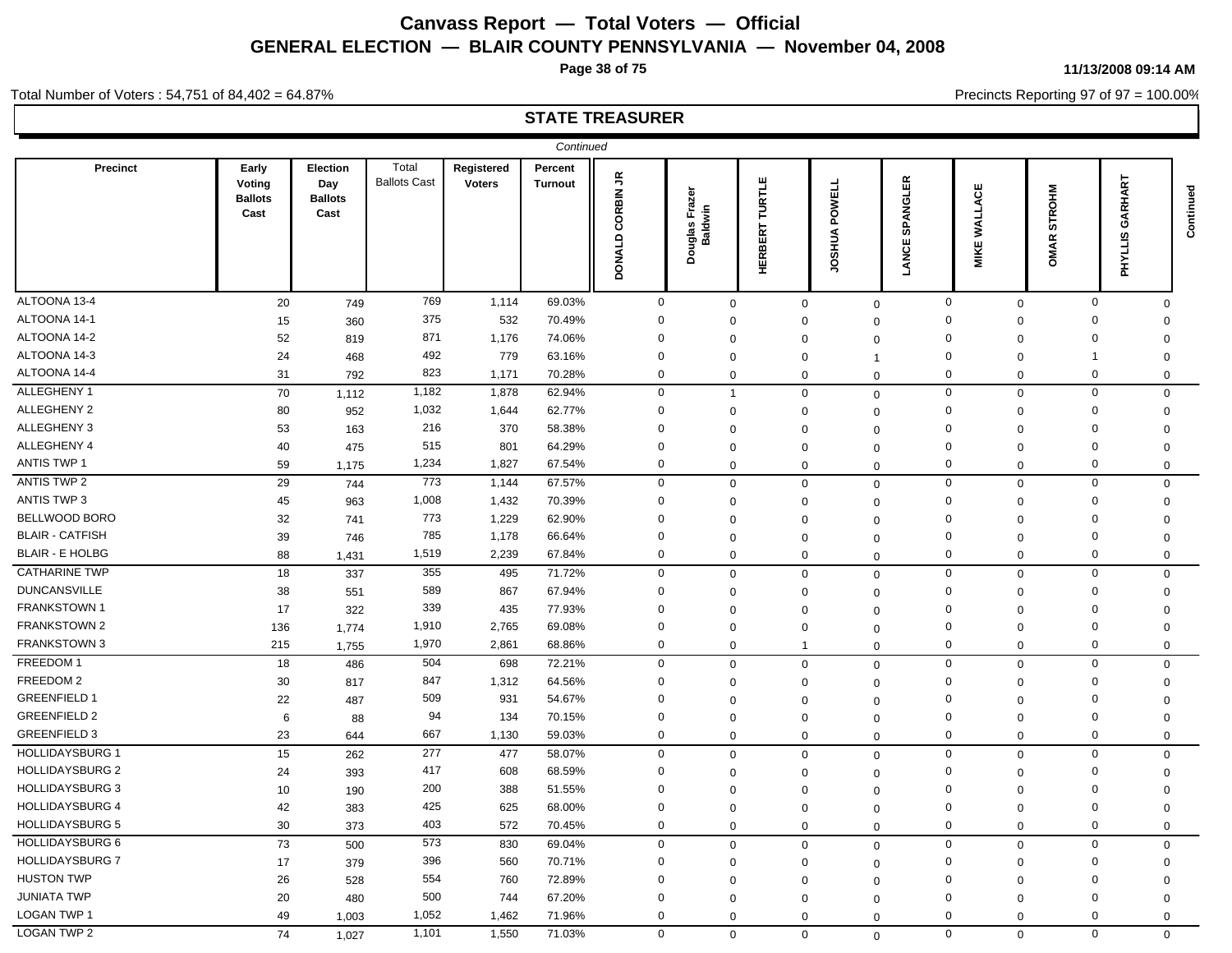**Page 39 of 75**

Precincts Reporting 97 of 97 = 100.00%

## **STATE TREASURER**

|                      |                                           |                                           |                              |                             | Continued                 |                                              |                                      |                          |                         |                                    |                                  |                                         |                                   |           |
|----------------------|-------------------------------------------|-------------------------------------------|------------------------------|-----------------------------|---------------------------|----------------------------------------------|--------------------------------------|--------------------------|-------------------------|------------------------------------|----------------------------------|-----------------------------------------|-----------------------------------|-----------|
| Precinct             | Early<br>Voting<br><b>Ballots</b><br>Cast | Election<br>Day<br><b>Ballots</b><br>Cast | Total<br><b>Ballots Cast</b> | Registered<br><b>Voters</b> | Percent<br><b>Turnout</b> | $\tilde{\vec{r}}$<br>CORBIN<br><b>DONALD</b> | ᇰ<br>Fraz<br>Douglas Fraz<br>Baldwin | TURTLE<br><b>HERBERT</b> | POWELL<br><b>JOSHUA</b> | 띥<br>ಕ<br>Ź<br>മ<br>ທ<br>ш<br>LANC | ACE<br>WALL.<br>ш<br><b>MIKI</b> | <b>STROHM</b><br>$\alpha$<br><b>OMA</b> | 넚<br>≃<br>O<br>ဖာ<br><b>LAHAT</b> | Continued |
| <b>LOGAN TWP 3</b>   | 43                                        | 560                                       | 603                          | 846                         | 71.28%                    | $\mathbf{0}$                                 | $\mathbf 0$                          | $\mathbf 0$              |                         | $\mathbf 0$                        | $\mathbf 0$                      | $\mathbf 0$                             | $\mathbf 0$<br>$\Omega$           |           |
| <b>LOGAN TWP 4</b>   | 51                                        | 717                                       | 768                          | 1,250                       | 61.44%                    | $\Omega$                                     | 0                                    | $\Omega$                 | $\Omega$                |                                    | $\Omega$<br>$\Omega$             | $\Omega$                                | $\Omega$                          |           |
| LOGAN TWP 5          | 52                                        | 814                                       | 866                          | 1,245                       | 69.56%                    | $\Omega$                                     | 0                                    | $\Omega$                 |                         | $\Omega$                           | 0<br>$\Omega$                    | $\Omega$                                | $\Omega$                          |           |
| LOGAN TWP 6          | 59                                        | 1,034                                     | 1,093                        | 1,839                       | 59.43%                    | $\mathbf 0$                                  | $\Omega$                             | $\mathbf{0}$             |                         | $\mathbf 0$                        | 0<br>$\Omega$                    | $\mathbf 0$                             | $\mathbf 0$                       |           |
| <b>LOGAN TWP 7</b>   | 32                                        | 400                                       | 432                          | 629                         | 68.68%                    | $\mathbf{0}$                                 | $\mathbf{0}$                         | $\mathbf 0$              |                         | $\mathbf 0$                        | $\mathbf 0$<br>$\mathbf 0$       |                                         | $\mathbf 0$<br>$\mathbf 0$        |           |
| <b>MARTINSBURG 1</b> | 38                                        | 395                                       | 433                          | 616                         | 70.29%                    | $\Omega$                                     | $\Omega$                             | $\Omega$                 |                         | $\Omega$                           | $\Omega$<br>$\Omega$             | $\Omega$                                | $\Omega$                          |           |
| <b>MARTINSBURG 2</b> | 44                                        | 450                                       | 494                          | 741                         | 66.67%                    |                                              | $\Omega$                             | $\mathbf 0$              |                         | 0<br>$\Omega$                      | $\Omega$                         | $\Omega$                                | $\Omega$                          |           |
| <b>NEWRY BORO</b>    | 3                                         | 105                                       | 108                          | 166                         | 65.06%                    | $\Omega$                                     | $\Omega$                             | $\mathbf 0$              |                         | $\Omega$                           | $\Omega$<br>$\Omega$             | $\Omega$                                | $\Omega$                          |           |
| NORTH WOODBURY       | 103                                       | 1,053                                     | 1,156                        | 1,667                       | 69.35%                    | $\mathbf 0$                                  | $\Omega$                             | $\mathbf 0$              |                         | $\mathbf 0$                        | $\mathbf 0$<br>$\mathbf 0$       |                                         | $\mathbf 0$<br>0                  |           |
| <b>ROARING SPG 1</b> | 6                                         | 239                                       | 245                          | 427                         | 57.38%                    | $\mathbf 0$                                  | $\Omega$                             | $\mathbf 0$              |                         | $\mathbf 0$                        | $\mathbf 0$<br>$\mathbf 0$       |                                         | $\mathbf 0$<br>$\mathbf 0$        |           |
| <b>ROARING SPG 2</b> | 27                                        | 431                                       | 458                          | 662                         | 69.18%                    | $\Omega$                                     | 0                                    | $\Omega$                 |                         | $\Omega$                           | $\Omega$<br>$\Omega$             | $\Omega$                                | 0                                 |           |
| <b>ROARING SPG 3</b> | 19                                        | 362                                       | 381                          | 538                         | 70.82%                    | $\Omega$                                     | ŋ                                    | $\Omega$                 |                         | $\Omega$                           | $\Omega$<br>$\Omega$             | $\Omega$                                | $\Omega$                          |           |
| SNYDER 1             | 33                                        | 551                                       | 584                          | 955                         | 61.15%                    | $\Omega$                                     |                                      | $\Omega$                 |                         | $\Omega$<br>$\Omega$               | $\Omega$                         | $\Omega$                                | 0                                 |           |
| SNYDER 2             | 31                                        | 767                                       | 798                          | 1,216                       | 65.63%                    | $\mathbf 0$                                  | $\Omega$                             | $\mathbf 0$              |                         | $\mathbf 0$                        | 0<br>$\mathbf 0$                 | $\Omega$                                | $\mathbf 0$                       |           |
| <b>TAYLOR TWP</b>    | 64                                        | 1,068                                     | 1,132                        | 1,656                       | 68.36%                    | $\mathbf{0}$                                 | $\mathbf 0$                          | $\mathbf 0$              |                         | $\Omega$                           | $\mathbf{0}$<br>$\mathbf 0$      |                                         | $\mathbf 0$<br>$\mathbf 0$        |           |
| TYRONE TWP 1         | 24                                        | 358                                       | 382                          | 566                         | 67.49%                    | $\Omega$                                     | O                                    | $\Omega$                 |                         | $\Omega$                           | 0<br>$\Omega$                    | $\Omega$                                | $\Omega$                          |           |
| TYRONE TWP 2         | 13                                        | 441                                       | 454                          | 637                         | 71.27%                    | $\Omega$                                     |                                      | $\Omega$                 | $\Omega$                | $\Omega$                           | $\Omega$                         | $\Omega$                                | 0                                 |           |
| <b>TYRONE BORO 1</b> | 11                                        | 383                                       | 394                          | 577                         | 68.28%                    | $\Omega$                                     | 0                                    | $\Omega$                 |                         | $\Omega$                           | $\Omega$<br>$\Omega$             | $\Omega$                                | $\Omega$                          |           |
| TYRONE BORO 2        | 15                                        | 278                                       | 293                          | 493                         | 59.43%                    | 0                                            | $\Omega$                             | $\mathbf{0}$             |                         | $\mathbf 0$                        | 0<br>$\mathbf 0$                 | $\mathbf 0$                             | $\mathbf 0$                       |           |
| TYRONE BORO 3        | 10                                        | 225                                       | 235                          | 444                         | 52.93%                    | $\Omega$                                     | $\Omega$                             | $\mathbf 0$              |                         | $\Omega$                           | $\mathbf 0$<br>$\mathbf 0$       |                                         | $\mathbf 0$<br>$\mathbf 0$        |           |
| <b>TYRONE BORO 4</b> | 3                                         | 163                                       | 166                          | 318                         | 52.20%                    | $\Omega$                                     | 0                                    | $\mathbf 0$              |                         | $\Omega$                           | $\Omega$<br>$\Omega$             | $\Omega$                                | $\Omega$                          |           |
| <b>TYRONE BORO 5</b> | 9                                         | 209                                       | 218                          | 352                         | 61.93%                    | $\Omega$                                     | O                                    | $\Omega$                 |                         | $\Omega$                           | 0<br>$\Omega$                    | $\Omega$                                | $\Omega$                          |           |
| TYRONE BORO 6        | 18                                        | 457                                       | 475                          | 644                         | 73.76%                    | $\Omega$                                     | $\Omega$                             | $\mathbf 0$              |                         | $\Omega$                           | $\Omega$<br>$\Omega$             | $\Omega$                                | $\mathbf C$                       |           |
| <b>TYRONE BORO 7</b> | $\overline{7}$                            | 340                                       | 347                          | 520                         | 66.73%                    | $\mathbf 0$                                  | $\mathbf{0}$                         | $\mathbf{0}$             |                         | $\mathbf 0$                        | 0<br>$\mathbf 0$                 |                                         | $\mathbf 0$<br>$\mathbf 0$        |           |
| WILLIAMSBURG         | 20                                        | 515                                       | 535                          | 843                         | 63.46%                    | $\mathbf 0$                                  | $\Omega$                             | $\mathbf 0$              |                         | $\mathbf 0$                        | 0<br>$\mathbf 0$                 |                                         | $\mathbf 0$<br>$\mathbf 0$        |           |
| WOODBURY TWP         | 25                                        | 585                                       | 610                          | 903                         | 67.55%                    | $\mathbf 0$                                  | $\Omega$                             | $\mathbf 0$              |                         | $\mathbf 0$                        | $\mathbf 0$<br>$\mathbf 0$       | $\Omega$                                | 0                                 |           |
| Totals:              | 2,977                                     | 51,774                                    | 54,751                       | 84,402                      |                           |                                              |                                      | -1                       | $\mathbf{1}$            |                                    | $\mathbf{1}$<br>$\mathbf{1}$     |                                         | $\overline{2}$<br>1               |           |

**11/13/2008 09:14 AM**

Total Number of Voters : 54,751 of 84,402 = 64.87%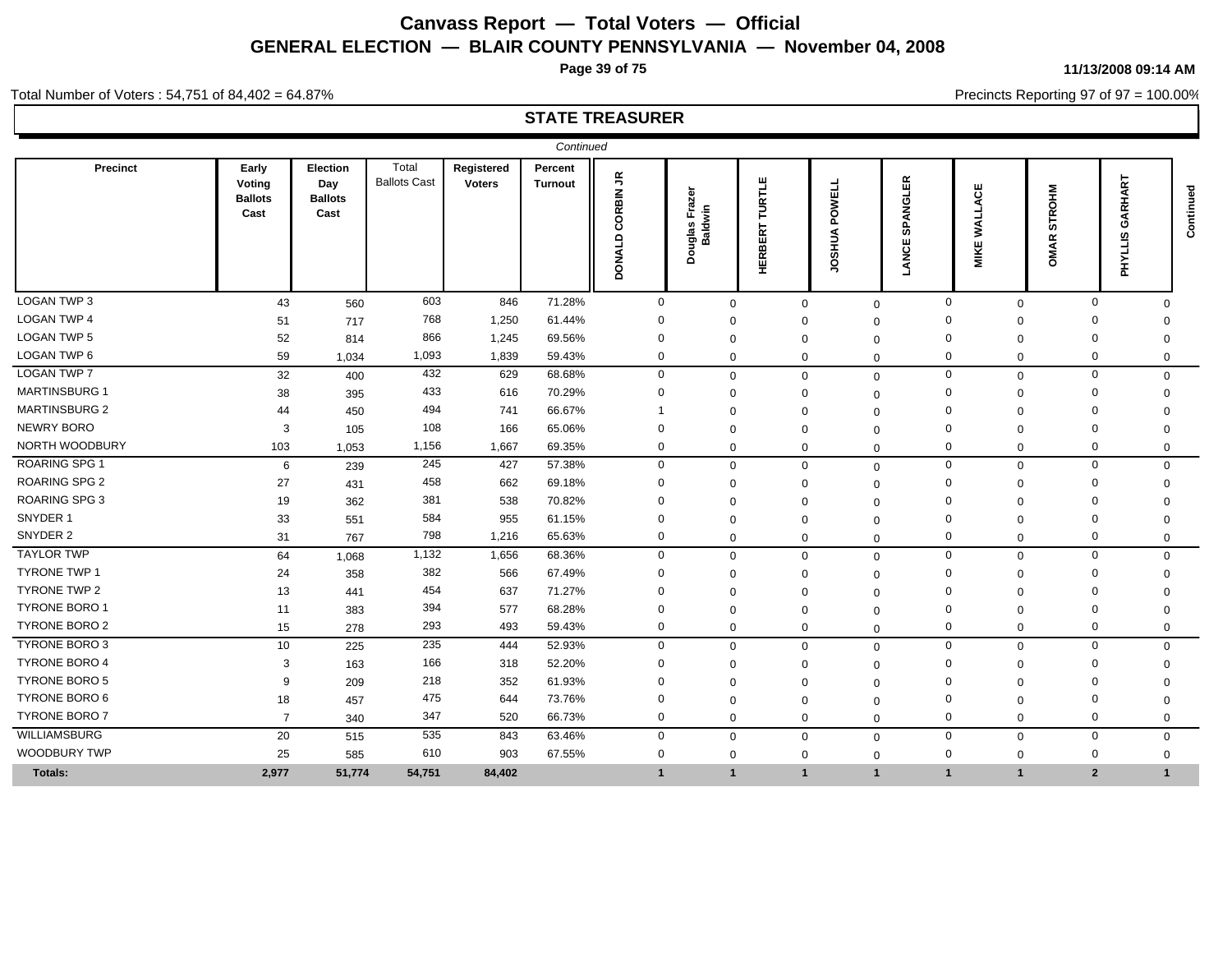**Page 40 of 75**

#### **11/13/2008 09:14 AM**

Precincts Reporting 97 of 97 = 100.00%

Total Number of Voters : 54,751 of 84,402 = 64.87%

|                 |                                           |                                                  |                                     |                      | Continued                 |                                 |               |                              |                |     |
|-----------------|-------------------------------------------|--------------------------------------------------|-------------------------------------|----------------------|---------------------------|---------------------------------|---------------|------------------------------|----------------|-----|
| <b>Precinct</b> | Early<br>Voting<br><b>Ballots</b><br>Cast | <b>Election</b><br>Day<br><b>Ballots</b><br>Cast | <b>Total</b><br><b>Ballots Cast</b> | Registered<br>Voters | Percent<br><b>Turnout</b> | $\frac{1}{2}$<br>Mack<br>Ronald | CORBET<br>TOM | <b>KAULITZ</b><br><b>NOM</b> | Totals         |     |
| ALTOONA 1-1     | 19                                        | 315                                              | 334                                 | 742                  | 45.01%                    | $\mathbf 0$                     | $\mathbf{0}$  |                              | $\mathbf 0$    | 314 |
| ALTOONA 1-2     | 13                                        | 109                                              | 122                                 | 261                  | 46.74%                    | $\mathbf 0$                     | $\mathbf 0$   |                              | $\mathbf 0$    | 111 |
| ALTOONA 2-1     | 11                                        | 218                                              | 229                                 | 575                  | 39.83%                    | $\mathbf 0$                     | $\Omega$      |                              | 0              | 208 |
| ALTOONA 2-2     | 13                                        | 476                                              | 489                                 | 864                  | 56.60%                    | $\mathbf 0$                     | $\Omega$      |                              | $\mathbf 0$    | 466 |
| ALTOONA 3-1     | 19                                        | 361                                              | 380                                 | 715                  | 53.15%                    | $\mathbf 0$                     | $\mathbf 0$   |                              | $\mathbf 0$    | 361 |
| ALTOONA 3-2     | 29                                        | 491                                              | 520                                 | 720                  | 72.22%                    | $\mathbf 0$                     | $\mathbf 0$   |                              | $\mathbf 0$    | 495 |
| ALTOONA 4-1     | 19                                        | 404                                              | 423                                 | 784                  | 53.95%                    | $\mathbf 0$                     | $\mathbf 0$   |                              | $\mathbf 0$    | 400 |
| ALTOONA 4-2     | 18                                        | 481                                              | 499                                 | 704                  | 70.88%                    | $\mathbf 0$                     | $\mathbf 0$   |                              | $\mathbf 0$    | 476 |
| ALTOONA 5-1     | $\mathbf{3}$                              | 102                                              | 105                                 | 210                  | 50.00%                    | $\mathbf 0$                     | $\mathbf 0$   |                              | 0              | 101 |
| ALTOONA 5-2     | 24                                        | 429                                              | 453                                 | 727                  | 62.31%                    | $\mathbf 0$                     | $\mathbf 0$   |                              | $\mathbf 0$    | 429 |
| ALTOONA 5-3     | 14                                        | 361                                              | 375                                 | 611                  | 61.37%                    | $\mathbf 0$                     | $\mathbf 0$   |                              | 0              | 360 |
| ALTOONA 6-1     | 18                                        | 410                                              | 428                                 | 818                  | 52.32%                    | $\mathbf 0$                     | 0             |                              | 0              | 406 |
| ALTOONA 6-2     | 8                                         | 408                                              | 416                                 | 774                  | 53.75%                    | $\mathbf 0$                     | $\mathbf 0$   |                              | $\mathbf 0$    | 387 |
| ALTOONA 6-3     | 20                                        | 479                                              | 499                                 | 816                  | 61.15%                    | $\mathbf 0$                     | $\mathbf 0$   |                              | $\mathbf 0$    | 474 |
| ALTOONA 6-4     | 32                                        | 466                                              | 498                                 | 704                  | 70.74%                    | $\mathbf 0$                     | $\mathbf 0$   |                              | $\mathbf 0$    | 471 |
| ALTOONA 6-5     | 46                                        | 635                                              | 681                                 | 1,064                | 64.00%                    | $\mathbf 0$                     | $\mathbf{0}$  |                              | $\mathbf 0$    | 650 |
| ALTOONA 7       | 9                                         | 437                                              | 446                                 | 927                  | 48.11%                    | $\mathbf 0$                     | $\mathbf 0$   |                              | 0              | 429 |
| ALTOONA 8-1     | 20                                        | 371                                              | 391                                 | 810                  | 48.27%                    | $\mathbf 0$                     | $\mathbf 0$   |                              | $\mathbf 0$    | 377 |
| ALTOONA 8-2     | 14                                        | 395                                              | 409                                 | 625                  | 65.44%                    | $\mathbf 0$                     | $\mathbf{0}$  |                              | $\mathbf 0$    | 389 |
| ALTOONA 9       | 10 <sup>°</sup>                           | 467                                              | 477                                 | 883                  | 54.02%                    | $\mathbf 0$                     | $\mathbf 0$   |                              | $\mathbf 0$    | 451 |
| ALTOONA 10-1    | $\overline{7}$                            | 249                                              | 256                                 | 582                  | 43.99%                    | $\mathbf 0$                     | $\mathbf 0$   |                              | $\mathbf 0$    | 251 |
| ALTOONA 10-2    | 10                                        | 302                                              | 312                                 | 512                  | 60.94%                    | $\mathbf 0$                     | $\mathbf 0$   |                              | $\mathbf 0$    | 298 |
| ALTOONA 10-3    | $\overline{7}$                            | 271                                              | 278                                 | 416                  | 66.83%                    | $\mathbf 0$                     | $\mathbf 0$   |                              | $\mathbf 0$    | 264 |
| ALTOONA 10-4    | 28                                        | 621                                              | 649                                 | 956                  | 67.89%                    | $\mathbf 0$                     | 0             |                              | 0              | 623 |
| ALTOONA 11-1    | 27                                        | 647                                              | 674                                 | 1,058                | 63.71%                    | $\mathbf 0$                     | $\mathbf 0$   |                              | $\mathbf 0$    | 645 |
| ALTOONA 11-2    | 34                                        | 550                                              | 584                                 | 829                  | 70.45%                    | $\mathbf 0$                     | $\mathbf 0$   |                              | $\mathbf 0$    | 554 |
| ALTOONA 11-3    | 32                                        | 532                                              | 564                                 | 822                  | 68.61%                    | $\mathbf 0$                     | 0             |                              | 0              | 538 |
| ALTOONA 12-1    | 13                                        | 226                                              | 239                                 | 406                  | 58.87%                    | $\mathbf 0$                     | $\mathbf 0$   |                              | $\mathbf 0$    | 234 |
| ALTOONA 12-2    | 10                                        | 352                                              | 362                                 | 567                  | 63.84%                    | $\mathbf 0$                     | $\mathbf 0$   |                              | $\mathbf 0$    | 333 |
| ALTOONA 12-3    | 10                                        | 329                                              | 339                                 | 467                  | 72.59%                    | $\mathbf 0$                     | $\mathbf 0$   |                              | $\mathbf 0$    | 313 |
| ALTOONA 12-4    | 29                                        | 474                                              | 503                                 | 681                  | 73.86%                    | $\mathbf 0$                     | 0             |                              | $\mathbf 0$    | 461 |
| ALTOONA 12-5    | 12                                        | 261                                              | 273                                 | 393                  | 69.47%                    | $\mathbf 0$                     | 0             |                              | 0              | 257 |
| ALTOONA 13-1    | 20                                        | 701                                              | 721                                 | 1,150                | 62.70%                    | $\mathbf 0$                     | 0             |                              | $\Omega$       | 690 |
| ALTOONA 13-2    | 15                                        | 565                                              | 580                                 | 977                  | 59.37%                    | $\mathbf 0$                     | $\Omega$      |                              | $\mathbf 0$    | 561 |
| ALTOONA 13-3    | 24                                        | 510                                              | 534                                 | 784                  | 68.11%                    | $\mathbf 0$                     | $\mathbf 0$   |                              | $\mathbf 0$    | 507 |
| ALTOONA 13-4    | 20                                        | 749                                              | 769                                 | 1,114                | 69.03%                    | $\mathbf 0$                     | $\mathbf 0$   |                              | $\overline{1}$ | 736 |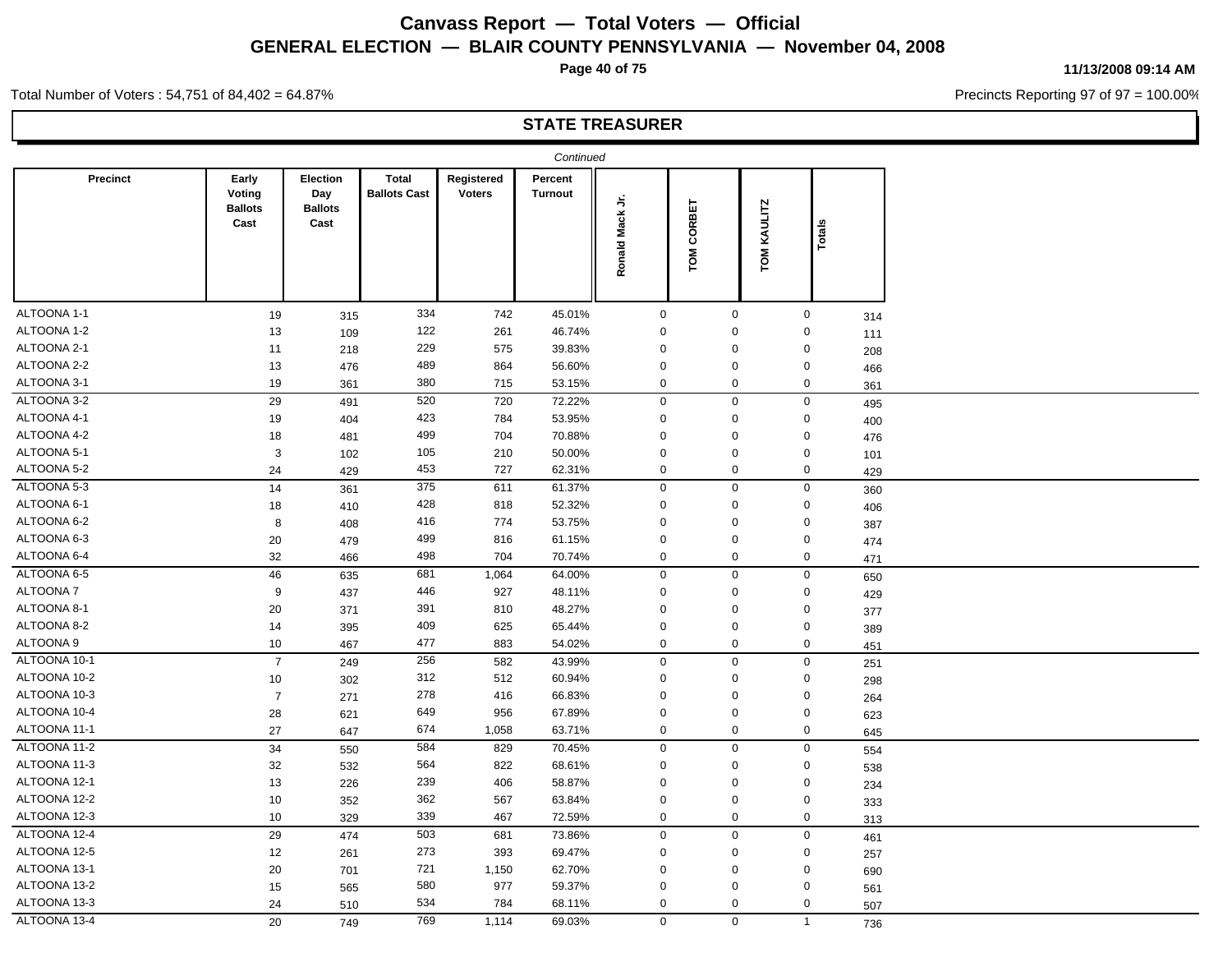**Page 41 of 75**

**11/13/2008 09:14 AM**

Precincts Reporting 97 of 97 = 100.00%

Total Number of Voters : 54,751 of 84,402 = 64.87%

|                        |                                           |                                           |                                     |                             | Continued                 |                              |                        |                |             |              |
|------------------------|-------------------------------------------|-------------------------------------------|-------------------------------------|-----------------------------|---------------------------|------------------------------|------------------------|----------------|-------------|--------------|
| <b>Precinct</b>        | Early<br>Voting<br><b>Ballots</b><br>Cast | Election<br>Day<br><b>Ballots</b><br>Cast | <b>Total</b><br><b>Ballots Cast</b> | Registered<br><b>Voters</b> | Percent<br><b>Turnout</b> | $\frac{1}{2}$<br>Ronald Mack | CORBET<br>$\mathbf{S}$ | KAULITZ<br>LOW | Total       |              |
| ALTOONA 14-1           | 15                                        | 360                                       | 375                                 | 532                         | 70.49%                    | $\mathbf 0$                  | $\mathbf 0$            |                | $\mathbf 0$ |              |
| ALTOONA 14-2           | 52                                        | 819                                       | 871                                 | 1,176                       | 74.06%                    | $\Omega$                     | $\mathbf 0$            |                | $\Omega$    | 357          |
| ALTOONA 14-3           | 24                                        | 468                                       | 492                                 | 779                         | 63.16%                    | $\mathbf 0$                  | $\mathbf 0$            |                | 0           | 821          |
| ALTOONA 14-4           | 31                                        | 792                                       | 823                                 | 1,171                       | 70.28%                    | $\mathbf 0$                  | $\mathbf 0$            |                | $\mathbf 0$ | 461          |
| ALLEGHENY 1            | 70                                        | 1,112                                     | 1,182                               | 1,878                       | 62.94%                    | $\mathbf 0$                  | $\mathbf 0$            |                | $\mathbf 0$ | 787          |
| ALLEGHENY 2            | 80                                        | 952                                       | 1,032                               | 1,644                       | 62.77%                    | $\mathbf 0$                  | $\mathbf 0$            |                | 0           | 1,122        |
| ALLEGHENY 3            | 53                                        | 163                                       | 216                                 | 370                         | 58.38%                    | $\mathbf 0$                  | $\mathbf 0$            |                | 0           | 979          |
| ALLEGHENY 4            | 40                                        | 475                                       | 515                                 | 801                         | 64.29%                    | $\mathbf{1}$                 | $\mathbf 0$            |                | $\mathbf 0$ | 201          |
| <b>ANTIS TWP 1</b>     | 59                                        | 1,175                                     | 1,234                               | 1,827                       | 67.54%                    | $\mathbf 0$                  | $\mathbf 0$            |                | $\mathbf 0$ | 490<br>1,174 |
| ANTIS TWP 2            | 29                                        | 744                                       | 773                                 | 1,144                       | 67.57%                    | $\mathbf 0$                  | $\mathbf 0$            |                | $\mathbf 0$ | 734          |
| <b>ANTIS TWP 3</b>     | 45                                        | 963                                       | 1,008                               | 1,432                       | 70.39%                    | $\mathbf 0$                  | 0                      |                | 0           | 948          |
| BELLWOOD BORO          | 32                                        | 741                                       | 773                                 | 1,229                       | 62.90%                    | $\Omega$                     | 0                      |                | $\Omega$    | 738          |
| <b>BLAIR - CATFISH</b> | 39                                        | 746                                       | 785                                 | 1,178                       | 66.64%                    | $\mathbf 0$                  | $\overline{0}$         |                | $\mathbf 0$ | 751          |
| <b>BLAIR - E HOLBG</b> | 88                                        | 1,431                                     | 1,519                               | 2,239                       | 67.84%                    | $\mathbf 0$                  | $\mathbf 0$            |                | $\mathbf 0$ | 1,447        |
| <b>CATHARINE TWP</b>   | 18                                        | 337                                       | 355                                 | 495                         | 71.72%                    | $\mathbf 0$                  | $\mathbf 0$            |                | $\mathbf 0$ | 336          |
| <b>DUNCANSVILLE</b>    | 38                                        | 551                                       | 589                                 | 867                         | 67.94%                    | $\mathbf 0$                  | $\mathbf 0$            |                | 0           | 559          |
| <b>FRANKSTOWN1</b>     | $17\,$                                    | 322                                       | 339                                 | 435                         | 77.93%                    | $\mathbf 0$                  | $\overline{0}$         |                | $\mathbf 0$ | 305          |
| FRANKSTOWN 2           | 136                                       | 1,774                                     | 1,910                               | 2,765                       | 69.08%                    | $\mathbf 0$                  | $\mathbf 0$            |                | $\mathbf 0$ | 1,814        |
| FRANKSTOWN 3           | 215                                       | 1,755                                     | 1,970                               | 2,861                       | 68.86%                    | $\mathbf 0$                  | $\mathsf{O}$           |                | $\mathbf 0$ | 1,871        |
| FREEDOM 1              | 18                                        | 486                                       | 504                                 | 698                         | 72.21%                    | $\mathsf 0$                  | $\mathbf 0$            |                | $\mathbf 0$ | 482          |
| FREEDOM 2              | 30                                        | 817                                       | 847                                 | 1,312                       | 64.56%                    | $\mathbf 0$                  | $\mathbf 0$            |                | $\mathbf 0$ |              |
| <b>GREENFIELD 1</b>    | 22                                        | 487                                       | 509                                 | 931                         | 54.67%                    | $\Omega$                     | $\mathbf 0$            |                | 0           | 800<br>491   |
| <b>GREENFIELD 2</b>    | 6                                         | 88                                        | 94                                  | 134                         | 70.15%                    | $\mathbf 0$                  | $\mathbf 0$            |                | 0           |              |
| <b>GREENFIELD 3</b>    | 23                                        | 644                                       | 667                                 | 1,130                       | 59.03%                    | $\mathbf 0$                  | $\mathbf 0$            |                | $\mathbf 0$ | 85<br>628    |
| <b>HOLLIDAYSBURG 1</b> | 15                                        | 262                                       | 277                                 | 477                         | 58.07%                    | $\mathbf 0$                  | $\mathbf 0$            |                | $\mathbf 0$ | 264          |
| <b>HOLLIDAYSBURG 2</b> | 24                                        | 393                                       | 417                                 | 608                         | 68.59%                    | $\mathbf 0$                  | $\mathbf 0$            |                | $\Omega$    | 389          |
| <b>HOLLIDAYSBURG 3</b> | 10                                        | 190                                       | 200                                 | 388                         | 51.55%                    | $\mathbf 0$                  | $\mathbf 0$            |                | 0           | 192          |
| <b>HOLLIDAYSBURG 4</b> | 42                                        | 383                                       | 425                                 | 625                         | 68.00%                    | $\mathbf 0$                  | $\mathbf 0$            |                | 0           | 404          |
| <b>HOLLIDAYSBURG 5</b> | $30\,$                                    | 373                                       | 403                                 | 572                         | 70.45%                    | $\mathbf 0$                  | $\mathbf 0$            |                | 0           | 370          |
| <b>HOLLIDAYSBURG 6</b> | 73                                        | 500                                       | 573                                 | 830                         | 69.04%                    | $\mathbf 0$                  | $\mathbf 0$            |                | $\mathbf 0$ | 534          |
| <b>HOLLIDAYSBURG 7</b> | 17                                        | 379                                       | 396                                 | 560                         | 70.71%                    | $\Omega$                     | $\mathbf 0$            |                | 0           | 374          |
| <b>HUSTON TWP</b>      | 26                                        | 528                                       | 554                                 | 760                         | 72.89%                    | $\mathbf 0$                  | $\mathbf 0$            |                | 0           | 532          |
| <b>JUNIATA TWP</b>     | 20                                        | 480                                       | 500                                 | 744                         | 67.20%                    | $\mathbf 0$                  | $\mathbf 0$            |                | 0           | 483          |
| <b>LOGAN TWP 1</b>     | 49                                        | 1,003                                     | 1,052                               | 1,462                       | 71.96%                    | $\mathbf 0$                  | $\mathbf 0$            |                | $\mathbf 0$ | 978          |
| <b>LOGAN TWP 2</b>     | 74                                        | 1,027                                     | 1,101                               | 1,550                       | 71.03%                    | $\mathbf 0$                  | $\mathbf 0$            |                | $\mathbf 0$ | 1,039        |
| LOGAN TWP 3            | 43                                        | 560                                       | 603                                 | 846                         | 71.28%                    | $\mathbf 0$                  | $\mathbf 0$            |                | 0           | 577          |
| LOGAN TWP 4            | 51                                        | 717                                       | 768                                 | 1,250                       | 61.44%                    | $\mathbf 0$                  | $\mathbf 0$            |                | $\mathbf 0$ | 729          |
|                        |                                           |                                           |                                     |                             |                           |                              |                        |                |             |              |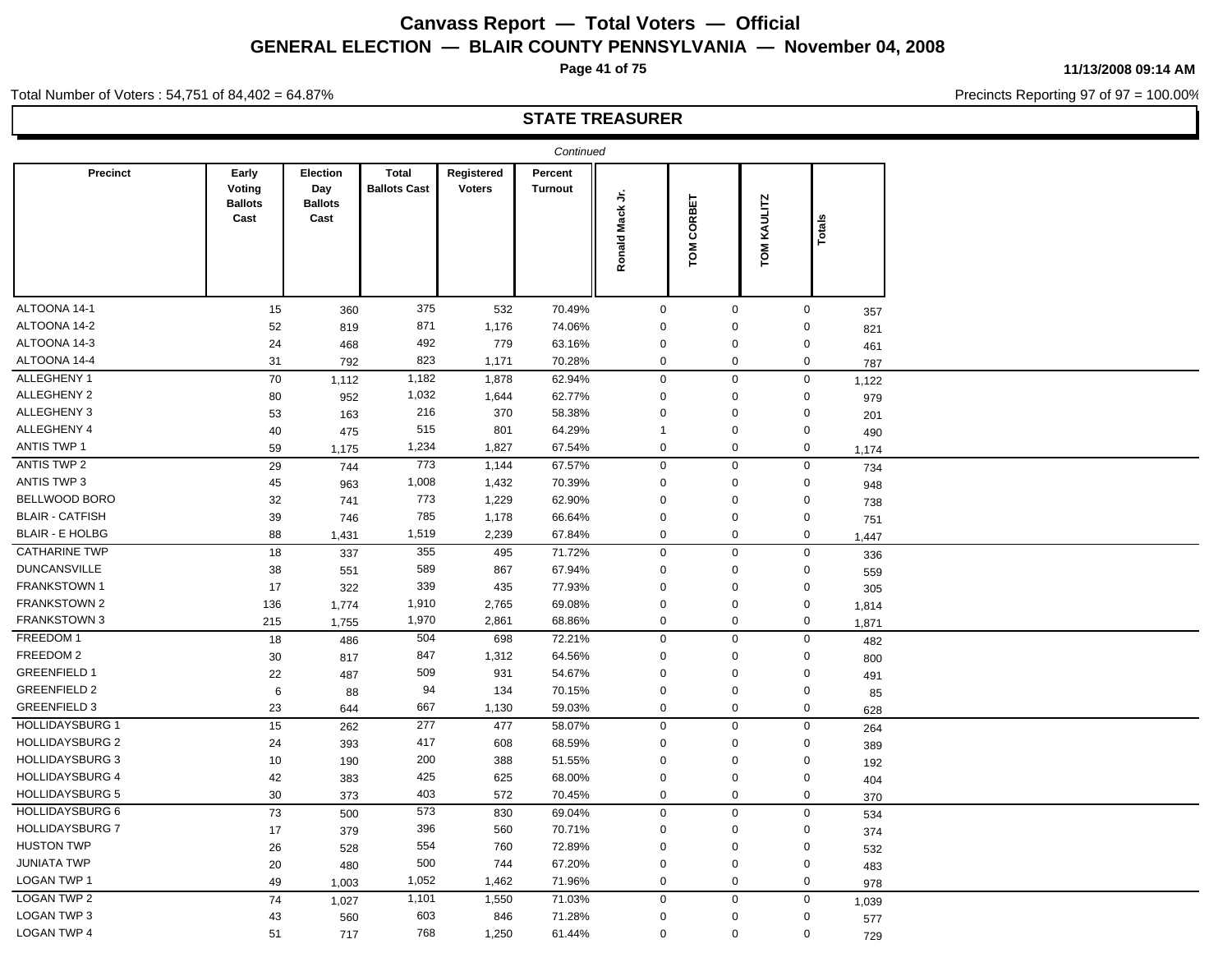**Page 42 of 75**

**11/13/2008 09:14 AM**

Precincts Reporting 97 of 97 = 100.00%

Total Number of Voters : 54,751 of 84,402 = 64.87%

|                      |                                           |                                                  |                                     |                             | Continued          |                            |                |                |             |        |
|----------------------|-------------------------------------------|--------------------------------------------------|-------------------------------------|-----------------------------|--------------------|----------------------------|----------------|----------------|-------------|--------|
| <b>Precinct</b>      | Early<br>Voting<br><b>Ballots</b><br>Cast | <b>Election</b><br>Day<br><b>Ballots</b><br>Cast | <b>Total</b><br><b>Ballots Cast</b> | Registered<br><b>Voters</b> | Percent<br>Turnout | ら<br><b>Mack</b><br>Ronald | CORBET<br>š    | KAULITZ<br>ГOМ | Totals      |        |
| <b>LOGAN TWP 5</b>   | 52                                        | 814                                              | 866                                 | 1,245                       | 69.56%             | $\mathbf 0$                | $\mathbf{0}$   |                | $\mathbf 0$ | 830    |
| LOGAN TWP 6          | 59                                        | 1,034                                            | 1,093                               | 1,839                       | 59.43%             | $\mathbf 0$                | 0              |                | $\mathbf 0$ | 1,037  |
| <b>LOGAN TWP 7</b>   | 32                                        | 400                                              | 432                                 | 629                         | 68.68%             | $\mathbf 0$                | $\mathbf 0$    |                | $\mathbf 0$ | 412    |
| <b>MARTINSBURG 1</b> | 38                                        | 395                                              | 433                                 | 616                         | 70.29%             | $\Omega$                   | $\Omega$       |                | $\Omega$    | 408    |
| <b>MARTINSBURG 2</b> | 44                                        | 450                                              | 494                                 | 741                         | 66.67%             | $\Omega$                   | $\Omega$       |                | $\Omega$    | 470    |
| NEWRY BORO           | 3                                         | 105                                              | 108                                 | 166                         | 65.06%             | $\Omega$                   | $\Omega$       |                | $\Omega$    | 100    |
| NORTH WOODBURY       | 103                                       | 1,053                                            | 1,156                               | 1,667                       | 69.35%             | $\mathbf 0$                | 0              |                | $\mathbf 0$ | 1,112  |
| ROARING SPG 1        | 6                                         | 239                                              | 245                                 | 427                         | 57.38%             | $\mathbf 0$                | $\mathbf 0$    |                | $\mathbf 0$ | 236    |
| <b>ROARING SPG 2</b> | 27                                        | 431                                              | 458                                 | 662                         | 69.18%             | $\Omega$                   | $\Omega$       |                | $\Omega$    | 433    |
| ROARING SPG 3        | 19                                        | 362                                              | 381                                 | 538                         | 70.82%             | $\Omega$                   | $\Omega$       |                | 0           | 364    |
| SNYDER 1             | 33                                        | 551                                              | 584                                 | 955                         | 61.15%             | $\Omega$                   | $\Omega$       |                | $\Omega$    | 557    |
| SNYDER 2             | 31                                        | 767                                              | 798                                 | 1,216                       | 65.63%             | $\mathbf{0}$               | $\overline{1}$ |                | $\mathbf 0$ | 751    |
| <b>TAYLOR TWP</b>    | 64                                        | 1,068                                            | 1,132                               | 1,656                       | 68.36%             | $\mathbf 0$                | $\mathbf 0$    |                | $\mathbf 0$ | 1,084  |
| <b>TYRONE TWP 1</b>  | 24                                        | 358                                              | 382                                 | 566                         | 67.49%             | $\Omega$                   | $\Omega$       |                | 0           | 367    |
| TYRONE TWP 2         | 13                                        | 441                                              | 454                                 | 637                         | 71.27%             | $\Omega$                   | $\Omega$       |                | 0           | 426    |
| <b>TYRONE BORO 1</b> | 11                                        | 383                                              | 394                                 | 577                         | 68.28%             | $\Omega$                   | $\Omega$       |                | $\Omega$    | 382    |
| <b>TYRONE BORO 2</b> | 15                                        | 278                                              | 293                                 | 493                         | 59.43%             | $\mathbf 0$                | $\mathbf 0$    |                | $\mathbf 0$ | 282    |
| TYRONE BORO 3        | 10                                        | 225                                              | 235                                 | 444                         | 52.93%             | $\mathbf 0$                | $\mathbf{0}$   |                | $\mathbf 0$ | 224    |
| <b>TYRONE BORO 4</b> | 3                                         | 163                                              | 166                                 | 318                         | 52.20%             | $\Omega$                   | $\mathbf 0$    |                | 0           | 161    |
| <b>TYRONE BORO 5</b> | 9                                         | 209                                              | 218                                 | 352                         | 61.93%             | $\Omega$                   | $\Omega$       |                | 0           | 211    |
| <b>TYRONE BORO 6</b> | 18                                        | 457                                              | 475                                 | 644                         | 73.76%             | $\Omega$                   | $\Omega$       |                | $\Omega$    | 461    |
| <b>TYRONE BORO 7</b> | $\overline{7}$                            | 340                                              | 347                                 | 520                         | 66.73%             | $\mathbf 0$                | $\mathbf 0$    |                | $\mathbf 0$ | 321    |
| WILLIAMSBURG         | 20                                        | 515                                              | 535                                 | 843                         | 63.46%             | $\mathbf 0$                | $\mathbf 0$    |                | $\mathbf 0$ | 511    |
| <b>WOODBURY TWP</b>  | 25                                        | 585                                              | 610                                 | 903                         | 67.55%             | $\mathbf 0$                | 0              |                | $\mathbf 0$ | 580    |
| Totals:              | 2,977                                     | 51,774                                           | 54,751                              | 84,402                      |                    | $\mathbf{1}$               | $\mathbf{1}$   |                | $\mathbf 1$ | 51,986 |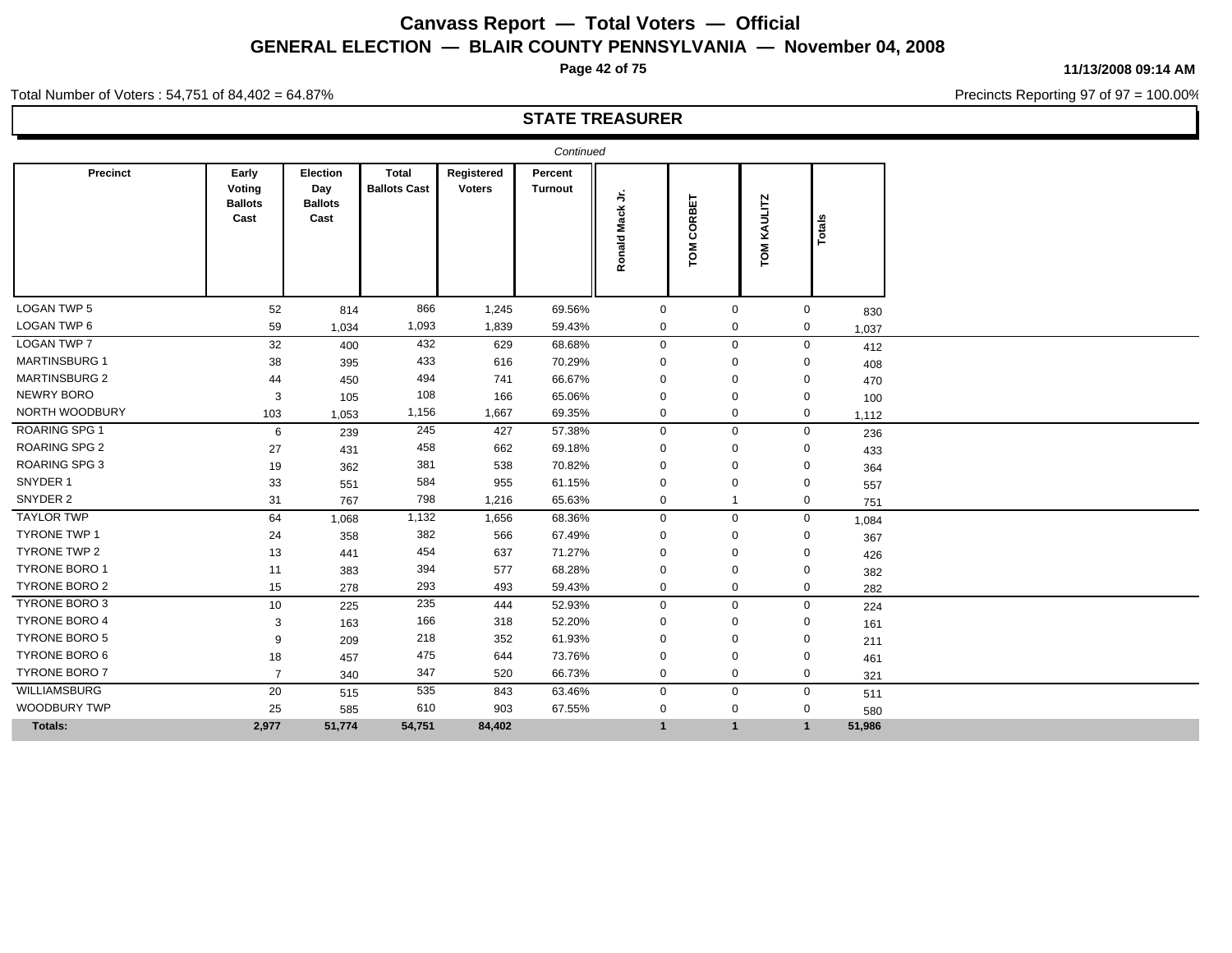**Page 43 of 75**

**11/13/2008 09:14 AM**

Precincts Reporting 97 of 97 = 100.00%

Total Number of Voters : 54,751 of 84,402 = 64.87%

| ALTOONA 1-1<br>19<br>334<br>147<br>$\pmb{0}$<br>$\mathbf 0$<br>742<br>45.01%<br>172<br>$\mathbf 0$<br>$\mathbf 0$<br>$\mathbf 0$<br>315<br>$\mathbf 0$<br>ALTOONA 1-2<br>13<br>122<br>261<br>46.74%<br>56<br>60<br>$\mathbf 0$<br>109<br>$\mathbf 0$<br>$\mathbf 0$<br>$\Omega$<br>$\mathbf 0$<br>$\Omega$<br>ALTOONA 2-1<br>11<br>229<br>575<br>39.83%<br>128<br>90<br>$\mathbf 0$<br>$\mathbf 0$<br>218<br>$\mathbf 0$<br>$\mathbf 0$<br>$\mathbf 0$<br>$\Omega$<br>ALTOONA 2-2<br>13<br>489<br>864<br>56.60%<br>212<br>258<br>$\overline{1}$<br>$\mathsf 0$<br>476<br>$\Omega$<br>$\Omega$<br>$\mathbf 0$<br>$\Omega$<br>ALTOONA 3-1<br>19<br>380<br>$\mathbf 0$<br>715<br>53.15%<br>200<br>163<br>$\mathbf 0$<br>361<br>$\Omega$<br>$\Omega$<br>$\mathbf 0$<br>$\Omega$<br>ALTOONA 3-2<br>29<br>520<br>720<br>72.22%<br>248<br>248<br>$\mathbf 0$<br>$\mathbf 0$<br>491<br>$\mathsf 0$<br>$\mathbf 0$<br>$\mathbf 0$<br>$\Omega$<br>ALTOONA 4-1<br>19<br>423<br>784<br>53.95%<br>202<br>210<br>$\mathbf 0$<br>$\mathbf 0$<br>404<br>$\Omega$<br>$\Omega$<br>$\mathbf 0$<br>$\mathbf 0$<br>ALTOONA 4-2<br>18<br>499<br>704<br>70.88%<br>$\mathbf 0$<br>228<br>262<br>481<br>$\mathbf 0$<br>$\mathbf 0$<br>$\mathbf 0$<br>$\mathbf 0$<br>$\Omega$<br>3<br>ALTOONA 5-1<br>105<br>210<br>42<br>$\mathbf 0$<br>50.00%<br>60<br>$\mathbf 0$<br>102<br>$\Omega$<br>$\mathbf 0$<br>$\Omega$<br>$\Omega$<br>24<br>ALTOONA 5-2<br>453<br>727<br>$\mathbf 0$<br>62.31%<br>244<br>194<br>429<br>$\mathbf 0$<br>$\Omega$<br>$\Omega$<br>$\mathbf 0$<br>$\Omega$<br>14<br>ALTOONA 5-3<br>375<br>611<br>61.37%<br>197<br>166<br>$\mathbf 0$<br>361<br>$\mathbf 0$<br>$\mathbf 0$<br>$\mathbf 0$<br>$\mathbf 0$<br>$\mathbf 0$<br>18<br>ALTOONA 6-1<br>428<br>818<br>52.32%<br>197<br>218<br>$\mathbf 0$<br>$\mathbf 0$<br>410<br>$\mathbf 0$<br>$\mathbf 0$<br>$\mathbf 0$<br>$\Omega$<br>ALTOONA 6-2<br>8<br>416<br>$\mathbf 0$<br>774<br>53.75%<br>195<br>204<br>408<br>$\mathbf 0$<br>$\mathbf 0$<br>$\mathbf 0$<br>$\mathbf 0$<br>$\Omega$<br>ALTOONA 6-3<br>20<br>499<br>$\mathbf 0$<br>816<br>61.15%<br>220<br>264<br>$\mathbf 0$<br>479<br>$\mathbf 0$<br>$\mathbf 0$<br>$\mathbf 0$<br>$\mathbf 0$<br>32<br>ALTOONA 6-4<br>498<br>704<br>290<br>$\mathbf 0$<br>70.74%<br>194<br>$\mathbf 0$<br>466<br>$\mathbf 0$<br>0<br>$\mathbf 0$<br>$\Omega$<br>ALTOONA 6-5<br>46<br>681<br>1,064<br>365<br>$\mathbf 0$<br>$\mathbf 0$<br>635<br>64.00%<br>306<br>$\mathbf 0$<br>$\mathbf 0$<br>0<br>$\mathbf 0$<br>9<br><b>ALTOONA7</b><br>446<br>927<br>206<br>$\mathbf 0$<br>48.11%<br>225<br>$\mathsf 0$<br>437<br>$\Omega$<br>$\Omega$<br>$\mathbf 0$<br>$\Omega$<br>20<br>ALTOONA 8-1<br>391<br>$\mathbf 0$<br>810<br>48.27%<br>199<br>183<br>$\mathbf 0$<br>371<br>$\Omega$<br>$\Omega$<br>$\Omega$<br>0<br>ALTOONA 8-2<br>14<br>409<br>625<br>$\mathbf 0$<br>65.44%<br>207<br>184<br>$\mathbf 0$<br>395<br>$\mathbf 0$<br>$\Omega$<br>$\mathbf{1}$<br>$\mathbf 0$<br>ALTOONA 9<br>10<br>477<br>883<br>$\overline{2}$<br>54.02%<br>224<br>231<br>$\mathbf 0$<br>467<br>$\Omega$<br>$\mathbf 0$<br>$\mathbf 0$<br>$\Omega$<br>ALTOONA 10-1<br>$\overline{7}$<br>256<br>582<br>120<br>249<br>43.99%<br>132<br>$\mathbf 0$<br>$\mathbf 0$<br>$\mathbf 0$<br>$\mathbf 0$<br>$\mathbf 0$<br>$\mathbf 0$<br>ALTOONA 10-2<br>10<br>312<br>512<br>$\mathbf 0$<br>60.94%<br>154<br>148<br>$\mathbf 0$<br>302<br>$\mathbf 0$<br>$\Omega$<br>$\Omega$<br>$\Omega$<br>$\overline{7}$<br>ALTOONA 10-3<br>278<br>$\mathbf 0$<br>416<br>66.83%<br>135<br>133<br>$\mathbf 0$<br>271<br>$\Omega$<br>$\Omega$<br>$\mathbf 0$<br>$\Omega$<br>ALTOONA 10-4<br>28<br>649<br>956<br>67.89%<br>277<br>356<br>$\mathbf 0$<br>$\mathbf 0$<br>621<br>$\mathbf 0$<br>$\mathbf 0$<br>$\mathbf 0$<br>$\Omega$<br>27<br>ALTOONA 11-1<br>674<br>1,058<br>63.71%<br>307<br>346<br>647<br>$\overline{1}$<br>$\mathbf 0$<br>$\Omega$<br>$\mathbf{0}$<br>$\mathbf 0$<br>$\Omega$<br>$\overline{34}$<br>ALTOONA 11-2<br>584<br>829<br>70.45%<br>252<br>308<br>$\overline{2}$<br>550<br>$\mathbf 0$<br>$\mathbf 0$<br>$\mathbf 0$<br>$\mathbf 0$<br>$\mathbf 0$<br>32<br>ALTOONA 11-3<br>564<br>822<br>227<br>$\mathbf 0$<br>68.61%<br>317<br>$\mathbf 0$<br>532<br>$\mathbf 0$<br>$\mathbf 0$<br>$\mathbf 0$<br>$\mathbf 0$<br>ALTOONA 12-1<br>13<br>239<br>406<br>138<br>$\mathbf 0$<br>58.87%<br>95<br>$\mathbf 0$<br>226<br>$\mathbf 0$<br>$\Omega$<br>$\mathbf 0$<br>$\Omega$<br>ALTOONA 12-2<br>10<br>362<br>567<br>63.84%<br>149<br>194<br>$\mathbf 0$<br>$\mathbf 0$<br>352<br>$\mathbf 0$<br>$\Omega$<br>$\mathbf 0$<br>$\mathbf 0$<br>ALTOONA 12-3<br>10<br>339<br>467<br>$\mathbf 0$<br>72.59%<br>131<br>189<br>329<br>$\mathbf 0$<br>$\Omega$<br>$\mathbf 0$<br>$\mathbf 0$<br>$\Omega$<br>$\overline{29}$<br>ALTOONA 12-4<br>503<br>681<br>73.86%<br>176<br>301<br>$\overline{1}$<br>$\mathbf 0$<br>474<br>$\mathbf 0$<br>$\mathbf{0}$<br>$\Omega$<br>$\mathbf 0$<br>ALTOONA 12-5<br>12<br>273<br>393<br>69.47%<br>130<br>137<br>$\mathbf 0$<br>$\mathbf 0$<br>$\Omega$<br>$\mathbf 0$<br>261<br>$\mathbf 0$<br>0<br>20<br>ALTOONA 13-1<br>721<br>$\mathbf 0$<br>1,150<br>62.70%<br>342<br>357<br>$\mathbf 0$<br>701<br>$\mathbf 0$<br>$\Omega$<br>$\mathbf 0$<br>$\Omega$<br>ALTOONA 13-2<br>15<br>580<br>977<br>59.37%<br>$\mathbf 0$<br>260<br>304<br>$\mathbf 0$<br>565<br>$\mathbf 0$<br>$\mathbf 0$<br>$\mathbf 0$<br>$\Omega$<br>ALTOONA 13-3<br>24<br>534<br>784<br>68.11%<br>227<br>288<br>$\mathbf 0$<br>$\mathbf 0$<br>510<br>$\mathbf 0$<br>$\mathbf 0$<br>$\mathbf 0$<br>$\Omega$<br>20<br>ALTOONA 13-4<br>769<br>$\mathbf 0$<br>1,114<br>434<br>308<br>$\mathbf 0$<br>749<br>69.03%<br>$\mathbf 0$<br>$\mathbf 0$<br>$\mathbf 0$<br>$\mathbf 0$<br>ALTOONA 14-1<br>15<br>375<br>532<br>70.49%<br>129<br>235<br>$\mathbf 0$<br>$\mathbf 0$<br>$\mathbf 0$<br>360<br>$\mathbf 0$<br>$\mathbf 0$<br>$\Omega$<br>52<br>ALTOONA 14-2<br>871<br>1,176<br>74.06%<br>309<br>537<br>$\Omega$<br>819<br>$\overline{1}$<br>$\mathbf 0$<br>$\Omega$<br>$\mathbf 0$<br>$\Omega$ | <b>Precinct</b> | Early<br>Voting<br><b>Ballots</b><br>Cast | Election<br>Day<br><b>Ballots</b><br>Cast | <b>Total</b><br><b>Ballots Cast</b> | Registered<br><b>Voters</b> | Percent<br><b>Turnout</b> | $\propto$<br><b>TONY BAR</b><br>DEM | REP<br>SHUSTER<br><b>SILL</b> | <b>GER</b><br><b>IELBER</b><br>줖<br>ā,<br>끎 | Ē<br>SS)<br>TOMA!<br>ERRY | <b>MARTIN</b><br><b>THOMAS</b> | <b>BROWN</b><br>≧<br>F | <b>STARK</b><br><b>TONY</b> | <b>RICKER</b><br>VICTOR I | Continued |
|---------------------------------------------------------------------------------------------------------------------------------------------------------------------------------------------------------------------------------------------------------------------------------------------------------------------------------------------------------------------------------------------------------------------------------------------------------------------------------------------------------------------------------------------------------------------------------------------------------------------------------------------------------------------------------------------------------------------------------------------------------------------------------------------------------------------------------------------------------------------------------------------------------------------------------------------------------------------------------------------------------------------------------------------------------------------------------------------------------------------------------------------------------------------------------------------------------------------------------------------------------------------------------------------------------------------------------------------------------------------------------------------------------------------------------------------------------------------------------------------------------------------------------------------------------------------------------------------------------------------------------------------------------------------------------------------------------------------------------------------------------------------------------------------------------------------------------------------------------------------------------------------------------------------------------------------------------------------------------------------------------------------------------------------------------------------------------------------------------------------------------------------------------------------------------------------------------------------------------------------------------------------------------------------------------------------------------------------------------------------------------------------------------------------------------------------------------------------------------------------------------------------------------------------------------------------------------------------------------------------------------------------------------------------------------------------------------------------------------------------------------------------------------------------------------------------------------------------------------------------------------------------------------------------------------------------------------------------------------------------------------------------------------------------------------------------------------------------------------------------------------------------------------------------------------------------------------------------------------------------------------------------------------------------------------------------------------------------------------------------------------------------------------------------------------------------------------------------------------------------------------------------------------------------------------------------------------------------------------------------------------------------------------------------------------------------------------------------------------------------------------------------------------------------------------------------------------------------------------------------------------------------------------------------------------------------------------------------------------------------------------------------------------------------------------------------------------------------------------------------------------------------------------------------------------------------------------------------------------------------------------------------------------------------------------------------------------------------------------------------------------------------------------------------------------------------------------------------------------------------------------------------------------------------------------------------------------------------------------------------------------------------------------------------------------------------------------------------------------------------------------------------------------------------------------------------------------------------------------------------------------------------------------------------------------------------------------------------------------------------------------------------------------------------------------------------------------------------------------------------------------------------------------------------------------------------------------------------------------------------------------------------------------------------------------------------------------------------------------------------------------------------------------------------------------------------------------------------------------------------------------------------------------------------------------------------------------------------------------------------------------------------------------------------------------------------------------------------------------------------------------------------------------------------------------------------------------------------------------------------------------------------------------------------------------------------------------------------------------------------------------------------------------------------------|-----------------|-------------------------------------------|-------------------------------------------|-------------------------------------|-----------------------------|---------------------------|-------------------------------------|-------------------------------|---------------------------------------------|---------------------------|--------------------------------|------------------------|-----------------------------|---------------------------|-----------|
|                                                                                                                                                                                                                                                                                                                                                                                                                                                                                                                                                                                                                                                                                                                                                                                                                                                                                                                                                                                                                                                                                                                                                                                                                                                                                                                                                                                                                                                                                                                                                                                                                                                                                                                                                                                                                                                                                                                                                                                                                                                                                                                                                                                                                                                                                                                                                                                                                                                                                                                                                                                                                                                                                                                                                                                                                                                                                                                                                                                                                                                                                                                                                                                                                                                                                                                                                                                                                                                                                                                                                                                                                                                                                                                                                                                                                                                                                                                                                                                                                                                                                                                                                                                                                                                                                                                                                                                                                                                                                                                                                                                                                                                                                                                                                                                                                                                                                                                                                                                                                                                                                                                                                                                                                                                                                                                                                                                                                                                                                                                                                                                                                                                                                                                                                                                                                                                                                                                                                                                                                                                   |                 |                                           |                                           |                                     |                             |                           |                                     |                               |                                             |                           |                                |                        |                             |                           |           |
|                                                                                                                                                                                                                                                                                                                                                                                                                                                                                                                                                                                                                                                                                                                                                                                                                                                                                                                                                                                                                                                                                                                                                                                                                                                                                                                                                                                                                                                                                                                                                                                                                                                                                                                                                                                                                                                                                                                                                                                                                                                                                                                                                                                                                                                                                                                                                                                                                                                                                                                                                                                                                                                                                                                                                                                                                                                                                                                                                                                                                                                                                                                                                                                                                                                                                                                                                                                                                                                                                                                                                                                                                                                                                                                                                                                                                                                                                                                                                                                                                                                                                                                                                                                                                                                                                                                                                                                                                                                                                                                                                                                                                                                                                                                                                                                                                                                                                                                                                                                                                                                                                                                                                                                                                                                                                                                                                                                                                                                                                                                                                                                                                                                                                                                                                                                                                                                                                                                                                                                                                                                   |                 |                                           |                                           |                                     |                             |                           |                                     |                               |                                             |                           |                                |                        |                             |                           |           |
|                                                                                                                                                                                                                                                                                                                                                                                                                                                                                                                                                                                                                                                                                                                                                                                                                                                                                                                                                                                                                                                                                                                                                                                                                                                                                                                                                                                                                                                                                                                                                                                                                                                                                                                                                                                                                                                                                                                                                                                                                                                                                                                                                                                                                                                                                                                                                                                                                                                                                                                                                                                                                                                                                                                                                                                                                                                                                                                                                                                                                                                                                                                                                                                                                                                                                                                                                                                                                                                                                                                                                                                                                                                                                                                                                                                                                                                                                                                                                                                                                                                                                                                                                                                                                                                                                                                                                                                                                                                                                                                                                                                                                                                                                                                                                                                                                                                                                                                                                                                                                                                                                                                                                                                                                                                                                                                                                                                                                                                                                                                                                                                                                                                                                                                                                                                                                                                                                                                                                                                                                                                   |                 |                                           |                                           |                                     |                             |                           |                                     |                               |                                             |                           |                                |                        |                             |                           |           |
|                                                                                                                                                                                                                                                                                                                                                                                                                                                                                                                                                                                                                                                                                                                                                                                                                                                                                                                                                                                                                                                                                                                                                                                                                                                                                                                                                                                                                                                                                                                                                                                                                                                                                                                                                                                                                                                                                                                                                                                                                                                                                                                                                                                                                                                                                                                                                                                                                                                                                                                                                                                                                                                                                                                                                                                                                                                                                                                                                                                                                                                                                                                                                                                                                                                                                                                                                                                                                                                                                                                                                                                                                                                                                                                                                                                                                                                                                                                                                                                                                                                                                                                                                                                                                                                                                                                                                                                                                                                                                                                                                                                                                                                                                                                                                                                                                                                                                                                                                                                                                                                                                                                                                                                                                                                                                                                                                                                                                                                                                                                                                                                                                                                                                                                                                                                                                                                                                                                                                                                                                                                   |                 |                                           |                                           |                                     |                             |                           |                                     |                               |                                             |                           |                                |                        |                             |                           |           |
|                                                                                                                                                                                                                                                                                                                                                                                                                                                                                                                                                                                                                                                                                                                                                                                                                                                                                                                                                                                                                                                                                                                                                                                                                                                                                                                                                                                                                                                                                                                                                                                                                                                                                                                                                                                                                                                                                                                                                                                                                                                                                                                                                                                                                                                                                                                                                                                                                                                                                                                                                                                                                                                                                                                                                                                                                                                                                                                                                                                                                                                                                                                                                                                                                                                                                                                                                                                                                                                                                                                                                                                                                                                                                                                                                                                                                                                                                                                                                                                                                                                                                                                                                                                                                                                                                                                                                                                                                                                                                                                                                                                                                                                                                                                                                                                                                                                                                                                                                                                                                                                                                                                                                                                                                                                                                                                                                                                                                                                                                                                                                                                                                                                                                                                                                                                                                                                                                                                                                                                                                                                   |                 |                                           |                                           |                                     |                             |                           |                                     |                               |                                             |                           |                                |                        |                             |                           |           |
|                                                                                                                                                                                                                                                                                                                                                                                                                                                                                                                                                                                                                                                                                                                                                                                                                                                                                                                                                                                                                                                                                                                                                                                                                                                                                                                                                                                                                                                                                                                                                                                                                                                                                                                                                                                                                                                                                                                                                                                                                                                                                                                                                                                                                                                                                                                                                                                                                                                                                                                                                                                                                                                                                                                                                                                                                                                                                                                                                                                                                                                                                                                                                                                                                                                                                                                                                                                                                                                                                                                                                                                                                                                                                                                                                                                                                                                                                                                                                                                                                                                                                                                                                                                                                                                                                                                                                                                                                                                                                                                                                                                                                                                                                                                                                                                                                                                                                                                                                                                                                                                                                                                                                                                                                                                                                                                                                                                                                                                                                                                                                                                                                                                                                                                                                                                                                                                                                                                                                                                                                                                   |                 |                                           |                                           |                                     |                             |                           |                                     |                               |                                             |                           |                                |                        |                             |                           |           |
|                                                                                                                                                                                                                                                                                                                                                                                                                                                                                                                                                                                                                                                                                                                                                                                                                                                                                                                                                                                                                                                                                                                                                                                                                                                                                                                                                                                                                                                                                                                                                                                                                                                                                                                                                                                                                                                                                                                                                                                                                                                                                                                                                                                                                                                                                                                                                                                                                                                                                                                                                                                                                                                                                                                                                                                                                                                                                                                                                                                                                                                                                                                                                                                                                                                                                                                                                                                                                                                                                                                                                                                                                                                                                                                                                                                                                                                                                                                                                                                                                                                                                                                                                                                                                                                                                                                                                                                                                                                                                                                                                                                                                                                                                                                                                                                                                                                                                                                                                                                                                                                                                                                                                                                                                                                                                                                                                                                                                                                                                                                                                                                                                                                                                                                                                                                                                                                                                                                                                                                                                                                   |                 |                                           |                                           |                                     |                             |                           |                                     |                               |                                             |                           |                                |                        |                             |                           |           |
|                                                                                                                                                                                                                                                                                                                                                                                                                                                                                                                                                                                                                                                                                                                                                                                                                                                                                                                                                                                                                                                                                                                                                                                                                                                                                                                                                                                                                                                                                                                                                                                                                                                                                                                                                                                                                                                                                                                                                                                                                                                                                                                                                                                                                                                                                                                                                                                                                                                                                                                                                                                                                                                                                                                                                                                                                                                                                                                                                                                                                                                                                                                                                                                                                                                                                                                                                                                                                                                                                                                                                                                                                                                                                                                                                                                                                                                                                                                                                                                                                                                                                                                                                                                                                                                                                                                                                                                                                                                                                                                                                                                                                                                                                                                                                                                                                                                                                                                                                                                                                                                                                                                                                                                                                                                                                                                                                                                                                                                                                                                                                                                                                                                                                                                                                                                                                                                                                                                                                                                                                                                   |                 |                                           |                                           |                                     |                             |                           |                                     |                               |                                             |                           |                                |                        |                             |                           |           |
|                                                                                                                                                                                                                                                                                                                                                                                                                                                                                                                                                                                                                                                                                                                                                                                                                                                                                                                                                                                                                                                                                                                                                                                                                                                                                                                                                                                                                                                                                                                                                                                                                                                                                                                                                                                                                                                                                                                                                                                                                                                                                                                                                                                                                                                                                                                                                                                                                                                                                                                                                                                                                                                                                                                                                                                                                                                                                                                                                                                                                                                                                                                                                                                                                                                                                                                                                                                                                                                                                                                                                                                                                                                                                                                                                                                                                                                                                                                                                                                                                                                                                                                                                                                                                                                                                                                                                                                                                                                                                                                                                                                                                                                                                                                                                                                                                                                                                                                                                                                                                                                                                                                                                                                                                                                                                                                                                                                                                                                                                                                                                                                                                                                                                                                                                                                                                                                                                                                                                                                                                                                   |                 |                                           |                                           |                                     |                             |                           |                                     |                               |                                             |                           |                                |                        |                             |                           |           |
|                                                                                                                                                                                                                                                                                                                                                                                                                                                                                                                                                                                                                                                                                                                                                                                                                                                                                                                                                                                                                                                                                                                                                                                                                                                                                                                                                                                                                                                                                                                                                                                                                                                                                                                                                                                                                                                                                                                                                                                                                                                                                                                                                                                                                                                                                                                                                                                                                                                                                                                                                                                                                                                                                                                                                                                                                                                                                                                                                                                                                                                                                                                                                                                                                                                                                                                                                                                                                                                                                                                                                                                                                                                                                                                                                                                                                                                                                                                                                                                                                                                                                                                                                                                                                                                                                                                                                                                                                                                                                                                                                                                                                                                                                                                                                                                                                                                                                                                                                                                                                                                                                                                                                                                                                                                                                                                                                                                                                                                                                                                                                                                                                                                                                                                                                                                                                                                                                                                                                                                                                                                   |                 |                                           |                                           |                                     |                             |                           |                                     |                               |                                             |                           |                                |                        |                             |                           |           |
|                                                                                                                                                                                                                                                                                                                                                                                                                                                                                                                                                                                                                                                                                                                                                                                                                                                                                                                                                                                                                                                                                                                                                                                                                                                                                                                                                                                                                                                                                                                                                                                                                                                                                                                                                                                                                                                                                                                                                                                                                                                                                                                                                                                                                                                                                                                                                                                                                                                                                                                                                                                                                                                                                                                                                                                                                                                                                                                                                                                                                                                                                                                                                                                                                                                                                                                                                                                                                                                                                                                                                                                                                                                                                                                                                                                                                                                                                                                                                                                                                                                                                                                                                                                                                                                                                                                                                                                                                                                                                                                                                                                                                                                                                                                                                                                                                                                                                                                                                                                                                                                                                                                                                                                                                                                                                                                                                                                                                                                                                                                                                                                                                                                                                                                                                                                                                                                                                                                                                                                                                                                   |                 |                                           |                                           |                                     |                             |                           |                                     |                               |                                             |                           |                                |                        |                             |                           |           |
|                                                                                                                                                                                                                                                                                                                                                                                                                                                                                                                                                                                                                                                                                                                                                                                                                                                                                                                                                                                                                                                                                                                                                                                                                                                                                                                                                                                                                                                                                                                                                                                                                                                                                                                                                                                                                                                                                                                                                                                                                                                                                                                                                                                                                                                                                                                                                                                                                                                                                                                                                                                                                                                                                                                                                                                                                                                                                                                                                                                                                                                                                                                                                                                                                                                                                                                                                                                                                                                                                                                                                                                                                                                                                                                                                                                                                                                                                                                                                                                                                                                                                                                                                                                                                                                                                                                                                                                                                                                                                                                                                                                                                                                                                                                                                                                                                                                                                                                                                                                                                                                                                                                                                                                                                                                                                                                                                                                                                                                                                                                                                                                                                                                                                                                                                                                                                                                                                                                                                                                                                                                   |                 |                                           |                                           |                                     |                             |                           |                                     |                               |                                             |                           |                                |                        |                             |                           |           |
|                                                                                                                                                                                                                                                                                                                                                                                                                                                                                                                                                                                                                                                                                                                                                                                                                                                                                                                                                                                                                                                                                                                                                                                                                                                                                                                                                                                                                                                                                                                                                                                                                                                                                                                                                                                                                                                                                                                                                                                                                                                                                                                                                                                                                                                                                                                                                                                                                                                                                                                                                                                                                                                                                                                                                                                                                                                                                                                                                                                                                                                                                                                                                                                                                                                                                                                                                                                                                                                                                                                                                                                                                                                                                                                                                                                                                                                                                                                                                                                                                                                                                                                                                                                                                                                                                                                                                                                                                                                                                                                                                                                                                                                                                                                                                                                                                                                                                                                                                                                                                                                                                                                                                                                                                                                                                                                                                                                                                                                                                                                                                                                                                                                                                                                                                                                                                                                                                                                                                                                                                                                   |                 |                                           |                                           |                                     |                             |                           |                                     |                               |                                             |                           |                                |                        |                             |                           |           |
|                                                                                                                                                                                                                                                                                                                                                                                                                                                                                                                                                                                                                                                                                                                                                                                                                                                                                                                                                                                                                                                                                                                                                                                                                                                                                                                                                                                                                                                                                                                                                                                                                                                                                                                                                                                                                                                                                                                                                                                                                                                                                                                                                                                                                                                                                                                                                                                                                                                                                                                                                                                                                                                                                                                                                                                                                                                                                                                                                                                                                                                                                                                                                                                                                                                                                                                                                                                                                                                                                                                                                                                                                                                                                                                                                                                                                                                                                                                                                                                                                                                                                                                                                                                                                                                                                                                                                                                                                                                                                                                                                                                                                                                                                                                                                                                                                                                                                                                                                                                                                                                                                                                                                                                                                                                                                                                                                                                                                                                                                                                                                                                                                                                                                                                                                                                                                                                                                                                                                                                                                                                   |                 |                                           |                                           |                                     |                             |                           |                                     |                               |                                             |                           |                                |                        |                             |                           |           |
|                                                                                                                                                                                                                                                                                                                                                                                                                                                                                                                                                                                                                                                                                                                                                                                                                                                                                                                                                                                                                                                                                                                                                                                                                                                                                                                                                                                                                                                                                                                                                                                                                                                                                                                                                                                                                                                                                                                                                                                                                                                                                                                                                                                                                                                                                                                                                                                                                                                                                                                                                                                                                                                                                                                                                                                                                                                                                                                                                                                                                                                                                                                                                                                                                                                                                                                                                                                                                                                                                                                                                                                                                                                                                                                                                                                                                                                                                                                                                                                                                                                                                                                                                                                                                                                                                                                                                                                                                                                                                                                                                                                                                                                                                                                                                                                                                                                                                                                                                                                                                                                                                                                                                                                                                                                                                                                                                                                                                                                                                                                                                                                                                                                                                                                                                                                                                                                                                                                                                                                                                                                   |                 |                                           |                                           |                                     |                             |                           |                                     |                               |                                             |                           |                                |                        |                             |                           |           |
|                                                                                                                                                                                                                                                                                                                                                                                                                                                                                                                                                                                                                                                                                                                                                                                                                                                                                                                                                                                                                                                                                                                                                                                                                                                                                                                                                                                                                                                                                                                                                                                                                                                                                                                                                                                                                                                                                                                                                                                                                                                                                                                                                                                                                                                                                                                                                                                                                                                                                                                                                                                                                                                                                                                                                                                                                                                                                                                                                                                                                                                                                                                                                                                                                                                                                                                                                                                                                                                                                                                                                                                                                                                                                                                                                                                                                                                                                                                                                                                                                                                                                                                                                                                                                                                                                                                                                                                                                                                                                                                                                                                                                                                                                                                                                                                                                                                                                                                                                                                                                                                                                                                                                                                                                                                                                                                                                                                                                                                                                                                                                                                                                                                                                                                                                                                                                                                                                                                                                                                                                                                   |                 |                                           |                                           |                                     |                             |                           |                                     |                               |                                             |                           |                                |                        |                             |                           |           |
|                                                                                                                                                                                                                                                                                                                                                                                                                                                                                                                                                                                                                                                                                                                                                                                                                                                                                                                                                                                                                                                                                                                                                                                                                                                                                                                                                                                                                                                                                                                                                                                                                                                                                                                                                                                                                                                                                                                                                                                                                                                                                                                                                                                                                                                                                                                                                                                                                                                                                                                                                                                                                                                                                                                                                                                                                                                                                                                                                                                                                                                                                                                                                                                                                                                                                                                                                                                                                                                                                                                                                                                                                                                                                                                                                                                                                                                                                                                                                                                                                                                                                                                                                                                                                                                                                                                                                                                                                                                                                                                                                                                                                                                                                                                                                                                                                                                                                                                                                                                                                                                                                                                                                                                                                                                                                                                                                                                                                                                                                                                                                                                                                                                                                                                                                                                                                                                                                                                                                                                                                                                   |                 |                                           |                                           |                                     |                             |                           |                                     |                               |                                             |                           |                                |                        |                             |                           |           |
|                                                                                                                                                                                                                                                                                                                                                                                                                                                                                                                                                                                                                                                                                                                                                                                                                                                                                                                                                                                                                                                                                                                                                                                                                                                                                                                                                                                                                                                                                                                                                                                                                                                                                                                                                                                                                                                                                                                                                                                                                                                                                                                                                                                                                                                                                                                                                                                                                                                                                                                                                                                                                                                                                                                                                                                                                                                                                                                                                                                                                                                                                                                                                                                                                                                                                                                                                                                                                                                                                                                                                                                                                                                                                                                                                                                                                                                                                                                                                                                                                                                                                                                                                                                                                                                                                                                                                                                                                                                                                                                                                                                                                                                                                                                                                                                                                                                                                                                                                                                                                                                                                                                                                                                                                                                                                                                                                                                                                                                                                                                                                                                                                                                                                                                                                                                                                                                                                                                                                                                                                                                   |                 |                                           |                                           |                                     |                             |                           |                                     |                               |                                             |                           |                                |                        |                             |                           |           |
|                                                                                                                                                                                                                                                                                                                                                                                                                                                                                                                                                                                                                                                                                                                                                                                                                                                                                                                                                                                                                                                                                                                                                                                                                                                                                                                                                                                                                                                                                                                                                                                                                                                                                                                                                                                                                                                                                                                                                                                                                                                                                                                                                                                                                                                                                                                                                                                                                                                                                                                                                                                                                                                                                                                                                                                                                                                                                                                                                                                                                                                                                                                                                                                                                                                                                                                                                                                                                                                                                                                                                                                                                                                                                                                                                                                                                                                                                                                                                                                                                                                                                                                                                                                                                                                                                                                                                                                                                                                                                                                                                                                                                                                                                                                                                                                                                                                                                                                                                                                                                                                                                                                                                                                                                                                                                                                                                                                                                                                                                                                                                                                                                                                                                                                                                                                                                                                                                                                                                                                                                                                   |                 |                                           |                                           |                                     |                             |                           |                                     |                               |                                             |                           |                                |                        |                             |                           |           |
|                                                                                                                                                                                                                                                                                                                                                                                                                                                                                                                                                                                                                                                                                                                                                                                                                                                                                                                                                                                                                                                                                                                                                                                                                                                                                                                                                                                                                                                                                                                                                                                                                                                                                                                                                                                                                                                                                                                                                                                                                                                                                                                                                                                                                                                                                                                                                                                                                                                                                                                                                                                                                                                                                                                                                                                                                                                                                                                                                                                                                                                                                                                                                                                                                                                                                                                                                                                                                                                                                                                                                                                                                                                                                                                                                                                                                                                                                                                                                                                                                                                                                                                                                                                                                                                                                                                                                                                                                                                                                                                                                                                                                                                                                                                                                                                                                                                                                                                                                                                                                                                                                                                                                                                                                                                                                                                                                                                                                                                                                                                                                                                                                                                                                                                                                                                                                                                                                                                                                                                                                                                   |                 |                                           |                                           |                                     |                             |                           |                                     |                               |                                             |                           |                                |                        |                             |                           |           |
|                                                                                                                                                                                                                                                                                                                                                                                                                                                                                                                                                                                                                                                                                                                                                                                                                                                                                                                                                                                                                                                                                                                                                                                                                                                                                                                                                                                                                                                                                                                                                                                                                                                                                                                                                                                                                                                                                                                                                                                                                                                                                                                                                                                                                                                                                                                                                                                                                                                                                                                                                                                                                                                                                                                                                                                                                                                                                                                                                                                                                                                                                                                                                                                                                                                                                                                                                                                                                                                                                                                                                                                                                                                                                                                                                                                                                                                                                                                                                                                                                                                                                                                                                                                                                                                                                                                                                                                                                                                                                                                                                                                                                                                                                                                                                                                                                                                                                                                                                                                                                                                                                                                                                                                                                                                                                                                                                                                                                                                                                                                                                                                                                                                                                                                                                                                                                                                                                                                                                                                                                                                   |                 |                                           |                                           |                                     |                             |                           |                                     |                               |                                             |                           |                                |                        |                             |                           |           |
|                                                                                                                                                                                                                                                                                                                                                                                                                                                                                                                                                                                                                                                                                                                                                                                                                                                                                                                                                                                                                                                                                                                                                                                                                                                                                                                                                                                                                                                                                                                                                                                                                                                                                                                                                                                                                                                                                                                                                                                                                                                                                                                                                                                                                                                                                                                                                                                                                                                                                                                                                                                                                                                                                                                                                                                                                                                                                                                                                                                                                                                                                                                                                                                                                                                                                                                                                                                                                                                                                                                                                                                                                                                                                                                                                                                                                                                                                                                                                                                                                                                                                                                                                                                                                                                                                                                                                                                                                                                                                                                                                                                                                                                                                                                                                                                                                                                                                                                                                                                                                                                                                                                                                                                                                                                                                                                                                                                                                                                                                                                                                                                                                                                                                                                                                                                                                                                                                                                                                                                                                                                   |                 |                                           |                                           |                                     |                             |                           |                                     |                               |                                             |                           |                                |                        |                             |                           |           |
|                                                                                                                                                                                                                                                                                                                                                                                                                                                                                                                                                                                                                                                                                                                                                                                                                                                                                                                                                                                                                                                                                                                                                                                                                                                                                                                                                                                                                                                                                                                                                                                                                                                                                                                                                                                                                                                                                                                                                                                                                                                                                                                                                                                                                                                                                                                                                                                                                                                                                                                                                                                                                                                                                                                                                                                                                                                                                                                                                                                                                                                                                                                                                                                                                                                                                                                                                                                                                                                                                                                                                                                                                                                                                                                                                                                                                                                                                                                                                                                                                                                                                                                                                                                                                                                                                                                                                                                                                                                                                                                                                                                                                                                                                                                                                                                                                                                                                                                                                                                                                                                                                                                                                                                                                                                                                                                                                                                                                                                                                                                                                                                                                                                                                                                                                                                                                                                                                                                                                                                                                                                   |                 |                                           |                                           |                                     |                             |                           |                                     |                               |                                             |                           |                                |                        |                             |                           |           |
|                                                                                                                                                                                                                                                                                                                                                                                                                                                                                                                                                                                                                                                                                                                                                                                                                                                                                                                                                                                                                                                                                                                                                                                                                                                                                                                                                                                                                                                                                                                                                                                                                                                                                                                                                                                                                                                                                                                                                                                                                                                                                                                                                                                                                                                                                                                                                                                                                                                                                                                                                                                                                                                                                                                                                                                                                                                                                                                                                                                                                                                                                                                                                                                                                                                                                                                                                                                                                                                                                                                                                                                                                                                                                                                                                                                                                                                                                                                                                                                                                                                                                                                                                                                                                                                                                                                                                                                                                                                                                                                                                                                                                                                                                                                                                                                                                                                                                                                                                                                                                                                                                                                                                                                                                                                                                                                                                                                                                                                                                                                                                                                                                                                                                                                                                                                                                                                                                                                                                                                                                                                   |                 |                                           |                                           |                                     |                             |                           |                                     |                               |                                             |                           |                                |                        |                             |                           |           |
|                                                                                                                                                                                                                                                                                                                                                                                                                                                                                                                                                                                                                                                                                                                                                                                                                                                                                                                                                                                                                                                                                                                                                                                                                                                                                                                                                                                                                                                                                                                                                                                                                                                                                                                                                                                                                                                                                                                                                                                                                                                                                                                                                                                                                                                                                                                                                                                                                                                                                                                                                                                                                                                                                                                                                                                                                                                                                                                                                                                                                                                                                                                                                                                                                                                                                                                                                                                                                                                                                                                                                                                                                                                                                                                                                                                                                                                                                                                                                                                                                                                                                                                                                                                                                                                                                                                                                                                                                                                                                                                                                                                                                                                                                                                                                                                                                                                                                                                                                                                                                                                                                                                                                                                                                                                                                                                                                                                                                                                                                                                                                                                                                                                                                                                                                                                                                                                                                                                                                                                                                                                   |                 |                                           |                                           |                                     |                             |                           |                                     |                               |                                             |                           |                                |                        |                             |                           |           |
|                                                                                                                                                                                                                                                                                                                                                                                                                                                                                                                                                                                                                                                                                                                                                                                                                                                                                                                                                                                                                                                                                                                                                                                                                                                                                                                                                                                                                                                                                                                                                                                                                                                                                                                                                                                                                                                                                                                                                                                                                                                                                                                                                                                                                                                                                                                                                                                                                                                                                                                                                                                                                                                                                                                                                                                                                                                                                                                                                                                                                                                                                                                                                                                                                                                                                                                                                                                                                                                                                                                                                                                                                                                                                                                                                                                                                                                                                                                                                                                                                                                                                                                                                                                                                                                                                                                                                                                                                                                                                                                                                                                                                                                                                                                                                                                                                                                                                                                                                                                                                                                                                                                                                                                                                                                                                                                                                                                                                                                                                                                                                                                                                                                                                                                                                                                                                                                                                                                                                                                                                                                   |                 |                                           |                                           |                                     |                             |                           |                                     |                               |                                             |                           |                                |                        |                             |                           |           |
|                                                                                                                                                                                                                                                                                                                                                                                                                                                                                                                                                                                                                                                                                                                                                                                                                                                                                                                                                                                                                                                                                                                                                                                                                                                                                                                                                                                                                                                                                                                                                                                                                                                                                                                                                                                                                                                                                                                                                                                                                                                                                                                                                                                                                                                                                                                                                                                                                                                                                                                                                                                                                                                                                                                                                                                                                                                                                                                                                                                                                                                                                                                                                                                                                                                                                                                                                                                                                                                                                                                                                                                                                                                                                                                                                                                                                                                                                                                                                                                                                                                                                                                                                                                                                                                                                                                                                                                                                                                                                                                                                                                                                                                                                                                                                                                                                                                                                                                                                                                                                                                                                                                                                                                                                                                                                                                                                                                                                                                                                                                                                                                                                                                                                                                                                                                                                                                                                                                                                                                                                                                   |                 |                                           |                                           |                                     |                             |                           |                                     |                               |                                             |                           |                                |                        |                             |                           |           |
|                                                                                                                                                                                                                                                                                                                                                                                                                                                                                                                                                                                                                                                                                                                                                                                                                                                                                                                                                                                                                                                                                                                                                                                                                                                                                                                                                                                                                                                                                                                                                                                                                                                                                                                                                                                                                                                                                                                                                                                                                                                                                                                                                                                                                                                                                                                                                                                                                                                                                                                                                                                                                                                                                                                                                                                                                                                                                                                                                                                                                                                                                                                                                                                                                                                                                                                                                                                                                                                                                                                                                                                                                                                                                                                                                                                                                                                                                                                                                                                                                                                                                                                                                                                                                                                                                                                                                                                                                                                                                                                                                                                                                                                                                                                                                                                                                                                                                                                                                                                                                                                                                                                                                                                                                                                                                                                                                                                                                                                                                                                                                                                                                                                                                                                                                                                                                                                                                                                                                                                                                                                   |                 |                                           |                                           |                                     |                             |                           |                                     |                               |                                             |                           |                                |                        |                             |                           |           |
|                                                                                                                                                                                                                                                                                                                                                                                                                                                                                                                                                                                                                                                                                                                                                                                                                                                                                                                                                                                                                                                                                                                                                                                                                                                                                                                                                                                                                                                                                                                                                                                                                                                                                                                                                                                                                                                                                                                                                                                                                                                                                                                                                                                                                                                                                                                                                                                                                                                                                                                                                                                                                                                                                                                                                                                                                                                                                                                                                                                                                                                                                                                                                                                                                                                                                                                                                                                                                                                                                                                                                                                                                                                                                                                                                                                                                                                                                                                                                                                                                                                                                                                                                                                                                                                                                                                                                                                                                                                                                                                                                                                                                                                                                                                                                                                                                                                                                                                                                                                                                                                                                                                                                                                                                                                                                                                                                                                                                                                                                                                                                                                                                                                                                                                                                                                                                                                                                                                                                                                                                                                   |                 |                                           |                                           |                                     |                             |                           |                                     |                               |                                             |                           |                                |                        |                             |                           |           |
|                                                                                                                                                                                                                                                                                                                                                                                                                                                                                                                                                                                                                                                                                                                                                                                                                                                                                                                                                                                                                                                                                                                                                                                                                                                                                                                                                                                                                                                                                                                                                                                                                                                                                                                                                                                                                                                                                                                                                                                                                                                                                                                                                                                                                                                                                                                                                                                                                                                                                                                                                                                                                                                                                                                                                                                                                                                                                                                                                                                                                                                                                                                                                                                                                                                                                                                                                                                                                                                                                                                                                                                                                                                                                                                                                                                                                                                                                                                                                                                                                                                                                                                                                                                                                                                                                                                                                                                                                                                                                                                                                                                                                                                                                                                                                                                                                                                                                                                                                                                                                                                                                                                                                                                                                                                                                                                                                                                                                                                                                                                                                                                                                                                                                                                                                                                                                                                                                                                                                                                                                                                   |                 |                                           |                                           |                                     |                             |                           |                                     |                               |                                             |                           |                                |                        |                             |                           |           |
|                                                                                                                                                                                                                                                                                                                                                                                                                                                                                                                                                                                                                                                                                                                                                                                                                                                                                                                                                                                                                                                                                                                                                                                                                                                                                                                                                                                                                                                                                                                                                                                                                                                                                                                                                                                                                                                                                                                                                                                                                                                                                                                                                                                                                                                                                                                                                                                                                                                                                                                                                                                                                                                                                                                                                                                                                                                                                                                                                                                                                                                                                                                                                                                                                                                                                                                                                                                                                                                                                                                                                                                                                                                                                                                                                                                                                                                                                                                                                                                                                                                                                                                                                                                                                                                                                                                                                                                                                                                                                                                                                                                                                                                                                                                                                                                                                                                                                                                                                                                                                                                                                                                                                                                                                                                                                                                                                                                                                                                                                                                                                                                                                                                                                                                                                                                                                                                                                                                                                                                                                                                   |                 |                                           |                                           |                                     |                             |                           |                                     |                               |                                             |                           |                                |                        |                             |                           |           |
|                                                                                                                                                                                                                                                                                                                                                                                                                                                                                                                                                                                                                                                                                                                                                                                                                                                                                                                                                                                                                                                                                                                                                                                                                                                                                                                                                                                                                                                                                                                                                                                                                                                                                                                                                                                                                                                                                                                                                                                                                                                                                                                                                                                                                                                                                                                                                                                                                                                                                                                                                                                                                                                                                                                                                                                                                                                                                                                                                                                                                                                                                                                                                                                                                                                                                                                                                                                                                                                                                                                                                                                                                                                                                                                                                                                                                                                                                                                                                                                                                                                                                                                                                                                                                                                                                                                                                                                                                                                                                                                                                                                                                                                                                                                                                                                                                                                                                                                                                                                                                                                                                                                                                                                                                                                                                                                                                                                                                                                                                                                                                                                                                                                                                                                                                                                                                                                                                                                                                                                                                                                   |                 |                                           |                                           |                                     |                             |                           |                                     |                               |                                             |                           |                                |                        |                             |                           |           |
|                                                                                                                                                                                                                                                                                                                                                                                                                                                                                                                                                                                                                                                                                                                                                                                                                                                                                                                                                                                                                                                                                                                                                                                                                                                                                                                                                                                                                                                                                                                                                                                                                                                                                                                                                                                                                                                                                                                                                                                                                                                                                                                                                                                                                                                                                                                                                                                                                                                                                                                                                                                                                                                                                                                                                                                                                                                                                                                                                                                                                                                                                                                                                                                                                                                                                                                                                                                                                                                                                                                                                                                                                                                                                                                                                                                                                                                                                                                                                                                                                                                                                                                                                                                                                                                                                                                                                                                                                                                                                                                                                                                                                                                                                                                                                                                                                                                                                                                                                                                                                                                                                                                                                                                                                                                                                                                                                                                                                                                                                                                                                                                                                                                                                                                                                                                                                                                                                                                                                                                                                                                   |                 |                                           |                                           |                                     |                             |                           |                                     |                               |                                             |                           |                                |                        |                             |                           |           |
|                                                                                                                                                                                                                                                                                                                                                                                                                                                                                                                                                                                                                                                                                                                                                                                                                                                                                                                                                                                                                                                                                                                                                                                                                                                                                                                                                                                                                                                                                                                                                                                                                                                                                                                                                                                                                                                                                                                                                                                                                                                                                                                                                                                                                                                                                                                                                                                                                                                                                                                                                                                                                                                                                                                                                                                                                                                                                                                                                                                                                                                                                                                                                                                                                                                                                                                                                                                                                                                                                                                                                                                                                                                                                                                                                                                                                                                                                                                                                                                                                                                                                                                                                                                                                                                                                                                                                                                                                                                                                                                                                                                                                                                                                                                                                                                                                                                                                                                                                                                                                                                                                                                                                                                                                                                                                                                                                                                                                                                                                                                                                                                                                                                                                                                                                                                                                                                                                                                                                                                                                                                   |                 |                                           |                                           |                                     |                             |                           |                                     |                               |                                             |                           |                                |                        |                             |                           |           |
|                                                                                                                                                                                                                                                                                                                                                                                                                                                                                                                                                                                                                                                                                                                                                                                                                                                                                                                                                                                                                                                                                                                                                                                                                                                                                                                                                                                                                                                                                                                                                                                                                                                                                                                                                                                                                                                                                                                                                                                                                                                                                                                                                                                                                                                                                                                                                                                                                                                                                                                                                                                                                                                                                                                                                                                                                                                                                                                                                                                                                                                                                                                                                                                                                                                                                                                                                                                                                                                                                                                                                                                                                                                                                                                                                                                                                                                                                                                                                                                                                                                                                                                                                                                                                                                                                                                                                                                                                                                                                                                                                                                                                                                                                                                                                                                                                                                                                                                                                                                                                                                                                                                                                                                                                                                                                                                                                                                                                                                                                                                                                                                                                                                                                                                                                                                                                                                                                                                                                                                                                                                   |                 |                                           |                                           |                                     |                             |                           |                                     |                               |                                             |                           |                                |                        |                             |                           |           |
|                                                                                                                                                                                                                                                                                                                                                                                                                                                                                                                                                                                                                                                                                                                                                                                                                                                                                                                                                                                                                                                                                                                                                                                                                                                                                                                                                                                                                                                                                                                                                                                                                                                                                                                                                                                                                                                                                                                                                                                                                                                                                                                                                                                                                                                                                                                                                                                                                                                                                                                                                                                                                                                                                                                                                                                                                                                                                                                                                                                                                                                                                                                                                                                                                                                                                                                                                                                                                                                                                                                                                                                                                                                                                                                                                                                                                                                                                                                                                                                                                                                                                                                                                                                                                                                                                                                                                                                                                                                                                                                                                                                                                                                                                                                                                                                                                                                                                                                                                                                                                                                                                                                                                                                                                                                                                                                                                                                                                                                                                                                                                                                                                                                                                                                                                                                                                                                                                                                                                                                                                                                   |                 |                                           |                                           |                                     |                             |                           |                                     |                               |                                             |                           |                                |                        |                             |                           |           |
|                                                                                                                                                                                                                                                                                                                                                                                                                                                                                                                                                                                                                                                                                                                                                                                                                                                                                                                                                                                                                                                                                                                                                                                                                                                                                                                                                                                                                                                                                                                                                                                                                                                                                                                                                                                                                                                                                                                                                                                                                                                                                                                                                                                                                                                                                                                                                                                                                                                                                                                                                                                                                                                                                                                                                                                                                                                                                                                                                                                                                                                                                                                                                                                                                                                                                                                                                                                                                                                                                                                                                                                                                                                                                                                                                                                                                                                                                                                                                                                                                                                                                                                                                                                                                                                                                                                                                                                                                                                                                                                                                                                                                                                                                                                                                                                                                                                                                                                                                                                                                                                                                                                                                                                                                                                                                                                                                                                                                                                                                                                                                                                                                                                                                                                                                                                                                                                                                                                                                                                                                                                   |                 |                                           |                                           |                                     |                             |                           |                                     |                               |                                             |                           |                                |                        |                             |                           |           |
|                                                                                                                                                                                                                                                                                                                                                                                                                                                                                                                                                                                                                                                                                                                                                                                                                                                                                                                                                                                                                                                                                                                                                                                                                                                                                                                                                                                                                                                                                                                                                                                                                                                                                                                                                                                                                                                                                                                                                                                                                                                                                                                                                                                                                                                                                                                                                                                                                                                                                                                                                                                                                                                                                                                                                                                                                                                                                                                                                                                                                                                                                                                                                                                                                                                                                                                                                                                                                                                                                                                                                                                                                                                                                                                                                                                                                                                                                                                                                                                                                                                                                                                                                                                                                                                                                                                                                                                                                                                                                                                                                                                                                                                                                                                                                                                                                                                                                                                                                                                                                                                                                                                                                                                                                                                                                                                                                                                                                                                                                                                                                                                                                                                                                                                                                                                                                                                                                                                                                                                                                                                   |                 |                                           |                                           |                                     |                             |                           |                                     |                               |                                             |                           |                                |                        |                             |                           |           |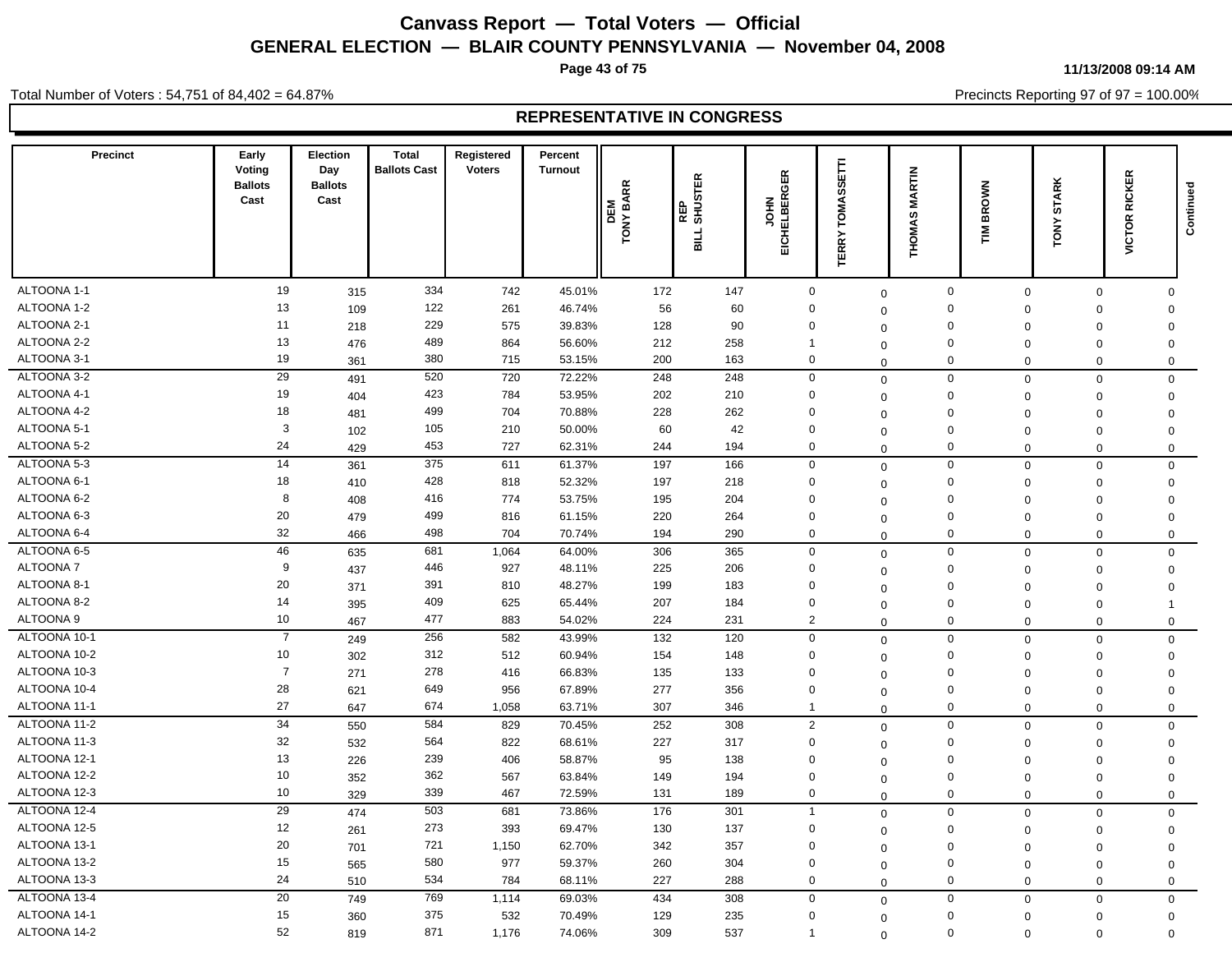**Page 44 of 75**

**11/13/2008 09:14 AM**

Precincts Reporting 97 of 97 = 100.00%

Total Number of Voters : 54,751 of 84,402 = 64.87%

| <b>Precinct</b>        | Early<br>Voting<br><b>Ballots</b><br>Cast | Election<br>Day<br><b>Ballots</b><br>Cast | <b>Total</b><br><b>Ballots Cast</b> | Registered<br><b>Voters</b> | Percent<br><b>Turnout</b> | <b>TONY BARR</b><br>DEM | REP<br>SHUSTER<br><b>BILL</b> | EICHELBERGER<br>H <sub>O</sub> | Ē<br>SS<br><b>SMIA</b><br>Ē<br>ERRY <sup>-</sup> | <b>MARTIN</b><br><b>THOMAS</b> | <b>BROWN</b><br>$\sum_{i=1}^{n}$ | <b>STARK</b><br>TONY | <b>RICKER</b><br>VICTOR | Continued |
|------------------------|-------------------------------------------|-------------------------------------------|-------------------------------------|-----------------------------|---------------------------|-------------------------|-------------------------------|--------------------------------|--------------------------------------------------|--------------------------------|----------------------------------|----------------------|-------------------------|-----------|
| ALTOONA 14-3           | 24                                        | 468                                       | 492                                 | 779                         | 63.16%                    | 211                     | 261                           | $\mathsf 0$                    | $\mathbf 0$                                      | $\mathbf 0$                    | $\mathbf 0$                      | 0                    | 0                       |           |
| ALTOONA 14-4           | 31                                        | 792                                       | 823                                 | 1,171                       | 70.28%                    | 351                     | 451                           | $\pmb{0}$                      | $\mathbf 0$                                      | $\pmb{0}$                      | $\mathbf 0$                      | 0                    | $\mathbf 0$             |           |
| ALLEGHENY 1            | 70                                        | 1,112                                     | 1,182                               | 1,878                       | 62.94%                    | 423                     | 716                           | $\mathbf 0$                    | $\mathbf 0$                                      | $\mathbf 0$                    | $\mathbf 0$                      | 0                    | $\mathbf 0$             |           |
| ALLEGHENY 2            | 80                                        | 952                                       | 1,032                               | 1,644                       | 62.77%                    | 367                     | 627                           | $\mathbf 0$                    | $\mathbf 0$                                      | $\mathsf 0$                    | 1                                | $\mathbf 0$          | $\mathbf 0$             |           |
| ALLEGHENY 3            | 53                                        | 163                                       | 216                                 | 370                         | 58.38%                    | 74                      | 134                           | $\overline{2}$                 | $\mathbf 0$                                      | $\Omega$                       | $\Omega$                         | $\Omega$             | $\mathbf 0$             |           |
| ALLEGHENY 4            | 40                                        | 475                                       | 515                                 | 801                         | 64.29%                    | 168                     | 335                           | $\mathbf 0$                    | $\mathbf 0$                                      | $\Omega$                       | $\mathbf 0$                      | $\Omega$             | $\Omega$                |           |
| <b>ANTIS TWP 1</b>     | 59                                        | 1,175                                     | 1,234                               | 1,827                       | 67.54%                    | 445                     | 751                           | $\overline{1}$                 | $\Omega$                                         | $\mathbf 0$                    | $\mathbf 0$                      | $\mathbf 0$          | $\mathbf 0$             |           |
| ANTIS TWP 2            | $\overline{29}$                           | 744                                       | 773                                 | 1,144                       | 67.57%                    | 285                     | 464                           | $\mathbf 0$                    | $\mathbf 0$                                      | $\mathbf 0$                    | $\Omega$                         | $\mathbf 0$          | $\mathsf{O}\xspace$     |           |
| <b>ANTIS TWP 3</b>     | 45                                        | 963                                       | 1,008                               | 1,432                       | 70.39%                    | 368                     | 609                           | $\mathbf 0$                    | $\mathbf 0$                                      | $\mathbf 0$                    | $\Omega$                         | $\Omega$             | $\mathbf 0$             |           |
| BELLWOOD BORO          | 32                                        | 741                                       | 773                                 | 1,229                       | 62.90%                    | 290                     | 458                           | $\mathbf 0$                    | $\mathbf 0$                                      | $\mathbf 0$                    | $\Omega$                         | 1                    | $\mathbf 0$             |           |
| <b>BLAIR - CATFISH</b> | 39                                        | 746                                       | 785                                 | 1,178                       | 66.64%                    | 231                     | 534                           | $\mathbf 0$                    | $\mathbf 0$                                      | $\mathbf 0$                    | $\mathbf 0$                      | 0                    | $\mathbf 0$             |           |
| <b>BLAIR - E HOLBG</b> | 88                                        | 1,431                                     | 1,519                               | 2,239                       | 67.84%                    | 506                     | 962                           | $\mathbf 0$                    | $\mathbf 0$                                      | $\mathbf{1}$                   | $\mathbf 0$                      | $\mathbf{0}$         | $\mathsf 0$             |           |
| <b>CATHARINE TWP</b>   | 18                                        | 337                                       | 355                                 | 495                         | 71.72%                    | 101                     | 237                           | $\mathbf 0$                    | $\mathbf 0$                                      | $\mathbf 0$                    | $\mathbf 0$                      | $\mathbf 0$          | $\mathsf 0$             |           |
| <b>DUNCANSVILLE</b>    | 38                                        | 551                                       | 589                                 | 867                         | 67.94%                    | 243                     | 322                           | $\mathbf 0$                    | $\mathbf 0$                                      | $\mathbf 0$                    | $\Omega$                         | $\mathbf 0$          | $\mathbf 0$             |           |
| <b>FRANKSTOWN1</b>     | 17                                        | 322                                       | 339                                 | 435                         | 77.93%                    | 90                      | 234                           | $\mathbf 0$                    | $\Omega$                                         | $\Omega$                       | $\mathbf 0$                      | $\mathbf 0$          | $\mathbf 0$             |           |
| <b>FRANKSTOWN 2</b>    | 136                                       | 1,774                                     | 1,910                               | 2,765                       | 69.08%                    | 672                     | 1,185                         | $\mathbf 0$                    | $\mathbf 0$                                      | $\mathbf 0$                    | $\mathbf 0$                      | $\Omega$             | $\mathbf{1}$            |           |
| <b>FRANKSTOWN 3</b>    | 215                                       | 1,755                                     | 1,970                               | 2,861                       | 68.86%                    | 595                     | 1,319                         | $\mathbf 0$                    | $\Omega$                                         | $\Omega$                       | $\Omega$                         | $\mathbf 0$          | $\mathsf 0$             |           |
| FREEDOM 1              | 18                                        | 486                                       | 504                                 | 698                         | 72.21%                    | 179                     | 315                           | $\mathbf 0$                    | $\mathbf 0$                                      | $\mathbf 0$                    | $\Omega$                         | $\Omega$             | $\mathbf 0$             |           |
| FREEDOM 2              | 30                                        | 817                                       | 847                                 | 1,312                       | 64.56%                    | 255                     | 559                           | $\mathbf 0$                    | $\Omega$                                         | $\mathbf 0$                    | $\Omega$                         | $\Omega$             | $\mathsf 0$             |           |
| <b>GREENFIELD 1</b>    | 22                                        | 487                                       | 509                                 | 931                         | 54.67%                    | 157                     | 339                           | $\mathbf 0$                    | $\Omega$                                         | $\mathbf 0$                    | $\Omega$                         | $\Omega$             | $\mathbf 0$             |           |
| <b>GREENFIELD 2</b>    | 6                                         | 88                                        | 94                                  | 134                         | 70.15%                    | 23                      | 66                            | $\mathbf 0$                    | $\mathbf 0$                                      | $\mathbf 0$                    | $\mathbf 0$                      | $\mathbf 0$          | $\mathbf 0$             |           |
| <b>GREENFIELD 3</b>    | 23                                        | 644                                       | 667                                 | 1,130                       | 59.03%                    | 268                     | 383                           | $\mathbf 0$                    | $\Omega$                                         | $\mathbf 0$                    | $\mathbf 0$                      | $\mathbf 0$          | $\mathbf 0$             |           |
| <b>HOLLIDAYSBURG 1</b> | 15                                        | 262                                       | 277                                 | 477                         | 58.07%                    | 132                     | 140                           | $\mathbf 0$                    | $\mathbf 0$                                      | $\mathbf 0$                    | $\Omega$                         | $\mathbf 0$          | $\mathbf 0$             |           |
| <b>HOLLIDAYSBURG 2</b> | 24                                        | 393                                       | 417                                 | 608                         | 68.59%                    | 172                     | 233                           | $\mathbf 0$                    | $\mathbf 0$                                      | $\mathbf 0$                    | $\mathbf 0$                      | 0                    | $\mathbf 0$             |           |
| <b>HOLLIDAYSBURG 3</b> | 10                                        | 190                                       | 200                                 | 388                         | 51.55%                    | 84                      | 113                           | $\mathbf 0$                    | $\Omega$                                         | $\mathbf 0$                    | $\mathbf 0$                      | $\mathbf 0$          | $\mathbf 0$             |           |
| <b>HOLLIDAYSBURG 4</b> | 42                                        | 383                                       | 425                                 | 625                         | 68.00%                    | 165                     | 252                           | $\mathbf 0$                    | $\mathbf 0$                                      | $\mathbf 0$                    | $\mathbf 0$                      | 0                    | $\mathbf 0$             |           |
| <b>HOLLIDAYSBURG 5</b> | 30                                        | 373                                       | 403                                 | 572                         | 70.45%                    | 140                     | 248                           | $\mathbf 0$                    | -1                                               | $\mathbf 0$                    | $\Omega$                         | $\mathbf 0$          | $\mathsf{O}$            |           |
| <b>HOLLIDAYSBURG 6</b> | 73                                        | 500                                       | 573                                 | 830                         | 69.04%                    | 205                     | 347                           | $\mathbf 0$                    | $\mathbf 0$                                      | $\mathbf 0$                    | $\mathbf 0$                      | $\mathbf 0$          | $\mathbf 0$             |           |
| <b>HOLLIDAYSBURG 7</b> | 17                                        | 379                                       | 396                                 | 560                         | 70.71%                    | 133                     | 254                           | $\mathbf 0$                    | $\mathbf 0$                                      | $\mathbf 0$                    | $\Omega$                         | $\Omega$             | $\mathsf 0$             |           |
| <b>HUSTON TWP</b>      | 26                                        | 528                                       | 554                                 | 760                         | 72.89%                    | 141                     | 398                           | $\mathbf 0$                    | $\Omega$                                         | $\mathbf 0$                    | $\Omega$                         | $\Omega$             | $\mathbf 0$             |           |
| <b>JUNIATA TWP</b>     | 20                                        | 480                                       | 500                                 | 744                         | 67.20%                    | 134                     | 356                           | $\mathbf 0$                    | $\Omega$                                         | $\mathbf 0$                    | $\Omega$                         | $\Omega$             | $\mathbf 0$             |           |
| <b>LOGAN TWP 1</b>     | 49                                        | 1,003                                     | 1,052                               | 1,462                       | 71.96%                    | 411                     | 595                           | $\overline{\mathbf{1}}$        | $\Omega$                                         | $\mathbf 0$                    | $\Omega$                         | $\mathbf 0$          | $\mathbf 0$             |           |
| <b>LOGAN TWP 2</b>     | $\overline{74}$                           | 1,027                                     | 1,101                               | 1,550                       | 71.03%                    | 420                     | 638                           | $\mathbf 0$                    | $\mathbf 0$                                      | $\mathbf 0$                    | $\mathbf 0$                      | $\mathbf 0$          | $\mathbf 0$             |           |
| LOGAN TWP 3            | 43                                        | 560                                       | 603                                 | 846                         | 71.28%                    | 215                     | 381                           | $\mathbf 0$                    | $\mathbf 0$                                      | $\mathbf 0$                    | $\mathbf 0$                      | 0                    | $\mathbf 0$             |           |
| <b>LOGAN TWP 4</b>     | 51                                        | 717                                       | 768                                 | 1,250                       | 61.44%                    | 307                     | 432                           | $\mathbf 0$                    | $\Omega$                                         | $\mathbf 0$                    | $\mathbf 0$                      | $\mathbf 0$          | $\mathbf 0$             |           |
| <b>LOGAN TWP 5</b>     | 52                                        | 814                                       | 866                                 | 1,245                       | 69.56%                    | 318                     | 520                           | $\mathbf 0$                    | $\mathbf 0$                                      | $\mathbf 0$                    | $\Omega$                         | $\Omega$             | $\mathbf 0$             |           |
| LOGAN TWP 6            | 59                                        | 1,034                                     | 1,093                               | 1,839                       | 59.43%                    | 458                     | 598                           | $\Omega$                       | $\mathbf 0$                                      | $\Omega$                       | $\mathbf 0$                      | $\mathbf{0}$         | $\mathbf 0$             |           |
| <b>LOGAN TWP 7</b>     | 32                                        | 400                                       | 432                                 | 629                         | 68.68%                    | 187                     | 226                           | $\Omega$                       | $\Omega$                                         | $\Omega$                       | $\Omega$                         | $\Omega$             | $\Omega$                |           |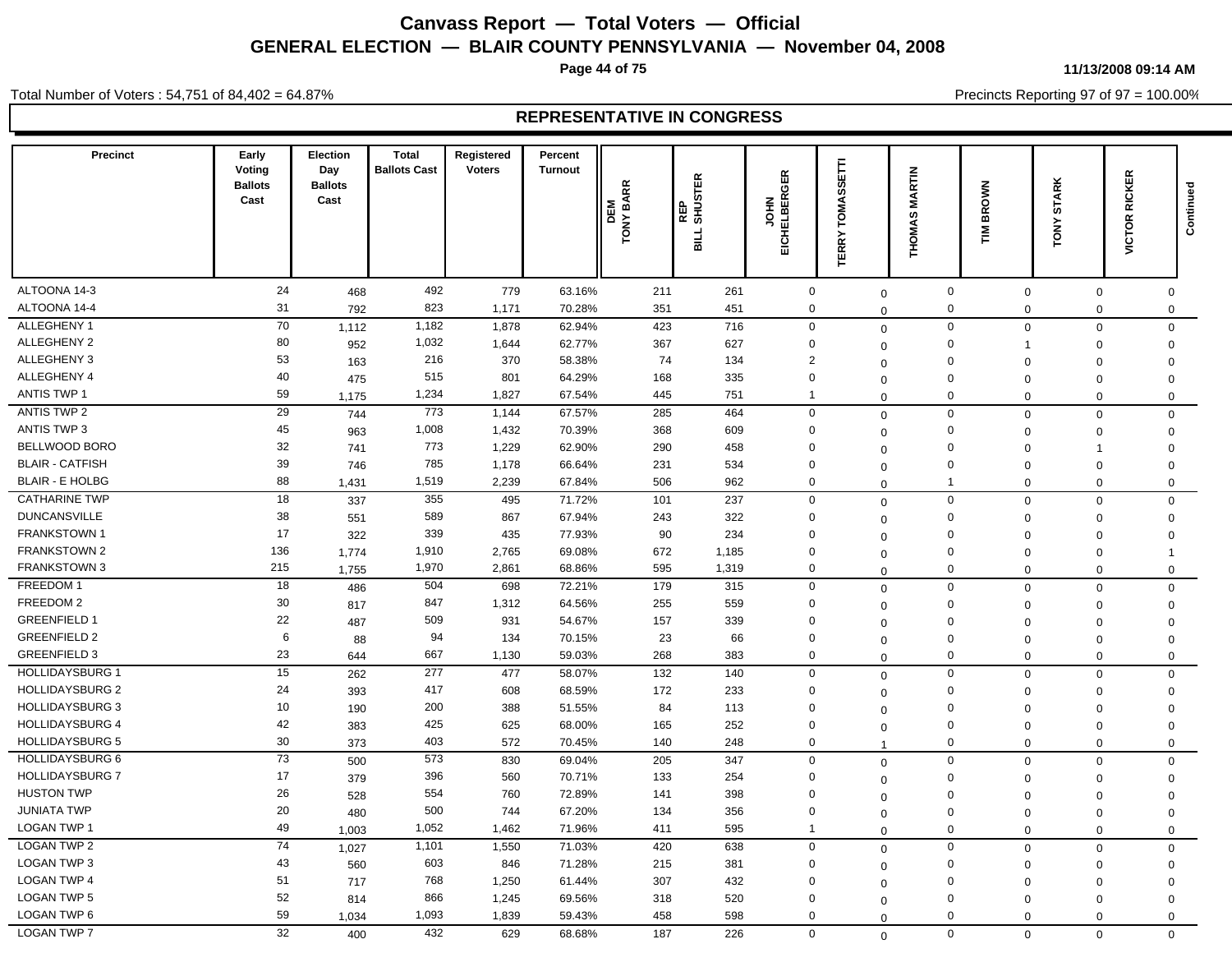**Page 45 of 75**

**11/13/2008 09:14 AM**

Precincts Reporting 97 of 97 = 100.00%

Total Number of Voters : 54,751 of 84,402 = 64.87%

| Precinct             | Early<br>Voting<br><b>Ballots</b><br>Cast | Election<br>Day<br><b>Ballots</b><br>Cast | <b>Total</b><br><b>Ballots Cast</b> | Registered<br><b>Voters</b> | Percent<br><b>Turnout</b> | <b>BARR</b><br>띮<br>TONY<br>$\overline{\mathbf{C}}$ | ≃<br><b>STE</b><br>SHO.<br>늷 | EICHELBERGER<br>Ξ<br>っ | E<br>ш<br>m<br>ഗ<br>$\overline{\circ}$<br>≻<br>TERR' | $\tilde{E}$<br>'n<br>Σ<br>$\epsilon$<br>Σ<br>윧 | Š<br>Ř<br>를 | <b>STARK</b><br>TONY    | <b>RICKER</b><br><b>VICTOR</b> | Continu        |
|----------------------|-------------------------------------------|-------------------------------------------|-------------------------------------|-----------------------------|---------------------------|-----------------------------------------------------|------------------------------|------------------------|------------------------------------------------------|------------------------------------------------|-------------|-------------------------|--------------------------------|----------------|
| <b>MARTINSBURG 1</b> | 38                                        | 395                                       | 433                                 | 616                         | 70.29%                    | 138                                                 | 284                          | $\mathbf 0$            | $\Omega$                                             | 0                                              |             | $\Omega$<br>$\Omega$    |                                | $\Omega$       |
| <b>MARTINSBURG 2</b> | 44                                        | 450                                       | 494                                 | 741                         | 66.67%                    | 154                                                 | 327                          | $\Omega$               | $\Omega$                                             | 0                                              |             |                         |                                | $\Omega$       |
| <b>NEWRY BORO</b>    | 3                                         | 105                                       | 108                                 | 166                         | 65.06%                    | 42                                                  | 64                           | $\Omega$               | $\Omega$                                             | $\Omega$                                       |             | 0                       |                                | $\mathbf 0$    |
| NORTH WOODBURY       | 103                                       | 1,053                                     | 1,156                               | 1,667                       | 69.35%                    | 268                                                 | 851                          | $\mathbf 0$            | $\Omega$                                             | 0                                              |             | $\Omega$<br>$\Omega$    |                                | $\Omega$       |
| ROARING SPG 1        | 6                                         | 239                                       | 245                                 | 427                         | 57.38%                    | 91                                                  | 146                          | $\mathbf 0$            | $\mathbf 0$                                          | $\mathbf 0$                                    |             | $\Omega$<br>$\mathbf 0$ |                                | $\mathbf{0}$   |
| <b>ROARING SPG 2</b> | 27                                        | 431                                       | 458                                 | 662                         | 69.18%                    | 161                                                 | 276                          | $\mathbf 0$            | $\Omega$                                             | 0                                              |             | $\mathbf 0$<br>$\Omega$ |                                | $\Omega$       |
| <b>ROARING SPG 3</b> | 19                                        | 362                                       | 381                                 | 538                         | 70.82%                    | 106                                                 | 265                          | $\mathbf 0$            | $\Omega$                                             | $\Omega$                                       |             | $\Omega$<br>$\Omega$    |                                |                |
| SNYDER 1             | 33                                        | 551                                       | 584                                 | 955                         | 61.15%                    | 208                                                 | 363                          | $\Omega$               | $\Omega$                                             | $\Omega$                                       |             | $\Omega$<br>$\Omega$    |                                | $\Omega$       |
| SNYDER 2             | 31                                        | 767                                       | 798                                 | 1,216                       | 65.63%                    | 240                                                 | 532                          | $\mathbf 0$            | $\Omega$                                             | 0                                              |             | $\Omega$<br>$\mathbf 0$ |                                | 0              |
| <b>TAYLOR TWP</b>    | 64                                        | 1,068                                     | 1,132                               | 1,656                       | 68.36%                    | 318                                                 | 788                          | $\mathbf 0$            | $\mathbf{0}$                                         | $\mathbf 0$                                    |             | $\mathbf 0$<br>$\Omega$ |                                | $\mathbf{0}$   |
| <b>TYRONE TWP 1</b>  | 24                                        | 358                                       | 382                                 | 566                         | 67.49%                    | 106                                                 | 262                          | $\mathbf 0$            | $\Omega$                                             | $\Omega$                                       |             | $\mathbf 0$<br>$\Omega$ |                                | $\Omega$       |
| <b>TYRONE TWP 2</b>  | 13                                        | 441                                       | 454                                 | 637                         | 71.27%                    | 183                                                 | 255                          | $\mathbf 0$            | - 0                                                  |                                                |             | 0                       |                                | $\Omega$       |
| <b>TYRONE BORO 1</b> | 11                                        | 383                                       | 394                                 | 577                         | 68.28%                    | 140                                                 | 243                          | $\Omega$               | $\Omega$                                             | $\Omega$                                       |             | $\mathbf 0$             |                                | 0              |
| TYRONE BORO 2        | 15                                        | 278                                       | 293                                 | 493                         | 59.43%                    | 127                                                 | 161                          | $\mathbf 0$            | $\Omega$                                             | 0                                              |             | $\mathbf 0$<br>$\Omega$ |                                | $\mathbf 0$    |
| TYRONE BORO 3        | 10                                        | 225                                       | 235                                 | 444                         | 52.93%                    | 96                                                  | 134                          | $\mathbf 1$            | $\Omega$                                             | $\mathbf 0$                                    |             | $\mathbf 0$<br>$\Omega$ |                                | $\mathbf{0}$   |
| <b>TYRONE BORO 4</b> | 3                                         | 163                                       | 166                                 | 318                         | 52.20%                    | 59                                                  | 100                          | $\Omega$               | $\Omega$                                             | $\Omega$                                       |             | 0                       |                                | $\Omega$       |
| <b>TYRONE BORO 5</b> | 9                                         | 209                                       | 218                                 | 352                         | 61.93%                    | 71                                                  | 144                          | $\mathbf 0$            | $\Omega$                                             | $\Omega$                                       |             | $\mathbf 0$<br>$\Omega$ |                                | $\Omega$       |
| <b>TYRONE BORO 6</b> | 18                                        | 457                                       | 475                                 | 644                         | 73.76%                    | 162                                                 | 302                          | $\Omega$               | $\Omega$                                             | $\Omega$                                       |             | $\Omega$<br>0           |                                | 0              |
| <b>TYRONE BORO 7</b> | $\overline{7}$                            | 340                                       | 347                                 | 520                         | 66.73%                    | 117                                                 | 215                          | $\mathbf 0$            | $\Omega$                                             | 0                                              |             | $\mathbf 0$<br>$\Omega$ |                                | $\mathbf 0$    |
| WILLIAMSBURG         | 20                                        | 515                                       | 535                                 | 843                         | 63.46%                    | 182                                                 | 336                          | $\mathbf 0$            | $\Omega$                                             | $\mathbf 0$                                    |             | 0<br>$\Omega$           |                                | $\mathbf{0}$   |
| <b>WOODBURY TWP</b>  | 25                                        | 585                                       | 610                                 | 903                         | 67.55%                    | 154                                                 | 426                          | 0                      | $\mathbf{0}$                                         | 0                                              |             | $\Omega$<br>$\Omega$    |                                | 0              |
| <b>Totals:</b>       | 2,977                                     | 51,774                                    | 54,751                              | 84,402                      |                           | 20,827                                              | 32,167                       | 13                     | $\overline{\mathbf{1}}$                              |                                                |             |                         |                                | $\overline{2}$ |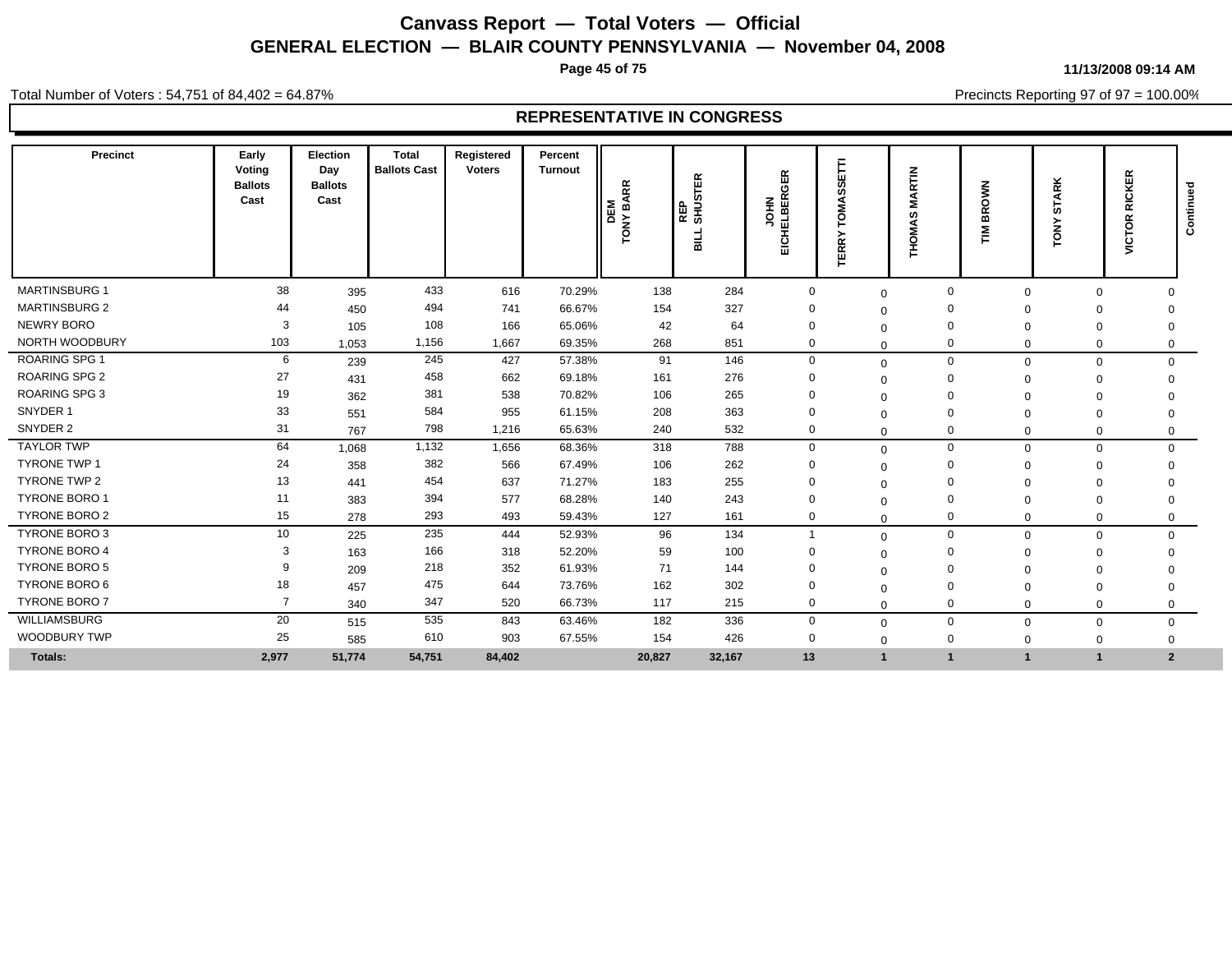**Page 46 of 75**

#### **11/13/2008 09:14 AM**

Precincts Reporting 97 of 97 = 100.00%

Total Number of Voters : 54,751 of 84,402 = 64.87%

|                 |                                           |                                           |                              |                             | Continued                 |                                  |                              |                              |                                       |                                          |                       |                                        |                                                    |             |
|-----------------|-------------------------------------------|-------------------------------------------|------------------------------|-----------------------------|---------------------------|----------------------------------|------------------------------|------------------------------|---------------------------------------|------------------------------------------|-----------------------|----------------------------------------|----------------------------------------------------|-------------|
| <b>Precinct</b> | Early<br>Voting<br><b>Ballots</b><br>Cast | Election<br>Day<br><b>Ballots</b><br>Cast | Total<br><b>Ballots Cast</b> | Registered<br><b>Voters</b> | Percent<br><b>Turnout</b> | <b>RUSSELL</b><br><b>WILLIAM</b> | <b>MICHAEL<br/>DELGROSSO</b> | <b>WAGNER</b><br><b>NHOT</b> | <b>IKELS</b><br>ပ္မ<br><b>HEATHER</b> | $=$<br><b>Huff</b><br>نم<br>δů<br>ε<br>흑 | GREEN<br><b>JERRY</b> | $\tilde{\vec{r}}$<br>SSARLY<br>రే<br>ğ | ERNO<br><b>TXP</b><br>ш<br>$\overline{\mathbf{o}}$ | Continued   |
| ALTOONA 1-1     | 19                                        | 315                                       | 334                          | 742                         | 45.01%                    | $\overline{0}$                   | $\mathbf 0$                  |                              | $\mathbf 0$                           | $\mathbf 0$                              | $\mathbf 0$           | $\mathbf 0$                            | $\mathbf 0$                                        | $\Omega$    |
| ALTOONA 1-2     | 13                                        | 109                                       | 122                          | 261                         | 46.74%                    | 0                                | $\mathbf 0$                  |                              | $\mathbf 0$                           | $\Omega$                                 | $\Omega$              | $\mathbf 0$                            | $\Omega$                                           | 0           |
| ALTOONA 2-1     | 11                                        | 218                                       | 229                          | 575                         | 39.83%                    | $\mathbf 0$                      | $\mathbf 0$                  |                              | $\Omega$                              | -1                                       | $\Omega$              | $\mathbf 0$                            | $\mathbf 0$                                        | $\mathbf 0$ |
| ALTOONA 2-2     | 13                                        | 476                                       | 489                          | 864                         | 56.60%                    | $\mathbf 0$                      | 1                            |                              | $\Omega$                              | $\Omega$                                 | $\Omega$              | $\Omega$                               | $\mathbf 0$                                        | 0           |
| ALTOONA 3-1     | 19                                        | 361                                       | 380                          | 715                         | 53.15%                    | $\mathbf 0$                      | $\mathbf 0$                  |                              | $\mathbf 0$                           | $\mathbf 0$                              | $\mathbf 0$           | $\mathbf 0$                            | $\mathbf 0$                                        | $\Omega$    |
| ALTOONA 3-2     | 29                                        | 491                                       | 520                          | 720                         | 72.22%                    | $\boldsymbol{0}$                 | $\overline{2}$               |                              | $\mathbf 0$                           | $\mathbf 0$                              | $\mathbf 0$           | $\mathbf 0$                            | $\mathbf 0$                                        | $\mathbf 0$ |
| ALTOONA 4-1     | 19                                        | 404                                       | 423                          | 784                         | 53.95%                    | $\mathbf 0$                      | $\Omega$                     |                              | $\Omega$                              | $\Omega$                                 | $\mathbf 0$           | $\mathbf 0$                            | $\mathbf 0$                                        | 0           |
| ALTOONA 4-2     | 18                                        | 481                                       | 499                          | 704                         | 70.88%                    | $\mathbf 0$                      | $\mathbf 0$                  |                              | $\Omega$                              | $\mathbf 0$                              | $\mathbf 0$           | $\Omega$                               | $\mathbf 0$                                        | 0           |
| ALTOONA 5-1     | 3                                         | 102                                       | 105                          | 210                         | 50.00%                    | $\mathbf 0$                      | $\mathbf 0$                  |                              | $\Omega$                              | $\Omega$                                 | $\mathbf 0$           | $\mathbf 0$                            | $\mathbf 0$                                        | $\mathbf 0$ |
| ALTOONA 5-2     | 24                                        | 429                                       | 453                          | 727                         | 62.31%                    | $\mathbf 0$                      | $\mathbf 0$                  |                              | $\mathbf 0$                           | $\Omega$                                 | $\mathbf 0$           | $\mathbf 0$                            | $\mathbf 0$                                        | 0           |
| ALTOONA 5-3     | 14                                        | 361                                       | 375                          | 611                         | 61.37%                    | $\mathbf 0$                      | $\mathbf 0$                  |                              | $\Omega$                              | $\mathbf 0$                              | $\mathbf 0$           | $\mathbf 0$                            | $\mathbf 0$                                        | $\Omega$    |
| ALTOONA 6-1     | 18                                        | 410                                       | 428                          | 818                         | 52.32%                    | $\mathbf 0$                      | $\mathbf 0$                  |                              | $\Omega$                              | $\mathbf 0$                              | $\mathbf 0$           | $\mathbf 0$                            | $\mathbf 0$                                        | $\mathbf 0$ |
| ALTOONA 6-2     | 8                                         | 408                                       | 416                          | 774                         | 53.75%                    | $\mathbf 0$                      | 0                            |                              | $\Omega$                              | $\Omega$                                 | $\Omega$              | $\mathbf 0$                            | $\mathbf 0$                                        | $\mathbf 0$ |
| ALTOONA 6-3     | 20                                        | 479                                       | 499                          | 816                         | 61.15%                    | $\Omega$                         | $\Omega$                     |                              | $\Omega$                              | $\mathbf 0$                              | $\Omega$              | $\mathbf 0$                            | $\Omega$                                           | $\Omega$    |
| ALTOONA 6-4     | 32                                        | 466                                       | 498                          | 704                         | 70.74%                    | $\mathbf 0$                      | $\mathbf 0$                  |                              | $\mathbf 0$                           | $\mathbf 0$                              | $\mathbf 0$           | $\mathbf 0$                            | -1                                                 | 0           |
| ALTOONA 6-5     | 46                                        | 635                                       | 681                          | 1,064                       | 64.00%                    | $\mathbf 0$                      | $\mathbf 0$                  |                              | $\mathbf 0$                           | $\mathbf 0$                              | $\mathbf 0$           | $\mathbf 0$                            | $\mathbf 0$                                        | $\Omega$    |
| ALTOONA 7       | 9                                         | 437                                       | 446                          | 927                         | 48.11%                    | $\Omega$                         | $\Omega$                     |                              | $\Omega$                              | $\mathbf 0$                              | $\Omega$              | $\mathbf 0$                            | $\mathbf 0$                                        | 0           |
| ALTOONA 8-1     | 20                                        | 371                                       | 391                          | 810                         | 48.27%                    | $\Omega$                         | $\Omega$                     |                              | $\Omega$                              | $\Omega$                                 | $\Omega$              | $\mathbf 0$                            | $\Omega$                                           | $\mathbf 0$ |
| ALTOONA 8-2     | 14                                        | 395                                       | 409                          | 625                         | 65.44%                    | $\mathbf 0$                      | $\mathbf 0$                  |                              | $\Omega$                              | $\mathbf 0$                              | $\Omega$              | $\mathbf 0$                            | $\mathbf 0$                                        | $\Omega$    |
| ALTOONA 9       | 10 <sup>1</sup>                           | 467                                       | 477                          | 883                         | 54.02%                    | $\mathbf 0$                      | $\mathbf 0$                  |                              | $\mathbf 0$                           | $\mathbf 0$                              | 0                     | $\mathbf 0$                            | $\mathbf 0$                                        | $\mathbf 0$ |
| ALTOONA 10-1    | $\overline{7}$                            | 249                                       | 256                          | 582                         | 43.99%                    | $\boldsymbol{0}$                 | $\mathbf 0$                  |                              | $\mathbf 0$                           | $\mathbf 0$                              | $\mathbf 0$           | $\mathbf 0$                            | $\mathbf 0$                                        | $\mathbf 0$ |
| ALTOONA 10-2    | 10                                        | 302                                       | 312                          | 512                         | 60.94%                    | $\mathbf 0$                      | $\mathbf 0$                  |                              | $\Omega$                              | $\Omega$                                 | $\mathbf 0$           | $\mathbf 0$                            | $\mathbf 0$                                        | $\mathbf 0$ |
| ALTOONA 10-3    | $\overline{7}$                            | 271                                       | 278                          | 416                         | 66.83%                    | $\mathbf 0$                      | $\Omega$                     |                              | $\Omega$                              | $\Omega$                                 | $\Omega$              | $\Omega$                               | 0                                                  | $\Omega$    |
| ALTOONA 10-4    | 28                                        | 621                                       | 649                          | 956                         | 67.89%                    | $\mathbf 0$                      | $\overline{1}$               |                              | $\mathbf 0$                           | $\mathbf 0$                              | $\Omega$              | 0                                      | 0                                                  | $\Omega$    |
| ALTOONA 11-1    | 27                                        | 647                                       | 674                          | 1,058                       | 63.71%                    | $\mathbf 0$                      | $\mathbf 0$                  |                              | $\mathbf 0$                           | $\mathbf 0$                              | $\mathbf 0$           | $\mathbf 0$                            | $\mathbf 0$                                        | $\mathbf 0$ |
| ALTOONA 11-2    | 34                                        | 550                                       | 584                          | 829                         | 70.45%                    | $\mathsf 0$                      | $\overline{1}$               |                              | $\Omega$                              | $\mathbf 0$                              | $\mathbf 0$           | $\mathbf 0$                            | $\mathbf 0$                                        | $\mathbf 0$ |
| ALTOONA 11-3    | 32                                        | 532                                       | 564                          | 822                         | 68.61%                    | $\Omega$                         | $\mathbf 0$                  |                              | $\Omega$                              | $\mathbf 0$                              | $\mathbf 0$           | $\mathbf 0$                            | $\mathbf 0$                                        | 0           |
| ALTOONA 12-1    | 13                                        | 226                                       | 239                          | 406                         | 58.87%                    | $\mathbf 0$                      | $\Omega$                     |                              | $\Omega$                              | $\Omega$                                 | $\mathbf 0$           | 0                                      | $\mathbf 0$                                        | $\Omega$    |
| ALTOONA 12-2    | 10                                        | 352                                       | 362                          | 567                         | 63.84%                    | $\mathbf 0$                      | $\Omega$                     |                              | $\Omega$                              | $\Omega$                                 | $\mathbf 0$           | $\Omega$                               | $\mathbf 0$                                        | $\Omega$    |
| ALTOONA 12-3    | 10                                        | 329                                       | 339                          | 467                         | 72.59%                    | $\mathbf 0$                      | $\mathbf 0$                  |                              | $\mathbf 0$                           | $\mathbf 0$                              | 0                     | $\mathbf 0$                            | $\mathbf 0$                                        | $\Omega$    |
| ALTOONA 12-4    | 29                                        | 474                                       | 503                          | 681                         | 73.86%                    | $\boldsymbol{0}$                 | $\mathbf 0$                  |                              | $\mathbf 0$                           | $\mathbf 0$                              | $\mathbf 0$           | $\mathbf 0$                            | $\mathbf 0$                                        | $\mathbf 0$ |
| ALTOONA 12-5    | 12                                        | 261                                       | 273                          | 393                         | 69.47%                    | $\Omega$                         | $\Omega$                     |                              | $\Omega$                              | $\Omega$                                 | $\Omega$              | 0                                      | $\mathbf 0$                                        | 0           |
| ALTOONA 13-1    | 20                                        | 701                                       | 721                          | 1,150                       | 62.70%                    | $\Omega$                         | $\Omega$                     |                              | $\Omega$                              | $\Omega$                                 | $\Omega$              | $\Omega$                               | $\mathbf 0$                                        | $\Omega$    |
| ALTOONA 13-2    | 15                                        | 565                                       | 580                          | 977                         | 59.37%                    | $\Omega$                         | $\Omega$                     |                              | $\Omega$                              | $\Omega$                                 | $\Omega$              | $\Omega$                               | $\Omega$                                           | $\Omega$    |
| ALTOONA 13-3    | 24                                        | 510                                       | 534                          | 784                         | 68.11%                    | $\mathbf 0$                      | $\Omega$                     |                              | $\Omega$                              | $\Omega$                                 | $\mathbf 0$           | $\Omega$                               | $\mathbf 0$                                        | $\Omega$    |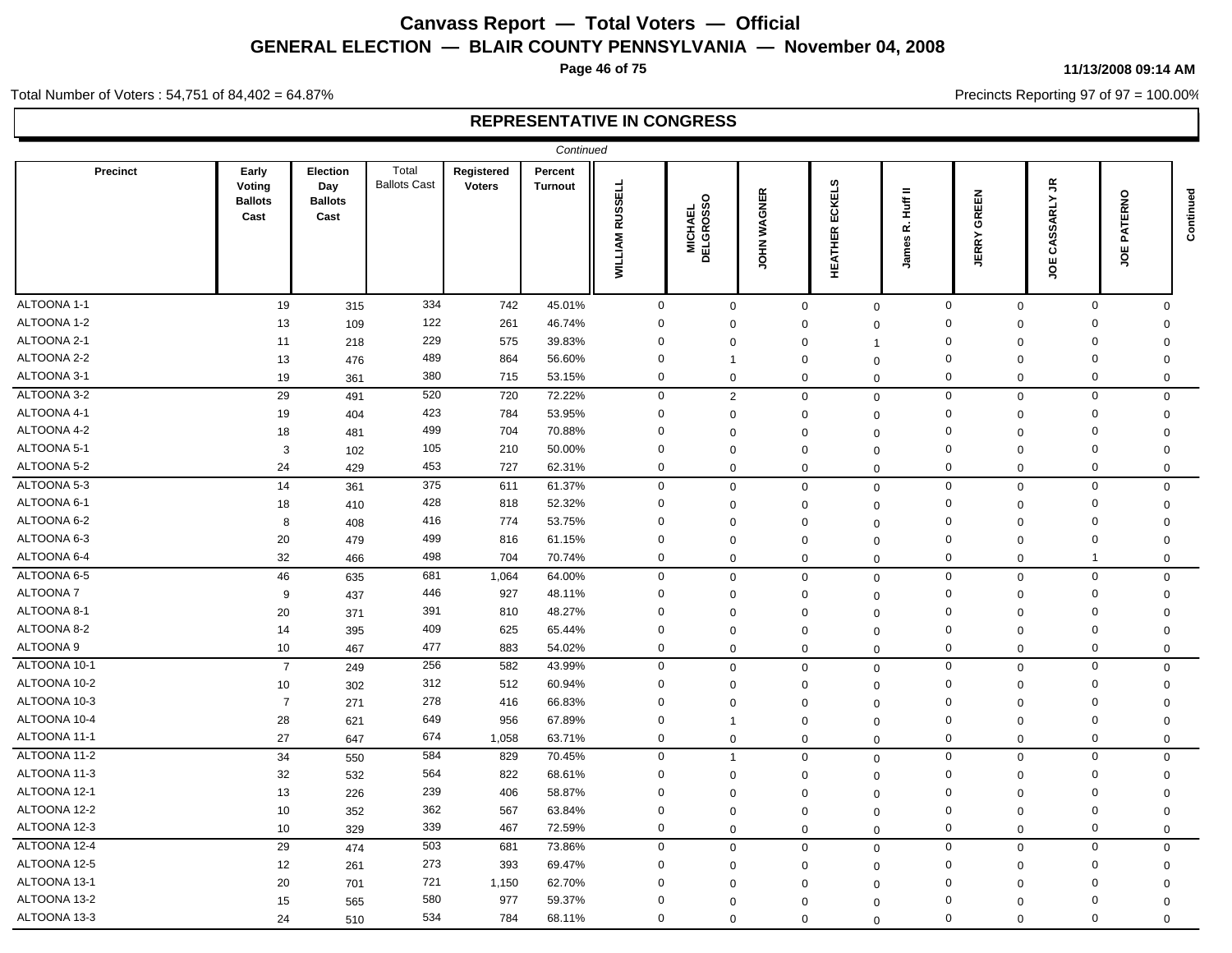**Page 47 of 75**

#### **11/13/2008 09:14 AM**

Precincts Reporting 97 of 97 = 100.00%

Total Number of Voters : 54,751 of 84,402 = 64.87%

|                        |                                           |                                           |                              |                             | Continued          |                                  |                                         |              |                               |                                   |                             |                                               |                           |           |
|------------------------|-------------------------------------------|-------------------------------------------|------------------------------|-----------------------------|--------------------|----------------------------------|-----------------------------------------|--------------|-------------------------------|-----------------------------------|-----------------------------|-----------------------------------------------|---------------------------|-----------|
| <b>Precinct</b>        | Early<br>Voting<br><b>Ballots</b><br>Cast | Election<br>Day<br><b>Ballots</b><br>Cast | Total<br><b>Ballots Cast</b> | Registered<br><b>Voters</b> | Percent<br>Turnout | <b>RUSSELL</b><br><b>WILLIAM</b> | $\circ$<br><b>MICHAEL<br/>DELGROSSO</b> | WAGNER<br>ŠЮ | CKELS<br>Ŵ.<br><b>HEATHER</b> | $\equiv$<br>Huff<br>œ<br>mes<br>鸟 | GREEN<br><b>JERRY</b>       | $\tilde{\vec{r}}$<br><b>SSARLY</b><br>రే<br>ğ | $\circ$<br>反대<br>ГÅТ<br>٣ | Continued |
| ALTOONA 13-4           | 20                                        | 749                                       | 769                          | 1,114                       | 69.03%             | $\mathbf 0$                      | $\mathbf 0$                             | $\mathbf 0$  |                               | $\mathbf 0$                       | $\mathbf 0$<br>$\mathbf 0$  | $\mathbf 0$                                   |                           |           |
| ALTOONA 14-1           | 15                                        | 360                                       | 375                          | 532                         | 70.49%             | $\mathbf 0$                      | $\Omega$                                | $\Omega$     | $\Omega$                      |                                   | $\Omega$<br>$\Omega$        | $\Omega$                                      | $\Omega$                  |           |
| ALTOONA 14-2           | 52                                        | 819                                       | 871                          | 1,176                       | 74.06%             | 0                                | $\Omega$                                | $\mathbf 0$  | $\Omega$                      |                                   | $\mathbf 0$<br>$\mathbf 0$  | $\mathbf 0$                                   | $\mathbf 0$               |           |
| ALTOONA 14-3           | 24                                        | 468                                       | 492                          | 779                         | 63.16%             | 0                                | $\Omega$                                | $\mathbf 0$  | $\mathbf 0$                   |                                   | $\Omega$<br>$\mathbf 0$     | $\Omega$                                      | $\mathbf 0$               |           |
| ALTOONA 14-4           | 31                                        | 792                                       | 823                          | 1,171                       | 70.28%             | $\mathbf 0$                      | $\mathbf{0}$                            | $\mathbf 0$  | $\mathbf 0$                   |                                   | 0<br>0                      | $\mathbf 0$                                   | $\mathbf 0$               |           |
| ALLEGHENY 1            | 70                                        | 1,112                                     | 1,182                        | 1,878                       | 62.94%             | $\mathbf 0$                      | $\mathbf 0$                             | $\mathbf 0$  | $\mathbf 0$                   |                                   | $\mathbf 0$<br>$\mathbf 0$  | $\mathbf 0$                                   | $\mathbf 0$               |           |
| <b>ALLEGHENY 2</b>     | 80                                        | 952                                       | 1,032                        | 1,644                       | 62.77%             | -1                               | $\Omega$                                | $\mathbf 0$  | $\Omega$                      |                                   | $\mathbf 0$<br>0            | 0                                             | $\mathbf 0$               |           |
| ALLEGHENY 3            | 53                                        | 163                                       | 216                          | 370                         | 58.38%             | 0                                | $\Omega$                                | $\mathbf 0$  | $\Omega$                      |                                   | $\Omega$<br>$\Omega$        | $\mathbf 0$                                   | $\mathbf 0$               |           |
| ALLEGHENY 4            | 40                                        | 475                                       | 515                          | 801                         | 64.29%             | $\Omega$                         | $\Omega$                                | $\Omega$     | $\Omega$                      |                                   | $\Omega$<br>$\mathbf 0$     | $\Omega$                                      | $\Omega$                  |           |
| <b>ANTIS TWP 1</b>     | 59                                        | 1,175                                     | 1,234                        | 1,827                       | 67.54%             | $\mathbf 0$                      | $\mathbf 0$                             | $\mathbf 0$  | $\mathbf 0$                   |                                   | $\mathbf 0$<br>$\mathbf 0$  | $\mathbf 0$                                   | $\mathbf 0$               |           |
| <b>ANTIS TWP 2</b>     | 29                                        | 744                                       | 773                          | 1,144                       | 67.57%             | $\mathbf 0$                      | $\Omega$                                |              | $\mathbf 0$<br>$\Omega$       |                                   | $\mathbf 0$<br>$\mathbf 0$  | $\mathbf 0$                                   | $\mathbf 0$               |           |
| <b>ANTIS TWP 3</b>     | 45                                        | 963                                       | 1,008                        | 1,432                       | 70.39%             | 0                                | $\mathbf 0$                             | $\mathbf 0$  | $\mathbf 0$                   |                                   | $\Omega$<br>$\mathbf 0$     | 0                                             | $\mathbf 0$               |           |
| BELLWOOD BORO          | 32                                        | 741                                       | 773                          | 1,229                       | 62.90%             | $\Omega$                         | $\Omega$                                | 0            | $\Omega$                      |                                   | $\Omega$<br>$\mathbf 0$     | $\Omega$                                      | 0                         |           |
| <b>BLAIR - CATFISH</b> | 39                                        | 746                                       | 785                          | 1,178                       | 66.64%             | $\mathbf 0$                      | $\mathbf 0$                             | $\mathbf 0$  | $\Omega$                      |                                   | $\Omega$<br>$\mathbf 0$     | $\mathbf 0$                                   | $\mathbf 0$               |           |
| <b>BLAIR - E HOLBG</b> | 88                                        | 1,431                                     | 1,519                        | 2,239                       | 67.84%             | $\mathbf 0$                      | $\mathbf{1}$                            | $\mathbf 0$  | $\mathbf 0$                   |                                   | $\mathbf{0}$<br>$\mathbf 0$ | $\mathbf 0$                                   | $\mathbf 0$               |           |
| <b>CATHARINE TWP</b>   | 18                                        | 337                                       | 355                          | 495                         | 71.72%             | 0                                | 0                                       | $\mathbf 0$  | $\mathbf 0$                   |                                   | 0<br>$\mathbf 0$            | 0                                             | $\mathbf 0$               |           |
| <b>DUNCANSVILLE</b>    | 38                                        | 551                                       | 589                          | 867                         | 67.94%             | $\mathbf 0$                      | $\Omega$                                | $\mathbf 0$  | $\mathbf 0$                   |                                   | $\Omega$<br>0               | $\Omega$                                      | 0                         |           |
| <b>FRANKSTOWN1</b>     | 17                                        | 322                                       | 339                          | 435                         | 77.93%             | $\mathbf 0$                      | $\Omega$                                | 0            | $\Omega$                      |                                   | $\Omega$<br>$\Omega$        | $\mathbf 0$                                   | $\Omega$                  |           |
| <b>FRANKSTOWN 2</b>    | 136                                       | 1,774                                     | 1,910                        | 2,765                       | 69.08%             | 0                                | $\Omega$                                | $\mathbf 0$  | $\mathbf 0$                   |                                   | 0<br>$\mathbf 0$            | $\mathbf 0$                                   | $\Omega$                  |           |
| <b>FRANKSTOWN 3</b>    | 215                                       | 1,755                                     | 1,970                        | 2,861                       | 68.86%             | $\mathbf 0$                      | $\Omega$                                | $\mathbf 0$  |                               | $\mathbf 0$                       | $\Omega$<br>$\mathbf 0$     | $\mathbf 0$                                   | $\mathbf 0$               |           |
| FREEDOM 1              | 18                                        | 486                                       | 504                          | 698                         | 72.21%             | $\mathbf 0$                      | $\Omega$                                |              | $\mathbf 0$<br>$\mathbf 0$    |                                   | $\mathbf 0$<br>$\mathbf 0$  | $\mathbf 0$                                   | $\mathbf 0$               |           |
| FREEDOM 2              | 30                                        | 817                                       | 847                          | 1,312                       | 64.56%             | $\mathbf 0$                      | $\Omega$                                | $\Omega$     | $\Omega$                      |                                   | $\mathbf 0$<br>0            | $\mathbf 0$                                   | $\Omega$                  |           |
| <b>GREENFIELD 1</b>    | 22                                        | 487                                       | 509                          | 931                         | 54.67%             | $\mathbf 0$                      | $\Omega$                                | 0            | $\mathbf 0$                   |                                   | $\Omega$<br>$\Omega$        | $\mathbf 0$                                   | $\Omega$                  |           |
| <b>GREENFIELD 2</b>    | 6                                         | 88                                        | 94                           | 134                         | 70.15%             | $\mathbf 0$                      | $\Omega$                                | $\mathbf 0$  | $\mathbf 0$                   |                                   | $\Omega$<br>$\mathbf 0$     | $\mathbf 0$                                   | $\Omega$                  |           |
| <b>GREENFIELD 3</b>    | 23                                        | 644                                       | 667                          | 1,130                       | 59.03%             | $\mathbf 0$                      | $\Omega$                                | $\mathbf 0$  | $\mathbf 0$                   |                                   | $\mathbf 0$<br>$\mathbf 0$  | $\mathbf 0$                                   | $\Omega$                  |           |
| <b>HOLLIDAYSBURG 1</b> | 15                                        | 262                                       | 277                          | 477                         | 58.07%             | $\mathbf 0$                      | $\mathbf 0$                             | $\mathbf 0$  | $\Omega$                      |                                   | $\mathbf 0$<br>$\mathbf 0$  | $\mathbf 0$                                   | $\mathbf 0$               |           |
| <b>HOLLIDAYSBURG 2</b> | 24                                        | 393                                       | 417                          | 608                         | 68.59%             | $\mathbf 0$                      | $\Omega$                                | $\mathbf 0$  | $\Omega$                      |                                   | $\Omega$<br>$\Omega$        | $\mathbf 0$                                   | $\overline{0}$            |           |
| <b>HOLLIDAYSBURG 3</b> | 10                                        | 190                                       | 200                          | 388                         | 51.55%             | $\Omega$                         | $\Omega$                                | $\Omega$     | $\Omega$                      | $\Omega$                          | $\mathbf 0$                 | $\Omega$                                      | $\Omega$                  |           |
| <b>HOLLIDAYSBURG 4</b> | 42                                        | 383                                       | 425                          | 625                         | 68.00%             | $\mathbf 0$                      | $\Omega$                                | $\Omega$     | $\Omega$                      | -1                                | $\mathbf 0$                 | $\Omega$                                      | $\Omega$                  |           |
| <b>HOLLIDAYSBURG 5</b> | 30                                        | 373                                       | 403                          | 572                         | 70.45%             | $\mathbf 0$                      | $\mathbf 0$                             | $\mathbf 0$  | $\mathbf 0$                   |                                   | $\mathbf 0$<br>$\mathbf 0$  | $\mathbf 0$                                   | $\mathbf 0$               |           |
| <b>HOLLIDAYSBURG 6</b> | 73                                        | 500                                       | 573                          | 830                         | 69.04%             | $\mathbf 0$                      | $\mathbf 0$                             | $\mathbf 0$  | $\Omega$                      |                                   | $\mathbf{0}$<br>$\mathbf 0$ | $\mathbf 0$                                   | $\Omega$                  |           |
| <b>HOLLIDAYSBURG 7</b> | 17                                        | 379                                       | 396                          | 560                         | 70.71%             | $\mathbf 0$                      | $\Omega$                                | $\mathbf 0$  | $\Omega$                      |                                   | $\Omega$<br>$\mathbf 0$     | $\mathbf 0$                                   | $\mathbf 0$               |           |
| <b>HUSTON TWP</b>      | 26                                        | 528                                       | 554                          | 760                         | 72.89%             | $\mathbf 0$                      | $\Omega$                                | $\Omega$     | $\Omega$                      | $\mathbf 0$                       | $\Omega$                    | $\Omega$                                      | $\Omega$                  |           |
| <b>JUNIATA TWP</b>     | 20                                        | 480                                       | 500                          | 744                         | 67.20%             | $\mathbf 0$                      | $\Omega$                                | $\mathbf{0}$ | $\Omega$                      |                                   | $\Omega$<br>$\Omega$        | $\mathbf 0$                                   | $\Omega$                  |           |
| LOGAN TWP 1            | 49                                        | 1,003                                     | 1,052                        | 1,462                       | 71.96%             | $\Omega$                         | $\Omega$                                | $\mathbf 0$  | $\mathbf 0$                   |                                   | $\mathbf 0$<br>$\mathbf 0$  | $\mathbf 0$                                   | $\mathbf 0$               |           |
| <b>LOGAN TWP 2</b>     | 74                                        | 1,027                                     | 1,101                        | 1,550                       | 71.03%             | $\mathbf 0$                      | $\mathbf 0$                             | $\mathbf{1}$ |                               | $\Omega$                          | $\mathbf 0$<br>$\mathbf 0$  | $\mathbf 0$                                   | $\mathbf 0$               |           |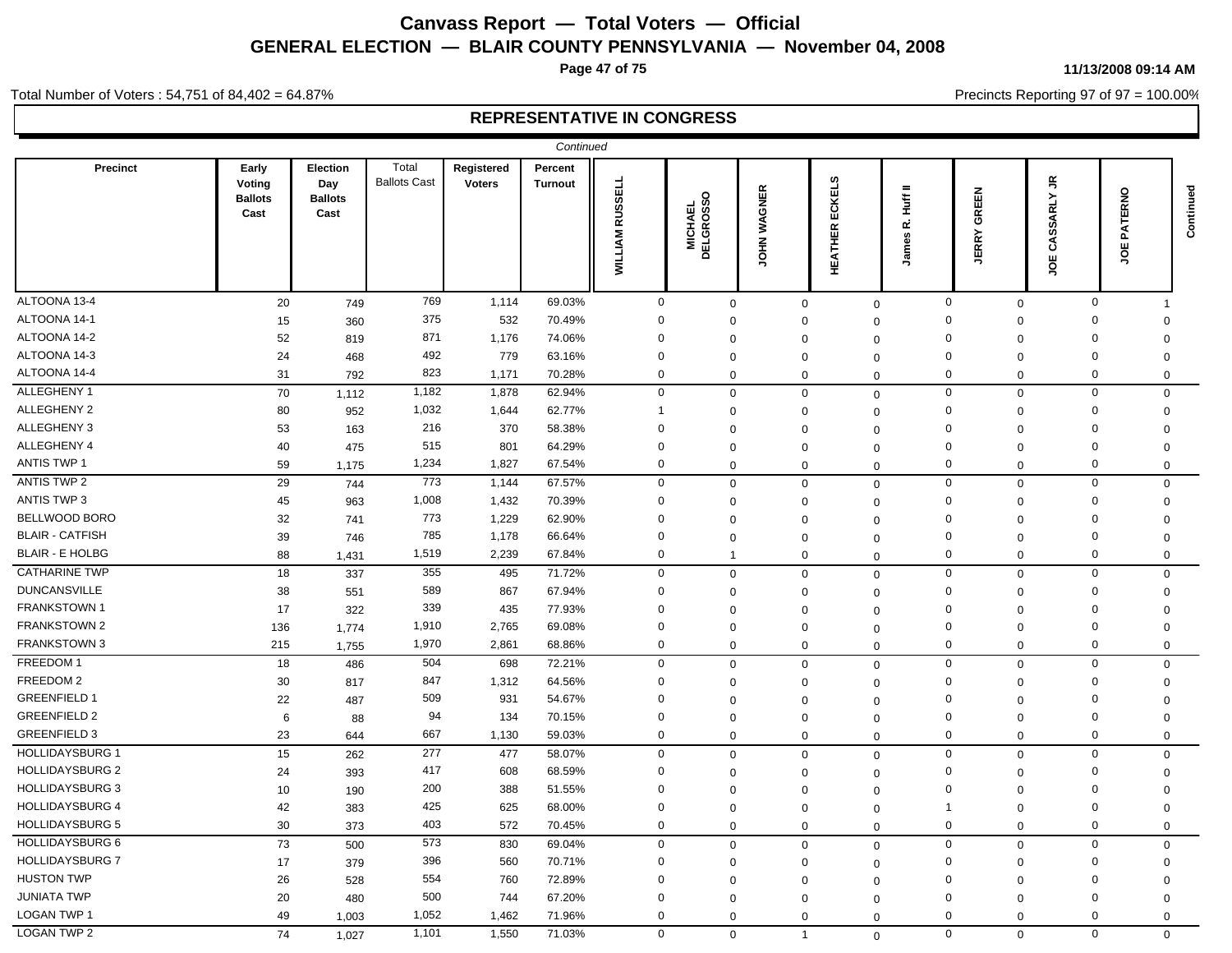**Page 48 of 75**

#### **11/13/2008 09:14 AM**

Precincts Reporting 97 of 97 = 100.00%

Total Number of Voters : 54,751 of 84,402 = 64.87%

|                      |                                           |                                           |                              |                             | Continued                 |                                  |                                         |              |                                          |                                       |                                   |                                                             |                                |           |
|----------------------|-------------------------------------------|-------------------------------------------|------------------------------|-----------------------------|---------------------------|----------------------------------|-----------------------------------------|--------------|------------------------------------------|---------------------------------------|-----------------------------------|-------------------------------------------------------------|--------------------------------|-----------|
| Precinct             | Early<br>Voting<br><b>Ballots</b><br>Cast | Election<br>Day<br><b>Ballots</b><br>Cast | Total<br><b>Ballots Cast</b> | Registered<br><b>Voters</b> | Percent<br><b>Turnout</b> | <b>RUSSELL</b><br><b>WILLIAM</b> | $\circ$<br><b>MICHAEL<br/>DELGROSSO</b> | WAGNER<br>ŠЯ | ဖာ<br>KEL<br>ō<br>ш<br>≃<br>퐅<br>КÎ<br>Н | $=$<br>Ĕ<br>$\propto$<br>g<br>ع<br>ول | EEN<br>종<br>$\rm \tilde{R}$<br>련. | $\tilde{\vec{r}}$<br>≻<br><b>ARL</b><br>တ္တိ<br>ే<br>ш<br>g | $\circ$<br>똜<br>D.<br>ш<br>ō   | Continued |
| LOGAN TWP 3          | 43                                        | 560                                       | 603                          | 846                         | 71.28%                    | $\mathbf 0$                      | $\mathbf 0$                             |              | $\mathbf 0$                              | $\mathbf 0$                           | $\mathbf 0$<br>$\mathbf 0$        |                                                             | $\mathbf 0$<br>$\Omega$        |           |
| <b>LOGAN TWP 4</b>   | 51                                        | 717                                       | 768                          | 1,250                       | 61.44%                    | $\Omega$                         |                                         |              |                                          | $\Omega$                              | $\Omega$<br>$\Omega$              |                                                             | $\Omega$<br>$\Omega$           |           |
| <b>LOGAN TWP 5</b>   | 52                                        | 814                                       | 866                          | 1,245                       | 69.56%                    | $\Omega$                         | $\Omega$                                | $\Omega$     |                                          | $\Omega$                              | $\Omega$<br>$\mathbf 0$           |                                                             | $\Omega$<br>$\Omega$           |           |
| LOGAN TWP 6          | 59                                        | 1,034                                     | 1,093                        | 1,839                       | 59.43%                    | $\mathbf 0$                      | $\mathbf{0}$                            | $\Omega$     |                                          | $\Omega$                              | $\Omega$<br>$\mathbf 0$           |                                                             | $\mathbf 0$<br>$\mathbf 0$     |           |
| <b>LOGAN TWP 7</b>   | 32                                        | 400                                       | 432                          | 629                         | 68.68%                    | $\mathbf 0$                      | $\mathbf 0$                             |              | $\Omega$                                 | $\mathbf 0$                           | $\mathbf 0$<br>$\mathbf 0$        |                                                             | $\mathbf 0$                    | 0         |
| <b>MARTINSBURG 1</b> | 38                                        | 395                                       | 433                          | 616                         | 70.29%                    | $\Omega$                         | $\Omega$                                | $\Omega$     |                                          | $\Omega$                              | $\Omega$<br>$\Omega$              |                                                             | $\Omega$<br>$\Omega$           |           |
| <b>MARTINSBURG 2</b> | 44                                        | 450                                       | 494                          | 741                         | 66.67%                    | $\Omega$                         | $\Omega$                                | $\Omega$     |                                          | $\Omega$                              | $\Omega$<br>$\Omega$              |                                                             | $\Omega$<br>∩                  |           |
| <b>NEWRY BORO</b>    | 3                                         | 105                                       | 108                          | 166                         | 65.06%                    | $\Omega$                         | $\mathbf 0$                             | $\Omega$     |                                          | $\Omega$                              | $\Omega$<br>$\mathbf{0}$          |                                                             | $\mathbf 0$<br>$\Omega$        |           |
| NORTH WOODBURY       | 103                                       | 1,053                                     | 1,156                        | 1,667                       | 69.35%                    | $\mathbf 0$                      | $\mathbf{0}$                            |              | $\mathbf 0$                              | $\mathbf 0$                           | $\mathbf 0$<br>$\mathbf 0$        |                                                             | $\mathbf 0$<br>$\mathbf 0$     |           |
| <b>ROARING SPG 1</b> | 6                                         | 239                                       | 245                          | 427                         | 57.38%                    | $\mathbf 0$                      | $\mathbf 0$                             |              | $\Omega$                                 | $\mathbf 0$                           | $\mathbf 0$<br>$\mathbf 0$        |                                                             | $\mathbf 0$<br>$\mathbf 0$     |           |
| <b>ROARING SPG 2</b> | 27                                        | 431                                       | 458                          | 662                         | 69.18%                    | $\Omega$                         | $\Omega$                                |              |                                          | $\Omega$                              | $\Omega$<br>$\Omega$              |                                                             | $\Omega$<br>$\Omega$           |           |
| ROARING SPG 3        | 19                                        | 362                                       | 381                          | 538                         | 70.82%                    | 0                                | $\Omega$                                |              |                                          | $\Omega$                              | $\Omega$                          |                                                             | $\Omega$<br>∩                  |           |
| SNYDER 1             | 33                                        | 551                                       | 584                          | 955                         | 61.15%                    | $\mathbf 0$                      | 0                                       |              |                                          | $\Omega$                              | $\Omega$<br>$\Omega$              |                                                             | $\Omega$<br>0                  |           |
| SNYDER 2             | 31                                        | 767                                       | 798                          | 1,216                       | 65.63%                    | $\mathbf 0$                      |                                         |              | $\mathbf 0$                              | $\mathbf 0$                           | 0<br>$\mathbf 0$                  |                                                             | $\mathbf 0$<br>$\mathbf 0$     |           |
| <b>TAYLOR TWP</b>    | 64                                        | 1,068                                     | 1,132                        | 1,656                       | 68.36%                    | $\mathbf 0$                      | $\mathbf 0$                             |              | $\Omega$                                 | $\Omega$                              | $\mathbf 0$<br>$\mathbf{0}$       |                                                             | $\mathbf 0$<br>$\Omega$        |           |
| <b>TYRONE TWP 1</b>  | 24                                        | 358                                       | 382                          | 566                         | 67.49%                    | $\Omega$                         | $\Omega$                                | $\Omega$     |                                          | $\Omega$                              | $\Omega$<br>$\Omega$              |                                                             | 0<br>$\Omega$                  |           |
| TYRONE TWP 2         | 13                                        | 441                                       | 454                          | 637                         | 71.27%                    | $\Omega$                         | $\Omega$                                | $\Omega$     |                                          | $\Omega$                              | $\Omega$<br>$\Omega$              |                                                             | $\Omega$<br>$\Omega$           |           |
| <b>TYRONE BORO 1</b> | 11                                        | 383                                       | 394                          | 577                         | 68.28%                    | $\Omega$                         | $\Omega$                                | $\Omega$     |                                          | $\mathbf 0$                           | $\Omega$<br>$\Omega$              |                                                             | $\Omega$<br>$\Omega$           |           |
| <b>TYRONE BORO 2</b> | 15                                        | 278                                       | 293                          | 493                         | 59.43%                    | $\mathbf 0$                      |                                         | $\Omega$     |                                          | $\mathbf{0}$                          | $\mathbf 0$<br>$\mathbf 0$        |                                                             | $\mathbf 0$<br>$\mathbf 0$     |           |
| TYRONE BORO 3        | 10 <sup>°</sup>                           | 225                                       | 235                          | 444                         | 52.93%                    | $\mathbf 0$                      | $\Omega$                                |              |                                          | $\mathbf 0$                           | $\mathbf 0$<br>$\mathbf 0$        |                                                             | $\mathbf 0$<br>$\mathbf 0$     |           |
| <b>TYRONE BORO 4</b> | 3                                         | 163                                       | 166                          | 318                         | 52.20%                    | $\Omega$                         | $\Omega$                                |              |                                          | $\Omega$                              | $\Omega$<br>$\Omega$              |                                                             | $\Omega$<br>$\Omega$           |           |
| <b>TYRONE BORO 5</b> | 9                                         | 209                                       | 218                          | 352                         | 61.93%                    | $\Omega$                         | $\Omega$                                | $\Omega$     |                                          | $\Omega$                              | $\Omega$<br>$\Omega$              |                                                             | $\Omega$<br>∩                  |           |
| TYRONE BORO 6        | 18                                        | 457                                       | 475                          | 644                         | 73.76%                    | $\Omega$                         |                                         | $\Omega$     |                                          | $\Omega$                              | $\Omega$<br>$\Omega$              |                                                             | $\Omega$<br>$\Omega$           |           |
| <b>TYRONE BORO 7</b> | $\overline{7}$                            | 340                                       | 347                          | 520                         | 66.73%                    | $\mathbf 0$                      | $\mathbf{0}$                            |              | $\Omega$                                 | $\mathbf 0$                           | $\mathbf 0$<br>$\mathbf 0$        |                                                             | $\mathbf 0$<br>$\mathbf 0$     |           |
| <b>WILLIAMSBURG</b>  | 20                                        | 515                                       | 535                          | 843                         | 63.46%                    | $\mathbf{0}$                     | $\mathbf 0$                             |              | $\Omega$                                 | $\mathbf{0}$                          | $\mathbf 0$<br>$\mathbf{0}$       |                                                             | $\mathbf 0$<br>$\Omega$        |           |
| <b>WOODBURY TWP</b>  | 25                                        | 585                                       | 610                          | 903                         | 67.55%                    | $\Omega$                         | $\mathbf{0}$                            | $\Omega$     |                                          | $\mathbf 0$                           | $\mathbf 0$<br>$\mathbf 0$        |                                                             | $\mathbf 0$<br>0               |           |
| <b>Totals:</b>       | 2,977                                     | 51,774                                    | 54,751                       | 84,402                      |                           | 1                                | 10                                      |              | $\overline{2}$                           | $\mathbf{1}$                          | $\overline{1}$<br>$\overline{1}$  |                                                             | $\overline{1}$<br>$\mathbf{1}$ |           |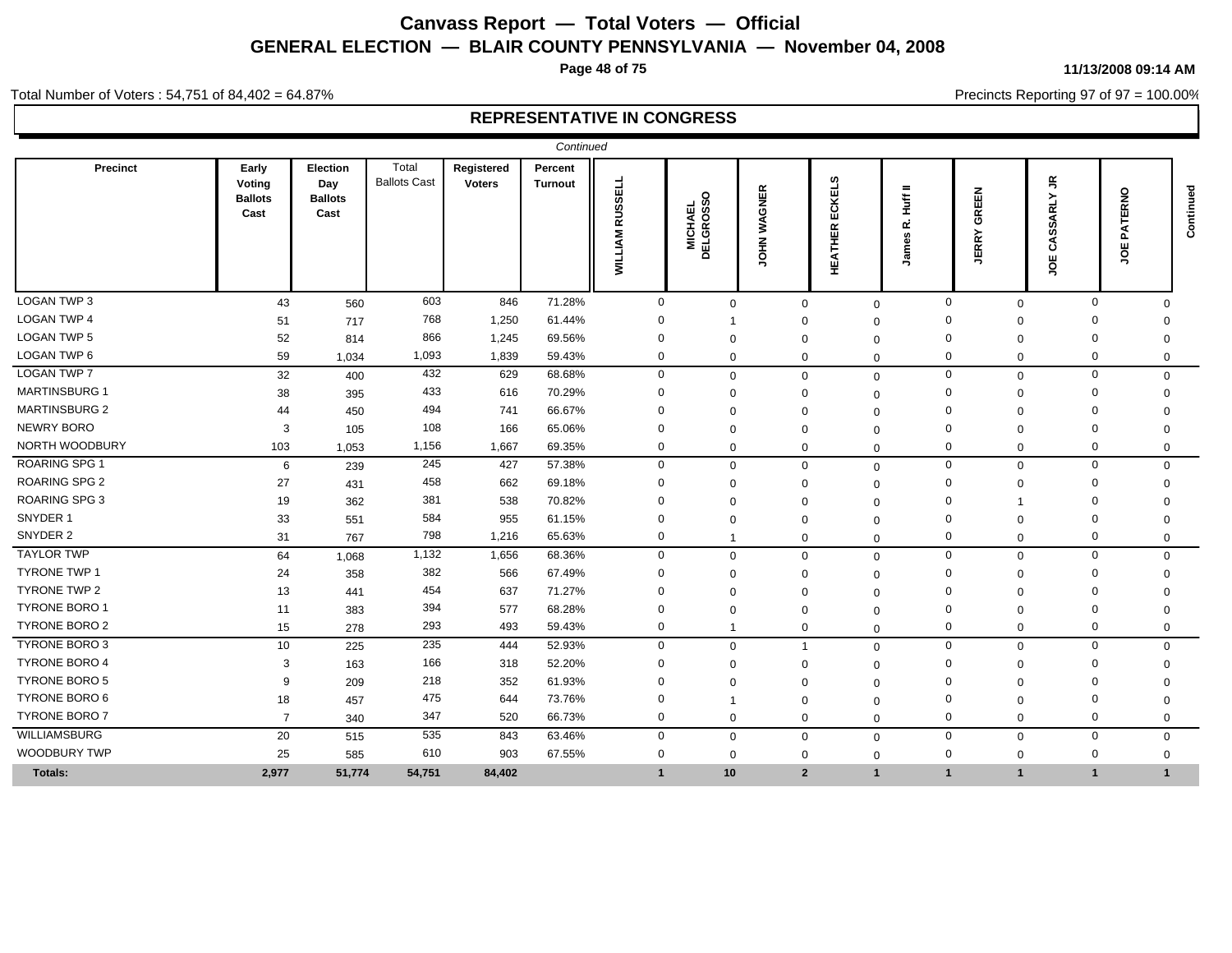**Page 49 of 75**

#### **11/13/2008 09:14 AM**

Precincts Reporting 97 of 97 = 100.00%

Total Number of Voters : 54,751 of 84,402 = 64.87%

|                 |                                           |                                           |                                     |                             | Continued                 |                              |                     |                  |                                 |                   |                                                   |                              |                      |           |
|-----------------|-------------------------------------------|-------------------------------------------|-------------------------------------|-----------------------------|---------------------------|------------------------------|---------------------|------------------|---------------------------------|-------------------|---------------------------------------------------|------------------------------|----------------------|-----------|
| <b>Precinct</b> | Early<br>Voting<br><b>Ballots</b><br>Cast | Election<br>Day<br><b>Ballots</b><br>Cast | <b>Total</b><br><b>Ballots Cast</b> | Registered<br><b>Voters</b> | Percent<br><b>Turnout</b> | <b>GEESEY</b><br><b>JOEL</b> | CGINNIS<br>Ż<br>HIQ | Rose<br>Jonathan | <b>DETWILER</b><br><b>LARRY</b> | McCracken<br>Mark | <b>RBER</b><br>$\mathfrak{F}$<br>Š<br>Ě<br>$\leq$ | <b>STROHM</b><br><b>OMAR</b> | RMAN<br>చ<br>PATRICA | Continued |
| ALTOONA 1-1     | 19                                        | 315                                       | 334                                 | 742                         | 45.01%                    | $\mathbf 0$                  | $\mathbf 0$         |                  | $\mathbf 0$                     | $\mathbf 0$       | $\mathbf 0$<br>$\mathbf 0$                        | $\mathbf 0$                  | $\Omega$             |           |
| ALTOONA 1-2     | 13                                        | 109                                       | 122                                 | 261                         | 46.74%                    | $\mathbf 0$                  | $\Omega$            |                  | $\Omega$                        | $\Omega$          | $\mathbf 0$<br>$\mathbf 0$                        | $\mathbf 0$                  | $\mathbf 0$          |           |
| ALTOONA 2-1     | 11                                        | 218                                       | 229                                 | 575                         | 39.83%                    | $\mathbf 0$                  | $\mathbf 0$         |                  | $\Omega$                        | $\Omega$          | $\mathbf 0$<br>$\mathbf 0$                        | $\mathbf 0$                  | $\Omega$             |           |
| ALTOONA 2-2     | 13                                        | 476                                       | 489                                 | 864                         | 56.60%                    | $\mathbf 0$                  | $\mathbf 0$         |                  | $\Omega$                        | $\Omega$          | $\mathbf 0$<br>$\mathbf 0$                        | $\mathbf 0$                  | $\Omega$             |           |
| ALTOONA 3-1     | 19                                        | 361                                       | 380                                 | 715                         | 53.15%                    | $\mathbf 0$                  | $\mathbf 0$         |                  | $\mathbf 0$                     | $\Omega$          | $\mathbf 0$<br>$\mathbf 0$                        | $\mathbf 0$                  | -1                   |           |
| ALTOONA 3-2     | 29                                        | 491                                       | 520                                 | 720                         | 72.22%                    | $\mathbf 0$                  | $\mathbf{1}$        |                  | $\mathbf 0$                     | $\mathbf 0$       | $\mathbf 0$<br>$\mathbf 0$                        | 0                            | $\mathbf 0$          |           |
| ALTOONA 4-1     | 19                                        | 404                                       | 423                                 | 784                         | 53.95%                    | $\mathbf 0$                  | $\Omega$            |                  | $\mathbf 0$                     | $\mathbf 0$       | $\mathbf 0$<br>$\mathbf 0$                        | $\mathbf 0$                  | $\mathbf 0$          |           |
| ALTOONA 4-2     | 18                                        | 481                                       | 499                                 | 704                         | 70.88%                    | $\mathbf 0$                  | $\Omega$            |                  | $\Omega$                        | $\mathbf 0$       | $\mathbf 0$<br>$\mathbf 0$                        | $\mathbf 0$                  | $\mathbf 0$          |           |
| ALTOONA 5-1     | 3                                         | 102                                       | 105                                 | 210                         | 50.00%                    | $\mathbf 0$                  | $\mathbf 0$         |                  | 0                               | $\Omega$          | $\mathbf 0$<br>$\mathbf 0$                        | $\mathbf 0$                  | $\mathbf 0$          |           |
| ALTOONA 5-2     | 24                                        | 429                                       | 453                                 | 727                         | 62.31%                    | $\mathbf 0$                  | $\mathbf 0$         |                  | $\mathbf 0$                     | $\mathbf 0$       | $\Omega$<br>$\mathbf 0$                           | $\mathbf 0$                  | $\mathbf 0$          |           |
| ALTOONA 5-3     | 14                                        | 361                                       | 375                                 | 611                         | 61.37%                    | $\mathbf 0$                  | $\mathbf 0$         |                  | $\mathbf 0$                     | $\mathbf 0$       | $\mathbf 0$<br>$\mathbf 0$                        | $\mathbf 0$                  | $\mathbf 0$          |           |
| ALTOONA 6-1     | 18                                        | 410                                       | 428                                 | 818                         | 52.32%                    | $\mathbf 0$                  | $\mathbf 0$         |                  | 0                               | 0                 | $\mathbf 0$<br>$\mathbf 0$                        | 0                            | 0                    |           |
| ALTOONA 6-2     | 8                                         | 408                                       | 416                                 | 774                         | 53.75%                    | $\mathbf 0$                  | $\Omega$            |                  | $\Omega$                        | 0                 | $\mathbf 0$<br>$\mathbf 0$                        | $\mathbf 0$                  | $\Omega$             |           |
| ALTOONA 6-3     | 20                                        | 479                                       | 499                                 | 816                         | 61.15%                    | $\mathbf 0$                  | $\mathbf 0$         |                  | $\Omega$                        | $\mathbf 0$       | $\mathbf 0$<br>$\mathbf 0$                        | $\mathbf 0$                  | $\Omega$             |           |
| ALTOONA 6-4     | 32                                        | 466                                       | 498                                 | 704                         | 70.74%                    | $\mathbf 0$                  | $\mathbf 0$         |                  | $\mathbf 0$                     | $\Omega$          | $\mathbf 0$<br>$\mathbf 0$                        | $\Omega$                     | $\mathbf 0$          |           |
| ALTOONA 6-5     | 46                                        | 635                                       | 681                                 | 1,064                       | 64.00%                    | $\mathbf 0$                  | $\mathbf 0$         |                  | $\mathbf 0$                     | $\mathbf 0$       | $\mathsf{O}\xspace$<br>$\mathbf 0$                | $\mathbf 0$                  | $\Omega$             |           |
| <b>ALTOONA7</b> | 9                                         | 437                                       | 446                                 | 927                         | 48.11%                    | $\mathbf 0$                  | $\Omega$            |                  | $\Omega$                        | $\mathbf 0$       | $\mathbf 0$<br>$\mathbf 0$                        | $\mathbf 1$                  | $\mathbf 0$          |           |
| ALTOONA 8-1     | 20                                        | 371                                       | 391                                 | 810                         | 48.27%                    | $\mathbf 0$                  | $\Omega$            |                  | 0                               | $\Omega$          | $\mathbf 0$<br>$\mathbf 0$                        | $\mathbf 0$                  | $\mathbf 0$          |           |
| ALTOONA 8-2     | 14                                        | 395                                       | 409                                 | 625                         | 65.44%                    | $\mathbf 0$                  | $\Omega$            |                  | $\Omega$                        | $\mathbf 0$       | $\mathbf 0$<br>$\mathbf 0$                        | $\mathbf 0$                  | $\Omega$             |           |
| ALTOONA 9       | 10                                        | 467                                       | 477                                 | 883                         | 54.02%                    | $\mathbf 0$                  | $\mathbf 0$         |                  | $\mathbf 0$                     | $\mathbf 0$       | $\mathbf 0$<br>$\mathbf 0$                        | 0                            | $\mathbf 0$          |           |
| ALTOONA 10-1    | $\overline{7}$                            | 249                                       | 256                                 | 582                         | 43.99%                    | $\mathbf 0$                  | $\mathbf 0$         |                  | $\mathbf 0$                     | $\Omega$          | $\mathbf 0$<br>$\mathbf 0$                        | $\Omega$                     | $\mathbf 0$          |           |
| ALTOONA 10-2    | 10                                        | 302                                       | 312                                 | 512                         | 60.94%                    | $\mathbf 0$                  | $\Omega$            |                  | $\Omega$                        | $\mathbf 0$       | $\mathbf 0$<br>$\mathbf 0$                        | $\Omega$                     | $\Omega$             |           |
| ALTOONA 10-3    | $\overline{7}$                            | 271                                       | 278                                 | 416                         | 66.83%                    | $\mathbf 0$                  | $\Omega$            |                  | $\Omega$                        | $\mathbf 0$       | $\mathbf 0$<br>$\mathbf 0$                        | $\Omega$                     | $\Omega$             |           |
| ALTOONA 10-4    | 28                                        | 621                                       | 649                                 | 956                         | 67.89%                    | $\mathbf 0$                  | $\Omega$            |                  | $\Omega$                        | $\Omega$          | 0<br>$\mathbf 0$                                  | $\mathbf 0$                  | $\Omega$             |           |
| ALTOONA 11-1    | 27                                        | 647                                       | 674                                 | 1,058                       | 63.71%                    | $\mathbf 0$                  | $\mathbf 0$         |                  | $\mathbf 0$                     | $\Omega$          | $\mathbf 0$<br>$\mathbf 0$                        | $\mathbf 0$                  | $\mathbf 0$          |           |
| ALTOONA 11-2    | 34                                        | 550                                       | 584                                 | 829                         | 70.45%                    | $\mathbf 0$                  | $\mathbf 0$         |                  | $\mathbf 0$                     | $\Omega$          | $\mathbf 0$<br>$\mathbf 0$                        | $\mathbf 0$                  | $\mathbf 0$          |           |
| ALTOONA 11-3    | 32                                        | 532                                       | 564                                 | 822                         | 68.61%                    | 0                            | $\mathbf 0$         |                  | 0                               | $\Omega$          | 0<br>$\overline{1}$                               | $\mathbf 0$                  | $\Omega$             |           |
| ALTOONA 12-1    | 13                                        | 226                                       | 239                                 | 406                         | 58.87%                    | $\mathbf 0$                  | $\Omega$            |                  | $\Omega$                        | $\mathbf 0$       | $\Omega$<br>$\mathbf 0$                           | $\Omega$                     | $\Omega$             |           |
| ALTOONA 12-2    | 10                                        | 352                                       | 362                                 | 567                         | 63.84%                    | $\mathbf 0$                  | $\Omega$            |                  | $\Omega$                        | $\mathbf 0$       | $\mathbf 0$<br>$\mathbf 0$                        | $\mathbf 0$                  | $\mathbf 0$          |           |
| ALTOONA 12-3    | 10                                        | 329                                       | 339                                 | 467                         | 72.59%                    | $\mathbf 0$                  | $\mathbf 0$         |                  | $\mathbf 0$                     | $\Omega$          | $\mathbf 0$<br>$\mathbf 0$                        | $\mathbf 0$                  | $\mathbf 0$          |           |
| ALTOONA 12-4    | 29                                        | 474                                       | 503                                 | 681                         | 73.86%                    | $\mathbf 0$                  | $\mathbf 0$         |                  | $\mathbf 0$                     | $\mathbf 0$       | $\mathbf 0$<br>$\mathbf 0$                        | 0                            | $\mathbf 0$          |           |
| ALTOONA 12-5    | 12                                        | 261                                       | 273                                 | 393                         | 69.47%                    | $\mathbf 0$                  | $\mathbf 0$         |                  | $\mathbf 0$                     | $\Omega$          | $\mathbf 0$<br>$\mathbf 0$                        | 0                            | $\Omega$             |           |
| ALTOONA 13-1    | 20                                        | 701                                       | 721                                 | 1,150                       | 62.70%                    | 0                            | $\Omega$            |                  | $\Omega$                        | $\Omega$          | $\mathbf 0$<br>$\mathbf 0$                        | $\mathbf 0$                  | $\Omega$             |           |
| ALTOONA 13-2    | 15                                        | 565                                       | 580                                 | 977                         | 59.37%                    | $\mathbf 0$                  | $\Omega$            |                  | $\Omega$                        | $\Omega$          | $\mathbf 0$<br>$\Omega$                           | $\Omega$                     | $\Omega$             |           |
| ALTOONA 13-3    | 24                                        | 510                                       | 534                                 | 784                         | 68.11%                    | $\mathbf 0$                  | 0                   |                  | 0                               | $\mathbf 0$       | $\Omega$<br>$\mathbf 0$                           | $\mathbf 0$                  | $\mathbf 0$          |           |
| ALTOONA 13-4    | 20                                        | 749                                       | 769                                 | 1,114                       | 69.03%                    | $\mathbf 0$                  | $\mathbf 0$         |                  | $\mathbf 0$                     | $\mathbf 0$       | $\mathbf{1}$<br>$\Omega$                          | $\Omega$                     | $\Omega$             |           |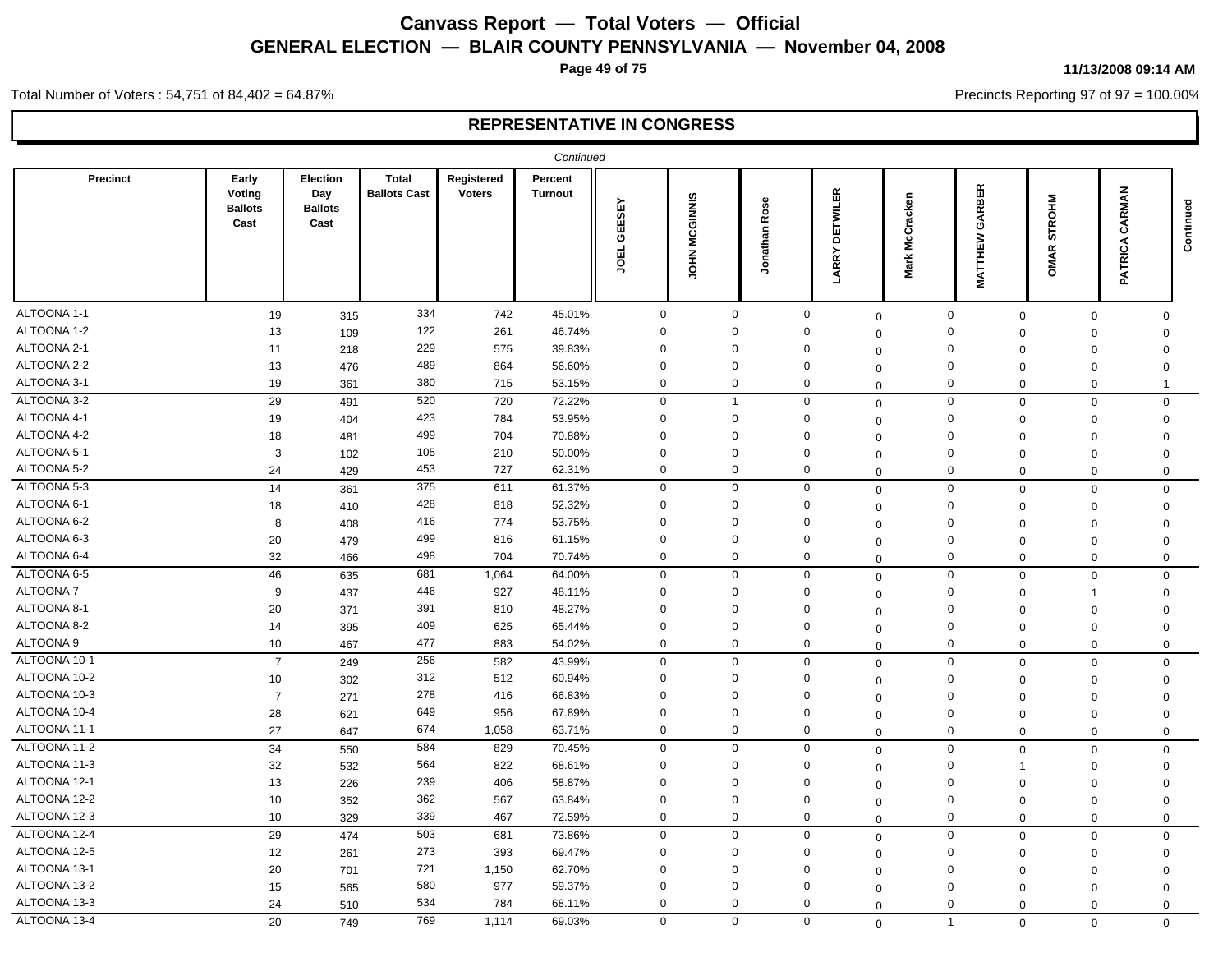**Page 50 of 75**

#### **11/13/2008 09:14 AM**

Precincts Reporting 97 of 97 = 100.00%

Total Number of Voters : 54,751 of 84,402 = 64.87%

|                        |                                           |                                                  |                                     |                             | Continued                        |                           |                                |                  |                              |                   |                            |                                 |                          |           |
|------------------------|-------------------------------------------|--------------------------------------------------|-------------------------------------|-----------------------------|----------------------------------|---------------------------|--------------------------------|------------------|------------------------------|-------------------|----------------------------|---------------------------------|--------------------------|-----------|
| <b>Precinct</b>        | Early<br>Voting<br><b>Ballots</b><br>Cast | <b>Election</b><br>Day<br><b>Ballots</b><br>Cast | <b>Total</b><br><b>Ballots Cast</b> | Registered<br><b>Voters</b> | <b>Percent</b><br><b>Turnout</b> | 모<br>GEESI<br><b>JOEL</b> | <b>MCGINNIS</b><br><b>NHOL</b> | Rose<br>Jonathan | ETWILER<br>۵<br><b>LARRY</b> | McCracken<br>Mark | GARBER<br>MATTHEW          | <b>ROHM</b><br>ಀ<br>≃<br>⋚<br>ō | CARMAN<br><b>PATRICA</b> | Continued |
| ALTOONA 14-1           | 15                                        | 360                                              | 375                                 | 532                         | 70.49%                           | $\mathbf 0$               | $\mathbf 0$                    |                  | $\mathbf 0$                  | $\mathbf 0$       | $\mathbf 0$<br>$\mathbf 0$ | $\mathbf{0}$                    | $\mathbf 0$              |           |
| ALTOONA 14-2           | 52                                        | 819                                              | 871                                 | 1,176                       | 74.06%                           | $\Omega$                  | $\Omega$                       |                  | $\Omega$                     | 0                 | 0<br>$\Omega$              | $\Omega$                        | $\Omega$                 |           |
| ALTOONA 14-3           | 24                                        | 468                                              | 492                                 | 779                         | 63.16%                           | $\mathbf 0$               | $\Omega$                       |                  | $\Omega$                     | 0                 | $\mathbf 0$<br>$\Omega$    | $\Omega$                        | $\Omega$                 |           |
| ALTOONA 14-4           | 31                                        | 792                                              | 823                                 | 1,171                       | 70.28%                           | $\mathbf 0$               | 0                              |                  | $\Omega$                     | $\Omega$          | $\mathbf 0$<br>$\mathbf 0$ | $\Omega$                        | $\mathbf 0$              |           |
| ALLEGHENY 1            | 70                                        | 1,112                                            | 1,182                               | 1,878                       | 62.94%                           | $\mathbf 0$               | $\mathbf 0$                    |                  | $\mathbf 0$                  | $\mathbf 0$       | $\mathbf 0$<br>$\mathbf 0$ | $\Omega$                        | $\mathbf 0$              |           |
| ALLEGHENY 2            | 80                                        | 952                                              | 1,032                               | 1,644                       | 62.77%                           | $\mathbf 0$               | 0                              |                  | $\Omega$                     | $\Omega$          | $\mathbf 0$<br>$\mathbf 0$ | $\mathbf 0$                     | $\Omega$                 |           |
| ALLEGHENY 3            | 53                                        | 163                                              | 216                                 | 370                         | 58.38%                           | $\Omega$                  | $\mathbf 0$                    |                  | $\Omega$                     | $\Omega$          | $\mathbf 0$<br>$\Omega$    | $\Omega$                        | $\Omega$                 |           |
| ALLEGHENY 4            | 40                                        | 475                                              | 515                                 | 801                         | 64.29%                           | $\Omega$                  | $\overline{0}$                 |                  | $\Omega$                     | 0                 | $\mathbf 0$<br>$\Omega$    | $\Omega$                        | $\Omega$                 |           |
| <b>ANTIS TWP 1</b>     | 59                                        | 1,175                                            | 1,234                               | 1,827                       | 67.54%                           | $\mathbf 0$               | $\mathbf 0$                    |                  | 0                            | $\Omega$          | $\mathbf 0$<br>$\mathbf 0$ | $\Omega$                        | $\mathbf 0$              |           |
| <b>ANTIS TWP 2</b>     | 29                                        | 744                                              | 773                                 | 1,144                       | 67.57%                           | $\mathbf 0$               | $\mathbf 0$                    |                  | $\mathbf 0$                  | $\Omega$          | $\mathbf 0$<br>$\mathbf 0$ | $\mathbf 0$                     | $\mathbf 0$              |           |
| <b>ANTIS TWP 3</b>     | 45                                        | 963                                              | 1,008                               | 1,432                       | 70.39%                           | $\mathbf 0$               | $\mathbf 0$                    |                  | $\Omega$                     | $\Omega$          | $\mathbf 0$<br>$\Omega$    | $\Omega$                        | $\Omega$                 |           |
| BELLWOOD BORO          | 32                                        | 741                                              | 773                                 | 1,229                       | 62.90%                           | $\Omega$                  | $\mathbf 0$                    |                  | $\Omega$                     | $\Omega$          | $\mathbf 0$<br>$\Omega$    | $\Omega$                        | $\Omega$                 |           |
| <b>BLAIR - CATFISH</b> | 39                                        | 746                                              | 785                                 | 1,178                       | 66.64%                           | $\Omega$                  | $\Omega$                       |                  | $\Omega$                     | $\Omega$          | $\mathbf 0$<br>$\Omega$    | $\Omega$                        | $\Omega$                 |           |
| <b>BLAIR - E HOLBG</b> | 88                                        | 1,431                                            | 1,519                               | 2,239                       | 67.84%                           | $\mathbf 0$               | $\mathbf 0$                    |                  | $\mathbf 0$                  | $\Omega$          | $\mathbf 0$<br>$\mathbf 0$ | $\Omega$                        | $\mathbf 0$              |           |
| <b>CATHARINE TWP</b>   | 18                                        | 337                                              | 355                                 | 495                         | 71.72%                           | $\mathbf 0$               | $\mathbf 0$                    |                  | $\mathbf 0$                  | $\mathbf 0$       | $\mathbf 0$<br>$\mathbf 0$ | $\Omega$                        | $\mathbf 0$              |           |
| <b>DUNCANSVILLE</b>    | 38                                        | 551                                              | 589                                 | 867                         | 67.94%                           | $\mathbf 0$               | $\overline{0}$                 |                  | $\Omega$                     | $\Omega$          | $\mathbf 0$<br>$\Omega$    | $\Omega$                        | $\mathbf 0$              |           |
| <b>FRANKSTOWN1</b>     | 17                                        | 322                                              | 339                                 | 435                         | 77.93%                           | $\Omega$                  | $\Omega$                       |                  | $\Omega$                     | $\Omega$          | 0<br>$\Omega$              | $\Omega$                        | $\Omega$                 |           |
| <b>FRANKSTOWN 2</b>    | 136                                       | 1,774                                            | 1,910                               | 2,765                       | 69.08%                           | $\Omega$                  | -1                             |                  | $\Omega$                     | $\Omega$          | $\mathbf 0$<br>$\Omega$    | $\Omega$                        | $\Omega$                 |           |
| <b>FRANKSTOWN 3</b>    | 215                                       | 1,755                                            | 1,970                               | 2,861                       | 68.86%                           | $\mathbf 0$               | $\mathbf 0$                    |                  | $\mathbf 0$                  | $\Omega$          | $\mathbf 0$<br>$\mathbf 0$ | $\Omega$                        | $\mathbf 0$              |           |
| FREEDOM 1              | 18                                        | 486                                              | 504                                 | 698                         | 72.21%                           | $\mathbf 0$               | $\mathbf 0$                    |                  | $\mathbf 0$                  | $\Omega$          | $\mathbf 0$<br>$\mathbf 0$ | $\mathbf 0$                     | $\mathbf 0$              |           |
| FREEDOM 2              | 30                                        | 817                                              | 847                                 | 1,312                       | 64.56%                           | $\Omega$                  | $\Omega$                       |                  | $\Omega$                     | $\mathbf 0$       | $\mathbf 0$<br>$\mathbf 0$ | $\Omega$                        | $\Omega$                 |           |
| <b>GREENFIELD 1</b>    | 22                                        | 487                                              | 509                                 | 931                         | 54.67%                           | $\Omega$                  | $\Omega$                       |                  | $\Omega$                     | 0                 | $\mathbf 0$<br>$\Omega$    | $\Omega$                        | $\Omega$                 |           |
| <b>GREENFIELD 2</b>    | 6                                         | 88                                               | 94                                  | 134                         | 70.15%                           | $\mathbf 0$               | $\overline{0}$                 |                  | 0                            | $\Omega$          | 0<br>$\Omega$              | $\Omega$                        | $\Omega$                 |           |
| <b>GREENFIELD 3</b>    | 23                                        | 644                                              | 667                                 | 1,130                       | 59.03%                           | $\mathbf 0$               | $\mathbf 0$                    |                  | $\Omega$                     | $\Omega$          | $\mathbf 0$<br>$\mathbf 0$ | $\mathbf 0$                     | $\mathbf 0$              |           |
| <b>HOLLIDAYSBURG 1</b> | 15                                        | 262                                              | 277                                 | 477                         | 58.07%                           | $\mathbf 0$               | $\mathbf 0$                    |                  | $\mathbf 0$                  | $\mathbf 0$       | $\mathbf 0$<br>$\mathbf 0$ | $\Omega$                        | $\Omega$                 |           |
| <b>HOLLIDAYSBURG 2</b> | 24                                        | 393                                              | 417                                 | 608                         | 68.59%                           | $\Omega$                  | $\mathbf 0$                    |                  | $\Omega$                     | 0                 | $\mathbf 0$<br>$\Omega$    | $\Omega$                        | $\Omega$                 |           |
| <b>HOLLIDAYSBURG 3</b> | 10                                        | 190                                              | 200                                 | 388                         | 51.55%                           | $\Omega$                  | $\mathbf 0$                    |                  | $\Omega$                     | $\Omega$          | $\mathbf 0$<br>$\Omega$    | $\Omega$                        | $\Omega$                 |           |
| <b>HOLLIDAYSBURG 4</b> | 42                                        | 383                                              | 425                                 | 625                         | 68.00%                           | $\mathbf 0$               | $\mathbf 0$                    |                  | $\mathbf 0$                  | $\Omega$          | $\mathbf 0$<br>$\mathbf 0$ | $\mathbf 0$                     | $\mathbf 0$              |           |
| <b>HOLLIDAYSBURG 5</b> | 30                                        | 373                                              | 403                                 | 572                         | 70.45%                           | $\mathbf 0$               | $\mathbf 0$                    |                  | $\Omega$                     | $\mathbf 0$       | $\mathbf 0$<br>$\Omega$    | $\Omega$                        | $\Omega$                 |           |
| HOLLIDAYSBURG 6        | 73                                        | 500                                              | 573                                 | 830                         | 69.04%                           | $\mathbf 0$               | $\mathbf 0$                    |                  | $\mathbf 0$                  | $\Omega$          | $\mathbf 0$<br>$\mathbf 0$ | $\Omega$                        | $\mathbf 0$              |           |
| <b>HOLLIDAYSBURG 7</b> | 17                                        | 379                                              | 396                                 | 560                         | 70.71%                           | $\mathbf 0$               | 0                              |                  | 0                            | $\mathbf 0$       | 0<br>$\mathbf 0$           | $\Omega$                        | $\mathbf 0$              |           |
| <b>HUSTON TWP</b>      | 26                                        | 528                                              | 554                                 | 760                         | 72.89%                           | $\Omega$                  | $\Omega$                       |                  | $\Omega$                     | $\Omega$          | $\mathbf 0$<br>$\Omega$    | $\mathbf 0$                     | $\Omega$                 |           |
| <b>JUNIATA TWP</b>     | 20                                        | 480                                              | 500                                 | 744                         | 67.20%                           | $\Omega$                  | $\mathbf 0$                    |                  | 0                            | $\Omega$          | $\mathbf 0$<br>$\mathbf 0$ | $\Omega$                        | $\Omega$                 |           |
| <b>LOGAN TWP 1</b>     | 49                                        | 1,003                                            | 1,052                               | 1,462                       | 71.96%                           | $\mathbf 0$               | $\mathbf 0$                    |                  | $\mathbf 1$                  | $\Omega$          | $\mathbf 0$<br>$\mathbf 0$ | $\Omega$                        | $\mathbf 0$              |           |
| <b>LOGAN TWP 2</b>     | 74                                        | 1,027                                            | 1,101                               | 1,550                       | 71.03%                           | $\Omega$                  | $\mathbf 0$                    |                  | $\mathbf 0$                  | $\mathbf 0$       | $\mathbf 0$<br>$\mathbf 0$ | $\Omega$                        | $\mathbf 0$              |           |
| <b>LOGAN TWP 3</b>     | 43                                        | 560                                              | 603                                 | 846                         | 71.28%                           | $\Omega$                  | $\overline{0}$                 |                  | $\Omega$                     | $\Omega$          | $\mathbf 0$<br>$\Omega$    | $\Omega$                        | $\Omega$                 |           |
| <b>LOGAN TWP 4</b>     | 51                                        | 717                                              | 768                                 | 1,250                       | 61.44%                           | $\mathbf 0$               | $\mathbf 0$                    |                  | $\mathbf 0$                  | $\Omega$          | $\mathbf 0$<br>$\mathbf 0$ | $\Omega$                        | $\Omega$                 |           |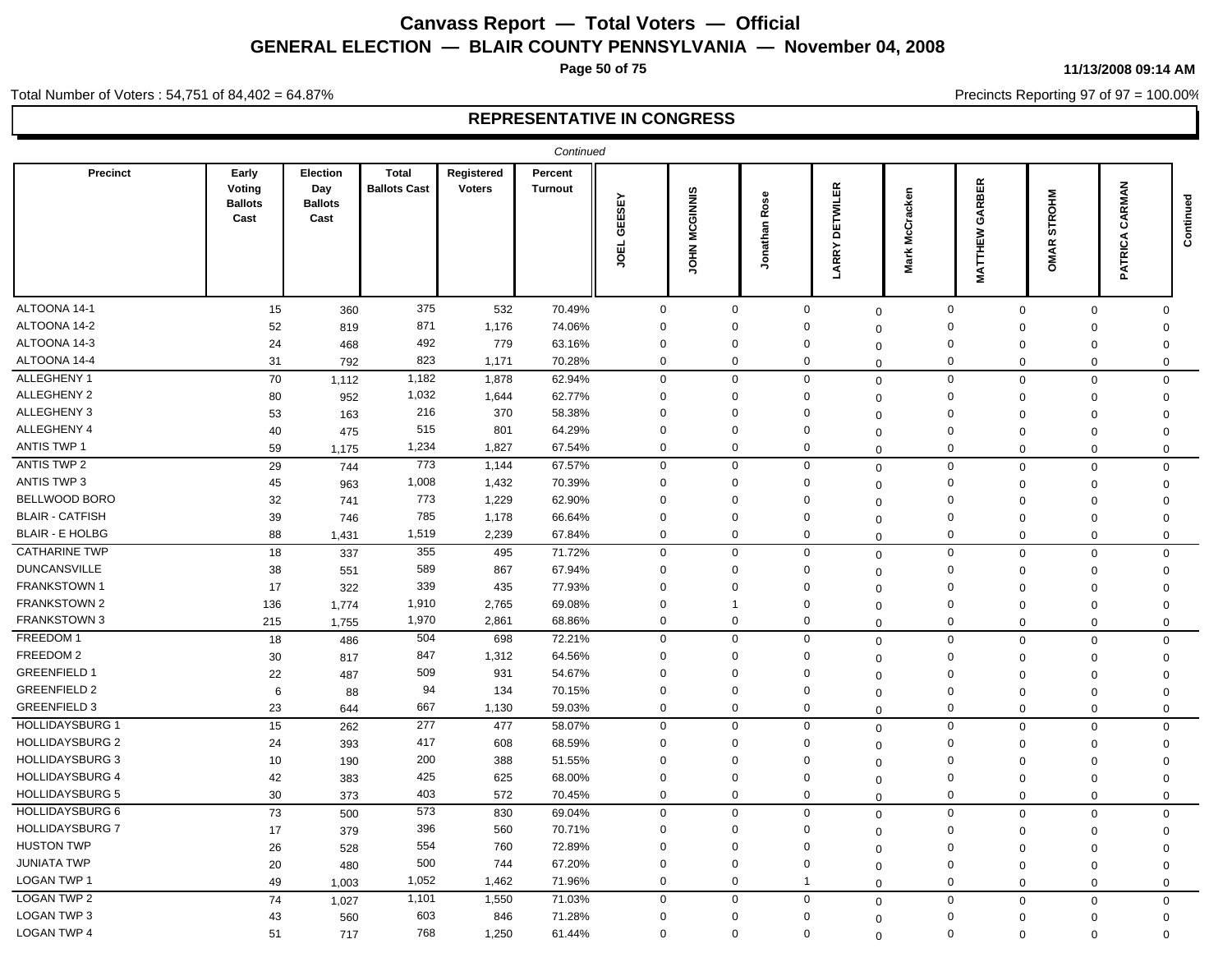**Page 51 of 75**

**11/13/2008 09:14 AM**

Precincts Reporting 97 of 97 = 100.00%

Total Number of Voters : 54,751 of 84,402 = 64.87%

|                      | Continued                                 |                                           |                                     |                             |                           |                               |                        |                                       |                            |                                      |                                      |                        |                                 |              |
|----------------------|-------------------------------------------|-------------------------------------------|-------------------------------------|-----------------------------|---------------------------|-------------------------------|------------------------|---------------------------------------|----------------------------|--------------------------------------|--------------------------------------|------------------------|---------------------------------|--------------|
| Precinct             | Early<br>Voting<br><b>Ballots</b><br>Cast | Election<br>Day<br><b>Ballots</b><br>Cast | <b>Total</b><br><b>Ballots Cast</b> | Registered<br><b>Voters</b> | Percent<br><b>Turnout</b> | ᇟ<br>あ<br><b>EE</b><br>画<br>ğ | <b>MCGINNIS</b><br>HIQ | Φ<br>ö<br>∝<br>nathar<br>$\circ$<br>∍ | ETWILER<br>ā<br>ARRY       | ⊆<br>홍<br>ᢆ<br>ō<br>Ð<br>Σ<br>폰<br>Σ | <b>RBER</b><br>á<br>3<br>ш<br>콭<br>Š | Σ<br>동<br>۴<br>ċ۵<br>റ | MAN<br>Æ<br>Ω<br>TRIC<br>⋖<br>௨ | 3<br>Continu |
| <b>LOGAN TWP 5</b>   | 52                                        | 814                                       | 866                                 | 1,245                       | 69.56%                    | $\mathbf 0$                   | $\mathbf 0$            |                                       | 0                          |                                      | $\mathbf 0$                          | $\mathbf 0$            | $\mathbf 0$<br>$\Omega$         |              |
| LOGAN TWP 6          | 59                                        | 1,034                                     | 1,093                               | 1,839                       | 59.43%                    | $\mathbf{1}$                  | $\mathbf 0$            |                                       | 0<br>$\Omega$              |                                      | 0<br>$\Omega$                        |                        | 0                               | 0            |
| <b>LOGAN TWP 7</b>   | 32                                        | 400                                       | 432                                 | 629                         | 68.68%                    | $\mathbf 0$                   | $\mathbf 0$            |                                       | $\mathbf 0$<br>$\mathbf 0$ |                                      | $\mathbf{0}$                         | $\Omega$               | $\Omega$<br>0                   |              |
| <b>MARTINSBURG 1</b> | 38                                        | 395                                       | 433                                 | 616                         | 70.29%                    | $\mathbf 0$                   | $\Omega$               |                                       | $\Omega$<br>$\Omega$       |                                      | 0                                    |                        | $\Omega$<br>$\Omega$            |              |
| <b>MARTINSBURG 2</b> | 44                                        | 450                                       | 494                                 | 741                         | 66.67%                    | $\Omega$                      | $\Omega$               |                                       | $\Omega$<br>$\Omega$       |                                      | 0                                    | $\Omega$               | $\Omega$                        |              |
| NEWRY BORO           | 3                                         | 105                                       | 108                                 | 166                         | 65.06%                    | $\mathbf 0$                   | $\Omega$               |                                       | $\Omega$<br>$\Omega$       |                                      | $\Omega$                             |                        | $\Omega$                        |              |
| NORTH WOODBURY       | 103                                       | 1,053                                     | 1,156                               | 1,667                       | 69.35%                    | $\mathbf 0$                   | $\mathbf 0$            |                                       | 0<br>$\Omega$              |                                      | $\Omega$<br>$\Omega$                 |                        | $\Omega$<br>$\Omega$            |              |
| <b>ROARING SPG 1</b> | 6                                         | 239                                       | 245                                 | 427                         | 57.38%                    | $\mathbf 0$                   | $\mathbf 0$            |                                       | $\mathbf 0$<br>$\mathbf 0$ |                                      | $\mathbf{0}$<br>$\Omega$             |                        | $\Omega$                        | $\Omega$     |
| <b>ROARING SPG 2</b> | 27                                        | 431                                       | 458                                 | 662                         | 69.18%                    | $\Omega$                      | $\Omega$               | 0                                     | $\Omega$                   |                                      | 0<br>$\Omega$                        |                        | $\Omega$<br>$\Omega$            |              |
| <b>ROARING SPG 3</b> | 19                                        | 362                                       | 381                                 | 538                         | 70.82%                    | $\Omega$                      | $\Omega$               | $\Omega$                              | $\Omega$                   |                                      | $\Omega$                             |                        | $\Omega$                        |              |
| SNYDER 1             | 33                                        | 551                                       | 584                                 | 955                         | 61.15%                    | $\mathbf 0$                   | $\Omega$               |                                       | $\Omega$<br>$\Omega$       |                                      | $\Omega$                             |                        | $\Omega$<br>$\Omega$            |              |
| SNYDER 2             | 31                                        | 767                                       | 798                                 | 1,216                       | 65.63%                    | $\mathbf 0$                   | $\mathbf 0$            |                                       | $\Omega$<br>$\Omega$       |                                      | $\Omega$<br>$\Omega$                 |                        | $\mathbf 0$<br>$\Omega$         |              |
| <b>TAYLOR TWP</b>    | 64                                        | 1,068                                     | 1,132                               | 1,656                       | 68.36%                    | $\mathbf 0$                   | $\mathbf 0$            |                                       | $\mathbf 0$<br>$\Omega$    |                                      | $\mathbf 0$<br>$\Omega$              |                        | $\mathbf 0$<br>$\mathbf 0$      |              |
| <b>TYRONE TWP 1</b>  | 24                                        | 358                                       | 382                                 | 566                         | 67.49%                    | $\Omega$                      | $\Omega$               |                                       | $\Omega$<br>$\Omega$       |                                      | 0                                    |                        | $\Omega$<br>$\Omega$            |              |
| <b>TYRONE TWP 2</b>  | 13                                        | 441                                       | 454                                 | 637                         | 71.27%                    | $\Omega$                      | $\Omega$               |                                       | $\Omega$<br>$\Omega$       |                                      | $\Omega$                             | $\Omega$               | $\Omega$<br>$\Omega$            |              |
| <b>TYRONE BORO 1</b> | 11                                        | 383                                       | 394                                 | 577                         | 68.28%                    | $\mathbf 0$                   | $\Omega$               |                                       | $\Omega$<br>0              |                                      | $\Omega$<br>$\Omega$                 |                        | $\Omega$                        |              |
| TYRONE BORO 2        | 15                                        | 278                                       | 293                                 | 493                         | 59.43%                    | $\mathbf 0$                   | $\mathbf 0$            |                                       | 0<br>$\Omega$              |                                      | $\mathbf 0$<br>$\Omega$              |                        | $\Omega$<br>$\Omega$            |              |
| TYRONE BORO 3        | 10                                        | 225                                       | 235                                 | 444                         | 52.93%                    | $\mathbf{0}$                  | $\Omega$               |                                       | $\Omega$<br>$\mathbf 0$    |                                      | 0<br>$\Omega$                        | $\Omega$               |                                 | $\Omega$     |
| <b>TYRONE BORO 4</b> | 3                                         | 163                                       | 166                                 | 318                         | 52.20%                    | $\Omega$                      | $\Omega$               | $\Omega$                              | $\Omega$                   |                                      | $\Omega$                             |                        | $\Omega$                        |              |
| <b>TYRONE BORO 5</b> | 9                                         | 209                                       | 218                                 | 352                         | 61.93%                    | $\Omega$                      | $\Omega$               | $\Omega$                              | $\Omega$                   |                                      | $\Omega$                             |                        | $\Omega$                        |              |
| <b>TYRONE BORO 6</b> | 18                                        | 457                                       | 475                                 | 644                         | 73.76%                    | $\mathbf 0$                   | $\Omega$               |                                       | $\Omega$<br>$\Omega$       |                                      | $\Omega$                             |                        | $\Omega$<br>$\Omega$            |              |
| <b>TYRONE BORO 7</b> | $\overline{7}$                            | 340                                       | 347                                 | 520                         | 66.73%                    | $\mathbf{0}$                  | $\mathbf 0$            |                                       | $\Omega$<br>$\Omega$       |                                      | $\Omega$<br>$\Omega$                 |                        | $\Omega$<br>$\Omega$            |              |
| <b>WILLIAMSBURG</b>  | 20                                        | 515                                       | 535                                 | 843                         | 63.46%                    | $\mathbf 0$                   | $\mathbf 0$            |                                       | $\Omega$<br>$\mathbf 0$    |                                      | $\mathbf{0}$<br>$\Omega$             | $\Omega$               |                                 | $\mathbf 0$  |
| <b>WOODBURY TWP</b>  | 25                                        | 585                                       | 610                                 | 903                         | 67.55%                    | 0                             | $\Omega$               | $\Omega$                              | $\Omega$                   |                                      | $\mathbf 0$<br>$\Omega$              |                        | $\mathbf 0$<br>0                |              |
| Totals:              | 2,977                                     | 51,774                                    | 54,751                              | 84,402                      |                           | $\mathbf 1$                   | $\overline{2}$         | $\mathbf{1}$                          | $\overline{1}$             |                                      | $\overline{1}$<br>$\overline{1}$     | $\overline{1}$         | $\overline{\mathbf{1}}$         |              |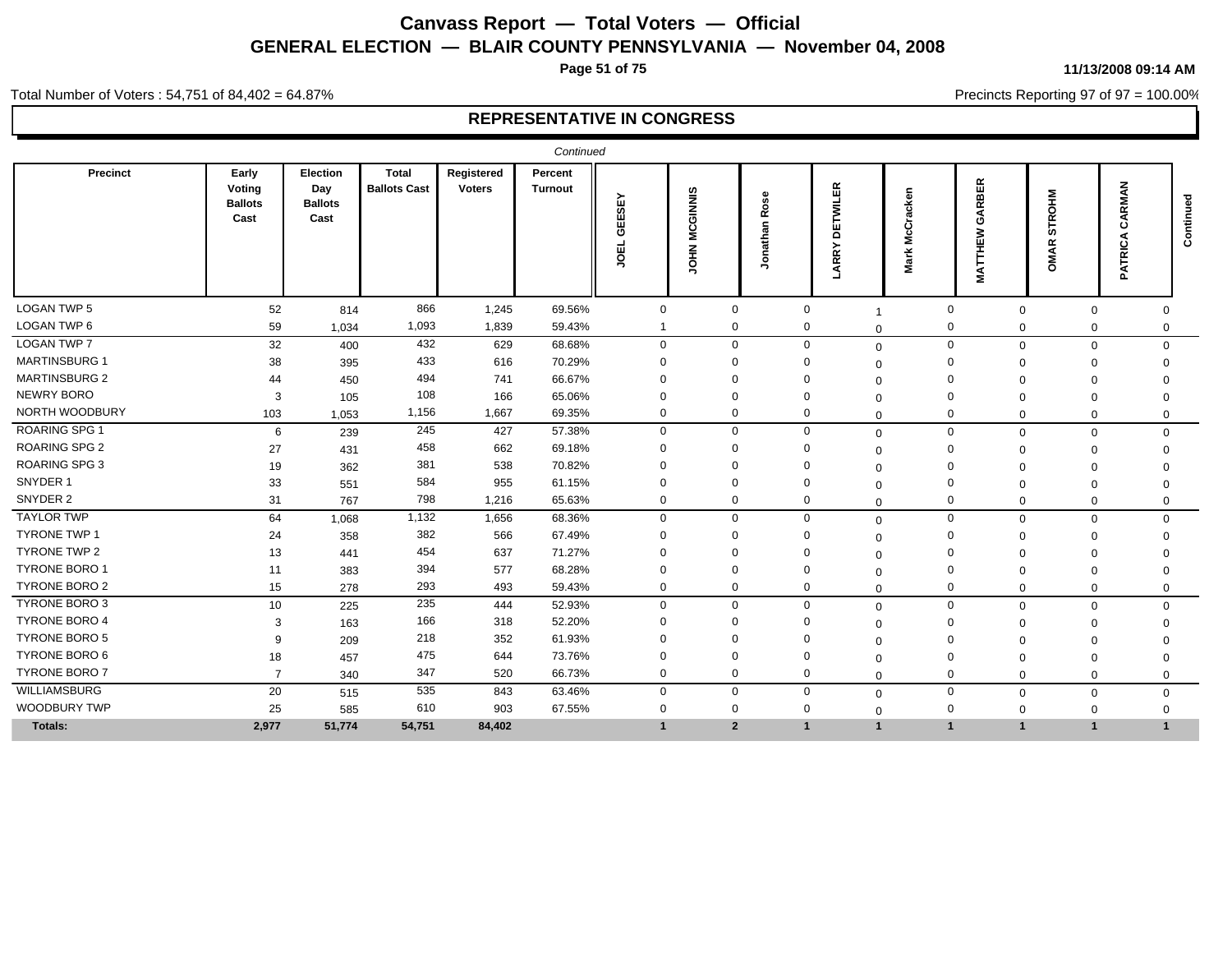**Page 52 of 75**

**11/13/2008 09:14 AM**

Precincts Reporting 97 of 97 = 100.00%

Total Number of Voters : 54,751 of 84,402 = 64.87%

|              |                                           |                                           |                                     |                             |                           | Continued   |                                 |                     |                            |                              |                             |                     |                            |  |
|--------------|-------------------------------------------|-------------------------------------------|-------------------------------------|-----------------------------|---------------------------|-------------|---------------------------------|---------------------|----------------------------|------------------------------|-----------------------------|---------------------|----------------------------|--|
| Precinct     | Early<br>Voting<br><b>Ballots</b><br>Cast | Election<br>Day<br><b>Ballots</b><br>Cast | <b>Total</b><br><b>Ballots Cast</b> | Registered<br><b>Voters</b> | Percent<br><b>Turnout</b> | PAUL GOOD   | <b>RICHARD CLAYTON</b><br>BROWN | RICHARD HURTZ       | Geishauser<br>Robert       | D. Lysinger<br><b>Ronald</b> | <b>RUSSEL</b>               | STACEY<br>BRUMBAUGH | <b>STENTON</b><br>MCINTYRE |  |
| ALTOONA 1-1  | 19                                        | 315                                       | 334                                 | 742                         | 45.01%                    | $\mathbf 0$ |                                 | $\mathbf 0$         | $\mathbf 0$                | $\mathbf 0$                  | $\mathbf{0}$<br>$\mathbf 0$ | $\mathbf 0$         | $\mathbf 0$                |  |
| ALTOONA 1-2  | 13                                        | 109                                       | 122                                 | 261                         | 46.74%                    | $\mathbf 0$ |                                 | $\mathbf 0$         | $\mathbf 0$                | 0<br>0                       | $\mathbf 0$                 | $\mathbf 0$         | $\Omega$                   |  |
| ALTOONA 2-1  | 11                                        | 218                                       | 229                                 | 575                         | 39.83%                    | $\mathbf 0$ |                                 | $\mathbf 0$         | $\mathbf 0$                | $\mathbf 0$<br>$\mathbf 0$   | $\mathbf 0$                 | $\mathbf 0$         | 0                          |  |
| ALTOONA 2-2  | 13                                        | 476                                       | 489                                 | 864                         | 56.60%                    | $\Omega$    |                                 | $\mathbf 0$         | $\mathbf 0$                | $\mathbf 0$<br>$\mathbf 0$   | $\mathbf 0$                 | $\mathbf 0$         | 0                          |  |
| ALTOONA 3-1  | 19                                        | 361                                       | 380                                 | 715                         | 53.15%                    | $\mathbf 0$ |                                 | $\mathbf 0$         | $\mathbf 0$                | 0                            | 0<br>$\mathbf 0$            | $\mathbf 0$         | 0                          |  |
| ALTOONA 3-2  | 29                                        | 491                                       | 520                                 | 720                         | 72.22%                    | $\mathbf 0$ |                                 | $\mathsf{O}\xspace$ | $\mathsf 0$                | $\mathsf{O}\xspace$<br>0     | $\mathbf 0$                 | $\mathsf{O}\xspace$ | $\mathbf 0$                |  |
| ALTOONA 4-1  | 19                                        | 404                                       | 423                                 | 784                         | 53.95%                    | $\mathbf 0$ |                                 | $\mathbf 0$         | $\mathbf 0$                | $\mathbf 0$<br>$\mathbf 0$   | $\mathbf 0$                 | $\mathbf 0$         | $\Omega$                   |  |
| ALTOONA 4-2  | 18                                        | 481                                       | 499                                 | 704                         | 70.88%                    | $\Omega$    |                                 | 0                   | $\mathbf 0$                | $\Omega$<br>$\Omega$         | $\mathbf 0$                 | $\mathbf 0$         | $\Omega$                   |  |
| ALTOONA 5-1  | $\mathbf{3}$                              | 102                                       | 105                                 | 210                         | 50.00%                    | $\mathbf 0$ |                                 | 0                   | $\mathsf 0$<br>$\Omega$    | 0                            | $\mathbf 0$                 | $\mathbf 0$         | $\Omega$                   |  |
| ALTOONA 5-2  | 24                                        | 429                                       | 453                                 | 727                         | 62.31%                    | $\mathbf 0$ |                                 | $\mathbf 0$         | 0                          | 0                            | 0<br>$\mathbf 0$            | $\mathbf 0$         | 0                          |  |
| ALTOONA 5-3  | 14                                        | 361                                       | 375                                 | 611                         | 61.37%                    | $\mathbf 0$ |                                 | $\mathbf 0$         | $\mathbf 0$                | $\mathbf 0$                  | 0<br>$\mathbf 0$            | $\mathbf 0$         | 0                          |  |
| ALTOONA 6-1  | 18                                        | 410                                       | 428                                 | 818                         | 52.32%                    | $\mathbf 0$ |                                 | $\mathbf 0$         | $\mathbf 0$                | $\mathbf 0$<br>$\mathbf 0$   | $\mathbf 0$                 | $\mathbf 0$         | $\mathbf 0$                |  |
| ALTOONA 6-2  | 8                                         | 408                                       | 416                                 | 774                         | 53.75%                    | $\Omega$    |                                 | 0                   | $\mathbf 0$                | $\mathbf 0$<br>$\mathbf 0$   | $\mathbf 0$                 | $\mathbf 0$         | $\mathbf 0$                |  |
| ALTOONA 6-3  | 20                                        | 479                                       | 499                                 | 816                         | 61.15%                    | $\mathbf 0$ |                                 | $\mathbf 0$         | $\mathbf 0$                | $\mathbf 0$<br>0             | $\mathbf 0$                 | $\mathbf 0$         | 0                          |  |
| ALTOONA 6-4  | 32                                        | 466                                       | 498                                 | 704                         | 70.74%                    | $\mathbf 0$ |                                 | $\mathbf 0$         | $\mathbf{1}$               | 0<br>0                       | $\mathbf 0$                 | $\mathbf 0$         | $\mathbf 0$                |  |
| ALTOONA 6-5  | 46                                        | 635                                       | 681                                 | 1,064                       | 64.00%                    | $\mathbf 0$ |                                 | $\mathbf 0$         | $\mathbf 0$                | 0                            | 0<br>$\mathbf 0$            | $\mathbf 0$         | 0                          |  |
| ALTOONA 7    | 9                                         | 437                                       | 446                                 | 927                         | 48.11%                    | $\mathbf 0$ |                                 | $\mathbf 0$         | $\mathbf 0$                | $\mathbf 0$<br>$\mathbf 0$   | $\mathbf 0$                 | $\mathbf 0$         | $\mathbf 0$                |  |
| ALTOONA 8-1  | 20                                        | 371                                       | 391                                 | 810                         | 48.27%                    | $\mathbf 0$ |                                 | $\mathbf 0$         | $\mathbf 0$                | $\mathbf 0$<br>$\Omega$      | $\mathbf 0$                 | $\mathbf 0$         | 0                          |  |
| ALTOONA 8-2  | 14                                        | 395                                       | 409                                 | 625                         | 65.44%                    | $\Omega$    |                                 | $\mathbf 0$         | $\mathbf 0$<br>$\mathbf 0$ | $\mathbf 0$                  | $\mathbf 0$                 | $\mathbf 0$         | $\mathbf 0$                |  |
| ALTOONA 9    | 10                                        | 467                                       | 477                                 | 883                         | 54.02%                    | $\mathbf 0$ |                                 | $\mathbf 0$         | $\mathbf 0$                | $\mathbf 0$                  | 0<br>$\mathbf 0$            | $\mathbf 0$         | 0                          |  |
| ALTOONA 10-1 | $\overline{7}$                            | 249                                       | 256                                 | 582                         | 43.99%                    | $\mathbf 0$ |                                 | $\mathbf 0$         | $\mathbf 0$                | $\mathbf 0$                  | 0<br>$\mathsf 0$            | $\mathbf 0$         | 0                          |  |
| ALTOONA 10-2 | 10                                        | 302                                       | 312                                 | 512                         | 60.94%                    | $\mathbf 0$ |                                 | $\mathbf 0$         | $\mathbf 0$                | $\mathbf 0$<br>$\mathbf 0$   | $\mathbf 0$                 | $\mathbf 0$         | $\mathbf 0$                |  |
| ALTOONA 10-3 | $\overline{7}$                            | 271                                       | 278                                 | 416                         | 66.83%                    | $\mathbf 0$ |                                 | 0                   | $\mathbf 0$<br>$\Omega$    | 0                            | $\mathbf 0$                 | $\boldsymbol{0}$    | $\mathbf 0$                |  |
| ALTOONA 10-4 | 28                                        | 621                                       | 649                                 | 956                         | 67.89%                    | $\mathbf 0$ |                                 | 0                   | $\mathbf 0$                | $\mathbf 0$<br>$\Omega$      | $\mathbf 0$                 | $\mathbf 0$         | 0                          |  |
| ALTOONA 11-1 | 27                                        | 647                                       | 674                                 | 1,058                       | 63.71%                    | $\mathbf 0$ |                                 | 0                   | $\mathsf 0$                | 0<br>0                       | $\mathbf 0$                 | $\mathbf 0$         | $\Omega$                   |  |
| ALTOONA 11-2 | 34                                        | 550                                       | 584                                 | 829                         | 70.45%                    | $\mathbf 0$ |                                 | $\mathsf{O}\xspace$ | $\mathsf 0$                | 0<br>0                       | $\pmb{0}$                   | $\mathsf{O}\xspace$ | 0                          |  |
| ALTOONA 11-3 | 32                                        | 532                                       | 564                                 | 822                         | 68.61%                    | $\mathbf 0$ |                                 | $\mathbf 0$         | $\mathbf 0$                | $\Omega$<br>$\Omega$         | $\mathbf 0$                 | $\mathbf 0$         | $\Omega$                   |  |
| ALTOONA 12-1 | 13                                        | 226                                       | 239                                 | 406                         | 58.87%                    | $\Omega$    |                                 | 0                   | $\mathbf 0$<br>$\Omega$    | $\Omega$                     | $\Omega$                    | $\mathbf 0$         | $\Omega$                   |  |
| ALTOONA 12-2 | 10                                        | 352                                       | 362                                 | 567                         | 63.84%                    | $\mathbf 0$ |                                 | 0                   | $\mathbf 0$                | $\mathbf 0$<br>0             | $\mathbf 0$                 | $\boldsymbol{0}$    | $\mathbf{1}$               |  |
| ALTOONA 12-3 | 10                                        | 329                                       | 339                                 | 467                         | 72.59%                    | $\mathbf 0$ |                                 | $\mathbf 0$         | $\mathbf 0$                | 0                            | $\pmb{0}$<br>0              | $\boldsymbol{0}$    | 0                          |  |
| ALTOONA 12-4 | 29                                        | 474                                       | 503                                 | 681                         | 73.86%                    | $\mathbf 0$ |                                 | $\mathbf 0$         | $\mathbf 0$                | $\mathbf 0$                  | $\mathbf 0$<br>$\mathbf 0$  | $\mathbf 0$         | 0                          |  |
| ALTOONA 12-5 | 12                                        | 261                                       | 273                                 | 393                         | 69.47%                    | $\mathbf 0$ |                                 | $\mathbf 0$         | $\mathbf 0$                | $\mathbf 0$<br>0             | $\mathbf 0$                 | $\mathbf 0$         | $\mathbf 0$                |  |
| ALTOONA 13-1 | 20                                        | 701                                       | 721                                 | 1,150                       | 62.70%                    | $\mathbf 0$ |                                 | $\mathbf 0$         | $\mathbf 0$                | $\mathbf 0$<br>$\Omega$      | $\mathbf 0$                 | $\mathbf 0$         | $\Omega$                   |  |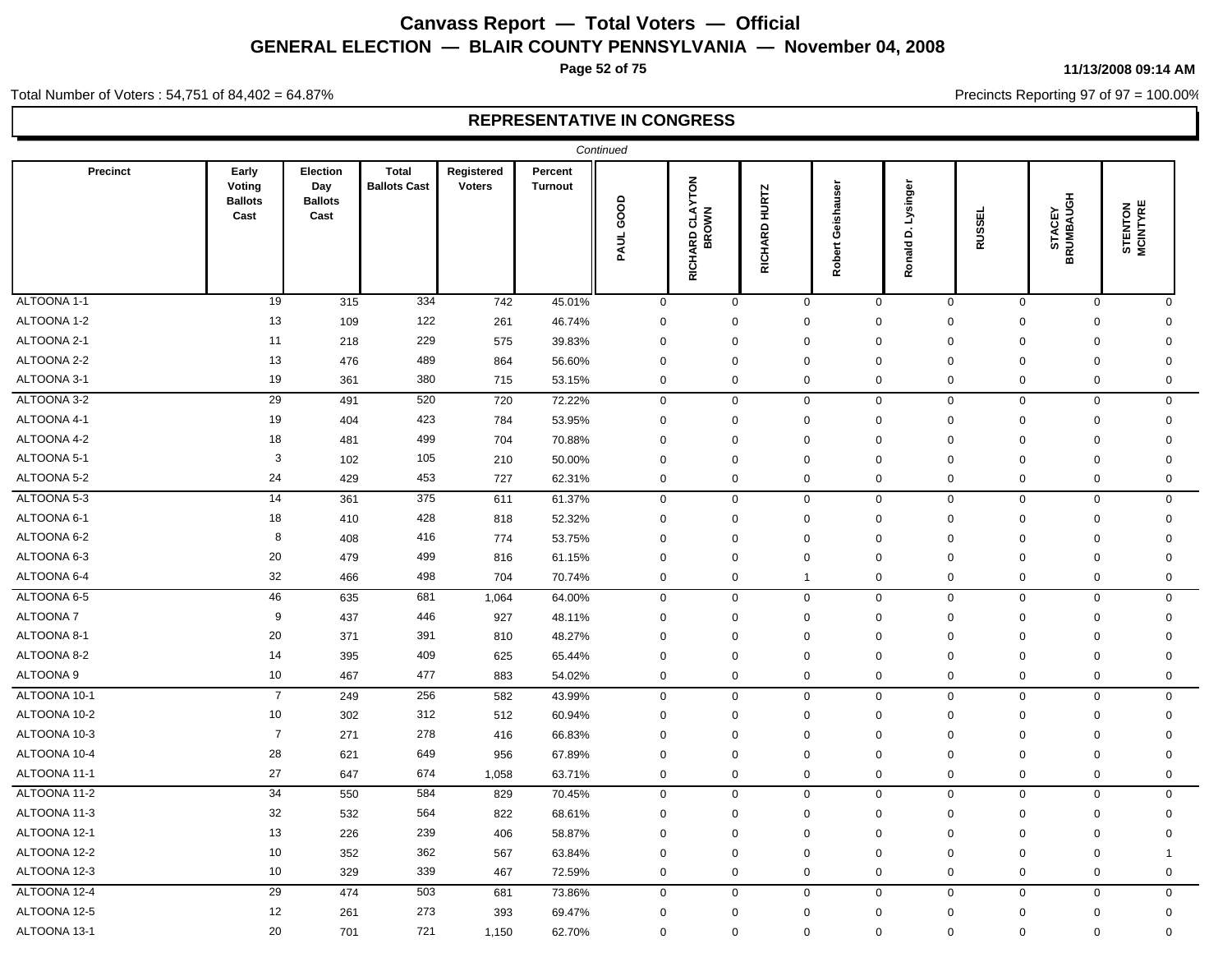**Page 53 of 75**

#### **11/13/2008 09:14 AM**

Precincts Reporting 97 of 97 = 100.00%

#### Total Number of Voters : 54,751 of 84,402 = 64.87%

|                        |                                           |                                           |                                     |                             |                           | Continued |                |                                  |               |                             |                       |                                    |                             |                            |
|------------------------|-------------------------------------------|-------------------------------------------|-------------------------------------|-----------------------------|---------------------------|-----------|----------------|----------------------------------|---------------|-----------------------------|-----------------------|------------------------------------|-----------------------------|----------------------------|
| <b>Precinct</b>        | Early<br>Voting<br><b>Ballots</b><br>Cast | Election<br>Day<br><b>Ballots</b><br>Cast | <b>Total</b><br><b>Ballots Cast</b> | Registered<br><b>Voters</b> | Percent<br><b>Turnout</b> | PAUL GOOD |                | <b>RICHARD CLAYTON<br/>BROWN</b> | RICHARD HURTZ | Geishauser<br><b>Robert</b> | D. Lysinger<br>Ronald | <b>RUSSEL</b>                      | <b>STACEY<br/>BRUMBAUGH</b> | <b>STENTON</b><br>MCINTYRE |
| ALTOONA 13-2           | 15                                        | 565                                       | 580                                 | 977                         | 59.37%                    |           | $\mathbf 0$    | $\mathsf 0$                      | $\mathsf 0$   |                             | $\mathbf 0$           | $\mathsf{O}\xspace$<br>$\mathbf 0$ | $\mathsf{O}\xspace$         | $\mathbf 0$                |
| ALTOONA 13-3           | 24                                        | 510                                       | 534                                 | 784                         | 68.11%                    |           | $\mathbf 0$    | $\mathbf 0$                      | $\mathbf 0$   |                             | $\mathbf 0$           | $\pmb{0}$<br>$\mathbf{1}$          | $\pmb{0}$                   | 0                          |
| ALTOONA 13-4           | 20                                        | 749                                       | 769                                 | 1,114                       | 69.03%                    |           | $\mathbf{0}$   | $\mathsf{O}\xspace$              | $\mathsf 0$   |                             | $\mathbf 0$           | $\mathbf{0}$<br>$\mathbf 0$        | $\mathsf 0$                 | $\mathbf{0}$               |
| ALTOONA 14-1           | 15                                        | 360                                       | 375                                 | 532                         | 70.49%                    |           | $\mathbf 0$    | $\mathbf 0$                      | $\mathbf 0$   |                             | $\Omega$              | $\Omega$<br>$\mathbf 0$            | $\mathbf 0$                 | $\Omega$                   |
| ALTOONA 14-2           | 52                                        | 819                                       | 871                                 | 1,176                       | 74.06%                    |           | $\mathbf 0$    | $\mathbf 0$                      | $\mathbf 0$   |                             | $\Omega$              | 0<br>$\mathbf 0$                   | $\mathbf 0$                 | 0                          |
| ALTOONA 14-3           | 24                                        | 468                                       | 492                                 | 779                         | 63.16%                    |           | $\Omega$       | $\mathbf 0$                      | $\mathbf 0$   |                             | $\mathbf 0$           | $\Omega$<br>$\mathbf 0$            | $\mathbf 0$                 | $\Omega$                   |
| ALTOONA 14-4           | 31                                        | 792                                       | 823                                 | 1,171                       | 70.28%                    |           | $\overline{1}$ | 0                                | $\mathbf 0$   |                             | 0                     | $\mathbf 0$<br>$\mathbf 0$         | $\mathbf 0$                 | 0                          |
| ALLEGHENY 1            | 70                                        | 1,112                                     | 1,182                               | 1,878                       | 62.94%                    |           | $\mathbf 0$    | $\mathbf 0$                      | $\mathbf 0$   |                             | $\mathbf{0}$          | $\mathbf{0}$<br>$\mathbf 0$        | $\mathbf 0$                 | $\mathbf{0}$               |
| ALLEGHENY 2            | 80                                        | 952                                       | 1,032                               | 1,644                       | 62.77%                    |           | $\mathbf 0$    | 0                                | $\mathbf 0$   |                             | $\Omega$              | $\Omega$<br>0                      | $\mathbf 0$                 | $\Omega$                   |
| ALLEGHENY 3            | 53                                        | 163                                       | 216                                 | 370                         | 58.38%                    |           | $\mathbf 0$    | -1                               | $\mathbf 0$   |                             | $\Omega$              | $\Omega$<br>$\mathbf 0$            | $\mathbf 0$                 | $\Omega$                   |
| ALLEGHENY 4            | 40                                        | 475                                       | 515                                 | 801                         | 64.29%                    |           | $\Omega$       | $\mathbf 0$                      | $\mathbf 0$   |                             | $\Omega$              | $\mathbf 0$<br>$\Omega$            | $\mathbf 0$                 | $\Omega$                   |
| <b>ANTIS TWP 1</b>     | 59                                        | 1,175                                     | 1,234                               | 1,827                       | 67.54%                    |           | $\mathbf 0$    | $\mathbf 0$                      | $\mathbf 0$   |                             | $\mathbf 0$           | $\mathbf 0$<br>0                   | $\mathbf 0$                 | $\mathbf 0$                |
| ANTIS TWP 2            | 29                                        | 744                                       | 773                                 | 1,144                       | 67.57%                    |           | $\mathbf 0$    | $\mathbf 0$                      | $\mathbf 0$   |                             | $\mathbf 0$           | $\mathbf{0}$<br>$\mathbf 0$        | $\mathbf 0$                 | $\mathbf{0}$               |
| <b>ANTIS TWP 3</b>     | 45                                        | 963                                       | 1,008                               | 1,432                       | 70.39%                    |           | $\mathbf 0$    | $\mathbf 0$                      | $\mathbf 0$   |                             | 0                     | $\mathbf 0$<br>0                   | $\mathbf 0$                 | 0                          |
| <b>BELLWOOD BORO</b>   | 32                                        | 741                                       | 773                                 | 1,229                       | 62.90%                    |           | $\mathbf 0$    | $\mathbf 0$                      | $\mathbf 0$   |                             | $\Omega$              | $\Omega$<br>$\mathbf 0$            | $\mathbf 0$                 | $\mathbf 0$                |
| <b>BLAIR - CATFISH</b> | 39                                        | 746                                       | 785                                 | 1,178                       | 66.64%                    |           | $\mathbf 0$    | $\mathbf 0$                      | $\mathbf 0$   |                             | $\Omega$              | $\Omega$<br>$\mathbf 0$            | $\mathbf 0$                 | $\Omega$                   |
| <b>BLAIR - E HOLBG</b> | 88                                        | 1,431                                     | 1,519                               | 2,239                       | 67.84%                    |           | $\mathbf 0$    | $\mathbf 0$                      | $\mathbf 0$   |                             | 0                     | 0<br>$\mathbf 0$                   | $\mathbf 0$                 | 0                          |
| <b>CATHARINE TWP</b>   | 18                                        | 337                                       | 355                                 | 495                         | 71.72%                    |           | $\mathbf 0$    | $\mathbf 0$                      | $\mathbf 0$   |                             | $\mathbf 0$           | $\mathbf{0}$<br>$\mathbf 0$        | $\mathbf 0$                 | $\mathbf{0}$               |
| <b>DUNCANSVILLE</b>    | 38                                        | 551                                       | 589                                 | 867                         | 67.94%                    |           | $\mathbf 0$    | $\mathbf 0$                      | $\mathbf 0$   |                             | $\mathbf 0$           | $\mathbf 0$<br>$\mathbf 0$         | $\mathbf 0$                 | $\mathbf 0$                |
| FRANKSTOWN 1           | 17                                        | 322                                       | 339                                 | 435                         | 77.93%                    |           | $\Omega$       | $\Omega$                         | $\mathbf 0$   |                             | $\Omega$              | $\Omega$<br>$\mathbf 0$            | $\mathbf 0$                 | $\Omega$                   |
| FRANKSTOWN 2           | 136                                       | 1,774                                     | 1,910                               | 2,765                       | 69.08%                    |           | $\Omega$       | $\mathbf 0$                      | $\mathbf 0$   |                             | $\Omega$              | $\Omega$<br>$\mathbf{1}$           | $\mathbf 0$                 | $\Omega$                   |
| <b>FRANKSTOWN 3</b>    | 215                                       | 1,755                                     | 1,970                               | 2,861                       | 68.86%                    |           | $\mathbf 0$    | $\mathbf 0$                      | $\mathbf 0$   |                             | $\mathbf 0$           | 0<br>$\mathbf 0$                   | $\overline{1}$              | 0                          |
| FREEDOM 1              | 18                                        | 486                                       | 504                                 | 698                         | 72.21%                    |           | $\mathbf 0$    | $\mathbf 0$                      | $\mathbf 0$   |                             | $\mathbf{0}$          | $\mathbf 0$<br>0                   | $\mathbf 0$                 | 0                          |
| FREEDOM 2              | 30                                        | 817                                       | 847                                 | 1,312                       | 64.56%                    |           | $\mathbf 0$    | $\mathbf 0$                      | $\mathbf 0$   |                             | $\mathbf 0$           | $\Omega$<br>$\mathbf 0$            | $\mathbf 0$                 | $\mathbf 0$                |
| <b>GREENFIELD 1</b>    | 22                                        | 487                                       | 509                                 | 931                         | 54.67%                    |           | $\Omega$       | $\mathbf 0$                      | $\mathbf 0$   |                             | $\Omega$              | $\mathbf 0$<br>$\Omega$            | $\mathbf 0$                 | $\Omega$                   |
| <b>GREENFIELD 2</b>    | 6                                         | 88                                        | 94                                  | 134                         | 70.15%                    |           | $\Omega$       | $\mathbf 0$                      | $\mathbf 0$   |                             | $\mathbf 0$           | $\mathbf 0$<br>$\mathbf 0$         | $\mathbf 0$                 | $\mathbf 0$                |
| <b>GREENFIELD 3</b>    | 23                                        | 644                                       | 667                                 | 1,130                       | 59.03%                    |           | $\mathbf 0$    | $\mathbf 0$                      | $\mathbf 0$   |                             | 0                     | 0<br>$\mathbf 0$                   | $\mathbf 0$                 | 0                          |
| <b>HOLLIDAYSBURG 1</b> | 15                                        | 262                                       | 277                                 | 477                         | 58.07%                    |           | $\mathbf 0$    | $\mathbf 0$                      | $\mathbf 0$   |                             | $\mathbf 0$           | $\mathbf 0$<br>$\mathbf 0$         | $\mathbf 0$                 | $\mathbf 0$                |
| <b>HOLLIDAYSBURG 2</b> | 24                                        | 393                                       | 417                                 | 608                         | 68.59%                    |           | $\mathbf 0$    | $\mathbf 0$                      | $\mathbf 0$   |                             | $\Omega$              | $\mathbf 0$<br>$\Omega$            | $\mathbf 0$                 | $\Omega$                   |
| <b>HOLLIDAYSBURG 3</b> | 10                                        | 190                                       | 200                                 | 388                         | 51.55%                    |           | $\mathbf 0$    | $\mathbf 0$                      | $\mathbf 0$   |                             | $\Omega$              | $\Omega$<br>$\mathbf 0$            | $\mathbf 0$                 | $\mathbf 0$                |
| <b>HOLLIDAYSBURG 4</b> | 42                                        | 383                                       | 425                                 | 625                         | 68.00%                    |           | $\mathbf 0$    | $\mathbf 0$                      | $\mathbf 0$   |                             | $\Omega$              | $\mathbf 0$<br>$\Omega$            | $\mathbf 0$                 | $\mathbf 0$                |
| <b>HOLLIDAYSBURG 5</b> | 30                                        | 373                                       | 403                                 | 572                         | 70.45%                    |           | $\mathbf 0$    | $\mathbf 0$                      | $\mathbf 0$   |                             | $\mathbf 0$           | $\mathbf 0$<br>0                   | $\mathbf 0$                 | 0                          |
| <b>HOLLIDAYSBURG 6</b> | 73                                        | 500                                       | 573                                 | 830                         | 69.04%                    |           | $\Omega$       | $\mathbf 0$                      | $\mathbf 0$   |                             | $\mathbf 0$           | $\mathbf 0$<br>$\mathbf 0$         | $\mathbf 0$                 | $\Omega$                   |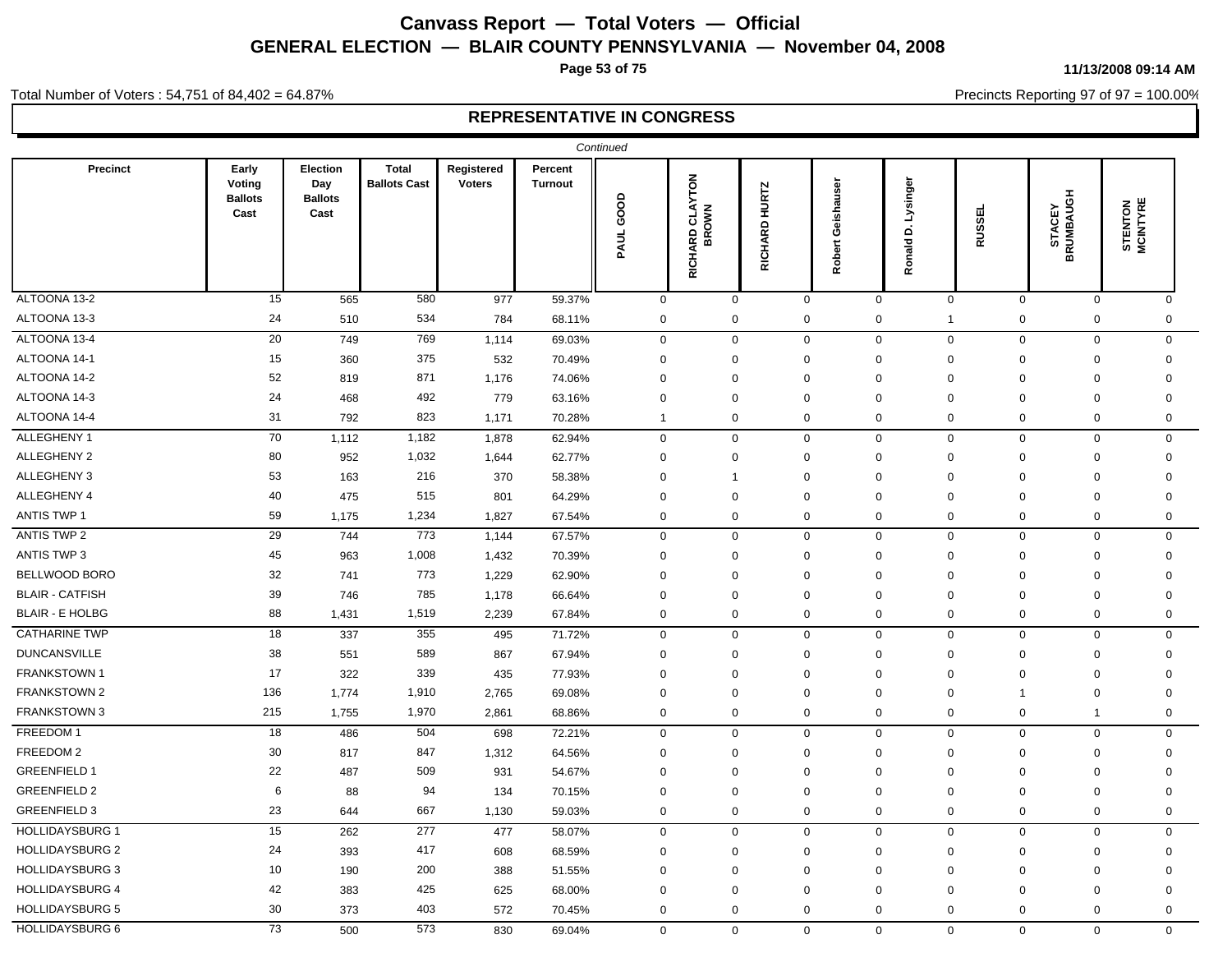**Page 54 of 75**

**11/13/2008 09:14 AM**

Precincts Reporting 97 of 97 = 100.00%

Total Number of Voters : 54,751 of 84,402 = 64.87%

|                        |                                           |                                           |                                     |                             |                           | Continued    |                                 |                  |                   |                           |               |                             |                                   |
|------------------------|-------------------------------------------|-------------------------------------------|-------------------------------------|-----------------------------|---------------------------|--------------|---------------------------------|------------------|-------------------|---------------------------|---------------|-----------------------------|-----------------------------------|
| <b>Precinct</b>        | Early<br>Voting<br><b>Ballots</b><br>Cast | Election<br>Day<br><b>Ballots</b><br>Cast | <b>Total</b><br><b>Ballots Cast</b> | Registered<br><b>Voters</b> | Percent<br><b>Turnout</b> | PAUL GOOD    | <b>RICHARD CLAYTON</b><br>BROWN | RICHARD HURTZ    | Robert Geishauser | Lysinger<br>d<br>Ronald I | <b>RUSSEL</b> | <b>STACEY<br/>BRUMBAUGH</b> | <b>STENTON</b><br><b>MCINTYRE</b> |
| <b>HOLLIDAYSBURG 7</b> | 17                                        | 379                                       | 396                                 | 560                         | 70.71%                    | $\mathbf 0$  | $\mathbf 0$                     | $\mathbf 0$      | $\mathbf 0$       | $\mathbf 0$               | $\mathbf 0$   | $\mathbf 0$                 | $\mathbf{0}$                      |
| <b>HUSTON TWP</b>      | 26                                        | 528                                       | 554                                 | 760                         | 72.89%                    | $\mathbf 0$  | $\mathbf 0$                     | 0                | $\mathbf 0$       | $\mathbf 0$               | $\mathbf 0$   | 0                           | 0                                 |
| <b>JUNIATA TWP</b>     | 20                                        | 480                                       | 500                                 | 744                         | 67.20%                    | $\mathbf 0$  | $\Omega$                        | 0                | $\mathbf 0$       | $\Omega$                  | $\mathbf 0$   | 0                           | $\Omega$                          |
| LOGAN TWP 1            | 49                                        | 1,003                                     | 1,052                               | 1,462                       | 71.96%                    | $\mathbf 0$  | $\mathbf 0$                     | $\mathbf 0$      | $\mathbf 0$       | $\mathbf 0$               | $\mathbf 0$   | $\mathbf 0$                 | $\mathbf 0$                       |
| <b>LOGAN TWP 2</b>     | 74                                        | 1,027                                     | 1,101                               | 1,550                       | 71.03%                    | $\mathsf 0$  | $\mathbf 0$                     | $\mathbf 0$      | $\mathbf 0$       | $\mathbf 0$               | $\mathbf 0$   | $\mathsf 0$                 | 0                                 |
| LOGAN TWP 3            | 43                                        | 560                                       | 603                                 | 846                         | 71.28%                    | $\mathbf 0$  | $\mathbf 0$                     | 0                | $\mathbf 0$       | $\mathbf 0$               | $\mathbf 0$   | 0                           | $\mathbf 0$                       |
| <b>LOGAN TWP 4</b>     | 51                                        | 717                                       | 768                                 | 1,250                       | 61.44%                    | $\mathbf 0$  | $\mathbf 0$                     | $\mathbf 0$      | $\Omega$          | $\Omega$                  | $\mathbf 0$   | $\mathbf 0$                 | $\Omega$                          |
| LOGAN TWP 5            | 52                                        | 814                                       | 866                                 | 1,245                       | 69.56%                    | $\mathbf 0$  | $\mathbf 0$                     | 0                | $\mathbf 0$       | $\mathbf 0$               | $\mathbf 0$   | 0                           | $\mathbf 0$                       |
| LOGAN TWP 6            | 59                                        | 1,034                                     | 1,093                               | 1,839                       | 59.43%                    | $\mathbf 0$  | $\mathbf 0$                     | $\mathbf 0$      | $\mathbf 0$       | $\mathbf 0$               | $\mathbf 0$   | $\mathbf 0$                 | $\mathbf 0$                       |
| <b>LOGAN TWP 7</b>     | 32                                        | 400                                       | 432                                 | 629                         | 68.68%                    | $\mathbf 0$  | $\mathbf 0$                     | $\mathbf 0$      | $\overline{1}$    | $\mathbf 0$               | $\mathbf 0$   | $\mathbf 0$                 | $\mathbf 0$                       |
| <b>MARTINSBURG 1</b>   | 38                                        | 395                                       | 433                                 | 616                         | 70.29%                    | $\mathbf 0$  | $\mathbf 0$                     | 0                | $\mathbf 0$       | $\mathbf 0$               | $\mathbf 0$   | 0                           | $\mathbf 0$                       |
| <b>MARTINSBURG 2</b>   | 44                                        | 450                                       | 494                                 | 741                         | 66.67%                    | $\mathbf 0$  | 0                               | 0                | $\Omega$          | $\Omega$                  | $\mathbf 0$   | 0                           | $\Omega$                          |
| <b>NEWRY BORO</b>      | 3                                         | 105                                       | 108                                 | 166                         | 65.06%                    | $\mathbf 0$  | $\mathbf 0$                     | 0                | $\mathbf 0$       | $\mathbf 0$               | $\mathbf 0$   | 0                           | $\mathbf 0$                       |
| NORTH WOODBURY         | 103                                       | 1,053                                     | 1,156                               | 1,667                       | 69.35%                    | $\mathbf 0$  | $\mathbf 0$                     | $\mathbf 0$      | $\mathbf 0$       | $\mathbf 0$               | $\mathbf 0$   | $\mathbf 0$                 | $\mathbf 0$                       |
| <b>ROARING SPG 1</b>   | 6                                         | 239                                       | 245                                 | 427                         | 57.38%                    | $\mathbf 0$  | $\mathbf 0$                     | $\mathbf 0$      | $\mathbf 0$       | $\mathbf 0$               | $\mathbf 0$   | $\mathbf 0$                 | $\mathbf 0$                       |
| <b>ROARING SPG 2</b>   | 27                                        | 431                                       | 458                                 | 662                         | 69.18%                    | $\mathbf 0$  | $\mathbf 0$                     | 0                | $\Omega$          | $\mathbf 0$               | $\mathbf 0$   | 0                           | $\Omega$                          |
| <b>ROARING SPG 3</b>   | 19                                        | 362                                       | 381                                 | 538                         | 70.82%                    | $\mathbf 0$  | $\mathbf 0$                     | 0                | $\mathbf 0$       | $\mathbf 0$               | $\mathbf 0$   | 0                           | $\mathbf 0$                       |
| SNYDER 1               | 33                                        | 551                                       | 584                                 | 955                         | 61.15%                    | $\mathbf 0$  | $\mathbf 0$                     | $\mathbf 0$      | $\mathbf 0$       | $\mathbf 0$               | $\mathbf 0$   | $\mathbf 0$                 | 0                                 |
| SNYDER 2               | 31                                        | 767                                       | 798                                 | 1,216                       | 65.63%                    | $\mathbf 0$  | 0                               | 0                | 0                 | 0                         | $\mathbf 0$   | 0                           | 0                                 |
| <b>TAYLOR TWP</b>      | 64                                        | 1,068                                     | 1,132                               | 1,656                       | 68.36%                    | $\pmb{0}$    | $\mathbf 0$                     | $\boldsymbol{0}$ | $\mathbf 0$       | $\mathbf 0$               | $\mathbf 0$   | $\mathbf 0$                 | $\mathbf 0$                       |
| <b>TYRONE TWP 1</b>    | 24                                        | 358                                       | 382                                 | 566                         | 67.49%                    | $\mathbf 0$  | $\mathbf 0$                     | 0                | $\mathbf 0$       | $\mathbf 0$               | $\mathbf 0$   | 0                           | $\mathbf 0$                       |
| TYRONE TWP 2           | 13                                        | 441                                       | 454                                 | 637                         | 71.27%                    | $\mathbf 0$  | $\mathbf 0$                     | 0                | $\mathbf 0$       | $\mathbf 0$               | $\mathbf 0$   | 0                           | $\mathbf 0$                       |
| <b>TYRONE BORO 1</b>   | 11                                        | 383                                       | 394                                 | 577                         | 68.28%                    | 0            | $\mathbf 0$                     | $\mathbf 0$      | $\mathbf 0$       | $\Omega$                  | $\mathbf 0$   | $\mathbf 0$                 | $\mathbf 0$                       |
| <b>TYRONE BORO 2</b>   | 15                                        | 278                                       | 293                                 | 493                         | 59.43%                    | $\mathbf 0$  | $\mathbf 0$                     | 0                | $\mathbf 0$       | $\mathbf 0$               | $\mathbf 0$   | 0                           | $\mathbf 0$                       |
| TYRONE BORO 3          | 10                                        | 225                                       | 235                                 | 444                         | 52.93%                    | $\mathsf 0$  | $\mathsf{O}$                    | $\mathsf 0$      | $\mathbf 0$       | $\mathbf 0$               | $\mathbf 0$   | $\mathbf 0$                 | 0                                 |
| TYRONE BORO 4          | 3                                         | 163                                       | 166                                 | 318                         | 52.20%                    | $\mathbf 0$  | $\mathbf 0$                     | $\mathbf 0$      | $\mathbf 0$       | $\mathbf 0$               | $\mathbf 0$   | $\mathbf 0$                 | $\mathbf 0$                       |
| <b>TYRONE BORO 5</b>   | 9                                         | 209                                       | 218                                 | 352                         | 61.93%                    | 0            | $\mathbf 0$                     | 0                | $\mathbf 0$       | $\mathbf 0$               | $\mathbf 0$   | $\mathbf 0$                 | $\mathbf 0$                       |
| TYRONE BORO 6          | 18                                        | 457                                       | 475                                 | 644                         | 73.76%                    | $\mathbf 0$  | $\mathbf 0$                     | 0                | $\Omega$          | $\mathbf 0$               | $\mathbf 0$   | 0                           | $\Omega$                          |
| <b>TYRONE BORO 7</b>   | $\overline{7}$                            | 340                                       | 347                                 | 520                         | 66.73%                    | $\mathbf 0$  | $\mathbf 0$                     | 0                | $\mathbf 0$       | $\mathbf 0$               | $\mathbf 0$   | 0                           | 0                                 |
| WILLIAMSBURG           | 20                                        | 515                                       | 535                                 | 843                         | 63.46%                    | $\mathbf 0$  | $\mathsf{O}$                    | $\mathbf 0$      | $\mathbf 0$       | $\mathbf 0$               | $\mathbf 0$   | $\mathbf 0$                 | $\mathbf 0$                       |
| WOODBURY TWP           | 25                                        | 585                                       | 610                                 | 903                         | 67.55%                    | $\mathbf 0$  | $\mathbf 0$                     | $\mathbf 0$      | $\mathbf 0$       | $\mathbf 0$               | $\mathbf 0$   | $\mathbf 0$                 | 0                                 |
| Totals:                | 2,977                                     | 51,774                                    | 54,751                              | 84,402                      |                           | $\mathbf{1}$ | $\mathbf{1}$                    | $\mathbf{1}$     | $\overline{1}$    | 1                         | $\mathbf{1}$  | $\overline{1}$              | 1                                 |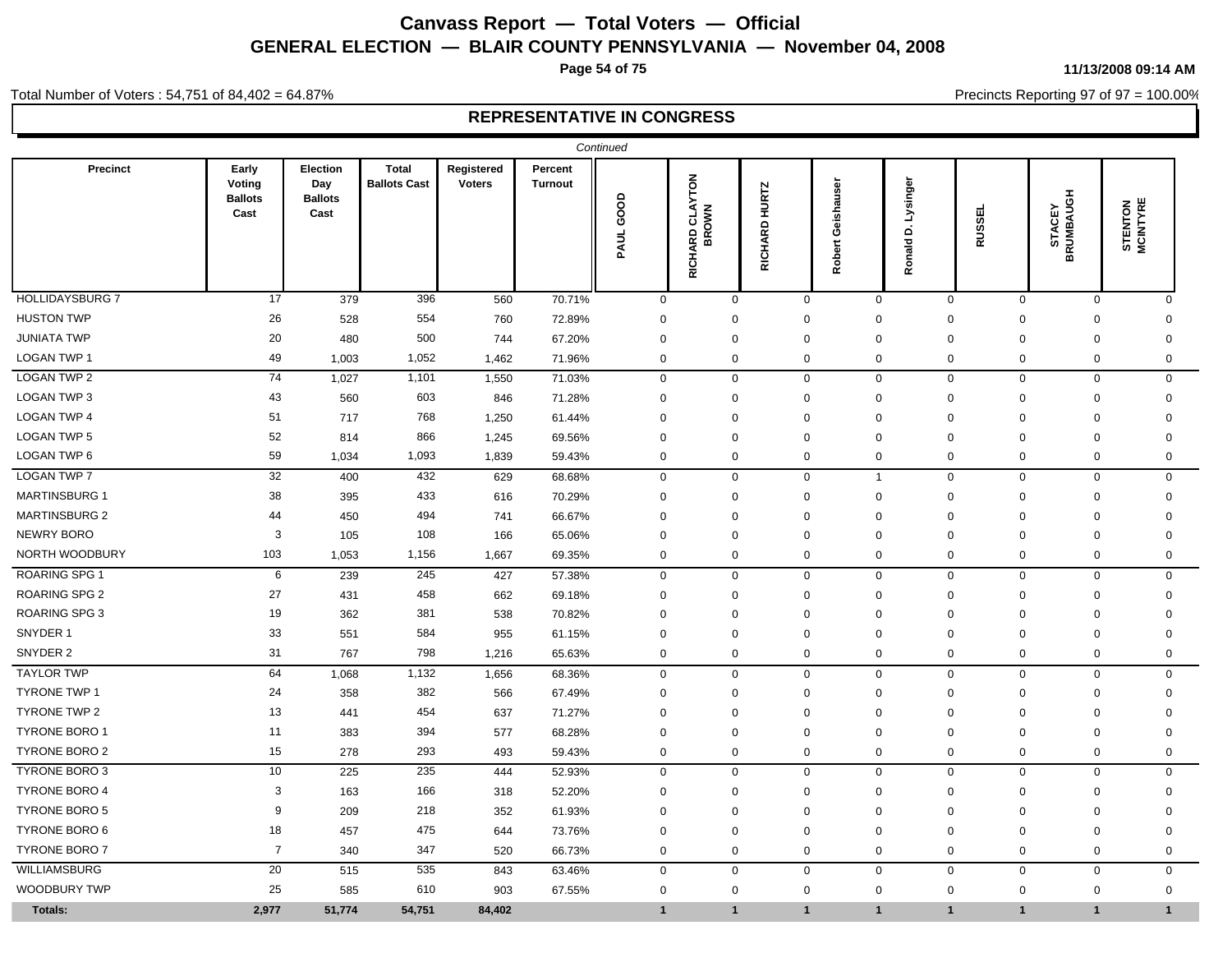**Page 55 of 75**

Total Number of Voters : 54,751 of 84,402 = 64.87%

#### **11/13/2008 09:14 AM**

Precincts Reporting 97 of 97 = 100.00%

| Precinct         | Early<br>Voting<br><b>Ballots</b><br>Cast | Election<br>Day<br><b>Ballots</b><br>Cast | <b>Total</b><br><b>Ballots Cast</b> | Registered<br><b>Voters</b> | Percent<br><b>Turnout</b> | GEIST<br>∢<br>REP<br>RICHARD | Stickel IV<br>ن<br>∢ | <b>FRIES</b><br>6<br>흔 | $\Omega$<br><b>RABOL</b><br><b>TYLER</b> | <b>BANKS</b><br><b>DAM</b><br>⋖ | VECKOV<br>ΜŅ<br>ą | HITLER<br><b>ADOLF</b> | SMITH<br>$\overline{\mathbf{A}}$ | Continued |
|------------------|-------------------------------------------|-------------------------------------------|-------------------------------------|-----------------------------|---------------------------|------------------------------|----------------------|------------------------|------------------------------------------|---------------------------------|-------------------|------------------------|----------------------------------|-----------|
|                  |                                           |                                           |                                     |                             |                           |                              |                      |                        |                                          |                                 |                   |                        |                                  |           |
| ALTOONA 1-1      | 19                                        | 315                                       | 334                                 | 742                         | 45.01%                    | 220                          | $\mathbf 0$          | $\mathbf 0$            | $\mathbf 0$                              | $\mathbf 0$                     | $\mathbf 0$       | $\mathbf 0$            | $\mathbf 0$                      |           |
| ALTOONA 1-2      | 13                                        | 109                                       | 122                                 | 261                         | 46.74%                    | 74                           | $\mathbf 0$          | $\mathbf 0$            | $\Omega$                                 | $\mathbf 0$                     | $\mathbf 0$       | $\mathbf 0$            | $\mathbf 0$                      |           |
| ALTOONA 2-1      | 11                                        | 218                                       | 229                                 | 575                         | 39.83%                    | 152                          | $\mathbf 0$          | $\mathbf 0$            | $\Omega$                                 | $\mathbf 0$                     | $\mathbf 0$       | $\mathbf 0$            | $\mathbf 0$                      |           |
| ALTOONA 2-2      | 13                                        | 476                                       | 489                                 | 864                         | 56.60%                    | 379                          | $\mathbf 0$          | $\mathbf 0$            | $\Omega$                                 | $\mathbf 0$                     | $\mathbf 0$       | $\Omega$               | $\mathbf 0$                      |           |
| ALTOONA 3-1      | 19                                        | 361                                       | 380                                 | 715                         | 53.15%                    | 261                          | $\mathbf 0$          | 0                      | $\mathbf 0$                              | $\mathbf 0$                     | $\mathbf 0$       | 0                      | $\mathbf 0$                      |           |
| ALTOONA 3-2      | 29                                        | 491                                       | 520                                 | 720                         | 72.22%                    | 407                          | $\mathbf 0$          | $\mathbf 0$            | $\Omega$                                 | $\mathbf 0$                     | $\mathbf 0$       | $\mathbf 0$            | $\mathbf 0$                      |           |
| ALTOONA 4-1      | 19                                        | 404                                       | 423                                 | 784                         | 53.95%                    | 327                          | $\mathbf 0$          | $\mathbf 0$            | $\Omega$                                 | $\mathbf 0$                     | $\mathbf 0$       | 0                      | $\mathbf 0$                      |           |
| ALTOONA 4-2      | 18                                        | 481                                       | 499                                 | 704                         | 70.88%                    | 389                          | $\mathbf 0$          | $\mathbf 0$            | $\Omega$                                 | $\mathsf 0$                     | $\Omega$          | $\Omega$               | $\mathbf 0$                      |           |
| ALTOONA 5-1      | 3                                         | 102                                       | 105                                 | 210                         | 50.00%                    | 76                           | $\Omega$             | $\mathbf 0$            | $\mathbf 0$                              | $\mathbf 0$                     | $\Omega$          | $\Omega$               | $\mathbf 0$                      |           |
| ALTOONA 5-2      | 24                                        | 429                                       | 453                                 | 727                         | 62.31%                    | 324                          | $\mathbf 0$          | $\mathbf 0$            | $\mathbf 0$                              | $\mathbf 0$                     | $\mathbf 0$       | $\mathbf 0$            | $\mathbf 0$                      |           |
| ALTOONA 5-3      | 14                                        | 361                                       | 375                                 | 611                         | 61.37%                    | 301                          | $\mathbf 0$          | $\overline{1}$         | $\Omega$                                 | $\mathsf 0$                     | $\mathbf 0$       | 0                      | $\mathbf 0$                      |           |
| ALTOONA 6-1      | 18                                        | 410                                       | 428                                 | 818                         | 52.32%                    | 323                          | $\mathbf 0$          | $\mathbf 0$            | $\Omega$                                 | $\mathbf 0$                     | $\Omega$          | $\Omega$               | $\mathbf{0}$                     |           |
| ALTOONA 6-2      | 8                                         | 408                                       | 416                                 | 774                         | 53.75%                    | 308                          | $\mathbf 0$          | $\mathbf 0$            | $\Omega$                                 | $\mathbf 0$                     | $\Omega$          | $\Omega$               | $\mathbf 0$                      |           |
| ALTOONA 6-3      | 20                                        | 479                                       | 499                                 | 816                         | 61.15%                    | 422                          | $\mathbf 0$          | $\mathbf 0$            | $\Omega$                                 | $\mathbf 0$                     | $\mathbf 0$       | $\Omega$               | $\mathbf 0$                      |           |
| ALTOONA 6-4      | 32                                        | 466                                       | 498                                 | 704                         | 70.74%                    | 382                          | $\mathbf 0$          | $\mathbf 0$            | $\overline{2}$                           | $\mathbf 0$                     | $\mathbf 0$       | $\mathbf 0$            | $\mathbf 0$                      |           |
| ALTOONA 6-5      | 46                                        | 635                                       | 681                                 | 1,064                       | 64.00%                    | 549                          | $\mathbf 0$          | $\mathbf 0$            | $\Omega$                                 | $\mathbf 0$                     | $\mathbf 0$       | $\mathbf{0}$           | $\mathbf 0$                      |           |
| ALTOONA 7        | 9                                         | 437                                       | 446                                 | 927                         | 48.11%                    | 350                          | $\mathbf 0$          | $\mathbf 0$            | $\mathbf 0$                              | $\mathbf 0$                     | $\Omega$          | $\Omega$               | $\mathbf 0$                      |           |
| ALTOONA 8-1      | 20                                        | 371                                       | 391                                 | 810                         | 48.27%                    | 301                          | $\mathbf 0$          | $\mathbf 0$            | $\Omega$                                 | $\mathbf 0$                     | $\Omega$          | $\mathbf 0$            | $\mathbf 0$                      |           |
| ALTOONA 8-2      | 14                                        | 395                                       | 409                                 | 625                         | 65.44%                    | 304                          | $\mathbf 0$          | $\mathbf 0$            | $\Omega$                                 | $\mathbf 0$                     | $\mathbf{1}$      | $\mathbf{1}$           | $\mathbf 0$                      |           |
| <b>ALTOONA 9</b> | 10                                        | 467                                       | 477                                 | 883                         | 54.02%                    | 362                          | $\mathbf 0$          | $\mathbf 0$            | $\mathbf 0$                              | $\mathbf 0$                     | $\mathbf 0$       | $\mathbf 0$            | $\mathbf 0$                      |           |
| ALTOONA 10-1     | $\overline{7}$                            | 249                                       | 256                                 | 582                         | 43.99%                    | 202                          | $\mathbf 0$          | $\mathbf 0$            | $\mathbf 0$                              | $\mathbf 0$                     | $\mathbf 0$       | $\mathbf 0$            | $\mathbf{0}$                     |           |
| ALTOONA 10-2     | 10                                        | 302                                       | 312                                 | 512                         | 60.94%                    | 250                          | $\mathbf 0$          | $\mathbf 0$            | $\Omega$                                 | $\overline{1}$                  | $\Omega$          | $\mathbf 0$            | $\mathbf 0$                      |           |
| ALTOONA 10-3     | $\overline{7}$                            | 271                                       | 278                                 | 416                         | 66.83%                    | 219                          | $\mathbf 0$          | $\mathbf 0$            | $\Omega$                                 | $\mathbf 0$                     | $\mathbf 0$       | $\mathbf 0$            | $\mathbf 0$                      |           |
| ALTOONA 10-4     | 28                                        | 621                                       | 649                                 | 956                         | 67.89%                    | 502                          | $\mathbf 0$          | $\mathbf 0$            | $\Omega$                                 | $\mathbf 0$                     | $\Omega$          | $\Omega$               | $\mathbf 0$                      |           |
| ALTOONA 11-1     | 27                                        | 647                                       | 674                                 | 1,058                       | 63.71%                    | 512                          | $\mathbf 0$          | $\mathbf 0$            | $\Omega$                                 | $\mathbf 0$                     | $\mathbf 0$       | $\mathbf 0$            | $\mathbf 0$                      |           |
| ALTOONA 11-2     | 34                                        | 550                                       | 584                                 | 829                         | 70.45%                    | 461                          | $\mathbf 0$          | $\mathbf 0$            | $\mathbf 0$                              | $\mathbf 0$                     | $\mathbf 0$       | $\mathbf 0$            | $\mathbf 0$                      |           |
| ALTOONA 11-3     | 32                                        | 532                                       | 564                                 | 822                         | 68.61%                    | 447                          | $\mathbf 0$          | $\mathbf 0$            | $\Omega$                                 | $\mathbf 0$                     | $\Omega$          | $\Omega$               | $\mathbf 0$                      |           |
| ALTOONA 12-1     | 13                                        | 226                                       | 239                                 | 406                         | 58.87%                    | 205                          | $\mathbf 0$          | $\mathbf 0$            | $\mathbf 0$                              | $\mathbf 0$                     | $\mathbf 0$       | $\Omega$               | $\mathbf 0$                      |           |
| ALTOONA 12-2     | 10                                        | 352                                       | 362                                 | 567                         | 63.84%                    | 274                          | $\mathbf 0$          | $\mathbf 0$            | $\Omega$                                 | $\mathbf 0$                     | $\mathbf 0$       | $\mathbf 0$            | $\mathbf 0$                      |           |
| ALTOONA 12-3     | 10                                        | 329                                       | 339                                 | 467                         | 72.59%                    | 264                          | $\mathbf 0$          | $\overline{1}$         | $\Omega$                                 | $\mathbf 0$                     | $\mathbf 0$       | 0                      | $\mathbf 0$                      |           |
| ALTOONA 12-4     | 29                                        | 474                                       | 503                                 | 681                         | 73.86%                    | 401                          | $\mathbf 0$          | $\mathbf 0$            | $\mathbf 0$                              | $\mathbf 0$                     | $\mathbf 0$       | $\mathbf 0$            | $\mathbf{0}$                     |           |
| ALTOONA 12-5     | 12                                        | 261                                       | 273                                 | 393                         | 69.47%                    | 212                          | $\mathbf 0$          | $\mathbf 0$            | $\Omega$                                 | $\mathbf 0$                     | $\mathbf 0$       | $\Omega$               | $\mathbf 0$                      |           |
| ALTOONA 13-1     | 20                                        | 701                                       | 721                                 | 1,150                       | 62.70%                    | 585                          | $\mathbf 0$          | $\mathbf 0$            | $\Omega$                                 | $\mathbf 0$                     | $\mathbf 0$       | $\mathbf 0$            | $\mathbf 0$                      |           |
| ALTOONA 13-2     | 15                                        | 565                                       | 580                                 | 977                         | 59.37%                    | 462                          | $\mathbf 0$          | $\mathbf 0$            | $\Omega$                                 | $\mathbf 0$                     | $\mathbf 0$       | $\mathbf 0$            | $\mathbf{1}$                     |           |
| ALTOONA 13-3     | 24                                        | 510                                       | 534                                 | 784                         | 68.11%                    | 438                          | $\mathbf 0$          | $\mathbf 0$            | $\Omega$                                 | $\mathbf 0$                     | $\Omega$          | $\mathbf 0$            | $\mathbf 0$                      |           |
| ALTOONA 13-4     | 20                                        | 749                                       | 769                                 | 1,114                       | 69.03%                    | 525                          | $\mathbf 0$          | $\mathbf 0$            | $\Omega$                                 | $\mathbf 0$                     | $\mathbf 0$       | $\mathbf 0$            | $\mathbf 0$                      |           |
| ALTOONA 14-1     | 15                                        | 360                                       | 375                                 | 532                         | 70.49%                    | 294                          | $\mathbf 0$          | $\mathbf 0$            | $\mathbf 0$                              | $\mathbf 0$                     | $\mathbf 0$       | $\mathbf 0$            | $\mathbf 0$                      |           |
| ALTOONA 14-2     | 52                                        | 819                                       | 871                                 | 1,176                       | 74.06%                    | 697                          | $\mathbf 0$          | $\mathbf 0$            | $\Omega$                                 | $\mathsf{O}\xspace$             | $\mathbf 0$       | 0                      | $\mathbf 0$                      |           |
|                  |                                           |                                           |                                     |                             |                           |                              |                      |                        |                                          |                                 |                   |                        |                                  |           |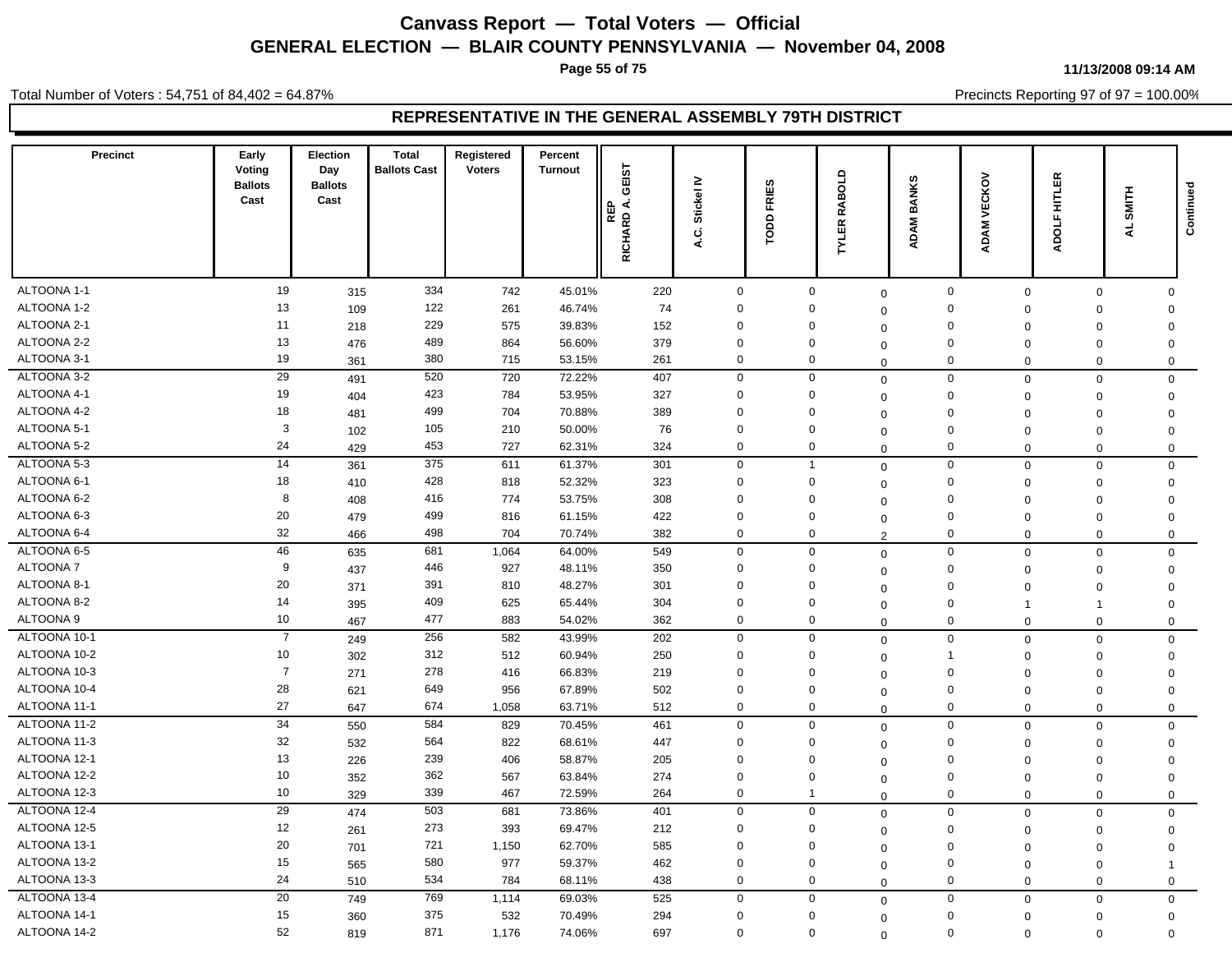**Page 56 of 75**

#### **11/13/2008 09:14 AM**

Total Number of Voters : 54,751 of 84,402 = 64.87%

Precincts Reporting 97 of 97 = 100.00%

| <b>Precinct</b>    | Early<br>Voting<br><b>Ballots</b><br>Cast | Election<br>Day<br><b>Ballots</b><br>Cast | Total<br><b>Ballots Cast</b> | Registered<br>Voters | Percent<br><b>Turnout</b> | GEIST<br>REP<br>⋖<br>5<br><b>.</b><br>RICI | ≥<br>-<br>Ğ,<br>ပ | ഗ<br>믵<br>◠<br>◠<br>O | Ω<br>r<br>$\alpha$<br>ш | cr.            | Š<br>Ω<br>ш<br>ৱ | 띥<br>늧<br>റ<br>å | I<br>ţ<br>ਤ | Ο        |
|--------------------|-------------------------------------------|-------------------------------------------|------------------------------|----------------------|---------------------------|--------------------------------------------|-------------------|-----------------------|-------------------------|----------------|------------------|------------------|-------------|----------|
| ALTOONA 14-3       | 24                                        | 468                                       | 492                          | 779                  | 63.16%                    | 375                                        |                   |                       | $\mathbf 0$             | $\Omega$       |                  | 0                |             | 0        |
| ALTOONA 14-4       | 31                                        | 792                                       | 823                          | 1,171                | 70.28%                    | 650                                        | $\mathbf 0$       |                       | $\mathbf{0}$            | $\Omega$       |                  |                  | 0           | 0        |
| ALLEGHENY 3        | 53                                        | 163                                       | 216                          | 370                  | 58.38%                    | 172                                        | $\mathbf 0$       |                       | $\mathbf 0$             | $\Omega$       | 0                | 0                |             | $\Omega$ |
| <b>LOGAN TWP 1</b> | 49                                        | 1,003                                     | 1,052                        | 1,462                | 71.96%                    | 839                                        |                   |                       | 0                       | $\Omega$       |                  |                  |             |          |
| <b>LOGAN TWP 2</b> | 74                                        | 1,027                                     | 1,101                        | 1,550                | 71.03%                    | 876                                        |                   |                       | 0                       |                |                  |                  |             |          |
| LOGAN TWP 3        | 43                                        | 560                                       | 603                          | 846                  | 71.28%                    | 496                                        | 0                 |                       | $\Omega$                | $\Omega$       |                  |                  |             |          |
| <b>LOGAN TWP 4</b> | 51                                        | 717                                       | 768                          | 1,250                | 61.44%                    | 625                                        | 0                 |                       | $\Omega$                | $\Omega$       |                  | $\Omega$         |             |          |
| LOGAN TWP 5        | 52                                        | 814                                       | 866                          | 1,245                | 69.56%                    | 728                                        | $\Omega$          |                       | $\Omega$                | $\Omega$       |                  | 0                |             | $\Omega$ |
| LOGAN TWP 6        | 59                                        | 1,034                                     | 1,093                        | 1,839                | 59.43%                    | 870                                        | $\Omega$          |                       | $\Omega$                |                |                  |                  |             |          |
| <b>LOGAN TWP 7</b> | 32                                        | 400                                       | 432                          | 629                  | 68.68%                    | 332                                        | 0                 |                       | $\Omega$                |                |                  |                  |             |          |
| Totals:            | 1,192                                     | 23,311                                    | 24,503                       | 38,897               |                           | 19,124                                     |                   |                       | $\overline{2}$          | $\overline{2}$ |                  |                  |             |          |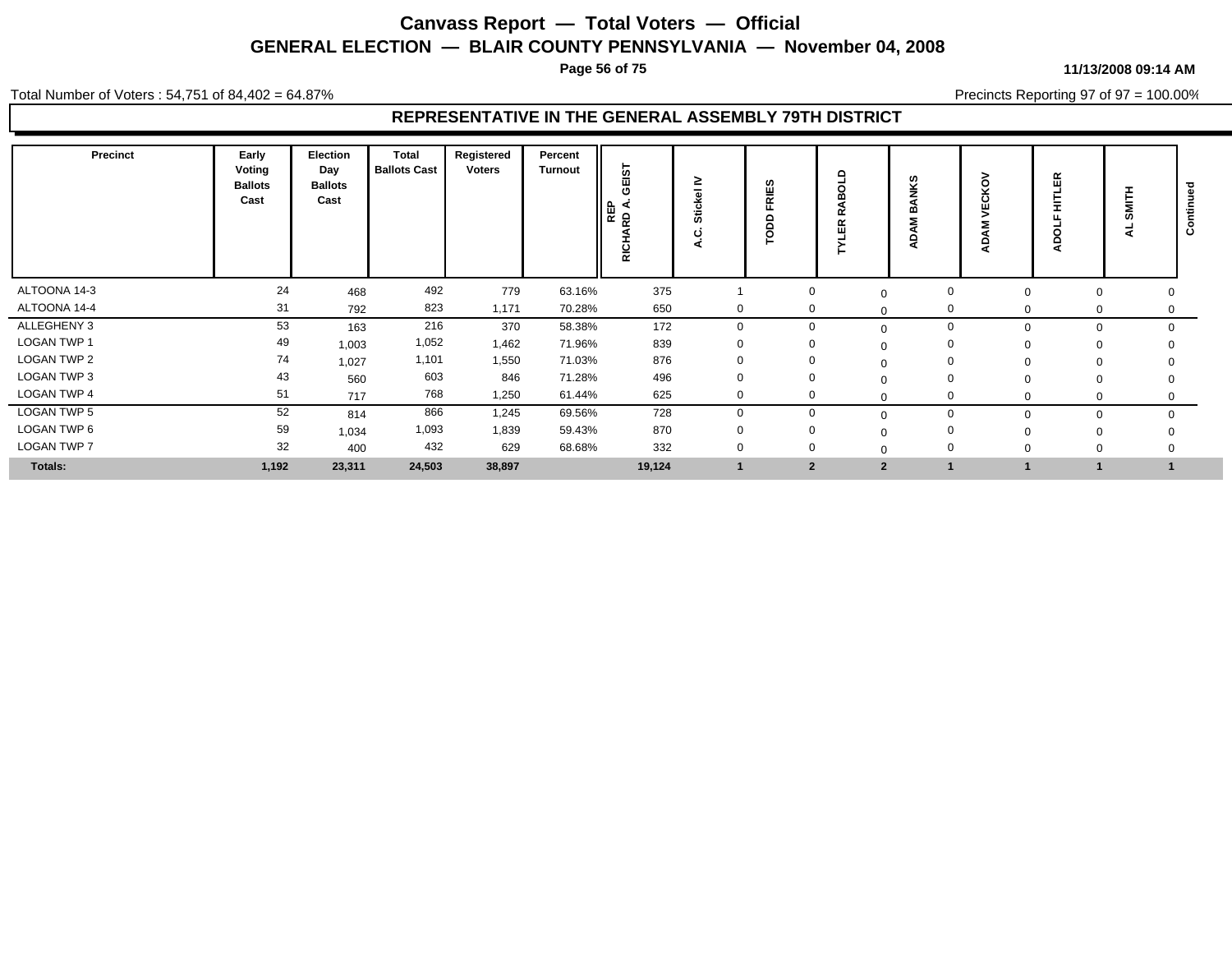**Page 57 of 75**

#### Total Number of Voters : 54,751 of 84,402 = 64.87%

### **REPRESENTATIVE IN THE GENERAL ASSEMBLY 79TH DISTRICT**

|              |                                           |                                           |                              |                             | Continued                 |                    |                     |                |                     |                        |                               |                     |                |           |
|--------------|-------------------------------------------|-------------------------------------------|------------------------------|-----------------------------|---------------------------|--------------------|---------------------|----------------|---------------------|------------------------|-------------------------------|---------------------|----------------|-----------|
| Precinct     | Early<br>Voting<br><b>Ballots</b><br>Cast | Election<br>Day<br><b>Ballots</b><br>Cast | Total<br><b>Ballots Cast</b> | Registered<br><b>Voters</b> | Percent<br><b>Turnout</b> | <b>ALANR KRIER</b> | ALEXANDER<br>PETERS | ALISON HAINSEY | AMY O<br>ROSENSTEEL | <b>HATCH</b><br>ANDREW | <b>ERGIOU</b><br>5<br>ANDREW  | ANTHONY<br>BAMBOCCI | Obam<br>Barack | Continued |
| ALTOONA 1-1  | 19                                        | 315                                       | 334                          | 742                         | 45.01%                    | $\mathbf 0$        | $\mathbf 0$         | $\mathbf 0$    | $\mathbf 0$         |                        | $\mathbf 0$<br>$\mathbf 0$    | $\mathbf 0$         | $\Omega$       |           |
| ALTOONA 1-2  | 13                                        | 109                                       | 122                          | 261                         | 46.74%                    | $\Omega$           | $\Omega$            | $\mathbf 0$    | $\Omega$            |                        | $\Omega$<br>$\Omega$          | $\Omega$            | $\Omega$       |           |
| ALTOONA 2-1  | 11                                        | 218                                       | 229                          | 575                         | 39.83%                    | $\mathbf 0$        | $\mathbf 0$         | $\mathbf 0$    | $\Omega$            |                        | $\mathbf 0$<br>$\Omega$       | $\Omega$            | $\mathbf 0$    |           |
| ALTOONA 2-2  | 13                                        | 476                                       | 489                          | 864                         | 56.60%                    | $\mathbf 0$        | $\Omega$            | $\mathbf 0$    | $\Omega$            |                        | $\mathbf 0$<br>$\Omega$       | $\Omega$            | $\mathbf 0$    |           |
| ALTOONA 3-1  | 19                                        | 361                                       | 380                          | 715                         | 53.15%                    | $\mathbf 0$        | $\mathbf 0$         | $\mathbf 0$    | $\mathbf 0$         |                        | $\mathbf 0$<br>$\mathbf 0$    | $\mathbf 0$         | $\mathbf 0$    |           |
| ALTOONA 3-2  | 29                                        | 491                                       | 520                          | 720                         | 72.22%                    | $\mathbf 0$        | $\mathbf{0}$        | $\mathbf 0$    | $\mathbf 0$         |                        | 0<br>$\mathbf 0$              | $\mathbf 0$         | $\mathbf 0$    |           |
| ALTOONA 4-1  | 19                                        | 404                                       | 423                          | 784                         | 53.95%                    | $\mathbf 0$        | $\mathbf 0$         | $\mathbf 0$    | $\Omega$            |                        | $\Omega$<br>$\mathbf 0$       | $\Omega$            | 1              |           |
| ALTOONA 4-2  | 18                                        | 481                                       | 499                          | 704                         | 70.88%                    | $\mathbf 0$        | $\mathbf 0$         | $\mathbf 0$    | $\mathbf 0$         |                        | $\mathbf 0$<br>$\Omega$       | $\mathbf 0$         | $\mathbf 0$    |           |
| ALTOONA 5-1  | 3                                         | 102                                       | 105                          | 210                         | 50.00%                    | 0                  | $\mathbf 0$         | $\mathbf 0$    | $\mathbf 0$         |                        | $\mathbf 0$<br>$\mathbf 0$    | $\mathbf 0$         | $\mathbf 0$    |           |
| ALTOONA 5-2  | 24                                        | 429                                       | 453                          | 727                         | 62.31%                    | $\mathbf 0$        | $\Omega$            | $\mathbf 0$    | $\mathbf 0$         |                        | $\mathbf 0$<br>$\mathbf 0$    | $\mathbf 0$         | 0              |           |
| ALTOONA 5-3  | 14                                        | 361                                       | 375                          | 611                         | 61.37%                    | $\mathbf 0$        | $\Omega$            | $\mathbf 0$    | $\mathbf 0$         |                        | $\overline{1}$<br>$\mathbf 0$ | $\mathbf 0$         | $\mathbf 0$    |           |
| ALTOONA 6-1  | 18                                        | 410                                       | 428                          | 818                         | 52.32%                    | $\mathbf 0$        |                     | $\mathbf 0$    | $\Omega$            |                        | $\Omega$<br>$\mathbf 0$       | $\Omega$            | $\mathbf 0$    |           |
| ALTOONA 6-2  | 8                                         | 408                                       | 416                          | 774                         | 53.75%                    | $\Omega$           | $\Omega$            | $\mathbf 0$    | $\Omega$            |                        | $\mathbf 0$<br>-1             | $\mathbf 0$         | $\mathbf 0$    |           |
| ALTOONA 6-3  | 20                                        | 479                                       | 499                          | 816                         | 61.15%                    | $\mathbf 0$        | $\Omega$            | $\mathbf 0$    | $\Omega$            |                        | $\mathbf 0$<br>$\Omega$       | $\mathbf 0$         | $\Omega$       |           |
| ALTOONA 6-4  | 32                                        | 466                                       | 498                          | 704                         | 70.74%                    | $\mathbf 0$        | $\Omega$            | $\mathbf 0$    | $\mathbf 0$         |                        | 0<br>$\mathbf 0$              | $\mathbf 0$         | $\mathbf 0$    |           |
| ALTOONA 6-5  | 46                                        | 635                                       | 681                          | 1,064                       | 64.00%                    | $\mathbf 0$        | $\Omega$            | $\mathbf 0$    | $\mathbf 0$         |                        | $\mathbf 0$<br>$\mathsf 0$    | $\mathbf 0$         | $\mathbf 0$    |           |
| ALTOONA 7    | 9                                         | 437                                       | 446                          | 927                         | 48.11%                    | $\mathbf 0$        | $\Omega$            | $\mathbf 0$    | $\Omega$            |                        | $\mathbf 0$<br>$\Omega$       | $\Omega$            | $\mathbf 0$    |           |
| ALTOONA 8-1  | 20                                        | 371                                       | 391                          | 810                         | 48.27%                    | $\mathbf 0$        | $\Omega$            | $\mathbf 0$    | $\Omega$            |                        | $\mathbf 0$<br>$\Omega$       | $\mathbf 0$         | $\overline{0}$ |           |
| ALTOONA 8-2  | 14                                        | 395                                       | 409                          | 625                         | 65.44%                    | $\Omega$           | $\Omega$            | $\mathbf 0$    | $\mathbf 0$         |                        | $\Omega$<br>$\Omega$          | -1                  | $\Omega$       |           |
| ALTOONA 9    | 10                                        | 467                                       | 477                          | 883                         | 54.02%                    | $\mathbf 0$        | $\Omega$            | $\mathbf 0$    | $\mathbf 0$         |                        | 0<br>$\mathbf 0$              | $\mathbf 0$         | $\mathbf 0$    |           |
| ALTOONA 10-1 | $\overline{7}$                            | 249                                       | 256                          | 582                         | 43.99%                    | $\mathbf 0$        | $\mathbf 0$         | $\mathbf 0$    | $\mathbf 0$         |                        | $\mathbf 0$<br>$\mathbf 0$    | $\mathbf 0$         | $\mathbf 0$    |           |
| ALTOONA 10-2 | 10                                        | 302                                       | 312                          | 512                         | 60.94%                    | $\mathbf 0$        | $\mathbf 0$         | 0              | $\Omega$            |                        | $\Omega$<br>$\mathbf 0$       | $\mathbf 0$         | $\mathbf 0$    |           |
| ALTOONA 10-3 | $\overline{7}$                            | 271                                       | 278                          | 416                         | 66.83%                    | $\Omega$           | $\Omega$            | $\mathbf 0$    | $\mathbf 0$         |                        | $\Omega$<br>$\Omega$          | $\mathbf 0$         | 0              |           |
| ALTOONA 10-4 | 28                                        | 621                                       | 649                          | 956                         | 67.89%                    | 0                  | $\Omega$            | $\mathbf 0$    | $\mathbf 0$         |                        | $\Omega$<br>$\mathbf 0$       | $\Omega$            | 0              |           |
| ALTOONA 11-1 | 27                                        | 647                                       | 674                          | 1,058                       | 63.71%                    | $\mathbf 0$        | $\mathbf 0$         | $\mathbf 0$    | $\mathbf 0$         |                        | $\Omega$<br>$\mathbf 0$       | $\mathbf 0$         | 0              |           |
| ALTOONA 11-2 | 34                                        | 550                                       | 584                          | 829                         | 70.45%                    | $\mathbf 0$        | 0                   | $\mathbf 0$    | $\Omega$            |                        | $\mathbf 0$<br>$\mathbf 0$    | $\mathbf 0$         | $\mathbf 0$    |           |
| ALTOONA 11-3 | 32                                        | 532                                       | 564                          | 822                         | 68.61%                    | $\Omega$           | $\Omega$            | $\mathbf 0$    | $\Omega$            |                        | 0<br>$\mathbf 0$              | $\mathbf 0$         | $\mathbf 0$    |           |
| ALTOONA 12-1 | 13                                        | 226                                       | 239                          | 406                         | 58.87%                    | $\Omega$           | $\Omega$            | $\mathbf 0$    | $\mathbf 0$         |                        | $\mathbf 0$<br>$\Omega$       | $\Omega$            | $\Omega$       |           |
| ALTOONA 12-2 | 10                                        | 352                                       | 362                          | 567                         | 63.84%                    | $\mathbf 0$        | $\Omega$            | $\mathbf 0$    | $\Omega$            |                        | $\Omega$<br>$\Omega$          | $\mathbf 0$         | $\mathbf 0$    |           |
| ALTOONA 12-3 | 10                                        | 329                                       | 339                          | 467                         | 72.59%                    | $\mathbf 0$        | 0                   | $\mathbf{1}$   | $\mathbf 0$         |                        | $\mathbf 0$<br>$\mathbf 0$    | $\mathbf 0$         | $\mathbf 0$    |           |
| ALTOONA 12-4 | 29                                        | 474                                       | 503                          | 681                         | 73.86%                    | $\mathbf 0$        | $\Omega$            | $\mathbf{0}$   | $\mathbf 0$         |                        | $\mathbf 0$<br>$\mathbf 0$    | $\mathbf 0$         | $\mathbf 0$    |           |
| ALTOONA 12-5 | 12                                        | 261                                       | 273                          | 393                         | 69.47%                    | $\Omega$           | $\Omega$            | $\mathbf 0$    | $\Omega$            |                        | $\mathbf 0$<br>$\Omega$       | $\Omega$            | $\mathbf 0$    |           |
| ALTOONA 13-1 | 20                                        | 701                                       | 721                          | 1,150                       | 62.70%                    |                    | $\Omega$            | $\mathbf 0$    | $\Omega$            |                        | $\Omega$<br>$\Omega$          | $\Omega$            | $\mathbf 0$    |           |
| ALTOONA 13-2 | 15                                        | 565                                       | 580                          | 977                         | 59.37%                    | $\Omega$           | $\Omega$            | $\mathbf 0$    | $\Omega$            |                        | $\Omega$<br>$\Omega$          | $\mathbf 0$         | $\mathbf 0$    |           |
| ALTOONA 13-3 | 24                                        | 510                                       | 534                          | 784                         | 68.11%                    | $\mathbf 0$        | $\Omega$            | $\mathbf 0$    | $\mathbf 0$         |                        | $\mathbf{0}$<br>$\Omega$      | $\Omega$            | $\Omega$       |           |

**11/13/2008 09:14 AM**

Precincts Reporting 97 of 97 = 100.00%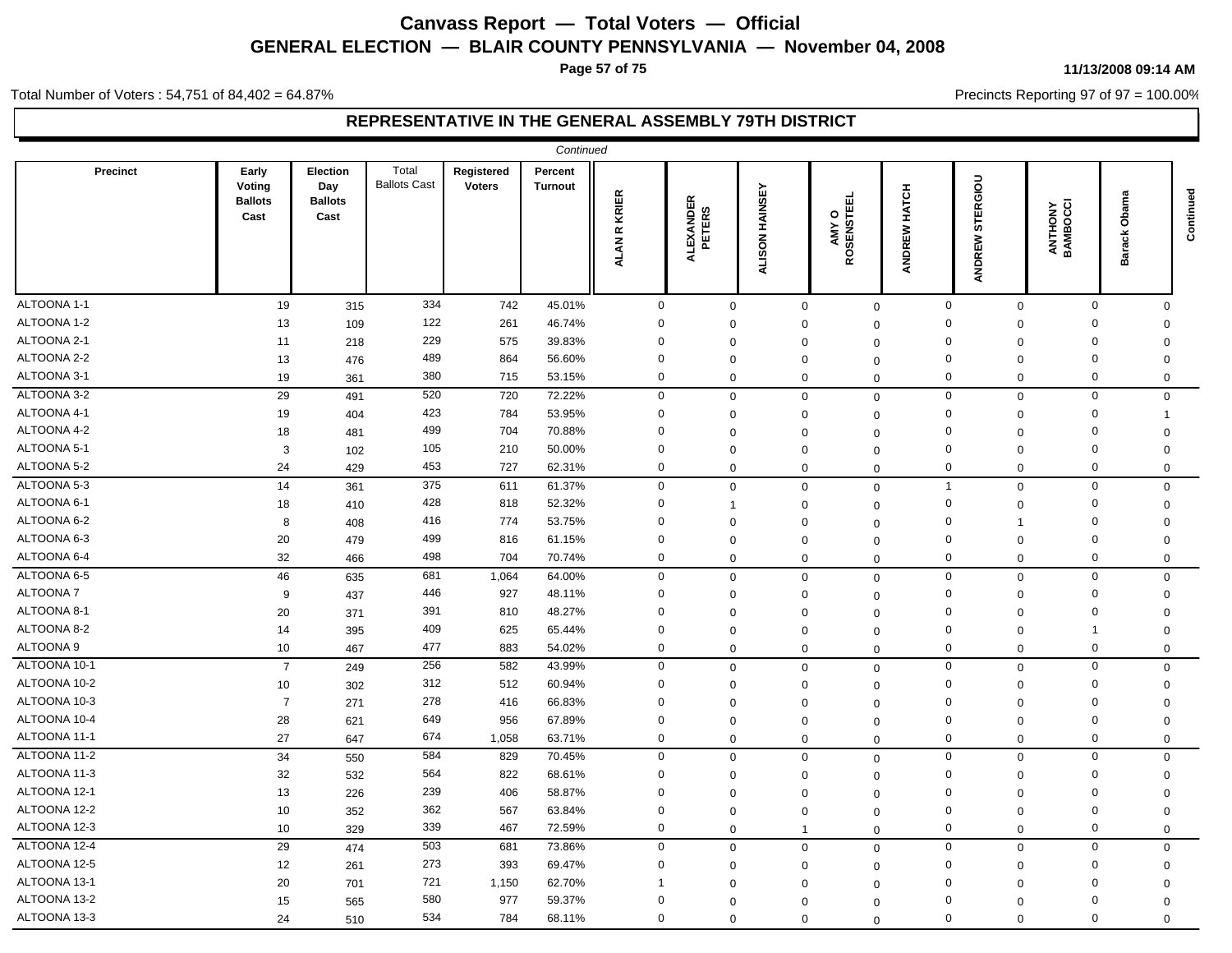**Page 58 of 75**

#### Total Number of Voters : 54,751 of 84,402 = 64.87%

### **REPRESENTATIVE IN THE GENERAL ASSEMBLY 79TH DISTRICT**

| Precinct           | Early<br>Voting<br><b>Ballots</b><br>Cast | Election<br>Day<br><b>Ballots</b><br>Cast | Total<br><b>Ballots Cast</b> | Registered<br>Voters | Percent<br><b>Turnout</b> | KRIER<br>ĸ<br>z<br>∢<br>₹ | LEXANDER<br>PETERS<br>∢ | HAINSEY<br>ALISON | 画<br>AMY O<br>OSENSTEE | 준<br>ш<br>ANDRI | ERGIOU<br>5<br>NDREW<br>₫ | ANTHONY<br>BAMBOCCI | w<br>⋒   | රි |
|--------------------|-------------------------------------------|-------------------------------------------|------------------------------|----------------------|---------------------------|---------------------------|-------------------------|-------------------|------------------------|-----------------|---------------------------|---------------------|----------|----|
| ALTOONA 13-4       | 20                                        | 749                                       | 769                          | 1,114                | 69.03%                    | $\Omega$                  | $\Omega$                |                   |                        | $\Omega$        | $\Omega$                  | $\Omega$            |          |    |
| ALTOONA 14-1       | 15                                        | 360                                       | 375                          | 532                  | 70.49%                    | $\Omega$                  | $\Omega$                |                   | $\Omega$               | $\mathbf 0$     | $\Omega$                  | $\Omega$            |          |    |
| ALTOONA 14-2       | 52                                        | 819                                       | 871                          | 1,176                | 74.06%                    |                           | $\Omega$                |                   |                        |                 |                           |                     |          |    |
| ALTOONA 14-3       | 24                                        | 468                                       | 492                          | 779                  | 63.16%                    |                           | $\Omega$                |                   |                        | $\Omega$        |                           | $\Omega$            |          |    |
| ALTOONA 14-4       | 31                                        | 792                                       | 823                          | 1,171                | 70.28%                    | 0                         | 0                       | $\Omega$          | $\Omega$               | 0               | 0                         | -0                  | 0        |    |
| ALLEGHENY 3        | 53                                        | 163                                       | 216                          | 370                  | 58.38%                    | $\Omega$                  | $\Omega$                | $\Omega$          | $\Omega$               | $\mathbf 0$     | $\mathbf 0$               | $\mathbf{0}$        | $\Omega$ |    |
| LOGAN TWP 1        | 49                                        | 1,003                                     | 1,052                        | 1,462                | 71.96%                    |                           |                         |                   |                        | $\Omega$        |                           | $\Omega$            |          |    |
| LOGAN TWP 2        | 74                                        | 1.027                                     | 1,101                        | 1,550                | 71.03%                    | $\Omega$                  | $\Omega$                |                   |                        | $\Omega$        | $\Omega$                  |                     |          |    |
| LOGAN TWP 3        | 43                                        | 560                                       | 603                          | 846                  | 71.28%                    | $\Omega$                  | $\Omega$                |                   |                        | $\Omega$        | $\Omega$                  | $\Omega$            |          |    |
| LOGAN TWP 4        | 51                                        | 717                                       | 768                          | 1,250                | 61.44%                    | 0                         | $\Omega$                | O                 |                        | $\Omega$        | $\mathbf 0$               | $\mathbf 0$         | 0        |    |
| <b>LOGAN TWP 5</b> | 52                                        | 814                                       | 866                          | 1,245                | 69.56%                    | $\Omega$                  | $\Omega$                | $\Omega$          |                        | $\mathbf 0$     | $\Omega$                  | $\Omega$            |          |    |
| LOGAN TWP 6        | 59                                        | 1,034                                     | 1,093                        | 1,839                | 59.43%                    |                           | $\Omega$                |                   |                        | $\Omega$        | $\Omega$                  | $\Omega$            |          |    |
| LOGAN TWP 7        | 32                                        | 400                                       | 432                          | 629                  | 68.68%                    |                           |                         |                   |                        | $\Omega$        | 0                         | $\Omega$            |          |    |
| Totals:            | 1,192                                     | 23,311                                    | 24,503                       | 38,897               |                           |                           |                         |                   |                        |                 |                           | -1                  |          |    |

#### **11/13/2008 09:14 AM**

Precincts Reporting 97 of 97 = 100.00%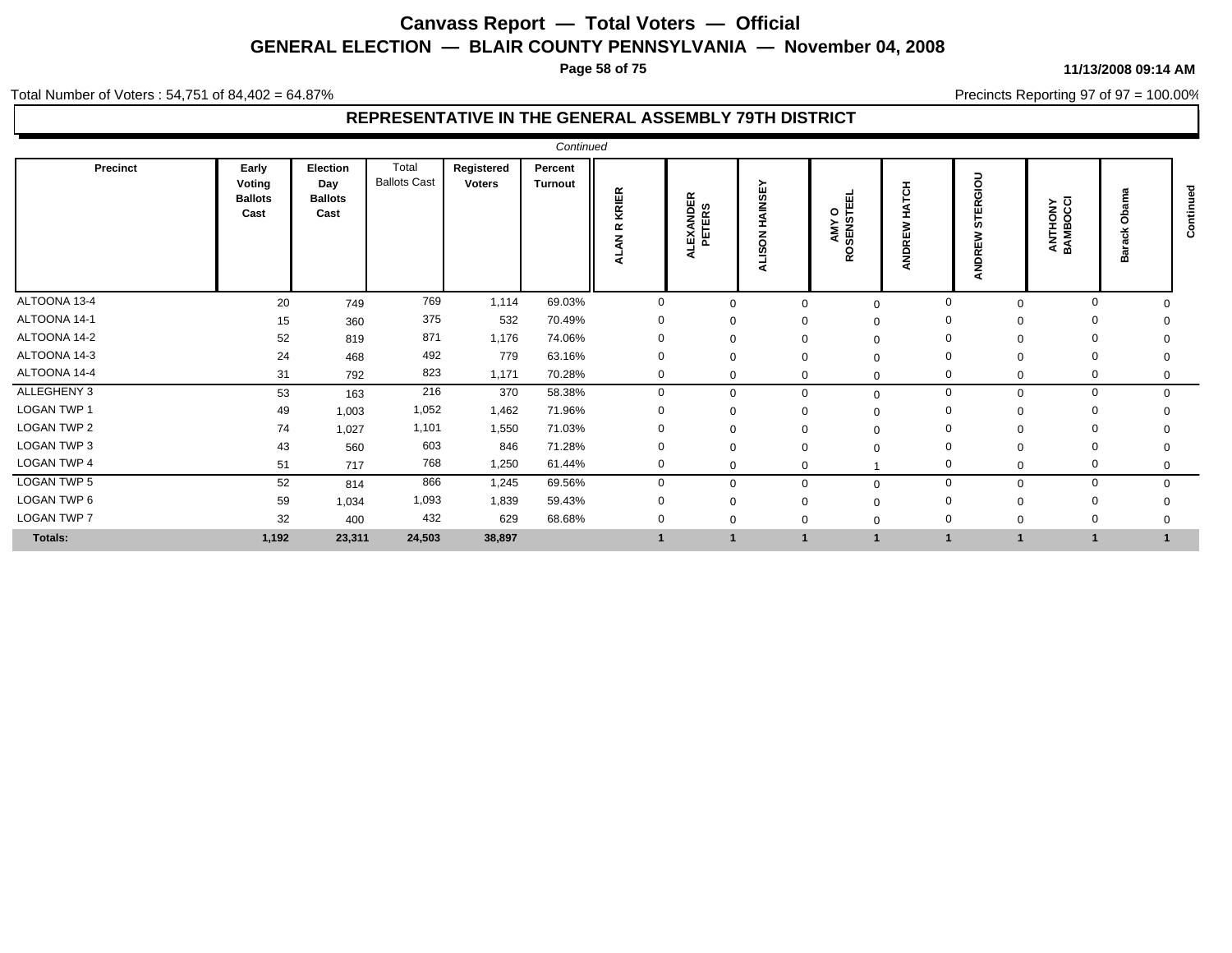**Page 59 of 75**

#### **11/13/2008 09:14 AM**

Precincts Reporting 97 of 97 = 100.00%

Total Number of Voters : 54,751 of 84,402 = 64.87%

|              | Continued<br>Precinct<br>Early<br>Election<br><b>Total</b><br>Registered<br>Percent |                               |                     |               |                |                        |                               |                                                                                |                                                         |                                         |                               |                               |                                        |           |
|--------------|-------------------------------------------------------------------------------------|-------------------------------|---------------------|---------------|----------------|------------------------|-------------------------------|--------------------------------------------------------------------------------|---------------------------------------------------------|-----------------------------------------|-------------------------------|-------------------------------|----------------------------------------|-----------|
|              | Voting<br><b>Ballots</b><br>Cast                                                    | Day<br><b>Ballots</b><br>Cast | <b>Ballots Cast</b> | <b>Voters</b> | <b>Turnout</b> | FIFFE<br><b>BARNEY</b> | <b>MELTON</b><br><b>BARRY</b> | EHR<br>$\circ$<br>.<br>ഗ<br>$\tilde{z}$<br>$\mathbf{\Omega}$<br>≃<br>ERNA<br>⋒ | O<br><b>BERNARD<br/>ACHTENBERO</b><br><b>ACHTI</b><br>⊭ | <b>BRENNAN</b><br>><br>ш<br>ᄐ<br>岀<br>⋒ | <b>SHUSTER</b><br>₫<br>ᆱ      | LLEY<br>띥<br>ш<br>ō<br>₹<br>m | $\overline{\bf 6}$<br>MAH<br><b>AN</b> | Continued |
| ALTOONA 1-1  | 19                                                                                  | 315                           | 334                 | 742           | 45.01%         | $\mathbf 0$            | $\mathbf 0$                   |                                                                                | $\mathbf 0$<br>$\Omega$                                 |                                         | $\mathbf 0$                   | $\mathbf 0$<br>$\mathbf 0$    | $\Omega$                               |           |
| ALTOONA 1-2  | 13                                                                                  | 109                           | 122                 | 261           | 46.74%         | $\mathbf 0$            | $\Omega$                      |                                                                                | $\Omega$<br>$\Omega$                                    |                                         | $\mathbf 0$                   | $\mathbf 0$<br>$\Omega$       | $\Omega$                               |           |
| ALTOONA 2-1  | 11                                                                                  | 218                           | 229                 | 575           | 39.83%         | $\Omega$               | $\Omega$                      |                                                                                | $\Omega$<br>$\Omega$                                    |                                         | 0<br>$\Omega$                 | $\Omega$                      | $\Omega$                               |           |
| ALTOONA 2-2  | 13                                                                                  | 476                           | 489                 | 864           | 56.60%         | $\Omega$               | $\Omega$                      |                                                                                | $\Omega$<br>$\Omega$                                    |                                         | $\mathbf 0$<br>$\overline{1}$ | $\Omega$                      | $\Omega$                               |           |
| ALTOONA 3-1  | 19                                                                                  | 361                           | 380                 | 715           | 53.15%         | $\mathbf 0$            | $\mathbf 0$                   |                                                                                | $\mathbf 0$<br>$\mathbf 0$                              |                                         | $\mathbf 0$                   | $\mathbf 0$<br>$\mathbf 0$    | $\mathbf 0$                            |           |
| ALTOONA 3-2  | 29                                                                                  | 491                           | 520                 | 720           | 72.22%         | $\mathbf 0$            | $\mathbf 0$                   |                                                                                | $\mathbf 0$<br>$\mathbf 0$                              |                                         | $\mathbf 0$                   | $\mathbf 0$<br>$\Omega$       | $\mathbf 0$                            |           |
| ALTOONA 4-1  | 19                                                                                  | 404                           | 423                 | 784           | 53.95%         | $\Omega$               | $\mathbf 0$                   |                                                                                | $\Omega$<br>$\Omega$                                    |                                         | $\mathbf 0$<br>$\Omega$       | $\Omega$                      | $\mathbf 0$                            |           |
| ALTOONA 4-2  | 18                                                                                  | 481                           | 499                 | 704           | 70.88%         | -1                     | $\overline{0}$                |                                                                                | $\Omega$<br>$\Omega$                                    |                                         | $\mathbf 0$<br>$\Omega$       | $\Omega$                      | $\Omega$                               |           |
| ALTOONA 5-1  | 3                                                                                   | 102                           | 105                 | 210           | 50.00%         | $\Omega$               | 0                             |                                                                                | $\mathbf 0$<br>$\Omega$                                 |                                         | 0<br>$\Omega$                 | $\Omega$                      | $\overline{2}$                         |           |
| ALTOONA 5-2  | 24                                                                                  | 429                           | 453                 | 727           | 62.31%         | $\mathbf 0$            | $\mathbf 0$                   |                                                                                | $\Omega$<br>$\Omega$                                    |                                         | $\mathbf 0$                   | $\mathbf 0$<br>$\Omega$       | $\Omega$                               |           |
| ALTOONA 5-3  | 14                                                                                  | 361                           | 375                 | 611           | 61.37%         | $\mathbf 0$            | $\mathbf 0$                   |                                                                                | $\mathbf 0$<br>$\mathbf 0$                              |                                         | $\mathbf 0$                   | $\mathbf 0$<br>$\Omega$       | $\mathbf 0$                            |           |
| ALTOONA 6-1  | 18                                                                                  | 410                           | 428                 | 818           | 52.32%         | $\mathbf 0$            | $\mathbf 0$                   |                                                                                | $\mathbf 0$<br>$\Omega$                                 |                                         | $\mathbf 0$<br>$\Omega$       | $\mathbf 0$                   | $\Omega$                               |           |
| ALTOONA 6-2  | 8                                                                                   | 408                           | 416                 | 774           | 53.75%         | $\Omega$               | $\mathbf 0$                   |                                                                                | $\Omega$<br>$\Omega$                                    |                                         | $\mathbf 0$                   | $\mathbf 0$<br>$\Omega$       | $\Omega$                               |           |
| ALTOONA 6-3  | 20                                                                                  | 479                           | 499                 | 816           | 61.15%         | $\mathbf 0$            | $\mathbf 0$                   |                                                                                | $\mathbf 0$<br>$\Omega$                                 |                                         | $\mathbf 0$                   | $\mathbf 0$<br>$\Omega$       | $\Omega$                               |           |
| ALTOONA 6-4  | 32                                                                                  | 466                           | 498                 | 704           | 70.74%         | $\mathbf 0$            | 0                             |                                                                                | 0<br>$\Omega$                                           |                                         | $\mathbf 0$<br>$\Omega$       | $\overline{2}$                | $\mathbf 0$                            |           |
| ALTOONA 6-5  | 46                                                                                  | 635                           | 681                 | 1,064         | 64.00%         | $\mathbf 0$            | $\mathbf 0$                   |                                                                                | $\mathbf 0$<br>$\mathbf 0$                              |                                         | $\mathbf 0$                   | $\mathbf 0$<br>$\overline{1}$ | $\mathbf 0$                            |           |
| ALTOONA 7    | 9                                                                                   | 437                           | 446                 | 927           | 48.11%         | $\Omega$               | $\Omega$                      |                                                                                | $\Omega$<br>$\Omega$                                    |                                         | $\mathbf 0$<br>$\mathbf 0$    | $\mathbf 0$                   | $\mathbf 0$                            |           |
| ALTOONA 8-1  | 20                                                                                  | 371                           | 391                 | 810           | 48.27%         | $\Omega$               | $\overline{0}$                |                                                                                | $\Omega$<br>0                                           |                                         | $\mathbf 0$<br>$\Omega$       | $\mathbf 0$                   | $\mathbf 0$                            |           |
| ALTOONA 8-2  | 14                                                                                  | 395                           | 409                 | 625           | 65.44%         | $\Omega$               | $\mathbf 0$                   |                                                                                | $\Omega$<br>$\Omega$                                    |                                         | $\mathbf 0$<br>$\Omega$       | $\Omega$                      | $\Omega$                               |           |
| ALTOONA 9    | 10                                                                                  | 467                           | 477                 | 883           | 54.02%         | $\mathbf 0$            | $\mathbf 0$                   |                                                                                | $\mathbf 0$<br>$\Omega$                                 |                                         | $\mathbf 0$                   | $\mathbf 0$<br>$\Omega$       | 0                                      |           |
| ALTOONA 10-1 | $\overline{7}$                                                                      | 249                           | 256                 | 582           | 43.99%         | $\mathbf 0$            | $\mathbf 0$                   |                                                                                | $\mathbf 0$<br>$\Omega$                                 |                                         | $\mathbf 0$                   | $\mathbf 0$<br>$\Omega$       | $\mathbf 0$                            |           |
| ALTOONA 10-2 | 10                                                                                  | 302                           | 312                 | 512           | 60.94%         | $\Omega$               | $\Omega$                      |                                                                                | $\Omega$<br>$\mathbf 0$                                 |                                         | $\Omega$                      | $\mathbf 0$<br>$\mathbf 0$    | $\Omega$                               |           |
| ALTOONA 10-3 | $\overline{7}$                                                                      | 271                           | 278                 | 416           | 66.83%         | $\Omega$               | $\Omega$                      |                                                                                | $\Omega$<br>$\Omega$                                    |                                         | $\mathbf 0$                   | $\mathbf 0$<br>$\mathbf 0$    | $\Omega$                               |           |
| ALTOONA 10-4 | 28                                                                                  | 621                           | 649                 | 956           | 67.89%         | $\mathbf 0$            | $\mathbf 0$                   |                                                                                | 0<br>$\Omega$                                           |                                         | 0<br>$\Omega$                 | $\mathbf 0$                   | $\Omega$                               |           |
| ALTOONA 11-1 | 27                                                                                  | 647                           | 674                 | 1,058         | 63.71%         | $\mathbf 0$            | $\mathbf 0$                   |                                                                                | $\mathbf 0$<br>$\Omega$                                 |                                         | $\mathbf 0$                   | $\mathbf 0$<br>$\Omega$       | $\mathbf 0$                            |           |
| ALTOONA 11-2 | 34                                                                                  | 550                           | 584                 | 829           | 70.45%         | $\mathbf 0$            | $\mathbf 0$                   |                                                                                | $\mathbf 0$<br>$\Omega$                                 |                                         | $\mathbf 0$                   | $\mathbf 0$<br>$\Omega$       | $\mathbf 0$                            |           |
| ALTOONA 11-3 | 32                                                                                  | 532                           | 564                 | 822           | 68.61%         | $\Omega$               | $\mathbf 0$                   |                                                                                | $\mathbf 0$<br>$\Omega$                                 | -1                                      | $\Omega$                      | $\Omega$                      | $\Omega$                               |           |
| ALTOONA 12-1 | 13                                                                                  | 226                           | 239                 | 406           | 58.87%         | $\Omega$               | $\Omega$                      |                                                                                | $\Omega$<br>$\Omega$                                    |                                         | $\mathbf 0$<br>$\mathbf 0$    | 0                             | $\Omega$                               |           |
| ALTOONA 12-2 | 10                                                                                  | 352                           | 362                 | 567           | 63.84%         | $\mathbf 0$            | $\mathbf 0$                   |                                                                                | 0<br>$\mathbf 0$                                        |                                         | $\mathbf 0$                   | $\mathbf 0$<br>$\mathbf 0$    | $\Omega$                               |           |
| ALTOONA 12-3 | 10                                                                                  | 329                           | 339                 | 467           | 72.59%         | $\mathbf 0$            | $\mathbf 0$                   |                                                                                | $\mathbf 1$<br>$\Omega$                                 |                                         | $\mathbf 0$                   | $\mathbf 0$<br>$\Omega$       | $\mathbf 0$                            |           |
| ALTOONA 12-4 | 29                                                                                  | 474                           | 503                 | 681           | 73.86%         | $\mathbf 0$            | $\mathbf 0$                   |                                                                                | $\mathbf 0$<br>$\mathbf 0$                              |                                         | $\mathbf 0$                   | $\mathbf 0$<br>$\mathbf 0$    | $\mathbf 0$                            |           |
| ALTOONA 12-5 | 12                                                                                  | 261                           | 273                 | 393           | 69.47%         | $\mathbf 0$            | $\mathbf 0$                   |                                                                                | $\mathbf 0$<br>$\Omega$                                 |                                         | $\mathbf 0$                   | $\mathbf 0$<br>$\Omega$       | $\Omega$                               |           |
| ALTOONA 13-1 | 20                                                                                  | 701                           | 721                 | 1,150         | 62.70%         | $\Omega$               | $\Omega$                      |                                                                                | $\Omega$<br>$\Omega$                                    |                                         | 0<br>$\Omega$                 | $\Omega$                      | $\Omega$                               |           |
| ALTOONA 13-2 | 15                                                                                  | 565                           | 580                 | 977           | 59.37%         | $\Omega$               | $\Omega$                      |                                                                                | $\Omega$<br>$\Omega$                                    |                                         | $\mathbf 0$<br>$\Omega$       | $\Omega$                      | $\Omega$                               |           |
| ALTOONA 13-3 | 24                                                                                  | 510                           | 534                 | 784           | 68.11%         | $\Omega$               | 0                             |                                                                                | 0<br>$\Omega$                                           |                                         | $\Omega$                      | $\mathbf 0$<br>$\Omega$       | $\mathbf 0$                            |           |
| ALTOONA 13-4 | 20                                                                                  | 749                           | 769                 | 1,114         | 69.03%         | $\mathbf 0$            | $\mathbf 0$                   |                                                                                | $\mathbf 0$<br>$\overline{1}$                           |                                         | $\mathbf 0$                   | $\Omega$<br>$\Omega$          | $\Omega$                               |           |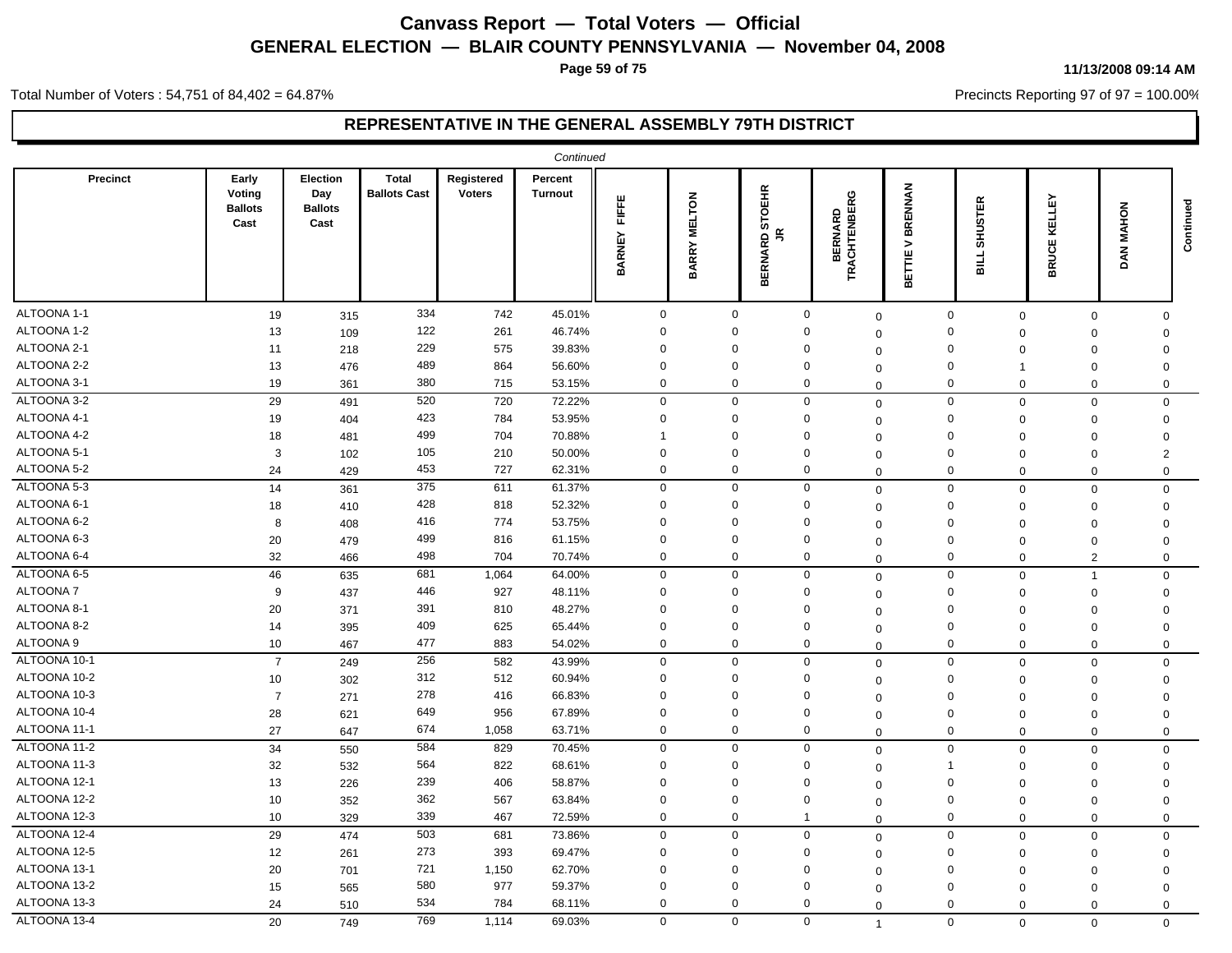**Page 60 of 75**

#### **11/13/2008 09:14 AM**

Total Number of Voters : 54,751 of 84,402 = 64.87%

Precincts Reporting 97 of 97 = 100.00%

| Precinct           | Early<br>Voting<br><b>Ballots</b><br>Cast | Election<br>Day<br><b>Ballots</b><br>Cast | <b>Total</b><br><b>Ballots Cast</b> | Registered<br><b>Voters</b> | Percent<br><b>Turnout</b> | FIFFE<br><b>ARNE</b><br>≃ | z<br>$\circ$<br>핕<br>⋩<br><b>BAR</b> | EHR.<br>ō<br><b>in</b><br>$\leq$<br>≏<br>¥<br>z<br>띥<br>≃ | $\tilde{r}$<br>NARD<br>ENBEI<br>z<br><b>RENO</b> | z<br>ш<br>$\alpha$<br>$\overline{m}$<br>ш<br>≃ | ΙĘΚ<br>ċ۵<br>로<br>ဖာ<br>긆 | íш<br>×<br>$\epsilon$<br>∍<br>恩 | z<br>o<br>á    | Ο |
|--------------------|-------------------------------------------|-------------------------------------------|-------------------------------------|-----------------------------|---------------------------|---------------------------|--------------------------------------|-----------------------------------------------------------|--------------------------------------------------|------------------------------------------------|---------------------------|---------------------------------|----------------|---|
| ALTOONA 14-1       | 15                                        | 360                                       | 375                                 | 532                         | 70.49%                    | $\Omega$                  | 0                                    | $\Omega$                                                  | $\Omega$                                         | $\mathbf 0$                                    | $\Omega$                  | $\mathbf 0$                     |                |   |
| ALTOONA 14-2       | 52                                        | 819                                       | 871                                 | 1,176                       | 74.06%                    |                           |                                      |                                                           |                                                  | $\Omega$                                       |                           |                                 |                |   |
| ALTOONA 14-3       | 24                                        | 468                                       | 492                                 | 779                         | 63.16%                    |                           |                                      |                                                           |                                                  | $\Omega$                                       |                           | $\Omega$                        |                |   |
| ALTOONA 14-4       | 31                                        | 792                                       | 823                                 | 1,171                       | 70.28%                    | $\Omega$                  | $\Omega$                             |                                                           |                                                  | $\Omega$                                       | $\Omega$                  | 0                               |                |   |
| ALLEGHENY 3        | 53                                        | 163                                       | 216                                 | 370                         | 58.38%                    | $\Omega$                  | $\Omega$                             | $\Omega$                                                  | $\Omega$                                         | $\mathbf 0$                                    | $\mathbf{0}$              | $\mathbf 0$                     | $\Omega$       |   |
| LOGAN TWP 1        | 49                                        | 1,003                                     | 1,052                               | 1,462                       | 71.96%                    |                           |                                      |                                                           |                                                  | 0                                              | $\Omega$                  | 0                               |                |   |
| LOGAN TWP 2        | 74                                        | 1,027                                     | 1,101                               | 1,550                       | 71.03%                    |                           |                                      |                                                           |                                                  | $\Omega$                                       |                           |                                 |                |   |
| <b>LOGAN TWP 3</b> | 43                                        | 560                                       | 603                                 | 846                         | 71.28%                    |                           |                                      |                                                           |                                                  | $\Omega$                                       |                           | $\Omega$                        |                |   |
| <b>LOGAN TWP 4</b> | 51                                        | 717                                       | 768                                 | 1,250                       | 61.44%                    | 0                         | $\mathbf 0$                          | 0                                                         |                                                  | $\Omega$                                       | $\Omega$                  | 0                               |                |   |
| <b>LOGAN TWP 5</b> | 52                                        | 814                                       | 866                                 | 1,245                       | 69.56%                    |                           | $\Omega$                             | $\Omega$                                                  | $\Omega$                                         | 0                                              | $\Omega$                  | $\mathbf 0$                     |                |   |
| LOGAN TWP 6        | 59                                        | 1,034                                     | 1,093                               | 1,839                       | 59.43%                    |                           |                                      |                                                           |                                                  | $\Omega$                                       |                           | 0                               |                |   |
| <b>LOGAN TWP 7</b> | 32                                        | 400                                       | 432                                 | 629                         | 68.68%                    |                           |                                      |                                                           |                                                  | $\Omega$                                       |                           |                                 |                |   |
| Totals:            | 1,192                                     | 23,311                                    | 24,503                              | 38,897                      |                           |                           |                                      | $\overline{2}$                                            |                                                  |                                                |                           | 3                               | $\overline{2}$ |   |
|                    |                                           |                                           |                                     |                             |                           |                           |                                      |                                                           |                                                  |                                                |                           |                                 |                |   |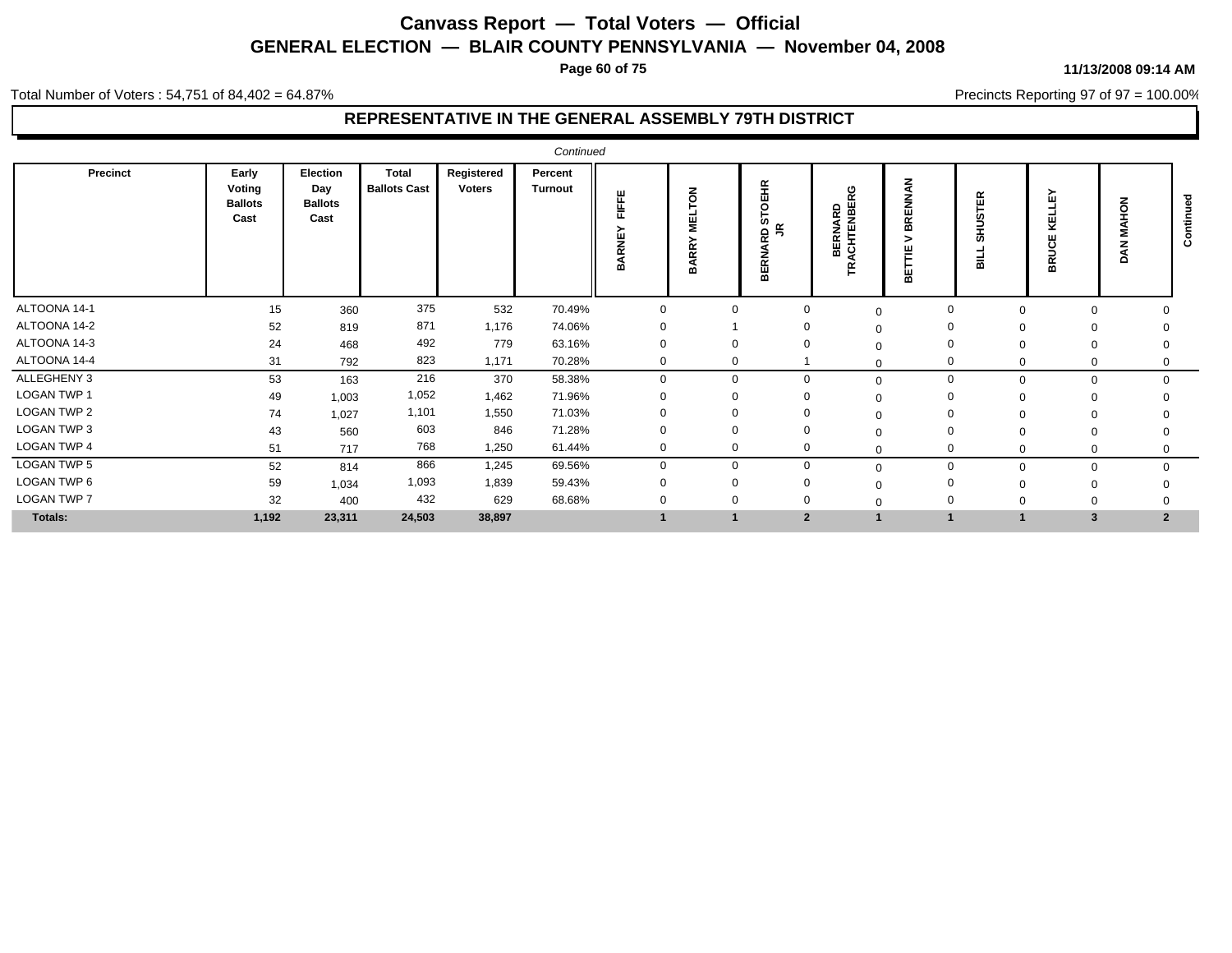**Page 61 of 75**

#### Total Number of Voters : 54,751 of 84,402 = 64.87%

**11/13/2008 09:14 AM**

Precincts Reporting 97 of 97 = 100.00%

|                 |                                           |                                           |                                     |                             |                           | Continued                                             |                         |                                 |                                            |                   |                                  |              |              |  |
|-----------------|-------------------------------------------|-------------------------------------------|-------------------------------------|-----------------------------|---------------------------|-------------------------------------------------------|-------------------------|---------------------------------|--------------------------------------------|-------------------|----------------------------------|--------------|--------------|--|
| Precinct        | Early<br>Voting<br><b>Ballots</b><br>Cast | Election<br>Day<br><b>Ballots</b><br>Cast | <b>Total</b><br><b>Ballots Cast</b> | Registered<br><b>Voters</b> | Percent<br><b>Turnout</b> | <b>MORRIS</b><br>$\pmb{\mathsf{m}}$<br><b>DARRELL</b> | <b>FRANCIS</b><br>DAVID | <b>ECKELS</b><br><b>HEATHER</b> | $\tilde{\vec{\epsilon}}$<br>COVERT<br>TODD | <b>TODD PALIN</b> | $\mathbf{s}$<br><b>TOM IRWIN</b> | TOMSTOUT     | TRACI NAUGLE |  |
| ALTOONA 1-1     | 19                                        | 315                                       | 334                                 | 742                         | 45.01%                    | $\mathbf{1}$                                          | $\mathbf 0$             | $\mathbf 0$                     | $\mathbf 0$                                | $\mathbf 0$       | $\mathbf 0$                      | $\mathbf 0$  | $\Omega$     |  |
| ALTOONA 1-2     | 13                                        | 109                                       | 122                                 | 261                         | 46.74%                    | $\mathbf 0$                                           | $\mathbf 0$             | $\mathbf 0$                     | $\mathbf 0$                                | $\Omega$          | $\mathbf 0$                      | $\mathbf 0$  | $\Omega$     |  |
| ALTOONA 2-1     | 11                                        | 218                                       | 229                                 | 575                         | 39.83%                    | $\mathbf 0$                                           | 0                       | $\mathbf{1}$                    | 0                                          | $\mathbf 0$       | $\mathbf 0$                      | $\mathbf 0$  | 0            |  |
| ALTOONA 2-2     | 13                                        | 476                                       | 489                                 | 864                         | 56.60%                    | $\mathbf 0$                                           | 0                       | $\mathbf 0$                     | $\mathbf 0$                                | $\mathbf 0$       | $\mathbf 0$                      | $\mathbf 0$  | 0            |  |
| ALTOONA 3-1     | 19                                        | 361                                       | 380                                 | 715                         | 53.15%                    | $\mathbf 0$                                           | $\mathbf 0$             | $\mathbf 0$                     | 0                                          | 0                 | $\mathbf 0$                      | $\mathbf 0$  | 0            |  |
| ALTOONA 3-2     | 29                                        | 491                                       | 520                                 | 720                         | 72.22%                    | $\mathbf 0$                                           | $\mathsf 0$             | $\mathsf 0$                     | $\boldsymbol{0}$                           | 0                 | $\mathbf 0$                      | $\mathbf 0$  | 0            |  |
| ALTOONA 4-1     | 19                                        | 404                                       | 423                                 | 784                         | 53.95%                    | $\mathbf 0$                                           | $\mathbf 0$             | $\mathsf 0$                     | $\mathbf 0$                                | $\mathbf 0$       | $\mathbf 0$                      | $\mathbf 0$  | $\Omega$     |  |
| ALTOONA 4-2     | 18                                        | 481                                       | 499                                 | 704                         | 70.88%                    | $\mathbf 0$                                           | 0                       | $\mathbf 0$                     | 0                                          | 0                 | $\mathbf 0$                      | $\mathbf 0$  | $\mathbf 0$  |  |
| ALTOONA 5-1     | 3                                         | 102                                       | 105                                 | 210                         | 50.00%                    | $\mathbf 0$                                           | $\mathbf 0$             | $\mathbf 0$                     | $\mathbf 0$                                | $\mathbf 0$       | $\mathbf 0$                      | $\mathbf 0$  | 0            |  |
| ALTOONA 5-2     | 24                                        | 429                                       | 453                                 | 727                         | 62.31%                    | $\mathbf 0$                                           | $\mathbf 0$             | $\mathbf 0$                     | 0                                          | 0                 | $\mathbf 0$                      | $\mathbf{1}$ | 0            |  |
| ALTOONA 5-3     | 14                                        | 361                                       | 375                                 | 611                         | 61.37%                    | $\pmb{0}$                                             | $\mathbf 0$             | $\mathbf 0$                     | $\mathbf 0$                                | 0                 | $\mathbf 0$                      | $\mathbf 0$  | 0            |  |
| ALTOONA 6-1     | 18                                        | 410                                       | 428                                 | 818                         | 52.32%                    | $\mathbf 0$                                           | $\mathbf 0$             | $\mathbf 0$                     | $\Omega$                                   | $\Omega$          | $\mathbf 0$                      | $\mathbf 0$  | $\mathbf 0$  |  |
| ALTOONA 6-2     | 8                                         | 408                                       | 416                                 | 774                         | 53.75%                    | $\mathbf 0$                                           | $\mathbf 0$             | $\mathbf 0$                     | $\mathbf 0$                                | $\mathbf 0$       | $\mathbf 0$                      | $\mathbf 0$  | $\mathbf 0$  |  |
| ALTOONA 6-3     | 20                                        | 479                                       | 499                                 | 816                         | 61.15%                    | $\mathbf 0$                                           | $\mathbf 0$             | $\mathbf 0$                     | $\mathbf 0$                                | 0                 | $\mathbf 0$                      | $\mathbf 0$  | $\mathbf 0$  |  |
| ALTOONA 6-4     | 32                                        | 466                                       | 498                                 | 704                         | 70.74%                    | $\mathbf 0$                                           | $\mathbf 0$             | $\mathbf 0$                     | $\mathbf 0$                                | 0                 | $\mathbf 0$                      | $\mathbf 0$  | 0            |  |
| ALTOONA 6-5     | 46                                        | 635                                       | 681                                 | 1,064                       | 64.00%                    | $\mathsf{O}\xspace$                                   | $\mathsf 0$             | $\mathsf 0$                     | $\mathsf 0$                                | $\mathbf{0}$      | $\mathbf 0$                      | $\mathbf 0$  | $\mathbf 0$  |  |
| <b>ALTOONA7</b> | 9                                         | 437                                       | 446                                 | 927                         | 48.11%                    | $\mathbf 0$                                           | $\mathbf 0$             | 0                               | $\mathbf 0$                                | 0                 | $\mathbf 0$                      | $\mathbf 0$  | 0            |  |
| ALTOONA 8-1     | 20                                        | 371                                       | 391                                 | 810                         | 48.27%                    | $\mathbf 0$                                           | $\mathbf 0$             | $\mathbf 0$                     | $\mathbf 0$                                | 0                 | $\mathbf 0$                      | $\mathbf 0$  | $\mathbf 0$  |  |
| ALTOONA 8-2     | 14                                        | 395                                       | 409                                 | 625                         | 65.44%                    | $\mathbf 0$                                           | $\Omega$                | $\mathbf 0$                     | $\mathbf 0$                                | $\mathbf 0$       | $\mathbf 0$                      | $\mathbf 0$  | $\mathbf 0$  |  |
| ALTOONA 9       | 10                                        | 467                                       | 477                                 | 883                         | 54.02%                    | $\mathbf 0$                                           | $\mathbf 0$             | $\mathbf 0$                     | 0                                          | 0                 | $\mathbf 0$                      | $\mathbf 0$  | 0            |  |
| ALTOONA 10-1    | $\overline{7}$                            | 249                                       | 256                                 | 582                         | 43.99%                    | $\mathbf 0$                                           | $\mathbf 0$             | $\mathbf 0$                     | $\mathbf 0$                                | 0                 | $\mathbf 0$                      | $\mathbf 0$  | 0            |  |
| ALTOONA 10-2    | 10                                        | 302                                       | 312                                 | 512                         | 60.94%                    | $\mathbf 0$                                           | $\mathbf 0$             | 0                               | 0                                          | $\Omega$          | $\Omega$                         | $\mathbf 0$  | 0            |  |
| ALTOONA 10-3    | $\overline{7}$                            | 271                                       | 278                                 | 416                         | 66.83%                    | $\mathbf 0$                                           | $\mathbf 0$             | $\mathbf 0$                     | $\mathbf 0$                                | $\mathbf 0$       | $\mathbf 0$                      | $\mathbf 0$  | 0            |  |
| ALTOONA 10-4    | 28                                        | 621                                       | 649                                 | 956                         | 67.89%                    | $\mathbf 0$                                           | 2                       | $\mathbf 0$                     | 0                                          | $\Omega$          | $\mathbf 0$                      | $\mathbf 0$  | $\Omega$     |  |
| ALTOONA 11-1    | 27                                        | 647                                       | 674                                 | 1,058                       | 63.71%                    | $\mathbf 0$                                           | $\overline{1}$          | $\mathbf 0$                     | $\mathbf 0$                                | 0                 | $\mathbf 0$                      | $\mathbf 0$  | 0            |  |
| ALTOONA 11-2    | 34                                        | 550                                       | 584                                 | 829                         | 70.45%                    | $\mathbf 0$                                           | $\mathbf 0$             | $\mathbf 0$                     | $\mathbf 0$                                | $\mathbf{0}$      | $\mathbf 0$                      | $\mathbf 0$  | $\mathbf{0}$ |  |
| ALTOONA 11-3    | 32                                        | 532                                       | 564                                 | 822                         | 68.61%                    | $\mathbf 0$                                           | $\overline{1}$          | 0                               | 0                                          | 0                 | $\mathbf 0$                      | $\mathbf 0$  | 0            |  |
| ALTOONA 12-1    | 13                                        | 226                                       | 239                                 | 406                         | 58.87%                    | $\mathbf 0$                                           | $\mathbf 0$             | $\mathbf 0$                     | $\mathbf 0$                                | 0                 | $\mathbf 0$                      | $\mathbf 0$  | 1            |  |
| ALTOONA 12-2    | 10                                        | 352                                       | 362                                 | 567                         | 63.84%                    | $\mathbf 0$                                           | 0                       | $\mathbf 0$                     | $\mathbf 0$                                | $\mathbf 0$       | $\mathbf 0$                      | $\mathbf 0$  | $\mathbf 0$  |  |
| ALTOONA 12-3    | 10                                        | 329                                       | 339                                 | 467                         | 72.59%                    | $\mathbf 0$                                           | $\mathbf 0$             | $\mathbf 0$                     | 0                                          | 0                 | $\mathbf 0$                      | $\mathbf 0$  | $\mathbf 0$  |  |
| ALTOONA 12-4    | 29                                        | 474                                       | 503                                 | 681                         | 73.86%                    | $\mathsf{O}\xspace$                                   | $\mathsf 0$             | $\mathsf 0$                     | $\mathsf 0$                                | 0                 | $\mathsf 0$                      | $\mathbf 0$  | $\mathbf 0$  |  |
| ALTOONA 12-5    | 12                                        | 261                                       | 273                                 | 393                         | 69.47%                    | $\mathbf 0$                                           | $\mathbf 0$             | $\mathbf{1}$                    | 0                                          | $\mathbf 0$       | $\mathbf 0$                      | $\mathbf 0$  | $\mathbf 0$  |  |
| ALTOONA 13-1    | 20                                        | 701                                       | 721                                 | 1,150                       | 62.70%                    | $\mathbf 0$                                           | $\mathbf 0$             | $\mathbf 0$                     | 0                                          | 0                 | $\mathbf 0$                      | $\mathbf 0$  | $\mathbf 0$  |  |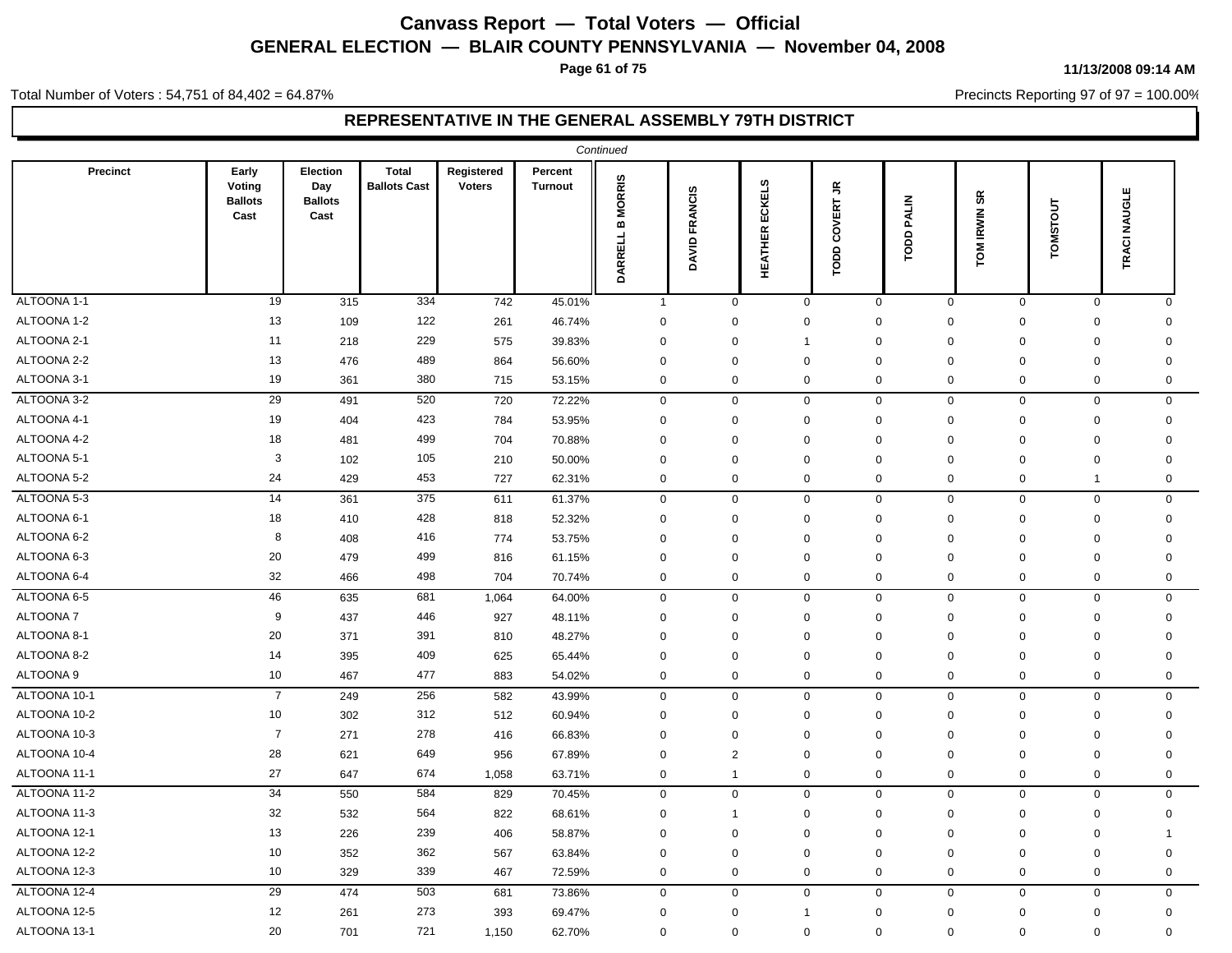**Page 62 of 75**

#### Total Number of Voters : 54,751 of 84,402 = 64.87%

#### **REPRESENTATIVE IN THE GENERAL ASSEMBLY 79TH DISTRICT**

| Precinct           | Early<br>Voting<br><b>Ballots</b><br>Cast | Election<br>Day<br><b>Ballots</b><br>Cast | <b>Total</b><br><b>Ballots Cast</b> | Registered<br><b>Voters</b> | Percent<br><b>Turnout</b> | <b>MORRIS</b><br>ARREL<br>ó | FRANCIS<br>DAVID | s<br>ECKEL<br><b>HEATHER</b> |                | $\tilde{\vec{r}}$<br>VERT<br>ō<br>ō<br>ropp | PALIN<br>TODD | æ<br><b>IRWIN</b><br>LOW | <b>OMSTOUT</b> | щ<br>$\sigma$<br>∍<br>ب<br><b>TRA</b> |              |
|--------------------|-------------------------------------------|-------------------------------------------|-------------------------------------|-----------------------------|---------------------------|-----------------------------|------------------|------------------------------|----------------|---------------------------------------------|---------------|--------------------------|----------------|---------------------------------------|--------------|
| ALTOONA 13-2       | 15                                        | 565                                       | 580                                 | 977                         | 59.37%                    | $\mathbf 0$                 |                  | $\mathbf 0$                  | $\mathbf 0$    | $\mathbf 0$                                 |               | $\Omega$                 | $\mathbf 0$    | $\mathbf 0$                           | $\Omega$     |
| ALTOONA 13-3       | 24                                        | 510                                       | 534                                 | 784                         | 68.11%                    | $\mathbf 0$                 |                  | $\mathbf 0$                  | $\mathbf 0$    | 0                                           |               | 0                        | $\mathbf 0$    | $\mathbf 0$                           | 0            |
| ALTOONA 13-4       | 20                                        | 749                                       | 769                                 | 1,114                       | 69.03%                    | $\mathbf 0$                 |                  | $\mathbf 0$                  | $\mathbf 0$    | 0                                           |               | 0                        | $\mathbf 0$    | $\mathbf 0$                           | $\mathbf 0$  |
| ALTOONA 14-1       | 15                                        | 360                                       | 375                                 | 532                         | 70.49%                    | $\mathbf 0$                 |                  | $\mathbf 0$                  | $\mathbf 0$    | $\mathbf 0$                                 |               |                          | $\Omega$       | $\mathbf 0$                           |              |
| ALTOONA 14-2       | 52                                        | 819                                       | 871                                 | 1,176                       | 74.06%                    | $\mathbf 0$                 |                  | $\mathbf 0$                  | $\mathbf 0$    | 0                                           |               |                          | $\mathbf 0$    | 0                                     | $\Omega$     |
| ALTOONA 14-3       | 24                                        | 468                                       | 492                                 | 779                         | 63.16%                    |                             |                  | $\mathbf 0$                  | $\mathbf 0$    | $\mathbf 0$                                 |               |                          | $\Omega$       | $\mathbf 0$                           | 0            |
| ALTOONA 14-4       | 31                                        | 792                                       | 823                                 | 1,171                       | 70.28%                    | $\mathbf 0$                 |                  | $\mathbf 0$                  | $\mathbf 0$    | $\mathbf 0$                                 |               | 0                        | $\mathbf{1}$   | $\mathbf 0$                           | 0            |
| ALLEGHENY 3        | 53                                        | 163                                       | 216                                 | 370                         | 58.38%                    | $\mathbf 0$                 |                  | $\mathbf 0$                  | $\mathbf 0$    | $\mathbf{0}$                                |               | 0                        | $\mathbf 0$    | $\mathbf 0$                           | $\mathbf{0}$ |
| LOGAN TWP 1        | 49                                        | 1,003                                     | 1,052                               | 1,462                       | 71.96%                    | $\mathbf 0$                 |                  | $\mathbf 0$                  | $\mathbf 0$    | $\mathbf 0$                                 |               |                          | $\Omega$       | 0                                     |              |
| LOGAN TWP 2        | 74                                        | 1,027                                     | 1,101                               | 1,550                       | 71.03%                    | $\mathbf 0$                 |                  | 0                            | $\mathbf 0$    | 0                                           |               |                          | 0              | 0                                     | $\mathbf{0}$ |
| LOGAN TWP 3        | 43                                        | 560                                       | 603                                 | 846                         | 71.28%                    | 0                           |                  | 0                            | $\mathbf 0$    | 0                                           |               | $\Omega$                 | $\mathbf 0$    | 0                                     | 0            |
| LOGAN TWP 4        | 51                                        | 717                                       | 768                                 | 1,250                       | 61.44%                    | $\mathbf 0$                 |                  | $\mathbf 0$                  | $\mathbf 0$    | 0                                           |               | $\mathbf{0}$             | $\mathbf 0$    | $\mathbf 0$                           | 0            |
| <b>LOGAN TWP 5</b> | 52                                        | 814                                       | 866                                 | 1,245                       | 69.56%                    | $\mathbf 0$                 |                  | $\mathbf 0$                  | $\mathbf 0$    | $\mathbf{0}$                                |               |                          | $\mathbf 0$    | $\mathbf 0$                           | 0            |
| LOGAN TWP 6        | 59                                        | 1,034                                     | 1,093                               | 1,839                       | 59.43%                    | $\mathbf 0$                 |                  | $\mathbf 0$                  | $\mathbf 0$    | $\Omega$                                    |               |                          | $\mathbf 0$    | $\mathbf 0$                           |              |
| <b>LOGAN TWP 7</b> | 32                                        | 400                                       | 432                                 | 629                         | 68.68%                    | $\mathbf 0$                 |                  | 0                            | $\mathbf 0$    |                                             |               | O                        | 0              | 0                                     | $\Omega$     |
| Totals:            | 1,192                                     | 23,311                                    | 24,503                              | 38,897                      |                           | $\overline{2}$              |                  | $\overline{4}$               | $\overline{2}$ |                                             |               |                          |                | $\blacktriangleleft$                  | 1            |

#### **11/13/2008 09:14 AM**

Precincts Reporting 97 of 97 = 100.00%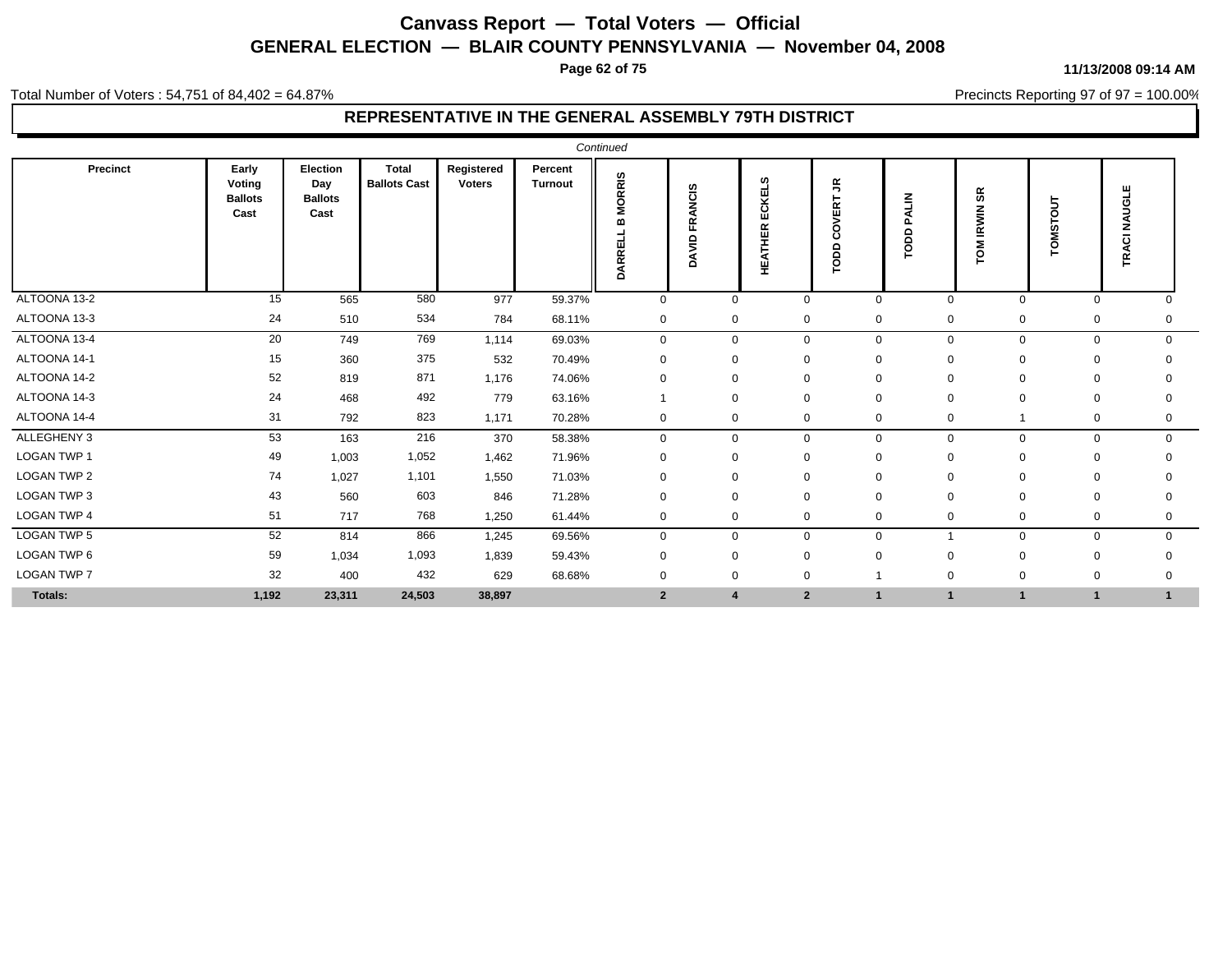**Page 63 of 75**

Total Number of Voters : 54,751 of 84,402 = 64.87%

#### **11/13/2008 09:14 AM**

Precincts Reporting 97 of 97 = 100.00%

| Precinct               | Early<br>Voting<br><b>Ballots</b><br>Cast | Election<br>Day<br><b>Ballots</b><br>Cast | <b>Total</b><br><b>Ballots Cast</b> | Registered<br><b>Voters</b> | Percent<br><b>Turnout</b> | <b>STERN</b><br>REP<br>∢<br><b>JERRY</b> | <b>ROGERS</b><br><b>XANDER</b> | SHAHEEN<br>$\overline{\textbf{k}}$<br>핑 | ゠゙<br>Mack<br>Ronald | PALIN<br>₹<br><b>SAR</b> | <b>SNYDER</b><br>Σ<br>SEAN | SAGER<br>SHEILA | HUGHES<br><b>STEVE</b> | Continued |
|------------------------|-------------------------------------------|-------------------------------------------|-------------------------------------|-----------------------------|---------------------------|------------------------------------------|--------------------------------|-----------------------------------------|----------------------|--------------------------|----------------------------|-----------------|------------------------|-----------|
|                        |                                           |                                           |                                     |                             |                           |                                          |                                |                                         |                      |                          |                            |                 |                        |           |
| ALLEGHENY 1            | 70                                        | 1,112                                     | 1,182                               | 1,878                       | 62.94%                    | 968                                      | $\mathbf 0$                    | $\mathbf 0$                             | $\mathbf 0$          | $\mathbf 0$              | $\overline{2}$             | 0               | $\Omega$               |           |
| ALLEGHENY 2            | 80                                        | 952                                       | 1,032                               | 1,644                       | 62.77%                    | 847                                      | $\mathbf 0$                    | $\mathbf{0}$                            | $\Omega$             | $\mathbf 0$              | $\Omega$                   | $\Omega$        | $\mathsf 0$            |           |
| ALLEGHENY 4            | 40                                        | 475                                       | 515                                 | 801                         | 64.29%                    | 442                                      | $\mathbf 0$                    | $\mathbf 0$                             | -1                   | $\mathbf 0$              | $\Omega$                   | $\Omega$        | $\mathbf 0$            |           |
| ANTIS TWP 1            | 59                                        | 1,175                                     | 1,234                               | 1,827                       | 67.54%                    | 1,050                                    | $\Omega$                       | $\mathbf 0$                             | $\Omega$             | $\Omega$                 | $\Omega$                   | $\Omega$        | $\mathbf 0$            |           |
| ANTIS TWP 2            | 29                                        | 744                                       | 773                                 | 1,144                       | 67.57%                    | 669                                      | $\mathbf 0$                    | $\mathbf 0$                             | $\Omega$             | $\mathbf 0$              | $\mathbf 0$                | $\mathbf 0$     | $\mathbf 0$            |           |
| ANTIS TWP 3            | 45                                        | 963                                       | 1,008                               | 1,432                       | 70.39%                    | 845                                      | $\mathbf 0$                    | $\mathbf 0$                             | $\mathbf 0$          | $\mathbf 0$              | $\Omega$                   | $\mathbf 0$     | $\mathbf 0$            |           |
| BELLWOOD BORO          | 32                                        | 741                                       | 773                                 | 1,229                       | 62.90%                    | 657                                      | $\mathbf 0$                    | $\mathbf 0$                             | $\Omega$             | $\mathbf 0$              | $\mathbf 0$                | $\mathbf 0$     | $\mathbf 0$            |           |
| <b>BLAIR - CATFISH</b> | 39                                        | 746                                       | 785                                 | 1,178                       | 66.64%                    | 695                                      | $\mathbf 0$                    | $\mathbf 0$                             | $\mathbf 0$          | $\mathbf 0$              | $\Omega$                   | $\Omega$        | $\mathbf 0$            |           |
| <b>BLAIR - E HOLBG</b> | 88                                        | 1,431                                     | 1,519                               | 2,239                       | 67.84%                    | 1,283                                    | $\mathbf 0$                    | $\mathbf 0$                             | $\mathbf 0$          | $\mathbf 0$              | $\Omega$                   | $\Omega$        | $\mathbf 0$            |           |
| <b>CATHARINE TWP</b>   | 18                                        | 337                                       | 355                                 | 495                         | 71.72%                    | 314                                      | $\mathbf 0$                    | $\mathbf 0$                             | $\mathbf 0$          | $\mathbf 0$              | $\mathbf 0$                | 0               | $\mathbf 0$            |           |
| <b>DUNCANSVILLE</b>    | 38                                        | 551                                       | 589                                 | 867                         | 67.94%                    | 498                                      | $\mathbf 0$                    | $\mathbf 0$                             | $\Omega$             | $\mathbf 0$              | $\mathbf 0$                | 0               | $\mathbf 0$            |           |
| <b>FRANKSTOWN 1</b>    | 17                                        | 322                                       | 339                                 | 435                         | 77.93%                    | 286                                      | $\mathbf 0$                    | $\mathbf 0$                             | $\mathbf 0$          | $\mathbf 0$              | $\Omega$                   | $\Omega$        | $\mathbf 0$            |           |
| FRANKSTOWN 2           | 136                                       | 1,774                                     | 1,910                               | 2,765                       | 69.08%                    | 1,644                                    | $\Omega$                       | $\mathbf 0$                             | $\Omega$             | $\mathbf 0$              | $\Omega$                   | $\Omega$        | $\mathbf 0$            |           |
| <b>FRANKSTOWN 3</b>    | 215                                       | 1,755                                     | 1,970                               | 2,861                       | 68.86%                    | 1,655                                    | $\Omega$                       | $\mathbf 0$                             | $\Omega$             | $\mathbf 0$              | $\mathbf 0$                | 0               | $\mathbf 0$            |           |
| FREEDOM 1              | 18                                        | 486                                       | 504                                 | 698                         | 72.21%                    | 450                                      | $\mathbf 0$                    | $\mathbf{0}$                            | $\mathbf 0$          | $\mathbf 0$              | $\mathbf 0$                | $\mathbf 0$     | $\mathbf 0$            |           |
| FREEDOM 2              | 30                                        | 817                                       | 847                                 | 1,312                       | 64.56%                    | 751                                      | $\mathbf 0$                    | $\mathbf 0$                             | $\mathbf 0$          | $\mathsf 0$              | $\mathbf 0$                | 0               | $\mathsf 0$            |           |
| <b>GREENFIELD 1</b>    | 22                                        | 487                                       | 509                                 | 931                         | 54.67%                    | 456                                      | $\mathbf 0$                    | $\mathbf 0$                             | $\mathbf 0$          | $\mathbf 0$              | $\Omega$                   | $\Omega$        | $\mathbf 0$            |           |
| <b>GREENFIELD 2</b>    | 6                                         | 88                                        | 94                                  | 134                         | 70.15%                    | 87                                       | $\Omega$                       | $\Omega$                                | $\Omega$             | $\mathbf 0$              | $\mathbf 0$                | $\mathbf 0$     | $\mathbf 0$            |           |
| <b>GREENFIELD 3</b>    | 23                                        | 644                                       | 667                                 | 1,130                       | 59.03%                    | 575                                      | $\mathbf 0$                    | $\mathbf 0$                             | $\mathbf 0$          | $\mathbf 0$              | $\Omega$                   | 0               | $\mathbf 0$            |           |
| <b>HOLLIDAYSBURG 1</b> | 15                                        | 262                                       | 277                                 | 477                         | 58.07%                    | 209                                      | $\mathbf 0$                    | $\overline{1}$                          | $\mathbf 0$          | $\mathbf 0$              | $\mathbf 0$                | 0               | $\mathsf{O}\xspace$    |           |
| HOLLIDAYSBURG 2        | 24                                        | 393                                       | 417                                 | 608                         | 68.59%                    | 336                                      | $\mathbf 0$                    | $\boldsymbol{0}$                        | $\mathbf 0$          | $\mathbf 0$              | $\mathbf 0$                | $\mathbf{0}$    | $\mathbf{0}$           |           |
| <b>HOLLIDAYSBURG 3</b> | 10                                        | 190                                       | 200                                 | 388                         | 51.55%                    | 171                                      | $\overline{1}$                 | $\mathbf 0$                             | $\mathbf 0$          | $\mathbf 0$              | $\Omega$                   | $\Omega$        | $\mathbf 0$            |           |
| <b>HOLLIDAYSBURG 4</b> | 42                                        | 383                                       | 425                                 | 625                         | 68.00%                    | 358                                      | $\mathbf 0$                    | $\mathbf 0$                             | $\Omega$             | $\mathbf 0$              | $\Omega$                   | $\mathbf 0$     | $\mathbf 0$            |           |
| <b>HOLLIDAYSBURG 5</b> | 30                                        | 373                                       | 403                                 | 572                         | 70.45%                    | 340                                      | $\mathbf 0$                    | $\mathbf 0$                             | $\mathbf 0$          | $\mathbf 0$              | $\Omega$                   | $\Omega$        | $\mathbf 0$            |           |
| <b>HOLLIDAYSBURG 6</b> | 73                                        | 500                                       | 573                                 | 830                         | 69.04%                    | 458                                      | $\mathbf 0$                    | $\mathbf 0$                             | $\Omega$             | $\mathbf 0$              | $\mathbf 0$                | $\mathbf 0$     | $\mathbf 0$            |           |
| <b>HOLLIDAYSBURG 7</b> | 17                                        | 379                                       | 396                                 | 560                         | 70.71%                    | 341                                      | $\mathbf 0$                    | $\mathbf 0$                             | $\mathbf 0$          | $\mathbf 0$              | $\mathbf 0$                | $\mathbf 0$     | $\mathbf{0}$           |           |
| <b>HUSTON TWP</b>      | 26                                        | 528                                       | 554                                 | 760                         | 72.89%                    | 517                                      | $\mathbf 0$                    | $\mathbf 0$                             | $\Omega$             | $\mathbf 0$              | $\Omega$                   | $\mathbf 0$     | $\mathbf 0$            |           |
| <b>JUNIATA TWP</b>     | 20                                        | 480                                       | 500                                 | 744                         | 67.20%                    | 454                                      | $\mathbf 0$                    | $\mathbf 0$                             | $\Omega$             | $\mathbf 0$              | $\Omega$                   | $\Omega$        | $\mathbf 0$            |           |
| <b>MARTINSBURG 1</b>   | 38                                        | 395                                       | 433                                 | 616                         | 70.29%                    | 389                                      | $\Omega$                       | $\mathbf 0$                             | $\mathbf 0$          | $\mathbf 0$              | $\mathbf 0$                | 0               | $\mathbf 0$            |           |
| <b>MARTINSBURG 2</b>   | 44                                        | 450                                       | 494                                 | 741                         | 66.67%                    | 440                                      | $\mathbf 0$                    | $\mathbf 0$                             | $\Omega$             | $\mathbf 0$              | $\mathbf 0$                | $\mathbf 0$     | $\mathbf 0$            |           |
| <b>NEWRY BORO</b>      | $\overline{3}$                            | 105                                       | 108                                 | 166                         | 65.06%                    | 87                                       | $\mathbf 0$                    | $\mathbf 0$                             | $\mathbf 0$          | $\mathbf 0$              | $\mathbf 0$                | $\mathbf 0$     | $\mathbf{0}$           |           |
| NORTH WOODBURY         | 103                                       | 1,053                                     | 1,156                               | 1,667                       | 69.35%                    | 1,042                                    | $\mathbf 0$                    | $\mathbf 0$                             | $\Omega$             | $\overline{1}$           | $\mathbf 0$                | $\mathbf 0$     | $\mathbf 0$            |           |
| <b>ROARING SPG 1</b>   | 6                                         | 239                                       | 245                                 | 427                         | 57.38%                    | 216                                      | $\mathbf 0$                    | $\mathbf 0$                             | $\Omega$             | $\mathbf 0$              | $\mathbf 0$                | $\mathbf 0$     | $\mathbf 0$            |           |
| <b>ROARING SPG 2</b>   | 27                                        | 431                                       | 458                                 | 662                         | 69.18%                    | 393                                      | $\Omega$                       | $\mathbf 0$                             | $\Omega$             | $\mathbf 0$              | $\mathbf 0$                | 0               | $\mathbf 0$            |           |
| <b>ROARING SPG 3</b>   | 19                                        | 362                                       | 381                                 | 538                         | 70.82%                    | 353                                      | $\mathbf 0$                    | $\mathbf 0$                             | $\mathbf 0$          | $\mathbf 0$              | $\Omega$                   | $\mathbf{0}$    | $\mathbf 0$            |           |
| SNYDER 1               | 33                                        | 551                                       | 584                                 | 955                         | 61.15%                    | 497                                      | $\mathbf 0$                    | $\mathbf 0$                             | $\mathbf 0$          | $\mathbf 0$              | $\mathbf 0$                | $\mathbf 0$     | $\mathbf 0$            |           |
| <b>TAYLOR TWP</b>      | 64                                        | 1,068                                     | 1,132                               | 1,656                       | 68.36%                    | 1,007                                    | $\mathbf 0$                    | $\mathbf 0$                             | $\mathbf 0$          | $\mathbf 0$              | $\mathbf 0$                | $\mathbf 0$     | $\mathbf 0$            |           |
| <b>TYRONE TWP 2</b>    | 13                                        | 441                                       | 454                                 | 637                         | 71.27%                    | 361                                      | $\mathbf 0$                    | $\mathbf 0$                             | $\mathbf 0$          | $\Omega$                 | $\mathbf 0$                | 0               | 0                      |           |
|                        |                                           |                                           |                                     |                             |                           |                                          |                                |                                         |                      |                          |                            |                 |                        |           |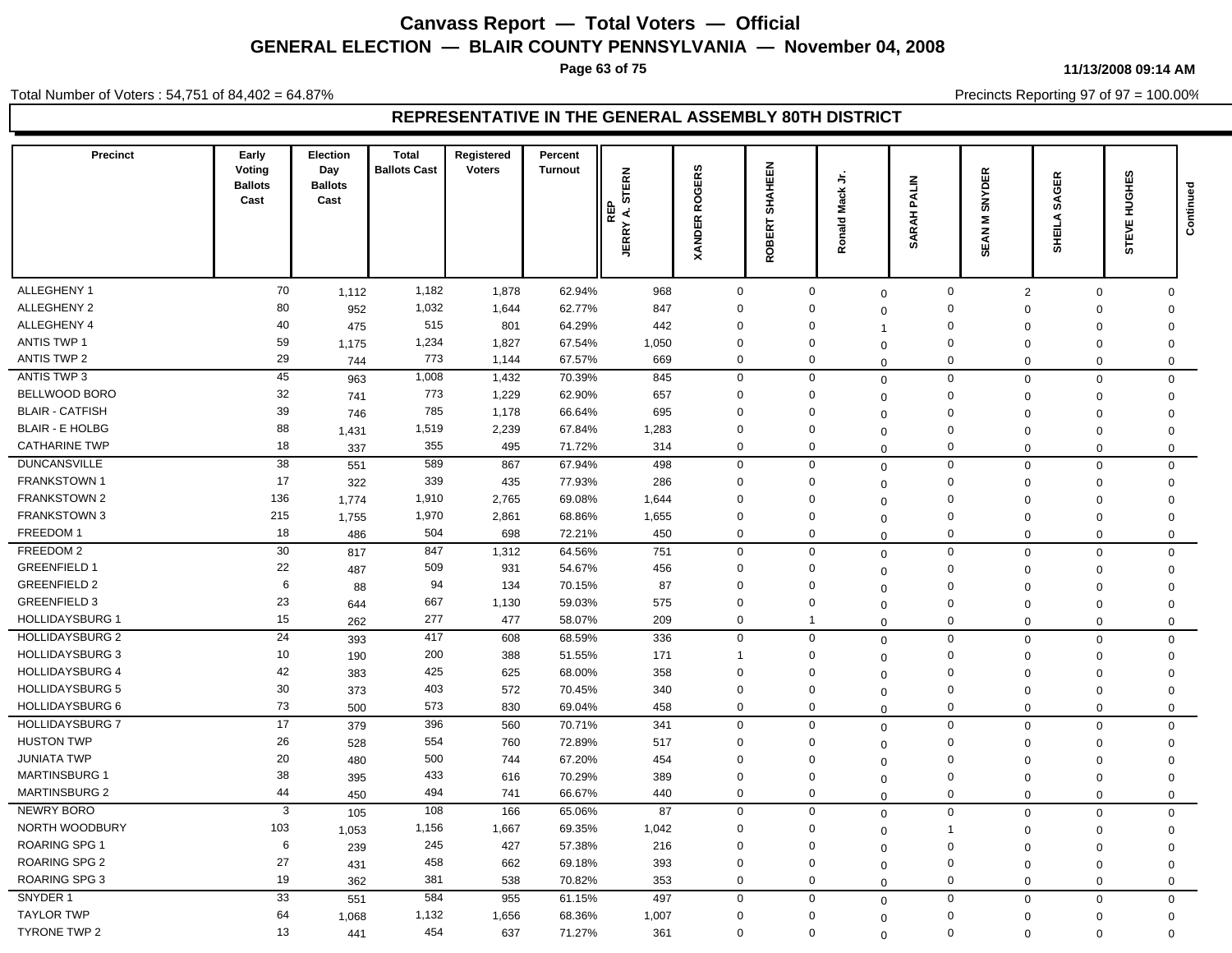**Page 64 of 75**

#### **11/13/2008 09:14 AM**

Precincts Reporting 97 of 97 = 100.00%

Total Number of Voters : 54,751 of 84,402 = 64.87%

| Precinct             | Early<br>Voting<br><b>Ballots</b><br>Cast | Election<br>Day<br><b>Ballots</b><br>Cast | Total<br><b>Ballots Cast</b> | Registered<br>Voters | Percent<br><b>Turnout</b> | z<br>œ<br>ш<br>ທ<br>C<br>모<br>ન<br>α<br>囸<br>∽ | ဖာ<br>Ñ<br>ш<br>Φ<br>$\tilde{\phantom{a}}$<br>ᄌ | z<br>画<br>ш<br>cr.<br>$\mathbf{H}$<br>o<br>$\sim$ | Ñ | ഗ        | ≃<br>ш<br>ഗ<br>₩ | 띥<br>囸<br>ັທ   | ဖာ<br>щ<br>5 |  |
|----------------------|-------------------------------------------|-------------------------------------------|------------------------------|----------------------|---------------------------|------------------------------------------------|-------------------------------------------------|---------------------------------------------------|---|----------|------------------|----------------|--------------|--|
| <b>TYRONE BORO 1</b> | 11                                        | 383                                       | 394                          | 577                  | 68.28%                    | 339                                            |                                                 | $\Omega$                                          |   | $\Omega$ |                  |                |              |  |
| TYRONE BORO 2        | 15                                        | 278                                       | 293                          | 493                  | 59.43%                    | 239                                            |                                                 | $\mathbf{0}$                                      |   |          |                  |                | 0            |  |
| <b>TYRONE BORO 4</b> |                                           | 163                                       | 166                          | 318                  | 52.20%                    | 130                                            |                                                 | $\Omega$                                          |   |          |                  |                |              |  |
| TYRONE BORO 6        | 18                                        | 457                                       | 475                          | 644                  | 73.76%                    | 413                                            |                                                 | $\mathbf 0$                                       |   | $\Omega$ |                  |                |              |  |
| WILLIAMSBURG         | 20                                        | 515                                       | 535                          | 843                  | 63.46%                    | 478                                            |                                                 | $\mathbf 0$                                       |   | $\Omega$ |                  |                |              |  |
| WOODBURY TWP         | 25                                        | 585                                       | 610                          | 903                  | 67.55%                    | 538                                            |                                                 | $\Omega$                                          |   |          |                  |                |              |  |
| <b>Totals:</b>       | 1,704                                     | 26,564                                    | 28,268                       | 42,407               |                           | 24,278                                         |                                                 |                                                   |   |          | $\overline{2}$   | $\overline{2}$ |              |  |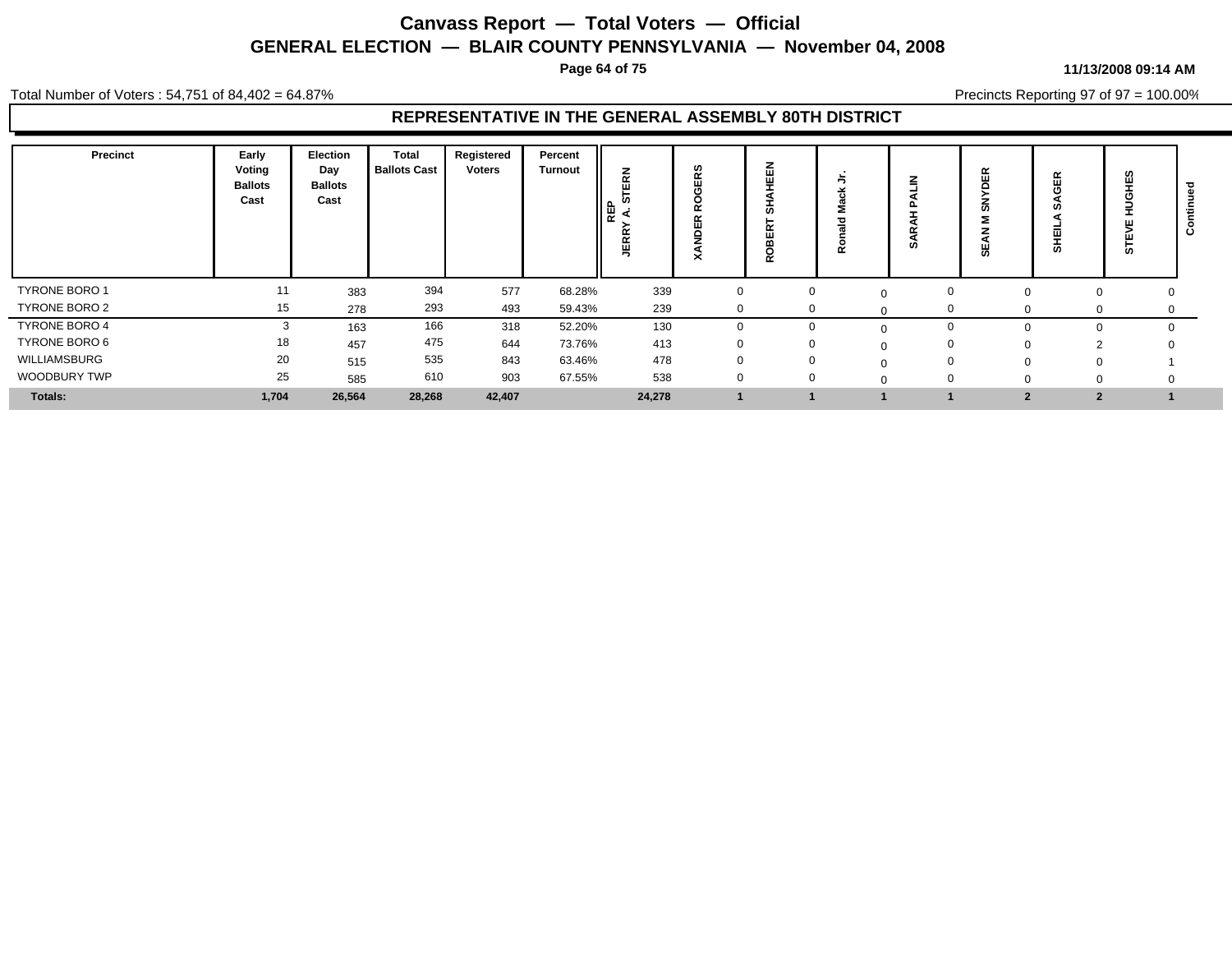**Page 65 of 75**

#### Total Number of Voters : 54,751 of 84,402 = 64.87%

#### **11/13/2008 09:14 AM**

Precincts Reporting 97 of 97 = 100.00%

|                        |                                           |                                           |                              |                             | Continued                 |              |                  |                          |                         |                             |                             |                         |                                          |           |
|------------------------|-------------------------------------------|-------------------------------------------|------------------------------|-----------------------------|---------------------------|--------------|------------------|--------------------------|-------------------------|-----------------------------|-----------------------------|-------------------------|------------------------------------------|-----------|
| <b>Precinct</b>        | Early<br>Voting<br><b>Ballots</b><br>Cast | Election<br>Day<br><b>Ballots</b><br>Cast | Total<br><b>Ballots Cast</b> | Registered<br><b>Voters</b> | Percent<br><b>Turnout</b> | STEVEN MYERS | Hersey<br>Teresa | COAKLEY<br><b>THOMAS</b> | THOMAS LUKE<br>FOLEY    | <b>ADLEY</b><br>없<br>ГOМ    | Frank<br>cent<br>š          | SAYLOR<br>NORMAN        | 5<br>ш<br>ט<br>$\Omega$<br><b>RICHAR</b> | Continued |
| ALLEGHENY 1            | 70                                        | 1,112                                     | 1,182                        | 1,878                       | 62.94%                    | $\mathbf 0$  | $\mathbf 0$      |                          | $\mathbf 0$             | $\mathbf 0$                 | $\mathbf 0$<br>$\mathbf{0}$ | $\mathbf 0$             | $\Omega$                                 |           |
| <b>ALLEGHENY 2</b>     | 80                                        | 952                                       | 1,032                        | 1,644                       | 62.77%                    | $\Omega$     | $\mathbf 0$      |                          | $\Omega$<br>$\Omega$    | 2                           | $\mathbf 0$                 | $\Omega$                | $\Omega$                                 |           |
| ALLEGHENY 4            | 40                                        | 475                                       | 515                          | 801                         | 64.29%                    | $\mathbf 0$  | $\mathbf 0$      |                          | $\Omega$<br>$\Omega$    | $\Omega$                    | $\mathbf 0$                 | $\mathbf 0$             | $\mathbf 0$                              |           |
| ANTIS TWP 1            | 59                                        | 1,175                                     | 1,234                        | 1,827                       | 67.54%                    | $\Omega$     | $\mathbf 0$      |                          | $\Omega$<br>$\Omega$    | $\Omega$                    | $\Omega$                    | $\mathbf{0}$            | $\Omega$                                 |           |
| <b>ANTIS TWP 2</b>     | 29                                        | 744                                       | 773                          | 1,144                       | 67.57%                    | 0            | $\mathbf 0$      |                          | $\mathbf 0$             | $\Omega$<br>$\mathbf 0$     | $\mathbf 0$                 | $\overline{\mathbf{1}}$ | $\mathbf 0$                              |           |
| ANTIS TWP 3            | 45                                        | 963                                       | 1,008                        | 1,432                       | 70.39%                    | $\mathbf 0$  | $\mathbf 0$      |                          | $\mathbf 0$             | $\mathbf 0$<br>$\mathbf 0$  | $\mathbf 0$                 | $\mathbf 0$             | $\mathbf 0$                              |           |
| <b>BELLWOOD BORO</b>   | 32                                        | 741                                       | 773                          | 1,229                       | 62.90%                    | $\mathbf 0$  | $\mathbf 0$      |                          | $\Omega$<br>1           | $\Omega$                    | $\mathbf 0$                 | $\mathbf 0$             | $\mathbf 0$                              |           |
| <b>BLAIR - CATFISH</b> | 39                                        | 746                                       | 785                          | 1,178                       | 66.64%                    | $\Omega$     | $\mathbf 0$      |                          | $\Omega$<br>$\Omega$    | $\Omega$                    | $\Omega$                    | $\mathbf 0$             | $\Omega$                                 |           |
| <b>BLAIR - E HOLBG</b> | 88                                        | 1,431                                     | 1,519                        | 2,239                       | 67.84%                    | $\mathbf 0$  | $\mathbf 0$      |                          | $\mathbf 0$<br>$\Omega$ | $\Omega$                    | $\mathbf 0$                 | $\mathbf 0$             | $\Omega$                                 |           |
| <b>CATHARINE TWP</b>   | 18                                        | 337                                       | 355                          | 495                         | 71.72%                    | $\mathbf 0$  | $\Omega$         |                          | $\Omega$                | $\mathbf 0$<br>$\mathbf 0$  | $\Omega$                    | $\mathbf 0$             | $\Omega$                                 |           |
| <b>DUNCANSVILLE</b>    | 38                                        | 551                                       | 589                          | 867                         | 67.94%                    | $\mathbf 0$  | $\mathbf 0$      |                          | $\Omega$                | $\mathbf 0$                 | $\mathbf 0$<br>$\mathbf 0$  | $\mathbf 0$             | $\Omega$                                 |           |
| FRANKSTOWN 1           | 17                                        | 322                                       | 339                          | 435                         | 77.93%                    | $\mathbf 0$  |                  |                          | $\Omega$<br>$\Omega$    | $\mathbf 0$                 | $\Omega$                    | $\mathbf 0$             | $\Omega$                                 |           |
| <b>FRANKSTOWN 2</b>    | 136                                       | 1.774                                     | 1,910                        | 2,765                       | 69.08%                    | $\Omega$     | $\mathbf 0$      |                          | $\Omega$<br>$\Omega$    | $\Omega$                    |                             | $\mathbf 0$             | $\Omega$                                 |           |
| <b>FRANKSTOWN 3</b>    | 215                                       | 1,755                                     | 1,970                        | 2,861                       | 68.86%                    | $\Omega$     | $\mathbf 0$      |                          | $\Omega$<br>$\mathbf 0$ | $\Omega$                    | $\mathbf 0$                 | $\mathbf{0}$            | $\mathbf 0$                              |           |
| FREEDOM 1              | 18                                        | 486                                       | 504                          | 698                         | 72.21%                    | $\mathbf 0$  | $\mathbf 0$      |                          | $\mathbf 0$             | $\mathbf 0$<br>$\mathbf{0}$ | $\mathbf 0$                 | $\mathbf 0$             | -1                                       |           |
| FREEDOM 2              | 30                                        | 817                                       | 847                          | 1,312                       | 64.56%                    | $\mathbf 0$  | $\mathbf 0$      |                          | $\mathbf 0$             | $\mathbf 0$<br>$\mathbf 0$  | $\mathbf 0$                 | $\mathbf 0$             | $\mathbf{0}$                             |           |
| <b>GREENFIELD 1</b>    | 22                                        | 487                                       | 509                          | 931                         | 54.67%                    | $\Omega$     | $\mathbf 0$      |                          | $\Omega$<br>$\Omega$    | $\Omega$                    | $\Omega$                    | $\mathbf 0$             | $\Omega$                                 |           |
| <b>GREENFIELD 2</b>    | $\,6\,$                                   | 88                                        | 94                           | 134                         | 70.15%                    | $\Omega$     | $\mathbf 0$      |                          | $\Omega$<br>$\Omega$    | $\Omega$                    | $\mathbf 0$                 | $\mathbf{0}$            | $\mathbf 0$                              |           |
| <b>GREENFIELD 3</b>    | 23                                        | 644                                       | 667                          | 1,130                       | 59.03%                    | 0            | $\mathbf 0$      |                          | $\Omega$<br>$\Omega$    | $\Omega$                    | $\Omega$                    | $\mathbf 0$             | $\Omega$                                 |           |
| <b>HOLLIDAYSBURG 1</b> | 15                                        | 262                                       | 277                          | 477                         | 58.07%                    | $\mathbf 0$  | $\mathbf 0$      |                          | $\mathbf 0$             | $\mathbf 0$<br>$\mathbf{0}$ | $\mathbf 0$                 | $\mathbf 0$             | $\Omega$                                 |           |
| <b>HOLLIDAYSBURG 2</b> | 24                                        | 393                                       | 417                          | 608                         | 68.59%                    | $\mathbf 0$  | $\mathbf 0$      |                          | $\mathbf 0$             | $\mathbf 0$<br>$\mathbf 0$  | $\mathbf 0$                 | $\mathbf{0}$            | $\Omega$                                 |           |
| <b>HOLLIDAYSBURG 3</b> | 10                                        | 190                                       | 200                          | 388                         | 51.55%                    | $\Omega$     | $\mathbf 0$      |                          | $\mathbf 0$<br>$\Omega$ | $\Omega$                    | $\mathbf 0$                 | $\mathbf{0}$            | $\mathbf 0$                              |           |
| <b>HOLLIDAYSBURG 4</b> | 42                                        | 383                                       | 425                          | 625                         | 68.00%                    | $\mathbf 0$  | $\Omega$         |                          | $\Omega$<br>-1          | $\mathbf 0$                 | $\Omega$                    | $\mathbf 0$             | $\Omega$                                 |           |
| <b>HOLLIDAYSBURG 5</b> | 30                                        | 373                                       | 403                          | 572                         | 70.45%                    | $\mathbf 0$  | $\mathbf 0$      |                          | $\Omega$<br>$\Omega$    | 0                           | $\mathbf 0$                 | $\mathbf 0$             | $\Omega$                                 |           |
| <b>HOLLIDAYSBURG 6</b> | 73                                        | 500                                       | 573                          | 830                         | 69.04%                    | $\mathbf 0$  | $\mathbf 0$      |                          | $\Omega$<br>$\Omega$    | 0                           | $\mathbf 0$                 | $\mathbf 0$             | $\Omega$                                 |           |
| <b>HOLLIDAYSBURG 7</b> | 17                                        | 379                                       | 396                          | 560                         | 70.71%                    | $\mathbf 0$  | $\mathbf 0$      |                          | $\mathbf 0$             | $\mathbf 0$                 | $\mathbf 0$<br>$\mathbf 0$  | $\mathbf 0$             | $\mathbf{0}$                             |           |
| <b>HUSTON TWP</b>      | 26                                        | 528                                       | 554                          | 760                         | 72.89%                    | 1            | $\mathbf 0$      |                          | $\Omega$<br>$\Omega$    | $\mathbf 0$                 | $\mathbf 0$                 | $\mathbf 0$             | $\Omega$                                 |           |
| <b>JUNIATA TWP</b>     | 20                                        | 480                                       | 500                          | 744                         | 67.20%                    | $\Omega$     | $\mathbf 0$      |                          | $\Omega$<br>$\Omega$    | $\Omega$                    | $\mathbf 0$                 | $\mathbf 0$             | $\Omega$                                 |           |
| <b>MARTINSBURG 1</b>   | 38                                        | 395                                       | 433                          | 616                         | 70.29%                    | $\mathbf 0$  | $\mathbf 0$      |                          | $\Omega$<br>$\Omega$    | $\Omega$                    | $\Omega$                    | $\mathbf 0$             | $\Omega$                                 |           |
| MARTINSBURG 2          | 44                                        | 450                                       | 494                          | 741                         | 66.67%                    | $\mathbf 0$  | $\mathbf 0$      |                          | $\mathbf 0$             | $\mathbf 0$<br>$\mathbf 0$  | $\mathbf 0$                 | $\mathbf{0}$            | $\mathbf 0$                              |           |
| <b>NEWRY BORO</b>      | 3                                         | 105                                       | 108                          | 166                         | 65.06%                    | $\mathbf 0$  | $\mathbf 0$      |                          | $\mathbf 0$             | $\mathbf 0$<br>$\mathbf 0$  | $\mathbf 0$                 | $\mathbf 0$             | $\mathbf 0$                              |           |
| NORTH WOODBURY         | 103                                       | 1,053                                     | 1,156                        | 1,667                       | 69.35%                    | $\Omega$     | $\mathbf 0$      |                          | $\Omega$<br>$\Omega$    | $\Omega$                    | $\Omega$                    | 0                       | $\Omega$                                 |           |
| <b>ROARING SPG 1</b>   | 6                                         | 239                                       | 245                          | 427                         | 57.38%                    | $\Omega$     | $\mathbf 0$      |                          | $\Omega$<br>$\Omega$    | $\Omega$                    | $\Omega$                    | $\mathbf 0$             | $\Omega$                                 |           |
| ROARING SPG 2          | 27                                        | 431                                       | 458                          | 662                         | 69.18%                    | $\Omega$     | $\Omega$         |                          | $\Omega$<br>$\Omega$    | $\Omega$                    | $\Omega$                    | $\Omega$                | $\Omega$                                 |           |
| ROARING SPG 3          | 19                                        | 362                                       | 381                          | 538                         | 70.82%                    | $\Omega$     | $\mathbf 0$      |                          | $\mathbf 0$<br>$\Omega$ | $\Omega$                    | $\Omega$                    | $\mathbf 0$             | $\Omega$                                 |           |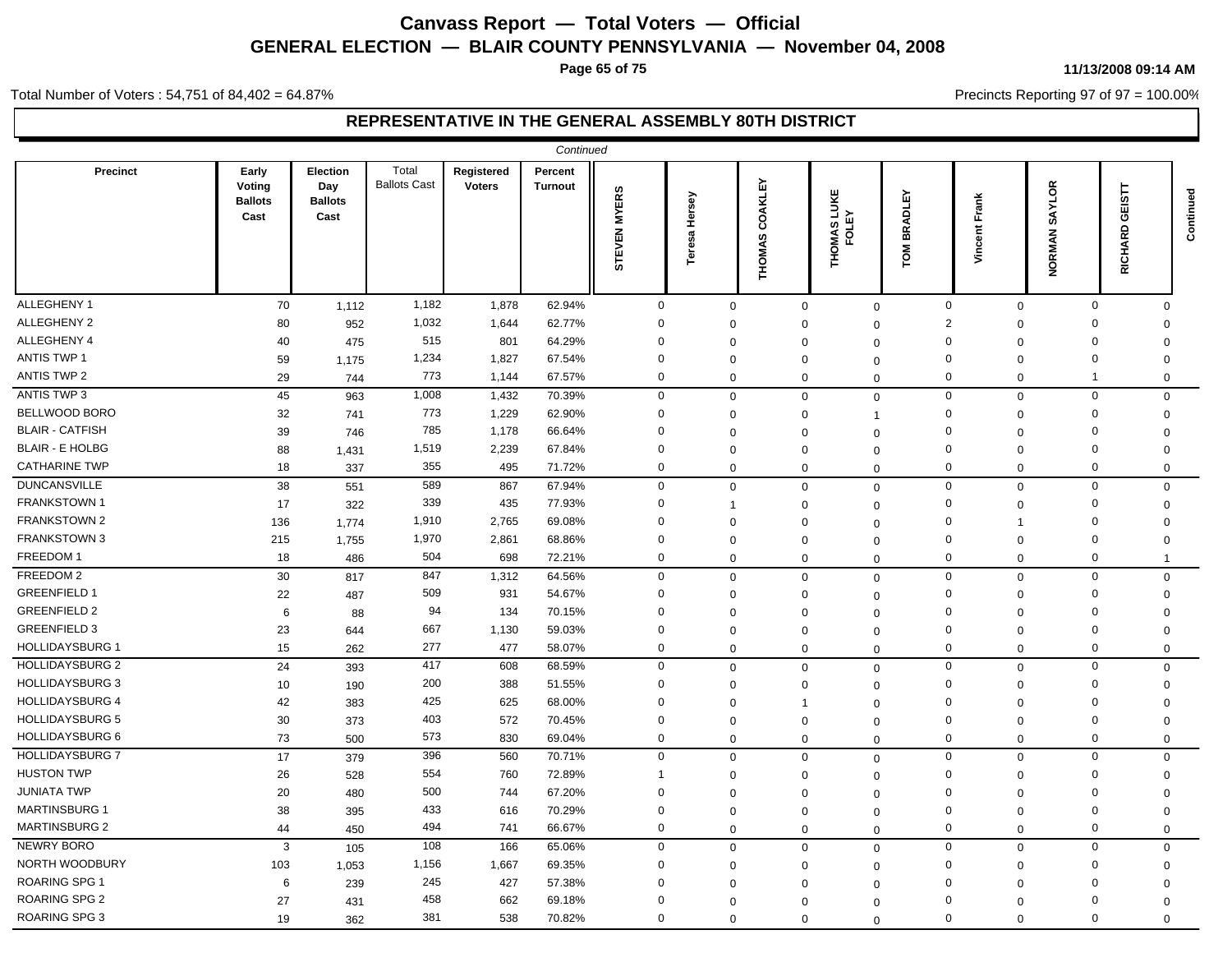**Page 66 of 75**

#### Total Number of Voters : 54,751 of 84,402 = 64.87%

### **REPRESENTATIVE IN THE GENERAL ASSEMBLY 80TH DISTRICT**

|                   |                                           |                                           |                              |                      | Continued                 |                                    |          |                           |                                 |                  |             |                                    |          |             |
|-------------------|-------------------------------------------|-------------------------------------------|------------------------------|----------------------|---------------------------|------------------------------------|----------|---------------------------|---------------------------------|------------------|-------------|------------------------------------|----------|-------------|
| Precinct          | Early<br>Voting<br><b>Ballots</b><br>Cast | Election<br>Day<br><b>Ballots</b><br>Cast | Total<br><b>Ballots Cast</b> | Registered<br>Voters | Percent<br><b>Turnout</b> | ERS<br>≻<br>Ξ<br>몺<br><b>STEVI</b> | స్<br>Ě  | ᇟ<br>₫<br>8<br>ഗ<br>THOM. | Κf<br>∍<br>∃ ≻<br>MAS L<br>FOLE | 짒<br>◠<br>≃<br>O |             | $\propto$<br>റ<br>æ<br>$\sim$<br>റ | ΒC       | $\mathbf c$ |
| SNYDER 1          | 33                                        | 551                                       | 584                          | 955                  | 61.15%                    | $\mathbf{0}$                       | $\Omega$ |                           | $\Omega$                        | $\mathbf 0$      | $\Omega$    | $\Omega$                           |          |             |
| <b>TAYLOR TWP</b> | 64                                        | 1,068                                     | 1,132                        | 1,656                | 68.36%                    | $\mathbf{0}$                       | $\Omega$ |                           |                                 | 0                | $\Omega$    | $\mathbf 0$                        |          |             |
| TYRONE TWP 2      | 13                                        | 441                                       | 454                          | 637                  | 71.27%                    | $\mathbf{0}$                       | $\Omega$ |                           |                                 | 0                | $\Omega$    | $\mathbf 0$                        |          |             |
| TYRONE BORO 1     | 11                                        | 383                                       | 394                          | 577                  | 68.28%                    | $\mathbf{0}$                       | $\Omega$ |                           |                                 | $\mathbf 0$      | $\Omega$    | $\mathbf 0$                        |          |             |
| TYRONE BORO 2     | 15                                        | 278                                       | 293                          | 493                  | 59.43%                    | $\mathbf{0}$                       | $\Omega$ | 0                         |                                 | $\mathbf{0}$     | $\mathbf 0$ | $\Omega$                           |          |             |
| TYRONE BORO 4     | 3                                         | 163                                       | 166                          | 318                  | 52.20%                    | 0                                  | $\Omega$ |                           |                                 | $\mathbf 0$      | $\Omega$    | $\mathbf 0$                        | $\Omega$ |             |
| TYRONE BORO 6     | 18                                        | 457                                       | 475                          | 644                  | 73.76%                    | $\Omega$                           | $\Omega$ |                           |                                 | $\Omega$         | $\Omega$    | $\Omega$                           |          |             |
| WILLIAMSBURG      | 20                                        | 515                                       | 535                          | 843                  | 63.46%                    | $\mathbf{0}$                       | $\Omega$ |                           |                                 | $\Omega$         | $\Omega$    | $\Omega$                           |          |             |
| WOODBURY TWP      | 25                                        | 585                                       | 610                          | 903                  | 67.55%                    |                                    | $\Omega$ |                           |                                 | $\Omega$         | $\Omega$    | $\Omega$                           |          |             |
| Totals:           | 1,704                                     | 26,564                                    | 28,268                       | 42,407               |                           |                                    |          |                           |                                 | $\overline{2}$   |             | $\mathbf{1}$                       |          |             |

#### **11/13/2008 09:14 AM**

Precincts Reporting 97 of 97 = 100.00%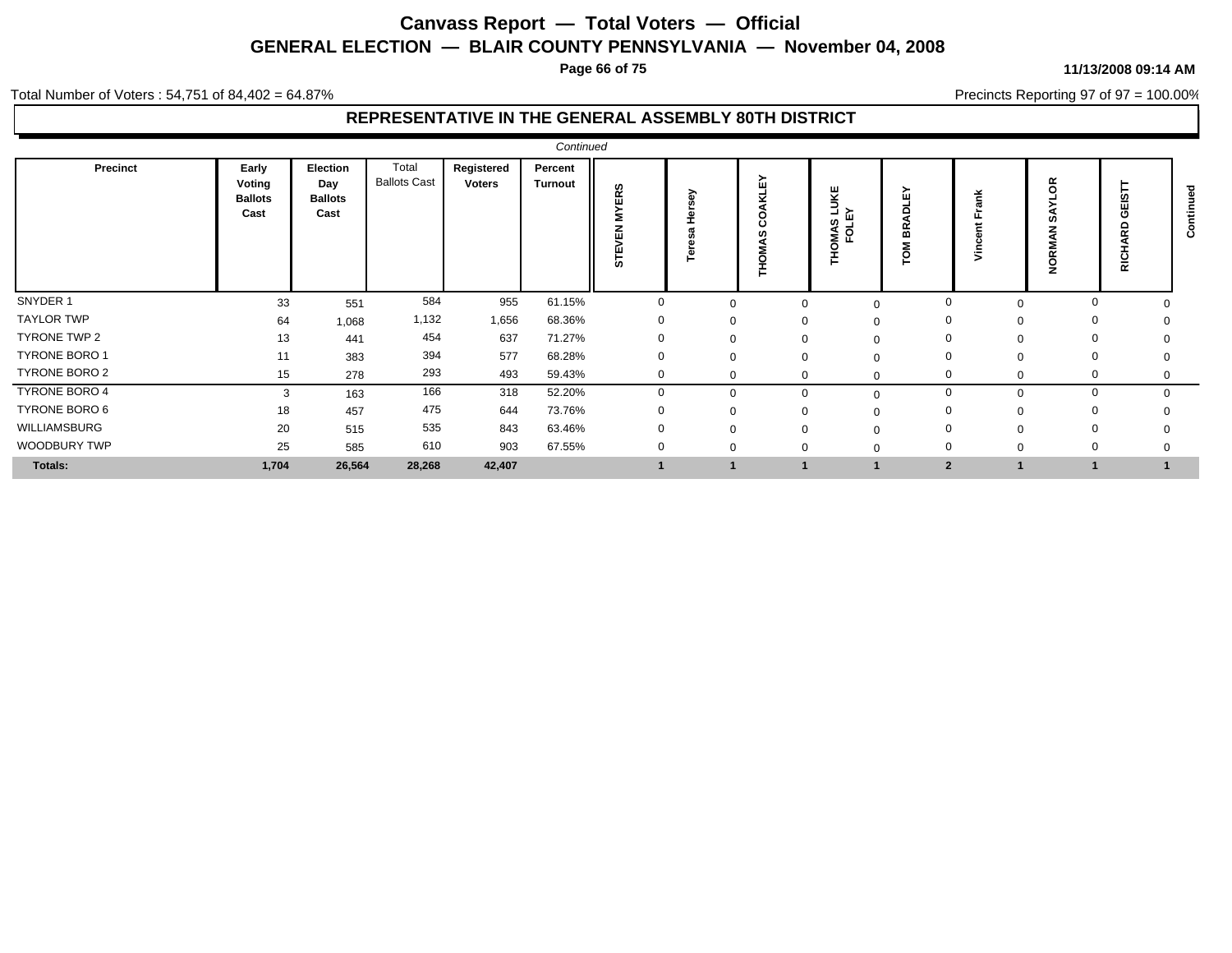**Page 67 of 75**

#### **11/13/2008 09:14 AM**

Precincts Reporting 97 of 97 = 100.00%

Total Number of Voters : 54,751 of 84,402 = 64.87%

|                        |                                           |                                           |                                     |                             | Continued                 |                         |                               |                     |                                  |              |                                      |                               |                                    |           |
|------------------------|-------------------------------------------|-------------------------------------------|-------------------------------------|-----------------------------|---------------------------|-------------------------|-------------------------------|---------------------|----------------------------------|--------------|--------------------------------------|-------------------------------|------------------------------------|-----------|
| <b>Precinct</b>        | Early<br>Voting<br><b>Ballots</b><br>Cast | Election<br>Day<br><b>Ballots</b><br>Cast | <b>Total</b><br><b>Ballots Cast</b> | Registered<br><b>Voters</b> | Percent<br><b>Turnout</b> | Kaneshiki<br>Σ.<br>Lois | GANELLI<br>≃<br>o<br>Σ<br>HP1 | HOMES<br><b>NHO</b> | <b>JACKSON</b><br>H <sub>O</sub> | KASUN<br>HDL | <b>OVIKOVSKI</b><br>ದ<br><b>NHOL</b> | <b>TIV</b> d<br>풊<br>g        | <b>DSON</b><br>ā<br>¬<br>×<br>KIR. | Continued |
| ALLEGHENY 1            | 70                                        | 1,112                                     | 1,182                               | 1,878                       | 62.94%                    | $\mathbf 0$             | $\mathbf 0$                   |                     | $\mathbf 0$                      | $\Omega$     | $\mathsf 0$                          | $\mathbf 0$<br>$\overline{1}$ | $\Omega$                           |           |
| ALLEGHENY 2            | 80                                        | 952                                       | 1,032                               | 1,644                       | 62.77%                    | $\mathbf 0$             | $\Omega$                      |                     | -1                               | $\Omega$     | -1                                   | $\mathbf 0$<br>$\Omega$       | $\Omega$                           |           |
| ALLEGHENY 4            | 40                                        | 475                                       | 515                                 | 801                         | 64.29%                    | $\Omega$                | $\Omega$                      |                     | $\Omega$                         | $\Omega$     | $\mathbf 0$                          | $\Omega$<br>$\Omega$          | $\Omega$                           |           |
| <b>ANTIS TWP 1</b>     | 59                                        | 1,175                                     | 1,234                               | 1,827                       | 67.54%                    | $\Omega$                | $\Omega$                      |                     | $\Omega$                         | $\Omega$     | $\Omega$                             | $\Omega$<br>$\Omega$          | $\Omega$                           |           |
| <b>ANTIS TWP 2</b>     | 29                                        | 744                                       | 773                                 | 1,144                       | 67.57%                    | $\mathbf 0$             | $\Omega$                      |                     | $\mathbf 0$                      | $\mathbf 0$  | $\mathbf 0$                          | $\mathbf 0$<br>$\Omega$       | 0                                  |           |
| <b>ANTIS TWP 3</b>     | 45                                        | 963                                       | 1,008                               | 1,432                       | 70.39%                    | $\mathbf 0$             | $\mathbf{0}$                  |                     | $\mathbf 0$                      | $\mathbf 0$  | $\mathbf 0$                          | $\mathbf 0$<br>$\mathbf 0$    | $\mathbf 0$                        |           |
| BELLWOOD BORO          | 32                                        | 741                                       | 773                                 | 1,229                       | 62.90%                    | $\Omega$                | $\Omega$                      |                     | $\Omega$                         | $\Omega$     | $\mathbf 0$                          | $\mathbf 0$<br>$\mathbf 0$    | $\Omega$                           |           |
| <b>BLAIR - CATFISH</b> | 39                                        | 746                                       | 785                                 | 1,178                       | 66.64%                    | $\mathbf 0$             | $\mathbf 0$                   |                     | 0                                | $\Omega$     | $\mathbf 0$                          | $\Omega$<br>$\Omega$          | $\Omega$                           |           |
| <b>BLAIR - E HOLBG</b> | 88                                        | 1,431                                     | 1,519                               | 2,239                       | 67.84%                    | $\overline{2}$          | $\mathbf 0$                   |                     | 0                                | $\Omega$     | $\mathbf 0$                          | $\Omega$<br>$\mathbf 0$       |                                    |           |
| <b>CATHARINE TWP</b>   | 18                                        | 337                                       | 355                                 | 495                         | 71.72%                    | $\mathbf 0$             | $\mathbf 0$                   |                     | 0                                | $\Omega$     | $\mathbf 0$                          | $\Omega$<br>$\Omega$          | $\mathbf 0$                        |           |
| <b>DUNCANSVILLE</b>    | 38                                        | 551                                       | 589                                 | 867                         | 67.94%                    | $\mathbf 0$             | $\mathbf 0$                   |                     | $\mathbf 0$                      | $\Omega$     | $\mathbf 0$                          | $\mathbf 0$<br>$\Omega$       | 0                                  |           |
| <b>FRANKSTOWN1</b>     | 17                                        | 322                                       | 339                                 | 435                         | 77.93%                    | $\mathbf 0$             | $\mathbf 0$                   |                     | $\Omega$                         | $\Omega$     | $\mathbf 0$                          | $\Omega$<br>$\Omega$          | $\Omega$                           |           |
| FRANKSTOWN 2           | 136                                       | 1,774                                     | 1,910                               | 2,765                       | 69.08%                    | $\Omega$                | $\Omega$                      |                     | $\Omega$                         |              | $\Omega$                             | $\Omega$<br>$\Omega$          | $\Omega$                           |           |
| <b>FRANKSTOWN 3</b>    | 215                                       | 1,755                                     | 1,970                               | 2,861                       | 68.86%                    | $\Omega$                | $\Omega$                      |                     | $\Omega$                         | $\mathbf 0$  | $\mathbf 0$                          | $\overline{0}$<br>$\mathbf 1$ | $\Omega$                           |           |
| FREEDOM 1              | 18                                        | 486                                       | 504                                 | 698                         | 72.21%                    | $\mathbf 0$             | $\Omega$                      |                     | 0                                | $\Omega$     | $\mathbf 0$                          | $\overline{0}$<br>$\mathbf 0$ | $\mathbf 0$                        |           |
| FREEDOM 2              | 30                                        | 817                                       | 847                                 | 1,312                       | 64.56%                    | $\mathbf 0$             | $\mathbf 0$                   |                     | $\Omega$                         | $\mathbf 0$  | $\mathbf 0$                          | $\mathbf 0$<br>$\Omega$       | $\mathbf 0$                        |           |
| <b>GREENFIELD 1</b>    | 22                                        | 487                                       | 509                                 | 931                         | 54.67%                    | $\mathbf 0$             | $\Omega$                      |                     | $\Omega$                         | $\Omega$     | $\mathbf 0$                          | $\Omega$<br>$\Omega$          | $\Omega$                           |           |
| <b>GREENFIELD 2</b>    | 6                                         | 88                                        | 94                                  | 134                         | 70.15%                    | $\Omega$                | $\Omega$                      |                     | $\Omega$                         | $\Omega$     | 0                                    | $\Omega$<br>$\Omega$          | $\mathbf 0$                        |           |
| <b>GREENFIELD 3</b>    | 23                                        | 644                                       | 667                                 | 1,130                       | 59.03%                    | $\Omega$                | -1                            |                     | $\Omega$                         | 0            | $\mathbf 0$                          | $\Omega$<br>$\Omega$          | $\Omega$                           |           |
| <b>HOLLIDAYSBURG 1</b> | 15                                        | 262                                       | 277                                 | 477                         | 58.07%                    | $\mathbf 0$             | 0                             |                     | $\mathbf{0}$                     | $\Omega$     | $\mathbf 0$                          | $\mathbf 0$<br>$\mathbf 0$    | $\mathbf 0$                        |           |
| <b>HOLLIDAYSBURG 2</b> | 24                                        | 393                                       | 417                                 | 608                         | 68.59%                    | $\mathbf 0$             | $\mathbf 0$                   |                     | $\mathbf 0$                      | $\Omega$     | $\mathbf 0$                          | $\mathbf 0$<br>$\mathbf 0$    | $\mathbf 0$                        |           |
| <b>HOLLIDAYSBURG 3</b> | 10                                        | 190                                       | 200                                 | 388                         | 51.55%                    | $\Omega$                | $\Omega$                      |                     | $\Omega$                         | $\Omega$     | $\Omega$                             | $\Omega$<br>$\Omega$          | $\Omega$                           |           |
| <b>HOLLIDAYSBURG 4</b> | 42                                        | 383                                       | 425                                 | 625                         | 68.00%                    | $\Omega$                | $\Omega$                      |                     | $\Omega$                         | $\Omega$     | $\mathbf 0$                          | $\mathbf 0$<br>$\Omega$       | $\Omega$                           |           |
| <b>HOLLIDAYSBURG 5</b> | 30                                        | 373                                       | 403                                 | 572                         | 70.45%                    | $\Omega$                | $\Omega$                      |                     | $\Omega$                         | $\Omega$     | $\Omega$                             | $\Omega$<br>$\Omega$          | $\Omega$                           |           |
| HOLLIDAYSBURG 6        | 73                                        | 500                                       | 573                                 | 830                         | 69.04%                    | $\mathbf 0$             | $\mathbf 0$                   |                     | 0                                | $\Omega$     | $\mathbf 0$                          | $\mathbf 0$<br>$\Omega$       | $\mathbf 0$                        |           |
| <b>HOLLIDAYSBURG 7</b> | 17                                        | 379                                       | 396                                 | 560                         | 70.71%                    | $\mathbf 0$             | $\Omega$                      |                     | $\mathbf 0$                      | $\mathbf 0$  | $\mathbf 0$                          | $\mathbf 0$<br>$\Omega$       | $\Omega$                           |           |
| <b>HUSTON TWP</b>      | 26                                        | 528                                       | 554                                 | 760                         | 72.89%                    | $\Omega$                | $\Omega$                      |                     | $\Omega$                         | $\Omega$     | 0                                    | $\overline{0}$<br>$\mathbf 0$ | $\Omega$                           |           |
| <b>JUNIATA TWP</b>     | 20                                        | 480                                       | 500                                 | 744                         | 67.20%                    | $\Omega$                | $\Omega$                      |                     | $\Omega$                         | $\Omega$     | $\Omega$                             | $\Omega$<br>$\Omega$          | $\Omega$                           |           |
| <b>MARTINSBURG 1</b>   | 38                                        | 395                                       | 433                                 | 616                         | 70.29%                    | $\mathbf 0$             | $\mathbf 0$                   |                     | 0                                | $\Omega$     | $\mathbf 0$                          | $\mathbf 0$<br>$\mathbf 0$    | $\Omega$                           |           |
| <b>MARTINSBURG 2</b>   | 44                                        | 450                                       | 494                                 | 741                         | 66.67%                    | $\mathbf 0$             | $\mathbf 0$                   |                     | 0                                | $\Omega$     | $\mathbf 0$                          | $\mathbf 0$<br>$\Omega$       | $\mathbf 0$                        |           |
| <b>NEWRY BORO</b>      | 3                                         | 105                                       | 108                                 | 166                         | 65.06%                    | $\mathbf 0$             | $\Omega$                      |                     | $\mathbf 0$                      | $\mathbf 0$  | $\mathbf 0$                          | $\mathbf{0}$<br>$\Omega$      | $\mathbf 0$                        |           |
| NORTH WOODBURY         | 103                                       | 1,053                                     | 1,156                               | 1,667                       | 69.35%                    | $\mathbf 0$             | $\mathbf 0$                   |                     | $\Omega$                         | $\Omega$     | $\mathbf 0$                          | $\mathbf{0}$<br>$\Omega$      | $\Omega$                           |           |
| <b>ROARING SPG 1</b>   | 6                                         | 239                                       | 245                                 | 427                         | 57.38%                    | $\Omega$                | $\Omega$                      |                     | $\Omega$                         | $\Omega$     | $\Omega$                             | $\Omega$<br>$\Omega$          | $\Omega$                           |           |
| <b>ROARING SPG 2</b>   | 27                                        | 431                                       | 458                                 | 662                         | 69.18%                    | $\Omega$                | $\Omega$                      |                     | $\Omega$                         | $\Omega$     | $\Omega$                             | $\overline{0}$<br>$\mathbf 0$ | $\Omega$                           |           |
| <b>ROARING SPG 3</b>   | 19                                        | 362                                       | 381                                 | 538                         | 70.82%                    | $\Omega$                | $\Omega$                      |                     | $\Omega$                         | $\Omega$     | $\Omega$                             | $\mathbf 0$<br>$\Omega$       | $\mathbf 0$                        |           |
| SNYDER 1               | 33                                        | 551                                       | 584                                 | 955                         | 61.15%                    | $\mathbf 0$             | $\mathbf 0$                   |                     | $\mathbf 0$                      | $\Omega$     | $\mathbf 0$                          | $\Omega$<br>$\Omega$          | $\Omega$                           |           |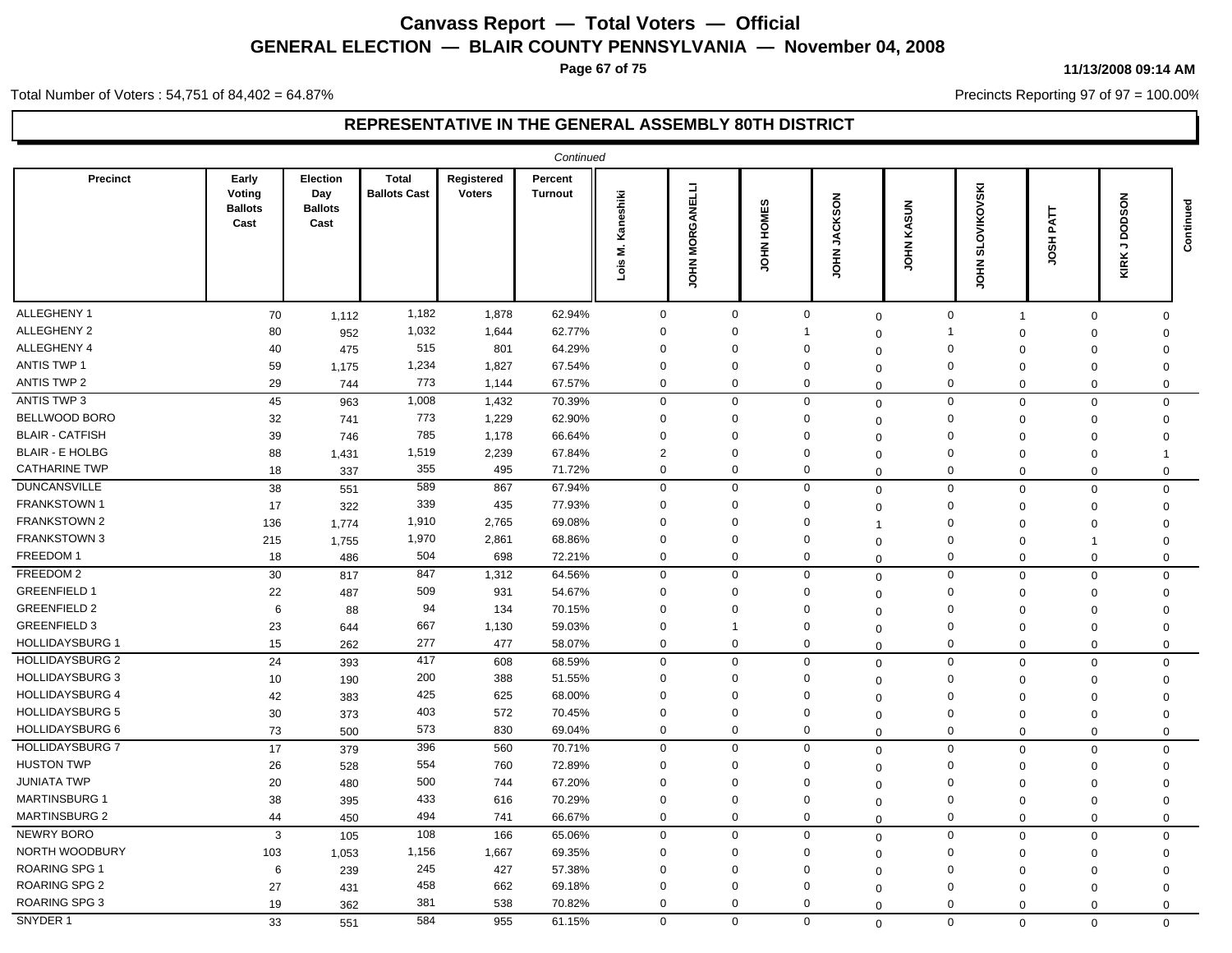**Page 68 of 75**

#### **11/13/2008 09:14 AM**

Precincts Reporting 97 of 97 = 100.00%

Total Number of Voters : 54,751 of 84,402 = 64.87%

|                      |                                           |                                           |                                     |                             | Continued          |                  |                   |                                   |                                  |          |                         |          |           |   |
|----------------------|-------------------------------------------|-------------------------------------------|-------------------------------------|-----------------------------|--------------------|------------------|-------------------|-----------------------------------|----------------------------------|----------|-------------------------|----------|-----------|---|
| Precinct             | Early<br>Voting<br><b>Ballots</b><br>Cast | Election<br>Day<br><b>Ballots</b><br>Cast | <b>Total</b><br><b>Ballots Cast</b> | Registered<br><b>Voters</b> | Percent<br>Turnout | Ě<br><br>$\circ$ | ш<br>≆<br>$\circ$ | ဖာ<br>쁳<br>o<br>Ŧ<br>¥.<br>ō<br>∍ | z<br>$\circ$<br>∽<br>-<br>o<br>∽ |          | ≂<br>┍<br>u.<br>$\circ$ |          | э.<br>KIR | ပ |
| <b>TAYLOR TWP</b>    | 64                                        | 1,068                                     | 1,132                               | 1,656                       | 68.36%             | 0                |                   | 0                                 | $\Omega$                         | 0        | 0                       | 0        |           |   |
| TYRONE TWP 2         | 13                                        | 441                                       | 454                                 | 637                         | 71.27%             | $\Omega$         |                   | $\mathbf{0}$                      |                                  | 0        | $\Omega$                | 0        |           |   |
| <b>TYRONE BORO 1</b> | 11                                        | 383                                       | 394                                 | 577                         | 68.28%             | $\Omega$         |                   | $\Omega$                          |                                  | 0        | $\Omega$                | $\Omega$ |           |   |
| TYRONE BORO 2        | 15                                        | 278                                       | 293                                 | 493                         | 59.43%             | $\Omega$         |                   | $\mathbf{0}$                      |                                  | $\Omega$ | $\Omega$                | 0        |           |   |
| TYRONE BORO 4        | 3                                         | 163                                       | 166                                 | 318                         | 52.20%             | $\Omega$         |                   |                                   |                                  | $\Omega$ |                         | 0        |           |   |
| TYRONE BORO 6        | 18                                        | 457                                       | 475                                 | 644                         | 73.76%             |                  |                   |                                   |                                  | $\Omega$ |                         |          |           |   |
| WILLIAMSBURG         | 20                                        | 515                                       | 535                                 | 843                         | 63.46%             |                  |                   |                                   |                                  | $\Omega$ |                         |          |           |   |
| WOODBURY TWP         | 25                                        | 585                                       | 610                                 | 903                         | 67.55%             |                  |                   |                                   |                                  | $\Omega$ |                         |          |           |   |
| <b>Totals:</b>       | 1,704                                     | 26,564                                    | 28,268                              | 42,407                      |                    |                  |                   |                                   |                                  |          |                         |          |           |   |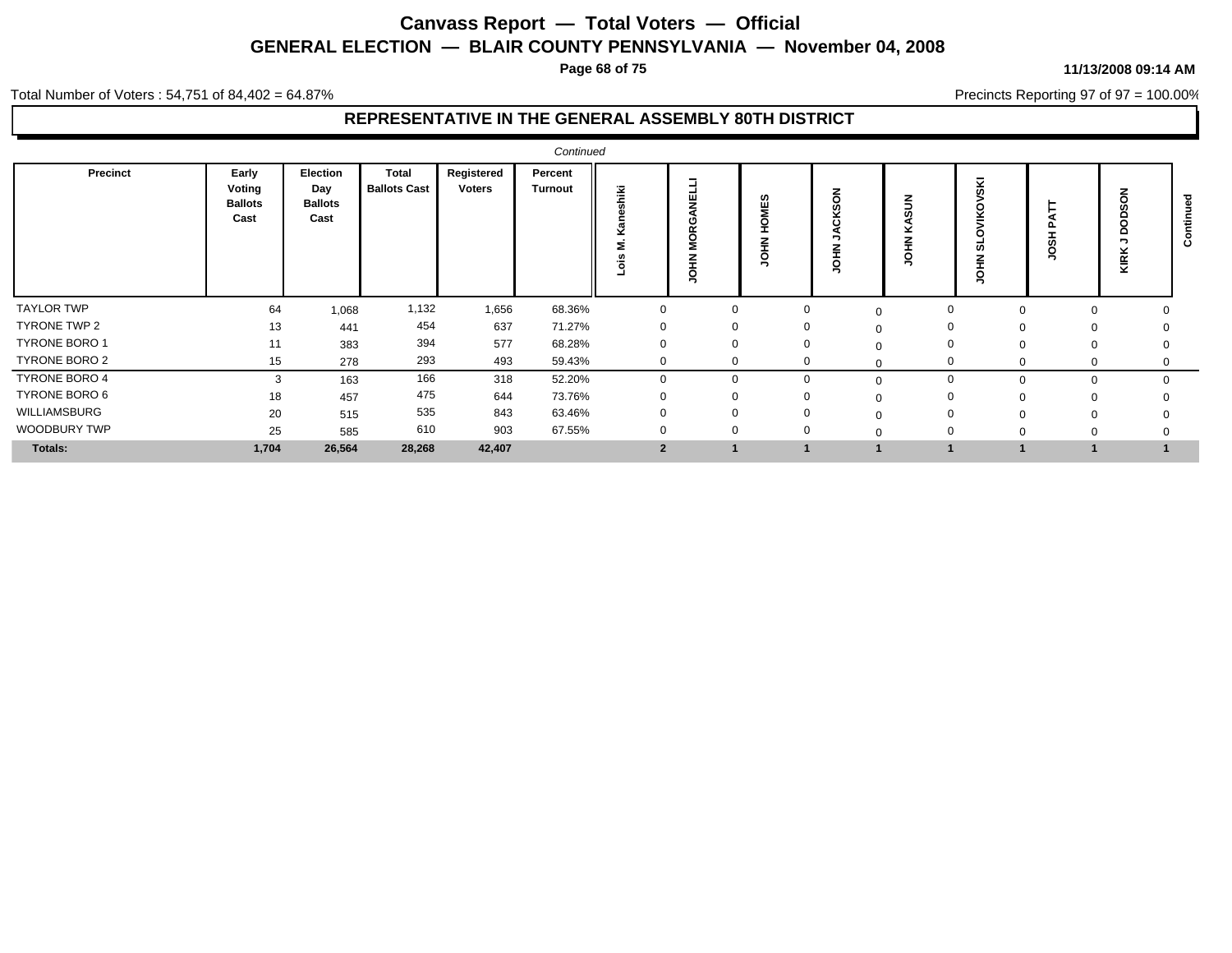**Page 69 of 75**

#### Total Number of Voters : 54,751 of 84,402 = 64.87%

**11/13/2008 09:14 AM**

Precincts Reporting 97 of 97 = 100.00%

| <b>Total</b><br>Early<br>Election<br>Registered<br>Precinct<br>Percent<br>Voting<br><b>Ballots Cast</b><br><b>Voters</b><br>Day<br><b>Turnout</b><br><b>MATTHEW DAVID<br/>EVANS</b><br><b>LOUIS MOLLICA</b><br>P. Wilson<br><b>MATT TEETER</b><br>RHONE<br>LEON BEARD<br>$\circ$<br><b>Ballots</b><br><b>Ballots</b><br>Engle<br><b>MICHAEL<br/>DELGROSSC</b><br>Cast<br>Cast<br>Mike<br><b>MATT</b><br>Leslie<br>70<br>1,182<br>62.94%<br>$\mathbf 0$<br>1,112<br>1,878<br>$\mathbf{1}$<br>$\mathbf 0$<br>0<br>$\mathbf 0$<br>$\mathbf 0$<br>$\mathbf 0$<br>$\overline{1}$<br>80<br>1,032<br>952<br>62.77%<br>$\mathbf 0$<br>$\mathbf 0$<br>$\mathbf 0$<br>$\mathbf 0$<br>1,644<br>$\mathbf 0$<br>0<br>0<br>$\Omega$<br>515<br>40<br>475<br>64.29%<br>$\mathbf 0$<br>$\mathbf 0$<br>801<br>$\mathbf 0$<br>$\Omega$<br>$\Omega$<br>$\mathbf 0$<br>0<br>0<br>1,234<br>59<br>1,175<br>1,827<br>67.54%<br>$\mathbf 0$<br>$\mathbf 0$<br>$\mathbf 0$<br>$\mathbf 0$<br>0<br>0<br>0<br>$\Omega$<br>773<br>29<br>744<br>1,144<br>67.57%<br>$\mathbf 0$<br>$\mathbf 0$<br>$\mathbf 0$<br>$\mathbf 0$<br>0<br>$\mathbf 0$<br>0<br>$\mathbf{1}$<br>45<br>1,008<br>963<br>$\mathsf 0$<br>$\mathsf 0$<br>$\mathbf 0$<br>1,432<br>70.39%<br>$\mathbf 0$<br>$\overline{1}$<br>0<br>$\mathbf 0$<br>$\mathbf 0$<br>32<br>773<br>$\mathsf 0$<br>741<br>1,229<br>62.90%<br>$\mathbf 0$<br>$\mathbf 0$<br>$\mathbf 0$<br>$\Omega$<br>$\mathbf 0$<br>$\mathbf 0$<br>$\Omega$<br>39<br>785<br>746<br>1,178<br>66.64%<br>$\mathbf 0$<br>$\mathbf 0$<br>$\mathbf 0$<br>$\mathbf 0$<br>0<br>0<br>0<br>$\mathbf 0$<br>88<br>1,519<br>1,431<br>2,239<br>67.84%<br>$\mathbf 0$<br>$\mathbf 0$<br>$\mathbf 0$<br>0<br>$\mathbf 0$<br>$\mathbf 0$<br>$\mathbf 0$<br>0<br>18<br>355<br>337<br>$\mathbf 0$<br>$\mathbf 0$<br>$\mathbf 0$<br>$\mathbf 0$<br>495<br>71.72%<br>$\mathbf 0$<br>0<br>0<br>0<br>38<br>589<br>551<br>$\mathbf 0$<br>$\mathbf 0$<br>867<br>67.94%<br>$\mathbf 0$<br>$\mathbf 0$<br>$\mathbf 0$<br>0<br>$\mathbf 0$<br>0<br>17<br>339<br>322<br>435<br>77.93%<br>$\mathbf 0$<br>$\mathbf 0$<br>$\mathbf 0$<br>$\mathbf 0$<br>$\mathbf 0$<br>0<br>$\Omega$<br>$\mathbf 0$<br>136<br>1,910<br>$\mathbf 0$<br>$\mathbf 0$<br>1,774<br>2,765<br>69.08%<br>$\Omega$<br>$\Omega$<br>$\Omega$<br>$\Omega$<br>$\Omega$<br>$\Omega$<br>1,970<br>215<br>1,755<br>2,861<br>68.86%<br>$\mathbf 0$<br>$\mathbf 0$<br>$\Omega$<br>$\mathbf 0$<br>$\mathbf 0$<br>$\Omega$<br>$\Omega$<br>$\Omega$<br>18<br>504<br>$\mathbf 0$<br>486<br>698<br>72.21%<br>$\mathbf 0$<br>$\mathbf 0$<br>0<br>0<br>$\mathbf 0$<br>$\mathbf 0$<br>0<br>30<br>847<br>$\mathbf 0$<br>$\mathbf 0$<br>0<br>$\mathbf 0$<br>$\mathbf 0$<br>817<br>1,312<br>64.56%<br>$\mathbf 0$<br>0<br>$\mathbf 0$<br>22<br>509<br>487<br>931<br>54.67%<br>$\mathbf 0$<br>$\mathbf 0$<br>$\mathbf 0$<br>$\mathbf 0$<br>$\mathbf 0$<br>$\mathbf 0$<br>0<br>$\mathbf 0$<br>6<br>94<br>134<br>$\mathbf 0$<br>88<br>70.15%<br>$\mathbf 0$<br>$\mathbf 0$<br>$\Omega$<br>$\mathbf 0$<br>$\mathbf 0$<br>$\mathbf 0$<br>$\Omega$<br>23<br>667<br>$\mathbf 0$<br>$\mathbf 0$<br>644<br>1,130<br>59.03%<br>$\mathbf 0$<br>$\Omega$<br>$\mathbf 0$<br>$\Omega$<br>$\mathbf 0$<br>$\Omega$<br>15<br>277<br>262<br>477<br>58.07%<br>$\mathbf 0$<br>$\mathbf 0$<br>$\mathbf 0$<br>$\mathbf 0$<br>0<br>$\mathbf 0$<br>$\mathbf 0$<br>0<br>24<br>417<br>393<br>608<br>68.59%<br>$\mathbf 0$<br>$\mathbf 0$<br>0<br>0<br>0<br>$\mathbf 0$<br>$\overline{1}$<br>0<br>10<br>200<br>$\mathbf 0$<br>190<br>388<br>51.55%<br>$\mathbf 0$<br>$\mathbf 0$<br>$\mathbf 0$<br>$\Omega$<br>$\mathbf 0$<br>$\mathbf 0$<br>$\Omega$<br>42<br>425<br>383<br>625<br>68.00%<br>$\mathbf 0$<br>$\mathbf 0$<br>$\mathbf 0$<br>$\mathbf 0$<br>0<br>0<br>0<br>-1<br>30<br>403<br>373<br>572<br>70.45%<br>$\mathbf 0$<br>$\mathbf 0$<br>$\mathbf 0$<br>0<br>0<br>0<br>0<br>0<br>73<br>573<br>500<br>830<br>69.04%<br>$\mathbf 0$<br>0<br>$\mathbf 0$<br>$\mathbf 0$<br>$\mathbf 0$<br>0<br>0<br>$\mathbf{1}$<br>17<br>379<br>396<br>560<br>$\mathbf 0$<br>$\mathbf 0$<br>$\mathbf 0$<br>$\mathbf 0$<br>$\mathbf 0$<br>$\mathbf 0$<br>0<br>0<br>70.71%<br>26<br>554<br>528<br>760<br>72.89%<br>$\mathbf 0$<br>$\mathbf 0$<br>$\Omega$<br>$\mathbf 0$<br>$\mathbf 0$<br>$\mathbf 0$<br>$\Omega$<br>0<br>20<br>480<br>500<br>$\mathbf 0$<br>$\mathbf 0$<br>67.20%<br>$\mathbf 0$<br>$\mathbf 0$<br>744<br>$\mathbf 0$<br>$\mathbf 0$<br>$\Omega$<br>$\Omega$<br>38<br>433<br>395<br>616<br>70.29%<br>$\mathbf 0$<br>$\mathbf 0$<br>$\mathbf 0$<br>0<br>$\Omega$<br>$\Omega$<br>$\mathbf 0$<br>$\Omega$<br>450<br>494<br>$\mathbf 0$<br>$\mathbf 0$<br>44<br>741<br>66.67%<br>$\mathbf 0$<br>0<br>0<br>$\mathbf 0$<br>$\mathbf 0$<br>0<br>3<br>108<br>105<br>166<br>65.06%<br>$\mathbf 0$<br>$\mathbf 0$<br>0<br>$\mathbf 0$<br>0<br>$\mathbf 0$<br>$\mathbf 0$<br>0<br>103<br>1,156<br>1,053<br>1,667<br>69.35%<br>$\mathbf 0$<br>$\mathbf 0$<br>$\mathbf 0$<br>$\mathbf 0$<br>$\mathbf 0$<br>0<br>0<br>$\mathbf 0$<br>6<br>245<br>427<br>$\mathbf 0$<br>$\mathbf 0$<br>239<br>57.38%<br>$\mathbf 0$<br>$\mathbf 0$<br>$\mathbf 0$<br>$\Omega$<br>0<br>$\mathbf{1}$ |                        |  |  | Continued |  |  |  |  |
|-----------------------------------------------------------------------------------------------------------------------------------------------------------------------------------------------------------------------------------------------------------------------------------------------------------------------------------------------------------------------------------------------------------------------------------------------------------------------------------------------------------------------------------------------------------------------------------------------------------------------------------------------------------------------------------------------------------------------------------------------------------------------------------------------------------------------------------------------------------------------------------------------------------------------------------------------------------------------------------------------------------------------------------------------------------------------------------------------------------------------------------------------------------------------------------------------------------------------------------------------------------------------------------------------------------------------------------------------------------------------------------------------------------------------------------------------------------------------------------------------------------------------------------------------------------------------------------------------------------------------------------------------------------------------------------------------------------------------------------------------------------------------------------------------------------------------------------------------------------------------------------------------------------------------------------------------------------------------------------------------------------------------------------------------------------------------------------------------------------------------------------------------------------------------------------------------------------------------------------------------------------------------------------------------------------------------------------------------------------------------------------------------------------------------------------------------------------------------------------------------------------------------------------------------------------------------------------------------------------------------------------------------------------------------------------------------------------------------------------------------------------------------------------------------------------------------------------------------------------------------------------------------------------------------------------------------------------------------------------------------------------------------------------------------------------------------------------------------------------------------------------------------------------------------------------------------------------------------------------------------------------------------------------------------------------------------------------------------------------------------------------------------------------------------------------------------------------------------------------------------------------------------------------------------------------------------------------------------------------------------------------------------------------------------------------------------------------------------------------------------------------------------------------------------------------------------------------------------------------------------------------------------------------------------------------------------------------------------------------------------------------------------------------------------------------------------------------------------------------------------------------------------------------------------------------------------------------------------------------------------------------------------------------------------------------------------------------------------------------------------------------------------------------------------------------------------------------------------------------------------------------------------------------------------------------------------------------------------------------------------------------------------------------------------------------------------------------------------------------------------------------------------------------------------------------------------------------------------------------------------------------------------------------------------------------------------------------------------------------------------------------------------------------------------------------------------------------------------------------------------------------------------------------------|------------------------|--|--|-----------|--|--|--|--|
|                                                                                                                                                                                                                                                                                                                                                                                                                                                                                                                                                                                                                                                                                                                                                                                                                                                                                                                                                                                                                                                                                                                                                                                                                                                                                                                                                                                                                                                                                                                                                                                                                                                                                                                                                                                                                                                                                                                                                                                                                                                                                                                                                                                                                                                                                                                                                                                                                                                                                                                                                                                                                                                                                                                                                                                                                                                                                                                                                                                                                                                                                                                                                                                                                                                                                                                                                                                                                                                                                                                                                                                                                                                                                                                                                                                                                                                                                                                                                                                                                                                                                                                                                                                                                                                                                                                                                                                                                                                                                                                                                                                                                                                                                                                                                                                                                                                                                                                                                                                                                                                                                                                                                                 |                        |  |  |           |  |  |  |  |
|                                                                                                                                                                                                                                                                                                                                                                                                                                                                                                                                                                                                                                                                                                                                                                                                                                                                                                                                                                                                                                                                                                                                                                                                                                                                                                                                                                                                                                                                                                                                                                                                                                                                                                                                                                                                                                                                                                                                                                                                                                                                                                                                                                                                                                                                                                                                                                                                                                                                                                                                                                                                                                                                                                                                                                                                                                                                                                                                                                                                                                                                                                                                                                                                                                                                                                                                                                                                                                                                                                                                                                                                                                                                                                                                                                                                                                                                                                                                                                                                                                                                                                                                                                                                                                                                                                                                                                                                                                                                                                                                                                                                                                                                                                                                                                                                                                                                                                                                                                                                                                                                                                                                                                 | ALLEGHENY 1            |  |  |           |  |  |  |  |
|                                                                                                                                                                                                                                                                                                                                                                                                                                                                                                                                                                                                                                                                                                                                                                                                                                                                                                                                                                                                                                                                                                                                                                                                                                                                                                                                                                                                                                                                                                                                                                                                                                                                                                                                                                                                                                                                                                                                                                                                                                                                                                                                                                                                                                                                                                                                                                                                                                                                                                                                                                                                                                                                                                                                                                                                                                                                                                                                                                                                                                                                                                                                                                                                                                                                                                                                                                                                                                                                                                                                                                                                                                                                                                                                                                                                                                                                                                                                                                                                                                                                                                                                                                                                                                                                                                                                                                                                                                                                                                                                                                                                                                                                                                                                                                                                                                                                                                                                                                                                                                                                                                                                                                 | ALLEGHENY 2            |  |  |           |  |  |  |  |
|                                                                                                                                                                                                                                                                                                                                                                                                                                                                                                                                                                                                                                                                                                                                                                                                                                                                                                                                                                                                                                                                                                                                                                                                                                                                                                                                                                                                                                                                                                                                                                                                                                                                                                                                                                                                                                                                                                                                                                                                                                                                                                                                                                                                                                                                                                                                                                                                                                                                                                                                                                                                                                                                                                                                                                                                                                                                                                                                                                                                                                                                                                                                                                                                                                                                                                                                                                                                                                                                                                                                                                                                                                                                                                                                                                                                                                                                                                                                                                                                                                                                                                                                                                                                                                                                                                                                                                                                                                                                                                                                                                                                                                                                                                                                                                                                                                                                                                                                                                                                                                                                                                                                                                 | ALLEGHENY 4            |  |  |           |  |  |  |  |
|                                                                                                                                                                                                                                                                                                                                                                                                                                                                                                                                                                                                                                                                                                                                                                                                                                                                                                                                                                                                                                                                                                                                                                                                                                                                                                                                                                                                                                                                                                                                                                                                                                                                                                                                                                                                                                                                                                                                                                                                                                                                                                                                                                                                                                                                                                                                                                                                                                                                                                                                                                                                                                                                                                                                                                                                                                                                                                                                                                                                                                                                                                                                                                                                                                                                                                                                                                                                                                                                                                                                                                                                                                                                                                                                                                                                                                                                                                                                                                                                                                                                                                                                                                                                                                                                                                                                                                                                                                                                                                                                                                                                                                                                                                                                                                                                                                                                                                                                                                                                                                                                                                                                                                 | ANTIS TWP 1            |  |  |           |  |  |  |  |
|                                                                                                                                                                                                                                                                                                                                                                                                                                                                                                                                                                                                                                                                                                                                                                                                                                                                                                                                                                                                                                                                                                                                                                                                                                                                                                                                                                                                                                                                                                                                                                                                                                                                                                                                                                                                                                                                                                                                                                                                                                                                                                                                                                                                                                                                                                                                                                                                                                                                                                                                                                                                                                                                                                                                                                                                                                                                                                                                                                                                                                                                                                                                                                                                                                                                                                                                                                                                                                                                                                                                                                                                                                                                                                                                                                                                                                                                                                                                                                                                                                                                                                                                                                                                                                                                                                                                                                                                                                                                                                                                                                                                                                                                                                                                                                                                                                                                                                                                                                                                                                                                                                                                                                 | <b>ANTIS TWP 2</b>     |  |  |           |  |  |  |  |
|                                                                                                                                                                                                                                                                                                                                                                                                                                                                                                                                                                                                                                                                                                                                                                                                                                                                                                                                                                                                                                                                                                                                                                                                                                                                                                                                                                                                                                                                                                                                                                                                                                                                                                                                                                                                                                                                                                                                                                                                                                                                                                                                                                                                                                                                                                                                                                                                                                                                                                                                                                                                                                                                                                                                                                                                                                                                                                                                                                                                                                                                                                                                                                                                                                                                                                                                                                                                                                                                                                                                                                                                                                                                                                                                                                                                                                                                                                                                                                                                                                                                                                                                                                                                                                                                                                                                                                                                                                                                                                                                                                                                                                                                                                                                                                                                                                                                                                                                                                                                                                                                                                                                                                 | <b>ANTIS TWP 3</b>     |  |  |           |  |  |  |  |
|                                                                                                                                                                                                                                                                                                                                                                                                                                                                                                                                                                                                                                                                                                                                                                                                                                                                                                                                                                                                                                                                                                                                                                                                                                                                                                                                                                                                                                                                                                                                                                                                                                                                                                                                                                                                                                                                                                                                                                                                                                                                                                                                                                                                                                                                                                                                                                                                                                                                                                                                                                                                                                                                                                                                                                                                                                                                                                                                                                                                                                                                                                                                                                                                                                                                                                                                                                                                                                                                                                                                                                                                                                                                                                                                                                                                                                                                                                                                                                                                                                                                                                                                                                                                                                                                                                                                                                                                                                                                                                                                                                                                                                                                                                                                                                                                                                                                                                                                                                                                                                                                                                                                                                 | BELLWOOD BORO          |  |  |           |  |  |  |  |
|                                                                                                                                                                                                                                                                                                                                                                                                                                                                                                                                                                                                                                                                                                                                                                                                                                                                                                                                                                                                                                                                                                                                                                                                                                                                                                                                                                                                                                                                                                                                                                                                                                                                                                                                                                                                                                                                                                                                                                                                                                                                                                                                                                                                                                                                                                                                                                                                                                                                                                                                                                                                                                                                                                                                                                                                                                                                                                                                                                                                                                                                                                                                                                                                                                                                                                                                                                                                                                                                                                                                                                                                                                                                                                                                                                                                                                                                                                                                                                                                                                                                                                                                                                                                                                                                                                                                                                                                                                                                                                                                                                                                                                                                                                                                                                                                                                                                                                                                                                                                                                                                                                                                                                 | <b>BLAIR - CATFISH</b> |  |  |           |  |  |  |  |
|                                                                                                                                                                                                                                                                                                                                                                                                                                                                                                                                                                                                                                                                                                                                                                                                                                                                                                                                                                                                                                                                                                                                                                                                                                                                                                                                                                                                                                                                                                                                                                                                                                                                                                                                                                                                                                                                                                                                                                                                                                                                                                                                                                                                                                                                                                                                                                                                                                                                                                                                                                                                                                                                                                                                                                                                                                                                                                                                                                                                                                                                                                                                                                                                                                                                                                                                                                                                                                                                                                                                                                                                                                                                                                                                                                                                                                                                                                                                                                                                                                                                                                                                                                                                                                                                                                                                                                                                                                                                                                                                                                                                                                                                                                                                                                                                                                                                                                                                                                                                                                                                                                                                                                 | <b>BLAIR - E HOLBG</b> |  |  |           |  |  |  |  |
|                                                                                                                                                                                                                                                                                                                                                                                                                                                                                                                                                                                                                                                                                                                                                                                                                                                                                                                                                                                                                                                                                                                                                                                                                                                                                                                                                                                                                                                                                                                                                                                                                                                                                                                                                                                                                                                                                                                                                                                                                                                                                                                                                                                                                                                                                                                                                                                                                                                                                                                                                                                                                                                                                                                                                                                                                                                                                                                                                                                                                                                                                                                                                                                                                                                                                                                                                                                                                                                                                                                                                                                                                                                                                                                                                                                                                                                                                                                                                                                                                                                                                                                                                                                                                                                                                                                                                                                                                                                                                                                                                                                                                                                                                                                                                                                                                                                                                                                                                                                                                                                                                                                                                                 | <b>CATHARINE TWP</b>   |  |  |           |  |  |  |  |
|                                                                                                                                                                                                                                                                                                                                                                                                                                                                                                                                                                                                                                                                                                                                                                                                                                                                                                                                                                                                                                                                                                                                                                                                                                                                                                                                                                                                                                                                                                                                                                                                                                                                                                                                                                                                                                                                                                                                                                                                                                                                                                                                                                                                                                                                                                                                                                                                                                                                                                                                                                                                                                                                                                                                                                                                                                                                                                                                                                                                                                                                                                                                                                                                                                                                                                                                                                                                                                                                                                                                                                                                                                                                                                                                                                                                                                                                                                                                                                                                                                                                                                                                                                                                                                                                                                                                                                                                                                                                                                                                                                                                                                                                                                                                                                                                                                                                                                                                                                                                                                                                                                                                                                 | <b>DUNCANSVILLE</b>    |  |  |           |  |  |  |  |
|                                                                                                                                                                                                                                                                                                                                                                                                                                                                                                                                                                                                                                                                                                                                                                                                                                                                                                                                                                                                                                                                                                                                                                                                                                                                                                                                                                                                                                                                                                                                                                                                                                                                                                                                                                                                                                                                                                                                                                                                                                                                                                                                                                                                                                                                                                                                                                                                                                                                                                                                                                                                                                                                                                                                                                                                                                                                                                                                                                                                                                                                                                                                                                                                                                                                                                                                                                                                                                                                                                                                                                                                                                                                                                                                                                                                                                                                                                                                                                                                                                                                                                                                                                                                                                                                                                                                                                                                                                                                                                                                                                                                                                                                                                                                                                                                                                                                                                                                                                                                                                                                                                                                                                 | <b>FRANKSTOWN1</b>     |  |  |           |  |  |  |  |
|                                                                                                                                                                                                                                                                                                                                                                                                                                                                                                                                                                                                                                                                                                                                                                                                                                                                                                                                                                                                                                                                                                                                                                                                                                                                                                                                                                                                                                                                                                                                                                                                                                                                                                                                                                                                                                                                                                                                                                                                                                                                                                                                                                                                                                                                                                                                                                                                                                                                                                                                                                                                                                                                                                                                                                                                                                                                                                                                                                                                                                                                                                                                                                                                                                                                                                                                                                                                                                                                                                                                                                                                                                                                                                                                                                                                                                                                                                                                                                                                                                                                                                                                                                                                                                                                                                                                                                                                                                                                                                                                                                                                                                                                                                                                                                                                                                                                                                                                                                                                                                                                                                                                                                 | <b>FRANKSTOWN 2</b>    |  |  |           |  |  |  |  |
|                                                                                                                                                                                                                                                                                                                                                                                                                                                                                                                                                                                                                                                                                                                                                                                                                                                                                                                                                                                                                                                                                                                                                                                                                                                                                                                                                                                                                                                                                                                                                                                                                                                                                                                                                                                                                                                                                                                                                                                                                                                                                                                                                                                                                                                                                                                                                                                                                                                                                                                                                                                                                                                                                                                                                                                                                                                                                                                                                                                                                                                                                                                                                                                                                                                                                                                                                                                                                                                                                                                                                                                                                                                                                                                                                                                                                                                                                                                                                                                                                                                                                                                                                                                                                                                                                                                                                                                                                                                                                                                                                                                                                                                                                                                                                                                                                                                                                                                                                                                                                                                                                                                                                                 | <b>FRANKSTOWN 3</b>    |  |  |           |  |  |  |  |
|                                                                                                                                                                                                                                                                                                                                                                                                                                                                                                                                                                                                                                                                                                                                                                                                                                                                                                                                                                                                                                                                                                                                                                                                                                                                                                                                                                                                                                                                                                                                                                                                                                                                                                                                                                                                                                                                                                                                                                                                                                                                                                                                                                                                                                                                                                                                                                                                                                                                                                                                                                                                                                                                                                                                                                                                                                                                                                                                                                                                                                                                                                                                                                                                                                                                                                                                                                                                                                                                                                                                                                                                                                                                                                                                                                                                                                                                                                                                                                                                                                                                                                                                                                                                                                                                                                                                                                                                                                                                                                                                                                                                                                                                                                                                                                                                                                                                                                                                                                                                                                                                                                                                                                 | FREEDOM 1              |  |  |           |  |  |  |  |
|                                                                                                                                                                                                                                                                                                                                                                                                                                                                                                                                                                                                                                                                                                                                                                                                                                                                                                                                                                                                                                                                                                                                                                                                                                                                                                                                                                                                                                                                                                                                                                                                                                                                                                                                                                                                                                                                                                                                                                                                                                                                                                                                                                                                                                                                                                                                                                                                                                                                                                                                                                                                                                                                                                                                                                                                                                                                                                                                                                                                                                                                                                                                                                                                                                                                                                                                                                                                                                                                                                                                                                                                                                                                                                                                                                                                                                                                                                                                                                                                                                                                                                                                                                                                                                                                                                                                                                                                                                                                                                                                                                                                                                                                                                                                                                                                                                                                                                                                                                                                                                                                                                                                                                 | FREEDOM 2              |  |  |           |  |  |  |  |
|                                                                                                                                                                                                                                                                                                                                                                                                                                                                                                                                                                                                                                                                                                                                                                                                                                                                                                                                                                                                                                                                                                                                                                                                                                                                                                                                                                                                                                                                                                                                                                                                                                                                                                                                                                                                                                                                                                                                                                                                                                                                                                                                                                                                                                                                                                                                                                                                                                                                                                                                                                                                                                                                                                                                                                                                                                                                                                                                                                                                                                                                                                                                                                                                                                                                                                                                                                                                                                                                                                                                                                                                                                                                                                                                                                                                                                                                                                                                                                                                                                                                                                                                                                                                                                                                                                                                                                                                                                                                                                                                                                                                                                                                                                                                                                                                                                                                                                                                                                                                                                                                                                                                                                 | <b>GREENFIELD 1</b>    |  |  |           |  |  |  |  |
|                                                                                                                                                                                                                                                                                                                                                                                                                                                                                                                                                                                                                                                                                                                                                                                                                                                                                                                                                                                                                                                                                                                                                                                                                                                                                                                                                                                                                                                                                                                                                                                                                                                                                                                                                                                                                                                                                                                                                                                                                                                                                                                                                                                                                                                                                                                                                                                                                                                                                                                                                                                                                                                                                                                                                                                                                                                                                                                                                                                                                                                                                                                                                                                                                                                                                                                                                                                                                                                                                                                                                                                                                                                                                                                                                                                                                                                                                                                                                                                                                                                                                                                                                                                                                                                                                                                                                                                                                                                                                                                                                                                                                                                                                                                                                                                                                                                                                                                                                                                                                                                                                                                                                                 | <b>GREENFIELD 2</b>    |  |  |           |  |  |  |  |
|                                                                                                                                                                                                                                                                                                                                                                                                                                                                                                                                                                                                                                                                                                                                                                                                                                                                                                                                                                                                                                                                                                                                                                                                                                                                                                                                                                                                                                                                                                                                                                                                                                                                                                                                                                                                                                                                                                                                                                                                                                                                                                                                                                                                                                                                                                                                                                                                                                                                                                                                                                                                                                                                                                                                                                                                                                                                                                                                                                                                                                                                                                                                                                                                                                                                                                                                                                                                                                                                                                                                                                                                                                                                                                                                                                                                                                                                                                                                                                                                                                                                                                                                                                                                                                                                                                                                                                                                                                                                                                                                                                                                                                                                                                                                                                                                                                                                                                                                                                                                                                                                                                                                                                 | <b>GREENFIELD 3</b>    |  |  |           |  |  |  |  |
|                                                                                                                                                                                                                                                                                                                                                                                                                                                                                                                                                                                                                                                                                                                                                                                                                                                                                                                                                                                                                                                                                                                                                                                                                                                                                                                                                                                                                                                                                                                                                                                                                                                                                                                                                                                                                                                                                                                                                                                                                                                                                                                                                                                                                                                                                                                                                                                                                                                                                                                                                                                                                                                                                                                                                                                                                                                                                                                                                                                                                                                                                                                                                                                                                                                                                                                                                                                                                                                                                                                                                                                                                                                                                                                                                                                                                                                                                                                                                                                                                                                                                                                                                                                                                                                                                                                                                                                                                                                                                                                                                                                                                                                                                                                                                                                                                                                                                                                                                                                                                                                                                                                                                                 | <b>HOLLIDAYSBURG 1</b> |  |  |           |  |  |  |  |
|                                                                                                                                                                                                                                                                                                                                                                                                                                                                                                                                                                                                                                                                                                                                                                                                                                                                                                                                                                                                                                                                                                                                                                                                                                                                                                                                                                                                                                                                                                                                                                                                                                                                                                                                                                                                                                                                                                                                                                                                                                                                                                                                                                                                                                                                                                                                                                                                                                                                                                                                                                                                                                                                                                                                                                                                                                                                                                                                                                                                                                                                                                                                                                                                                                                                                                                                                                                                                                                                                                                                                                                                                                                                                                                                                                                                                                                                                                                                                                                                                                                                                                                                                                                                                                                                                                                                                                                                                                                                                                                                                                                                                                                                                                                                                                                                                                                                                                                                                                                                                                                                                                                                                                 | <b>HOLLIDAYSBURG 2</b> |  |  |           |  |  |  |  |
|                                                                                                                                                                                                                                                                                                                                                                                                                                                                                                                                                                                                                                                                                                                                                                                                                                                                                                                                                                                                                                                                                                                                                                                                                                                                                                                                                                                                                                                                                                                                                                                                                                                                                                                                                                                                                                                                                                                                                                                                                                                                                                                                                                                                                                                                                                                                                                                                                                                                                                                                                                                                                                                                                                                                                                                                                                                                                                                                                                                                                                                                                                                                                                                                                                                                                                                                                                                                                                                                                                                                                                                                                                                                                                                                                                                                                                                                                                                                                                                                                                                                                                                                                                                                                                                                                                                                                                                                                                                                                                                                                                                                                                                                                                                                                                                                                                                                                                                                                                                                                                                                                                                                                                 | <b>HOLLIDAYSBURG 3</b> |  |  |           |  |  |  |  |
|                                                                                                                                                                                                                                                                                                                                                                                                                                                                                                                                                                                                                                                                                                                                                                                                                                                                                                                                                                                                                                                                                                                                                                                                                                                                                                                                                                                                                                                                                                                                                                                                                                                                                                                                                                                                                                                                                                                                                                                                                                                                                                                                                                                                                                                                                                                                                                                                                                                                                                                                                                                                                                                                                                                                                                                                                                                                                                                                                                                                                                                                                                                                                                                                                                                                                                                                                                                                                                                                                                                                                                                                                                                                                                                                                                                                                                                                                                                                                                                                                                                                                                                                                                                                                                                                                                                                                                                                                                                                                                                                                                                                                                                                                                                                                                                                                                                                                                                                                                                                                                                                                                                                                                 | <b>HOLLIDAYSBURG 4</b> |  |  |           |  |  |  |  |
|                                                                                                                                                                                                                                                                                                                                                                                                                                                                                                                                                                                                                                                                                                                                                                                                                                                                                                                                                                                                                                                                                                                                                                                                                                                                                                                                                                                                                                                                                                                                                                                                                                                                                                                                                                                                                                                                                                                                                                                                                                                                                                                                                                                                                                                                                                                                                                                                                                                                                                                                                                                                                                                                                                                                                                                                                                                                                                                                                                                                                                                                                                                                                                                                                                                                                                                                                                                                                                                                                                                                                                                                                                                                                                                                                                                                                                                                                                                                                                                                                                                                                                                                                                                                                                                                                                                                                                                                                                                                                                                                                                                                                                                                                                                                                                                                                                                                                                                                                                                                                                                                                                                                                                 | <b>HOLLIDAYSBURG 5</b> |  |  |           |  |  |  |  |
|                                                                                                                                                                                                                                                                                                                                                                                                                                                                                                                                                                                                                                                                                                                                                                                                                                                                                                                                                                                                                                                                                                                                                                                                                                                                                                                                                                                                                                                                                                                                                                                                                                                                                                                                                                                                                                                                                                                                                                                                                                                                                                                                                                                                                                                                                                                                                                                                                                                                                                                                                                                                                                                                                                                                                                                                                                                                                                                                                                                                                                                                                                                                                                                                                                                                                                                                                                                                                                                                                                                                                                                                                                                                                                                                                                                                                                                                                                                                                                                                                                                                                                                                                                                                                                                                                                                                                                                                                                                                                                                                                                                                                                                                                                                                                                                                                                                                                                                                                                                                                                                                                                                                                                 | <b>HOLLIDAYSBURG 6</b> |  |  |           |  |  |  |  |
|                                                                                                                                                                                                                                                                                                                                                                                                                                                                                                                                                                                                                                                                                                                                                                                                                                                                                                                                                                                                                                                                                                                                                                                                                                                                                                                                                                                                                                                                                                                                                                                                                                                                                                                                                                                                                                                                                                                                                                                                                                                                                                                                                                                                                                                                                                                                                                                                                                                                                                                                                                                                                                                                                                                                                                                                                                                                                                                                                                                                                                                                                                                                                                                                                                                                                                                                                                                                                                                                                                                                                                                                                                                                                                                                                                                                                                                                                                                                                                                                                                                                                                                                                                                                                                                                                                                                                                                                                                                                                                                                                                                                                                                                                                                                                                                                                                                                                                                                                                                                                                                                                                                                                                 | <b>HOLLIDAYSBURG 7</b> |  |  |           |  |  |  |  |
|                                                                                                                                                                                                                                                                                                                                                                                                                                                                                                                                                                                                                                                                                                                                                                                                                                                                                                                                                                                                                                                                                                                                                                                                                                                                                                                                                                                                                                                                                                                                                                                                                                                                                                                                                                                                                                                                                                                                                                                                                                                                                                                                                                                                                                                                                                                                                                                                                                                                                                                                                                                                                                                                                                                                                                                                                                                                                                                                                                                                                                                                                                                                                                                                                                                                                                                                                                                                                                                                                                                                                                                                                                                                                                                                                                                                                                                                                                                                                                                                                                                                                                                                                                                                                                                                                                                                                                                                                                                                                                                                                                                                                                                                                                                                                                                                                                                                                                                                                                                                                                                                                                                                                                 | <b>HUSTON TWP</b>      |  |  |           |  |  |  |  |
|                                                                                                                                                                                                                                                                                                                                                                                                                                                                                                                                                                                                                                                                                                                                                                                                                                                                                                                                                                                                                                                                                                                                                                                                                                                                                                                                                                                                                                                                                                                                                                                                                                                                                                                                                                                                                                                                                                                                                                                                                                                                                                                                                                                                                                                                                                                                                                                                                                                                                                                                                                                                                                                                                                                                                                                                                                                                                                                                                                                                                                                                                                                                                                                                                                                                                                                                                                                                                                                                                                                                                                                                                                                                                                                                                                                                                                                                                                                                                                                                                                                                                                                                                                                                                                                                                                                                                                                                                                                                                                                                                                                                                                                                                                                                                                                                                                                                                                                                                                                                                                                                                                                                                                 | <b>JUNIATA TWP</b>     |  |  |           |  |  |  |  |
|                                                                                                                                                                                                                                                                                                                                                                                                                                                                                                                                                                                                                                                                                                                                                                                                                                                                                                                                                                                                                                                                                                                                                                                                                                                                                                                                                                                                                                                                                                                                                                                                                                                                                                                                                                                                                                                                                                                                                                                                                                                                                                                                                                                                                                                                                                                                                                                                                                                                                                                                                                                                                                                                                                                                                                                                                                                                                                                                                                                                                                                                                                                                                                                                                                                                                                                                                                                                                                                                                                                                                                                                                                                                                                                                                                                                                                                                                                                                                                                                                                                                                                                                                                                                                                                                                                                                                                                                                                                                                                                                                                                                                                                                                                                                                                                                                                                                                                                                                                                                                                                                                                                                                                 | <b>MARTINSBURG 1</b>   |  |  |           |  |  |  |  |
|                                                                                                                                                                                                                                                                                                                                                                                                                                                                                                                                                                                                                                                                                                                                                                                                                                                                                                                                                                                                                                                                                                                                                                                                                                                                                                                                                                                                                                                                                                                                                                                                                                                                                                                                                                                                                                                                                                                                                                                                                                                                                                                                                                                                                                                                                                                                                                                                                                                                                                                                                                                                                                                                                                                                                                                                                                                                                                                                                                                                                                                                                                                                                                                                                                                                                                                                                                                                                                                                                                                                                                                                                                                                                                                                                                                                                                                                                                                                                                                                                                                                                                                                                                                                                                                                                                                                                                                                                                                                                                                                                                                                                                                                                                                                                                                                                                                                                                                                                                                                                                                                                                                                                                 | <b>MARTINSBURG 2</b>   |  |  |           |  |  |  |  |
|                                                                                                                                                                                                                                                                                                                                                                                                                                                                                                                                                                                                                                                                                                                                                                                                                                                                                                                                                                                                                                                                                                                                                                                                                                                                                                                                                                                                                                                                                                                                                                                                                                                                                                                                                                                                                                                                                                                                                                                                                                                                                                                                                                                                                                                                                                                                                                                                                                                                                                                                                                                                                                                                                                                                                                                                                                                                                                                                                                                                                                                                                                                                                                                                                                                                                                                                                                                                                                                                                                                                                                                                                                                                                                                                                                                                                                                                                                                                                                                                                                                                                                                                                                                                                                                                                                                                                                                                                                                                                                                                                                                                                                                                                                                                                                                                                                                                                                                                                                                                                                                                                                                                                                 | <b>NEWRY BORO</b>      |  |  |           |  |  |  |  |
|                                                                                                                                                                                                                                                                                                                                                                                                                                                                                                                                                                                                                                                                                                                                                                                                                                                                                                                                                                                                                                                                                                                                                                                                                                                                                                                                                                                                                                                                                                                                                                                                                                                                                                                                                                                                                                                                                                                                                                                                                                                                                                                                                                                                                                                                                                                                                                                                                                                                                                                                                                                                                                                                                                                                                                                                                                                                                                                                                                                                                                                                                                                                                                                                                                                                                                                                                                                                                                                                                                                                                                                                                                                                                                                                                                                                                                                                                                                                                                                                                                                                                                                                                                                                                                                                                                                                                                                                                                                                                                                                                                                                                                                                                                                                                                                                                                                                                                                                                                                                                                                                                                                                                                 | NORTH WOODBURY         |  |  |           |  |  |  |  |
|                                                                                                                                                                                                                                                                                                                                                                                                                                                                                                                                                                                                                                                                                                                                                                                                                                                                                                                                                                                                                                                                                                                                                                                                                                                                                                                                                                                                                                                                                                                                                                                                                                                                                                                                                                                                                                                                                                                                                                                                                                                                                                                                                                                                                                                                                                                                                                                                                                                                                                                                                                                                                                                                                                                                                                                                                                                                                                                                                                                                                                                                                                                                                                                                                                                                                                                                                                                                                                                                                                                                                                                                                                                                                                                                                                                                                                                                                                                                                                                                                                                                                                                                                                                                                                                                                                                                                                                                                                                                                                                                                                                                                                                                                                                                                                                                                                                                                                                                                                                                                                                                                                                                                                 | <b>ROARING SPG 1</b>   |  |  |           |  |  |  |  |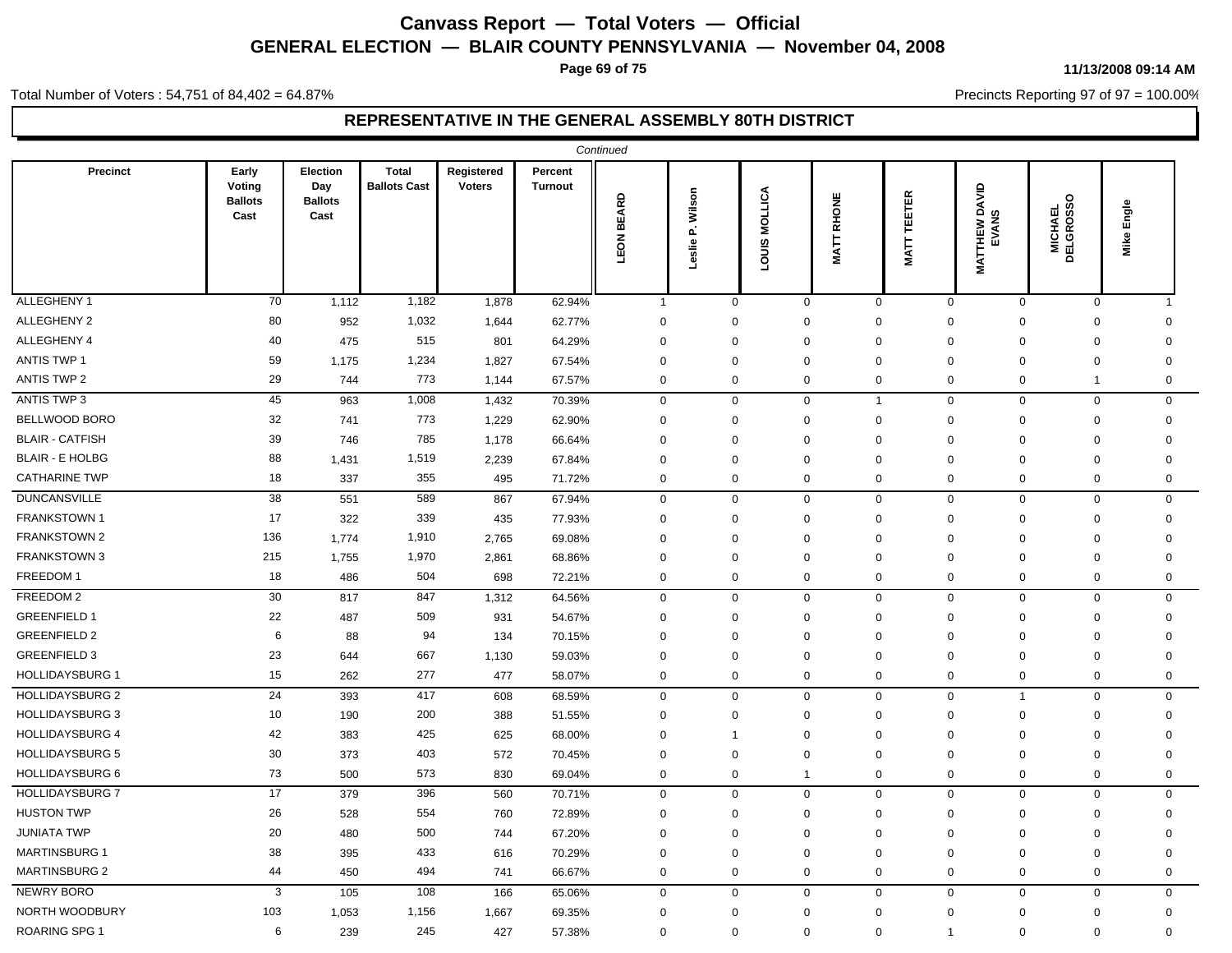**Page 70 of 75**

#### Total Number of Voters : 54,751 of 84,402 = 64.87%

### **REPRESENTATIVE IN THE GENERAL ASSEMBLY 80TH DISTRICT**

| <b>Precinct</b>      | Early                            | Election                      | Total               | Registered    | Percent        |                         |                     |                       |              |                             |                                    |                                         |                |
|----------------------|----------------------------------|-------------------------------|---------------------|---------------|----------------|-------------------------|---------------------|-----------------------|--------------|-----------------------------|------------------------------------|-----------------------------------------|----------------|
|                      | Voting<br><b>Ballots</b><br>Cast | Day<br><b>Ballots</b><br>Cast | <b>Ballots Cast</b> | <b>Voters</b> | <b>Turnout</b> | <b>ARD</b><br>뿖<br>LEON | Wilson<br>slie<br>ω | ◅<br>MOLLIC,<br>Sinor | RHONE<br>ТĂ  | <b>TEETER</b><br><b>NAT</b> | ŝ<br>∝ ≧<br>THEW I<br>EVAN:<br>MAT | $\circ$<br><b>MICHAEL<br/>DELGROSSC</b> | Engle<br>š     |
| ROARING SPG 2        | 27                               | 431                           | 458                 | 662           | 69.18%         | $\mathbf 0$             |                     | $\mathbf 0$           | $\mathbf 0$  | $\mathbf 0$                 | $\mathbf 0$                        | $\mathbf 0$                             |                |
| <b>ROARING SPG 3</b> | 19                               | 362                           | 381                 | 538           | 70.82%         | $\mathbf 0$             |                     | $\mathbf 0$           | $\mathbf 0$  | 0<br>0                      | $\mathbf 0$                        | 0                                       | 0              |
| SNYDER 1             | 33                               | 551                           | 584                 | 955           | 61.15%         | $\mathbf 0$             |                     | $\mathbf 0$           | $\mathbf 0$  | $\mathbf{0}$<br>$\Omega$    | $\mathbf 0$                        | $\mathbf 0$                             | $\mathbf{0}$   |
| <b>TAYLOR TWP</b>    | 64                               | 1,068                         | 1,132               | 1,656         | 68.36%         | $\mathbf 0$             |                     | $\mathbf 0$           | $\mathbf 0$  | $\mathbf 0$<br>0            | $\overline{0}$                     | $\mathbf 0$                             | $\Omega$       |
| TYRONE TWP 2         | 13                               | 441                           | 454                 | 637           | 71.27%         | $\mathbf 0$             | 0                   |                       | $\mathbf 0$  | $\mathbf 0$                 | $\mathbf 0$                        | $\mathbf 0$                             | 0              |
| TYRONE BORO 1        | 11                               | 383                           | 394                 | 577           | 68.28%         | 0                       | 0                   |                       | $\mathbf 0$  | 0                           | $\mathbf 0$                        | $\mathbf 0$                             | 0              |
| TYRONE BORO 2        | 15                               | 278                           | 293                 | 493           | 59.43%         | $\mathbf 0$             |                     | 0                     | $\mathbf 0$  | 0                           | $\mathbf 0$                        | 0                                       | 0              |
| TYRONE BORO 4        | 3                                | 163                           | 166                 | 318           | 52.20%         | $\mathbf 0$             |                     | $\mathbf 0$           | $\mathbf 0$  | $\Omega$                    | $\Omega$                           | $\mathbf 0$                             | $\mathbf{0}$   |
| TYRONE BORO 6        | 18                               | 457                           | 475                 | 644           | 73.76%         | $\Omega$                |                     | $\mathbf 0$           | $\mathbf 0$  | $\Omega$                    | $\Omega$                           | $\mathbf 0$                             |                |
| WILLIAMSBURG         | 20                               | 515                           | 535                 | 843           | 63.46%         | $\mathbf 0$             | $\Omega$            |                       | $\mathbf 0$  | $\Omega$                    | $\Omega$                           | $\Omega$                                | $\Omega$       |
| WOODBURY TWP         | 25                               | 585                           | 610                 | 903           | 67.55%         | $\mathbf 0$             | $\mathbf 0$         |                       | $\mathbf{0}$ | $\Omega$                    | $\Omega$                           | $\mathbf 0$                             | $\mathbf 0$    |
| Totals:              | 1,704                            | 26,564                        | 28,268              | 42,407        |                |                         |                     | 1                     |              |                             |                                    | 1                                       | $\overline{1}$ |

**11/13/2008 09:14 AM**

Precincts Reporting 97 of 97 = 100.00%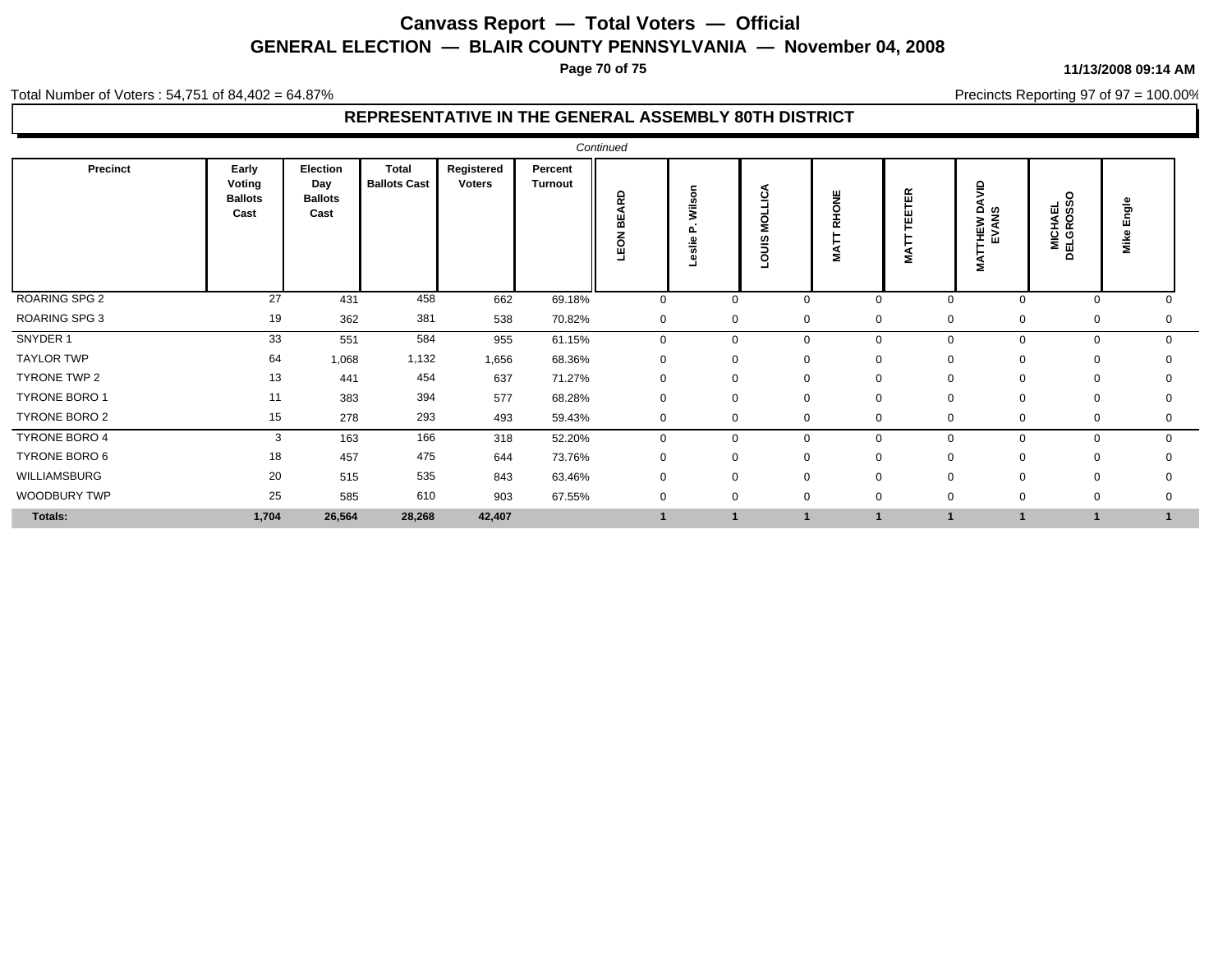**Page 71 of 75**

**11/13/2008 09:14 AM**

Precincts Reporting 97 of 97 = 100.00%

Total Number of Voters : 54,751 of 84,402 = 64.87%

| Precinct             | Early<br>Voting<br><b>Ballots</b><br>Cast | Election<br>Day<br><b>Ballots</b><br>Cast | Total<br><b>Ballots Cast</b> | Registered<br><b>Voters</b> | Percent<br><b>Turnout</b> | ×.<br>ပ<br>ш<br>щ.<br>REP<br>금<br>ᇳ<br>©<br>M | 띥<br>≂       | ≃<br>,<br>$\Omega$<br>Ш<br>ဝ္ထ<br>ဥ |          | <b>Totals</b> |
|----------------------|-------------------------------------------|-------------------------------------------|------------------------------|-----------------------------|---------------------------|-----------------------------------------------|--------------|-------------------------------------|----------|---------------|
| SNYDER 2             | 31                                        | 767                                       | 798                          | 1,216                       | 65.63%                    | 672                                           | $\mathbf{0}$ |                                     |          | 674           |
| <b>TYRONE TWP 1</b>  | 24                                        | 358                                       | 382                          | 566                         | 67.49%                    | 336                                           | $\mathbf{0}$ |                                     | $\Omega$ | 336           |
| TYRONE BORO 3        | 10                                        | 225                                       | 235                          | 444                         | 52.93%                    | 193                                           |              |                                     | $\Omega$ | 194           |
| TYRONE BORO 5        | $\mathbf{Q}$                              | 209                                       | 218                          | 352                         | 61.93%                    | 188                                           | $\mathbf{0}$ |                                     | $\Omega$ | 188           |
| <b>TYRONE BORO 7</b> |                                           | 340                                       | 347                          | 520                         | 66.73%                    | 277                                           | $\Omega$     | $\Omega$                            |          | 277           |
| <b>Totals:</b>       | 81                                        | 1,899                                     | 1,980                        | 3,098                       |                           | 1,666                                         |              |                                     |          | 1,669         |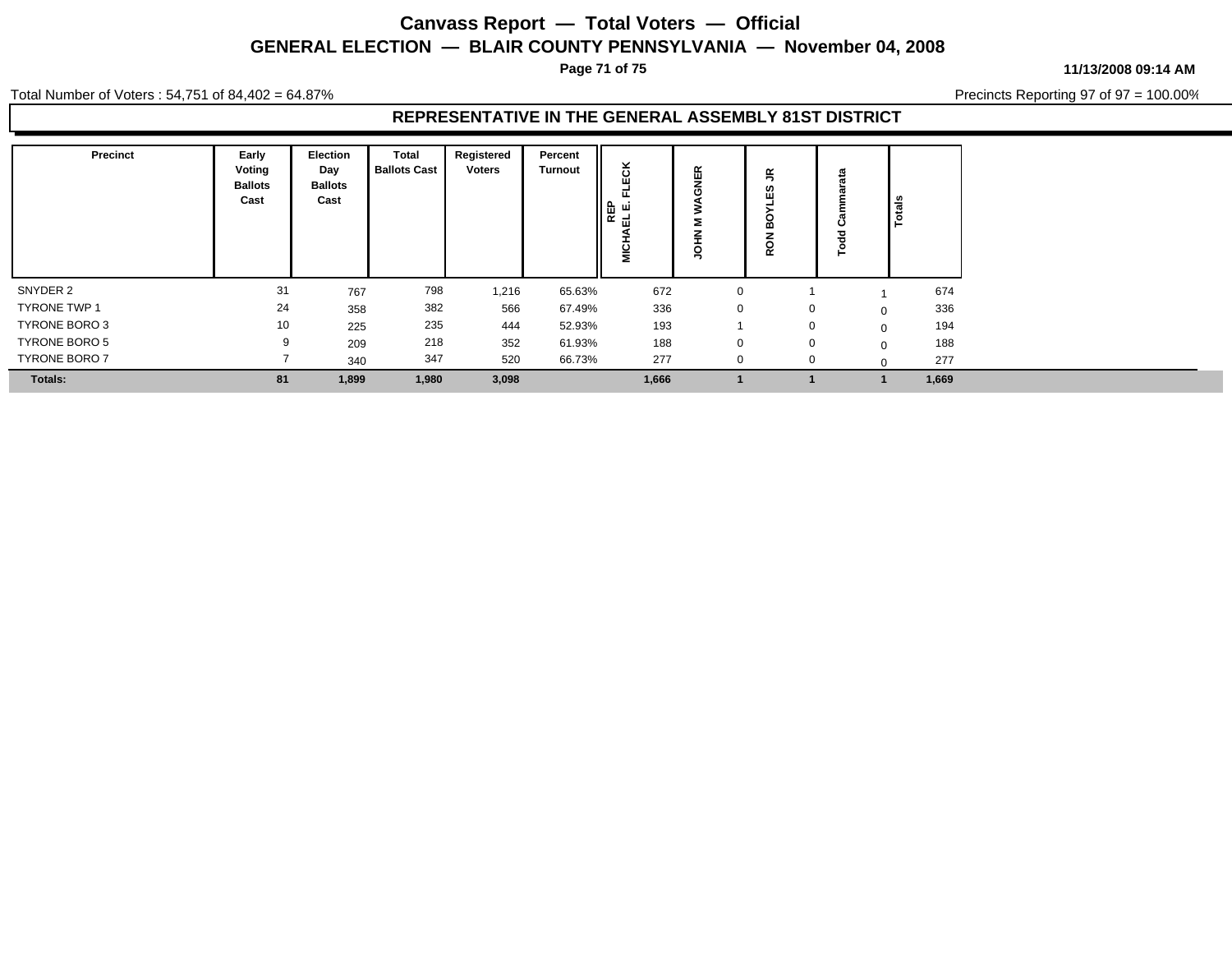**Page 72 of 75**

**11/13/2008 09:14 AM**

Total Number of Voters : 54,751 of 84,402 = 64.87%

Precincts Reporting 97 of 97 = 100.00%

### **WATER AND SEWER IMPROVEMENTS BOND REFERENDUM**

| Precinct     | Early<br>Voting<br><b>Ballots</b> | Election<br>Day<br><b>Ballots</b> | <b>Total</b><br><b>Ballots Cast</b> | Registered<br><b>Voters</b> | Percent<br>Turnout |            |                         |            |
|--------------|-----------------------------------|-----------------------------------|-------------------------------------|-----------------------------|--------------------|------------|-------------------------|------------|
|              | Cast                              | Cast                              |                                     |                             |                    | YES        | $\overline{\mathbf{z}}$ | Totals     |
|              |                                   |                                   |                                     |                             |                    |            |                         |            |
| ALTOONA 1-1  | 19                                |                                   | 334                                 | 742                         | 45.01%             | 190        | 78                      |            |
| ALTOONA 1-2  | 13                                | 315<br>109                        | 122                                 | 261                         | 46.74%             | 47         | 18                      | 268<br>65  |
| ALTOONA 2-1  | 11                                | 218                               | 229                                 | 575                         | 39.83%             | 119        | 63                      | 182        |
| ALTOONA 2-2  | 13                                | 476                               | 489                                 | 864                         | 56.60%             | 267        | 138                     | 405        |
| ALTOONA 3-1  | 19                                | 361                               | 380                                 | 715                         | 53.15%             | 193        | 87                      | 280        |
| ALTOONA 3-2  | 29                                | 491                               | 520                                 | 720                         | 72.22%             | 299        | 166                     | 465        |
| ALTOONA 4-1  | 19                                | 404                               | 423                                 | 784                         | 53.95%             | 239        | 132                     | 371        |
| ALTOONA 4-2  | 18                                | 481                               | 499                                 | 704                         | 70.88%             | 312        | 132                     | 444        |
| ALTOONA 5-1  | 3                                 | 102                               | 105                                 | 210                         | 50.00%             | 57         | 28                      | 85         |
| ALTOONA 5-2  | 24                                | 429                               | 453                                 | 727                         | 62.31%             | 257        | 111                     | 368        |
| ALTOONA 5-3  | 14                                | 361                               | 375                                 | 611                         | 61.37%             | 207        | 114                     | 321        |
| ALTOONA 6-1  | 18                                | 410                               | 428                                 | 818                         | 52.32%             | 208        | 133                     | 341        |
| ALTOONA 6-2  | 8                                 | 408                               | 416                                 | 774                         | 53.75%             | 227        | 120                     | 347        |
| ALTOONA 6-3  | $20\,$                            | 479                               | 499                                 | 816                         | 61.15%             | 280        | 174                     | 454        |
| ALTOONA 6-4  | 32                                | 466                               | 498                                 | 704                         | 70.74%             | 272        | 128                     | 400        |
| ALTOONA 6-5  | 46                                |                                   | 681                                 | 1,064                       | 64.00%             | 376        | 187                     | 563        |
| ALTOONA 7    | 9                                 | 635<br>437                        | 446                                 | 927                         | 48.11%             | 219        | 150                     | 369        |
| ALTOONA 8-1  | 20                                | 371                               | 391                                 | 810                         | 48.27%             | 192        | 121                     | 313        |
| ALTOONA 8-2  | 14                                | 395                               | 409                                 | 625                         | 65.44%             | 209        | 110                     | 319        |
| ALTOONA 9    | 10                                | 467                               | 477                                 | 883                         | 54.02%             | 302        | 112                     | 414        |
| ALTOONA 10-1 | $\overline{7}$                    |                                   | 256                                 | 582                         | 43.99%             | 170        | 72                      | 242        |
| ALTOONA 10-2 | 10                                | 249<br>302                        | 312                                 | 512                         | 60.94%             | 151        | 101                     | 252        |
| ALTOONA 10-3 | $\overline{7}$                    | 271                               | 278                                 | 416                         | 66.83%             | 146        | 81                      | 227        |
| ALTOONA 10-4 | 28                                | 621                               | 649                                 | 956                         | 67.89%             | 336        | 194                     | 530        |
| ALTOONA 11-1 | $27\,$                            | 647                               | 674                                 | 1,058                       | 63.71%             | 363        | 185                     | 548        |
| ALTOONA 11-2 | 34                                | 550                               | 584                                 | 829                         | 70.45%             | 309        | 174                     | 483        |
| ALTOONA 11-3 | 32                                |                                   | 564                                 | 822                         |                    |            |                         | 440        |
| ALTOONA 12-1 | 13                                | 532                               | 239                                 | 406                         | 68.61%<br>58.87%   | 318<br>143 | 122<br>74               | 217        |
| ALTOONA 12-2 | 10                                | 226                               | 362                                 |                             |                    |            |                         |            |
| ALTOONA 12-3 | 10                                | 352                               | 339                                 | 567<br>467                  | 63.84%<br>72.59%   | 184<br>159 | 119<br>121              | 303<br>280 |
| ALTOONA 12-4 | 29                                | 329                               | 503                                 |                             |                    |            |                         |            |
| ALTOONA 12-5 |                                   | 474                               |                                     | 681                         | 73.86%             | 257        | 138                     | 395        |
|              | $12$                              | 261                               | 273                                 | 393                         | 69.47%             | 150        | 72                      | 222        |
| ALTOONA 13-1 | 20                                | 701                               | 721                                 | 1,150                       | 62.70%             | 393        | 223                     | 616        |
| ALTOONA 13-2 | $15\,$                            | 565                               | 580                                 | 977                         | 59.37%             | 334        | 156                     | 490        |
| ALTOONA 13-3 | 24                                | 510                               | 534                                 | 784                         | 68.11%             | 307        | 136                     | 443        |
| ALTOONA 13-4 | 20                                | 749                               | 769                                 | 1,114                       | 69.03%             | 433        | 155                     | 588        |
| ALTOONA 14-1 | $15\,$                            | 360                               | 375                                 | 532                         | 70.49%             | 202        | 92                      | 294        |
| ALTOONA 14-2 | 52                                | 819                               | 871                                 | 1,176                       | 74.06%             | 520        | 221                     | 741        |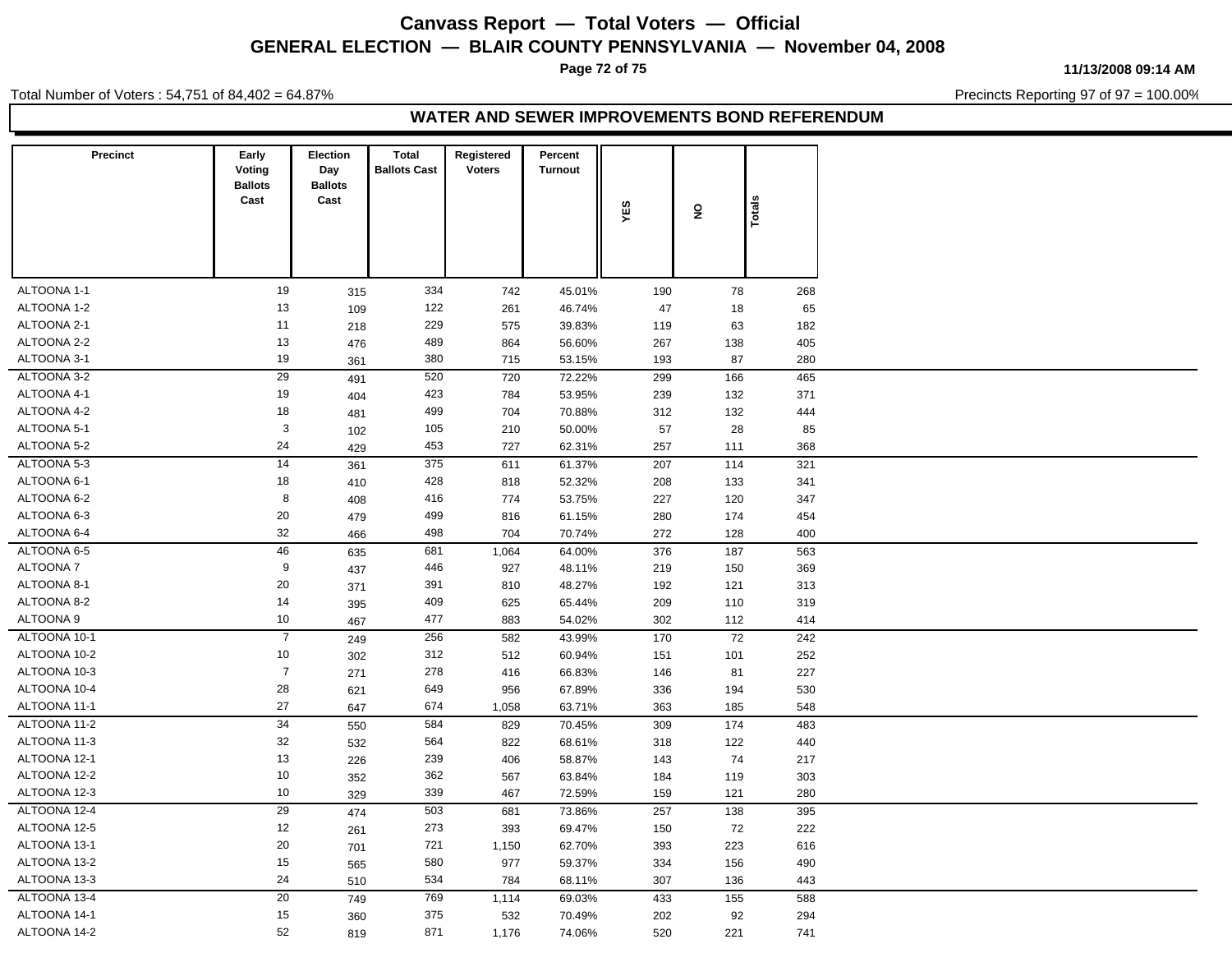# **Canvass Report — Total Voters — Official GENERAL ELECTION — BLAIR COUNTY PENNSYLVANIA — November 04, 2008**

**Page 73 of 75**

Total Number of Voters : 54,751 of 84,402 = 64.87%

**11/13/2008 09:14 AM**

Precincts Reporting 97 of 97 = 100.00%

#### **WATER AND SEWER IMPROVEMENTS BOND REFERENDUM**

| <b>Ballots</b><br><b>Ballots</b><br>Cast<br>Cast<br>Totals<br>YES<br>$\overline{\mathbf{z}}$<br>ALTOONA 14-3<br>24<br>492<br>779<br>258<br>144<br>468<br>63.16%<br>ALTOONA 14-4<br>31<br>823<br>1,171<br>447<br>201<br>70.28%<br>792<br>70<br>ALLEGHENY 1<br>1,182<br>528<br>369<br>1,878<br>62.94%<br>1,112<br>ALLEGHENY 2<br>80<br>1,032<br>1,644<br>62.77%<br>474<br>345<br>952<br>53<br>ALLEGHENY 3<br>216<br>370<br>71<br>58.38%<br>101<br>163<br>ALLEGHENY 4<br>40<br>515<br>801<br>64.29%<br>288<br>123<br>475<br>ANTIS TWP 1<br>59<br>1,234<br>1,827<br>579<br>402<br>981<br>67.54%<br>1,175<br>29<br>ANTIS TWP 2<br>773<br>1,144<br>67.57%<br>375<br>275<br>744<br>ANTIS TWP 3<br>45<br>1,008<br>1,432<br>339<br>70.39%<br>449<br>963<br>BELLWOOD BORO<br>32<br>773<br>1,229<br>62.90%<br>408<br>214<br>741<br><b>BLAIR - CATFISH</b><br>39<br>785<br>1,178<br>337<br>276<br>66.64%<br>746<br><b>BLAIR - E HOLBG</b><br>88<br>1,519<br>2,239<br>67.84%<br>813<br>473<br>1,431<br><b>CATHARINE TWP</b><br>18<br>355<br>125<br>495<br>71.72%<br>156<br>337<br><b>DUNCANSVILLE</b><br>38<br>589<br>867<br>67.94%<br>322<br>169<br>551<br>17<br>FRANKSTOWN 1<br>339<br>435<br>77.93%<br>129<br>149<br>322<br>136<br><b>FRANKSTOWN 2</b><br>1,910<br>2,765<br>792<br>69.08%<br>683<br>1,774<br><b>FRANKSTOWN 3</b><br>215<br>1,970<br>2,861<br>68.86%<br>1,068<br>560<br>1,755<br>FREEDOM 1<br>18<br>504<br>698<br>72.21%<br>222<br>213<br>486<br>FREEDOM 2<br>30<br>847<br>1,312<br>424<br>64.56%<br>293<br>817<br><b>GREENFIELD 1</b><br>22<br>509<br>931<br>54.67%<br>230<br>176<br>487<br><b>GREENFIELD 2</b><br>$6\phantom{1}6$<br>94<br>134<br>70.15%<br>36<br>38<br>88<br><b>GREENFIELD 3</b><br>23<br>667<br>232<br>1,130<br>59.03%<br>251<br>644<br><b>HOLLIDAYSBURG 1</b><br>15<br>277<br>78<br>477<br>58.07%<br>136<br>262<br>24<br><b>HOLLIDAYSBURG 2</b><br>417<br>608<br>68.59%<br>232<br>101<br>393<br><b>HOLLIDAYSBURG 3</b><br>10<br>200<br>388<br>47<br>51.55%<br>117<br>190<br>42<br><b>HOLLIDAYSBURG 4</b><br>425<br>625<br>68.00%<br>260<br>108<br>383<br>$30\,$<br><b>HOLLIDAYSBURG 5</b><br>403<br>572<br>227<br>70.45%<br>104<br>373<br>73<br><b>HOLLIDAYSBURG 6</b><br>573<br>830<br>305<br>160<br>69.04%<br>500<br>17<br><b>HOLLIDAYSBURG 7</b><br>396<br>560<br>70.71%<br>213<br>379<br>114<br><b>HUSTON TWP</b><br>26<br>554<br>760<br>72.89%<br>215<br>232<br>528<br>20<br>500<br><b>JUNIATA TWP</b><br>744<br>67.20%<br>167<br>184<br>480<br>49<br><b>LOGAN TWP 1</b><br>1,052<br>1,462<br>71.96%<br>329<br>514<br>1,003<br><b>LOGAN TWP 2</b><br>74<br>1,101<br>312<br>1,550<br>71.03%<br>602<br>1,027<br><b>LOGAN TWP 3</b><br>43<br>603<br>846<br>188<br>71.28%<br>290<br>560<br>51<br><b>LOGAN TWP 4</b><br>768<br>1,250<br>61.44%<br>389<br>240<br>717<br><b>LOGAN TWP 5</b><br>52<br>866<br>1,245<br>69.56%<br>447<br>242<br>814<br>59<br><b>LOGAN TWP 6</b><br>1,093<br>1,839<br>59.43%<br>565<br>348<br>1,034<br><b>LOGAN TWP 7</b><br>32<br>432<br>629<br>173<br>68.68%<br>184<br>400 | Precinct | Early<br>Voting | Election<br>Day | <b>Total</b><br><b>Ballots Cast</b> | Registered<br><b>Voters</b> | Percent<br>Turnout |  |  |
|----------------------------------------------------------------------------------------------------------------------------------------------------------------------------------------------------------------------------------------------------------------------------------------------------------------------------------------------------------------------------------------------------------------------------------------------------------------------------------------------------------------------------------------------------------------------------------------------------------------------------------------------------------------------------------------------------------------------------------------------------------------------------------------------------------------------------------------------------------------------------------------------------------------------------------------------------------------------------------------------------------------------------------------------------------------------------------------------------------------------------------------------------------------------------------------------------------------------------------------------------------------------------------------------------------------------------------------------------------------------------------------------------------------------------------------------------------------------------------------------------------------------------------------------------------------------------------------------------------------------------------------------------------------------------------------------------------------------------------------------------------------------------------------------------------------------------------------------------------------------------------------------------------------------------------------------------------------------------------------------------------------------------------------------------------------------------------------------------------------------------------------------------------------------------------------------------------------------------------------------------------------------------------------------------------------------------------------------------------------------------------------------------------------------------------------------------------------------------------------------------------------------------------------------------------------------------------------------------------------------------------------------------------------------------------------------------------------------------------------------------------------------------------------------------------------------------------------------------------------------------------------------------------------------------------------------------------------------------------------------------------------------------------|----------|-----------------|-----------------|-------------------------------------|-----------------------------|--------------------|--|--|
| 402<br>648<br>897<br>819<br>172<br>411<br>650<br>788<br>622<br>613<br>1,286<br>281<br>491<br>278<br>1,475<br>1,628<br>435<br>717<br>406<br>74<br>483<br>214<br>333<br>164<br>368<br>331<br>465<br>327<br>447<br>351<br>843<br>914<br>478<br>629<br>689<br>913<br>357                                                                                                                                                                                                                                                                                                                                                                                                                                                                                                                                                                                                                                                                                                                                                                                                                                                                                                                                                                                                                                                                                                                                                                                                                                                                                                                                                                                                                                                                                                                                                                                                                                                                                                                                                                                                                                                                                                                                                                                                                                                                                                                                                                                                                                                                                                                                                                                                                                                                                                                                                                                                                                                                                                                                                             |          |                 |                 |                                     |                             |                    |  |  |
|                                                                                                                                                                                                                                                                                                                                                                                                                                                                                                                                                                                                                                                                                                                                                                                                                                                                                                                                                                                                                                                                                                                                                                                                                                                                                                                                                                                                                                                                                                                                                                                                                                                                                                                                                                                                                                                                                                                                                                                                                                                                                                                                                                                                                                                                                                                                                                                                                                                                                                                                                                                                                                                                                                                                                                                                                                                                                                                                                                                                                                  |          |                 |                 |                                     |                             |                    |  |  |
|                                                                                                                                                                                                                                                                                                                                                                                                                                                                                                                                                                                                                                                                                                                                                                                                                                                                                                                                                                                                                                                                                                                                                                                                                                                                                                                                                                                                                                                                                                                                                                                                                                                                                                                                                                                                                                                                                                                                                                                                                                                                                                                                                                                                                                                                                                                                                                                                                                                                                                                                                                                                                                                                                                                                                                                                                                                                                                                                                                                                                                  |          |                 |                 |                                     |                             |                    |  |  |
|                                                                                                                                                                                                                                                                                                                                                                                                                                                                                                                                                                                                                                                                                                                                                                                                                                                                                                                                                                                                                                                                                                                                                                                                                                                                                                                                                                                                                                                                                                                                                                                                                                                                                                                                                                                                                                                                                                                                                                                                                                                                                                                                                                                                                                                                                                                                                                                                                                                                                                                                                                                                                                                                                                                                                                                                                                                                                                                                                                                                                                  |          |                 |                 |                                     |                             |                    |  |  |
|                                                                                                                                                                                                                                                                                                                                                                                                                                                                                                                                                                                                                                                                                                                                                                                                                                                                                                                                                                                                                                                                                                                                                                                                                                                                                                                                                                                                                                                                                                                                                                                                                                                                                                                                                                                                                                                                                                                                                                                                                                                                                                                                                                                                                                                                                                                                                                                                                                                                                                                                                                                                                                                                                                                                                                                                                                                                                                                                                                                                                                  |          |                 |                 |                                     |                             |                    |  |  |
|                                                                                                                                                                                                                                                                                                                                                                                                                                                                                                                                                                                                                                                                                                                                                                                                                                                                                                                                                                                                                                                                                                                                                                                                                                                                                                                                                                                                                                                                                                                                                                                                                                                                                                                                                                                                                                                                                                                                                                                                                                                                                                                                                                                                                                                                                                                                                                                                                                                                                                                                                                                                                                                                                                                                                                                                                                                                                                                                                                                                                                  |          |                 |                 |                                     |                             |                    |  |  |
|                                                                                                                                                                                                                                                                                                                                                                                                                                                                                                                                                                                                                                                                                                                                                                                                                                                                                                                                                                                                                                                                                                                                                                                                                                                                                                                                                                                                                                                                                                                                                                                                                                                                                                                                                                                                                                                                                                                                                                                                                                                                                                                                                                                                                                                                                                                                                                                                                                                                                                                                                                                                                                                                                                                                                                                                                                                                                                                                                                                                                                  |          |                 |                 |                                     |                             |                    |  |  |
|                                                                                                                                                                                                                                                                                                                                                                                                                                                                                                                                                                                                                                                                                                                                                                                                                                                                                                                                                                                                                                                                                                                                                                                                                                                                                                                                                                                                                                                                                                                                                                                                                                                                                                                                                                                                                                                                                                                                                                                                                                                                                                                                                                                                                                                                                                                                                                                                                                                                                                                                                                                                                                                                                                                                                                                                                                                                                                                                                                                                                                  |          |                 |                 |                                     |                             |                    |  |  |
|                                                                                                                                                                                                                                                                                                                                                                                                                                                                                                                                                                                                                                                                                                                                                                                                                                                                                                                                                                                                                                                                                                                                                                                                                                                                                                                                                                                                                                                                                                                                                                                                                                                                                                                                                                                                                                                                                                                                                                                                                                                                                                                                                                                                                                                                                                                                                                                                                                                                                                                                                                                                                                                                                                                                                                                                                                                                                                                                                                                                                                  |          |                 |                 |                                     |                             |                    |  |  |
|                                                                                                                                                                                                                                                                                                                                                                                                                                                                                                                                                                                                                                                                                                                                                                                                                                                                                                                                                                                                                                                                                                                                                                                                                                                                                                                                                                                                                                                                                                                                                                                                                                                                                                                                                                                                                                                                                                                                                                                                                                                                                                                                                                                                                                                                                                                                                                                                                                                                                                                                                                                                                                                                                                                                                                                                                                                                                                                                                                                                                                  |          |                 |                 |                                     |                             |                    |  |  |
|                                                                                                                                                                                                                                                                                                                                                                                                                                                                                                                                                                                                                                                                                                                                                                                                                                                                                                                                                                                                                                                                                                                                                                                                                                                                                                                                                                                                                                                                                                                                                                                                                                                                                                                                                                                                                                                                                                                                                                                                                                                                                                                                                                                                                                                                                                                                                                                                                                                                                                                                                                                                                                                                                                                                                                                                                                                                                                                                                                                                                                  |          |                 |                 |                                     |                             |                    |  |  |
|                                                                                                                                                                                                                                                                                                                                                                                                                                                                                                                                                                                                                                                                                                                                                                                                                                                                                                                                                                                                                                                                                                                                                                                                                                                                                                                                                                                                                                                                                                                                                                                                                                                                                                                                                                                                                                                                                                                                                                                                                                                                                                                                                                                                                                                                                                                                                                                                                                                                                                                                                                                                                                                                                                                                                                                                                                                                                                                                                                                                                                  |          |                 |                 |                                     |                             |                    |  |  |
|                                                                                                                                                                                                                                                                                                                                                                                                                                                                                                                                                                                                                                                                                                                                                                                                                                                                                                                                                                                                                                                                                                                                                                                                                                                                                                                                                                                                                                                                                                                                                                                                                                                                                                                                                                                                                                                                                                                                                                                                                                                                                                                                                                                                                                                                                                                                                                                                                                                                                                                                                                                                                                                                                                                                                                                                                                                                                                                                                                                                                                  |          |                 |                 |                                     |                             |                    |  |  |
|                                                                                                                                                                                                                                                                                                                                                                                                                                                                                                                                                                                                                                                                                                                                                                                                                                                                                                                                                                                                                                                                                                                                                                                                                                                                                                                                                                                                                                                                                                                                                                                                                                                                                                                                                                                                                                                                                                                                                                                                                                                                                                                                                                                                                                                                                                                                                                                                                                                                                                                                                                                                                                                                                                                                                                                                                                                                                                                                                                                                                                  |          |                 |                 |                                     |                             |                    |  |  |
|                                                                                                                                                                                                                                                                                                                                                                                                                                                                                                                                                                                                                                                                                                                                                                                                                                                                                                                                                                                                                                                                                                                                                                                                                                                                                                                                                                                                                                                                                                                                                                                                                                                                                                                                                                                                                                                                                                                                                                                                                                                                                                                                                                                                                                                                                                                                                                                                                                                                                                                                                                                                                                                                                                                                                                                                                                                                                                                                                                                                                                  |          |                 |                 |                                     |                             |                    |  |  |
|                                                                                                                                                                                                                                                                                                                                                                                                                                                                                                                                                                                                                                                                                                                                                                                                                                                                                                                                                                                                                                                                                                                                                                                                                                                                                                                                                                                                                                                                                                                                                                                                                                                                                                                                                                                                                                                                                                                                                                                                                                                                                                                                                                                                                                                                                                                                                                                                                                                                                                                                                                                                                                                                                                                                                                                                                                                                                                                                                                                                                                  |          |                 |                 |                                     |                             |                    |  |  |
|                                                                                                                                                                                                                                                                                                                                                                                                                                                                                                                                                                                                                                                                                                                                                                                                                                                                                                                                                                                                                                                                                                                                                                                                                                                                                                                                                                                                                                                                                                                                                                                                                                                                                                                                                                                                                                                                                                                                                                                                                                                                                                                                                                                                                                                                                                                                                                                                                                                                                                                                                                                                                                                                                                                                                                                                                                                                                                                                                                                                                                  |          |                 |                 |                                     |                             |                    |  |  |
|                                                                                                                                                                                                                                                                                                                                                                                                                                                                                                                                                                                                                                                                                                                                                                                                                                                                                                                                                                                                                                                                                                                                                                                                                                                                                                                                                                                                                                                                                                                                                                                                                                                                                                                                                                                                                                                                                                                                                                                                                                                                                                                                                                                                                                                                                                                                                                                                                                                                                                                                                                                                                                                                                                                                                                                                                                                                                                                                                                                                                                  |          |                 |                 |                                     |                             |                    |  |  |
|                                                                                                                                                                                                                                                                                                                                                                                                                                                                                                                                                                                                                                                                                                                                                                                                                                                                                                                                                                                                                                                                                                                                                                                                                                                                                                                                                                                                                                                                                                                                                                                                                                                                                                                                                                                                                                                                                                                                                                                                                                                                                                                                                                                                                                                                                                                                                                                                                                                                                                                                                                                                                                                                                                                                                                                                                                                                                                                                                                                                                                  |          |                 |                 |                                     |                             |                    |  |  |
|                                                                                                                                                                                                                                                                                                                                                                                                                                                                                                                                                                                                                                                                                                                                                                                                                                                                                                                                                                                                                                                                                                                                                                                                                                                                                                                                                                                                                                                                                                                                                                                                                                                                                                                                                                                                                                                                                                                                                                                                                                                                                                                                                                                                                                                                                                                                                                                                                                                                                                                                                                                                                                                                                                                                                                                                                                                                                                                                                                                                                                  |          |                 |                 |                                     |                             |                    |  |  |
|                                                                                                                                                                                                                                                                                                                                                                                                                                                                                                                                                                                                                                                                                                                                                                                                                                                                                                                                                                                                                                                                                                                                                                                                                                                                                                                                                                                                                                                                                                                                                                                                                                                                                                                                                                                                                                                                                                                                                                                                                                                                                                                                                                                                                                                                                                                                                                                                                                                                                                                                                                                                                                                                                                                                                                                                                                                                                                                                                                                                                                  |          |                 |                 |                                     |                             |                    |  |  |
|                                                                                                                                                                                                                                                                                                                                                                                                                                                                                                                                                                                                                                                                                                                                                                                                                                                                                                                                                                                                                                                                                                                                                                                                                                                                                                                                                                                                                                                                                                                                                                                                                                                                                                                                                                                                                                                                                                                                                                                                                                                                                                                                                                                                                                                                                                                                                                                                                                                                                                                                                                                                                                                                                                                                                                                                                                                                                                                                                                                                                                  |          |                 |                 |                                     |                             |                    |  |  |
|                                                                                                                                                                                                                                                                                                                                                                                                                                                                                                                                                                                                                                                                                                                                                                                                                                                                                                                                                                                                                                                                                                                                                                                                                                                                                                                                                                                                                                                                                                                                                                                                                                                                                                                                                                                                                                                                                                                                                                                                                                                                                                                                                                                                                                                                                                                                                                                                                                                                                                                                                                                                                                                                                                                                                                                                                                                                                                                                                                                                                                  |          |                 |                 |                                     |                             |                    |  |  |
|                                                                                                                                                                                                                                                                                                                                                                                                                                                                                                                                                                                                                                                                                                                                                                                                                                                                                                                                                                                                                                                                                                                                                                                                                                                                                                                                                                                                                                                                                                                                                                                                                                                                                                                                                                                                                                                                                                                                                                                                                                                                                                                                                                                                                                                                                                                                                                                                                                                                                                                                                                                                                                                                                                                                                                                                                                                                                                                                                                                                                                  |          |                 |                 |                                     |                             |                    |  |  |
|                                                                                                                                                                                                                                                                                                                                                                                                                                                                                                                                                                                                                                                                                                                                                                                                                                                                                                                                                                                                                                                                                                                                                                                                                                                                                                                                                                                                                                                                                                                                                                                                                                                                                                                                                                                                                                                                                                                                                                                                                                                                                                                                                                                                                                                                                                                                                                                                                                                                                                                                                                                                                                                                                                                                                                                                                                                                                                                                                                                                                                  |          |                 |                 |                                     |                             |                    |  |  |
|                                                                                                                                                                                                                                                                                                                                                                                                                                                                                                                                                                                                                                                                                                                                                                                                                                                                                                                                                                                                                                                                                                                                                                                                                                                                                                                                                                                                                                                                                                                                                                                                                                                                                                                                                                                                                                                                                                                                                                                                                                                                                                                                                                                                                                                                                                                                                                                                                                                                                                                                                                                                                                                                                                                                                                                                                                                                                                                                                                                                                                  |          |                 |                 |                                     |                             |                    |  |  |
|                                                                                                                                                                                                                                                                                                                                                                                                                                                                                                                                                                                                                                                                                                                                                                                                                                                                                                                                                                                                                                                                                                                                                                                                                                                                                                                                                                                                                                                                                                                                                                                                                                                                                                                                                                                                                                                                                                                                                                                                                                                                                                                                                                                                                                                                                                                                                                                                                                                                                                                                                                                                                                                                                                                                                                                                                                                                                                                                                                                                                                  |          |                 |                 |                                     |                             |                    |  |  |
|                                                                                                                                                                                                                                                                                                                                                                                                                                                                                                                                                                                                                                                                                                                                                                                                                                                                                                                                                                                                                                                                                                                                                                                                                                                                                                                                                                                                                                                                                                                                                                                                                                                                                                                                                                                                                                                                                                                                                                                                                                                                                                                                                                                                                                                                                                                                                                                                                                                                                                                                                                                                                                                                                                                                                                                                                                                                                                                                                                                                                                  |          |                 |                 |                                     |                             |                    |  |  |
|                                                                                                                                                                                                                                                                                                                                                                                                                                                                                                                                                                                                                                                                                                                                                                                                                                                                                                                                                                                                                                                                                                                                                                                                                                                                                                                                                                                                                                                                                                                                                                                                                                                                                                                                                                                                                                                                                                                                                                                                                                                                                                                                                                                                                                                                                                                                                                                                                                                                                                                                                                                                                                                                                                                                                                                                                                                                                                                                                                                                                                  |          |                 |                 |                                     |                             |                    |  |  |
|                                                                                                                                                                                                                                                                                                                                                                                                                                                                                                                                                                                                                                                                                                                                                                                                                                                                                                                                                                                                                                                                                                                                                                                                                                                                                                                                                                                                                                                                                                                                                                                                                                                                                                                                                                                                                                                                                                                                                                                                                                                                                                                                                                                                                                                                                                                                                                                                                                                                                                                                                                                                                                                                                                                                                                                                                                                                                                                                                                                                                                  |          |                 |                 |                                     |                             |                    |  |  |
|                                                                                                                                                                                                                                                                                                                                                                                                                                                                                                                                                                                                                                                                                                                                                                                                                                                                                                                                                                                                                                                                                                                                                                                                                                                                                                                                                                                                                                                                                                                                                                                                                                                                                                                                                                                                                                                                                                                                                                                                                                                                                                                                                                                                                                                                                                                                                                                                                                                                                                                                                                                                                                                                                                                                                                                                                                                                                                                                                                                                                                  |          |                 |                 |                                     |                             |                    |  |  |
|                                                                                                                                                                                                                                                                                                                                                                                                                                                                                                                                                                                                                                                                                                                                                                                                                                                                                                                                                                                                                                                                                                                                                                                                                                                                                                                                                                                                                                                                                                                                                                                                                                                                                                                                                                                                                                                                                                                                                                                                                                                                                                                                                                                                                                                                                                                                                                                                                                                                                                                                                                                                                                                                                                                                                                                                                                                                                                                                                                                                                                  |          |                 |                 |                                     |                             |                    |  |  |
|                                                                                                                                                                                                                                                                                                                                                                                                                                                                                                                                                                                                                                                                                                                                                                                                                                                                                                                                                                                                                                                                                                                                                                                                                                                                                                                                                                                                                                                                                                                                                                                                                                                                                                                                                                                                                                                                                                                                                                                                                                                                                                                                                                                                                                                                                                                                                                                                                                                                                                                                                                                                                                                                                                                                                                                                                                                                                                                                                                                                                                  |          |                 |                 |                                     |                             |                    |  |  |
|                                                                                                                                                                                                                                                                                                                                                                                                                                                                                                                                                                                                                                                                                                                                                                                                                                                                                                                                                                                                                                                                                                                                                                                                                                                                                                                                                                                                                                                                                                                                                                                                                                                                                                                                                                                                                                                                                                                                                                                                                                                                                                                                                                                                                                                                                                                                                                                                                                                                                                                                                                                                                                                                                                                                                                                                                                                                                                                                                                                                                                  |          |                 |                 |                                     |                             |                    |  |  |
|                                                                                                                                                                                                                                                                                                                                                                                                                                                                                                                                                                                                                                                                                                                                                                                                                                                                                                                                                                                                                                                                                                                                                                                                                                                                                                                                                                                                                                                                                                                                                                                                                                                                                                                                                                                                                                                                                                                                                                                                                                                                                                                                                                                                                                                                                                                                                                                                                                                                                                                                                                                                                                                                                                                                                                                                                                                                                                                                                                                                                                  |          |                 |                 |                                     |                             |                    |  |  |
|                                                                                                                                                                                                                                                                                                                                                                                                                                                                                                                                                                                                                                                                                                                                                                                                                                                                                                                                                                                                                                                                                                                                                                                                                                                                                                                                                                                                                                                                                                                                                                                                                                                                                                                                                                                                                                                                                                                                                                                                                                                                                                                                                                                                                                                                                                                                                                                                                                                                                                                                                                                                                                                                                                                                                                                                                                                                                                                                                                                                                                  |          |                 |                 |                                     |                             |                    |  |  |
|                                                                                                                                                                                                                                                                                                                                                                                                                                                                                                                                                                                                                                                                                                                                                                                                                                                                                                                                                                                                                                                                                                                                                                                                                                                                                                                                                                                                                                                                                                                                                                                                                                                                                                                                                                                                                                                                                                                                                                                                                                                                                                                                                                                                                                                                                                                                                                                                                                                                                                                                                                                                                                                                                                                                                                                                                                                                                                                                                                                                                                  |          |                 |                 |                                     |                             |                    |  |  |
|                                                                                                                                                                                                                                                                                                                                                                                                                                                                                                                                                                                                                                                                                                                                                                                                                                                                                                                                                                                                                                                                                                                                                                                                                                                                                                                                                                                                                                                                                                                                                                                                                                                                                                                                                                                                                                                                                                                                                                                                                                                                                                                                                                                                                                                                                                                                                                                                                                                                                                                                                                                                                                                                                                                                                                                                                                                                                                                                                                                                                                  |          |                 |                 |                                     |                             |                    |  |  |
|                                                                                                                                                                                                                                                                                                                                                                                                                                                                                                                                                                                                                                                                                                                                                                                                                                                                                                                                                                                                                                                                                                                                                                                                                                                                                                                                                                                                                                                                                                                                                                                                                                                                                                                                                                                                                                                                                                                                                                                                                                                                                                                                                                                                                                                                                                                                                                                                                                                                                                                                                                                                                                                                                                                                                                                                                                                                                                                                                                                                                                  |          |                 |                 |                                     |                             |                    |  |  |
|                                                                                                                                                                                                                                                                                                                                                                                                                                                                                                                                                                                                                                                                                                                                                                                                                                                                                                                                                                                                                                                                                                                                                                                                                                                                                                                                                                                                                                                                                                                                                                                                                                                                                                                                                                                                                                                                                                                                                                                                                                                                                                                                                                                                                                                                                                                                                                                                                                                                                                                                                                                                                                                                                                                                                                                                                                                                                                                                                                                                                                  |          |                 |                 |                                     |                             |                    |  |  |
|                                                                                                                                                                                                                                                                                                                                                                                                                                                                                                                                                                                                                                                                                                                                                                                                                                                                                                                                                                                                                                                                                                                                                                                                                                                                                                                                                                                                                                                                                                                                                                                                                                                                                                                                                                                                                                                                                                                                                                                                                                                                                                                                                                                                                                                                                                                                                                                                                                                                                                                                                                                                                                                                                                                                                                                                                                                                                                                                                                                                                                  |          |                 |                 |                                     |                             |                    |  |  |
|                                                                                                                                                                                                                                                                                                                                                                                                                                                                                                                                                                                                                                                                                                                                                                                                                                                                                                                                                                                                                                                                                                                                                                                                                                                                                                                                                                                                                                                                                                                                                                                                                                                                                                                                                                                                                                                                                                                                                                                                                                                                                                                                                                                                                                                                                                                                                                                                                                                                                                                                                                                                                                                                                                                                                                                                                                                                                                                                                                                                                                  |          |                 |                 |                                     |                             |                    |  |  |
|                                                                                                                                                                                                                                                                                                                                                                                                                                                                                                                                                                                                                                                                                                                                                                                                                                                                                                                                                                                                                                                                                                                                                                                                                                                                                                                                                                                                                                                                                                                                                                                                                                                                                                                                                                                                                                                                                                                                                                                                                                                                                                                                                                                                                                                                                                                                                                                                                                                                                                                                                                                                                                                                                                                                                                                                                                                                                                                                                                                                                                  |          |                 |                 |                                     |                             |                    |  |  |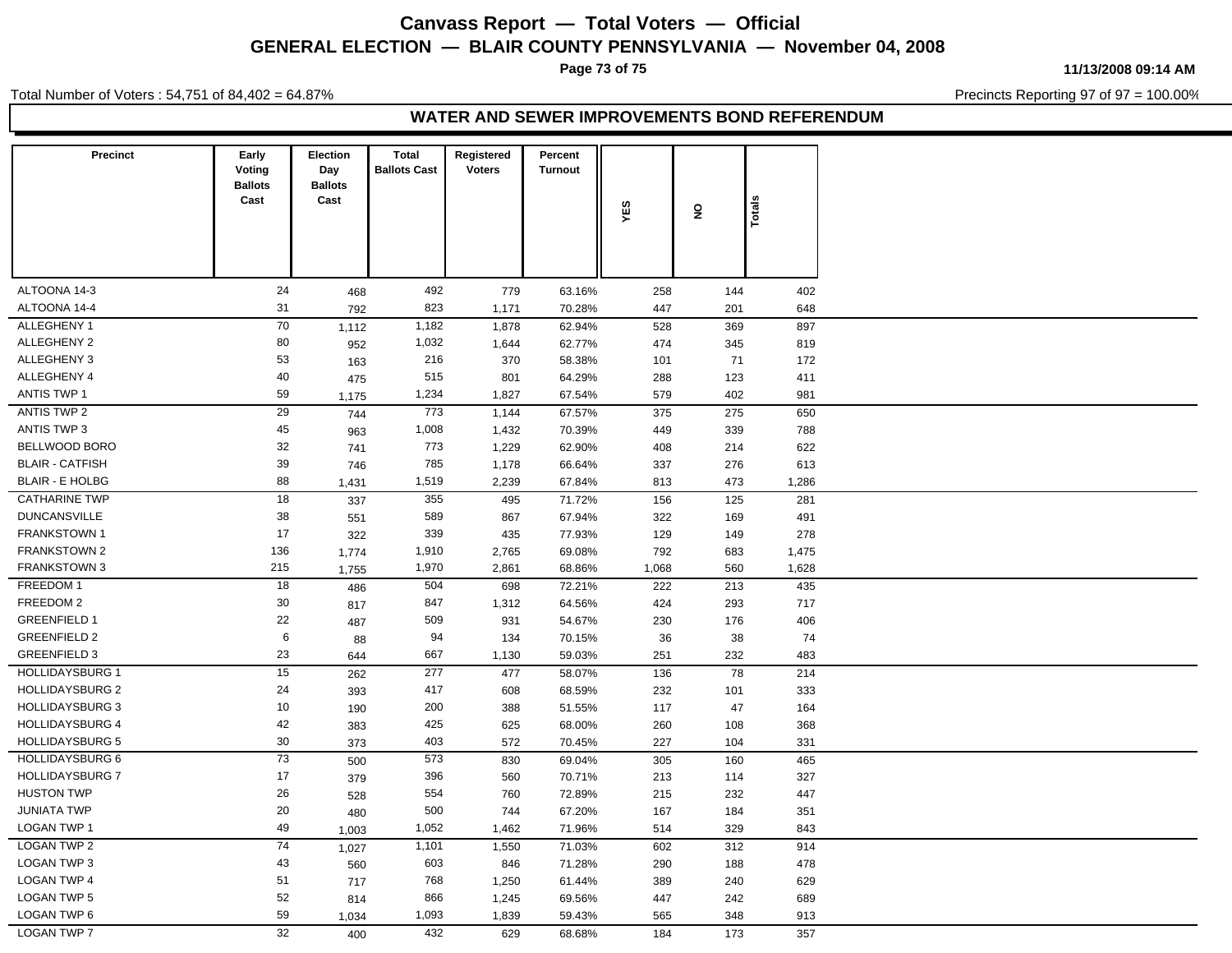## **Canvass Report — Total Voters — Official GENERAL ELECTION — BLAIR COUNTY PENNSYLVANIA — November 04, 2008**

**Page 74 of 75**

Total Number of Voters : 54,751 of 84,402 = 64.87%

**11/13/2008 09:14 AM**

Precincts Reporting 97 of 97 = 100.00%

#### **WATER AND SEWER IMPROVEMENTS BOND REFERENDUM**

| Precinct             | Early<br>Voting<br><b>Ballots</b><br>Cast | <b>Election</b><br>Day<br><b>Ballots</b><br>Cast | Total<br><b>Ballots Cast</b> | Registered<br><b>Voters</b> | Percent<br><b>Turnout</b> | YES    | $\overline{\mathbf{z}}$ | otals  |
|----------------------|-------------------------------------------|--------------------------------------------------|------------------------------|-----------------------------|---------------------------|--------|-------------------------|--------|
| <b>MARTINSBURG 1</b> | 38                                        | 395                                              | 433                          | 616                         | 70.29%                    | 253    | 124                     | 377    |
| <b>MARTINSBURG 2</b> | 44                                        | 450                                              | 494                          | 741                         | 66.67%                    | 258    | 135                     | 393    |
| NEWRY BORO           | 3                                         | 105                                              | 108                          | 166                         | 65.06%                    | 42     | 38                      | 80     |
| NORTH WOODBURY       | 103                                       | 1,053                                            | 1,156                        | 1,667                       | 69.35%                    | 495    | 390                     | 885    |
| ROARING SPG 1        | 6                                         | 239                                              | 245                          | 427                         | 57.38%                    | 132    | 76                      | 208    |
| <b>ROARING SPG 2</b> | 27                                        | 431                                              | 458                          | 662                         | 69.18%                    | 203    | 157                     | 360    |
| <b>ROARING SPG 3</b> | 19                                        | 362                                              | 381                          | 538                         | 70.82%                    | 221    | 108                     | 329    |
| SNYDER 1             | 33                                        | 551                                              | 584                          | 955                         | 61.15%                    | 285    | 176                     | 461    |
| SNYDER 2             | 31                                        | 767                                              | 798                          | 1,216                       | 65.63%                    | 331    | 267                     | 598    |
| <b>TAYLOR TWP</b>    | 64                                        | 1,068                                            | 1,132                        | 1,656                       | 68.36%                    | 466    | 406                     | 872    |
| <b>TYRONE TWP 1</b>  | 24                                        | 358                                              | 382                          | 566                         | 67.49%                    | 174    | 146                     | 320    |
| <b>TYRONE TWP 2</b>  | 13                                        | 441                                              | 454                          | 637                         | 71.27%                    | 185    | 161                     | 346    |
| <b>TYRONE BORO 1</b> | 11                                        | 383                                              | 394                          | 577                         | 68.28%                    | 199    | 103                     | 302    |
| <b>TYRONE BORO 2</b> | 15                                        | 278                                              | 293                          | 493                         | 59.43%                    | 168    | 73                      | 241    |
| TYRONE BORO 3        | 10                                        | 225                                              | 235                          | 444                         | 52.93%                    | 149    | 62                      | 211    |
| <b>TYRONE BORO 4</b> | 3                                         | 163                                              | 166                          | 318                         | 52.20%                    | 89     | 41                      | 130    |
| <b>TYRONE BORO 5</b> | 9                                         | 209                                              | 218                          | 352                         | 61.93%                    | 110    | 71                      | 181    |
| <b>TYRONE BORO 6</b> | 18                                        | 457                                              | 475                          | 644                         | 73.76%                    | 265    | 148                     | 413    |
| <b>TYRONE BORO 7</b> | $\overline{7}$                            | 340                                              | 347                          | 520                         | 66.73%                    | 156    | 103                     | 259    |
| WILLIAMSBURG         | 20                                        | 515                                              | 535                          | 843                         | 63.46%                    | 277    | 147                     | 424    |
| <b>WOODBURY TWP</b>  | 25                                        | 585                                              | 610                          | 903                         | 67.55%                    | 242    | 211                     | 453    |
| <b>Totals:</b>       | 2,977                                     | 51,774                                           | 54,751                       | 84,402                      |                           | 27,597 | 16,711                  | 44,308 |